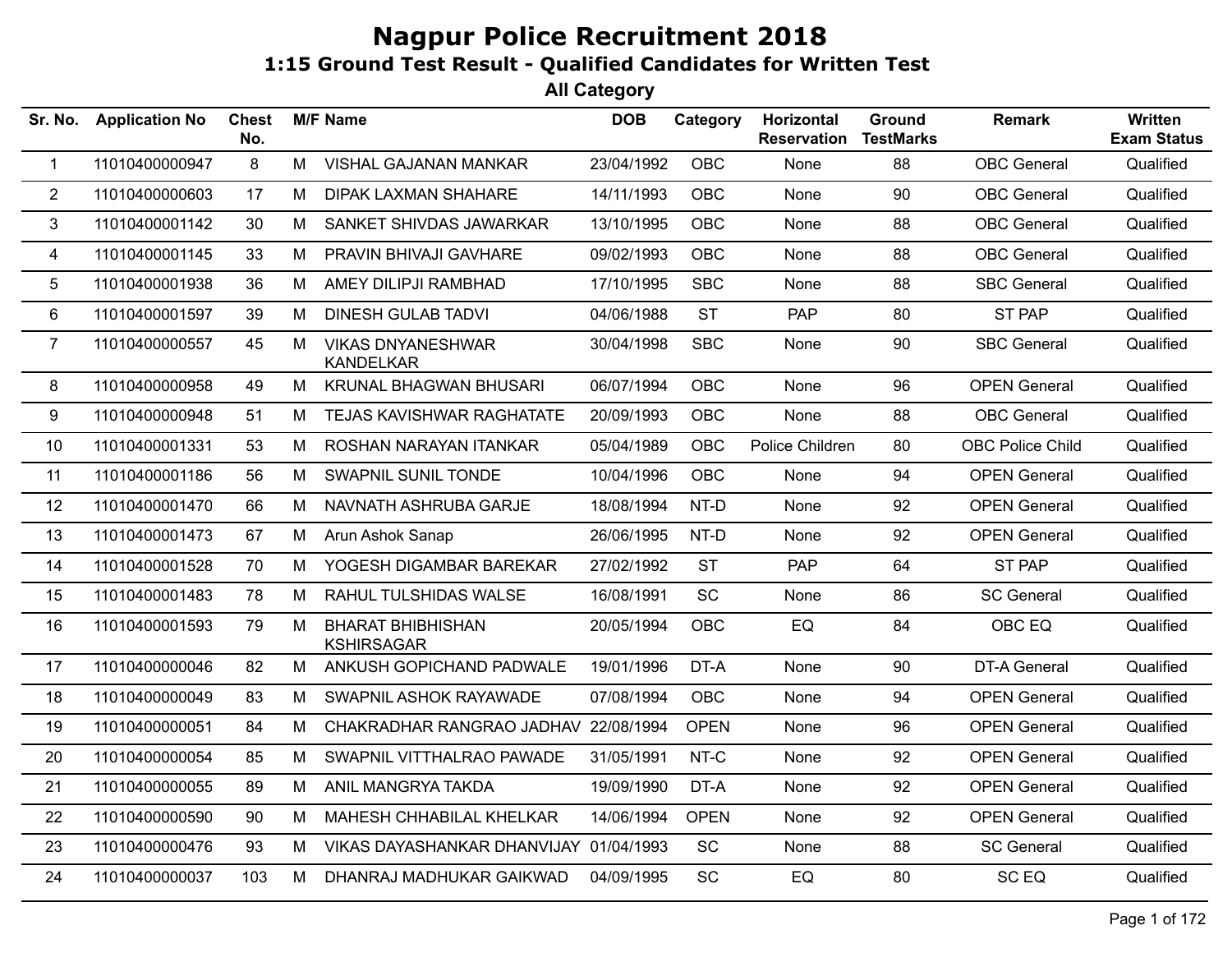| Sr. No. | <b>Application No</b> | <b>Chest</b><br>No. |   | <b>M/F Name</b>                       | <b>DOB</b> | Category    | Horizontal<br><b>Reservation</b> | Ground<br><b>TestMarks</b> | <b>Remark</b>       | Written<br><b>Exam Status</b> |
|---------|-----------------------|---------------------|---|---------------------------------------|------------|-------------|----------------------------------|----------------------------|---------------------|-------------------------------|
| 25      | 11010400001901        | 106                 | M | KUNAL SURESH DAHAT                    | 03/03/1985 | SC          | None                             | 88                         | <b>SC General</b>   | Qualified                     |
| 26      | 11010400001814        | 115                 | M | DNYANESHWAR JANKIRAM<br><b>JADHAV</b> | 30/09/1990 | <b>OPEN</b> | <b>PAP</b>                       | 86                         | <b>OPEN PAP</b>     | Qualified                     |
| 27      | 11010400000564        | 117                 | M | <b>SUMIT DINKAR SHINDE</b>            | 11/11/1994 | <b>OBC</b>  | <b>PAP</b>                       | 92                         | <b>OPEN General</b> | Qualified                     |
| 28      | 11010400001575        | 118                 | M | SANTOSH NARAYAN BEDRE                 | 10/11/1992 | <b>SBC</b>  | None                             | 90                         | <b>SBC General</b>  | Qualified                     |
| 29      | 11010400000941        | 127                 | М | <b>MANOJ RAMAJI ISHWARKAR</b>         | 11/06/1996 | <b>OBC</b>  | None                             | 94                         | <b>OPEN General</b> | Qualified                     |
| 30      | 11010400000871        | 134                 | M | RAVI NIRANJANRAO WANKHADE             | 01/05/1989 | SC          | <b>HG</b>                        | 84                         | SC HG               | Qualified                     |
| 31      | 11010400000872        | 135                 | M | <b>VIKAS SUDHIRRAO PAITHANKAR</b>     | 18/08/1989 | <b>OBC</b>  | PAP                              | 92                         | <b>OPEN General</b> | Qualified                     |
| 32      | 11010400001324        | 140                 | M | <b>HAJISAB NAJIR SHAIKH</b>           | 05/05/1994 | <b>OPEN</b> | None                             | 94                         | <b>OPEN General</b> | Qualified                     |
| 33      | 11010400001249        | 141                 | M | SURAJ CHANDRAKANT GAIKWAD             | 02/05/1998 | SC          | None                             | 86                         | <b>SC General</b>   | Qualified                     |
| 34      | 11010400001082        | 142                 | M | DHIRAJ VINODRAO KAKADE                | 23/07/1990 | <b>OBC</b>  | <b>HG</b>                        | 86                         | OBC HG              | Qualified                     |
| 35      | 11010400001240        | 143                 | M | SHANKAR PRALHAD HAPSE                 | 27/08/1989 | SC          | None                             | 86                         | <b>SC General</b>   | Qualified                     |
| 36      | 11010400001078        | 154                 | М | RAMESHWAR BALASAHEB<br><b>JADHVAR</b> | 24/10/1994 | NT-D        | <b>None</b>                      | 92                         | <b>OPEN General</b> | Qualified                     |
| 37      | 11010400001069        | 155                 | M | AJINATH GORAKH MUNDE                  | 08/07/1995 | NT-D        | None                             | 94                         | <b>OPEN General</b> | Qualified                     |
| 38      | 11010400000141        | 156                 | M | <b>BABAN MUKTAR SHAIKH</b>            | 04/10/1995 | <b>OPEN</b> | None                             | 96                         | <b>OPEN General</b> | Qualified                     |
| 39      | 11010400000932        | 163                 | М | DHANANJAY SUDAM KARLE                 | 30/07/1993 | <b>OBC</b>  | None                             | 88                         | <b>OBC</b> General  | Qualified                     |
| 40      | 11010400000930        | 167                 | M | YOGESH DATTATRAY KARLE                | 16/06/1997 | <b>OBC</b>  | None                             | 90                         | <b>OBC</b> General  | Qualified                     |
| 41      | 11010400001178        | 175                 | M | NILESH CHHATRAPATI HUMANE             | 01/07/1998 | SC          | None                             | 90                         | <b>SC General</b>   | Qualified                     |
| 42      | 11010400001302        | 180                 | M | SACHIN VITTHAL BANTE                  | 26/07/1987 | <b>OBC</b>  | HG                               | 82                         | OBC HG              | Qualified                     |
| 43      | 11010400001917        | 185                 | M | <b>AZAZ AZIZ SHAIKH</b>               | 25/08/1992 | <b>OPEN</b> | HG                               | 78                         | OPEN HG             | Qualified                     |
| 44      | 11010400001819        | 191                 | М | KIRAN VIDYADHARRAO PATIL              | 12/06/1995 | <b>OBC</b>  | None                             | 88                         | <b>OBC</b> General  | Qualified                     |
| 45      | 11010400001933        | 221                 | M | RAHUL MOTIRAMJI RAMBHAD               | 16/05/1997 | <b>SBC</b>  | None                             | 90                         | <b>SBC General</b>  | Qualified                     |
| 46      | 11010400001319        | 228                 | M | SANTOSH GANPATI SAMBATWAD             | 06/04/1992 | <b>SBC</b>  | None                             | 96                         | <b>OPEN General</b> | Qualified                     |
| 47      | 11010400001516        | 230                 | M | PAWAN SAMADHAN DHAKNE                 | 07/04/1997 | NT-D        | None                             | 94                         | <b>OPEN General</b> | Qualified                     |
| 48      | 11010400001513        | 232                 | M | SAKET BHAGWAN MAGHADE                 | 12/05/1997 | SC          | None                             | 90                         | <b>SC General</b>   | Qualified                     |
|         |                       |                     |   |                                       |            |             |                                  |                            |                     |                               |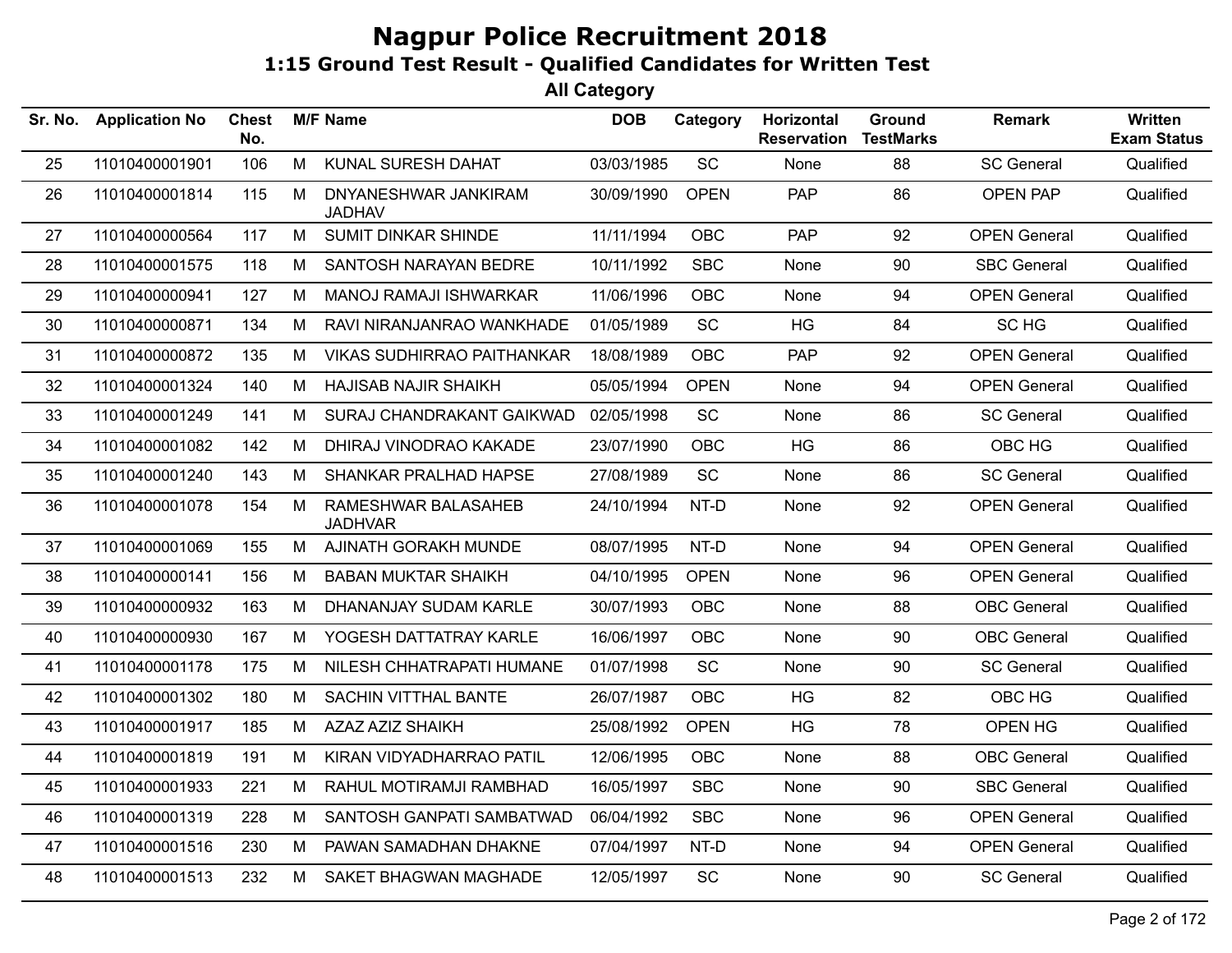| Sr. No. | <b>Application No</b> | Chest<br>No. |   | <b>M/F Name</b>                              | <b>DOB</b> | Category    | Horizontal<br><b>Reservation</b> | Ground<br><b>TestMarks</b> | Remark              | Written<br><b>Exam Status</b> |
|---------|-----------------------|--------------|---|----------------------------------------------|------------|-------------|----------------------------------|----------------------------|---------------------|-------------------------------|
| 49      | 11010400000296        | 237          | M | SAGAR MADAN BANGALE                          | 23/08/1994 | SC          | None                             | 90                         | <b>SC General</b>   | Qualified                     |
| 50      | 11010400001351        | 239          | M | AMOL BABAN CHOUKE                            | 08/12/1997 | <b>ST</b>   | None                             | 86                         | <b>ST General</b>   | Qualified                     |
| 51      | 11010400000177        | 242          | M | KISHOR GAJANAN JIVTODE                       | 16/07/1995 | <b>OBC</b>  | None                             | 88                         | <b>OBC</b> General  | Qualified                     |
| 52      | 11010400000175        | 245          | M | NIKHIL MAROTI MOHITKAR                       | 12/01/1996 | <b>OBC</b>  | None                             | 90                         | <b>OBC</b> General  | Qualified                     |
| 53      | 11010400001890        | 270          | M | DATTATRAY GAJANAN THAKARE                    | 20/06/1991 | <b>OBC</b>  | <b>None</b>                      | 88                         | <b>OBC</b> General  | Qualified                     |
| 54      | 11010400001552        | 275          | M | SHUBHAM NATTHUJI RAYPURE                     | 17/08/1996 | <b>OBC</b>  | None                             | 90                         | <b>OBC</b> General  | Qualified                     |
| 55      | 11010400001461        | 285          | M | KRUSHABH SURESH DAMAHE                       | 21/11/1997 | OBC         | None                             | 88                         | <b>OBC</b> General  | Qualified                     |
| 56      | 11010400000406        | 292          | M | ROSHAN VASANT SIDARAM                        | 24/07/1990 | <b>ST</b>   | HG                               | 84                         | ST <sub>HG</sub>    | Qualified                     |
| 57      | 11010400001031        | 299          | M | DEVANAND PRAKASH MOGALE                      | 09/07/1993 | SC          | None                             | 90                         | <b>SC General</b>   | Qualified                     |
| 58      | 11010400001542        | 302          | M | RAMDAS MADAN WAGH                            | 25/11/1993 | OBC         | None                             | 92                         | <b>OPEN General</b> | Qualified                     |
| 59      | 11010400000686        | 308          | M | SACHIN CHANDU CHAPALE                        | 07/08/1995 | OBC         | None                             | 92                         | <b>OPEN General</b> | Qualified                     |
| 60      | 11010400000690        | 310          | M | <b>RAM KASHINATH NEWARE</b>                  | 22/01/1998 | <b>SBC</b>  | None                             | 90                         | <b>SBC General</b>  | Qualified                     |
| 61      | 11010400000324        | 323          | M | NIKHIL GANGARAM NIMBARTE                     | 10/11/1995 | OBC         | None                             | 90                         | <b>OBC</b> General  | Qualified                     |
| 62      | 11010400001541        | 329          | M | PARMESHWAR SAHEBRAO<br><b>NIMBALKAR</b>      | 07/09/1996 | SC          | None                             | 88                         | <b>SC General</b>   | Qualified                     |
| 63      | 11010400001539        | 330          | M | SOPAN SHRIKRUSHNA FALKE                      | 13/08/1994 | OBC         | None                             | 90                         | <b>OBC</b> General  | Qualified                     |
| 64      | 11010400000335        | 334          | M | SHEKHAR DEVIDAS BORAKHADE                    | 13/07/1996 | OBC         | None                             | 94                         | <b>OPEN General</b> | Qualified                     |
| 65      | 11010400001433        | 336          | M | <b>GANGADHAR RAMCHANDRA</b><br><b>INGOLE</b> | 15/04/1995 | SC          | None                             | 94                         | <b>OPEN General</b> | Qualified                     |
| 66      | 11010400001440        | 338          | M | SHIVAJI SAHEBRAO HARAL                       | 20/01/1994 | NT-C        | None                             | 88                         | NT-C General        | Qualified                     |
| 67      | 11010400001958        | 342          | M | AKASH NARAYAN TUNKIWAR                       | 12/08/1991 | <b>SBC</b>  | None                             | 88                         | <b>SBC General</b>  | Qualified                     |
| 68      | 11010400001442        | 344          | M | <b>EKNATH SHANKAR DAHIPHALE</b>              | 05/03/1995 | NT-D        | None                             | 94                         | <b>OPEN General</b> | Qualified                     |
| 69      | 11010400001444        | 345          | M | SIDHESHWAR SADASHIV SHINDE                   | 10/06/1993 | <b>OPEN</b> | HG                               | 90                         | OPEN HG             | Qualified                     |
| 70      | 11010400000540        | 348          | M | SAMADHAN BHAGWAN LONDHE                      | 31/10/1992 | <b>SC</b>   | None                             | 90                         | <b>SC General</b>   | Qualified                     |
| 71      | 11010400000685        | 349          | M | PRADIP DARASING RATHOD                       | 12/07/1994 | DT-A        | None                             | 90                         | DT-A General        | Qualified                     |
| 72      | 11010400001053        | 351          | M | <b>BADAL ISTARI BONDRE</b>                   | 19/09/1996 | OBC         | None                             | 90                         | <b>OBC</b> General  | Qualified                     |
|         |                       |              |   |                                              |            |             |                                  |                            |                     |                               |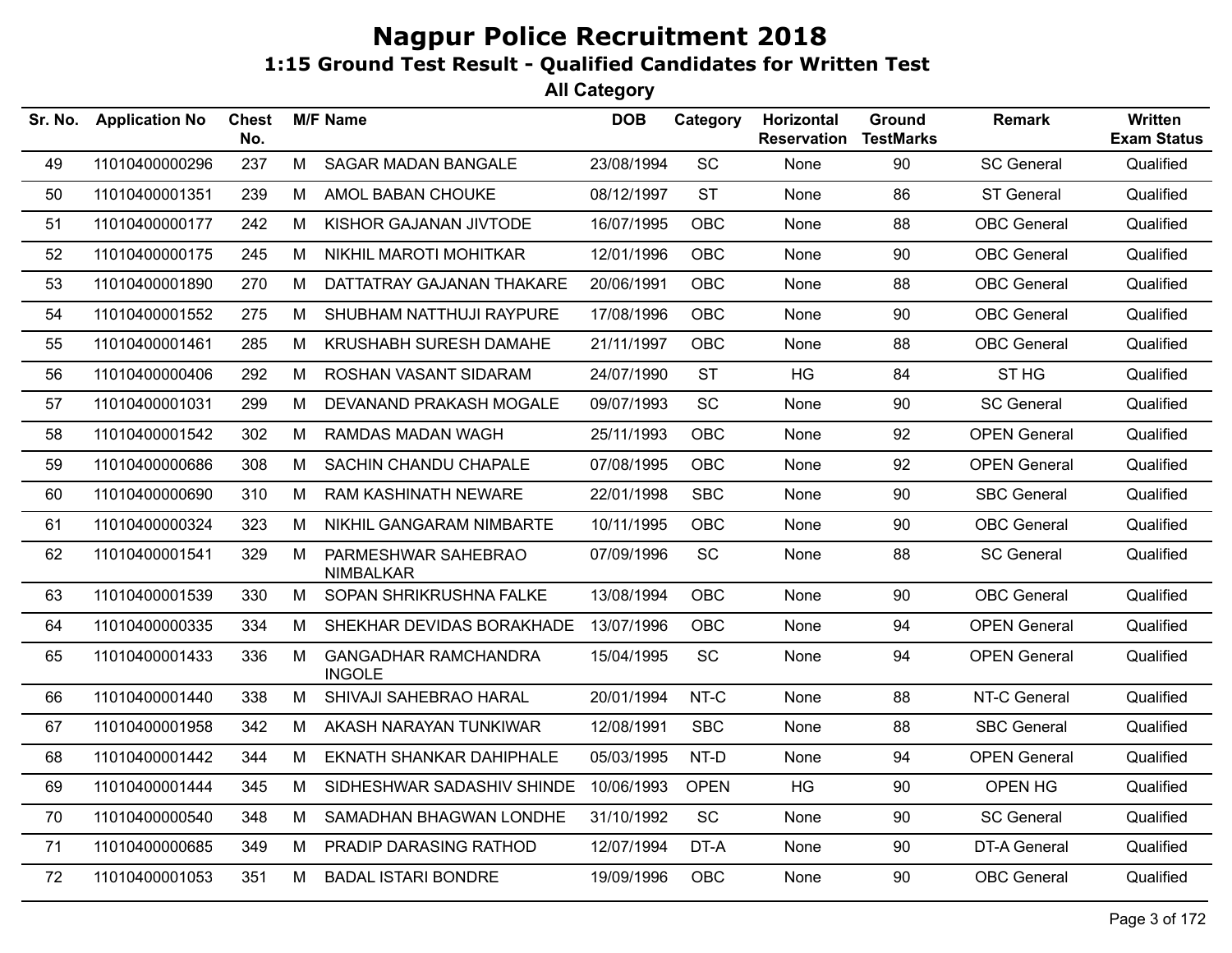| 11010400001050<br>M<br>AMOL BHAURAO JAMJARE<br><b>OBC</b><br>90<br><b>OBC</b> General<br>Qualified<br>352<br>20/07/1992<br>73<br>None<br>11010400001052<br>353<br>M<br>YUVRAJ ZAMAJI BHAGAT<br>02/07/1994<br><b>OBC</b><br>None<br>92<br><b>OPEN General</b><br>Qualified<br>74<br>11010400001882<br>AKASH MORESHWAR BASHINE<br><b>OBC</b><br><b>OPEN General</b><br>Qualified<br>75<br>357<br>M<br>27/01/1997<br>94<br>None<br><b>PAP</b><br>NIRANJAN BANDU MOHITE<br><b>OPEN</b><br><b>OPEN General/ PAP</b><br>76<br>11010400000805<br>365<br>M<br>26/07/1994<br>92<br>Qualified<br>11010400000589<br>366<br>M<br>PRASHANT SUBHASH SHIRAME<br>22/03/1997<br>NT-C<br>None<br>90<br>NT-C General<br>Qualified<br>77<br><b>OBC</b><br>88<br><b>OBC</b> General<br>Qualified<br>78<br>11010400000294<br>368<br>M<br>02/02/1994<br>SHEIKHNADEEM SHEIKHYASEEN<br><b>None</b><br><b>SHEIKH</b><br><b>SAGAR BASHKAR RAUT</b><br>Qualified<br>11010400001005<br>372<br>М<br>13/03/1990<br><b>OBC</b><br>92<br><b>OPEN General</b><br>79<br>None<br>VISHAL RAMDAS BHINGARE<br>OBC<br>90<br><b>OBC</b> General<br>Qualified<br>80<br>11010400001654<br>385<br>M<br>31/05/1992<br>None<br>386<br>88<br><b>OBC</b> General<br>Qualified<br>81<br>11010400001611<br>M<br>MAYUR ASHOK VAIRAGADE<br>20/03/1996<br><b>OBC</b><br>None<br>419<br>SC<br>86<br>82<br>11010400000433<br>M<br>PARMESHWAR LAKSHMAN<br>14/05/1994<br>None<br><b>SC General</b><br>Qualified<br><b>KAMBLE</b><br>11010400001686<br>422<br>PANKAJ SADARAM HATWAR<br>04/01/1994<br><b>OBC</b><br>88<br><b>OBC</b> General<br>Qualified<br>83<br>M<br>None<br>90<br>84<br>11010400001418<br>425<br>HANUMANT SHANKARRAO<br>21/04/1996<br>NT-D<br>None<br>NT-D General<br>Qualified<br>M<br><b>MUNDHE</b><br>SWAPNIL NARHARI SIDAM<br><b>ST</b><br><b>HG</b><br>ST <sub>HG</sub><br>11010400000066<br>429<br>M<br>14/03/1992<br>63<br>Qualified<br>85<br>94<br>11010400001725<br>434<br>SURAJ NARENDRA DAHAKE<br>10/08/1994<br><b>OBC</b><br>None<br><b>OPEN General</b><br>Qualified<br>86<br>M<br>435<br>DIGAMBAR LAXMANRAO<br>NT-C<br>90<br>Qualified<br>87<br>11010400000193<br>M<br>12/04/1994<br>None<br>NT-C General<br><b>KOLNURE</b><br>11010400000679<br>438<br>SUDHARKAR VISHVANATH KAPATE 22/02/1988<br><b>ST</b><br>86<br><b>ST General</b><br>Qualified<br>88<br>М<br>None<br>OBC<br>96<br><b>OPEN General</b><br>Qualified<br>89<br>11010400001457<br>444<br>NITIN AVADHUTRAO KUKADE<br>13/11/1992<br>None<br>M<br>11010400000909<br>ABHIJIT RAMDAS BOBADE<br><b>OBC</b><br>96<br><b>OPEN General</b><br>Qualified<br>90<br>445<br>M<br>26/01/1993<br>None<br>SC<br>11010400000911<br>M<br><b>GAJANAN BHIMRAO JAMNIK</b><br>20/06/1995<br>90<br><b>SC General</b><br>Qualified<br>91<br>446<br>None<br><b>VISHAL HARIBHAU GOLE</b><br>88<br><b>OBC</b> General<br>92<br>11010400000912<br>447<br>M<br>29/12/1989<br><b>OBC</b><br>Qualified<br>None<br>SC<br>25/07/1993<br>90<br><b>SC General</b><br>93<br>11010400000910<br>448<br>M<br>KAMLESH MANIKRAO JAWANJAL<br>None<br>Qualified<br><b>VIPIN SUNIL GAJBHIYE</b><br>SC<br>90<br>94<br>11010400001311<br>452<br>M<br>25/11/1994<br><b>SC General</b><br>Qualified<br>None<br>SC<br>94<br>95<br>11010400001305<br>453<br>PRANIT MILIND DAHIWALE<br>24/03/1997<br><b>OPEN General</b><br>Qualified<br>M<br>None | Sr. No. | <b>Application No</b> | <b>Chest</b><br>No. | <b>M/F Name</b> | <b>DOB</b> | Category | Horizontal<br><b>Reservation</b> | Ground<br><b>TestMarks</b> | <b>Remark</b> | <b>Written</b><br><b>Exam Status</b> |
|-----------------------------------------------------------------------------------------------------------------------------------------------------------------------------------------------------------------------------------------------------------------------------------------------------------------------------------------------------------------------------------------------------------------------------------------------------------------------------------------------------------------------------------------------------------------------------------------------------------------------------------------------------------------------------------------------------------------------------------------------------------------------------------------------------------------------------------------------------------------------------------------------------------------------------------------------------------------------------------------------------------------------------------------------------------------------------------------------------------------------------------------------------------------------------------------------------------------------------------------------------------------------------------------------------------------------------------------------------------------------------------------------------------------------------------------------------------------------------------------------------------------------------------------------------------------------------------------------------------------------------------------------------------------------------------------------------------------------------------------------------------------------------------------------------------------------------------------------------------------------------------------------------------------------------------------------------------------------------------------------------------------------------------------------------------------------------------------------------------------------------------------------------------------------------------------------------------------------------------------------------------------------------------------------------------------------------------------------------------------------------------------------------------------------------------------------------------------------------------------------------------------------------------------------------------------------------------------------------------------------------------------------------------------------------------------------------------------------------------------------------------------------------------------------------------------------------------------------------------------------------------------------------------------------------------------------------------------------------------------------------------------------------------------------------------------------------------------------------------------------------------------------------------------------------------------------------------------------------------------------------------------------------------------------------------------------------------------|---------|-----------------------|---------------------|-----------------|------------|----------|----------------------------------|----------------------------|---------------|--------------------------------------|
|                                                                                                                                                                                                                                                                                                                                                                                                                                                                                                                                                                                                                                                                                                                                                                                                                                                                                                                                                                                                                                                                                                                                                                                                                                                                                                                                                                                                                                                                                                                                                                                                                                                                                                                                                                                                                                                                                                                                                                                                                                                                                                                                                                                                                                                                                                                                                                                                                                                                                                                                                                                                                                                                                                                                                                                                                                                                                                                                                                                                                                                                                                                                                                                                                                                                                                                                         |         |                       |                     |                 |            |          |                                  |                            |               |                                      |
|                                                                                                                                                                                                                                                                                                                                                                                                                                                                                                                                                                                                                                                                                                                                                                                                                                                                                                                                                                                                                                                                                                                                                                                                                                                                                                                                                                                                                                                                                                                                                                                                                                                                                                                                                                                                                                                                                                                                                                                                                                                                                                                                                                                                                                                                                                                                                                                                                                                                                                                                                                                                                                                                                                                                                                                                                                                                                                                                                                                                                                                                                                                                                                                                                                                                                                                                         |         |                       |                     |                 |            |          |                                  |                            |               |                                      |
|                                                                                                                                                                                                                                                                                                                                                                                                                                                                                                                                                                                                                                                                                                                                                                                                                                                                                                                                                                                                                                                                                                                                                                                                                                                                                                                                                                                                                                                                                                                                                                                                                                                                                                                                                                                                                                                                                                                                                                                                                                                                                                                                                                                                                                                                                                                                                                                                                                                                                                                                                                                                                                                                                                                                                                                                                                                                                                                                                                                                                                                                                                                                                                                                                                                                                                                                         |         |                       |                     |                 |            |          |                                  |                            |               |                                      |
|                                                                                                                                                                                                                                                                                                                                                                                                                                                                                                                                                                                                                                                                                                                                                                                                                                                                                                                                                                                                                                                                                                                                                                                                                                                                                                                                                                                                                                                                                                                                                                                                                                                                                                                                                                                                                                                                                                                                                                                                                                                                                                                                                                                                                                                                                                                                                                                                                                                                                                                                                                                                                                                                                                                                                                                                                                                                                                                                                                                                                                                                                                                                                                                                                                                                                                                                         |         |                       |                     |                 |            |          |                                  |                            |               |                                      |
|                                                                                                                                                                                                                                                                                                                                                                                                                                                                                                                                                                                                                                                                                                                                                                                                                                                                                                                                                                                                                                                                                                                                                                                                                                                                                                                                                                                                                                                                                                                                                                                                                                                                                                                                                                                                                                                                                                                                                                                                                                                                                                                                                                                                                                                                                                                                                                                                                                                                                                                                                                                                                                                                                                                                                                                                                                                                                                                                                                                                                                                                                                                                                                                                                                                                                                                                         |         |                       |                     |                 |            |          |                                  |                            |               |                                      |
|                                                                                                                                                                                                                                                                                                                                                                                                                                                                                                                                                                                                                                                                                                                                                                                                                                                                                                                                                                                                                                                                                                                                                                                                                                                                                                                                                                                                                                                                                                                                                                                                                                                                                                                                                                                                                                                                                                                                                                                                                                                                                                                                                                                                                                                                                                                                                                                                                                                                                                                                                                                                                                                                                                                                                                                                                                                                                                                                                                                                                                                                                                                                                                                                                                                                                                                                         |         |                       |                     |                 |            |          |                                  |                            |               |                                      |
|                                                                                                                                                                                                                                                                                                                                                                                                                                                                                                                                                                                                                                                                                                                                                                                                                                                                                                                                                                                                                                                                                                                                                                                                                                                                                                                                                                                                                                                                                                                                                                                                                                                                                                                                                                                                                                                                                                                                                                                                                                                                                                                                                                                                                                                                                                                                                                                                                                                                                                                                                                                                                                                                                                                                                                                                                                                                                                                                                                                                                                                                                                                                                                                                                                                                                                                                         |         |                       |                     |                 |            |          |                                  |                            |               |                                      |
|                                                                                                                                                                                                                                                                                                                                                                                                                                                                                                                                                                                                                                                                                                                                                                                                                                                                                                                                                                                                                                                                                                                                                                                                                                                                                                                                                                                                                                                                                                                                                                                                                                                                                                                                                                                                                                                                                                                                                                                                                                                                                                                                                                                                                                                                                                                                                                                                                                                                                                                                                                                                                                                                                                                                                                                                                                                                                                                                                                                                                                                                                                                                                                                                                                                                                                                                         |         |                       |                     |                 |            |          |                                  |                            |               |                                      |
|                                                                                                                                                                                                                                                                                                                                                                                                                                                                                                                                                                                                                                                                                                                                                                                                                                                                                                                                                                                                                                                                                                                                                                                                                                                                                                                                                                                                                                                                                                                                                                                                                                                                                                                                                                                                                                                                                                                                                                                                                                                                                                                                                                                                                                                                                                                                                                                                                                                                                                                                                                                                                                                                                                                                                                                                                                                                                                                                                                                                                                                                                                                                                                                                                                                                                                                                         |         |                       |                     |                 |            |          |                                  |                            |               |                                      |
|                                                                                                                                                                                                                                                                                                                                                                                                                                                                                                                                                                                                                                                                                                                                                                                                                                                                                                                                                                                                                                                                                                                                                                                                                                                                                                                                                                                                                                                                                                                                                                                                                                                                                                                                                                                                                                                                                                                                                                                                                                                                                                                                                                                                                                                                                                                                                                                                                                                                                                                                                                                                                                                                                                                                                                                                                                                                                                                                                                                                                                                                                                                                                                                                                                                                                                                                         |         |                       |                     |                 |            |          |                                  |                            |               |                                      |
|                                                                                                                                                                                                                                                                                                                                                                                                                                                                                                                                                                                                                                                                                                                                                                                                                                                                                                                                                                                                                                                                                                                                                                                                                                                                                                                                                                                                                                                                                                                                                                                                                                                                                                                                                                                                                                                                                                                                                                                                                                                                                                                                                                                                                                                                                                                                                                                                                                                                                                                                                                                                                                                                                                                                                                                                                                                                                                                                                                                                                                                                                                                                                                                                                                                                                                                                         |         |                       |                     |                 |            |          |                                  |                            |               |                                      |
|                                                                                                                                                                                                                                                                                                                                                                                                                                                                                                                                                                                                                                                                                                                                                                                                                                                                                                                                                                                                                                                                                                                                                                                                                                                                                                                                                                                                                                                                                                                                                                                                                                                                                                                                                                                                                                                                                                                                                                                                                                                                                                                                                                                                                                                                                                                                                                                                                                                                                                                                                                                                                                                                                                                                                                                                                                                                                                                                                                                                                                                                                                                                                                                                                                                                                                                                         |         |                       |                     |                 |            |          |                                  |                            |               |                                      |
|                                                                                                                                                                                                                                                                                                                                                                                                                                                                                                                                                                                                                                                                                                                                                                                                                                                                                                                                                                                                                                                                                                                                                                                                                                                                                                                                                                                                                                                                                                                                                                                                                                                                                                                                                                                                                                                                                                                                                                                                                                                                                                                                                                                                                                                                                                                                                                                                                                                                                                                                                                                                                                                                                                                                                                                                                                                                                                                                                                                                                                                                                                                                                                                                                                                                                                                                         |         |                       |                     |                 |            |          |                                  |                            |               |                                      |
|                                                                                                                                                                                                                                                                                                                                                                                                                                                                                                                                                                                                                                                                                                                                                                                                                                                                                                                                                                                                                                                                                                                                                                                                                                                                                                                                                                                                                                                                                                                                                                                                                                                                                                                                                                                                                                                                                                                                                                                                                                                                                                                                                                                                                                                                                                                                                                                                                                                                                                                                                                                                                                                                                                                                                                                                                                                                                                                                                                                                                                                                                                                                                                                                                                                                                                                                         |         |                       |                     |                 |            |          |                                  |                            |               |                                      |
|                                                                                                                                                                                                                                                                                                                                                                                                                                                                                                                                                                                                                                                                                                                                                                                                                                                                                                                                                                                                                                                                                                                                                                                                                                                                                                                                                                                                                                                                                                                                                                                                                                                                                                                                                                                                                                                                                                                                                                                                                                                                                                                                                                                                                                                                                                                                                                                                                                                                                                                                                                                                                                                                                                                                                                                                                                                                                                                                                                                                                                                                                                                                                                                                                                                                                                                                         |         |                       |                     |                 |            |          |                                  |                            |               |                                      |
|                                                                                                                                                                                                                                                                                                                                                                                                                                                                                                                                                                                                                                                                                                                                                                                                                                                                                                                                                                                                                                                                                                                                                                                                                                                                                                                                                                                                                                                                                                                                                                                                                                                                                                                                                                                                                                                                                                                                                                                                                                                                                                                                                                                                                                                                                                                                                                                                                                                                                                                                                                                                                                                                                                                                                                                                                                                                                                                                                                                                                                                                                                                                                                                                                                                                                                                                         |         |                       |                     |                 |            |          |                                  |                            |               |                                      |
|                                                                                                                                                                                                                                                                                                                                                                                                                                                                                                                                                                                                                                                                                                                                                                                                                                                                                                                                                                                                                                                                                                                                                                                                                                                                                                                                                                                                                                                                                                                                                                                                                                                                                                                                                                                                                                                                                                                                                                                                                                                                                                                                                                                                                                                                                                                                                                                                                                                                                                                                                                                                                                                                                                                                                                                                                                                                                                                                                                                                                                                                                                                                                                                                                                                                                                                                         |         |                       |                     |                 |            |          |                                  |                            |               |                                      |
|                                                                                                                                                                                                                                                                                                                                                                                                                                                                                                                                                                                                                                                                                                                                                                                                                                                                                                                                                                                                                                                                                                                                                                                                                                                                                                                                                                                                                                                                                                                                                                                                                                                                                                                                                                                                                                                                                                                                                                                                                                                                                                                                                                                                                                                                                                                                                                                                                                                                                                                                                                                                                                                                                                                                                                                                                                                                                                                                                                                                                                                                                                                                                                                                                                                                                                                                         |         |                       |                     |                 |            |          |                                  |                            |               |                                      |
|                                                                                                                                                                                                                                                                                                                                                                                                                                                                                                                                                                                                                                                                                                                                                                                                                                                                                                                                                                                                                                                                                                                                                                                                                                                                                                                                                                                                                                                                                                                                                                                                                                                                                                                                                                                                                                                                                                                                                                                                                                                                                                                                                                                                                                                                                                                                                                                                                                                                                                                                                                                                                                                                                                                                                                                                                                                                                                                                                                                                                                                                                                                                                                                                                                                                                                                                         |         |                       |                     |                 |            |          |                                  |                            |               |                                      |
|                                                                                                                                                                                                                                                                                                                                                                                                                                                                                                                                                                                                                                                                                                                                                                                                                                                                                                                                                                                                                                                                                                                                                                                                                                                                                                                                                                                                                                                                                                                                                                                                                                                                                                                                                                                                                                                                                                                                                                                                                                                                                                                                                                                                                                                                                                                                                                                                                                                                                                                                                                                                                                                                                                                                                                                                                                                                                                                                                                                                                                                                                                                                                                                                                                                                                                                                         |         |                       |                     |                 |            |          |                                  |                            |               |                                      |
|                                                                                                                                                                                                                                                                                                                                                                                                                                                                                                                                                                                                                                                                                                                                                                                                                                                                                                                                                                                                                                                                                                                                                                                                                                                                                                                                                                                                                                                                                                                                                                                                                                                                                                                                                                                                                                                                                                                                                                                                                                                                                                                                                                                                                                                                                                                                                                                                                                                                                                                                                                                                                                                                                                                                                                                                                                                                                                                                                                                                                                                                                                                                                                                                                                                                                                                                         |         |                       |                     |                 |            |          |                                  |                            |               |                                      |
|                                                                                                                                                                                                                                                                                                                                                                                                                                                                                                                                                                                                                                                                                                                                                                                                                                                                                                                                                                                                                                                                                                                                                                                                                                                                                                                                                                                                                                                                                                                                                                                                                                                                                                                                                                                                                                                                                                                                                                                                                                                                                                                                                                                                                                                                                                                                                                                                                                                                                                                                                                                                                                                                                                                                                                                                                                                                                                                                                                                                                                                                                                                                                                                                                                                                                                                                         |         |                       |                     |                 |            |          |                                  |                            |               |                                      |
|                                                                                                                                                                                                                                                                                                                                                                                                                                                                                                                                                                                                                                                                                                                                                                                                                                                                                                                                                                                                                                                                                                                                                                                                                                                                                                                                                                                                                                                                                                                                                                                                                                                                                                                                                                                                                                                                                                                                                                                                                                                                                                                                                                                                                                                                                                                                                                                                                                                                                                                                                                                                                                                                                                                                                                                                                                                                                                                                                                                                                                                                                                                                                                                                                                                                                                                                         |         |                       |                     |                 |            |          |                                  |                            |               |                                      |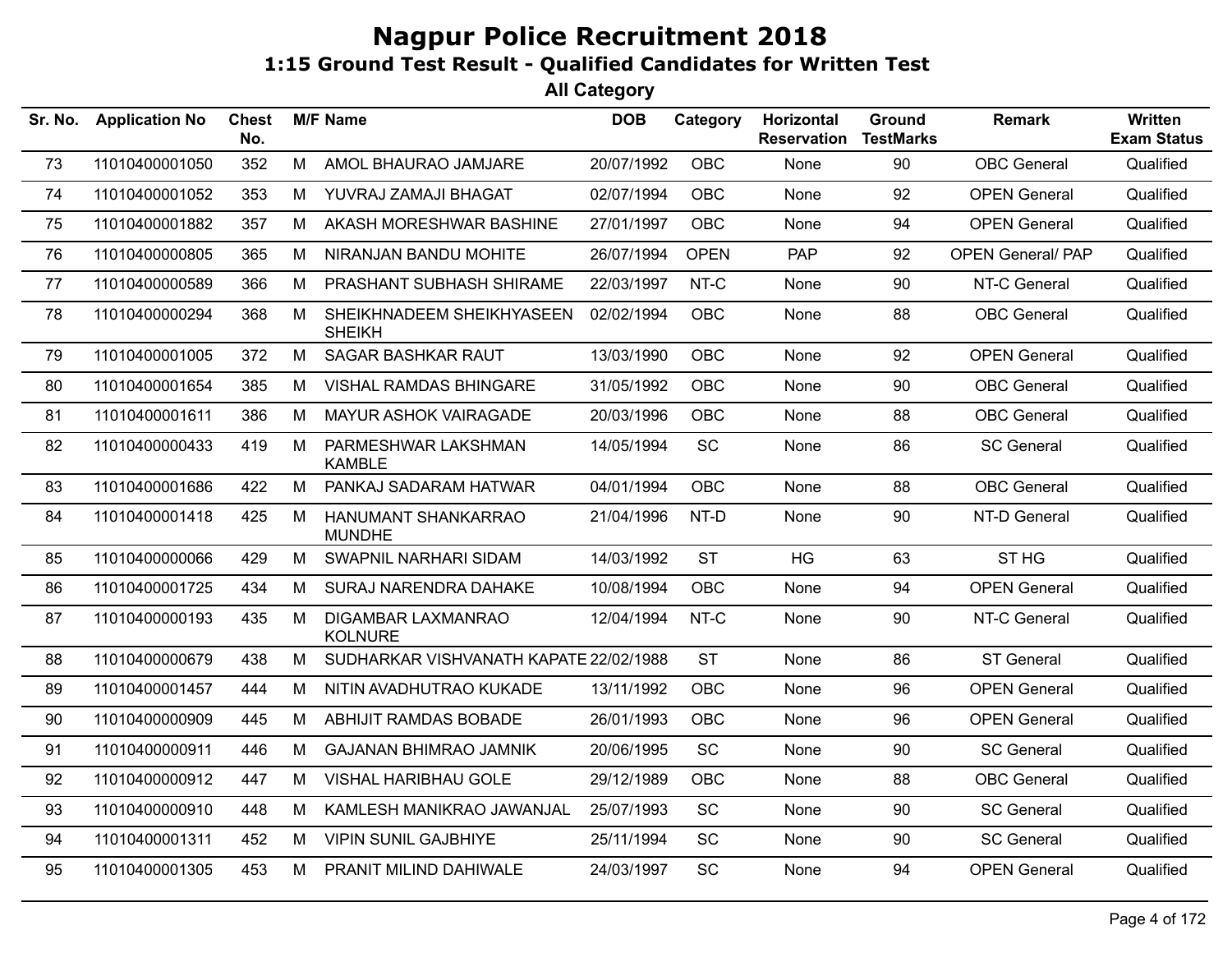| Sr. No. | <b>Application No</b> | <b>Chest</b><br>No. |   | <b>M/F Name</b>                       | <b>DOB</b> | Category    | Horizontal<br><b>Reservation</b> | Ground<br><b>TestMarks</b> | <b>Remark</b>       | <b>Written</b><br><b>Exam Status</b> |
|---------|-----------------------|---------------------|---|---------------------------------------|------------|-------------|----------------------------------|----------------------------|---------------------|--------------------------------------|
| 96      | 11010400000326        | 457                 | M | BHARAT SANGRAM JAYEBHAYE              | 04/06/1994 | NT-D        | None                             | 90                         | NT-D General        | Qualified                            |
| 97      | 11010400001784        | 459                 | M | SHILVANT BALU TAYADE                  | 10/10/1995 | <b>SC</b>   | None                             | 86                         | <b>SC General</b>   | Qualified                            |
| 98      | 11010400000344        | 466                 | M | HARISH RAJKUMAR BHUTE                 | 06/10/1996 | <b>OBC</b>  | None                             | 90                         | <b>OBC</b> General  | Qualified                            |
| 99      | 11010400000353        | 473                 | M | <b>GAUTAM RAJARAM PAIKRAO</b>         | 03/04/1989 | <b>SC</b>   | None                             | 92                         | <b>OPEN General</b> | Qualified                            |
| 100     | 11010400000354        | 474                 | M | NAMDEV LAXMAN PARANDE                 | 26/07/1996 | <b>OPEN</b> | None                             | 94                         | <b>OPEN General</b> | Qualified                            |
| 101     | 11010400001898        | 491                 | М | SWAPNIL RAMESH SAPATE                 | 04/08/1997 | <b>OBC</b>  | None                             | 94                         | <b>OPEN General</b> | Qualified                            |
| 102     | 11010400001880        | 493                 | М | SHUBHAM NARENDRA<br><b>PANCHBUDHE</b> | 01/12/1996 | OBC         | None                             | 90                         | OBC General         | Qualified                            |
| 103     | 11010400000266        | 497                 | M | VIKAS SUBHASHRAO GAWANJE              | 15/06/1992 | <b>SBC</b>  | None                             | 90                         | <b>SBC General</b>  | Qualified                            |
| 104     | 11010400000186        | 516                 | М | GANESH DASHARATH TURANKAR 07/08/1997  |            | <b>OBC</b>  | None                             | 90                         | <b>OBC</b> General  | Qualified                            |
| 105     | 11010400000314        | 517                 | M | PRASHANT MAHADEO SIDAM                | 28/11/1994 | <b>ST</b>   | None                             | 92                         | <b>OPEN General</b> | Qualified                            |
| 106     | 11010400001312        | 531                 | M | PRANAY KACHARU INDURKAR               | 17/07/1987 | SC          | PAP                              | 86                         | <b>SC PAP</b>       | Qualified                            |
| 107     | 11010400001123        | 541                 | M | RAJESH DEWANAND ADE                   | 14/09/1995 | DT-A        | None                             | 90                         | <b>DT-A General</b> | Qualified                            |
| 108     | 11010400000083        | 545                 | M | <b>MAROTI KONDIRAM NAIKODE</b>        | 20/10/1993 | <b>OPEN</b> | <b>PAP</b>                       | 86                         | <b>OPEN PAP</b>     | Qualified                            |
| 109     | 11010400001410        | 548                 | M | ASHWIN RAMDASJI NAGPURE               | 16/07/1994 | <b>OBC</b>  | None                             | 92                         | <b>OPEN General</b> | Qualified                            |
| 110     | 11010400001413        | 549                 | M | RAVINDRA GULABJI TICHKULE             | 20/09/1990 | <b>OBC</b>  | None                             | 92                         | <b>OPEN General</b> | Qualified                            |
| 111     | 11010400001524        | 557                 | M | RAM LAXMAN CHAVHAN                    | 04/01/1994 | DT-A        | None                             | 92                         | <b>OPEN General</b> | Qualified                            |
| 112     | 11010400000940        | 560                 | М | SWAPNIL GOPALA MHASKE                 | 03/01/1998 | SC          | None                             | 86                         | <b>SC General</b>   | Qualified                            |
| 113     | 11010400000160        | 561                 | M | JAY LAXMANRAO POTE                    | 06/03/1997 | <b>OBC</b>  | None                             | 88                         | <b>OBC</b> General  | Qualified                            |
| 114     | 11010400000157        | 562                 | M | SWAPNIL DILIPRAO MENEWAR              | 24/05/1989 | <b>SBC</b>  | None                             | 90                         | <b>SBC General</b>  | Qualified                            |
| 115     | 11010400000002        | 568                 | M | SWARUP LOKRAM MARWADI                 | 25/09/1997 | <b>OBC</b>  | None                             | 94                         | <b>OPEN General</b> | Qualified                            |
| 116     | 11010400001999        | 576                 | M | PAWAN NARADJI WASNIK                  | 15/01/1996 | <b>SC</b>   | None                             | 94                         | <b>OPEN General</b> | Qualified                            |
| 117     | 11010400001257        | 584                 | M | PRASAD CHINDHUJI SHINDE               | 18/10/1993 | <b>OBC</b>  | <b>PAP</b>                       | 88                         | OBC PAP             | Qualified                            |
| 118     | 11010400000696        | 585                 | М | VIKRAM TUKARAM NAGPURE                | 12/08/1993 | <b>OPEN</b> | PAP                              | 88                         | OPEN PAP            | Qualified                            |
| 119     | 11010400001557        | 586                 | M | ARVIND NANDU CHARHATE                 | 20/08/1995 | <b>SC</b>   | None                             | 86                         | <b>SC General</b>   | Qualified                            |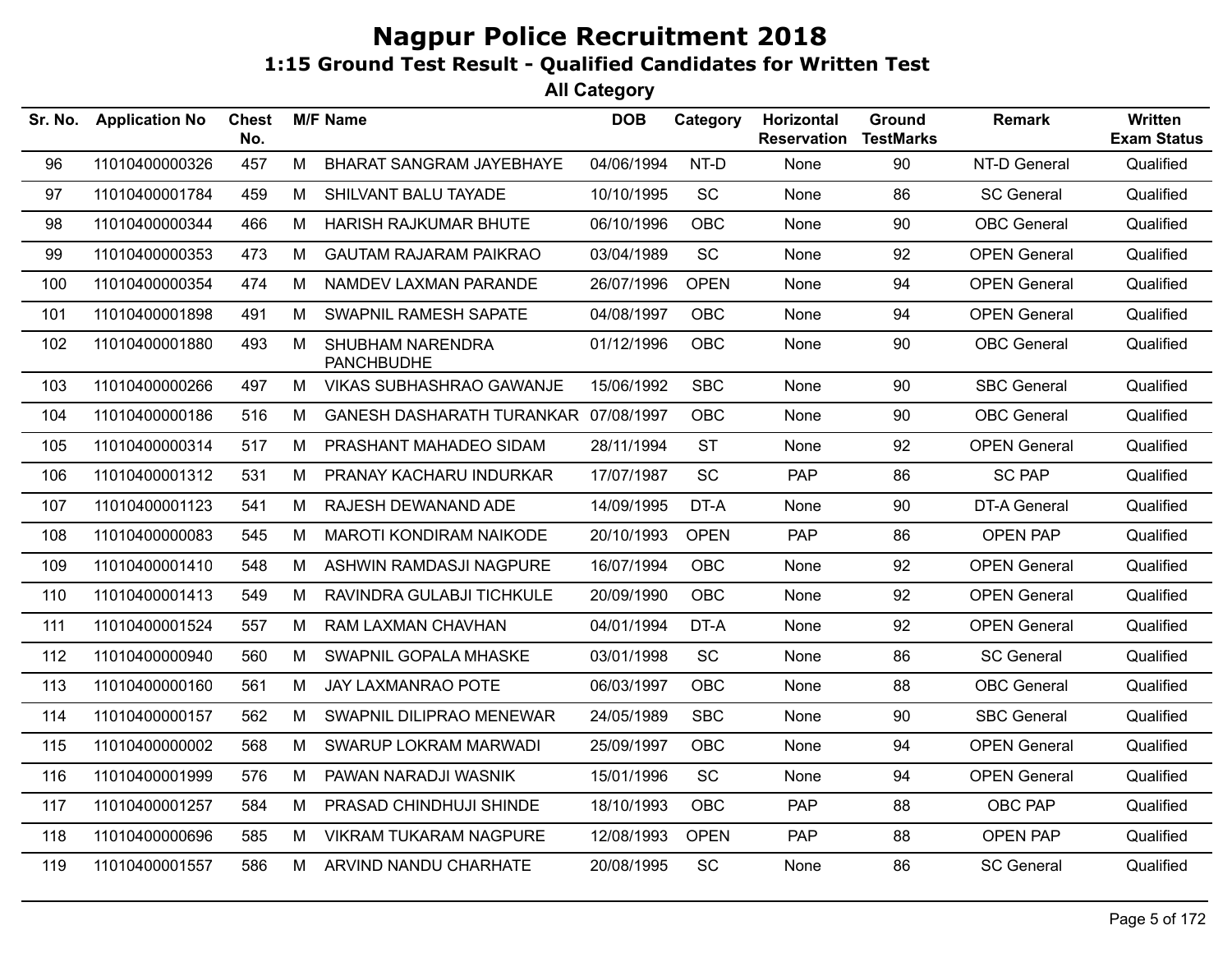| Sr. No. | <b>Application No</b> | <b>Chest</b><br>No. |   | <b>M/F Name</b>                      | <b>DOB</b> | Category    | Horizontal<br><b>Reservation</b> | Ground<br><b>TestMarks</b> | <b>Remark</b>       | Written<br><b>Exam Status</b> |
|---------|-----------------------|---------------------|---|--------------------------------------|------------|-------------|----------------------------------|----------------------------|---------------------|-------------------------------|
| 120     | 11010400000543        | 587                 | M | SACHIN BAPURAO LEKULE                | 01/01/1996 | NT-C        | None                             | 88                         | NT-C General        | Qualified                     |
| 121     | 11010400000042        | 593                 | M | <b>VINOD YOGESHWAR</b><br>SAWWALAKHE | 14/02/1997 | <b>OBC</b>  | None                             | 94                         | <b>OPEN General</b> | Qualified                     |
| 122     | 11010400000090        | 595                 | М | NANDKISHOR ANTU<br>SAWWALAKHE        | 30/07/1986 | OBC         | None                             | 88                         | <b>OBC</b> General  | Qualified                     |
| 123     | 11010400000210        | 597                 | M | <b>BHIMRAJ DHANLAL LILHARE</b>       | 03/01/1990 | <b>OBC</b>  | None                             | 92                         | <b>OPEN General</b> | Qualified                     |
| 124     | 11010400000749        | 600                 | M | SAGAR BALIRAM DAMAHE                 | 09/06/1999 | OBC         | None                             | 88                         | <b>OBC</b> General  | Qualified                     |
| 125     | 11010400001368        | 602                 | M | KIRAN ANIL WATHORE                   | 11/01/1994 | <b>SC</b>   | PAP                              | 86                         | <b>SC PAP</b>       | Qualified                     |
| 126     | 11010400001844        | 605                 | M | <b>SAGAR HARIKISAN KAMBLE</b>        | 27/07/1992 | SC          | HG                               | 78                         | SC HG               | Qualified                     |
| 127     | 11010400000601        | 609                 | M | BABARAO KACHRU BHALERAO              | 02/02/1989 | SC          | None                             | 86                         | <b>SC General</b>   | Qualified                     |
| 128     | 11010400000602        | 610                 | M | <b>DILIP KACHARU BHALERAO</b>        | 15/05/1991 | <b>SC</b>   | None                             | 88                         | <b>SC General</b>   | Qualified                     |
| 129     | 11010400001767        | 614                 | M | HARISH GAJANAN SASANE                | 21/05/1990 | <b>ST</b>   | <b>PAP</b>                       | 78                         | ST PAP              | Qualified                     |
| 130     | 11010400001773        | 624                 | M | <b>BALIRAM SADASHIV SIRSART</b>      | 15/06/1997 | NT-D        | None                             | 92                         | Open General        | Qualified                     |
| 131     | 11010400000829        | 631                 | M | VINOD UDDHAORAO KAKDE                | 25/05/1989 | <b>OBC</b>  | PAP                              | 90                         | <b>OBC PAP</b>      | Qualified                     |
| 132     | 11010400000828        | 632                 | M | <b>VINOD ASHOK DHOOD</b>             | 09/06/1998 | <b>OBC</b>  | None                             | 94                         | <b>OPEN General</b> | Qualified                     |
| 133     | 11010400000782        | 633                 | M | AMOL BHIVAJI NIMSATKAR               | 28/09/1989 | SC          | None                             | 86                         | <b>SC General</b>   | Qualified                     |
| 134     | 11010400000802        | 643                 | M | AJAY LALSING JADHAO                  | 10/06/1997 | DT-A        | None                             | 90                         | <b>DT-A General</b> | Qualified                     |
| 135     | 11010400001112        | 644                 | M | PRAMOD RAJENDRA SHINDE               | 19/05/1990 | <b>OBC</b>  | None                             | 94                         | <b>OPEN General</b> | Qualified                     |
| 136     | 11010400001889        | 646                 | M | <b>GAURAV GANESH INGLE</b>           | 08/11/1993 | <b>OPEN</b> | <b>PAP</b>                       | 86                         | <b>OPEN PAP</b>     | Qualified                     |
| 137     | 11010400000043        | 650                 | M | VISHAL NARAYAN KAMBLE                | 11/12/1992 | SC          | EQ                               | 80                         | SC EQ               | Qualified                     |
| 138     | 11010400001415        | 655                 | M | MOSIN YUNUSKHAN PATHAN               | 12/05/1995 | OBC         | None                             | 94                         | <b>OPEN General</b> | Qualified                     |
| 139     | 11010400001115        | 662                 | M | JIVAN RAJARAM TATEWAD                | 13/04/1993 | SC          | None                             | 88                         | <b>SC General</b>   | Qualified                     |
| 140     | 11010400001892        | 663                 | M | PRAKASH TUKARAM WANKHADE             | 03/10/1989 | OBC         | None                             | 90                         | <b>OBC</b> General  | Qualified                     |
| 141     | 11010400001895        | 664                 | M | SANDIP DILIP WANKHADE                | 14/10/1991 | SC          | None                             | 86                         | <b>SC General</b>   | Qualified                     |
| 142     | 11010400001893        | 665                 | M | SHYAM GAJANAN BODADE                 | 02/07/1991 | OBC         | None                             | 90                         | <b>OBC</b> General  | Qualified                     |
| 143     | 11010400000060        | 698                 | M | RAKESH VISHVANATH MADAVI             | 26/11/1991 | <b>ST</b>   | HG                               | 62                         | ST <sub>HG</sub>    | Qualified                     |
|         |                       |                     |   |                                      |            |             |                                  |                            |                     |                               |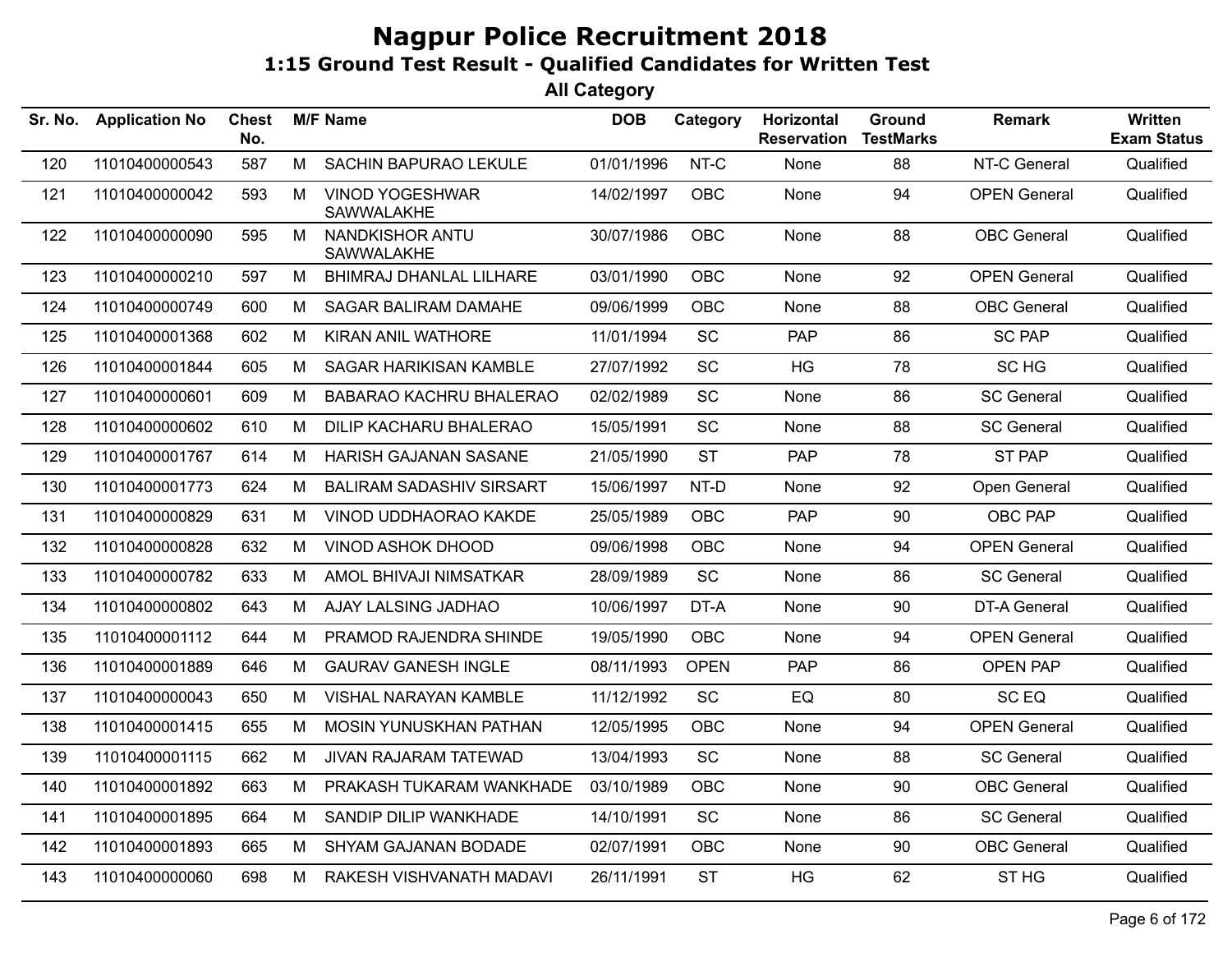| Sr. No. | <b>Application No</b> | <b>Chest</b><br>No. |   | <b>M/F Name</b>                        | <b>DOB</b> | Category    | Horizontal<br><b>Reservation</b> | Ground<br><b>TestMarks</b> | Remark              | Written<br><b>Exam Status</b> |
|---------|-----------------------|---------------------|---|----------------------------------------|------------|-------------|----------------------------------|----------------------------|---------------------|-------------------------------|
| 144     | 11010400001629        | 712                 | M | MADHAV PANDURANG SUROSHE               | 10/10/1992 | SC          | None                             | 90                         | <b>SC General</b>   | Qualified                     |
| 145     | 11010400000337        | 714                 | M | SUDHIR GANGADHAR LONARE                | 15/10/1990 | <b>OBC</b>  | HG                               | 88                         | OBC HG              | Qualified                     |
| 146     | 11010400000566        | 715                 | M | PRAVIN ANANDRAO CHIKATE                | 05/03/1994 | SC          | None                             | 86                         | <b>SC General</b>   | Qualified                     |
| 147     | 11010400000168        | 738                 | M | VAIBHAO SIDDHARTH DHULDHULE 21/12/1998 |            | <b>SC</b>   | PAP                              | 92                         | Open General        | Qualified                     |
| 148     | 11010400000544        | 758                 | M | AMOL KASHINATH KAKADE                  | 16/08/1993 | <b>SC</b>   | None                             | 90                         | <b>SC General</b>   | Qualified                     |
| 149     | 11010400001096        | 763                 | M | RADHESHYAM GURUDEO<br><b>LEKURWADE</b> | 10/08/1999 | OBC         | None                             | 88                         | <b>OBC</b> General  | Qualified                     |
| 150     | 11010400001201        | 764                 | M | PANKAJ HIRAMAN ROKADE                  | 27/07/1996 | <b>OBC</b>  | None                             | 96                         | <b>OPEN General</b> | Qualified                     |
| 151     | 11010400000415        | 771                 | м | TARACHAND MADHUKAR GATADE 13/08/1993   |            | <b>OBC</b>  | None                             | 88                         | <b>OBC</b> General  | Qualified                     |
| 152     | 11010400001015        | 779                 | M | <b>VAIBHAV FAKIRA GIRAM</b>            | 23/06/1993 | <b>OBC</b>  | None                             | 94                         | <b>OPEN General</b> | Qualified                     |
| 153     | 11010400001752        | 791                 | М | VINODKUMAR JAGESHWAR<br><b>MAHULE</b>  | 25/05/1993 | <b>OBC</b>  | None                             | 88                         | <b>OBC</b> General  | Qualified                     |
| 154     | 11010400000692        | 794                 | M | SANDIP KISHAN URKUDE                   | 12/02/1994 | <b>OBC</b>  | None                             | 88                         | <b>OBC</b> General  | Qualified                     |
| 155     | 11010400000697        | 795                 | M | KARTIK ZIBAL BABHARE                   | 26/11/1993 | <b>OBC</b>  | None                             | 90                         | <b>OBC</b> General  | Qualified                     |
| 156     | 11010400000243        | 796                 | M | HARSHWARDHAN PUNDLIK<br><b>NAGRALE</b> | 14/12/1992 | SC          | None                             | 90                         | <b>SC General</b>   | Qualified                     |
| 157     | 11010400000255        | 798                 | M | <b>GANESH BALKRUSHAN NIBRAD</b>        | 14/07/1994 | <b>OBC</b>  | None                             | 92                         | <b>OPEN General</b> | Qualified                     |
| 158     | 11010400000835        | 799                 | М | <b>MANOJ ARUN KHADE</b>                | 21/08/1994 | <b>SC</b>   | None                             | 92                         | <b>OPEN General</b> | Qualified                     |
| 159     | 11010400000939        | 804                 | M | NAMDEO TIBUJI KANFADE                  | 01/03/1989 | <b>OBC</b>  | None                             | 88                         | <b>OBC</b> General  | Qualified                     |
| 160     | 11010400000031        | 807                 | М | ROSHAN HOLIRAM BISEN                   | 01/06/1990 | <b>OBC</b>  | None                             | 90                         | <b>OBC</b> General  | Qualified                     |
| 161     | 11010400001298        | 833                 | M | NITIN JAGANNATH KALBANDE               | 07/08/1998 | <b>OBC</b>  | None                             | 88                         | <b>OBC</b> General  | Qualified                     |
| 162     | 11010400002009        | 838                 | M | PAVAN SHANKAR TADASE                   | 18/08/1997 | <b>ST</b>   | None                             | 94                         | <b>OPEN General</b> | Qualified                     |
| 163     | 11010400002011        | 839                 | M | ANIKET SANTOSH DAGWAR                  | 04/05/1998 | <b>OBC</b>  | None                             | 94                         | <b>OPEN General</b> | Qualified                     |
| 164     | 11010400001203        | 851                 | M | PRADIP DNYANESHWAR MASKE               | 01/01/1996 | NT-C        | None                             | 92                         | <b>OPEN General</b> | Qualified                     |
| 165     | 11010400000268        | 855                 | M | <b>JAGADISH BHAGWAT MAHALE</b>         | 17/12/1995 | <b>OBC</b>  | None                             | 96                         | <b>OPEN General</b> | Qualified                     |
| 166     | 11010400001988        | 864                 | M | VISHAL BABASAHEB SHINDE                | 16/06/1995 | <b>OPEN</b> | None                             | 94                         | <b>OPEN General</b> | Qualified                     |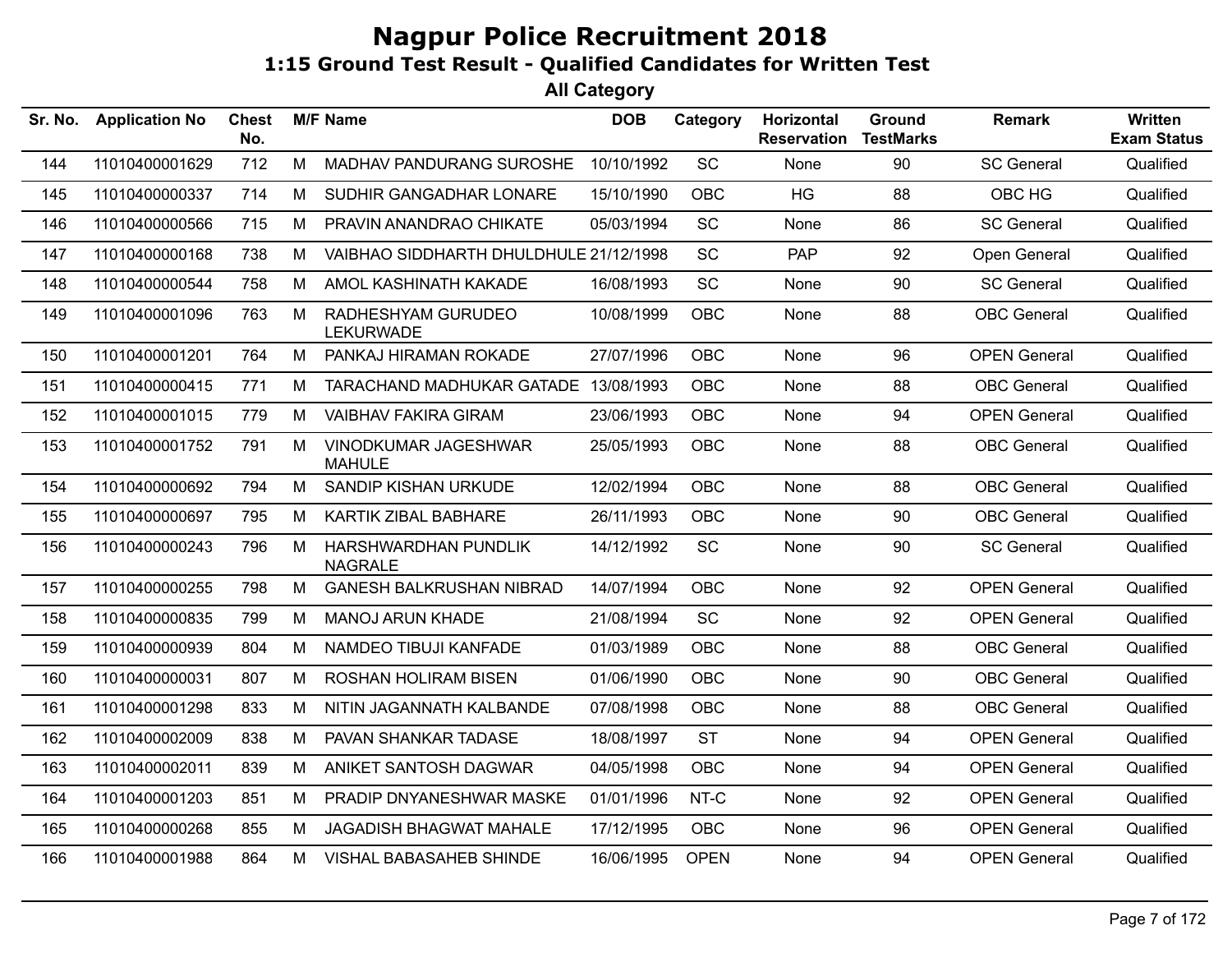| Sr. No. | <b>Application No</b> | <b>Chest</b><br>No. |   | <b>M/F Name</b>                             | <b>DOB</b> | Category    | <b>Horizontal</b><br><b>Reservation</b> | <b>Ground</b><br><b>TestMarks</b> | <b>Remark</b>       | <b>Written</b><br><b>Exam Status</b> |
|---------|-----------------------|---------------------|---|---------------------------------------------|------------|-------------|-----------------------------------------|-----------------------------------|---------------------|--------------------------------------|
| 167     | 11010400001989        | 865                 | M | <b>SHARAD GULAB GANDALE</b>                 | 30/05/1993 | <b>OPEN</b> | EQ                                      | 88                                | OPEN EQ             | Qualified                            |
| 168     | 11010400001035        | 867                 | M | <b>VIJAY SHIVDAS SONONE</b>                 | 21/01/1992 | <b>ST</b>   | None                                    | 86                                | <b>ST General</b>   | Qualified                            |
| 169     | 11010400001086        | 872                 | М | MAHESH SHAMRAO PANCHALWAR 04/07/1992        |            | <b>OBC</b>  | None                                    | 90                                | <b>OBC</b> General  | Qualified                            |
| 170     | 11010400001002        | 873                 | M | ANKITKUMAR DHARMARAJ<br><b>CHOUBE</b>       | 01/12/1995 | SC          | None                                    | 86                                | <b>SC General</b>   | Qualified                            |
| 171     | 11010400001080        | 877                 | М | PRAFUL PURUSHOTTAM AMBADE 04/10/1992        |            | SC          | None                                    | 90                                | <b>SC General</b>   | Qualified                            |
| 172     | 11010400001949        | 882                 | M | SHEKHAR ARUN NEWARE                         | 27/05/1995 | <b>SBC</b>  | None                                    | 88                                | <b>SBC General</b>  | Qualified                            |
| 173     | 11010400001906        | 894                 | M | SIDDHARTH CHINTAMAN<br><b>BALKHANDE</b>     | 03/01/1993 | SC          | None                                    | 94                                | <b>OPEN General</b> | Qualified                            |
| 174     | 11010400000675        | 901                 | M | YURAJ UTTAMRAO AGHAV                        | 01/06/1993 | NT-D        | None                                    | 92                                | <b>OPEN General</b> | Qualified                            |
| 175     | 11010400000325        | 909                 | М | LOKESH SHALIGRAM SHINGADE                   | 14/12/1994 | OBC         | None                                    | 88                                | <b>OBC</b> General  | Qualified                            |
| 176     | 11010400000732        | 921                 | M | SHUBHAM PRAMOD DHOLE                        | 30/09/1994 | <b>OBC</b>  | <b>HG</b>                               | 84                                | OBC HG              | Qualified                            |
| 177     | 11010400000731        | 922                 | M | SAGAR JAGATRAO INGALE                       | 15/12/1990 | <b>SC</b>   | None                                    | 88                                | <b>SC General</b>   | Qualified                            |
| 178     | 11010400000735        | 924                 | M | AKASHDEEP SUBHASH BADSHE                    | 07/05/1998 | SC          | None                                    | 88                                | <b>SC General</b>   | Qualified                            |
| 179     | 11010400001133        | 933                 | M | DATTA UDDHAO ANDHALE                        | 24/12/1996 | NT-D        | None                                    | 92                                | <b>OPEN General</b> | Qualified                            |
| 180     | 11010400001144        | 934                 | M | VISHNU BHAGWAT PANJARKAR                    | 28/09/1996 | <b>OBC</b>  | None                                    | 88                                | <b>OBC General</b>  | Qualified                            |
| 181     | 11010400001132        | 935                 | M | SHUBHAM NARAYAN CHATE                       | 15/06/1996 | NT-D        | None                                    | 92                                | <b>OPEN General</b> | Qualified                            |
| 182     | 11010400001973        | 937                 | M | DHANANJAY DNYANESHWAR<br><b>PATIL</b>       | 23/08/1999 | <b>OBC</b>  | None                                    | 88                                | <b>OBC</b> General  | Qualified                            |
| 183     | 11010400000728        | 945                 | M | RAHUL KISANAJI DHONE                        | 30/03/1995 | SC          | None                                    | 88                                | <b>SC General</b>   | Qualified                            |
| 184     | 11010400000574        | 946                 | M | ARVIND MANOHAR DAKHOLE                      | 20/07/1989 | NT-C        | None                                    | 88                                | NT-C General        | Qualified                            |
| 185     | 11010400000787        | 950                 | М | <b>GAUTAM RAMESHRAO</b><br><b>KHANDEKAR</b> | 01/01/1997 | <b>SC</b>   | None                                    | 86                                | <b>SC General</b>   | Qualified                            |
| 186     | 11010400001792        | 955                 | M | <b>SHRIKANT RAMBHAU</b><br>PADGHAMOD        | 15/01/1995 | SC          | None                                    | 86                                | <b>SC General</b>   | Qualified                            |
| 187     | 11010400000577        | 961                 | M | AMOL PRABHAKAR THAWARE                      | 20/02/1993 | <b>OBC</b>  | None                                    | 90                                | <b>OBC</b> General  | Qualified                            |
| 188     | 11010400000572        | 966                 | м | <b>BHUSHAN BABARAOJI</b><br>KARADBHAJNE     | 07/10/1992 | <b>OBC</b>  | None                                    | 90                                | <b>OBC</b> General  | Qualified                            |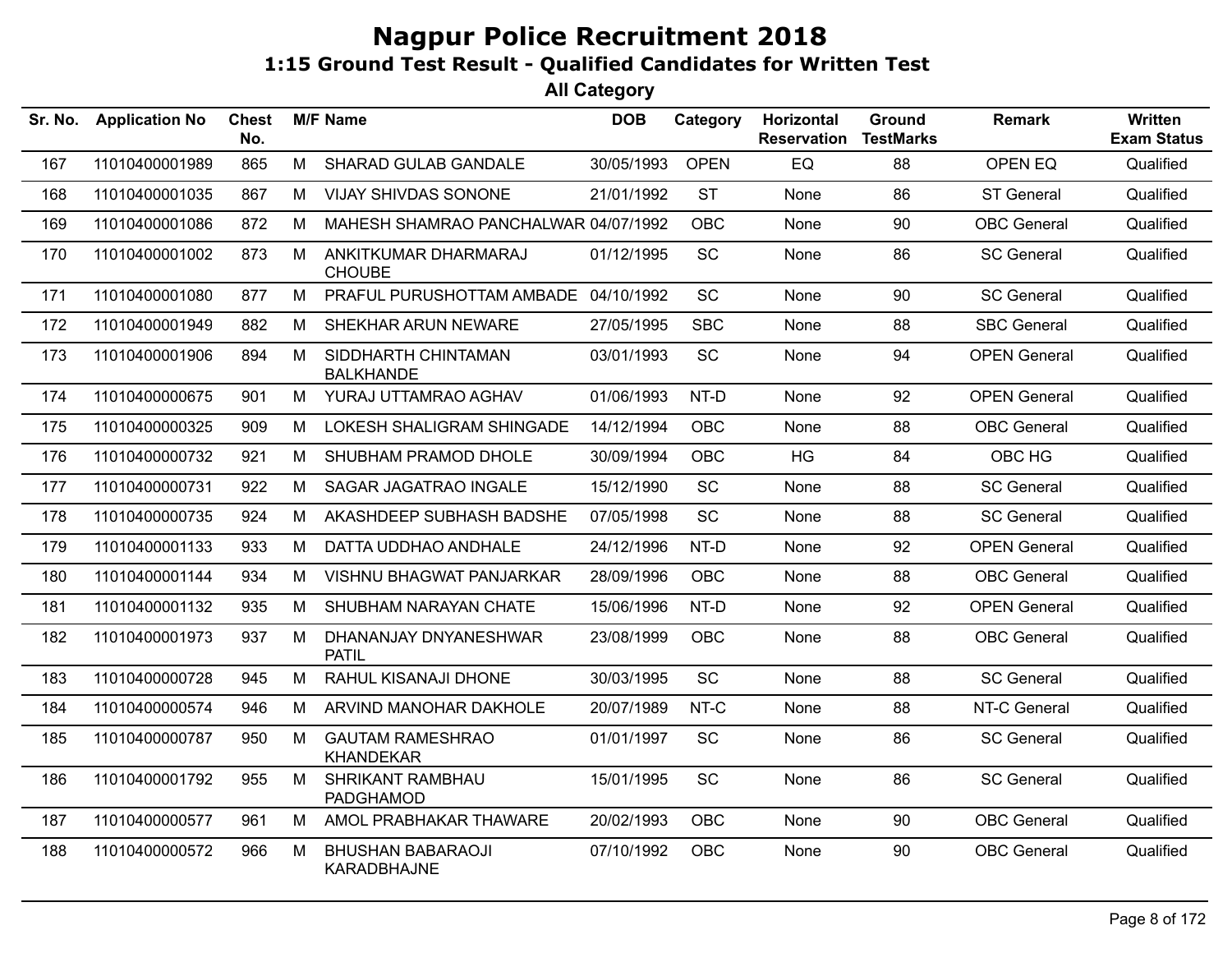| Sr. No. | <b>Application No</b> | <b>Chest</b><br>No. |   | <b>M/F Name</b>                             | <b>DOB</b> | Category   | Horizontal<br><b>Reservation</b> | Ground<br><b>TestMarks</b> | <b>Remark</b>       | <b>Written</b><br><b>Exam Status</b> |
|---------|-----------------------|---------------------|---|---------------------------------------------|------------|------------|----------------------------------|----------------------------|---------------------|--------------------------------------|
| 189     | 11010400000578        | 973                 | M | SAHEBRAO GANPATRAO<br><b>GANDHARE</b>       | 24/04/1986 | <b>OBC</b> | None                             | 90                         | <b>OBC</b> General  | Qualified                            |
| 190     | 11010400000730        | 974                 | M | RAVIKIRAN SHRIKRUSHNA BHADE 29/12/1994      |            | <b>OBC</b> | None                             | 90                         | <b>OBC</b> General  | Qualified                            |
| 191     | 11010400000720        | 975                 | M | SNEHAL HIRALAL LONARE                       | 25/10/1992 | OBC        | None                             | 92                         | <b>OPEN General</b> | Qualified                            |
| 192     | 11010400000864        | 989                 | M | NARENDRA RAMDAS GAWANDE                     | 31/05/1992 | OBC        | None                             | 88                         | <b>OBC</b> General  | Qualified                            |
| 193     | 11010400004604        | 1005                | M | ANKUSH MANOHARJI MESHRAM                    | 05/04/1993 | <b>SC</b>  | None                             | 86                         | <b>SC General</b>   | Qualified                            |
| 194     | 11010400002392        | 1016                | M | DNYANESHWAR VAIJANATH GORE 18/10/1994       |            | <b>SC</b>  | None                             | 92                         | <b>OPEN General</b> | Qualified                            |
| 195     | 11010400003722        | 1021                | M | AKASH DEVMAN NAVGHADE                       | 19/04/1994 | <b>OBC</b> | HG                               | 78                         | OBC HG              | Qualified                            |
| 196     | 11010400004386        | 1025                | M | RAHUL RAJENDRA CHAVHAN                      | 29/05/1995 | SC         | None                             | 86                         | <b>SC General</b>   | Qualified                            |
| 197     | 11010400003162        | 1031                | M | MOHAN HANUMANT SHINDE                       | 09/09/1996 | <b>OBC</b> | None                             | 88                         | <b>OBC</b> General  | Qualified                            |
| 198     | 11010400002158        | 1037                | M | KAMLESH ANANT BHATKULE                      | 01/05/1994 | <b>SC</b>  | None                             | 86                         | <b>SC General</b>   | Qualified                            |
| 199     | 11010400002144        | 1038                | M | ANKESH ANANT BHATKULE                       | 20/08/1996 | <b>SC</b>  | None                             | 88                         | <b>SC General</b>   | Qualified                            |
| 200     | 11010400003771        | 1041                | M | <b>GAJANAN YUVARAJ KOLI</b>                 | 17/03/1994 | <b>SBC</b> | None                             | 94                         | <b>OPEN General</b> | Qualified                            |
| 201     | 11010400003772        | 1042                | M | <b>DIPAK SHIVDAS INGLE</b>                  | 17/12/1996 | <b>SBC</b> | <b>PAP</b>                       | 92                         | <b>OPEN General</b> | Qualified                            |
| 202     | 11010400004597        | 1045                | M | <b>VICKY BHASKAR MAHULKAR</b>               | 15/02/1997 | <b>OBC</b> | None                             | 90                         | <b>OBC</b> General  | Qualified                            |
| 203     | 11010400003219        | 1059                | M | SARANG NARAYANRAO THAKARE 12/06/1992        |            | OBC        | None                             | 88                         | <b>OBC</b> General  | Qualified                            |
| 204     | 11010400002656        | 1083                | M | RAKESH TEJLAL UDEPURE                       | 03/10/1997 | <b>OBC</b> | None                             | 88                         | <b>OBC</b> General  | Qualified                            |
| 205     | 11010400003105        | 1089                | M | JAYANT SUDHAKAR BANTE                       | 08/06/1993 | OBC        | None                             | 94                         | <b>OPEN General</b> | Qualified                            |
| 206     | 11010400003104        | 1090                | M | <b>RAKESH ISHWAR WAGH</b>                   | 09/07/1998 | OBC        | None                             | 88                         | <b>OBC</b> General  | Qualified                            |
| 207     | 11010400004468        | 1093                | M | <b>BHASKAR SUDAM ATKARE</b>                 | 08/01/1997 | <b>OBC</b> | None                             | 92                         | <b>OPEN General</b> | Qualified                            |
| 208     | 11010400003113        | 1094                | M | CHETAN GANESH HIRULAKAR                     | 10/06/1991 | <b>OBC</b> | None                             | 88                         | <b>OBC</b> General  | Qualified                            |
| 209     | 11010400003530        | 1097                | M | DAYANAND GANGADHAR<br><b>NAGMOTE</b>        | 14/09/1998 | OBC        | None                             | 88                         | <b>OBC</b> General  | Qualified                            |
| 210     | 11010400002345        | 1099                | M | <b>BHUSHAN SURENDRA</b><br><b>SHAMKUWAR</b> | 02/04/1997 | SC         | None                             | 88                         | <b>SC General</b>   | Qualified                            |
| 211     | 11010400004368        | 1133                | M | VINOD VISHWANATH GAIKWAD                    | 15/06/1992 | SC         | None                             | 92                         | <b>OPEN General</b> | Qualified                            |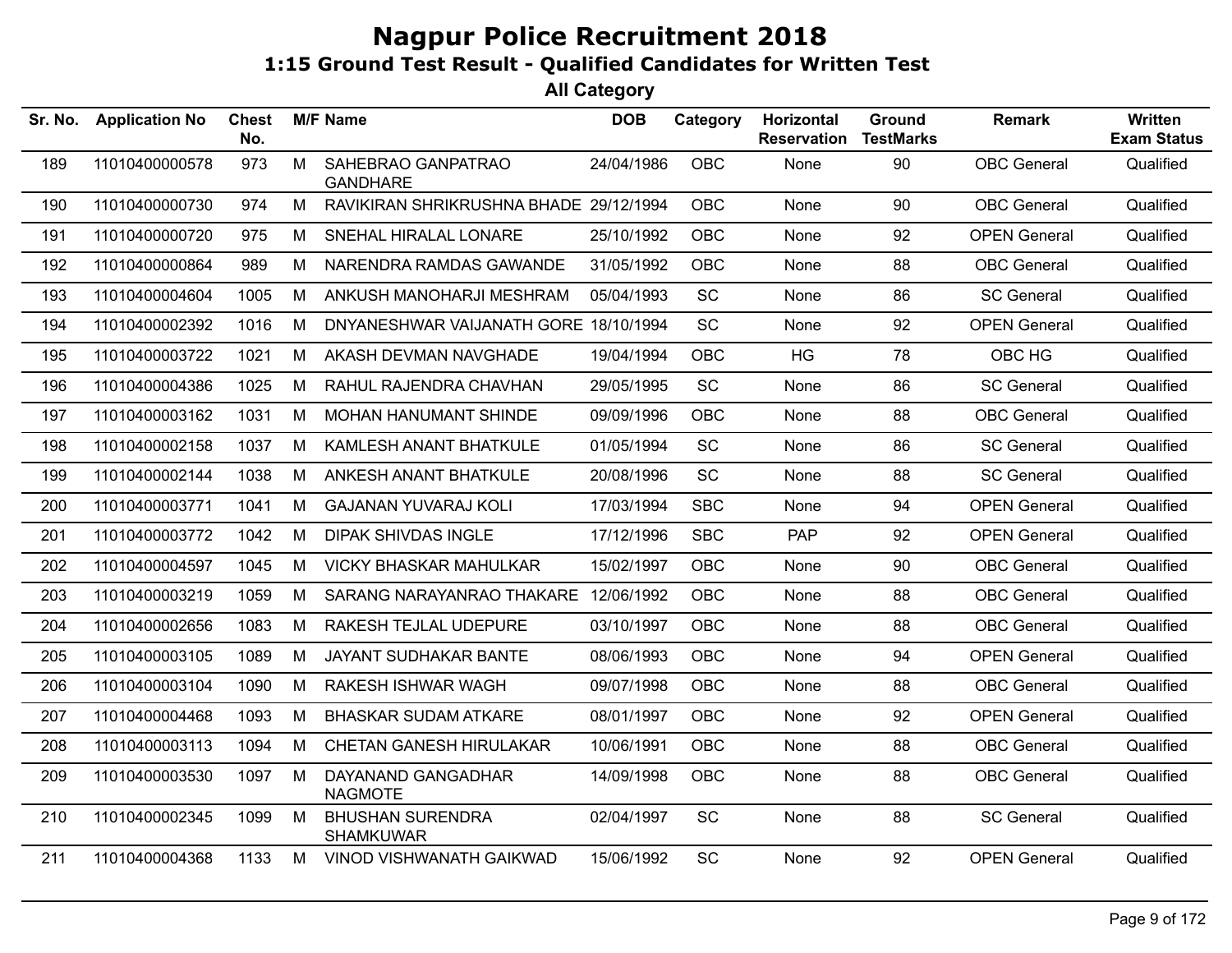| Sr. No. | <b>Application No</b> | <b>Chest</b><br>No. |   | <b>M/F Name</b>                         | <b>DOB</b> | Category                     | Horizontal<br><b>Reservation</b> | Ground<br><b>TestMarks</b> | <b>Remark</b>       | Written<br><b>Exam Status</b> |
|---------|-----------------------|---------------------|---|-----------------------------------------|------------|------------------------------|----------------------------------|----------------------------|---------------------|-------------------------------|
| 212     | 11010400004366        | 1134                | M | DIPAK SHIVAJI KAMBLE                    | 26/08/1994 | $\operatorname{\textsf{SC}}$ | None                             | 88                         | <b>SC General</b>   | Qualified                     |
| 213     | 11010400003570        | 1164                | М | DEVENDRA SADASHIV SIRSAM                | 20/06/1987 | <b>ST</b>                    | None                             | 94                         | <b>OPEN General</b> | Qualified                     |
| 214     | 11010400002638        | 1171                | M | MAHADEV VITTHAL GAJBHAR                 | 12/06/1998 | NT-B                         | None                             | 98                         | <b>OPEN General</b> | Qualified                     |
| 215     | 11010400002654        | 1172                | М | SUDARSHAN DILIP ATHAWALE                | 11/02/1994 | <b>SC</b>                    | None                             | 92                         | <b>OPEN General</b> | Qualified                     |
| 216     | 11010400002640        | 1175                | M | DNYANESHWAR UDDHAV PAWADE 22/07/1997    |            | NT-C                         | None                             | 92                         | Open General        | Qualified                     |
| 217     | 11010400002639        | 1176                | M | KISHOR SURESH GORE                      | 01/02/1994 | <b>OBC</b>                   | None                             | 92                         | <b>OPEN General</b> | Qualified                     |
| 218     | 11010400002205        | 1182                | М | <b>GOVINDA SANTOSH KOLPI</b>            | 15/09/1992 | <b>OBC</b>                   | PAP                              | 84                         | OBC PAP             | Qualified                     |
| 219     | 11010400004708        | 1184                | М | RAJENDRA KUNDALIKRAO SHINDE 25/06/1995  |            | NT-C                         | None                             | 88                         | NT-C General        | Qualified                     |
| 220     | 11010400003168        | 1188                | M | SAGAR RAGHUNATH INGLE                   | 08/09/1996 | <b>OBC</b>                   | None                             | 92                         | <b>OPEN General</b> | Qualified                     |
| 221     | 11010400002528        | 1189                | M | PANKAJ BALABHAU PISODE                  | 27/05/1996 | OBC                          | None                             | 88                         | <b>OBC</b> General  | Qualified                     |
| 222     | 11010400004183        | 1199                | М | NITESH VITHALRAO SAWARKAR               | 10/12/1993 | <b>OBC</b>                   | None                             | 90                         | <b>OBC</b> General  | Qualified                     |
| 223     | 11010400004616        | 1203                | M | CHANDRAKUMAR KESHORAO<br><b>DESHKAR</b> | 02/08/1991 | <b>OBC</b>                   | None                             | 88                         | <b>OBC</b> General  | Qualified                     |
| 224     | 11010400004429        | 1220                | M | ASHUTOSH AMBALAL BORKAR                 | 19/09/1999 | SC                           | None                             | 88                         | <b>SC General</b>   | Qualified                     |
| 225     | 11010400003313        | 1225                | M | <b>AKSHAY VILAS WAWRE</b>               | 25/08/1997 | <b>SBC</b>                   | None                             | 88                         | <b>SBC General</b>  | Qualified                     |
| 226     | 11010400002501        | 1246                | M | TRISHUL GAJANANRAO BORKAR               | 08/06/1998 | $NT-B$                       | None                             | 92                         | Open General        | Qualified                     |
| 227     | 11010400002468        | 1255                | M | RAJENDRA SHALIKRAM GHASALE 10/09/1998   |            | <b>ST</b>                    | None                             | 94                         | <b>OPEN General</b> | Qualified                     |
| 228     | 11010400003142        | 1269                | M | DADA GOPAL KAMBLE                       | 14/04/1994 | SC                           | None                             | 90                         | <b>SC General</b>   | Qualified                     |
| 229     | 11010400003873        | 1271                | М | SIDDHANT SURESHRAO SHELKAR 16/03/1992   |            | SC                           | None                             | 90                         | <b>SC General</b>   | Qualified                     |
| 230     | 11010400003463        | 1272                | М | RUPESH DNYANESHWAR KHODE 15/05/1992     |            | <b>OBC</b>                   | None                             | 90                         | <b>OBC</b> General  | Qualified                     |
| 231     | 11010400003029        | 1276                | М | NIKHIL DURYODHAN RAMTEKE                | 26/05/1996 | SC                           | None                             | 88                         | <b>SC General</b>   | Qualified                     |
| 232     | 11010400003501        | 1286                | М | SHANKAR HEMRAJ SOMKUWAR                 | 22/08/1992 | <b>SC</b>                    | None                             | 88                         | <b>SC General</b>   | Qualified                     |
| 233     | 11010400003475        | 1299                | M | MANIR CHOUTHMAL KIRAYE                  | 22/11/1991 | <b>OBC</b>                   | None                             | 88                         | <b>OBC</b> General  | Qualified                     |
| 234     | 11010400003479        | 1300                | M | RAIS SARFARAZ KHAN                      | 27/12/1990 | <b>OBC</b>                   | None                             | 88                         | <b>OBC</b> General  | Qualified                     |
| 235     | 11010400004559        | 1315                | M | PRADUMNNA SITARAM JADHAV                | 31/10/1998 | <b>OBC</b>                   | None                             | 90                         | <b>OBC</b> General  | Qualified                     |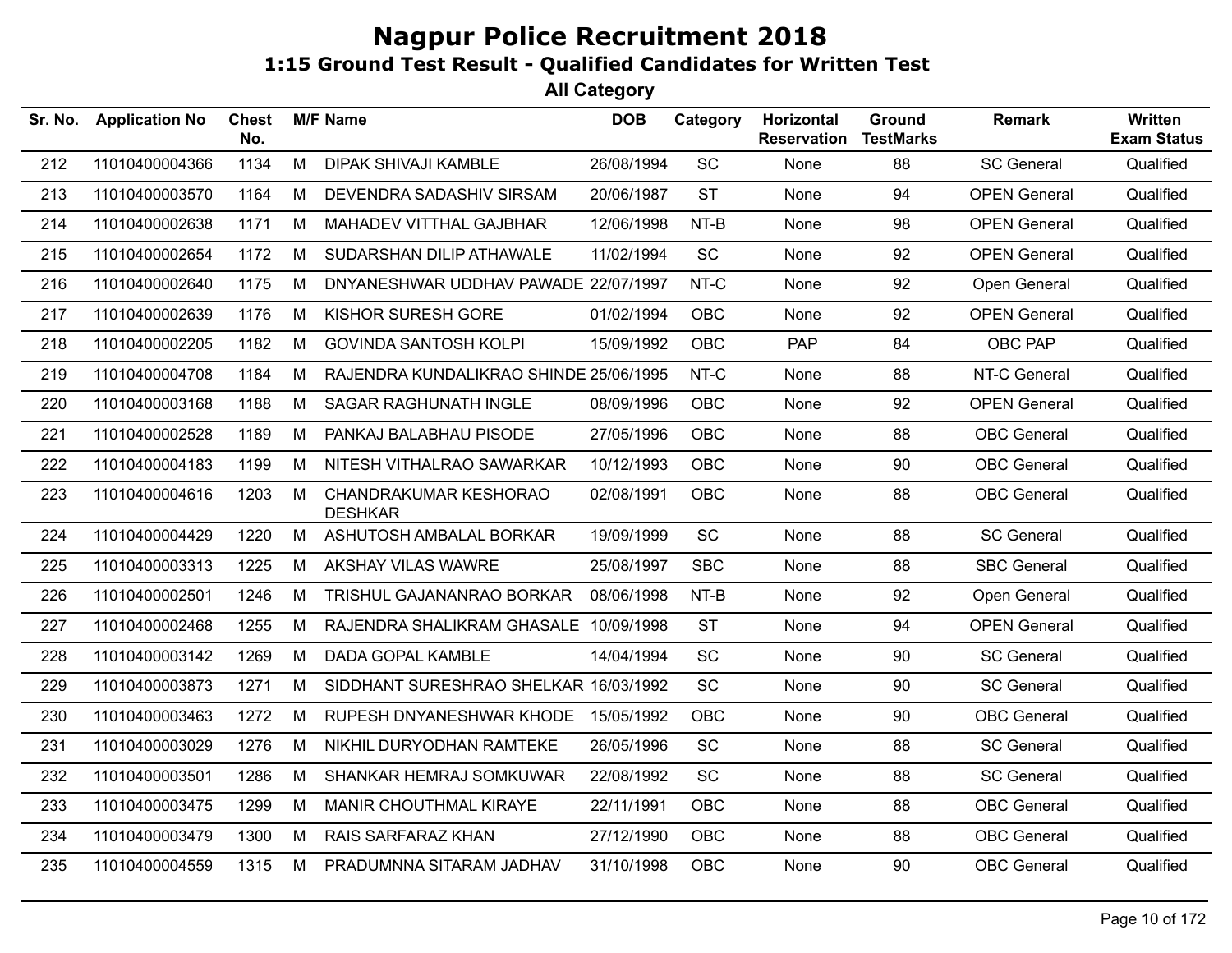| Sr. No. | <b>Application No</b> | <b>Chest</b><br>No. |   | <b>M/F Name</b>                       | <b>DOB</b> | Category    | Horizontal<br><b>Reservation</b> | Ground<br><b>TestMarks</b> | <b>Remark</b>            | Written<br><b>Exam Status</b> |
|---------|-----------------------|---------------------|---|---------------------------------------|------------|-------------|----------------------------------|----------------------------|--------------------------|-------------------------------|
| 236     | 11010400004634        | 1323                | M | ANAND TUKARAM PAGARE                  | 13/02/1990 | SC          | None                             | 90                         | <b>SC General</b>        | Qualified                     |
| 237     | 11010400002835        | 1347                | M | MAHOOMADAEJAJ SK MUKHTAR              | 24/04/1990 | <b>OBC</b>  | None                             | 88                         | <b>OBC</b> General       | Qualified                     |
| 238     | 11010400002530        | 1362                | M | MANGESH VINAYAKRAO GHUGE              | 26/07/1995 | NT-D        | None                             | 94                         | <b>OPEN General</b>      | Qualified                     |
| 239     | 11010400002523        | 1363                | M | <b>MADAN BABAN THAKARE</b>            | 20/07/1993 | <b>OBC</b>  | None                             | 88                         | <b>OBC</b> General       | Qualified                     |
| 240     | 11010400003951        | 1365                | M | PRADIP DADARAOJI WANKHADE             | 11/10/1990 | <b>OBC</b>  | None                             | 88                         | <b>OBC</b> General       | Qualified                     |
| 241     | 11010400003578        | 1372                | M | RAJIVKUMAR PANDURANG<br><b>KENDRE</b> | 12/06/1995 | NT-D        | None                             | 94                         | <b>OPEN General</b>      | Qualified                     |
| 242     | 11010400004071        | 1378                | M | SANTOSH SANJAY WANVE                  | 10/06/1997 | <b>OBC</b>  | None                             | 90                         | <b>OBC</b> General       | Qualified                     |
| 243     | 11010400002687        | 1394                | M | ANIL NIVRATTIRAO HANDEBAG             | 25/06/1992 | SC          | None                             | 86                         | <b>SC General</b>        | Qualified                     |
| 244     | 11010400004060        | 1410                | M | RUSHIKESH DINKAR GHODKE               | 11/04/1997 | <b>OPEN</b> | Police Children                  | 86                         | <b>OPEN Police Child</b> | Qualified                     |
| 245     | 11010400002646        | 1422                | М | DASTGIR HABIBKHAN PATHAN              | 24/07/1997 | <b>OPEN</b> | None                             | 92                         | Open General             | Qualified                     |
| 246     | 11010400003886        | 1429                | М | PRASHANT LILADHAR SURJUSE             | 16/01/1994 | $NT-B$      | None                             | 90                         | NT-B General             | Qualified                     |
| 247     | 11010400004172        | 1442                | M | BANDU RAVINDRA CHINCHKHEDE 20/07/1987 |            | <b>SC</b>   | None                             | 86                         | <b>SC General</b>        | Qualified                     |
| 248     | 11010400003188        | 1447                | M | AKSHAY VITTHAL CHAVHAN                | 04/02/1995 | DT-A        | None                             | 96                         | <b>OPEN General</b>      | Qualified                     |
| 249     | 11010400003473        | 1458                | M | AKSHAY GAJANANRAO KATHE               | 20/11/1994 | <b>OBC</b>  | None                             | 88                         | <b>OBC</b> General       | Qualified                     |
| 250     | 11010400002697        | 1459                | М | KAKASAHEB YADAV KAMBLE                | 04/10/1988 | SC          | EQ                               | 74                         | SC EQ                    | Qualified                     |
| 251     | 11010400003896        | 1461                | M | PRABHU JAGAN ANDHALE                  | 14/11/1999 | NT-D        | None                             | 94                         | <b>OPEN General</b>      | Qualified                     |
| 252     | 11010400004104        | 1463                | М | SHUBHAM KRUSHNAJI MAHALLE             | 04/02/1997 | OBC         | None                             | 88                         | <b>OBC</b> General       | Qualified                     |
| 253     | 11010400004537        | 1471                | M | CHANDRAKANT TUKARAM<br>WELADI         | 13/06/1997 | <b>ST</b>   | None                             | 88                         | <b>ST General</b>        | Qualified                     |
| 254     | 11010400002946        | 1494                | M | <b>BHIMA KISAN INGLE</b>              | 05/06/1991 | SC          | None                             | 86                         | <b>SC General</b>        | Qualified                     |
| 255     | 11010400004411        | 1498                | M | NARENDAR MANOHAR<br><b>MAKESHWAR</b>  | 27/04/1992 | <b>SC</b>   | HG                               | 78                         | SC <sub>HG</sub>         | Qualified                     |
| 256     | 11010400004530        | 1502                | M | <b>VIKAS EKNATH NEWARE</b>            | 09/02/1995 | <b>SBC</b>  | None                             | 90                         | <b>SBC General</b>       | Qualified                     |
| 257     | 11010400003005        | 1512                | M | RIKSHIT BHOJRAM TARJULE               | 21/01/1998 | <b>SC</b>   | None                             | 86                         | <b>SC General</b>        | Qualified                     |
| 258     | 11010400003022        | 1513                | M | ASHWIN SUKHADEO BALODE                | 22/08/1996 | SC          | None                             | 90                         | <b>SC General</b>        | Qualified                     |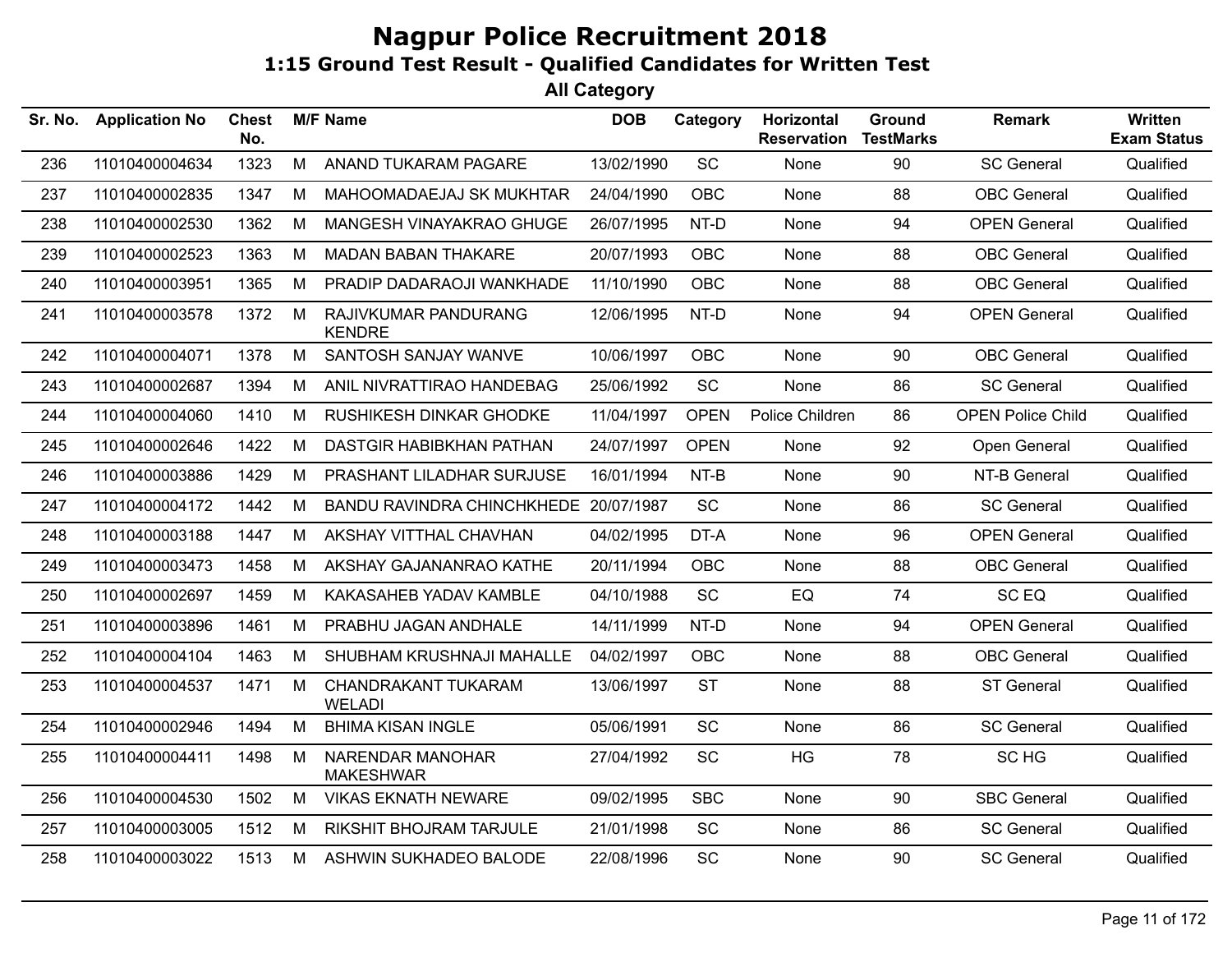| Sr. No. | <b>Application No</b> | <b>Chest</b><br>No. |   | <b>M/F Name</b>                            | <b>DOB</b> | Category    | Horizontal<br><b>Reservation</b> | Ground<br><b>TestMarks</b> | <b>Remark</b>       | Written<br><b>Exam Status</b> |
|---------|-----------------------|---------------------|---|--------------------------------------------|------------|-------------|----------------------------------|----------------------------|---------------------|-------------------------------|
| 259     | 11010400002024        | 1518                | M | YOGESH GOVERDHAN CHAVHAN                   | 14/12/1993 | NT-B        | None                             | 90                         | NT-B General        | Qualified                     |
| 260     | 11010400002696        | 1519                | м | RAKESH SATYANARAYAN<br><b>TANNIRWAR</b>    | 26/06/1991 | <b>OPEN</b> | HG                               | 78                         | OPEN HG             | Qualified                     |
| 261     | 11010400002700        | 1520                | M | MAYUR SANJAY SATRE                         | 19/08/1999 | <b>OBC</b>  | None                             | 90                         | <b>OBC</b> General  | Qualified                     |
| 262     | 11010400004326        | 1536                | M | RAMESHAWAR GOVIND AWATIRAK 07/08/1995      |            | <b>OPEN</b> | None                             | 94                         | <b>OPEN General</b> | Qualified                     |
| 263     | 11010400004321        | 1537                | M | <b>LAXMAN VITTHAL BOCHARE</b>              | 06/01/1997 | <b>OPEN</b> | None                             | 98                         | <b>OPEN General</b> | Qualified                     |
| 264     | 11010400004325        | 1538                | М | RAM VITTHAL BOCHARE                        | 06/01/1997 | <b>OPEN</b> | None                             | 96                         | <b>OPEN General</b> | Qualified                     |
| 265     | 11010400004242        | 1543                | M | CHANDRASHEKHAR ANILRAO<br><b>KANHERKAR</b> | 30/01/1998 | <b>OBC</b>  | None                             | 90                         | <b>OBC</b> General  | Qualified                     |
| 266     | 11010400002026        | 1551                | M | NILESH SAHEB KUDVE                         | 07/05/1989 | SC          | None                             | 86                         | <b>SC General</b>   | Qualified                     |
| 267     | 11010400004146        | 1553                | M | <b>GAJANAN KHUSHAL UPPE</b>                | 05/09/1996 | <b>OBC</b>  | None                             | 92                         | <b>OPEN General</b> | Qualified                     |
| 268     | 11010400004142        | 1555                | M | SAINATH BALAJI LANDGE                      | 29/05/1994 | SC          | None                             | 92                         | <b>OPEN General</b> | Qualified                     |
| 269     | 11010400002336        | 1559                | M | SACHIN SHANTARAM BHAKARE                   | 18/12/1995 | <b>OBC</b>  | None                             | 88                         | <b>OBC</b> General  | Qualified                     |
| 270     | 11010400002714        | 1568                | M | TUKARAM GYANOB WAGHMARE                    | 15/06/1997 | <b>SC</b>   | None                             | 94                         | <b>OPEN General</b> | Qualified                     |
| 271     | 11010400004134        | 1584                | м | RUPESH ASHOKRAO KADU                       | 17/10/1997 | <b>OBC</b>  | None                             | 90                         | <b>OBC</b> General  | Qualified                     |
| 272     | 11010400004143        | 1585                | М | SIDDHARTH SHAMRAOJI TAYDE                  | 30/09/1992 | <b>SC</b>   | None                             | 86                         | <b>SC General</b>   | Qualified                     |
| 273     | 11010400002487        | 1594                | М | RAHUL VISHWANATH TAROLE                    | 22/11/1994 | <b>SBC</b>  | None                             | 88                         | <b>SBC General</b>  | Qualified                     |
| 274     | 11010400003391        | 1605                | М | SHANKAR BHASKAR DHORE                      | 07/08/1987 | <b>OBC</b>  | None                             | 88                         | <b>OBC</b> General  | Qualified                     |
| 275     | 11010400004328        | 1622                | M | <b>VYANKATI MAROTI KADAM</b>               | 09/03/1995 | <b>OPEN</b> | None                             | 92                         | <b>OPEN General</b> | Qualified                     |
| 276     | 11010400002686        | 1625                | M | <b>VITHAL KISHAN DHAGE</b>                 | 09/01/1996 | <b>OPEN</b> | None                             | 92                         | <b>OPEN General</b> | Qualified                     |
| 277     | 11010400002059        | 1630                | М | NILESH BALU CHAVHAN                        | 23/04/1992 | DT-A        | None                             | 90                         | <b>DT-A General</b> | Qualified                     |
| 278     | 11010400003480        | 1657                | М | PRALHAD MADHUKAR SURADKAR 29/07/1992       |            | SC          | None                             | 88                         | <b>SC General</b>   | Qualified                     |
| 279     | 11010400004244        | 1663                | М | <b>SACHIN ASHOK HARDE</b>                  | 03/01/1996 | <b>OBC</b>  | None                             | 90                         | <b>OBC</b> General  | Qualified                     |
| 280     | 11010400004276        | 1681                | M | ROSHAN ASHOK DANAO                         | 24/05/1993 | NT-B        | None                             | 94                         | <b>OPEN General</b> | Qualified                     |
| 281     | 11010400004269        | 1683                | М | <b>GANESH KOLBA RAUT</b>                   | 13/05/1993 | <b>OBC</b>  | None                             | 94                         | <b>OPEN General</b> | Qualified                     |
| 282     | 11010400002331        | 1685                | М | <b>OMKAR RAMSING MADAVI</b>                | 30/11/1993 | <b>ST</b>   | None                             | 86                         | <b>ST General</b>   | Qualified                     |
|         |                       |                     |   |                                            |            |             |                                  |                            |                     |                               |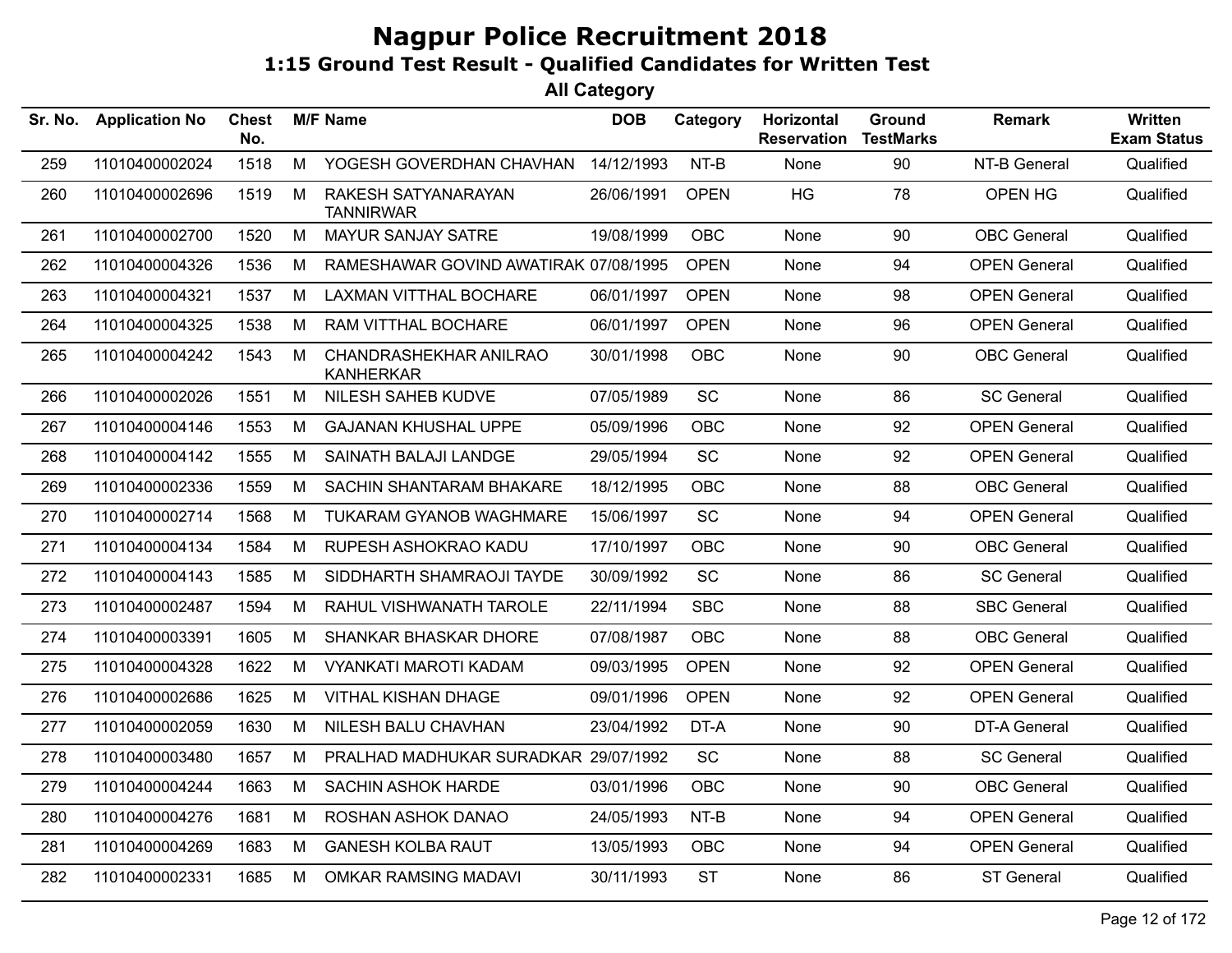| Sr. No. | <b>Application No</b> | <b>Chest</b><br>No. |   | <b>M/F Name</b>                       | <b>DOB</b> | Category    | Horizontal<br><b>Reservation</b> | Ground<br><b>TestMarks</b> | <b>Remark</b>            | Written<br><b>Exam Status</b> |
|---------|-----------------------|---------------------|---|---------------------------------------|------------|-------------|----------------------------------|----------------------------|--------------------------|-------------------------------|
| 283     | 11010400004465        | 1690                | M | SAHUBHAM DNYANESHWAR<br><b>DHAGE</b>  | 30/06/1994 | OBC         | Police Children                  | 86                         | <b>OBC Police Child</b>  | Qualified                     |
| 284     | 11010400004677        | 1693                | M | <b>VITTHAL SUBHASH THAKARE</b>        | 12/06/1996 | <b>OBC</b>  | None                             | 92                         | <b>OPEN General</b>      | Qualified                     |
| 285     | 11010400004679        | 1694                | М | <b>SURESH MANIK THAKARE</b>           | 23/11/1998 | OBC         | None                             | 94                         | <b>OPEN General</b>      | Qualified                     |
| 286     | 11010400003520        | 1705                | M | ARSHAD AKRAM SHAIKH                   | 19/10/1998 | <b>OPEN</b> | Police Children                  | 69                         | <b>OPEN Police Child</b> | Qualified                     |
| 287     | 11010400002220        | 1707                | M | <b>VIKKI KUNDLIK ZANZAD</b>           | 28/04/1998 | <b>OBC</b>  | None                             | 88                         | <b>OBC</b> General       | Qualified                     |
| 288     | 11010400003905        | 1712                | M | MAHENDRA SHASHIKANT KADAM             | 14/02/1993 | <b>OBC</b>  | HG                               | 78                         | OBC HG                   | Qualified                     |
| 289     | 11010400003903        | 1713                | M | <b>KIRAN SURESH RANDHE</b>            | 18/04/1987 | <b>SC</b>   | <b>HG</b>                        | 80                         | SC HG                    | Qualified                     |
| 290     | 11010400004504        | 1730                | M | <b>SALIM ALLANUR ATTAR</b>            | 05/02/1997 | <b>OBC</b>  | EQ                               | 56                         | OBC EQ                   | Qualified                     |
| 291     | 11010400004508        | 1731                | M | SHARAD SAHEB MANE                     | 02/06/1994 | SC          | EQ                               | 88                         | SC EQ                    | Qualified                     |
| 292     | 11010400004710        | 1734                | M | <b>GANESH JANRAO CHAHARE</b>          | 01/10/1994 | <b>SBC</b>  | None                             | 88                         | <b>SBC General</b>       | Qualified                     |
| 293     | 11010400003107        | 1764                | M | AVINASH RAJESHRAO WATKAR              | 05/12/1994 | <b>OBC</b>  | None                             | 88                         | <b>OBC General</b>       | Qualified                     |
| 294     | 11010400002593        | 1767                | М | PRATIK DILIP KOLHE                    | 30/05/1997 | <b>SC</b>   | None                             | 88                         | <b>SC General</b>        | Qualified                     |
| 295     | 11010400002532        | 1770                | M | ANKUSH SURESH SONWANE                 | 20/01/1991 | <b>SBC</b>  | None                             | 88                         | <b>SBC General</b>       | Qualified                     |
| 296     | 11010400004382        | 1776                | M | <b>SHANI UMAKANT TIWARI</b>           | 23/08/1991 | <b>OPEN</b> | None                             | 92                         | <b>OPEN General</b>      | Qualified                     |
| 297     | 11010400004041        | 1789                | M | SHANKAR SUBHASHRAO KENDRE 18/04/1994  |            | NT-D        | None                             | 90                         | NT-D General             | Qualified                     |
| 298     | 11010400004039        | 1791                | M | TANAJI MANOHAR JAGAYE                 | 25/05/1992 | <b>OPEN</b> | None                             | 94                         | <b>OPEN General</b>      | Qualified                     |
| 299     | 11010400002721        | 1798                | M | SACHIN TANAJI ZADE                    | 15/04/1997 | <b>OBC</b>  | None                             | 90                         | <b>OBC</b> General       | Qualified                     |
| 300     | 11010400002904        | 1805                | M | <b>RAJESH SUREHS MOHURLE</b>          | 22/03/1988 | <b>OBC</b>  | None                             | 88                         | <b>OBC</b> General       | Qualified                     |
| 301     | 11010400003861        | 1813                | M | ASHWIN PRAKASH RATHOD                 | 24/08/1991 | <b>OPEN</b> | <b>PAP</b>                       | 86                         | OPEN PAP                 | Qualified                     |
| 302     | 11010400003324        | 1831                | M | ATUL SHATRUGHAN BHOYAR                | 20/04/1993 | <b>OBC</b>  | None                             | 90                         | <b>OBC</b> General       | Qualified                     |
| 303     | 11010400003322        | 1832                | M | SANJAY GOVINDA VAIDYA                 | 08/11/1993 | OBC         | None                             | 90                         | <b>OBC</b> General       | Qualified                     |
| 304     | 11010400004201        | 1836                | M | VISHAL ARVIND KALE                    | 04/01/1996 | <b>OBC</b>  | None                             | 88                         | <b>OBC</b> General       | Qualified                     |
| 305     | 11010400004196        | 1837                | M | <b>SACHIN BHAGWAN KALE</b>            | 21/02/1999 | <b>OBC</b>  | None                             | 88                         | <b>OBC</b> General       | Qualified                     |
| 306     | 11010400004194        | 1838                | м | MUKUNDA CHANDRASUBHASH<br><b>KALE</b> | 01/03/1999 | OBC         | None                             | 90                         | <b>OBC</b> General       | Qualified                     |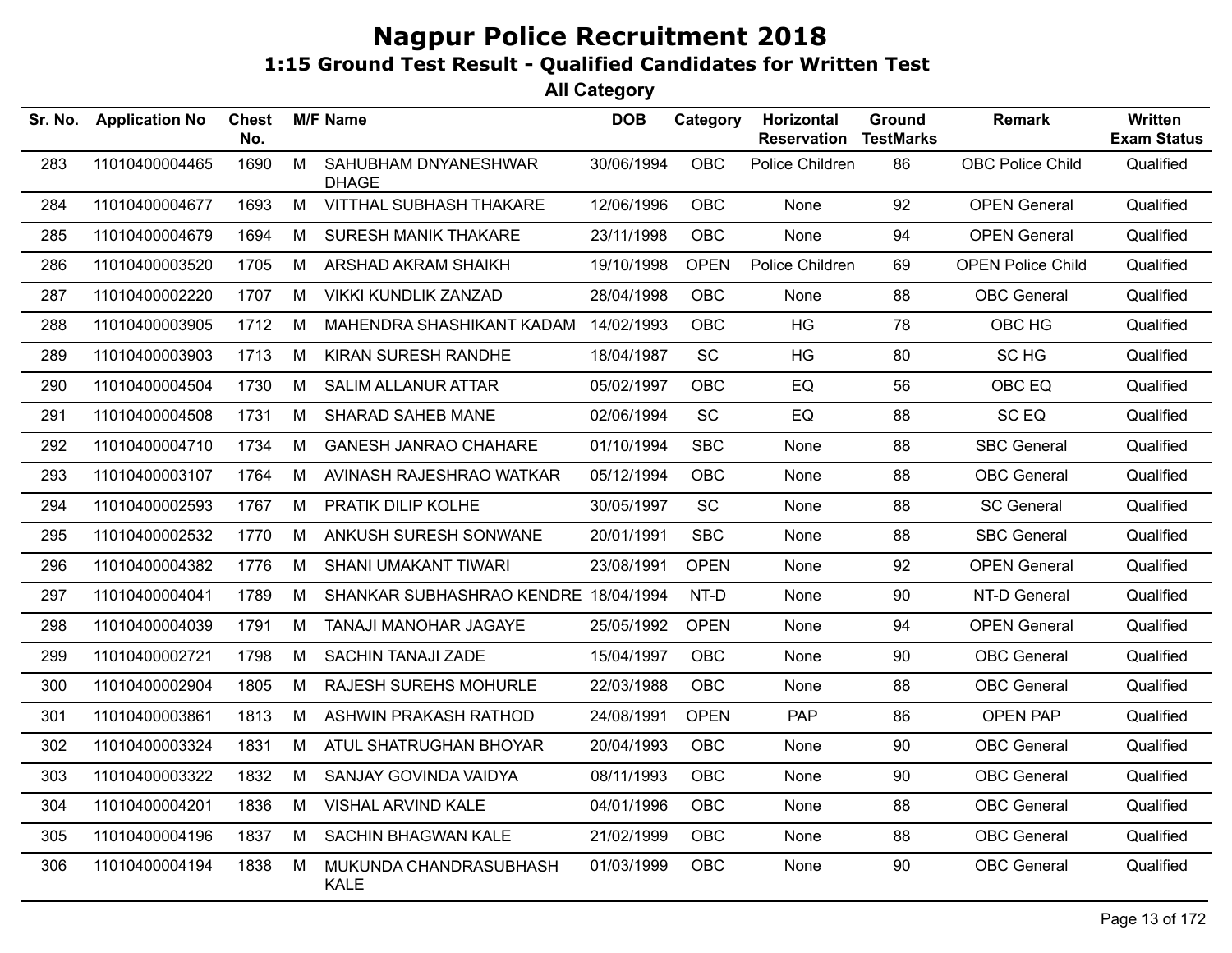| Sr. No. | <b>Application No</b> | <b>Chest</b><br>No. |   | <b>M/F Name</b>                        | <b>DOB</b> | Category    | Horizontal<br><b>Reservation</b> | Ground<br><b>TestMarks</b> | Remark                   | Written<br><b>Exam Status</b> |
|---------|-----------------------|---------------------|---|----------------------------------------|------------|-------------|----------------------------------|----------------------------|--------------------------|-------------------------------|
| 307     | 11010400004491        | 1840                | M | <b>VIKKI SOBHELAL DAMAHE</b>           | 01/09/1998 | <b>OBC</b>  | None                             | 88                         | <b>OBC</b> General       | Qualified                     |
| 308     | 11010400004192        | 1851                | M | ROSHAN YASHAVANT RAMTEKE               | 01/01/1991 | SC          | None                             | 90                         | <b>SC General</b>        | Qualified                     |
| 309     | 11010400003953        | 1853                | M | SACHIN SHAMRAO POTRAJE                 | 26/01/1993 | <b>OBC</b>  | None                             | 88                         | <b>OBC</b> General       | Qualified                     |
| 310     | 11010400004527        | 1882                | М | <b>DILIP CHINDHA BANSODE</b>           | 14/09/1989 | SC          | <b>HG</b>                        | 86                         | SC HG                    | Qualified                     |
| 311     | 11010400004576        | 1884                | M | YOGESH HEMRAJ RAUT                     | 16/06/1996 | <b>OBC</b>  | None                             | 88                         | <b>OBC</b> General       | Qualified                     |
| 312     | 11010400002651        | 1887                | M | HEMANT RADHESHYAM SHENDE               | 29/12/1996 | <b>OBC</b>  | None                             | 94                         | <b>OPEN General</b>      | Qualified                     |
| 313     | 11010400002877        | 1889                | M | RAJAT NATTHUJI BHAGAT                  | 20/11/1993 | SC          | HG                               | 84                         | SC HG                    | Qualified                     |
| 314     | 11010400004603        | 1894                | M | <b>SURAJ RAJARAM BADE</b>              | 16/10/1997 | <b>OPEN</b> | Police Children                  | 59                         | <b>OPEN Police Child</b> | Qualified                     |
| 315     | 11010400004656        | 1895                | M | SATISHKUMAR RAMESH SAROJ               | 07/02/1997 | <b>OPEN</b> | None                             | 94                         | <b>OPEN General</b>      | Qualified                     |
| 316     | 11010400003386        | 1925                | M | ONKAR YASHWANT GURUPWAR                | 26/02/1997 | <b>SBC</b>  | None                             | 90                         | <b>SBC General</b>       | Qualified                     |
| 317     | 11010400002309        | 1946                | М | AVINASH VINOD NIMBARTE                 | 07/11/1997 | <b>OBC</b>  | <b>None</b>                      | 88                         | <b>OBC</b> General       | Qualified                     |
| 318     | 11010400004138        | 1965                | М | KASEEDKHAN WAHED KHAN                  | 02/01/1994 | OBC.        | None                             | 96                         | <b>OPEN General</b>      | Qualified                     |
| 319     | 11010400004620        | 1971                | M | <b>BALAJI BAPURAO YEWALE</b>           | 18/05/1995 | <b>OPEN</b> | None                             | 96                         | <b>OPEN General</b>      | Qualified                     |
| 320     | 11010400003077        | 1983                | M | PRADIP BABURAO SAWATKAR                | 11/11/1993 | SC          | None                             | 86                         | <b>SC General</b>        | Qualified                     |
| 321     | 11010400003632        | 1984                | М | MOSAM HARIBHAU MOHARKAR                | 11/07/1994 | <b>OBC</b>  | None                             | 96                         | <b>OPEN General</b>      | Qualified                     |
| 322     | 11010400003458        | 1988                | M | UMESH ANNA THAWAKAR                    | 21/09/1992 | OBC         | None                             | 94                         | <b>OPEN General</b>      | Qualified                     |
| 323     | 11010400002701        | 2024                | М | ROHIT SANJAY WAKODE                    | 09/11/1998 | SC          | None                             | 86                         | <b>SC General</b>        | Qualified                     |
| 324     | 11010400003783        | 2030                | M | JITENDRA FIRATLAL DAMAHE               | 25/07/1999 | OBC         | None                             | 90                         | <b>OBC</b> General       | Qualified                     |
| 325     | 11010400004023        | 2043                | M | SWAPNIL RAJENDRA<br><b>GURUBHAIYE</b>  | 06/08/1998 | OBC         | None                             | 90                         | <b>OBC</b> General       | Qualified                     |
| 326     | 11010400003202        | 2046                | M | SHASHIKANT GUNDERAO<br><b>DHAOPATE</b> | 12/01/1993 | <b>OBC</b>  | <b>PAP</b>                       | 88                         | OBC PAP                  | Qualified                     |
| 327     | 11010400004025        | 2051                | M | AJAY SHANKAR BASAYYE                   | 12/12/1995 | OBC         | None                             | 92                         | <b>OPEN General</b>      | Qualified                     |
| 328     | 11010400002950        | 2055                | M | ROHIT SANJAY AMBADE                    | 01/05/1998 | SC          | None                             | 88                         | <b>SC General</b>        | Qualified                     |
| 329     | 11010400002785        | 2059                | М | RAJHANS MANIK KATWALE                  | 18/10/1996 | <b>OBC</b>  | None                             | 90                         | <b>OBC</b> General       | Qualified                     |
| 330     | 11010400002820        | 2064                | M | AMAR SHANKAR KAKDE                     | 10/09/1995 | SC          | None                             | 88                         | <b>SC General</b>        | Qualified                     |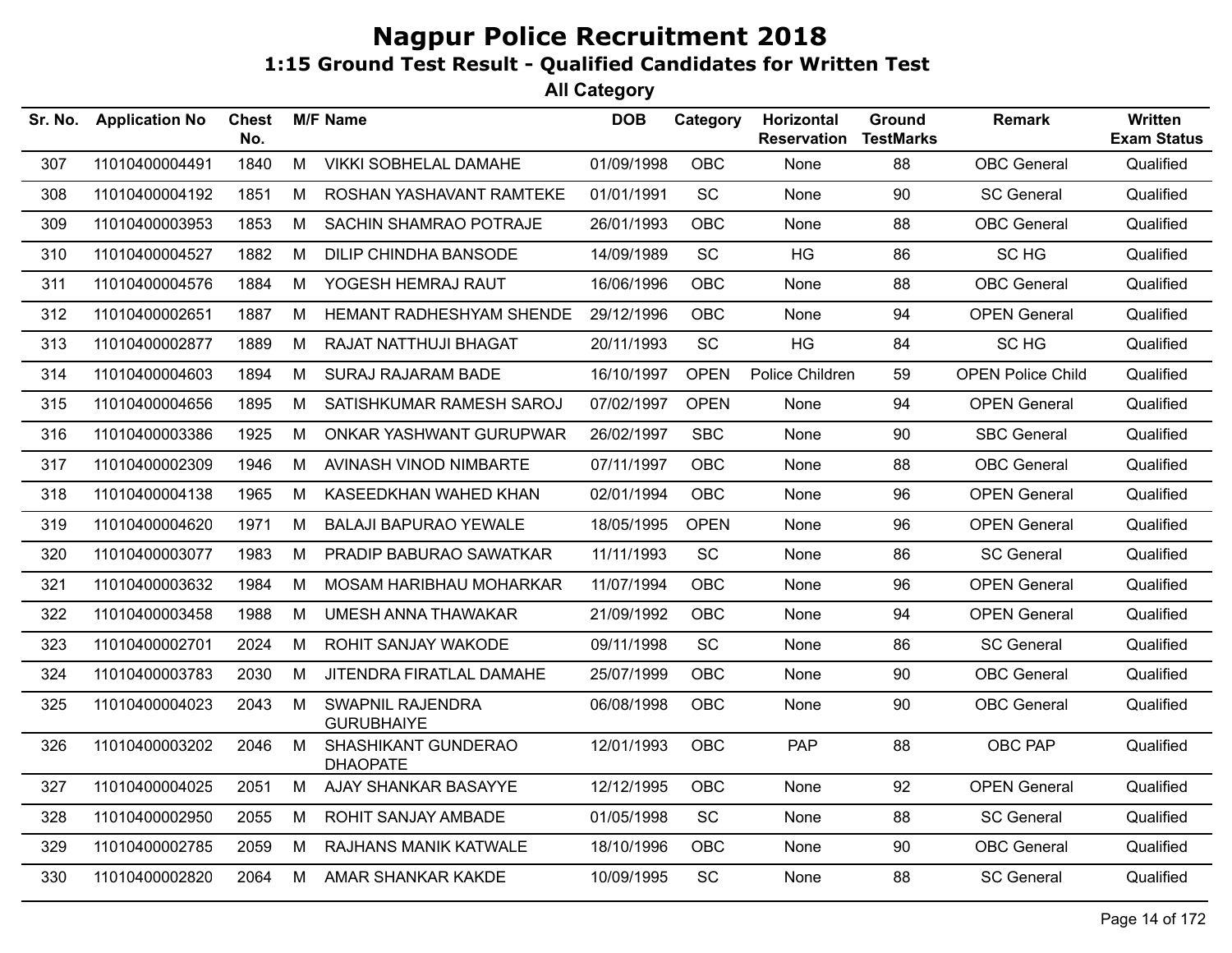| Sr. No. | <b>Application No</b> | <b>Chest</b><br>No. |   | <b>M/F Name</b>                               | <b>DOB</b> | Category    | Horizontal<br><b>Reservation</b> | <b>Ground</b><br><b>TestMarks</b> | <b>Remark</b>       | Written<br><b>Exam Status</b> |
|---------|-----------------------|---------------------|---|-----------------------------------------------|------------|-------------|----------------------------------|-----------------------------------|---------------------|-------------------------------|
| 331     | 11010400002549        | 2067                | M | VAIBHAV PANDHARI GAYGOL                       | 05/04/1998 | <b>OBC</b>  | None                             | 88                                | <b>OBC</b> General  | Qualified                     |
| 332     | 11010400004178        | 2071                | M | NITIN ANIL TAKSANDE                           | 09/08/1995 | SC          | None                             | 86                                | <b>SC General</b>   | Qualified                     |
| 333     | 11010400002376        | 2075                | M | SHUBHAM RAJU KINDARLE                         | 16/03/1998 | <b>OBC</b>  | None                             | 88                                | <b>OBC</b> General  | Qualified                     |
| 334     | 11010400002375        | 2076                | М | ANIKET DURWAS VAIDYA                          | 16/03/1993 | <b>OBC</b>  | None                             | 90                                | <b>OBC</b> General  | Qualified                     |
| 335     | 11010400004418        | 2099                | M | SATISH ATMARAM SARODE                         | 30/01/1996 | SC          | None                             | 90                                | <b>SC General</b>   | Qualified                     |
| 336     | 11010400004419        | 2100                | M | <b>VISHAL BADRINATH DIGHOLE</b>               | 20/02/1997 | NT-D        | None                             | 92                                | <b>OPEN General</b> | Qualified                     |
| 337     | 11010400004131        | 2109                | M | <b>AJAY SINGH DIWAN</b>                       | 10/09/1996 | NT-B        | None                             | 92                                | <b>OPEN General</b> | Qualified                     |
| 338     | 11010400002507        | 2118                | м | <b>UMESH MANOHAR THORAT</b>                   | 19/10/1996 | <b>SBC</b>  | None                             | 90                                | <b>SBC General</b>  | Qualified                     |
| 339     | 11010400002535        | 2120                | М | MANGESH SAGAR BHUTE                           | 17/08/1989 | <b>OBC</b>  | None                             | 92                                | <b>OPEN General</b> | Qualified                     |
| 340     | 11010400002363        | 2125                | M | PRADIP BHASKARRAO OHEKAR                      | 21/06/1993 | <b>SC</b>   | None                             | 88                                | <b>SC General</b>   | Qualified                     |
| 341     | 11010400002243        | 2127                | M | SHAMRAJ GYANIRAM PATRE                        | 21/12/1991 | <b>OBC</b>  | None                             | 88                                | <b>OBC</b> General  | Qualified                     |
| 342     | 11010400002244        | 2129                | М | ATUL JAGATRAM RAJGIRE                         | 08/09/1995 | <b>OBC</b>  | None                             | 90                                | <b>OBC</b> General  | Qualified                     |
| 343     | 11010400002192        | 2135                | M | AASHISH SURESHRAO<br><b>MARSKOLHE</b>         | 23/01/1993 | <b>ST</b>   | None                             | 90                                | <b>ST General</b>   | Qualified                     |
| 344     | 11010400003454        | 2140                | м | RAM CHARANDAS LADE                            | 24/04/1988 | SC          | <b>HG</b>                        | 80                                | SC HG               | Qualified                     |
| 345     | 11010400003408        | 2141                | М | <b>CHANDRAKANT GANESH</b><br><b>NAGRIKAR</b>  | 27/12/1998 | <b>OBC</b>  | None                             | 92                                | Open General        | Qualified                     |
| 346     | 11010400002808        | 2146                | м | ROSHAN CHATRAPATI KUCHE                       | 30/10/1995 | OBC         | None                             | 90                                | <b>OBC</b> General  | Qualified                     |
| 347     | 11010400002201        | 2152                | M | <b>BHAIYASAHEB MADHUKAR</b><br><b>PAIKRAO</b> | 24/10/1993 | SC          | <b>PAP</b>                       | 88                                | <b>SC PAP</b>       | Qualified                     |
| 348     | 11010400003673        | 2158                | М | SHUBHAM MANSARAM VAIDYA                       | 28/10/1994 | OBC         | None                             | 90                                | <b>OBC</b> General  | Qualified                     |
| 349     | 11010400003431        | 2160                | M | ATISH PURUSHOTTAM<br>AMBADHARE                | 20/08/1996 | <b>OBC</b>  | None                             | 88                                | <b>OBC</b> General  | Qualified                     |
| 350     | 11010400004205        | 2172                | М | SANDIP DAYARAMJI KHOBRAGADE 18/12/1992        |            | <b>SC</b>   | None                             | 90                                | <b>SC General</b>   | Qualified                     |
| 351     | 11010400002480        | 2182                | М | <b>QUADIR TASAWWAR KAHN</b>                   | 20/06/1990 | <b>OPEN</b> | <b>PAP</b>                       | 88                                | <b>OPEN PAP</b>     | Qualified                     |
| 352     | 11010400002849        | 2194                | M | AMOL BALU KOLHE                               | 29/01/1994 | <b>OPEN</b> | None                             | 94                                | <b>OPEN General</b> | Qualified                     |
| 353     | 11010400002862        | 2196                | M | SUNIL ANNASAHEB SASANE                        | 10/03/1994 | <b>SC</b>   | None                             | 88                                | <b>SC General</b>   | Qualified                     |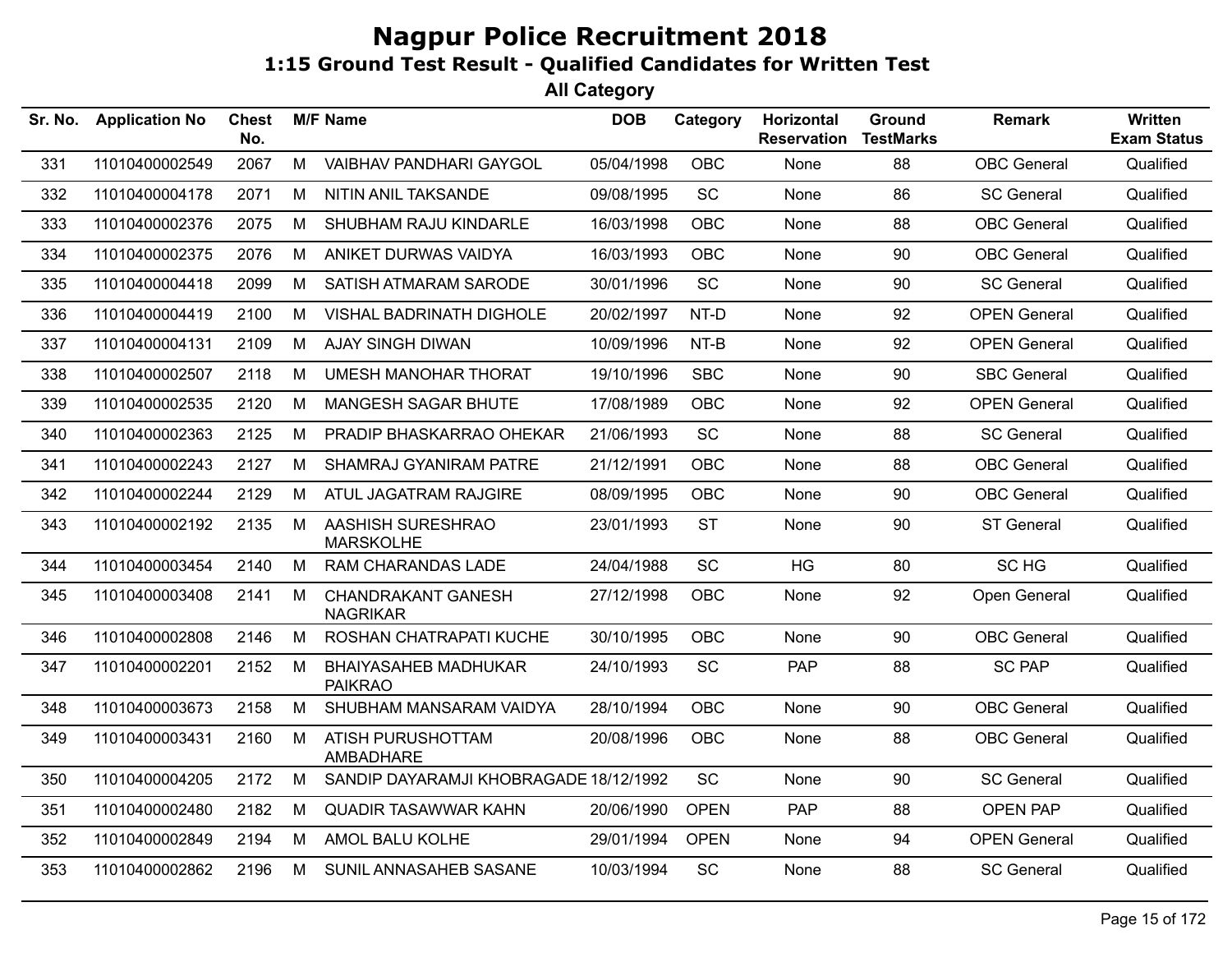| Sr. No. | <b>Application No</b> | <b>Chest</b><br>No. |   | <b>M/F Name</b>                           | <b>DOB</b> | Category    | Horizontal<br><b>Reservation</b> | Ground<br><b>TestMarks</b> | <b>Remark</b>       | Written<br><b>Exam Status</b> |
|---------|-----------------------|---------------------|---|-------------------------------------------|------------|-------------|----------------------------------|----------------------------|---------------------|-------------------------------|
| 354     | 11010400003604        | 2201                | M | SANJAY MANGRULAL MACHHIRKE 14/02/1987     |            | <b>OBC</b>  | None                             | 88                         | <b>OBC</b> General  | Qualified                     |
| 355     | 11010400003602        | 2207                | M | <b>KRISHNAKUMAR MANIK RAUT</b>            | 10/12/1995 | NT-C        | None                             | 88                         | NT-C General        | Qualified                     |
| 356     | 11010400004444        | 2224                | M | ROSHAN MANOHAR POTPHODE                   | 20/11/1992 | <b>OBC</b>  | None                             | 92                         | <b>OPEN General</b> | Qualified                     |
| 357     | 11010400004448        | 2225                | М | AKSHAY RAVINDRAJI BHURE                   | 12/11/1995 | <b>OBC</b>  | None                             | 90                         | <b>OBC</b> General  | Qualified                     |
| 358     | 11010400004464        | 2226                | M | ANKUSH GOPICHAND MATE                     | 15/08/1989 | <b>OBC</b>  | None                             | 90                         | <b>OBC</b> General  | Qualified                     |
| 359     | 11010400002387        | 2229                | M | AKASH VISHNU SONAWANE                     | 12/08/1997 | NT-C        | None                             | 88                         | NT-C General        | Qualified                     |
| 360     | 11010400004080        | 2231                | M | SHAILESHKUMAR SUDHAKAR<br><b>WANKHEDE</b> | 20/12/1998 | <b>SC</b>   | None                             | 88                         | <b>SC General</b>   | Qualified                     |
| 361     | 11010400002152        | 2244                | M | <b>MANOJ BALBHIM GAIKAWAD</b>             | 05/01/1997 | <b>SC</b>   | EQ                               | 78                         | SC <sub>EQ</sub>    | Qualified                     |
| 362     | 11010400002763        | 2266                | M | RAJAT RAJENDRAJI RADKE                    | 15/08/1995 | <b>OBC</b>  | PAP                              | 88                         | OBC PAP             | Qualified                     |
| 363     | 11010400002759        | 2267                | M | <b>VINSHU BANDUJI KACHURE</b>             | 29/09/1995 | <b>OBC</b>  | None                             | 92                         | <b>OPEN General</b> | Qualified                     |
| 364     | 11010400002784        | 2268                | M | NIKESH SURESHJI HEMANE                    | 10/06/1993 | <b>OBC</b>  | None                             | 94                         | <b>OPEN General</b> | Qualified                     |
| 365     | 11010400002783        | 2269                | М | MAHENDRA RAMCHANDRAJI<br><b>PETKULE</b>   | 10/01/1996 | <b>OBC</b>  | None                             | 90                         | <b>OBC</b> General  | Qualified                     |
| 366     | 11010400003646        | 2281                | M | MURLIDHAR NANAJI VAIDYA                   | 08/11/1993 | <b>OBC</b>  | None                             | 90                         | <b>OBC</b> General  | Qualified                     |
| 367     | 11010400003644        | 2284                | M | AKASH RAMESHRAV GAWANDE                   | 12/12/1997 | NT-C        | None                             | 92                         | Open General        | Qualified                     |
| 368     | 11010400002675        | 2293                | M | AKSHAY DASURAO WAGHMARE                   | 05/08/1992 | SC          | PAP                              | 80                         | <b>SC PAP</b>       | Qualified                     |
| 369     | 11010400003564        | 2296                | M | SACHIN GANGADHARJI SHENDE                 | 22/10/1993 | <b>OBC</b>  | HG                               | 90                         | OBC HG              | Qualified                     |
| 370     | 11010400003377        | 2307                | M | <b>GANESH EKNATHRAO MADAVI</b>            | 22/08/1987 | <b>ST</b>   | <b>HG</b>                        | 80                         | ST <sub>HG</sub>    | Qualified                     |
| 371     | 11010400002586        | 2357                | M | <b>AMIT ASMAN TIRPUDE</b>                 | 20/06/1990 | SC          | None                             | 90                         | <b>SC General</b>   | Qualified                     |
| 372     | 11010400003695        | 2365                | М | <b>MANGESH GANAPAT GAJAPURE</b>           | 15/07/1991 | <b>OBC</b>  | None                             | 90                         | <b>OBC</b> General  | Qualified                     |
| 373     | 11010400003110        | 2398                | M | ASHISH LAXMAN SURYEWANSHI                 | 15/05/1990 | <b>OPEN</b> | HG                               | 84                         | OPEN HG             | Qualified                     |
| 374     | 11010400009433        | 2432                | M | MILIND BANDHUPRASADJI<br><b>BADOLE</b>    | 20/06/1996 | <b>SC</b>   | None                             | 94                         | <b>OPEN General</b> | Qualified                     |
| 375     | 11010400005187        | 2441                | M | KRUSHNAKUMAR DHANRAJ<br><b>KIRSAN</b>     | 24/08/1997 | <b>ST</b>   | None                             | 90                         | <b>ST General</b>   | Qualified                     |
| 376     | 11010400005821        | 2447                | M | SHESHKUMAR HEMRAJ BOPCHE                  | 06/12/1992 | <b>OBC</b>  | None                             | 92                         | <b>OPEN General</b> | Qualified                     |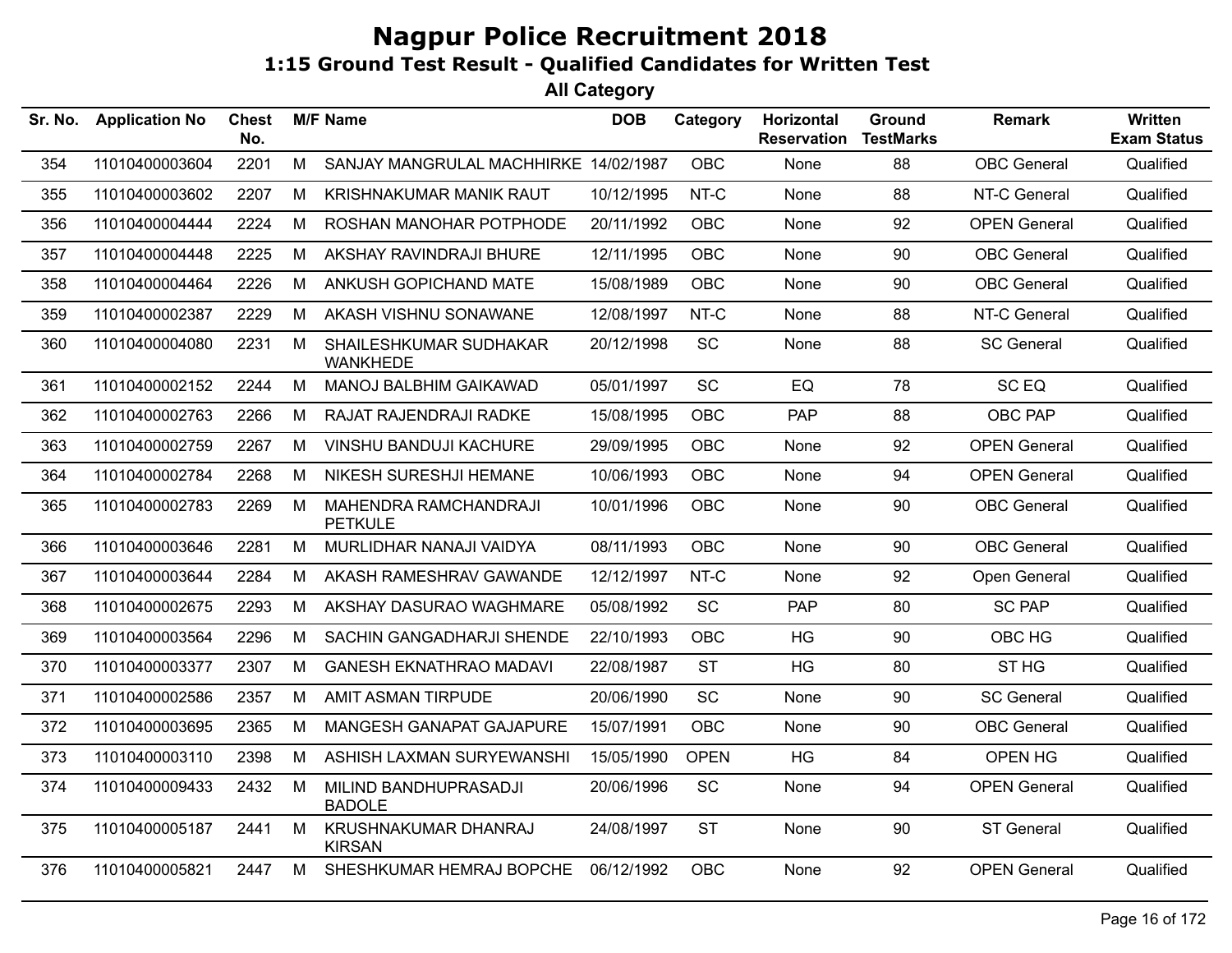| Sr. No. | <b>Application No</b> | <b>Chest</b><br>No. |   | <b>M/F Name</b>                                | <b>DOB</b> | Category    | Horizontal<br><b>Reservation</b> | Ground<br><b>TestMarks</b> | <b>Remark</b>       | Written<br><b>Exam Status</b> |
|---------|-----------------------|---------------------|---|------------------------------------------------|------------|-------------|----------------------------------|----------------------------|---------------------|-------------------------------|
| 377     | 11010400006780        | 2470                | M | MANOJ OMPRAKASHRAO DHEGE                       | 10/02/1995 | OBC         | None                             | 90                         | <b>OBC</b> General  | Qualified                     |
| 378     | 11010400006233        | 2483                | M | KRISHNA DEVRAV CHAVAN                          | 23/08/1994 | <b>OPEN</b> | HG                               | 88                         | OPEN HG             | Qualified                     |
| 379     | 11010400006230        | 2484                | M | PRAKASH DEVRAO BAJGIR                          | 20/08/1991 | NT-C        | None                             | 88                         | NT-C General        | Qualified                     |
| 380     | 11010400006168        | 2485                | M | SUNIL DNYANU CHAVHAN                           | 01/05/1991 | <b>OPEN</b> | <b>HG</b>                        | 82                         | OPEN HG             | Qualified                     |
| 381     | 11010400005073        | 2495                | M | <b>VIJAY UTTAM PAWAR</b>                       | 01/06/1991 | SC          | None                             | 88                         | <b>SC General</b>   | Qualified                     |
| 382     | 11010400005014        | 2512                | М | ANAND SHRAWANJI PITHALE                        | 18/08/1994 | <b>OBC</b>  | HG                               | 82                         | OBC HG              | Qualified                     |
| 383     | 11010400005262        | 2514                | м | KAILAS RAMCHANDRA HARSULE                      | 01/04/1989 | <b>OBC</b>  | None                             | 88                         | <b>OBC</b> General  | Qualified                     |
| 384     | 11010400006063        | 2520                | M | RAHUL UTTAMRAO KAMBLE                          | 05/03/1997 | <b>SC</b>   | None                             | 86                         | <b>SC General</b>   | Qualified                     |
| 385     | 11010400006596        | 2531                | М | PRASHANT RAMESH LAMBAT                         | 18/03/1995 | <b>OBC</b>  | None                             | 88                         | <b>OBC</b> General  | Qualified                     |
| 386     | 11010400005170        | 2533                | M | <b>VIKAS SHAMLAL KODAPE</b>                    | 26/07/1989 | <b>ST</b>   | None                             | 88                         | ST General          | Qualified                     |
| 387     | 11010400004793        | 2541                | M | ANUP VASANTRAO FULLUKE                         | 10/08/1988 | SC          | <b>PAP</b>                       | 86                         | <b>SC PAP</b>       | Qualified                     |
| 388     | 11010400004790        | 2542                | M | CHETAN GOPAL SATRAWALE                         | 10/10/1992 | <b>OBC</b>  | None                             | 88                         | <b>OBC</b> General  | Qualified                     |
| 389     | 11010400004930        | 2550                | М | MADHAV VITTHAL GITE                            | 05/12/1998 | NT-D        | None                             | 90                         | NT-D General        | Qualified                     |
| 390     | 11010400004815        | 2561                | M | <b>VINOD SHALIKRAMRAO</b><br><b>KSHIRSAGAR</b> | 05/11/1987 | <b>OBC</b>  | None                             | 96                         | <b>OPEN General</b> | Qualified                     |
| 391     | 11010400004801        | 2563                | M | ATUL RAMRAO AKHANDE                            | 29/04/1990 | <b>OBC</b>  | None                             | 88                         | <b>OBC</b> General  | Qualified                     |
| 392     | 11010400005790        | 2564                | M | AMOL BHARAT WAGH                               | 25/03/1993 | OBC         | None                             | 90                         | <b>OBC</b> General  | Qualified                     |
| 393     | 11010400005890        | 2569                | М | RAJU RAJARAM RAKHADE                           | 23/06/1995 | <b>OBC</b>  | None                             | 90                         | <b>OBC</b> General  | Qualified                     |
| 394     | 11010400005408        | 2571                | М | SANDIP BABURAO BAKADE                          | 04/05/1991 | <b>SBC</b>  | None                             | 88                         | <b>SBC General</b>  | Qualified                     |
| 395     | 11010400007194        | 2584                | М | AMOL JANARDHAN RATHOD                          | 21/07/1994 | DT-A        | None                             | 90                         | <b>DT-A General</b> | Qualified                     |
| 396     | 11010400006583        | 2585                | M | RAHUL ASHOK SANAP                              | 25/10/1996 | NT-D        | None                             | 94                         | <b>OPEN General</b> | Qualified                     |
| 397     | 11010400006744        | 2587                | M | KAILAS DAMODHAR MUKIR                          | 21/03/1996 | <b>OPEN</b> | None                             | 92                         | <b>OPEN General</b> | Qualified                     |
| 398     | 11010400006903        | 2590                | M | ASIF LATIF SHEKH                               | 17/05/1995 | <b>OPEN</b> | None                             | 92                         | <b>OPEN General</b> | Qualified                     |
| 399     | 11010400006905        | 2592                | М | ANKUSH DIGAMBAR KHANDARE                       | 14/06/1995 | SC          | None                             | 90                         | <b>SC General</b>   | Qualified                     |
| 400     | 11010400006488        | 2593                | М | KAILAS ASHOK BASHIRE                           | 04/04/1994 | <b>SC</b>   | None                             | 90                         | <b>SC General</b>   | Qualified                     |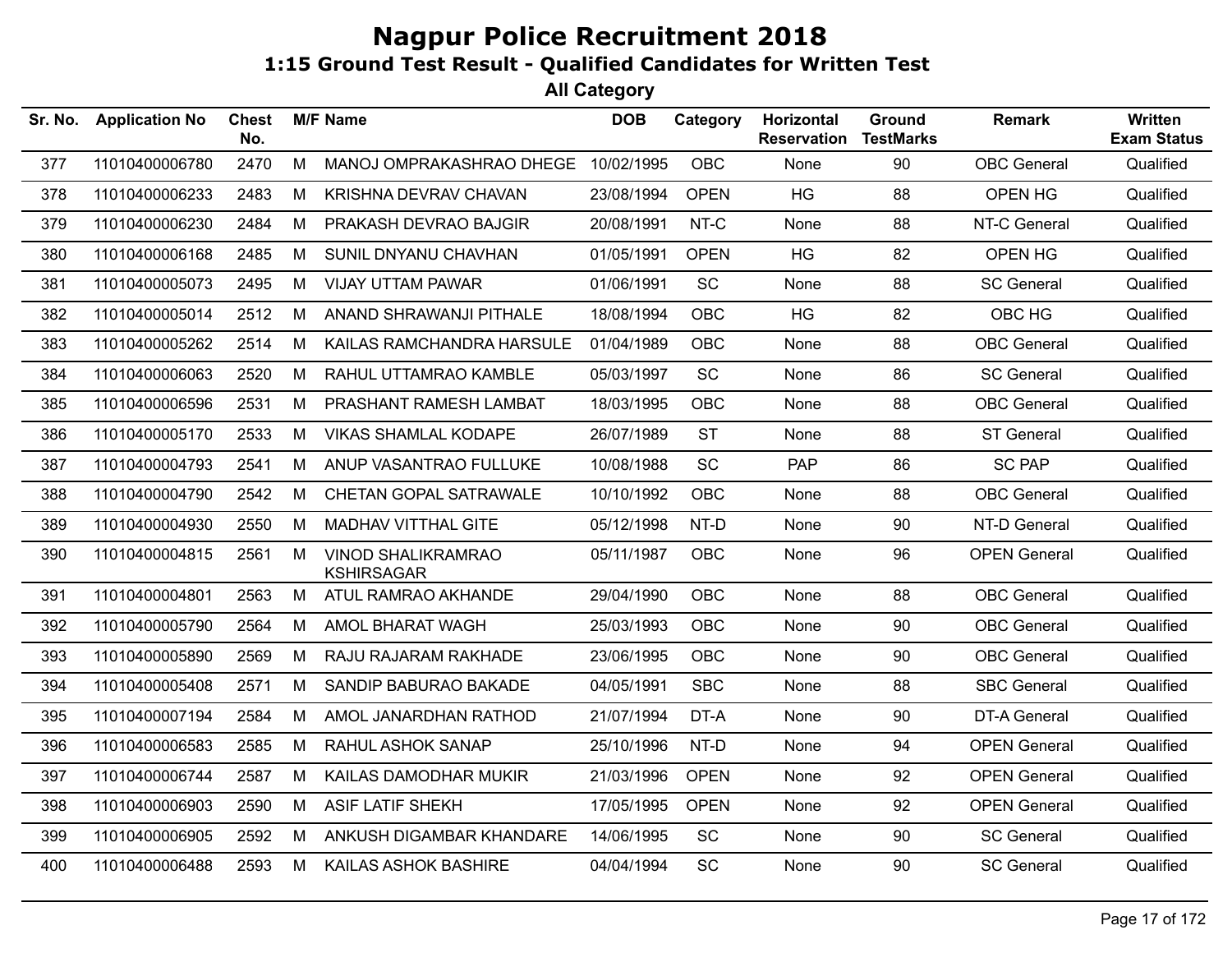| Sr. No. | <b>Application No</b> | <b>Chest</b><br>No. |   | <b>M/F Name</b>                            | <b>DOB</b> | Category    | Horizontal<br><b>Reservation</b> | <b>Ground</b><br><b>TestMarks</b> | <b>Remark</b>       | Written<br><b>Exam Status</b> |
|---------|-----------------------|---------------------|---|--------------------------------------------|------------|-------------|----------------------------------|-----------------------------------|---------------------|-------------------------------|
| 401     | 11010400007191        | 2597                | M | SUNIL YADAV CHAUDHARI                      | 08/05/1996 | OBC         | None                             | 94                                | <b>OPEN General</b> | Qualified                     |
| 402     | 11010400004998        | 2611                | M | AMOL DNYANESHWARAO<br><b>WANJARI</b>       | 22/05/1993 | <b>OBC</b>  | None                             | 92                                | <b>OPEN General</b> | Qualified                     |
| 403     | 11010400006585        | 2614                | M | KISAN VITHOBA RAUT                         | 13/10/1994 | <b>OBC</b>  | None                             | 88                                | <b>OBC</b> General  | Qualified                     |
| 404     | 11010400006897        | 2616                | М | RAMESHWAR DATTA GHUGE                      | 30/07/1994 | NT-D        | None                             | 92                                | <b>OPEN General</b> | Qualified                     |
| 405     | 11010400006899        | 2617                | М | <b>VIKAS RAMDAS KADALE</b>                 | 07/12/1993 | <b>OBC</b>  | None                             | 94                                | <b>OPEN General</b> | Qualified                     |
| 406     | 11010400006893        | 2618                | M | SANDIP RAHUL SHINGANE                      | 09/06/1992 | SC          | None                             | 86                                | <b>SC General</b>   | Qualified                     |
| 407     | 11010400005076        | 2621                | М | UDDHAV RAMPRASAD DARADE                    | 12/03/1994 | NT-D        | None                             | 92                                | <b>OPEN General</b> | Qualified                     |
| 408     | 11010400005079        | 2622                | М | <b>VISHVNATH PRAKASH SANAP</b>             | 31/03/1990 | NT-D        | None                             | 90                                | NT-D General        | Qualified                     |
| 409     | 11010400005081        | 2623                | М | PARMESHWAR RAMA CHAUGULE                   | 01/06/1991 | DT-A        | None                             | 94                                | <b>OPEN General</b> | Qualified                     |
| 410     | 11010400005296        | 2629                | M | SUSHIL DILIPJI UNDIRWADE                   | 28/12/1997 | <b>SC</b>   | None                             | 86                                | <b>SC General</b>   | Qualified                     |
| 411     | 11010400006626        | 2642                | M | ABHIJEET VITTHALRAO KASBE                  | 23/01/1994 | <b>SC</b>   | None                             | 86                                | <b>SC General</b>   | Qualified                     |
| 412     | 11010400004845        | 2647                | м | KISHOR SUNIL DESHMUKH                      | 11/12/1992 | <b>OBC</b>  | None                             | 88                                | <b>OBC</b> General  | Qualified                     |
| 413     | 11010400006475        | 2654                | М | <b>BASAWRAJ BHAGWAT GADADE</b>             | 19/06/1993 | <b>OPEN</b> | EQ                               | 78                                | OPEN EQ             | Qualified                     |
| 414     | 11010400005650        | 2698                | M | SURAJ TEJESHWAR IPAR                       | 07/02/1995 | NT-D        | None                             | 96                                | <b>OPEN General</b> | Qualified                     |
| 415     | 11010400005651        | 2699                | М | AMAR NAMDEO RAMULE                         | 06/12/1996 | <b>OBC</b>  | None                             | 92                                | <b>OPEN General</b> | Qualified                     |
| 416     | 11010400005656        | 2700                | M | SHUBHANK RAJUBHAUJI<br>KHOBRAGADE          | 01/09/1994 | SC          | None                             | 92                                | <b>OPEN General</b> | Qualified                     |
| 417     | 11010400005337        | 2702                | M | VINOD ANANDA SAWADEKAR                     | 13/09/1991 | SC          | None                             | 88                                | <b>SC General</b>   | Qualified                     |
| 418     | 11010400005560        | 2703                | M | VITTHAL GOVARDHAN PATEKAR                  | 17/07/1991 | <b>SC</b>   | None                             | 86                                | <b>SC General</b>   | Qualified                     |
| 419     | 11010400006555        | 2718                | M | CHANDRASHEKHAR DEVCHAND<br><b>MATE</b>     | 05/10/1989 | <b>OBC</b>  | None                             | 92                                | <b>OPEN General</b> | Qualified                     |
| 420     | 11010400007367        | 2719                | M | DURGESH SEVAK KUMBHALKAR                   | 18/03/1996 | <b>OBC</b>  | None                             | 88                                | <b>OBC</b> General  | Qualified                     |
| 421     | 11010400006324        | 2720                | М | MAHESH PREMLAL DHANDE                      | 06/05/1994 | OBC         | None                             | 90                                | <b>OBC</b> General  | Qualified                     |
| 422     | 11010400005864        | 2725                | M | SANJAY GAGARAM DAVHALE                     | 15/04/1990 | <b>OBC</b>  | PAP                              | 84                                | OBC PAP             | Qualified                     |
| 423     | 11010400005540        | 2749                | м | NEELKANTHESHWAR SUBHASH<br><b>BIRAJDAR</b> | 02/05/1994 | <b>OPEN</b> | EQ                               | 70                                | OPEN EQ             | Qualified                     |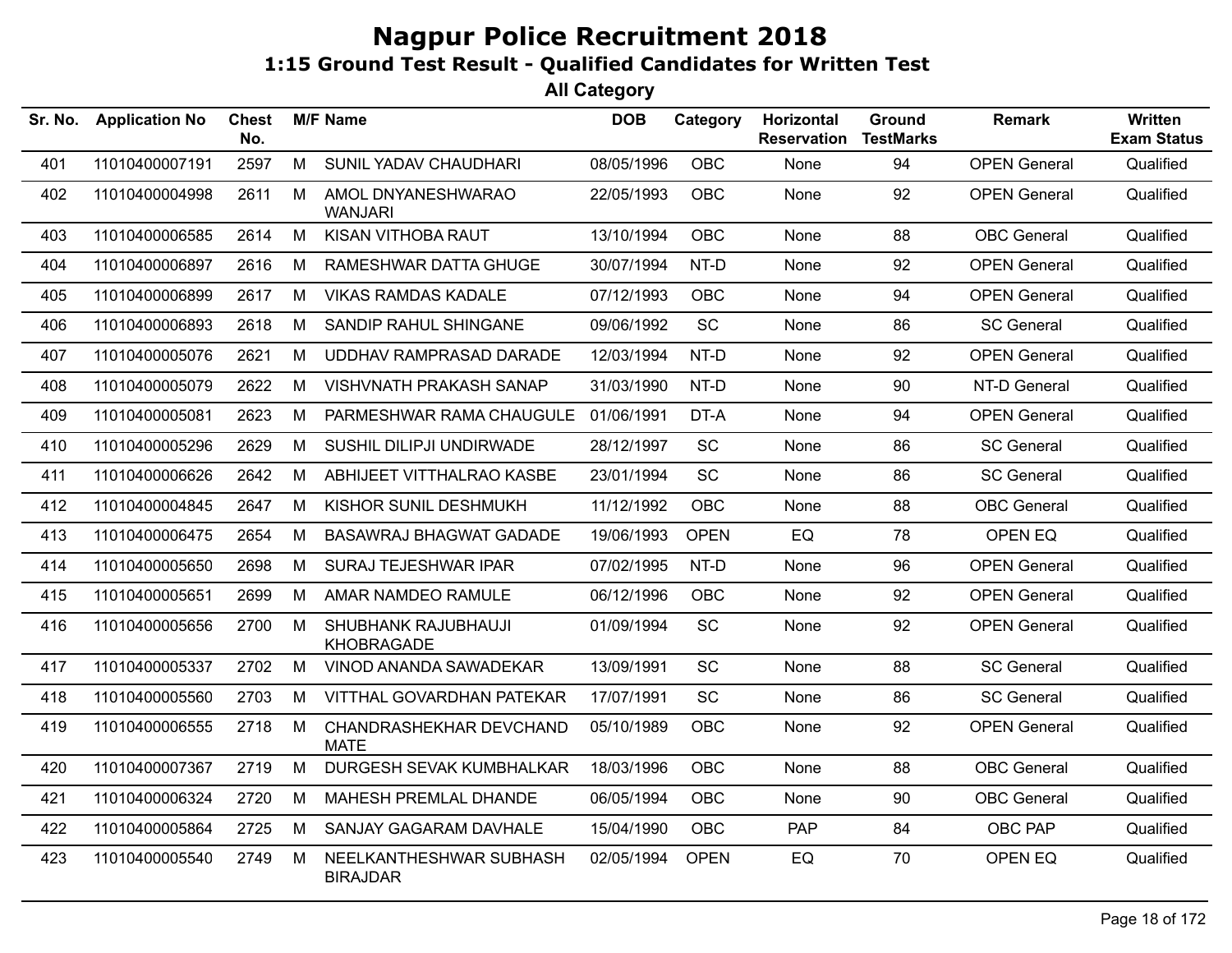| Sr. No. | <b>Application No</b> | <b>Chest</b><br>No. |   | <b>M/F Name</b>                              | <b>DOB</b> | Category    | Horizontal<br><b>Reservation</b> | Ground<br><b>TestMarks</b> | Remark                   | Written<br><b>Exam Status</b> |
|---------|-----------------------|---------------------|---|----------------------------------------------|------------|-------------|----------------------------------|----------------------------|--------------------------|-------------------------------|
| 424     | 11010400006113        | 2751                | M | <b>SHUBHAM RAJKUMAR</b><br>SINGANJUDE        | 05/01/1997 | <b>OBC</b>  | None                             | 90                         | <b>OBC</b> General       | Qualified                     |
| 425     | 11010400005614        | 2767                | M | RAMESHWAR BABU CHAVAN                        | 01/04/1998 | DT-A        | None                             | 92                         | Open General             | Qualified                     |
| 426     | 11010400006228        | 2769                | M | KUNDAN SURYABHAN KUNDGIR                     | 21/09/1997 | NT-C        | None                             | 88                         | NT-C General             | Qualified                     |
| 427     | 11010400006199        | 2775                | M | VISHAL NATTHU MANDHARE                       | 09/10/1990 | <b>OPEN</b> | HG                               | 76                         | OPEN HG                  | Qualified                     |
| 428     | 11010400005092        | 2778                | M | ROSHAN MADHUKAR PAYTALE                      | 02/12/1994 | <b>SBC</b>  | None                             | 88                         | <b>SBC General</b>       | Qualified                     |
| 429     | 11010400005104        | 2779                | M | CHETAN PURUSHOTTAM SANKE                     | 28/03/1995 | <b>OBC</b>  | None                             | 92                         | <b>OPEN General</b>      | Qualified                     |
| 430     | 11010400006826        | 2781                | M | GOPOAL ARVINDRAO DUKARE                      | 24/10/1997 | <b>OBC</b>  | None                             | 88                         | <b>OBC</b> General       | Qualified                     |
| 431     | 11010400007216        | 2793                | M | RAVINDRA SHANKARRAO CHARDE 25/08/1985        |            | <b>OBC</b>  | None                             | 88                         | <b>OBC</b> General       | Qualified                     |
| 432     | 11010400005311        | 2810                | M | PRAVIN DHRUWAJI MUNDALE                      | 14/06/1994 | <b>OBC</b>  | <b>None</b>                      | 88                         | <b>OBC</b> General       | Qualified                     |
| 433     | 11010400006365        | 2814                | M | LILADHAR WAMANJI<br><b>BHENDARKAR</b>        | 15/12/1993 | <b>OBC</b>  | None                             | 92                         | <b>OPEN General</b>      | Qualified                     |
| 434     | 11010400007054        | 2823                | M | <b>HEMANT MAHESH HATWAR</b>                  | 20/05/1999 | <b>OBC</b>  | None                             | 90                         | <b>OBC</b> General       | Qualified                     |
| 435     | 11010400006886        | 2838                | M | AMOL D PADOLE                                | 13/10/1990 | <b>OBC</b>  | None                             | 92                         | <b>OPEN General</b>      | Qualified                     |
| 436     | 11010400006889        | 2840                | M | <b>VIKAS S BHANDARKAR</b>                    | 03/07/1995 | <b>OBC</b>  | None                             | 92                         | <b>OPEN General</b>      | Qualified                     |
| 437     | 11010400007015        | 2870                | м | PAWANSING ZANAKSING JONWAL                   | 10/02/1992 | DT-A        | None                             | 94                         | <b>OPEN General</b>      | Qualified                     |
| 438     | 11010400007003        | 2872                | M | <b>VINOD MAHASING GHUSINGE</b>               | 03/07/1996 | <b>OPEN</b> | <b>PAP</b>                       | 92                         | <b>OPEN General/ PAP</b> | Qualified                     |
| 439     | 11010400005611        | 2885                | M | SHUBHAM PRAMODRAO MANKAR 19/11/1998          |            | <b>OBC</b>  | None                             | 90                         | <b>OBC</b> General       | Qualified                     |
| 440     | 11010400004735        | 2896                | M | RAVI GANESH PACHANG                          | 21/08/1993 | SC          | None                             | 86                         | <b>SC General</b>        | Qualified                     |
| 441     | 11010400005336        | 2909                | M | <b>MANOJ SHRIKRUSHNA</b><br><b>BABHULKAR</b> | 03/10/1993 | SC          | None                             | 90                         | <b>SC General</b>        | Qualified                     |
| 442     | 11010400006477        | 2910                | M | RAKESH ARUN MASRAM                           | 04/01/1996 | <b>ST</b>   | None                             | 86                         | <b>ST General</b>        | Qualified                     |
| 443     | 11010400005873        | 2912                | M | DINESH DATTARAO RATHOD                       | 06/06/1991 | DT-A        | None                             | 90                         | <b>DT-A General</b>      | Qualified                     |
| 444     | 11010400006856        | 2914                | M | BHAYYASAHEB PARLHAD PAIKRAO 04/12/1995       |            | SC          | None                             | 90                         | <b>SC General</b>        | Qualified                     |
| 445     | 11010400006813        | 2915                | M | SHIVAJI DEORAO SHELKE                        | 20/06/1996 | <b>OBC</b>  | None                             | 94                         | <b>OPEN General</b>      | Qualified                     |
| 446     | 11010400006810        | 2916                | M | AMOL KASHINATH MORE                          | 12/04/1995 | <b>OBC</b>  | None                             | 92                         | <b>OPEN General</b>      | Qualified                     |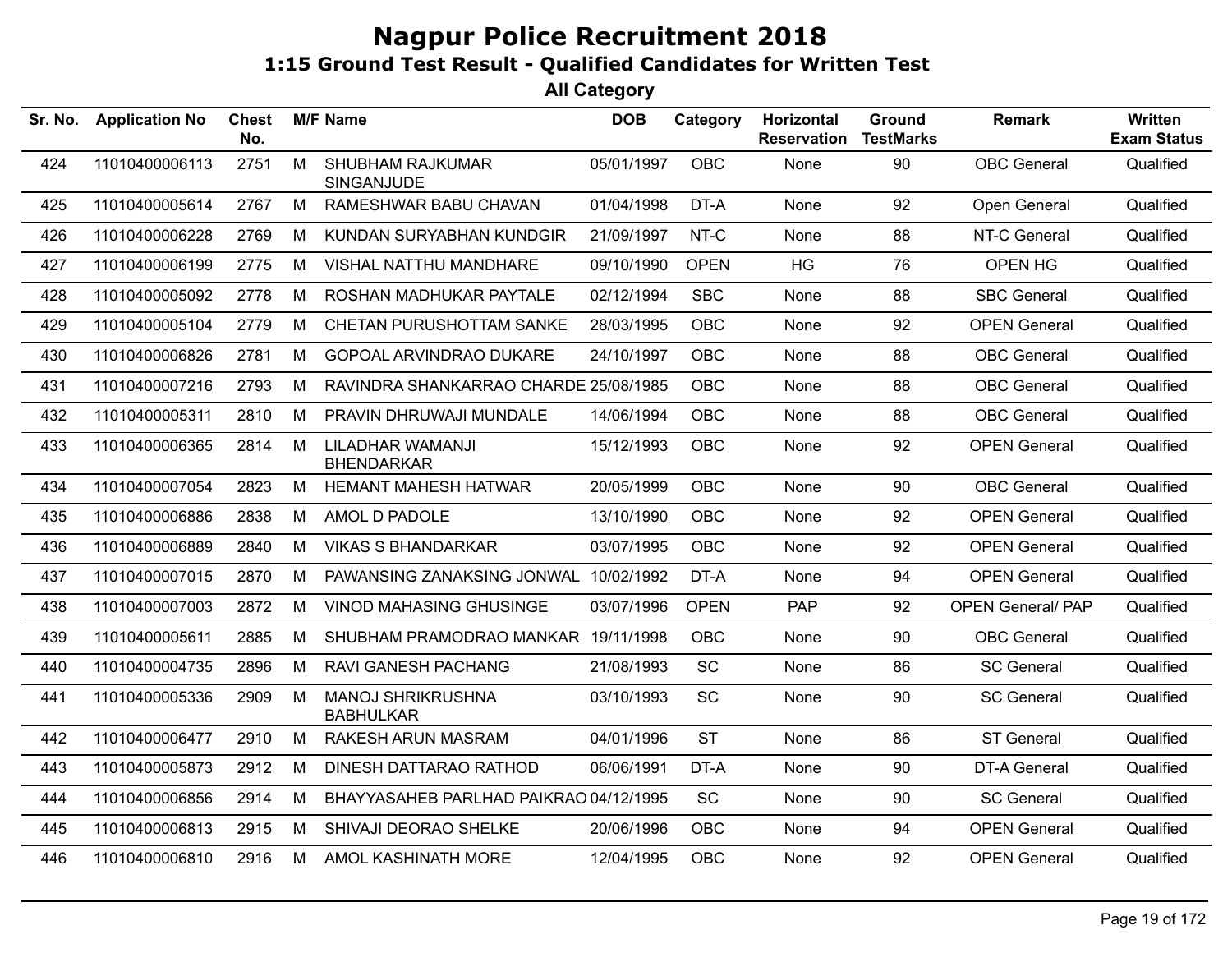| Sr. No. | <b>Application No</b> | <b>Chest</b><br>No. |   | <b>M/F Name</b>                       | <b>DOB</b> | Category    | Horizontal<br><b>Reservation</b> | Ground<br><b>TestMarks</b> | <b>Remark</b>            | Written<br><b>Exam Status</b> |
|---------|-----------------------|---------------------|---|---------------------------------------|------------|-------------|----------------------------------|----------------------------|--------------------------|-------------------------------|
| 447     | 11010400006827        | 2917                | M | <b>UMESH GAJANAN DALVI</b>            | 23/09/1988 | <b>OBC</b>  | None                             | 88                         | <b>OBC</b> General       | Qualified                     |
| 448     | 11010400006818        | 2918                | М | <b>GOVIND DEORAO SHELKE</b>           | 31/03/1994 | <b>OBC</b>  | None                             | 92                         | <b>OPEN General</b>      | Qualified                     |
| 449     | 11010400005985        | 2940                | M | <b>VIJAY SURESH WANKHADE</b>          | 07/02/1997 | <b>SC</b>   | None                             | 86                         | <b>SC General</b>        | Qualified                     |
| 450     | 11010400006090        | 2946                | М | ANTARAM DADARAM KHARABE               | 19/09/1989 | <b>OBC</b>  | <b>PAP</b>                       | 84                         | OBC PAP                  | Qualified                     |
| 451     | 11010400006084        | 2956                | M | ATISH SHIVAJIRAO KAMBLE               | 12/04/1995 | SC          | None                             | 92                         | <b>OPEN General</b>      | Qualified                     |
| 452     | 11010400006851        | 2963                | M | ASHRUBA BANSI CHOURE                  | 08/06/1996 | NT-D        | None                             | 92                         | <b>OPEN General</b>      | Qualified                     |
| 453     | 11010400006852        | 2964                | М | TANAJI RAMDHAN ANDHALE                | 21/06/1995 | NT-D        | None                             | 92                         | <b>OPEN General</b>      | Qualified                     |
| 454     | 11010400004812        | 2974                | М | AMOL PARASHRAM GUNJKAR                | 12/05/1993 | DT-A        | <b>None</b>                      | 90                         | DT-A General             | Qualified                     |
| 455     | 11010400004862        | 2976                | M | ANKIT ASHOKRAO KUNGAR                 | 12/10/1993 | NT-C        | None                             | 90                         | NT-C General             | Qualified                     |
| 456     | 11010400004878        | 2985                | M | AMOL GAUTAM MOGLE                     | 19/09/1998 | SC          | None                             | 98                         | <b>OPEN General</b>      | Qualified                     |
| 457     | 11010400005823        | 3011                | M | PRAVIN GAJANAN INGLE                  | 20/01/1998 | OBC         | None                             | 88                         | <b>OBC</b> General       | Qualified                     |
| 458     | 11010400007170        | 3020                | М | ABHIJIT MURLIDHAR BAWANE              | 04/09/1996 | <b>OPEN</b> | Police Children                  | 53                         | <b>OPEN Police Child</b> | Qualified                     |
| 459     | 11010400005325        | 3026                | M | <b>SADDAM GHANI SHAIKH</b>            | 25/02/1992 | <b>OPEN</b> | HG                               | 84                         | OPEN HG                  | Qualified                     |
| 460     | 11010400005326        | 3027                | M | KAPIL PRAKASH MANWAR                  | 06/07/1988 | SC          | None                             | 88                         | <b>SC General</b>        | Qualified                     |
| 461     | 11010400006686        | 3031                | M | <b>RAHUL RAJU TAYADE</b>              | 01/04/1995 | <b>SC</b>   | None                             | 86                         | <b>SC General</b>        | Qualified                     |
| 462     | 11010400005507        | 3036                | M | PRANAY CHHAGAN SAHARE                 | 06/05/1991 | <b>OBC</b>  | None                             | 90                         | <b>OBC</b> General       | Qualified                     |
| 463     | 11010400005489        | 3043                | M | AJAY MOHAN BASHINE                    | 13/03/1995 | <b>OBC</b>  | None                             | 96                         | <b>OPEN General</b>      | Qualified                     |
| 464     | 11010400006666        | 3069                | M | SOPAN SAMADHAN NAPTE                  | 16/05/1995 | NT-C        | None                             | 90                         | NT-C General             | Qualified                     |
| 465     | 11010400007043        | 3094                | M | CHANDRAKANT BALAJI KAREWAD 11/04/1997 |            | NT-B        | None                             | 94                         | <b>OPEN General</b>      | Qualified                     |
| 466     | 11010400007042        | 3096                | M | CHANDRAKANT SAMBHAJI<br><b>KENDRE</b> | 10/04/1991 | <b>OPEN</b> | <b>HG</b>                        | 88                         | OPEN HG                  | Qualified                     |
| 467     | 11010400006857        | 3097                | М | <b>RAJU MAROTI MUSALE</b>             | 14/02/1993 | <b>OPEN</b> | HG                               | 90                         | OPEN HG                  | Qualified                     |
| 468     | 11010400006294        | 3122                | M | MANGESH ASHOKJI BHOYAR                | 27/08/1996 | OBC         | None                             | 94                         | <b>OPEN General</b>      | Qualified                     |
| 469     | 11010400006245        | 3123                | М | VIKAS DNYANESHWAR ASWALE              | 05/06/1998 | OBC         | None                             | 88                         | <b>OBC</b> General       | Qualified                     |
| 470     | 11010400006170        | 3126                | M | RAHUL NATTHU RAGHORTE                 | 15/08/1994 | <b>OBC</b>  | None                             | 90                         | <b>OBC</b> General       | Qualified                     |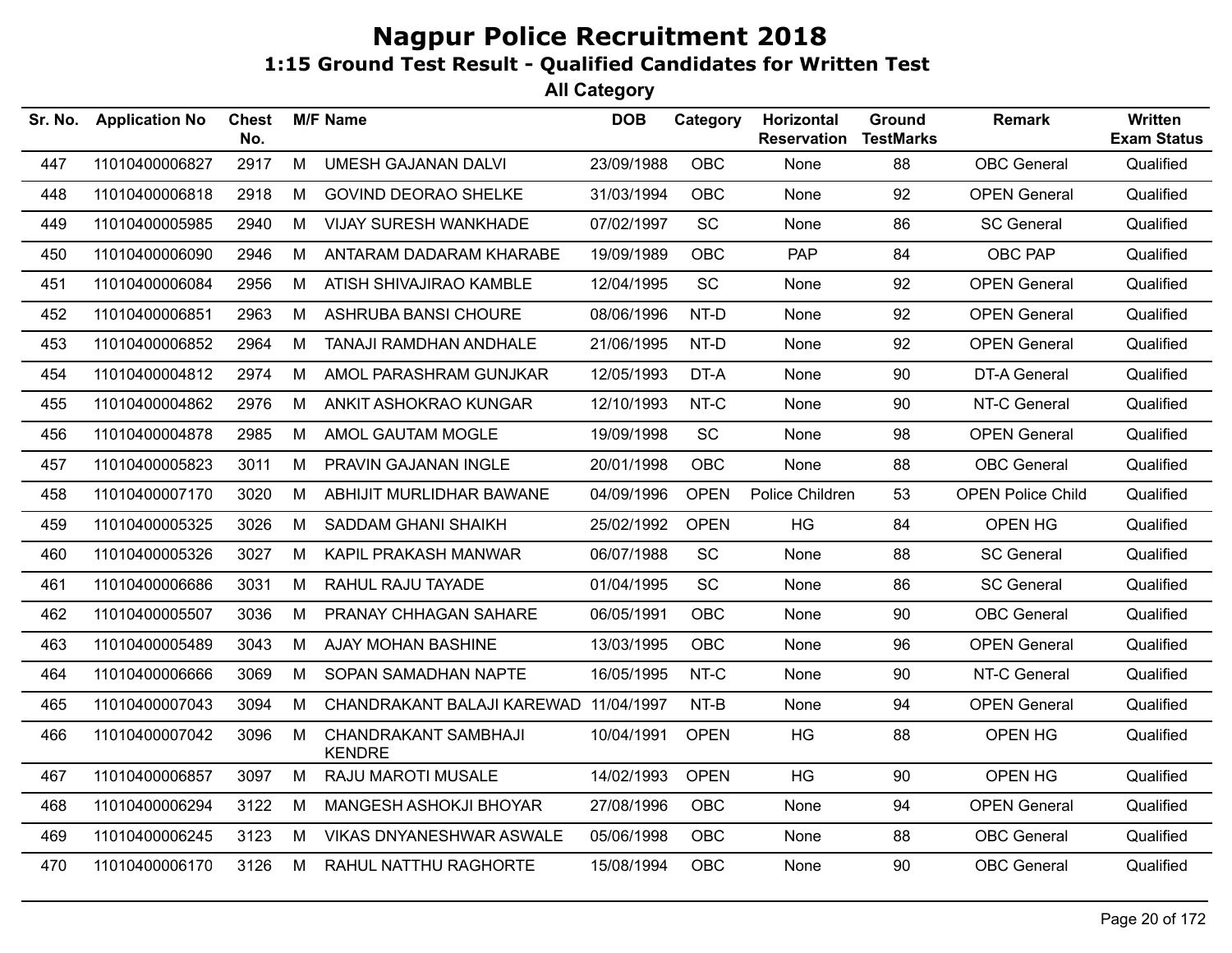| Sr. No. | <b>Application No</b> | <b>Chest</b><br>No. |   | <b>M/F Name</b>                          | <b>DOB</b> | Category    | Horizontal<br><b>Reservation</b> | Ground<br><b>TestMarks</b> | <b>Remark</b>       | Written<br><b>Exam Status</b> |
|---------|-----------------------|---------------------|---|------------------------------------------|------------|-------------|----------------------------------|----------------------------|---------------------|-------------------------------|
| 471     | 11010400005644        | 3135                | M | VISHAL DNYANESHWARRAO<br><b>JALAMKAR</b> | 13/06/1991 | OBC         | None                             | 88                         | <b>OBC</b> General  | Qualified                     |
| 472     | 11010400005639        | 3136                | M | AKASH ARUN MANEKAR                       | 18/12/1998 | OBC         | None                             | 90                         | <b>OBC</b> General  | Qualified                     |
| 473     | 11010400006552        | 3137                | M | ADINATH PANDHARI IDHOLE                  | 14/04/1992 | OBC         | None                             | 88                         | <b>OBC</b> General  | Qualified                     |
| 474     | 11010400005313        | 3140                | М | KAILAS MADHAV SONUNE                     | 05/03/1989 | OBC         | PAP                              | 84                         | OBC PAP             | Qualified                     |
| 475     | 11010400007339        | 3141                | М | SAMBHAJI VITTHAL GUTTE                   | 21/12/1997 | NT-D        | None                             | 92                         | Open General        | Qualified                     |
| 476     | 11010400006307        | 3144                | М | BHUSHAN VIJAYRAO BHONDE                  | 02/01/1989 | <b>OBC</b>  | None                             | 92                         | <b>OPEN General</b> | Qualified                     |
| 477     | 11010400006767        | 3152                | M | ROSHAN MADHUKAR CHAHARE                  | 26/06/1992 | OBC         | None                             | 92                         | <b>OPEN General</b> | Qualified                     |
| 478     | 11010400006139        | 3158                | M | ATUL ANTRAM MADDE                        | 12/06/1994 | OBC         | None                             | 92                         | <b>OPEN General</b> | Qualified                     |
| 479     | 11010400006742        | 3170                | М | AVINASH BANDU DODAKE                     | 12/07/1993 | OBC         | None                             | 90                         | <b>OBC</b> General  | Qualified                     |
| 480     | 11010400006017        | 3174                | M | <b>GOVIND SURESH BIKE</b>                | 05/09/1996 | NT-B        | None                             | 90                         | NT-B General        | Qualified                     |
| 481     | 11010400007084        | 3178                | М | BHOJRAJ KASHINATH KADASKAR 18/08/1994    |            | OBC         | None                             | 88                         | <b>OBC</b> General  | Qualified                     |
| 482     | 11010400006367        | 3181                | М | SUDHAKAR MANIK SULE                      | 18/08/1995 | <b>OPEN</b> | None                             | 92                         | <b>OPEN General</b> | Qualified                     |
| 483     | 11010400006356        | 3182                | M | VIKAS NARAYANRAO DESHMUKH                | 11/10/1994 | OBC         | None                             | 96                         | <b>OPEN General</b> | Qualified                     |
| 484     | 11010400006355        | 3184                | М | ANKUSH RAMESHRAO BHUTNAR                 | 20/08/1995 | NT-C        | None                             | 88                         | NT-C General        | Qualified                     |
| 485     | 11010400006415        | 3202                | M | ATISH RAMESHWAR GADHAVE                  | 28/08/1994 | OBC         | None                             | 94                         | <b>OPEN General</b> | Qualified                     |
| 486     | 11010400006427        | 3205                | M | ANIKET ASARAM PUDKE                      | 10/05/1994 | OBC         | None                             | 92                         | <b>OPEN General</b> | Qualified                     |
| 487     | 11010400006438        | 3206                | М | MAYUR GOPAL ATKARI                       | 01/06/1995 | <b>OBC</b>  | PAP                              | 92                         | <b>OPEN General</b> | Qualified                     |
| 488     | 11010400005190        | 3209                | М | DEEPAK DEVANAND INGOLE                   | 07/02/1995 | OBC         | None                             | 88                         | <b>OBC</b> General  | Qualified                     |
| 489     | 11010400006863        | 3219                | M | MANGESH KAILAS CHAVHAN                   | 20/04/1994 | SC          | None                             | 86                         | <b>SC General</b>   | Qualified                     |
| 490     | 11010400006001        | 3238                | M | SUNIL DINKAR NIKALE                      | 26/03/1995 | SC          | None                             | 92                         | <b>OPEN General</b> | Qualified                     |
| 491     | 11010400006609        | 3243                | M | DNYANESHWAR SHIVAJIRAO<br><b>KIRDE</b>   | 18/06/1992 | <b>OPEN</b> | None                             | 92                         | <b>OPEN General</b> | Qualified                     |
| 492     | 11010400004761        | 3248                | M | SUMIT MADHUKAR MARWADE                   | 01/01/1991 | OBC         | None                             | 88                         | <b>OBC</b> General  | Qualified                     |
| 493     | 11010400005788        | 3266                | M | AVINASH PUNDLIK KHEDKAR                  | 23/11/1999 | $NT-B$      | None                             | 92                         | Open General        | Qualified                     |
| 494     | 11010400005205        | 3268                | M | PRAKASH KANTILAL PAWAR                   | 04/08/1997 | SC          | None                             | 90                         | <b>SC General</b>   | Qualified                     |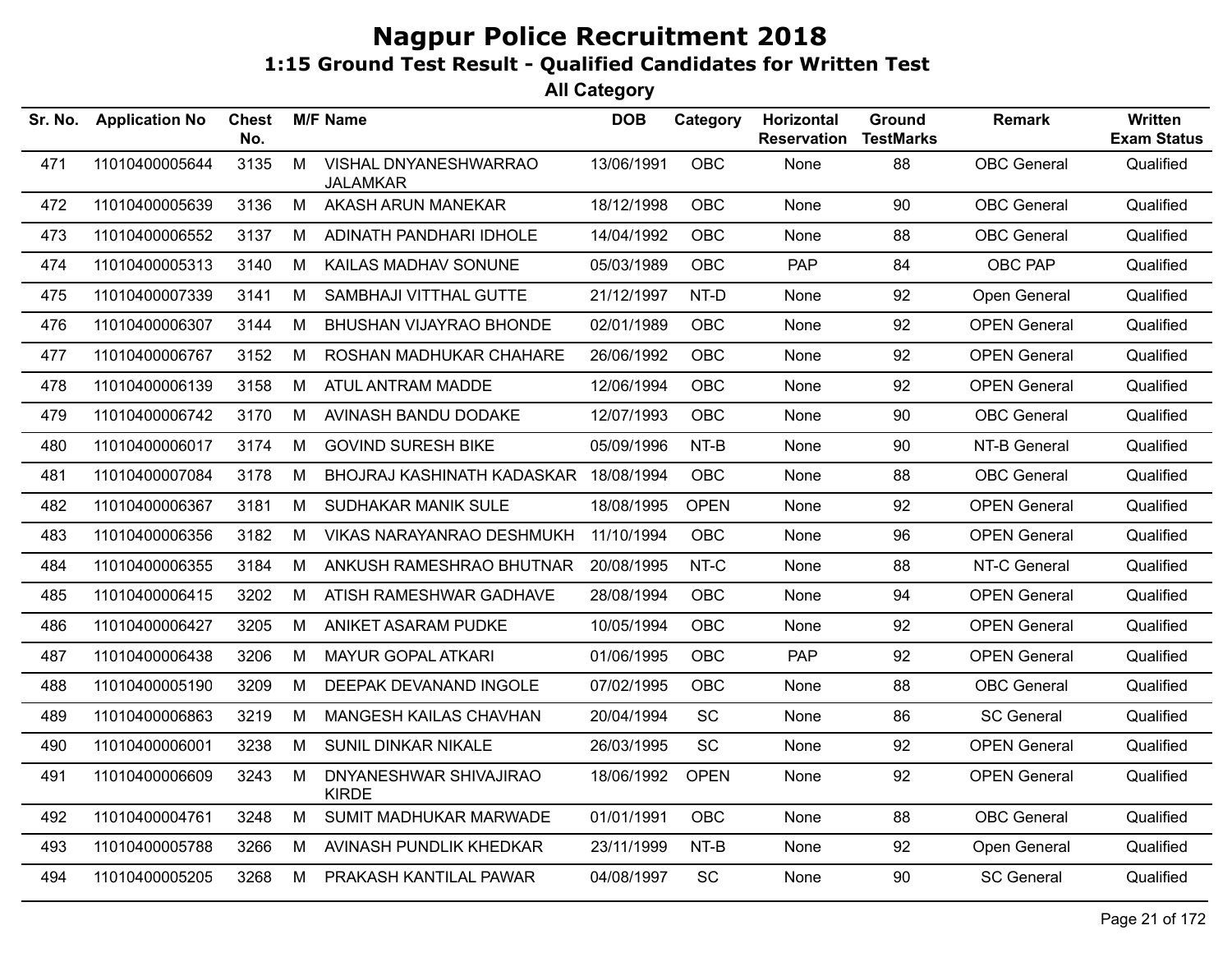| Sr. No. | <b>Application No</b> | <b>Chest</b><br>No. |   | <b>M/F Name</b>                       | <b>DOB</b> | Category    | Horizontal<br><b>Reservation</b> | Ground<br><b>TestMarks</b> | <b>Remark</b>           | <b>Written</b><br><b>Exam Status</b> |
|---------|-----------------------|---------------------|---|---------------------------------------|------------|-------------|----------------------------------|----------------------------|-------------------------|--------------------------------------|
| 495     | 11010400004783        | 3274                | M | <b>GANESH KAILAS GADADE</b>           | 27/02/1995 | SC          | None                             | 92                         | <b>OPEN General</b>     | Qualified                            |
| 496     | 11010400004782        | 3278                | М | RUSHIKESH BABARAO KHANDARE 19/03/1998 |            | SC          | None                             | 92                         | Open General            | Qualified                            |
| 497     | 11010400004788        | 3280                | M | SWAPNIL PANJABRAO TELGOTE             | 25/01/1992 | SC          | None                             | 88                         | <b>SC General</b>       | Qualified                            |
| 498     | 11010400005523        | 3282                | M | AJAY PRABHAKAR MESHRAM                | 19/05/1993 | SC          | HG                               | 80                         | SC HG                   | Qualified                            |
| 499     | 11010400005692        | 3284                | M | SUSHIL KESHAVJI TARAYKAR              | 12/08/1986 | <b>OBC</b>  | HG                               | 78                         | OBC HG                  | Qualified                            |
| 500     | 11010400005695        | 3286                | M | SUMIT SUNILRAO JAISINGPURE            | 27/04/1993 | <b>OBC</b>  | None                             | 88                         | <b>OBC</b> General      | Qualified                            |
| 501     | 11010400005668        | 3305                | М | <b>UMESH VINOD WAKODE</b>             | 05/08/1998 | <b>SC</b>   | None                             | 92                         | Open General            | Qualified                            |
| 502     | 11010400006576        | 3341                | М | MANOJ MADHUKAR BURADE                 | 14/12/1995 | <b>OBC</b>  | None                             | 94                         | <b>OPEN General</b>     | Qualified                            |
| 503     | 11010400006013        | 3342                | М | <b>SAGAR SUBHASH JAGTAP</b>           | 21/08/1994 | <b>OBC</b>  | None                             | 92                         | <b>OPEN General</b>     | Qualified                            |
| 504     | 11010400005702        | 3352                | M | KRISHNA RAOSAHEB BODEWAD              | 12/10/1996 | <b>OPEN</b> | None                             | 94                         | <b>OPEN General</b>     | Qualified                            |
| 505     | 11010400005703        | 3353                | M | MAROTI VIKASRAO WAGHMARE              | 05/09/1997 | <b>SC</b>   | None                             | 88                         | <b>SC General</b>       | Qualified                            |
| 506     | 11010400005475        | 3357                | M | KISHOR PUNDLIKNATH GODADE             | 22/06/1991 | <b>OPEN</b> | PAP                              | 86                         | <b>OPEN PAP</b>         | Qualified                            |
| 507     | 11010400005080        | 3358                | М | DHIRAJKUMAR OMPRAKASH<br><b>PAWAR</b> | 29/05/1998 | <b>OPEN</b> | EQ                               | 78                         | OPEN EQ                 | Qualified                            |
| 508     | 11010400005075        | 3359                | М | PRASHANT BABURAO BIRAJDAR             | 24/01/1991 | <b>OBC</b>  | EQ                               | 84                         | OBC EQ                  | Qualified                            |
| 509     | 11010400006292        | 3363                | M | LAKHANKUMAR RAMU AMBEDARE 23/05/1998  |            | <b>SBC</b>  | None                             | 88                         | <b>SBC General</b>      | Qualified                            |
| 510     | 11010400004921        | 3375                | M | PRAVIN DNYANESHWAR<br>KHANDEBHARAD    | 12/11/1992 | OBC         | None                             | 92                         | <b>OPEN General</b>     | Qualified                            |
| 511     | 11010400004923        | 3376                | М | SOHIL DAVAL SHEKH                     | 20/12/1995 | <b>OBC</b>  | Police Children                  | 90                         | <b>OBC Police Child</b> | Qualified                            |
| 512     | 11010400005637        | 3396                | M | KUNAL KISANLAL HARINKHEDE             | 06/02/1998 | <b>OBC</b>  | None                             | 92                         | Open General            | Qualified                            |
| 513     | 11010400005632        | 3397                | M | AMIT SURESH PAGARWAR                  | 22/04/1991 | <b>OBC</b>  | None                             | 92                         | <b>OPEN General</b>     | Qualified                            |
| 514     | 11010400005634        | 3398                | M | SATYAM KAILASH RAMTEKE                | 01/12/1988 | <b>SC</b>   | None                             | 88                         | <b>SC General</b>       | Qualified                            |
| 515     | 11010400005228        | 3413                | М | AJAY RAMESH MANAPURE                  | 07/09/1997 | <b>OBC</b>  | None                             | 92                         | Open General            | Qualified                            |
| 516     | 11010400005157        | 3415                | М | AMOL VIJAY SARVE                      | 14/09/1993 | <b>OBC</b>  | None                             | 88                         | <b>OBC</b> General      | Qualified                            |
| 517     | 11010400005141        | 3417                | M | <b>SACHIN SANTOSH MASKE</b>           | 23/03/1993 | OBC         | None                             | 88                         | <b>OBC</b> General      | Qualified                            |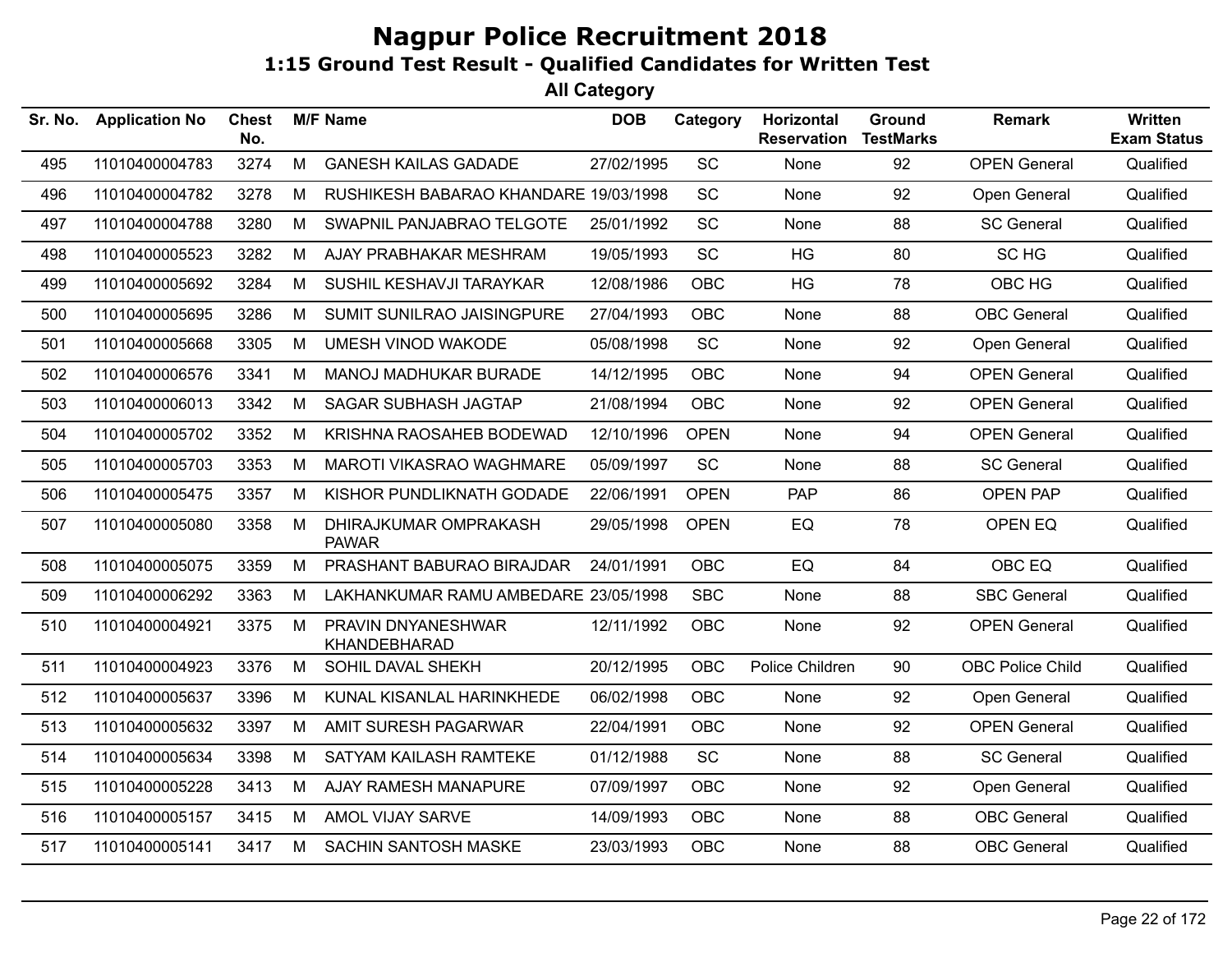| Sr. No. | <b>Application No</b> | Chest<br>No. |   | <b>M/F Name</b>                               | <b>DOB</b> | Category    | Horizontal<br><b>Reservation</b> | Ground<br><b>TestMarks</b> | <b>Remark</b>           | Written<br><b>Exam Status</b> |
|---------|-----------------------|--------------|---|-----------------------------------------------|------------|-------------|----------------------------------|----------------------------|-------------------------|-------------------------------|
| 518     | 11010400005216        | 3418         | M | <b>CHANDRASHEKHAR</b><br>TILAKCHANDJI SARJARE | 24/10/1996 | SC          | None                             | 96                         | <b>OPEN General</b>     | Qualified                     |
| 519     | 11010400005162        | 3420         | М | MANOJ GOMA LONDASE                            | 10/06/1997 | <b>OBC</b>  | None                             | 92                         | <b>OPEN General</b>     | Qualified                     |
| 520     | 11010400006323        | 3438         | M | LOKESH MADHUKAR PAWANKAR                      | 10/10/1996 | <b>OBC</b>  | None                             | 88                         | <b>OBC</b> General      | Qualified                     |
| 521     | 11010400005404        | 3440         | M | NIKIL GANESH THAWAKAR                         | 26/02/1997 | <b>OBC</b>  | None                             | 88                         | <b>OBC</b> General      | Qualified                     |
| 522     | 11010400005709        | 3455         | М | AMOL SHANKAR BHANDARE                         | 07/09/1993 | NT-C        | None                             | 90                         | NT-C General            | Qualified                     |
| 523     | 11010400005007        | 3460         | М | NARAYAN MOHAN YENGADE                         | 08/12/1994 | SC          | None                             | 86                         | <b>SC General</b>       | Qualified                     |
| 524     | 11010400006833        | 3461         | M | SHUBHAMSINGH CHANDUSINGH<br><b>RAJPUT</b>     | 16/08/1998 | <b>OPEN</b> | None                             | 92                         | Open General            | Qualified                     |
| 525     | 11010400006836        | 3462         | M | NITINKUMAR VISHWANATH<br><b>DHAWSE</b>        | 11/05/1992 | <b>SC</b>   | None                             | 88                         | <b>SC General</b>       | Qualified                     |
| 526     | 11010400005545        | 3472         | M | <b>SHASHANK ASHOK FULE</b>                    | 22/06/1996 | SC          | Police Children                  | 65                         | <b>SC Police Child</b>  | Qualified                     |
| 527     | 11010400004933        | 3482         | M | PANKAJ ARJUN BHURE                            | 24/09/1995 | <b>OBC</b>  | None                             | 90                         | <b>OBC</b> General      | Qualified                     |
| 528     | 11010400005300        | 3505         | M | RAMESH BHIKAN DUDHE                           | 11/11/1990 | <b>OPEN</b> | <b>HG</b>                        | 90                         | <b>OPEN General/ HG</b> | Qualified                     |
| 529     | 11010400005282        | 3506         | M | PRABHAKAR NAMDEO DUDHE                        | 28/06/1989 | NT-C        | None                             | 94                         | <b>OPEN General</b>     | Qualified                     |
| 530     | 11010400006737        | 3511         | M | MANGESH HIRALAL SHAHARE                       | 14/08/1996 | <b>OBC</b>  | None                             | 90                         | <b>OBC</b> General      | Qualified                     |
| 531     | 11010400006443        | 3514         | М | RAMRATAN SUDAMJI TIJARE                       | 22/12/1987 | <b>OBC</b>  | HG                               | 82                         | OBC HG                  | Qualified                     |
| 532     | 11010400007352        | 3519         | M | AKSHAY ANIL SARKATE                           | 16/04/1998 | <b>SC</b>   | None                             | 86                         | <b>SC General</b>       | Qualified                     |
| 533     | 11010400007186        | 3521         | M | SANKALP TARIKRAMJI RAMTEKE                    | 23/03/1997 | <b>SC</b>   | None                             | 88                         | <b>SC General</b>       | Qualified                     |
| 534     | 11010400007141        | 3522         | M | SHUBHAM VISHNU SAKURE                         | 14/12/1996 | <b>OBC</b>  | None                             | 88                         | <b>OBC</b> General      | Qualified                     |
| 535     | 11010400007104        | 3523         | M | KAMLESH SHRIKRISHNA SHENDE 23/02/1994         |            | <b>OBC</b>  | None                             | 90                         | <b>OBC</b> General      | Qualified                     |
| 536     | 11010400007120        | 3524         | M | <b>RAKESH GANESH MULE</b>                     | 21/08/1994 | <b>OBC</b>  | None                             | 88                         | <b>OBC</b> General      | Qualified                     |
| 537     | 11010400007131        | 3525         | M | AKASH KAWADU GODARE                           | 19/06/1989 | <b>OBC</b>  | None                             | 90                         | <b>OBC</b> General      | Qualified                     |
| 538     | 11010400007123        | 3527         | м | DHANANJAY MADHUSUDAN KORE 28/12/1989          |            | <b>OBC</b>  | None                             | 94                         | <b>OPEN General</b>     | Qualified                     |
| 539     | 11010400007135        | 3528         | м | SURESH DAMUDHAR RAHATE                        | 10/08/1987 | <b>OBC</b>  | <b>PAP</b>                       | 86                         | OBC PAP                 | Qualified                     |
| 540     | 11010400007207        | 3529         | M | ASHISHKUMAR MAHADEV<br><b>KUMBHRE</b>         | 02/08/1992 | SC          | None                             | 88                         | <b>SC General</b>       | Qualified                     |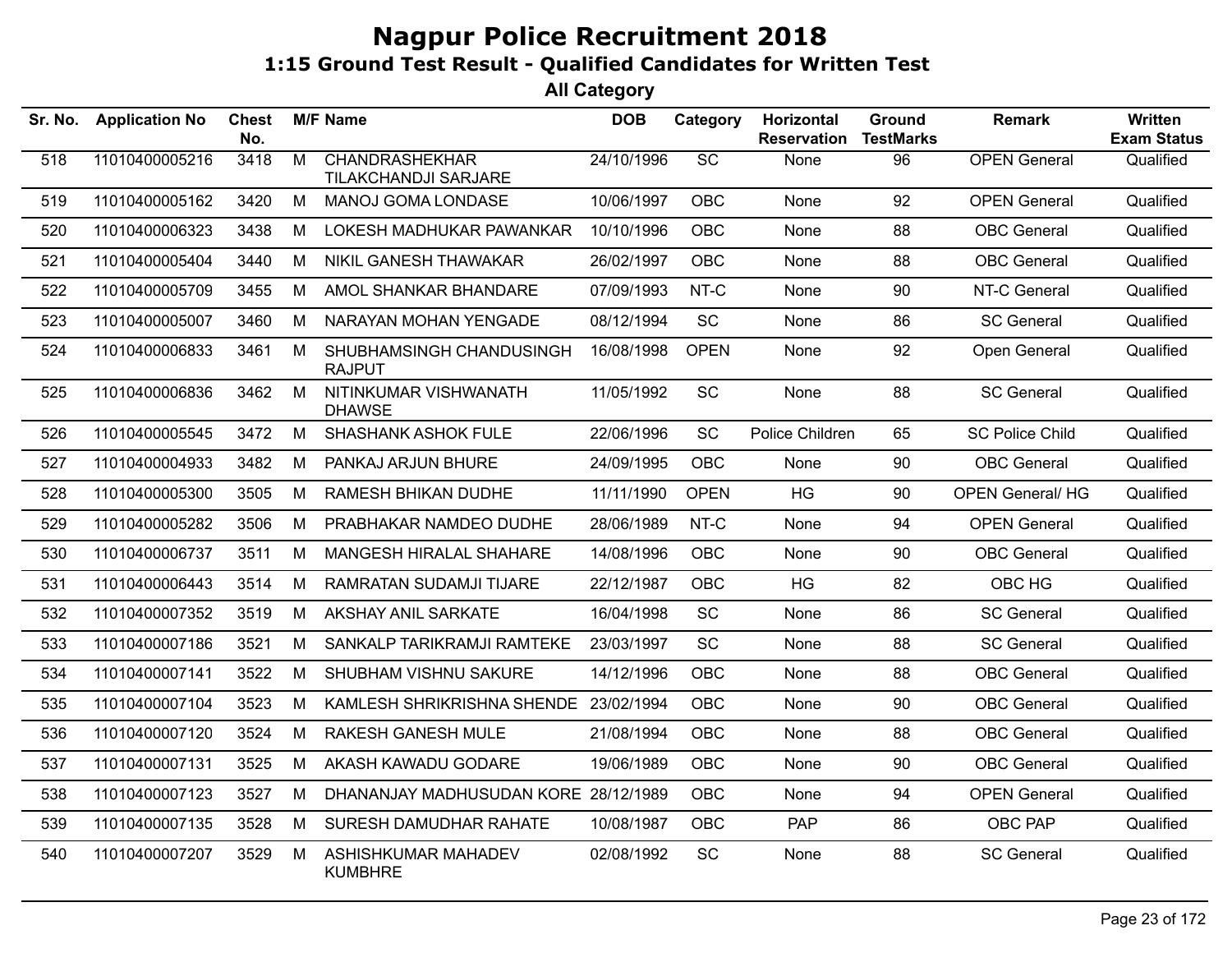| Sr. No. | <b>Application No</b> | <b>Chest</b><br>No. |   | <b>M/F Name</b>                              | <b>DOB</b> | Category    | Horizontal<br><b>Reservation</b> | Ground<br><b>TestMarks</b> | <b>Remark</b>       | Written<br><b>Exam Status</b> |
|---------|-----------------------|---------------------|---|----------------------------------------------|------------|-------------|----------------------------------|----------------------------|---------------------|-------------------------------|
| 541     | 11010400007214        | 3530                | M | MAHESH BALARAM HALMARE                       | 08/03/1996 | OBC         | None                             | 90                         | <b>OBC</b> General  | Qualified                     |
| 542     | 11010400005500        | 3564                | M | RAJENDRA KHEMRAJ KATRE                       | 05/05/1991 | <b>OPEN</b> | <b>HG</b>                        | 76                         | OPEN HG             | Qualified                     |
| 543     | 11010400006994        | 3566                | M | AKASH BABAN BANTE                            | 01/06/1994 | <b>OBC</b>  | None                             | 88                         | <b>OBC</b> General  | Qualified                     |
| 544     | 11010400006285        | 3578                | M | <b>TUSHAR RAJU BURBURE</b>                   | 27/10/1998 | SC          | None                             | 88                         | <b>SC General</b>   | Qualified                     |
| 545     | 11010400004800        | 3579                | M | <b>GAURAV MANOHARRAO SAHARE</b>              | 10/09/1992 | <b>SBC</b>  | None                             | 92                         | <b>OPEN General</b> | Qualified                     |
| 546     | 11010400005723        | 3596                | М | <b>INDRAKUMAR PRAMOD</b><br><b>LAKHAWADE</b> | 31/03/1998 | <b>OBC</b>  | None                             | 92                         | Open General        | Qualified                     |
| 547     | 11010400006980        | 3623                | M | ARJUN NARAYAN DEVKATE                        | 18/05/1997 | NT-C        | None                             | 88                         | NT-C General        | Qualified                     |
| 548     | 11010400006083        | 3626                | М | TEJAS YASHAVANTRAO PATIL                     | 20/06/1994 | <b>OBC</b>  | None                             | 92                         | <b>OPEN General</b> | Qualified                     |
| 549     | 11010400006045        | 3628                | М | ROSHAN HARICHANDRA<br><b>CHANORE</b>         | 22/06/1992 | OBC         | None                             | 88                         | <b>OBC</b> General  | Qualified                     |
| 550     | 11010400006046        | 3630                | M | <b>VICKY SUDHIRJI KALANE</b>                 | 22/01/1994 | SC          | None                             | 92                         | <b>OPEN General</b> | Qualified                     |
| 551     | 11010400006868        | 3634                | M | <b>GANESH DIGAMBAR DESHMANE</b>              | 01/09/1994 | SC          | None                             | 86                         | <b>SC General</b>   | Qualified                     |
| 552     | 11010400006870        | 3636                | M | SURAJ RAMCHANDRA KAMBLE                      | 12/01/1995 | SC          | None                             | 86                         | <b>SC General</b>   | Qualified                     |
| 553     | 11010400006871        | 3637                | М | <b>EKNATH RANGRAO POLE</b>                   | 13/10/1997 | NT-C        | None                             | 88                         | NT-C General        | Qualified                     |
| 554     | 11010400005771        | 3639                | М | PRAVIN SURESH DAFALE                         | 20/06/1992 | OBC         | None                             | 90                         | <b>OBC</b> General  | Qualified                     |
| 555     | 11010400004911        | 3641                | M | <b>BHOJRAJ RAMCHAND PARTETI</b>              | 15/06/1994 | <b>ST</b>   | None                             | 90                         | <b>ST General</b>   | Qualified                     |
| 556     | 11010400006028        | 3648                | M | <b>ASHVIN DILIPJI GALKATE</b>                | 24/02/1994 | <b>SBC</b>  | None                             | 88                         | <b>SBC General</b>  | Qualified                     |
| 557     | 11010400006487        | 3657                | M | AMOL RAMDASJI GHUGHUSKAR                     | 19/01/1997 | <b>OBC</b>  | None                             | 88                         | <b>OBC</b> General  | Qualified                     |
| 558     | 11010400004978        | 3667                | М | PRASHANT PRATAP REWALKAR                     | 22/04/1992 | <b>OBC</b>  | None                             | 90                         | <b>OBC</b> General  | Qualified                     |
| 559     | 11010400006417        | 3696                | М | ANI MADHUKAR CHAVHAN                         | 30/01/1988 | <b>SC</b>   | None                             | 88                         | <b>SC General</b>   | Qualified                     |
| 560     | 11010400006410        | 3698                | М | MANGESH SHRAVAN THOMBRE                      | 05/01/1993 | <b>OBC</b>  | None                             | 88                         | <b>OBC</b> General  | Qualified                     |
| 561     | 11010400004859        | 3701                | М | DHONDUTATYA GOVIND MUNDE                     | 01/05/1995 | NT-D        | None                             | 92                         | <b>OPEN General</b> | Qualified                     |
| 562     | 11010400007369        | 3717                | М | MUKESH SHIVAJI NARNAWARE                     | 23/08/1998 | <b>ST</b>   | None                             | 86                         | <b>ST General</b>   | Qualified                     |
| 563     | 11010400006405        | 3721                | М | SAMIR RAMESHRAO MADAVI                       | 08/07/1994 | <b>ST</b>   | <b>PAP</b>                       | 71                         | ST PAP              | Qualified                     |
| 564     | 11010400006769        | 3723                | M | ARVIND SHRIRAMJI CHAVHAN                     | 25/02/1988 | DT-A        | None                             | 90                         | <b>DT-A General</b> | Qualified                     |
|         |                       |                     |   |                                              |            |             |                                  |                            |                     |                               |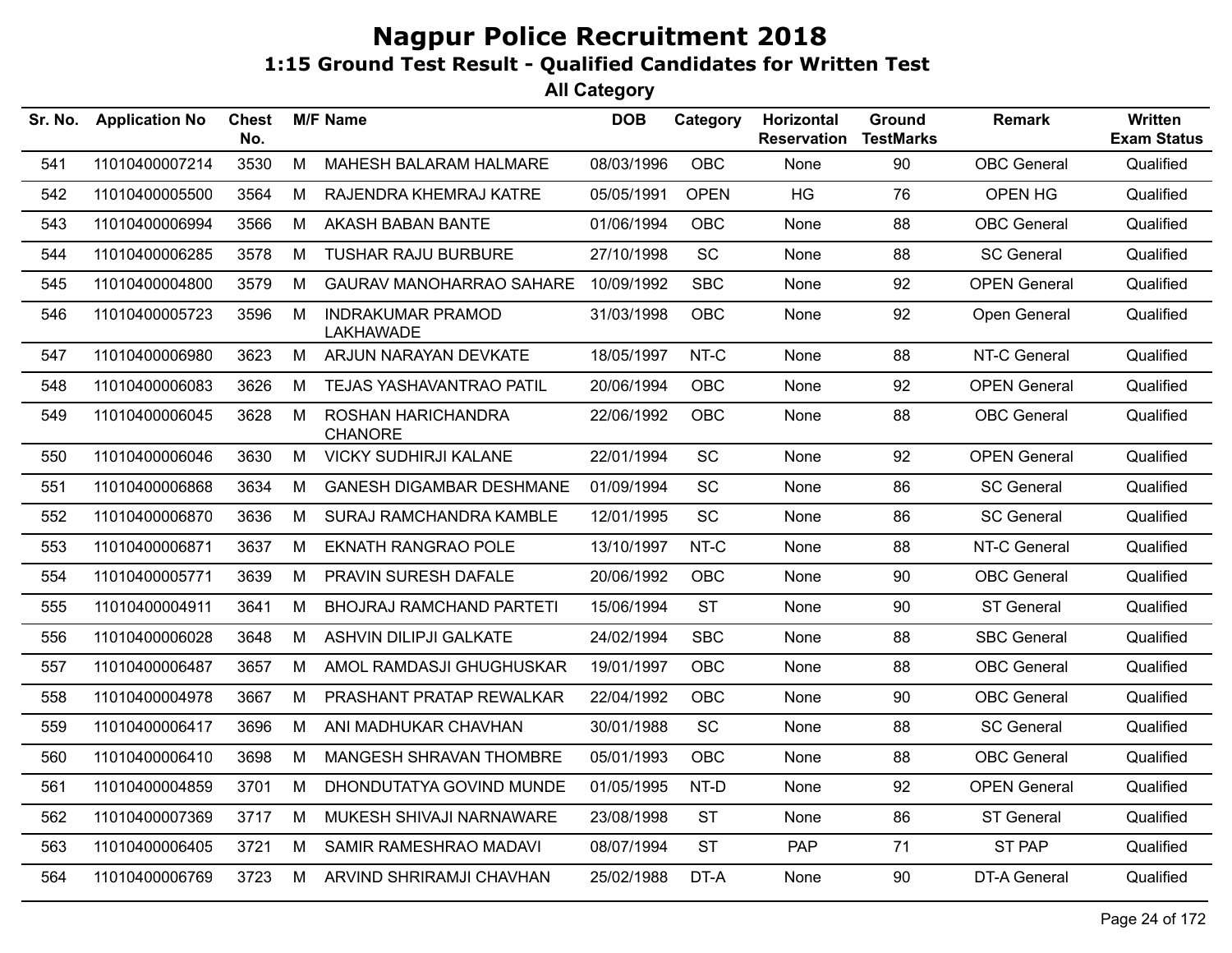| Sr. No. | <b>Application No</b> | <b>Chest</b><br>No. |   | <b>M/F Name</b>                              | <b>DOB</b> | Category    | Horizontal<br><b>Reservation</b> | <b>Ground</b><br><b>TestMarks</b> | Remark              | <b>Written</b><br><b>Exam Status</b> |
|---------|-----------------------|---------------------|---|----------------------------------------------|------------|-------------|----------------------------------|-----------------------------------|---------------------|--------------------------------------|
| 565     | 11010400006768        | 3724                | M | <b>BABAN ASHOK RATHOD</b>                    | 05/11/1993 | DT-A        | None                             | 90                                | DT-A General        | Qualified                            |
| 566     | 11010400006786        | 3726                | M | NILESH VILAS RATHOD                          | 09/05/1988 | <b>OPEN</b> | PAP                              | 86                                | <b>OPEN PAP</b>     | Qualified                            |
| 567     | 11010400005743        | 3734                | M | VIJAY BRIJLAL WALKE                          | 25/05/1994 | <b>ST</b>   | None                             | 86                                | <b>ST General</b>   | Qualified                            |
| 568     | 11010400005202        | 3738                | м | <b>DEEPAK KAUTIK JARARE</b>                  | 19/10/1999 | NT-C        | None                             | 92                                | Open General        | Qualified                            |
| 569     | 11010400005184        | 3744                | M | <b>MANISH BANDU TIJARE</b>                   | 16/03/1990 | <b>OPEN</b> | PAP                              | 86                                | <b>OPEN PAP</b>     | Qualified                            |
| 570     | 11010400006882        | 3753                | М | PRASHANT BALAIYA GADDAMWAR 08/05/1992        |            | <b>OBC</b>  | None                             | 90                                | <b>OBC</b> General  | Qualified                            |
| 571     | 11010400004785        | 3754                | M | KRISHNA LAXMAN BAWANKULE                     | 31/08/1994 | <b>OPEN</b> | <b>HG</b>                        | 80                                | OPEN HG             | Qualified                            |
| 572     | 11010400005964        | 3770                | М | DNYANESHWAR SAYAJI TAKALE                    | 27/07/1997 | NT-C        | None                             | 88                                | NT-C General        | Qualified                            |
| 573     | 11010400006203        | 3772                | М | RAJESH HIRALAL DONODE                        | 24/11/1996 | OBC         | None                             | 88                                | <b>OBC</b> General  | Qualified                            |
| 574     | 11010400006243        | 3786                | М | YASHWANT SURAJ BANKAR                        | 07/11/1994 | OBC         | None                             | 88                                | <b>OBC</b> General  | Qualified                            |
| 575     | 11010400005928        | 3790                | M | VISHAL DADABHAU INGLE                        | 01/08/1997 | SC          | None                             | 90                                | <b>SC General</b>   | Qualified                            |
| 576     | 11010400005875        | 3814                | М | AMOL DNYANESHWARJI YELANE                    | 24/09/1994 | <b>OBC</b>  | None                             | 90                                | <b>OBC</b> General  | Qualified                            |
| 577     | 11010400006215        | 3822                | М | AMOL HEMRAJJI KAPGATE                        | 15/12/1996 | <b>OBC</b>  | None                             | 92                                | <b>OPEN General</b> | Qualified                            |
| 578     | 11010400006207        | 3823                | М | RAJESH RAMESHJI MESHRAM                      | 01/04/1991 | NT-B        | None                             | 90                                | NT-B General        | Qualified                            |
| 579     | 11010400006125        | 3859                | М | VISHAL CHAKRADHRRAO<br><b>SAWARKAR</b>       | 19/05/1995 | <b>OBC</b>  | None                             | 88                                | <b>OBC</b> General  | Qualified                            |
| 580     | 11010400006119        | 3861                | М | SHEKHAR RAJENDRAJI<br><b>PARATWAR</b>        | 05/12/1993 | <b>SBC</b>  | None                             | 88                                | <b>SBC General</b>  | Qualified                            |
| 581     | 11010400006103        | 3862                | М | SHUBHAM BHAGAWAT RAUT                        | 26/07/1995 | <b>OBC</b>  | None                             | 88                                | <b>OBC</b> General  | Qualified                            |
| 582     | 11010400006101        | 3863                | М | ABHIMANYU NANDKISHORRAO<br><b>BHAMBURKAR</b> | 20/12/1995 | <b>OBC</b>  | None                             | 94                                | <b>OPEN General</b> | Qualified                            |
| 583     | 11010400006137        | 3864                | М | <b>UMESH GAJANAN HARNE</b>                   | 18/02/1994 | SC          | None                             | 92                                | <b>OPEN General</b> | Qualified                            |
| 584     | 11010400008809        | 3887                | M | ASHISH UTTAMRAOJI AJABALE                    | 03/02/1995 | <b>OBC</b>  | None                             | 90                                | <b>OBC</b> General  | Qualified                            |
| 585     | 11010400009503        | 3909                | M | SATISH BHAUSAHEB MISE                        | 06/05/1993 | NT-C        | None                             | 90                                | NT-C General        | Qualified                            |
| 586     | 11010400007603        | 3921                | М | PANDURANG PRALHAD KORDE                      | 09/07/1998 | <b>OBC</b>  | None                             | 88                                | <b>OBC</b> General  | Qualified                            |
| 587     | 11010400007596        | 3923                | M | RUSHIRAJ PRABHAKAR DHANGAR 11/11/1993        |            | NT-B        | None                             | 90                                | NT-B General        | Qualified                            |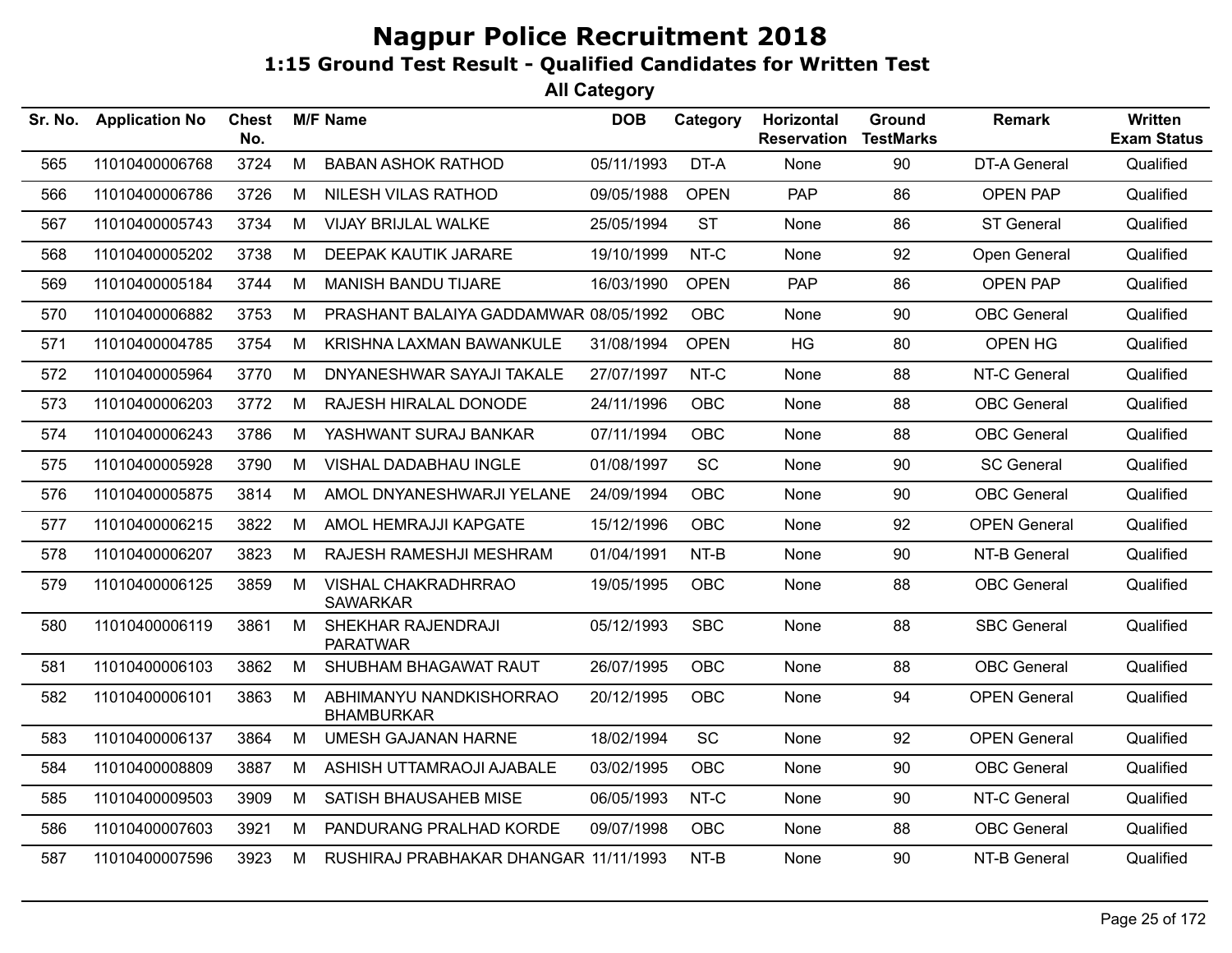| Sr. No. | <b>Application No</b> | <b>Chest</b><br>No. |   | <b>M/F Name</b>                           | <b>DOB</b> | Category    | Horizontal<br><b>Reservation</b> | Ground<br><b>TestMarks</b> | Remark                   | <b>Written</b><br><b>Exam Status</b> |
|---------|-----------------------|---------------------|---|-------------------------------------------|------------|-------------|----------------------------------|----------------------------|--------------------------|--------------------------------------|
| 588     | 11010400007598        | 3924                | M | ANKUSH MANIK INGALE                       | 19/11/1992 | <b>OBC</b>  | None                             | 88                         | <b>OBC</b> General       | Qualified                            |
| 589     | 11010400008014        | 3925                | М | <b>VINOD SUBHASH HEMBADE</b>              | 02/03/1988 | <b>OBC</b>  | None                             | 90                         | <b>OBC</b> General       | Qualified                            |
| 590     | 11010400009530        | 3931                | M | <b>LALIT PREMPRAKASH GIRI</b>             | 03/05/1996 | NT-B        | None                             | 90                         | NT-B General             | Qualified                            |
| 591     | 11010400009520        | 3933                | M | SONU DASHRATH FALKE                       | 20/07/1991 | NT-B        | None                             | 90                         | NT-B General             | Qualified                            |
| 592     | 11010400009518        | 3934                | M | SURAJKUMAR KRISHNAMURTI<br><b>BEJJANI</b> | 01/11/1993 | NT-B        | None                             | 92                         | <b>OPEN General</b>      | Qualified                            |
| 593     | 11010400008801        | 3937                | M | PAWANKUMAR GHANSHYAM<br><b>PARADHI</b>    | 31/07/1985 | SC          | None                             | 88                         | <b>SC General</b>        | Qualified                            |
| 594     | 11010400008016        | 3950                | М | <b>SAGAR PURANLAL PATLE</b>               | 07/11/1996 | <b>OBC</b>  | None                             | 88                         | <b>OBC</b> General       | Qualified                            |
| 595     | 11010400009101        | 3954                | M | <b>VISHNU MAROTIJI GONNADE</b>            | 02/11/1993 | <b>SBC</b>  | None                             | 90                         | <b>SBC General</b>       | Qualified                            |
| 596     | 11010400009753        | 3964                | M | YOGESH GAJANAN GAJAM                      | 06/10/1989 | <b>ST</b>   | <b>PAP</b>                       | 76                         | <b>ST PAP</b>            | Qualified                            |
| 597     | 11010400009380        | 3966                | M | PANKAJ SUKHDEO KAR                        | 16/03/1998 | <b>OBC</b>  | None                             | 92                         | Open General             | Qualified                            |
| 598     | 11010400008148        | 3978                | М | SHANKAR PANDIT DHOTRE                     | 13/03/1993 | DT-A        | None                             | 98                         | <b>OPEN General</b>      | Qualified                            |
| 599     | 11010400008154        | 3979                | M | <b>ASHUTOSH SUBHASH GIRI</b>              | 04/12/1997 | NT-B        | None                             | 90                         | NT-B General             | Qualified                            |
| 600     | 11010400008150        | 3980                | M | <b>VAIBHAV BABANRAO VIR</b>               | 20/01/1993 | <b>OPEN</b> | <b>PAP</b>                       | 86                         | <b>OPEN PAP</b>          | Qualified                            |
| 601     | 11010400008698        | 3984                | M | SACHIN VIJAYRAOJI BANARASE                | 06/12/1986 | <b>OBC</b>  | None                             | 90                         | <b>OBC</b> General       | Qualified                            |
| 602     | 11010400008678        | 3985                | М | AVINASH DHANRAJ BHANDE                    | 07/04/1994 | <b>SBC</b>  | None                             | 90                         | <b>SBC General</b>       | Qualified                            |
| 603     | 11010400008027        | 3988                | M | SAMADHAN RADHAKISAN MANTE 26/06/1996      |            | <b>OPEN</b> | <b>PAP</b>                       | 90                         | <b>OPEN PAP</b>          | Qualified                            |
| 604     | 11010400007672        | 3997                | M | PRITHWIRAJ PRAKASH<br><b>THANDEKAR</b>    | 03/09/1990 | SC          | HG                               | 84                         | SC HG                    | Qualified                            |
| 605     | 11010400008933        | 4021                | M | NARENDRAKUMAR TULSIDAS<br><b>DASRIYA</b>  | 26/12/1989 | OBC         | None                             | 88                         | <b>OBC</b> General       | Qualified                            |
| 606     | 11010400007529        | 4036                | M | SANJIVAN BANSI SONWANE                    | 01/06/1991 | NT-D        | None                             | 92                         | <b>OPEN General</b>      | Qualified                            |
| 607     | 11010400007525        | 4039                | M | <b>GOVIND VASANT KHADE</b>                | 09/07/1992 | <b>OPEN</b> | <b>PAP</b>                       | 92                         | <b>OPEN General/ PAP</b> | Qualified                            |
| 608     | 11010400007656        | 4054                | M | AJAY MADHAVJI CHAWHAN                     | 13/01/1995 | <b>OBC</b>  | None                             | 90                         | <b>OBC</b> General       | Qualified                            |
| 609     | 11010400008237        | 4065                | M | RAHUL RAMESH MAGHADE                      | 27/06/1996 | <b>OPEN</b> | None                             | 92                         | <b>OPEN General</b>      | Qualified                            |
| 610     | 11010400007869        | 4075                | M | RAVINDRA RAMESH KHARABE                   | 22/04/1989 | OBC         | None                             | 88                         | <b>OBC</b> General       | Qualified                            |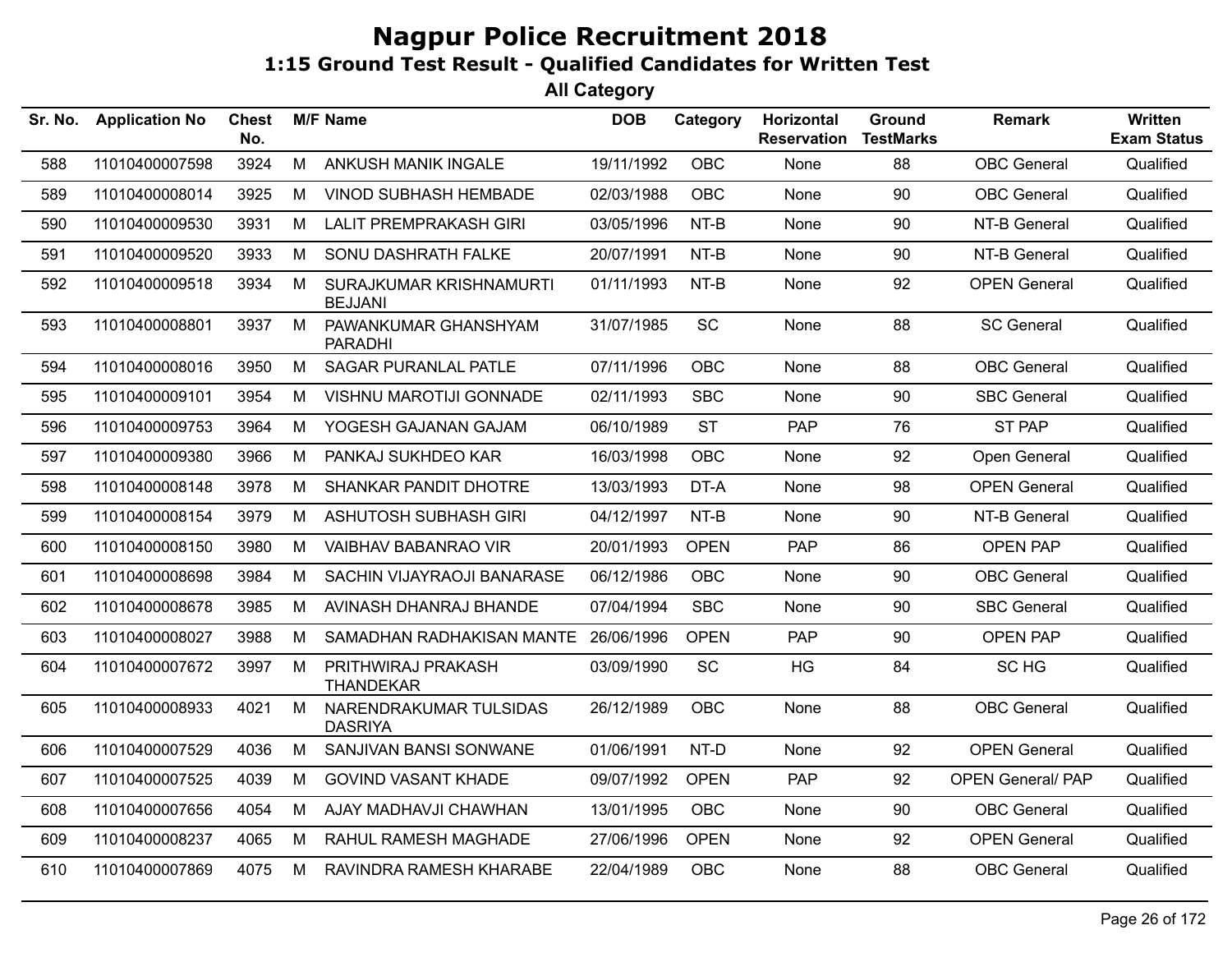| Sr. No. | <b>Application No</b> | <b>Chest</b><br>No. |   | <b>M/F Name</b>                          | <b>DOB</b> | Category   | Horizontal<br><b>Reservation</b> | Ground<br><b>TestMarks</b> | <b>Remark</b>           | Written<br><b>Exam Status</b> |
|---------|-----------------------|---------------------|---|------------------------------------------|------------|------------|----------------------------------|----------------------------|-------------------------|-------------------------------|
| 611     | 11010400009482        | 4079                | M | RAJANKUMAR VINOD<br><b>JAMBHULKAR</b>    | 31/03/1994 | SC         | None                             | 88                         | <b>SC General</b>       | Qualified                     |
| 612     | 11010400009475        | 4080                | M | YOGENDRA ASHOK MUNESHWAR 21/03/1998      |            | OBC        | None                             | 92                         | Open General            | Qualified                     |
| 613     | 11010400007568        | 4081                | M | SAGAR SUDHAKAR WALDE                     | 10/01/1994 | SC         | None                             | 88                         | <b>SC General</b>       | Qualified                     |
| 614     | 11010400010007        | 4088                | M | <b>UDHAO PURUSHOTTAM MORE</b>            | 18/08/1991 | OBC        | None                             | 88                         | <b>OBC</b> General      | Qualified                     |
| 615     | 11010400007875        | 4096                | M | VINOD HEMRAJ ADMANE                      | 23/12/1990 | OBC        | None                             | 90                         | <b>OBC</b> General      | Qualified                     |
| 616     | 11010400007796        | 4106                | M | DHIRAJ ARVIND MAINDE                     | 19/06/1997 | OBC        | Police Children                  | 84                         | <b>OBC Police Child</b> | Qualified                     |
| 617     | 11010400007758        | 4107                | M | AKSHAY SAMADHAN GAVHALE                  | 19/05/1995 | SC         | None                             | 92                         | <b>OPEN General</b>     | Qualified                     |
| 618     | 11010400007404        | 4116                | M | AKASH ARUNRAO CHOUDHARI                  | 11/12/1997 | <b>OBC</b> | None                             | 90                         | <b>OBC</b> General      | Qualified                     |
| 619     | 11010400009551        | 4118                | M | ASHISH HARIDASJI WAIRALE                 | 09/02/1991 | <b>OBC</b> | None                             | 88                         | <b>OBC</b> General      | Qualified                     |
| 620     | 11010400008810        | 4122                | M | PRAFUL MUKTESHWAR LENGURE 17/10/1997     |            | <b>OBC</b> | None                             | 88                         | <b>OBC</b> General      | Qualified                     |
| 621     | 11010400008897        | 4125                | M | WALMIK VITTHALJI MASRAM                  | 11/02/1988 | <b>ST</b>  | None                             | 90                         | <b>ST General</b>       | Qualified                     |
| 622     | 11010400009364        | 4129                | M | SHARAD SUDHAKAR SAKHARE                  | 18/06/1996 | <b>OBC</b> | None                             | 88                         | <b>OBC</b> General      | Qualified                     |
| 623     | 11010400008266        | 4130                | M | HARSHAL SANDU DEOKAR                     | 15/05/1997 | <b>SBC</b> | None                             | 92                         | <b>OPEN General</b>     | Qualified                     |
| 624     | 11010400008268        | 4134                | M | SANTOSH SANDU DEOKAR                     | 17/07/1994 | <b>SBC</b> | None                             | 90                         | <b>SBC General</b>      | Qualified                     |
| 625     | 11010400008821        | 4140                | M | VITTHAL BANSILAL CHAVHAN                 | 12/04/1994 | DT-A       | None                             | 94                         | <b>OPEN General</b>     | Qualified                     |
| 626     | 11010400009573        | 4145                | M | AKSHAY GORAKH SUTAR                      | 24/08/1999 | <b>OBC</b> | None                             | 90                         | <b>OBC</b> General      | Qualified                     |
| 627     | 11010400009512        | 4153                | M | SATYAPAL NAMDEO JOGDANDE                 | 02/05/1989 | <b>SC</b>  | <b>PAP</b>                       | 82                         | <b>SC PAP</b>           | Qualified                     |
| 628     | 11010400008206        | 4181                | M | SUNIL VILASAPPA BORGAONKAR               | 24/04/1992 | OBC        | None                             | 92                         | <b>OPEN General</b>     | Qualified                     |
| 629     | 11010400008793        | 4182                | M | PRAFULL NAMDEV SOLANKE                   | 19/06/1994 | <b>ST</b>  | None                             | 90                         | <b>ST General</b>       | Qualified                     |
| 630     | 11010400008787        | 4183                | M | SHUBHAM SUBHASH KHOPADKAR 01/02/1995     |            | OBC        | None                             | 90                         | <b>OBC</b> General      | Qualified                     |
| 631     | 11010400007453        | 4185                | M | JITENDRA RAMKRUSHNAJI<br><b>TANDEKAR</b> | 06/06/1988 | SC         | None                             | 86                         | <b>SC General</b>       | Qualified                     |
| 632     | 11010400007482        | 4187                | M | AMIT RAMESHWAR DORLE                     | 21/09/1997 | OBC        | None                             | 94                         | <b>OPEN General</b>     | Qualified                     |
| 633     | 11010400009311        | 4200                | M | PARMESHWAR SANGRAM KAMBLE 06/09/1995     |            | <b>SC</b>  | None                             | 88                         | <b>SC General</b>       | Qualified                     |
| 634     | 11010400008888        | 4206                | M | DEEPAK YASHVANTA KAHALE                  | 15/03/1991 | SC         | None                             | 86                         | <b>SC General</b>       | Qualified                     |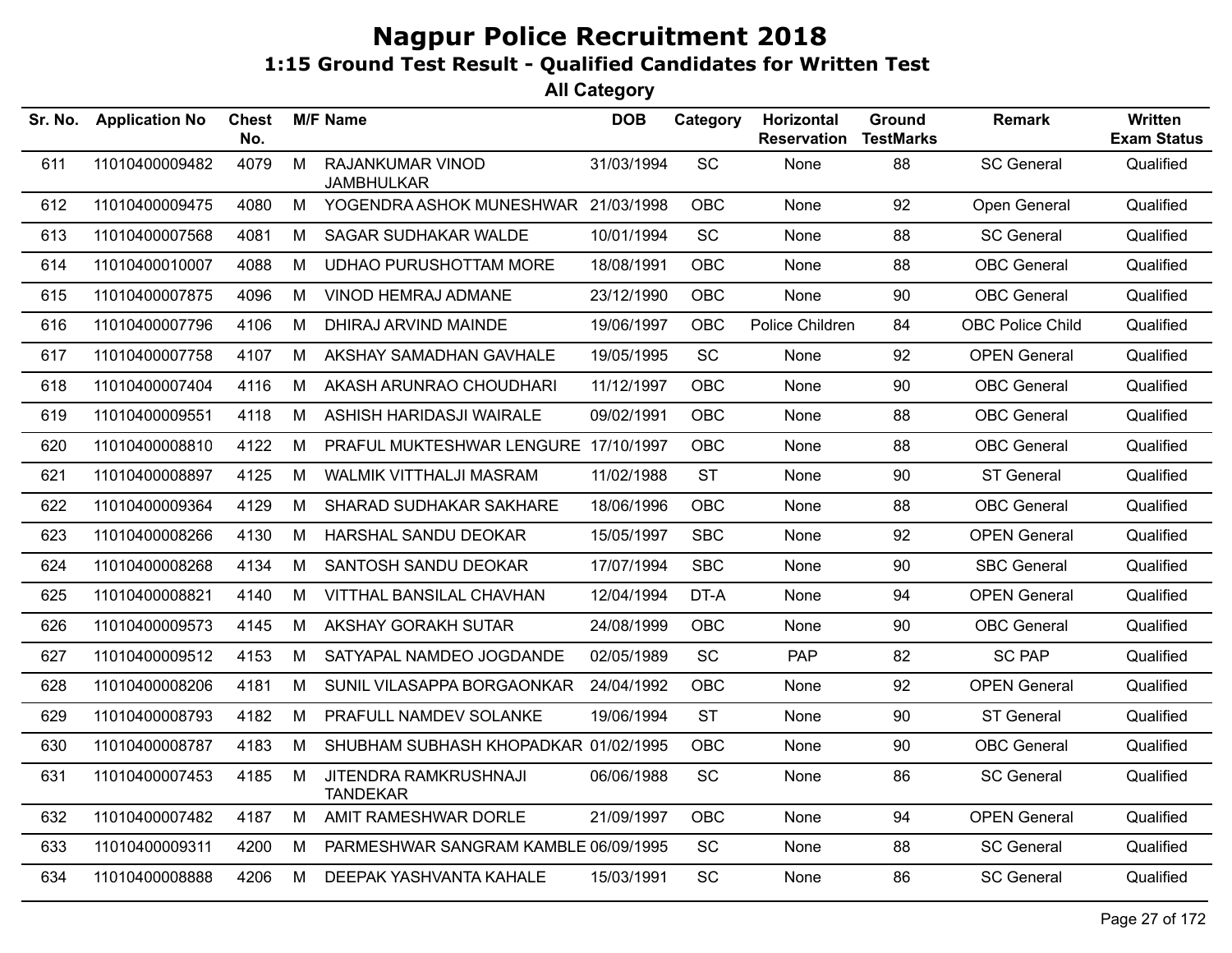| Sr. No. | <b>Application No</b> | Chest<br>No. |   | <b>M/F Name</b>                       | <b>DOB</b> | Category    | Horizontal<br><b>Reservation</b> | Ground<br><b>TestMarks</b> | <b>Remark</b>                        | <b>Written</b><br><b>Exam Status</b> |
|---------|-----------------------|--------------|---|---------------------------------------|------------|-------------|----------------------------------|----------------------------|--------------------------------------|--------------------------------------|
| 635     | 11010400009097        | 4215         | M | SAGAR RAMESH SAHARE                   | 03/05/1998 | <b>SBC</b>  | None                             | 88                         | <b>SBC General</b>                   | Qualified                            |
| 636     | 11010400009152        | 4216         | M | MANOJ MUKINDA THORAT                  | 18/12/1991 | <b>SC</b>   | HG                               | 86                         | SC HG                                | Qualified                            |
| 637     | 11010400009836        | 4220         | М | MANOJ DINKAR JADHAO                   | 05/09/1998 | SC          | None                             | 86                         | <b>SC General</b>                    | Qualified                            |
| 638     | 11010400008516        | 4225         | М | JITENDRA RUPCHAND ZANZAD              | 05/04/1997 | OBC         | None                             | 88                         | <b>OBC</b> General                   | Qualified                            |
| 639     | 11010400007947        | 4231         | M | SURAJ NAGORAO INGLE                   | 26/01/1995 | <b>OPEN</b> | None                             | 92                         | <b>OPEN General</b>                  | Qualified                            |
| 640     | 11010400009326        | 4241         | М | <b>VITTHAL BHIMRAO BALI</b>           | 05/06/1995 | <b>ST</b>   | None                             | 86                         | <b>ST General</b>                    | Qualified                            |
| 641     | 11010400008172        | 4254         | M | MANISHKUMAR OMPRAKASH<br><b>SINGH</b> | 27/08/1992 | <b>OPEN</b> | None                             | 92                         | <b>OPEN General</b>                  | Qualified                            |
| 642     | 11010400008170        | 4255         | M | <b>MANISH RAMRASILE TIWARI</b>        | 13/01/1991 | <b>OPEN</b> | Police Children                  | 90                         | <b>OPEN General/ Police</b><br>Child | Qualified                            |
| 643     | 11010400009782        | 4265         | M | <b>SANJAY RAGHUNATH RAHILE</b>        | 04/11/1992 | <b>OBC</b>  | None                             | 88                         | <b>OBC</b> General                   | Qualified                            |
| 644     | 11010400009179        | 4267         | M | <b>DINESH RAGHOJI GAIKAWAD</b>        | 15/06/1987 | <b>SC</b>   | <b>PAP</b>                       | 86                         | <b>SC PAP</b>                        | Qualified                            |
| 645     | 11010400007998        | 4275         | М | AKASH SOVINDA KANPATE                 | 11/06/1996 | <b>OBC</b>  | None                             | 88                         | <b>OBC</b> General                   | Qualified                            |
| 646     | 11010400008184        | 4284         | M | MAHESH SUDHAKAR CHAVAN                | 15/08/1991 | <b>OPEN</b> | EQ                               | 78                         | OPEN EQ                              | Qualified                            |
| 647     | 11010400007926        | 4311         | M | ATUL NAGORAO DETHE                    | 24/10/1992 | <b>OBC</b>  | HG                               | 88                         | OBC HG                               | Qualified                            |
| 648     | 11010400007641        | 4314         | M | MUZZAFAR MOINUDDIN MULLA              | 16/06/1990 | <b>OPEN</b> | ${\sf EQ}$                       | 63                         | OPEN EQ                              | Qualified                            |
| 649     | 11010400008856        | 4326         | М | PRITAM DILIP KHANDARE                 | 28/05/1996 | SC          | None                             | 88                         | <b>SC General</b>                    | Qualified                            |
| 650     | 11010400009564        | 4336         | M | <b>GOVIND JAGANRAO GANGATIR</b>       | 28/10/1998 | <b>OBC</b>  | None                             | 88                         | <b>OBC</b> General                   | Qualified                            |
| 651     | 11010400007736        | 4338         | M | <b>HARSHAL MOTIRAM RAUT</b>           | 05/02/1993 | OBC         | None                             | 90                         | <b>OBC</b> General                   | Qualified                            |
| 652     | 11010400007729        | 4340         | M | HEMANT PADMAKAR KALE                  | 09/10/1985 | <b>OBC</b>  | None                             | 90                         | <b>OBC</b> General                   | Qualified                            |
| 653     | 11010400009495        | 4343         | M | NARAYAN ASHOK GHUGE                   | 23/02/1992 | NT-D        | None                             | 90                         | NT-D General                         | Qualified                            |
| 654     | 11010400009313        | 4346         | M | AKASH BHIMRAO KURWADE                 | 04/04/1992 | SC          | None                             | 88                         | <b>SC General</b>                    | Qualified                            |
| 655     | 11010400009310        | 4347         | М | <b>SHYAM NARHARI PANCHAL</b>          | 18/11/1992 | OBC         | None                             | 88                         | <b>OBC</b> General                   | Qualified                            |
| 656     | 11010400007566        | 4348         | М | MANGESH KUMAR TELGOTE                 | 04/05/1993 | SC          | None                             | 86                         | <b>SC General</b>                    | Qualified                            |
| 657     | 11010400007951        | 4362         | M | OMKAR TEJRAM KOSARKAR                 | 29/11/1993 | OBC         | None                             | 90                         | <b>OBC</b> General                   | Qualified                            |
| 658     | 11010400008024        | 4381         | M | HARIBHAU SHIVAJI KHEDKAR              | 01/10/1997 | NT-D        | None                             | 96                         | <b>OPEN General</b>                  | Qualified                            |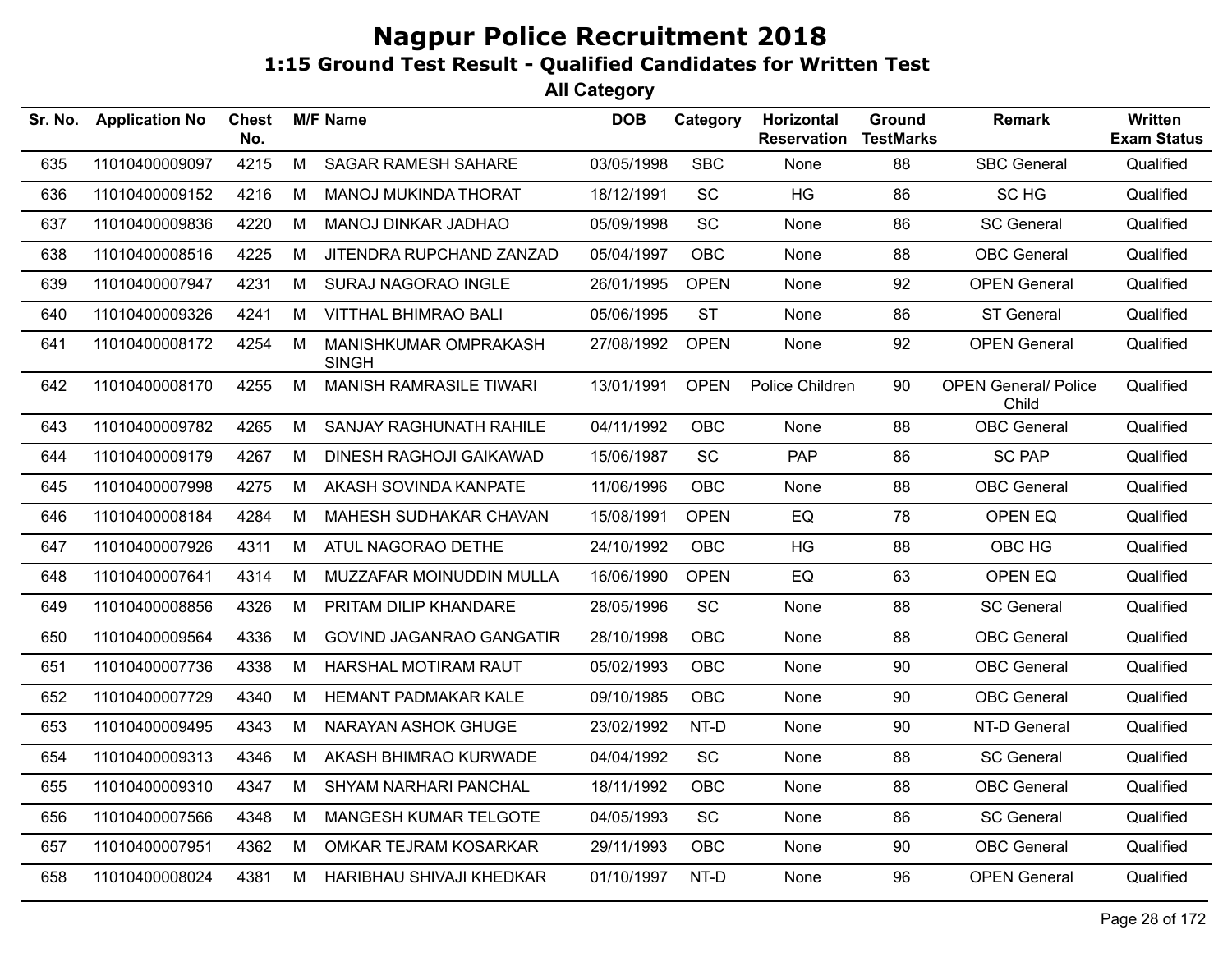| Sr. No. | <b>Application No</b> | <b>Chest</b><br>No. |   | <b>M/F Name</b>                         | <b>DOB</b> | Category   | Horizontal<br><b>Reservation</b> | Ground<br><b>TestMarks</b> | <b>Remark</b>       | Written<br><b>Exam Status</b> |
|---------|-----------------------|---------------------|---|-----------------------------------------|------------|------------|----------------------------------|----------------------------|---------------------|-------------------------------|
| 659     | 11010400007539        | 4424                | M | NEIL PRAKASH GANGAWANE                  | 10/05/1995 | SC         | None                             | 94                         | <b>OPEN General</b> | Qualified                     |
| 660     | 11010400007549        | 4425                | м | RUSHIKESH VISHWANATHJI<br><b>WADKAR</b> | 30/03/1999 | <b>OBC</b> | None                             | 88                         | <b>OBC</b> General  | Qualified                     |
| 661     | 11010400008483        | 4434                | M | LUKESH TALIKCHAND MENDHE                | 04/12/1995 | <b>OBC</b> | None                             | 90                         | <b>OBC</b> General  | Qualified                     |
| 662     | 11010400009665        | 4436                | м | SWAPNIL CHANDRABHANJI<br><b>TEKADE</b>  | 04/09/1997 | NT-C       | None                             | 90                         | NT-C General        | Qualified                     |
| 663     | 11010400009663        | 4437                | M | HARSHAL RAMCHANDRAJI<br><b>DODAKE</b>   | 08/07/1997 | OBC        | None                             | 90                         | <b>OBC</b> General  | Qualified                     |
| 664     | 11010400009664        | 4438                | M | SURAJKUMAR DILIPRAO MHAISKE 02/07/1987  |            | SC         | None                             | 86                         | <b>SC General</b>   | Qualified                     |
| 665     | 11010400009669        | 4440                | М | PRAFUL DEORAOJI GAJABHE                 | 01/11/1998 | <b>ST</b>  | None                             | 88                         | <b>ST General</b>   | Qualified                     |
| 666     | 11010400009599        | 4459                | М | ROSHAN RAMDAS PAWAR                     | 08/10/1992 | SC         | PAP                              | 78                         | <b>SC PAP</b>       | Qualified                     |
| 667     | 11010400008257        | 4474                | М | <b>VINOD HARIBAHU SONWANE</b>           | 07/10/1997 | <b>SBC</b> | None                             | 88                         | <b>SBC General</b>  | Qualified                     |
| 668     | 11010400007689        | 4479                | M | RANJIT NETRAMJI MELE                    | 19/07/1995 | <b>ST</b>  | None                             | 92                         | <b>OPEN General</b> | Qualified                     |
| 669     | 11010400008964        | 4480                | M | PRAFUL DILIP PILLARE                    | 09/12/1995 | <b>OBC</b> | None                             | 90                         | <b>OBC</b> General  | Qualified                     |
| 670     | 11010400008878        | 4484                | M | RAVINDRA PRAKASH SATAO                  | 03/07/1992 | <b>OBC</b> | None                             | 90                         | <b>OBC</b> General  | Qualified                     |
| 671     | 11010400007845        | 4503                | М | RUPESH RAVINDRAJI SHAMKULE              | 09/08/1997 | <b>SC</b>  | None                             | 86                         | <b>SC General</b>   | Qualified                     |
| 672     | 11010400007844        | 4505                | M | MAHESH CHOKHOBAJI ALBANKAR 07/12/1993   |            | <b>OBC</b> | None                             | 88                         | <b>OBC</b> General  | Qualified                     |
| 673     | 11010400008884        | 4544                | M | NAVNATH SANDU KACHHAWA                  | 07/04/1994 | NT-C       | None                             | 92                         | <b>OPEN General</b> | Qualified                     |
| 674     | 11010400008499        | 4557                | М | KAMLESH NAMDEVRAO PATIL                 | 01/04/1990 | SC         | None                             | 86                         | <b>SC General</b>   | Qualified                     |
| 675     | 11010400009523        | 4567                | М | SANDEEP BHAUSAHEB PALVE                 | 02/02/1995 | NT-D       | None                             | 90                         | NT-D General        | Qualified                     |
| 676     | 11010400009524        | 4568                | M | AJINATH BHAUSAHEB PALVE                 | 25/04/1997 | NT-D       | None                             | 90                         | NT-D General        | Qualified                     |
| 677     | 11010400009535        | 4569                | M | <b>BALJIT NAVNATH SHIRSATH</b>          | 10/11/1998 | NT-D       | None                             | 92                         | Open General        | Qualified                     |
| 678     | 11010400007929        | 4579                | М | SURAJ BHASKAR WAHANE                    | 12/12/1996 | SC         | None                             | 90                         | <b>SC General</b>   | Qualified                     |
| 679     | 11010400007917        | 4580                | М | AMARDIP BHASKAR WAHANE                  | 12/06/1992 | SC         | None                             | 88                         | <b>SC General</b>   | Qualified                     |
| 680     | 11010400009953        | 4595                | M | MANGESH TARASING RATHOD                 | 01/02/1994 | DT-A       | None                             | 94                         | <b>OPEN General</b> | Qualified                     |
| 681     | 11010400009422        | 4605                | м | NITESH KESHAVRAO AMBADKAR               | 27/04/1994 | <b>OBC</b> | None                             | 92                         | <b>OPEN General</b> | Qualified                     |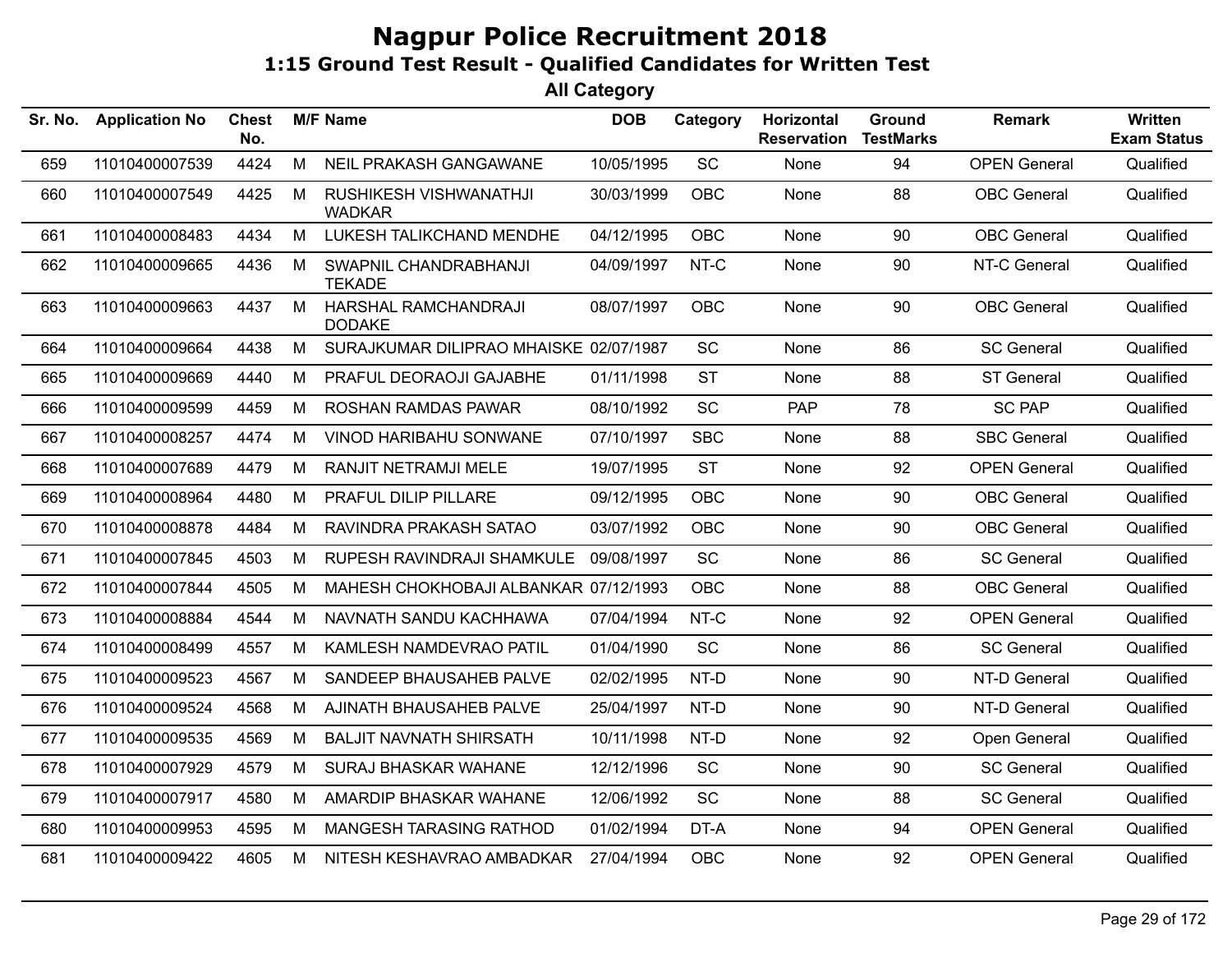| Sr. No. | <b>Application No</b> | <b>Chest</b><br>No. |   | <b>M/F Name</b>                             | <b>DOB</b> | Category                     | Horizontal<br><b>Reservation</b> | Ground<br><b>TestMarks</b> | Remark                   | Written<br><b>Exam Status</b> |
|---------|-----------------------|---------------------|---|---------------------------------------------|------------|------------------------------|----------------------------------|----------------------------|--------------------------|-------------------------------|
| 682     | 11010400009222        | 4606                | M | NIKHIL RAJENDRA CHAUDHARY                   | 02/12/1993 | <b>OBC</b>                   | None                             | 90                         | <b>OBC</b> General       | Qualified                     |
| 683     | 11010400008075        | 4634                | M | AKASH RUSTUMRAO KOTKAR                      | 20/03/1996 | <b>OPEN</b>                  | PAP                              | 90                         | <b>OPEN PAP</b>          | Qualified                     |
| 684     | 11010400008076        | 4635                | M | DINESH DHONDBARAO MASKE                     | 22/04/1997 | NT-C                         | None                             | 98                         | <b>OPEN General</b>      | Qualified                     |
| 685     | 11010400008080        | 4637                | M | SANDIP KAILAS LEKULE                        | 13/08/1996 | NT-C                         | None                             | 90                         | NT-C General             | Qualified                     |
| 686     | 11010400008973        | 4641                | M | <b>SANKET RAJU NEWARE</b>                   | 29/11/1996 | <b>SBC</b>                   | None                             | 90                         | <b>SBC General</b>       | Qualified                     |
| 687     | 11010400009814        | 4642                | М | DEVENDRA RAJU NEWARE                        | 25/11/1994 | <b>SBC</b>                   | None                             | 90                         | <b>SBC General</b>       | Qualified                     |
| 688     | 11010400007770        | 4647                | M | ROHAN CHOTELAL DHADKAR                      | 03/04/1991 | <b>SC</b>                    | None                             | 90                         | <b>SC General</b>        | Qualified                     |
| 689     | 11010400008211        | 4648                | M | ASHVIN VASANTA CHAVHAN                      | 01/04/1996 | <b>OPEN</b>                  | <b>PAP</b>                       | 92                         | <b>OPEN General/ PAP</b> | Qualified                     |
| 690     | 11010400008288        | 4649                | M | RAHUL BHASHKARRAO DAHAKE                    | 01/09/1995 | <b>OBC</b>                   | None                             | 90                         | <b>OBC</b> General       | Qualified                     |
| 691     | 11010400008346        | 4654                | M | DIPAK SHOBHELAL KANSARE                     | 19/05/1994 | <b>OBC</b>                   | None                             | 88                         | <b>OBC</b> General       | Qualified                     |
| 692     | 11010400008343        | 4656                | M | NANDKISHOR JIWANLAL<br><b>TEMBHARE</b>      | 04/09/1992 | <b>OBC</b>                   | None                             | 94                         | <b>OPEN General</b>      | Qualified                     |
| 693     | 11010400007914        | 4661                | M | AKHIL SHANKAR JIBHE                         | 10/10/1992 | $\operatorname{\textsf{SC}}$ | None                             | 86                         | <b>SC General</b>        | Qualified                     |
| 694     | 11010400008423        | 4667                | М | PANKAJ SHRIRAM GAUTAM                       | 08/05/1990 | <b>OBC</b>                   | None                             | 92                         | <b>OPEN General</b>      | Qualified                     |
| 695     | 11010400008065        | 4701                | M | <b>BHUSHAN PRABHAKARRAO</b><br><b>GADGE</b> | 11/08/1994 | OBC                          | None                             | 88                         | <b>OBC</b> General       | Qualified                     |
| 696     | 11010400008063        | 4702                | M | PRASHANT YASHVANTRAO<br><b>JADHAV</b>       | 04/09/1988 | SC                           | None                             | 92                         | <b>OPEN General</b>      | Qualified                     |
| 697     | 11010400008064        | 4704                | M | JITESH PRAKASHRAO RATHOR                    | 01/09/1995 | <b>OBC</b>                   | None                             | 90                         | <b>OBC</b> General       | Qualified                     |
| 698     | 11010400009174        | 4714                | M | <b>GANESH PRABHAKAR SANAP</b>               | 09/02/1993 | NT-D                         | None                             | 92                         | <b>OPEN General</b>      | Qualified                     |
| 699     | 11010400008426        | 4718                | М | HASIM IBRAHIM NAURANGABADI                  | 24/05/1994 | NT-B                         | None                             | 90                         | NT-B General             | Qualified                     |
| 700     | 11010400008459        | 4721                | M | <b>SWAPNIL GIRMA RAJURWAR</b>               | 18/10/1996 | NT-C                         | None                             | 88                         | NT-C General             | Qualified                     |
| 701     | 11010400007479        | 4728                | M | ANIL SURESH BHOYAR                          | 06/01/1994 | <b>OBC</b>                   | None                             | 92                         | <b>OPEN General</b>      | Qualified                     |
| 702     | 11010400008212        | 4736                | M | CHETAN DASARAM RAUT                         | 13/02/1997 | <b>SBC</b>                   | None                             | 92                         | <b>OPEN General</b>      | Qualified                     |
| 703     | 11010400008123        | 4751                | M | <b>LAXMAN NARAYAN PANCHAL</b>               | 12/06/1995 | <b>OBC</b>                   | None                             | 88                         | <b>OBC</b> General       | Qualified                     |
| 704     | 11010400008120        | 4752                | M | SRINIVAS KESHAVRAO SONTAKKE 05/11/1994      |            | <b>OBC</b>                   | None                             | 92                         | <b>OPEN General</b>      | Qualified                     |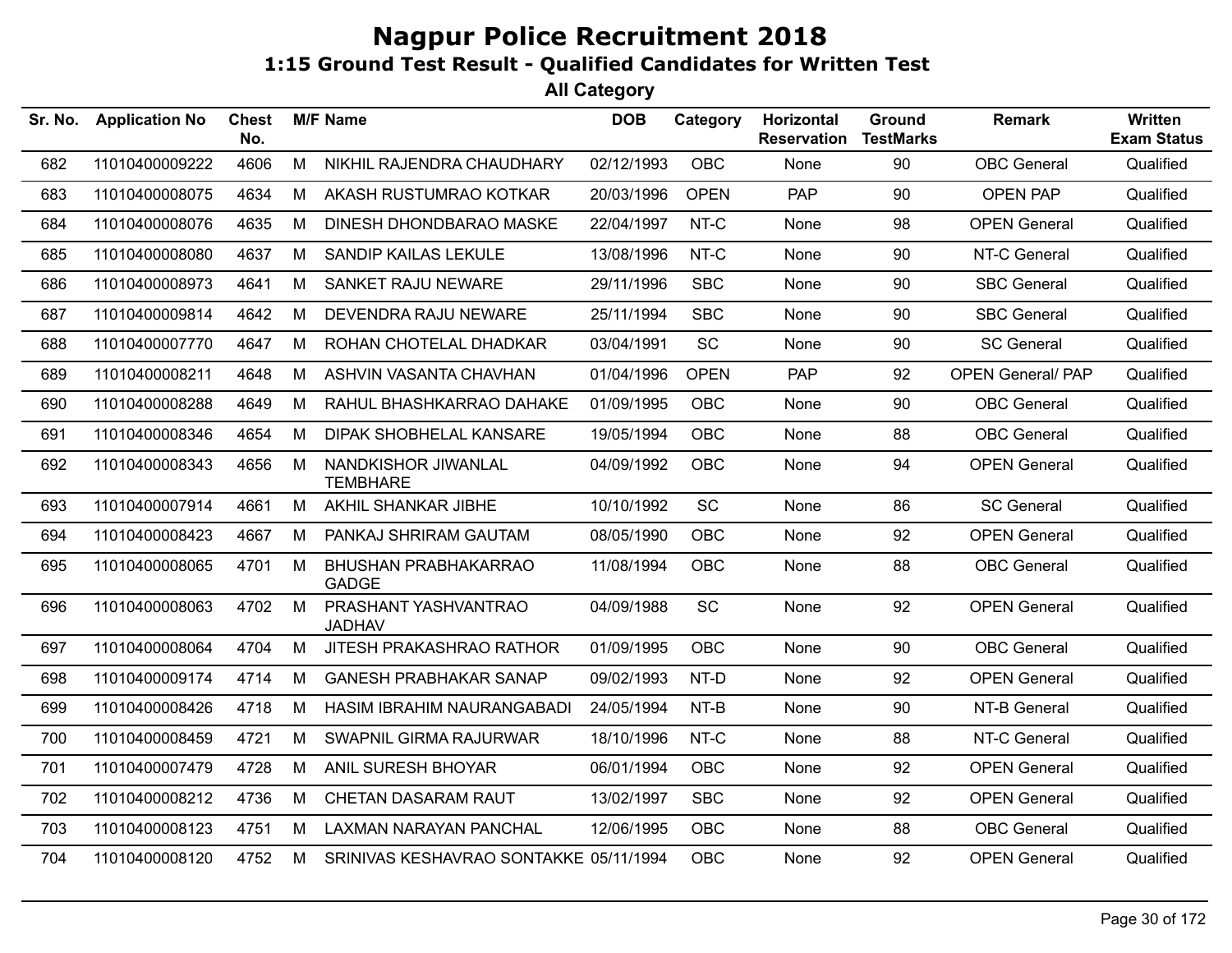| Sr. No. | <b>Application No</b> | <b>Chest</b><br>No. |   | <b>M/F Name</b>                          | <b>DOB</b> | Category   | Horizontal<br><b>Reservation</b> | <b>Ground</b><br><b>TestMarks</b> | Remark              | Written<br><b>Exam Status</b> |
|---------|-----------------------|---------------------|---|------------------------------------------|------------|------------|----------------------------------|-----------------------------------|---------------------|-------------------------------|
| 705     | 11010400008121        | 4753                | M | <b>GANESH SOPANRAO THAKUR</b>            | 16/07/1994 | <b>OBC</b> | None                             | 92                                | <b>OPEN General</b> | Qualified                     |
| 706     | 11010400008395        | 4759                | M | SHYAM DAGADU AUTKAR                      | 14/09/1993 | <b>OBC</b> | None                             | 88                                | <b>OBC</b> General  | Qualified                     |
| 707     | 11010400007868        | 4768                | М | PRASHANT MOTIRAM BARAPATRE 25/06/1995    |            | <b>SBC</b> | None                             | 90                                | <b>SBC General</b>  | Qualified                     |
| 708     | 11010400009786        | 4782                | M | MANOHAR RAMESH YEDKE                     | 05/06/1993 | SC         | None                             | 88                                | <b>SC General</b>   | Qualified                     |
| 709     | 11010400007427        | 4787                | M | MUKESH VISHRAM INGLE                     | 21/04/1995 | SC         | None                             | 86                                | <b>SC General</b>   | Qualified                     |
| 710     | 11010400007424        | 4789                | M | RAMCHANDRA MANOHAR<br><b>BADGULE</b>     | 16/07/1995 | <b>OBC</b> | None                             | 88                                | <b>OBC</b> General  | Qualified                     |
| 711     | 11010400009734        | 4793                | M | SAPNIL VIJAY BAWANKAR                    | 02/07/1992 | <b>OBC</b> | None                             | 90                                | <b>OBC</b> General  | Qualified                     |
| 712     | 11010400008422        | 4814                | M | AKASH DEVIDAS INGALE                     | 11/05/1997 | SC         | None                             | 88                                | <b>SC General</b>   | Qualified                     |
| 713     | 11010400008832        | 4818                | M | NILESH ASHOK HANDE                       | 23/05/1993 | <b>SC</b>  | None                             | 94                                | <b>OPEN General</b> | Qualified                     |
| 714     | 11010400008639        | 4821                | M | OM AVINASH PATHARKAR                     | 20/04/1999 | <b>OBC</b> | None                             | 92                                | Open General        | Qualified                     |
| 715     | 11010400008139        | 4823                | M | DINESH BALIRAM TEMBHURNE                 | 22/08/1986 | SC         | None                             | 92                                | <b>OPEN General</b> | Qualified                     |
| 716     | 11010400007432        | 4828                | M | AMARDIP MANGAL KATKAR                    | 23/05/1998 | <b>SC</b>  | None                             | 86                                | <b>SC General</b>   | Qualified                     |
| 717     | 11010400009571        | 4832                | M | SOPAN BABAN DOLE                         | 05/03/1997 | NT-D       | None                             | 92                                | <b>OPEN General</b> | Qualified                     |
| 718     | 11010400009574        | 4833                | М | <b>GAJANAN KESHAO DOLE</b>               | 12/08/1999 | NT-D       | None                             | 92                                | Open General        | Qualified                     |
| 719     | 11010400009569        | 4834                | M | RAJESH VYANKTESH THORVE                  | 21/03/1991 | NT-D       | None                             | 92                                | <b>OPEN General</b> | Qualified                     |
| 720     | 11010400007937        | 4835                | M | SHARAD SAMADHAN KHARAT                   | 07/09/1996 | <b>SC</b>  | None                             | 92                                | <b>OPEN General</b> | Qualified                     |
| 721     | 11010400009110        | 4836                | M | <b>RANJIT BABUSING RATHOD</b>            | 05/05/1992 | DT-A       | None                             | 94                                | <b>OPEN General</b> | Qualified                     |
| 722     | 11010400009515        | 4890                | M | AMITKUMAR DNYANESHWAR<br><b>MANAPURE</b> | 09/08/1991 | <b>OBC</b> | None                             | 88                                | <b>OBC</b> General  | Qualified                     |
| 723     | 11010400009577        | 4893                | M | YERAM MADHUKARJI DESHMUKH 01/12/1987     |            | <b>OBC</b> | None                             | 88                                | <b>OBC</b> General  | Qualified                     |
| 724     | 11010400007461        | 4897                | M | AKSHAY GAJANAN KAIKADE                   | 17/09/1995 | <b>OBC</b> | None                             | 90                                | <b>OBC</b> General  | Qualified                     |
| 725     | 11010400008079        | 4906                | M | GOURAV NAMDEORAOJI KAPADE 01/12/1995     |            | NT-C       | None                             | 88                                | NT-C General        | Qualified                     |
| 726     | 11010400008100        | 4907                | M | RAVINDRA SURESHRAOJI KHADSE 05/09/1989   |            | <b>OBC</b> | HG                               | 80                                | OBC HG              | Qualified                     |
| 727     | 11010400007940        | 4939                | M | KAPIL SAMBHAJI KENDRE                    | 15/05/1995 | NT-D       | None                             | 92                                | <b>OPEN General</b> | Qualified                     |
| 728     | 11010400008956        | 4941                | M | <b>ISHWAR NARAYANJI HATWAR</b>           | 11/12/1989 | OBC        | HG                               | 84                                | OBC HG              | Qualified                     |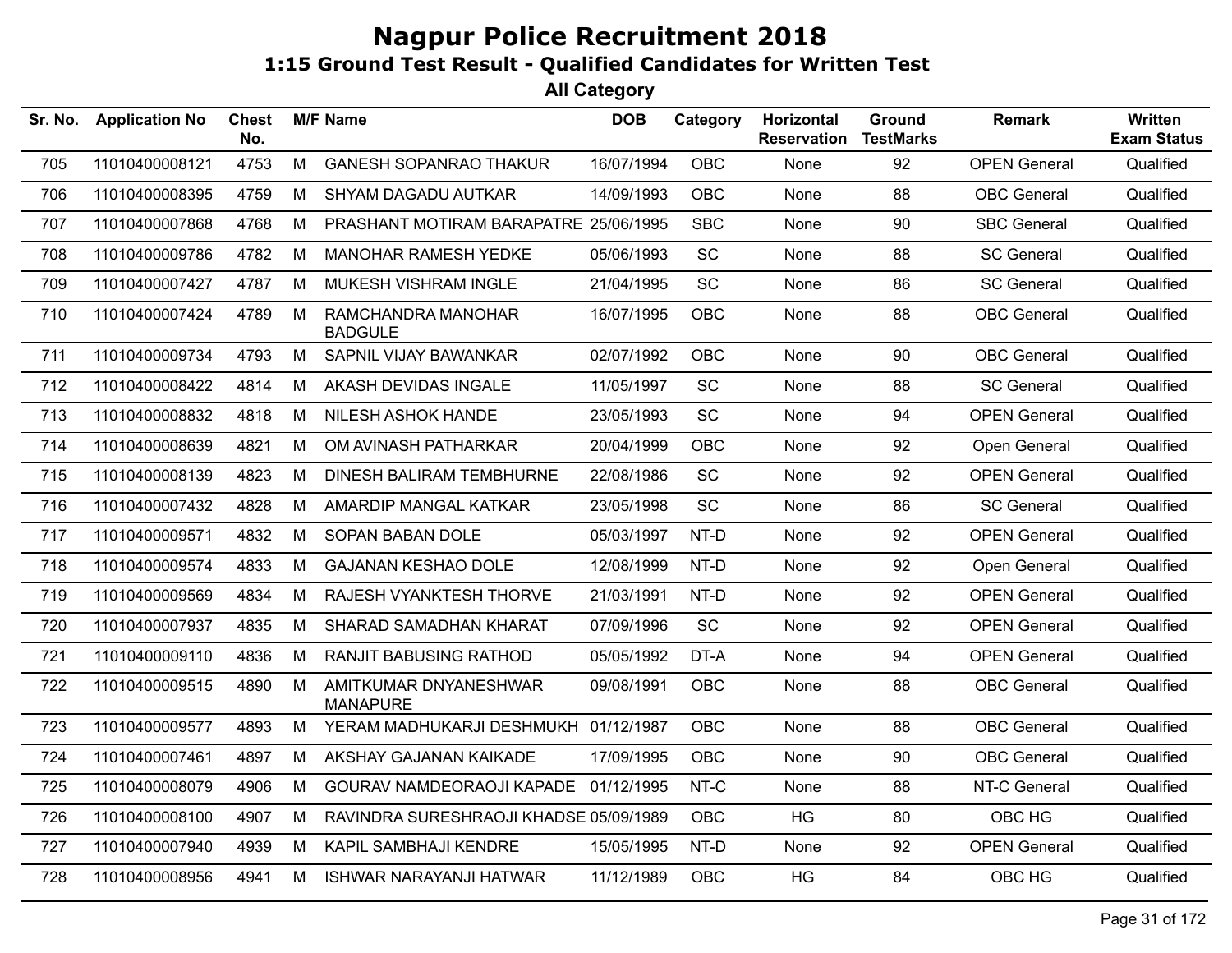| Sr. No. | <b>Application No</b> | Chest<br>No. |   | <b>M/F Name</b>                            | <b>DOB</b> | Category   | Horizontal<br><b>Reservation</b> | Ground<br><b>TestMarks</b> | <b>Remark</b>       | Written<br><b>Exam Status</b> |
|---------|-----------------------|--------------|---|--------------------------------------------|------------|------------|----------------------------------|----------------------------|---------------------|-------------------------------|
| 729     | 11010400009049        | 4944         | М | DHIRAJ GAJANAN NAGULKAR                    | 17/02/1991 | <b>OBC</b> | <b>PAP</b>                       | 86                         | OBC PAP             | Qualified                     |
| 730     | 11010400009263        | 4946         | М | PARMESHVAR DHANAJI ADANI                   | 02/07/1992 | OBC        | None                             | 90                         | <b>OBC</b> General  | Qualified                     |
| 731     | 11010400008715        | 4957         | M | <b>VIVEK SHATRUGHANA SALAME</b>            | 31/07/1995 | <b>ST</b>  | None                             | 86                         | <b>ST General</b>   | Qualified                     |
| 732     | 11010400009274        | 4961         | М | <b>BALAJI GANPATRAO MUNDKAR</b>            | 06/04/1999 | NT-C       | <b>None</b>                      | 90                         | NT-C General        | Qualified                     |
| 733     | 11010400009275        | 4962         | М | AKASH DIGAMBAR NAGPURNE                    | 11/06/1996 | <b>OBC</b> | None                             | 92                         | <b>OPEN General</b> | Qualified                     |
| 734     | 11010400008471        | 4982         | M | <b>TUSHAR HEMRAJ MASKE</b>                 | 03/11/1994 | OBC        | None                             | 88                         | <b>OBC</b> General  | Qualified                     |
| 735     | 11010400008176        | 4993         | М | <b>JAGDISH SUDHAKAR HATKAR</b>             | 02/03/1997 | <b>SC</b>  | None                             | 88                         | <b>SC General</b>   | Qualified                     |
| 736     | 11010400008177        | 4994         | М | SUHAS SUDHAKAR HATKAR                      | 18/05/1998 | <b>SC</b>  | None                             | 90                         | <b>SC General</b>   | Qualified                     |
| 737     | 11010400008178        | 4996         | M | CHANDRAMUNI LAXMAN<br><b>ARUNABAI</b>      | 15/04/1994 | SC         | None                             | 88                         | <b>SC General</b>   | Qualified                     |
| 738     | 11010400007827        | 5002         | M | PRASHANT LAXMAN BHAJANKAR                  | 30/08/1997 | <b>OBC</b> | None                             | 88                         | <b>OBC</b> General  | Qualified                     |
| 739     | 11010400009479        | 5019         | М | <b>JITESH DARKAS PAWAR</b>                 | 03/06/1992 | DT-A       | None                             | 92                         | <b>OPEN General</b> | Qualified                     |
| 740     | 11010400009109        | 5030         | М | DHARMENDRA SITARAM INWATE                  | 05/10/1993 | <b>ST</b>  | None                             | 88                         | <b>ST General</b>   | Qualified                     |
| 741     | 11010400008188        | 5036         | M | MANISH NARAYAN MAHALLE                     | 14/05/1991 | <b>OBC</b> | None                             | 90                         | <b>OBC</b> General  | Qualified                     |
| 742     | 11010400009465        | 5062         | М | SANJAY SHANKAR CHAUDHARI                   | 22/11/1991 | OBC.       | None                             | 90                         | <b>OBC</b> General  | Qualified                     |
| 743     | 11010400009082        | 5064         | M | DURGESHKUMAR RADHESHAM<br><b>DOYE</b>      | 03/10/1989 | <b>OBC</b> | None                             | 88                         | <b>OBC</b> General  | Qualified                     |
| 744     | 11010400007817        | 5082         | M | PRADEEP SHRIKRUSHNARAO<br><b>SAMBASKAR</b> | 07/08/1988 | OBC        | None                             | 90                         | <b>OBC</b> General  | Qualified                     |
| 745     | 11010400009537        | 5087         | М | RUPESH ASHOK DAHIBHATE                     | 19/03/1992 | OBC        | Police Children                  | 86                         | OBC Police Child    | Qualified                     |
| 746     | 11010400008738        | 5098         | М | AKASH VIKAS LODELLIWAR                     | 01/10/1993 | OBC        | None                             | 88                         | <b>OBC</b> General  | Qualified                     |
| 747     | 11010400007517        | 5131         | М | SHALIK CHINTAMAN INGLE                     | 03/08/1992 | <b>SC</b>  | None                             | 90                         | <b>SC General</b>   | Qualified                     |
| 748     | 11010400007511        | 5132         | М | <b>VIKAS CHINTAMAN INGLE</b>               | 07/01/1994 | <b>SC</b>  | None                             | 86                         | <b>SC General</b>   | Qualified                     |
| 749     | 11010400007508        | 5133         | М | DNYANESHWAR SURESH<br><b>ULEMALE</b>       | 15/05/1993 | OBC        | None                             | 92                         | <b>OPEN General</b> | Qualified                     |
| 750     | 11010400007765        | 5135         | М | GAJENDRA ARUN MANDAVKAR                    | 17/11/1996 | OBC        | None                             | 92                         | <b>OPEN General</b> | Qualified                     |
| 751     | 11010400008083        | 5137         | м | PRAFUL MORESHWAR<br><b>KSHIRSAGAR</b>      | 26/05/1992 | <b>OBC</b> | None                             | 96                         | <b>OPEN General</b> | Qualified                     |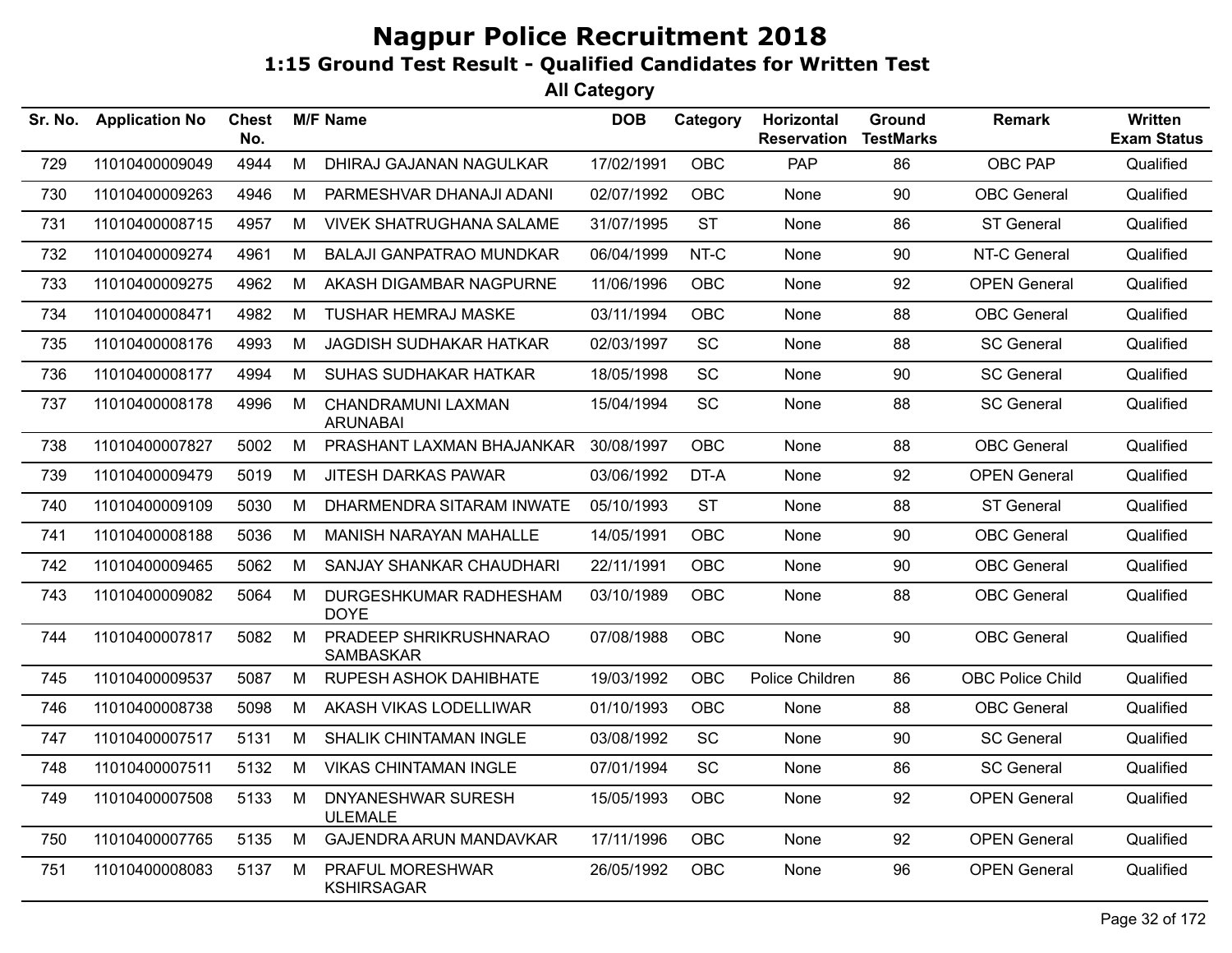| Sr. No. | <b>Application No</b> | <b>Chest</b><br>No. |   | <b>M/F Name</b>                           | <b>DOB</b> | Category    | Horizontal<br><b>Reservation</b> | Ground<br><b>TestMarks</b> | Remark                   | <b>Written</b><br><b>Exam Status</b> |
|---------|-----------------------|---------------------|---|-------------------------------------------|------------|-------------|----------------------------------|----------------------------|--------------------------|--------------------------------------|
| 752     | 11010400008236        | 5161                | M | SAGAR AMBADASRAO GAWANDE                  | 03/02/1995 | <b>OBC</b>  | None                             | 88                         | <b>OBC</b> General       | Qualified                            |
| 753     | 11010400008261        | 5162                | M | SACHIN PURUSHOTTAMRAOJI<br><b>RAUT</b>    | 02/06/1990 | <b>OBC</b>  | None                             | 90                         | <b>OBC</b> General       | Qualified                            |
| 754     | 11010400008892        | 5166                | M | <b>DEEPAK PRAKASH BORSE</b>               | 24/06/1992 | OBC         | None                             | 90                         | <b>OBC</b> General       | Qualified                            |
| 755     | 11010400009245        | 5173                | M | ABHIJEET CHANDRASHEKHAR<br><b>KHARCHE</b> | 26/11/1992 | SC          | None                             | 90                         | <b>SC General</b>        | Qualified                            |
| 756     | 11010400008773        | 5174                | M | MAHESH GAJANAN THORAT                     | 14/04/1995 | <b>OBC</b>  | None                             | 90                         | <b>OBC</b> General       | Qualified                            |
| 757     | 11010400010303        | 5203                | M | ROHIT YASHWANT HALMARE                    | 31/10/1997 | <b>OBC</b>  | None                             | 88                         | <b>OBC</b> General       | Qualified                            |
| 758     | 11010400012029        | 5218                | M | PAVAN GAJANAN METANGE                     | 27/01/1994 | <b>OBC</b>  | None                             | 90                         | <b>OBC</b> General       | Qualified                            |
| 759     | 11010400012400        | 5219                | M | MOHAN HEMRAJ NIRWAN                       | 01/01/1994 | <b>OBC</b>  | None                             | 92                         | <b>OPEN General</b>      | Qualified                            |
| 760     | 11010400012139        | 5224                | М | SHIVKUMAR RAJESWAR LILHARE 20/10/1995     |            | <b>OBC</b>  | None                             | 88                         | <b>OBC</b> General       | Qualified                            |
| 761     | 11010400010792        | 5226                | M | SWPANIL VILAS GHUGE                       | 10/06/1993 | NT-D        | None                             | 92                         | <b>OPEN General</b>      | Qualified                            |
| 762     | 11010400010801        | 5227                | M | SUNIL GANPAT DUKARE                       | 07/12/1991 | <b>OBC</b>  | None                             | 92                         | <b>OPEN General</b>      | Qualified                            |
| 763     | 11010400011890        | 5228                | M | <b>GANESH RAMESH NAGE</b>                 | 22/05/1994 | NT-C        | None                             | 94                         | <b>OPEN General</b>      | Qualified                            |
| 764     | 11010400012279        | 5230                | М | <b>BALDEV SHIVLAL KAKAD</b>               | 01/07/1993 | <b>OBC</b>  | None                             | 92                         | <b>OPEN General</b>      | Qualified                            |
| 765     | 11010400012064        | 5235                | M | SUDHIR UTTAM ILPATE                       | 25/10/1999 | <b>ST</b>   | None                             | 92                         | Open General             | Qualified                            |
| 766     | 11010400010977        | 5241                | M | <b>BALAJI BHAURAV JADHAV</b>              | 28/08/1993 | <b>OPEN</b> | <b>PAP</b>                       | 92                         | <b>OPEN General/ PAP</b> | Qualified                            |
| 767     | 11010400010964        | 5242                | M | RAJENDRA NAGORAVJI BENGAL                 | 03/07/1993 | NT-C        | None                             | 88                         | NT-C General             | Qualified                            |
| 768     | 11010400010960        | 5244                | M | BHAGWAN DATTRAO JADHAV                    | 05/09/1991 | <b>OPEN</b> | <b>PAP</b>                       | 92                         | <b>OPEN General/ PAP</b> | Qualified                            |
| 769     | 11010400010998        | 5245                | M | DIGAMBAR RAMESHRAO KALE                   | 11/11/1997 | NT-C        | None                             | 90                         | NT-C General             | Qualified                            |
| 770     | 11010400012212        | 5246                | М | RITESH GORELAL KANOJIYA                   | 29/03/1995 | <b>OBC</b>  | None                             | 90                         | <b>OBC</b> General       | Qualified                            |
| 771     | 11010400011923        | 5247                | M | VISHAL BABULAL BHALAVI                    | 25/06/1995 | <b>ST</b>   | <b>PAP</b>                       | 80                         | ST PAP                   | Qualified                            |
| 772     | 11010400011932        | 5248                | М | KALPAK BABARAO DHANKE                     | 15/05/1997 | SC          | None                             | 86                         | <b>SC General</b>        | Qualified                            |
| 773     | 11010400010253        | 5250                | M | YOGESH SHESHRAO MANDHARE                  | 28/08/1999 | NT-B        | None                             | 90                         | NT-B General             | Qualified                            |
| 774     | 11010400010947        | 5251                | M | ANKUSH VISHWANATHRAO<br><b>JADHAV</b>     | 08/05/1991 | <b>OPEN</b> | <b>PAP</b>                       | 86                         | OPEN PAP                 | Qualified                            |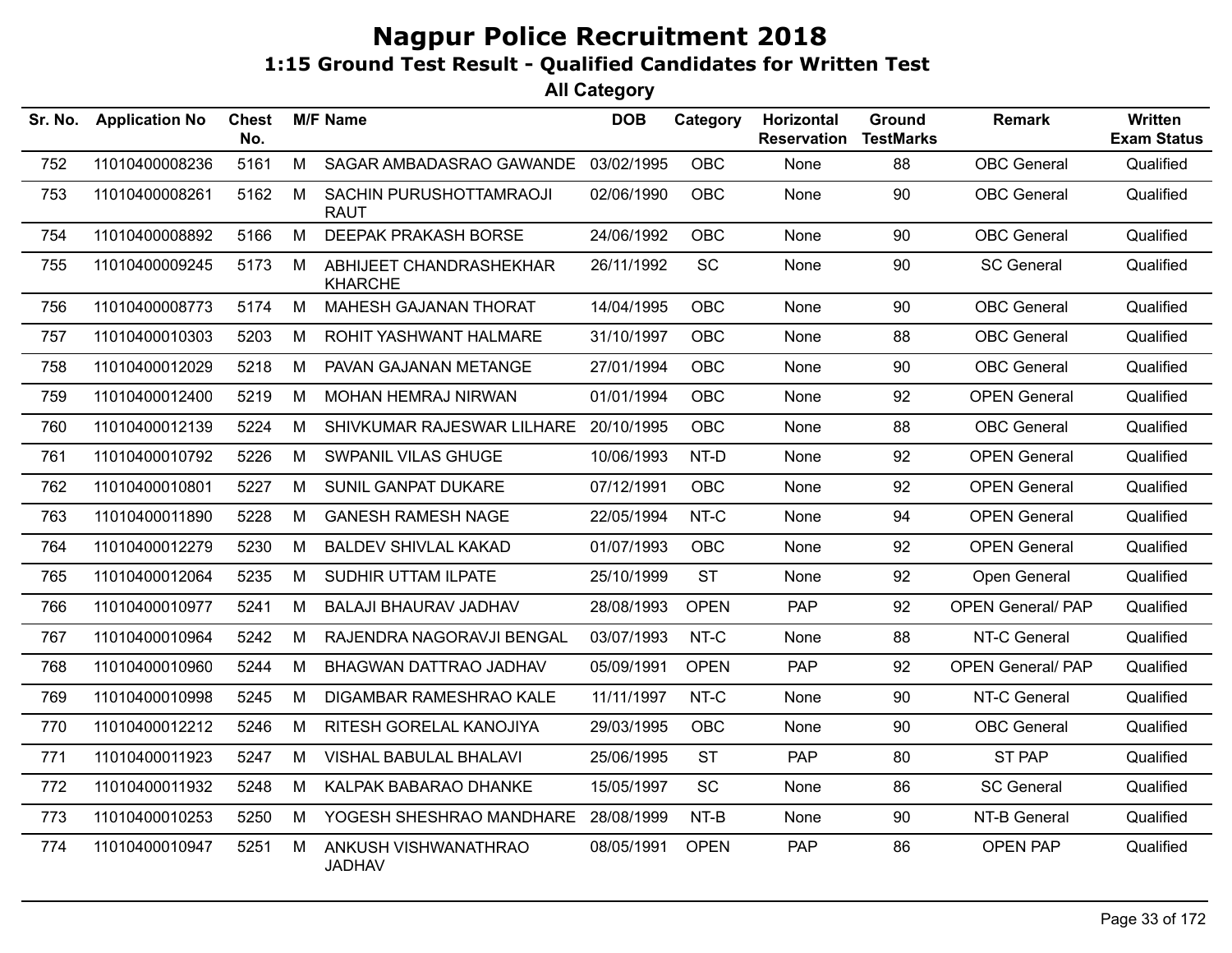| Sr. No. | <b>Application No</b> | <b>Chest</b><br>No. |   | <b>M/F Name</b>                               | <b>DOB</b> | Category    | Horizontal<br><b>Reservation</b> | Ground<br><b>TestMarks</b> | Remark                   | <b>Written</b><br><b>Exam Status</b> |
|---------|-----------------------|---------------------|---|-----------------------------------------------|------------|-------------|----------------------------------|----------------------------|--------------------------|--------------------------------------|
| 775     | 11010400011693        | 5253                | M | SUSHIL JANARDHAN DHANDALE                     | 02/09/1995 | OBC         | None                             | 92                         | <b>OPEN General</b>      | Qualified                            |
| 776     | 11010400011857        | 5254                | M | PANKAJ DNYANESHWAR<br><b>RAUTKAR</b>          | 10/09/1996 | OBC         | None                             | 90                         | <b>OBC</b> General       | Qualified                            |
| 777     | 11010400012167        | 5268                | М | <b>VIKAS RAMDAS PATTEBAHADUR</b>              | 04/07/1993 | <b>SC</b>   | <b>PAP</b>                       | 88                         | <b>SC PAP</b>            | Qualified                            |
| 778     | 11010400012273        | 5281                | M | RAVINDRA PRABHAKARRAV<br><b>BHOYAR</b>        | 20/05/1996 | NT-C        | None                             | 90                         | NT-C General             | Qualified                            |
| 779     | 11010400012509        | 5282                | M | MAYUR MORESHWAR PANCHBHAI 19/08/1994          |            | OBC         | None                             | 88                         | <b>OBC</b> General       | Qualified                            |
| 780     | 11010400011678        | 5288                | M | <b>GUDDU VASANT KANNAKE</b>                   | 02/09/1993 | <b>ST</b>   | None                             | 88                         | <b>ST General</b>        | Qualified                            |
| 781     | 11010400011685        | 5289                | M | AKASH DEVNATH NAROTE                          | 09/09/1994 | <b>ST</b>   | None                             | 86                         | ST General               | Qualified                            |
| 782     | 11010400012319        | 5300                | M | <b>VIKAS VISHWANATHRAO</b><br><b>KANKHEDE</b> | 01/04/1995 | <b>OPEN</b> | None                             | 92                         | <b>OPEN General</b>      | Qualified                            |
| 783     | 11010400011749        | 5312                | M | DNYANESHWAR KASHINATH<br><b>LAHASE</b>        | 28/11/1997 | OBC         | <b>None</b>                      | 88                         | <b>OBC</b> General       | Qualified                            |
| 784     | 11010400010637        | 5313                | M | AMITKUMAR SUKCHARANSINGH<br><b>NAIKANE</b>    | 13/11/1995 | <b>OPEN</b> | <b>None</b>                      | 92                         | <b>OPEN General</b>      | Qualified                            |
| 785     | 11010400011543        | 5324                | M | SNEHAL VIJAYJI KAMBLE                         | 15/08/1992 | SC          | None                             | 88                         | <b>SC General</b>        | Qualified                            |
| 786     | 11010400010664        | 5332                | M | AVINASH BABANJI YEWLE                         | 12/03/1996 | NT-B        | None                             | 96                         | <b>OPEN General</b>      | Qualified                            |
| 787     | 11010400010657        | 5333                | M | <b>RUPESH SHESHRAO</b><br><b>DESHABHRATAR</b> | 10/11/1996 | SC          | None                             | 86                         | <b>SC General</b>        | Qualified                            |
| 788     | 11010400011042        | 5344                | М | KRUSHNAKANT RAMRAO<br><b>SAMBARE</b>          | 05/09/1988 | OBC         | None                             | 88                         | <b>OBC</b> General       | Qualified                            |
| 789     | 11010400011842        | 5362                | M | <b>BANDU SHALIK GAYAKWAD</b>                  | 11/11/1992 | <b>OPEN</b> | None                             | 92                         | <b>OPEN General</b>      | Qualified                            |
| 790     | 11010400010887        | 5368                | M | SIDDHESHVAR VINAYAK GHOLVE                    | 04/06/1996 | NT-D        | None                             | 90                         | NT-D General             | Qualified                            |
| 791     | 11010400011285        | 5369                | M | AMOL SHESHARAO PANDHARE                       | 04/07/1997 | NT-C        | None                             | 88                         | NT-C General             | Qualified                            |
| 792     | 11010400011541        | 5371                | M | AKASH SHOBHELAL DAMAHE                        | 11/11/1997 | <b>OBC</b>  | None                             | 88                         | <b>OBC</b> General       | Qualified                            |
| 793     | 11010400012002        | 5375                | M | JAVED SALIM KHAN                              | 26/08/1990 | <b>OPEN</b> | Police Children                  | 84                         | <b>OPEN Police Child</b> | Qualified                            |
| 794     | 11010400012121        | 5377                | M | VAIBHAV DEVIDAS DONGARE                       | 17/04/1995 | SC          | <b>PAP</b>                       | 80                         | <b>SC PAP</b>            | Qualified                            |
| 795     | 11010400012529        | 5385                | M | <b>NARSINGH FAKIRA BORULE</b>                 | 18/06/1997 | OBC         | None                             | 88                         | <b>OBC</b> General       | Qualified                            |
| 796     | 11010400011108        | 5399                | М | DEEPAK SAKET KHOBRAGADE                       | 22/01/1997 | SC          | None                             | 88                         | <b>SC General</b>        | Qualified                            |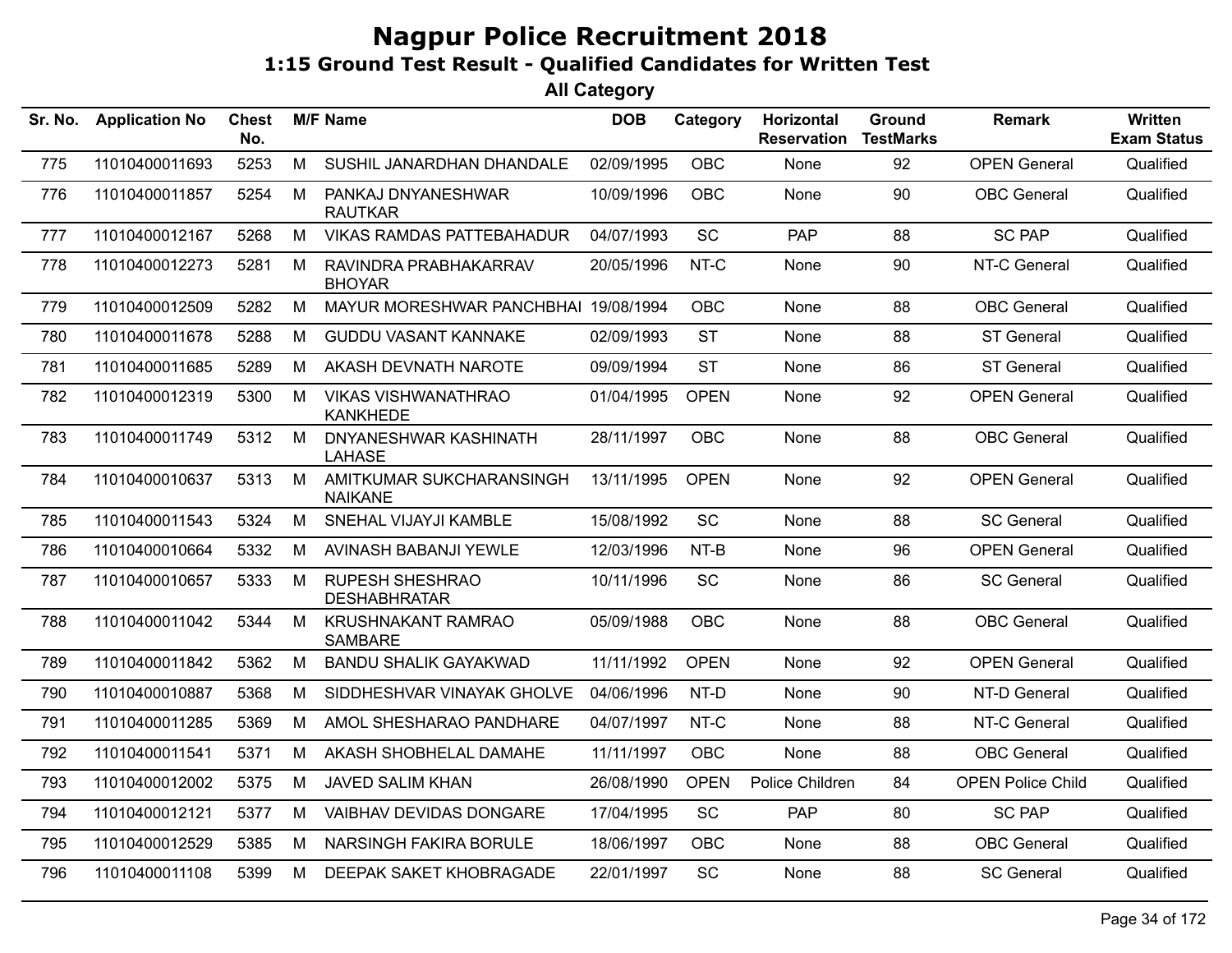| Sr. No. | <b>Application No</b> | <b>Chest</b><br>No. |   | <b>M/F Name</b>                          | <b>DOB</b> | Category    | Horizontal<br><b>Reservation</b> | Ground<br><b>TestMarks</b> | <b>Remark</b>       | <b>Written</b><br><b>Exam Status</b> |
|---------|-----------------------|---------------------|---|------------------------------------------|------------|-------------|----------------------------------|----------------------------|---------------------|--------------------------------------|
| 797     | 11010400012431        | 5403                | M | SACHIN NEMICHAND NIKHADE                 | 11/05/1996 | <b>OBC</b>  | None                             | 90                         | <b>OBC</b> General  | Qualified                            |
| 798     | 11010400010286        | 5416                | M | AMOL KISHAN KANTHALE                     | 06/03/1996 | <b>OBC</b>  | None                             | 88                         | <b>OBC</b> General  | Qualified                            |
| 799     | 11010400010293        | 5417                | M | ANIL PANDIT AMBHORE                      | 24/04/1992 | <b>OPEN</b> | None                             | 92                         | <b>OPEN General</b> | Qualified                            |
| 800     | 11010400010557        | 5439                | M | KAMALAKAR BAPURAOJI<br><b>MESHRAM</b>    | 03/06/1992 | SC          | PAP                              | 78                         | <b>SC PAP</b>       | Qualified                            |
| 801     | 11010400010542        | 5440                | M | BHUMESHWAR CHANDRABHANJI<br><b>PATLE</b> | 24/11/1991 | <b>OBC</b>  | None                             | 88                         | <b>OBC</b> General  | Qualified                            |
| 802     | 11010400011027        | 5450                | M | AMIT AMBADAS TOPLE                       | 04/10/1995 | <b>OBC</b>  | None                             | 94                         | <b>OPEN General</b> | Qualified                            |
| 803     | 11010400011189        | 5468                | M | AMOL BABANRAOJI BALPANDE                 | 10/12/1986 | <b>OBC</b>  | <b>PAP</b>                       | 92                         | <b>OPEN General</b> | Qualified                            |
| 804     | 11010400011724        | 5475                | M | AKASH DURGAPRASAD<br><b>BAWANKAR</b>     | 18/01/1995 | <b>OBC</b>  | None                             | 88                         | <b>OBC</b> General  | Qualified                            |
| 805     | 11010400011402        | 5482                | M | NITESH MADHUKAR GADEKAR                  | 10/05/1993 | NT-B        | None                             | 90                         | NT-B General        | Qualified                            |
| 806     | 11010400011404        | 5483                | M | MAINAJI BABANRAO KAMBLE                  | 15/05/1990 | SC          | None                             | 88                         | <b>SC General</b>   | Qualified                            |
| 807     | 11010400010692        | 5484                | M | VAIBHAV NANAJI KADAM                     | 16/07/1995 | <b>OPEN</b> | <b>PAP</b>                       | 90                         | <b>OPEN PAP</b>     | Qualified                            |
| 808     | 11010400011043        | 5486                | M | NAVANATH SUDAMA KORADE                   | 24/09/1995 | <b>OBC</b>  | None                             | 90                         | <b>OBC</b> General  | Qualified                            |
| 809     | 11010400011035        | 5487                | М | <b>UMESH SHAMRAO KORADE</b>              | 01/06/1994 | <b>OBC</b>  | None                             | 96                         | <b>OPEN General</b> | Qualified                            |
| 810     | 11010400011040        | 5488                | М | RAMESH MAHADEV SHINDE                    | 02/07/1996 | NT-B        | None                             | 94                         | <b>OPEN General</b> | Qualified                            |
| 811     | 11010400011259        | 5496                | М | <b>SAMIR HANUMANT KUTE</b>               | 03/10/1996 | <b>OBC</b>  | None                             | 94                         | <b>OPEN General</b> | Qualified                            |
| 812     | 11010400011257        | 5497                | M | DINESH HANUMANT KUTE                     | 30/06/1991 | <b>OBC</b>  | None                             | 94                         | <b>OPEN General</b> | Qualified                            |
| 813     | 11010400010070        | 5498                | M | SATISH VISHVNATH MORE                    | 14/02/1992 | <b>SBC</b>  | None                             | 90                         | <b>SBC General</b>  | Qualified                            |
| 814     | 11010400012227        | 5502                | M | <b>VINOD SHIVAJI LOKHANDE</b>            | 23/12/1993 | SC          | None                             | 86                         | <b>SC General</b>   | Qualified                            |
| 815     | 11010400010412        | 5503                | M | ANIL VISHWANATH INGLE                    | 03/01/1994 | <b>OBC</b>  | None                             | 92                         | <b>OPEN General</b> | Qualified                            |
| 816     | 11010400010409        | 5505                | M | PRAMOD HIRAMAN INGLE                     | 13/07/1992 | <b>OBC</b>  | None                             | 92                         | <b>OPEN General</b> | Qualified                            |
| 817     | 11010400010626        | 5521                | M | ASHWIN ARVINDA BOBADE                    | 10/08/1992 | <b>OBC</b>  | None                             | 92                         | <b>OPEN General</b> | Qualified                            |
| 818     | 11010400010829        | 5522                | М | KUNDAN SUBHASH BHISE                     | 04/07/1997 | NT-B        | None                             | 90                         | NT-B General        | Qualified                            |
| 819     | 11010400012183        | 5534                | M | <b>IRFAN RAFIK DAIYYA</b>                | 07/10/1989 | <b>OBC</b>  | None                             | 88                         | <b>OBC</b> General  | Qualified                            |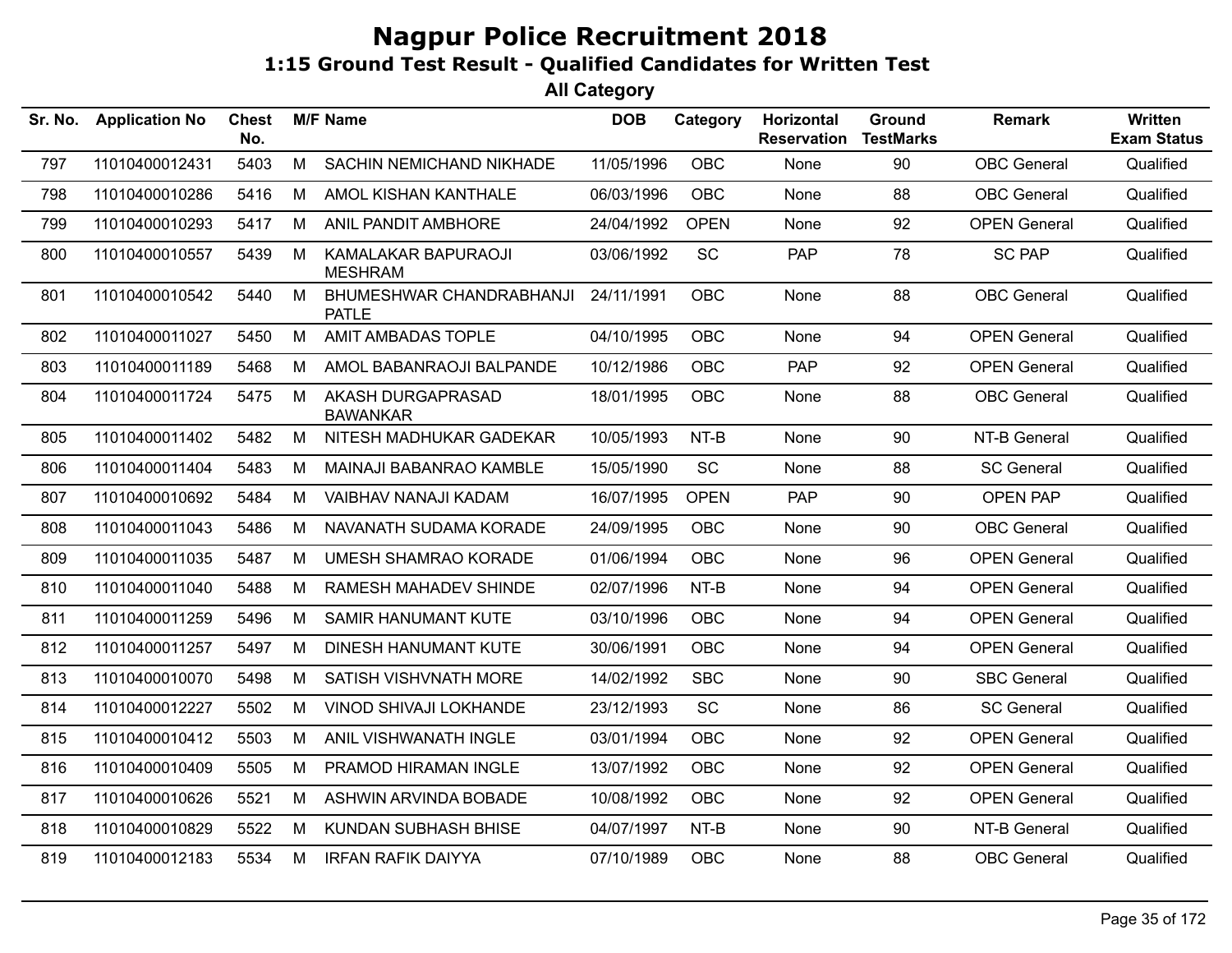| Sr. No. | <b>Application No</b> | <b>Chest</b><br>No. |   | <b>M/F Name</b>                        | <b>DOB</b> | Category    | Horizontal<br><b>Reservation</b> | Ground<br><b>TestMarks</b> | Remark                   | Written<br><b>Exam Status</b> |
|---------|-----------------------|---------------------|---|----------------------------------------|------------|-------------|----------------------------------|----------------------------|--------------------------|-------------------------------|
| 820     | 11010400011657        | 5546                | M | <b>BIRU PARSHURAM KOREWAR</b>          | 09/10/1997 | NT-C        | None                             | 94                         | <b>OPEN General</b>      | Qualified                     |
| 821     | 11010400010905        | 5552                | M | NARAYN BAJIRAO POLE                    | 05/08/1992 | NT-C        | None                             | 92                         | <b>OPEN General</b>      | Qualified                     |
| 822     | 11010400012581        | 5555                | M | AJESH KUNDAN RATHOD                    | 27/03/1995 | DT-A        | None                             | 92                         | <b>OPEN General</b>      | Qualified                     |
| 823     | 11010400012575        | 5556                | М | NILESH UDAYSING THAKUR                 | 27/01/1988 | <b>OPEN</b> | <b>PAP</b>                       | 94                         | <b>OPEN General/ PAP</b> | Qualified                     |
| 824     | 11010400011796        | 5563                | M | PRAFUL VIJAY DHULDHULE                 | 01/02/1988 | <b>SC</b>   | <b>PAP</b>                       | 82                         | <b>SC PAP</b>            | Qualified                     |
| 825     | 11010400011518        | 5570                | М | AKASH SHISHUPAL KAHALKAR               | 21/10/1996 | <b>OBC</b>  | None                             | 92                         | <b>OPEN General</b>      | Qualified                     |
| 826     | 11010400010917        | 5573                | M | DNYANESHWAR ANNASAHEB<br><b>KOTHE</b>  | 12/05/1999 | <b>OPEN</b> | None                             | 92                         | Open General             | Qualified                     |
| 827     | 11010400010919        | 5575                | M | SANTOSH BAJIRAO KHEDKAR                | 16/04/1993 | NT-D        | None                             | 94                         | <b>OPEN General</b>      | Qualified                     |
| 828     | 11010400012426        | 5585                | M | <b>VITTHAL SUDAMJI SANAP</b>           | 14/06/1994 | NT-D        | None                             | 90                         | NT-D General             | Qualified                     |
| 829     | 11010400012466        | 5586                | М | UMARFARUKH AKARM SHAIKH                | 10/10/1997 | <b>OPEN</b> | None                             | 92                         | Open General             | Qualified                     |
| 830     | 11010400012471        | 5587                | М | MIHNAJ BASHIR SHAIKH                   | 01/01/1998 | <b>OPEN</b> | EQ                               | 88                         | OPEN EQ                  | Qualified                     |
| 831     | 11010400012051        | 5600                | M | AKASH GAJANAN BHATKULE                 | 02/04/1996 | SC          | None                             | 86                         | <b>SC General</b>        | Qualified                     |
| 832     | 11010400011174        | 5617                | M | ASHISH VISHWANATH WANKAHDE 13/07/1989  |            | SC          | Police Children                  | 84                         | <b>SC Police Child</b>   | Qualified                     |
| 833     | 11010400011178        | 5619                | M | ROHAN MANIK NEHAR                      | 22/06/1991 | <b>OPEN</b> | Police Children                  | 78                         | <b>OPEN Police Child</b> | Qualified                     |
| 834     | 11010400010864        | 5621                | М | PRUTHVIRAJ SATTESHWAR BHISE 21/06/1995 |            | <b>SC</b>   | EQ                               | 76                         | SC <sub>EQ</sub>         | Qualified                     |
| 835     | 11010400011739        | 5650                | М | <b>HARDIK RAVINDRA INGALE</b>          | 04/05/1994 | SC          | None                             | 86                         | <b>SC General</b>        | Qualified                     |
| 836     | 11010400012243        | 5657                | M | SATISH MADHO ISHWARKAR                 | 02/05/1994 | OBC         | None                             | 88                         | <b>OBC</b> General       | Qualified                     |
| 837     | 11010400012251        | 5659                | М | KARTIK RAMESHWAR BONDRE                | 15/11/1994 | <b>OBC</b>  | None                             | 88                         | <b>OBC</b> General       | Qualified                     |
| 838     | 11010400010265        | 5668                | М | <b>GAURAV RAJESH JAYSINGPURE</b>       | 06/07/1998 | <b>OBC</b>  | None                             | 88                         | <b>OBC</b> General       | Qualified                     |
| 839     | 11010400010255        | 5669                | М | <b>UMESH BHAGWAN RAWATE</b>            | 12/08/1990 | NT-B        | None                             | 90                         | NT-B General             | Qualified                     |
| 840     | 11010400010041        | 5670                | М | SANDIP DADARAO DERE                    | 25/08/1989 | SC          | HG                               | 86                         | SC HG                    | Qualified                     |
| 841     | 11010400011766        | 5673                | M | KIRAN NARESH CHAMAT                    | 27/09/1993 | OBC         | None                             | 88                         | <b>OBC</b> General       | Qualified                     |
| 842     | 11010400011734        | 5678                | М | PLASH DILIP RAUT                       | 19/07/1996 | SC          | Police Children                  | 78                         | <b>SC Police Child</b>   | Qualified                     |
| 843     | 11010400010848        | 5683                | M | <b>BALIRAM KASHIRAM GHYAR</b>          | 14/04/1996 | <b>OPEN</b> | None                             | 92                         | <b>OPEN General</b>      | Qualified                     |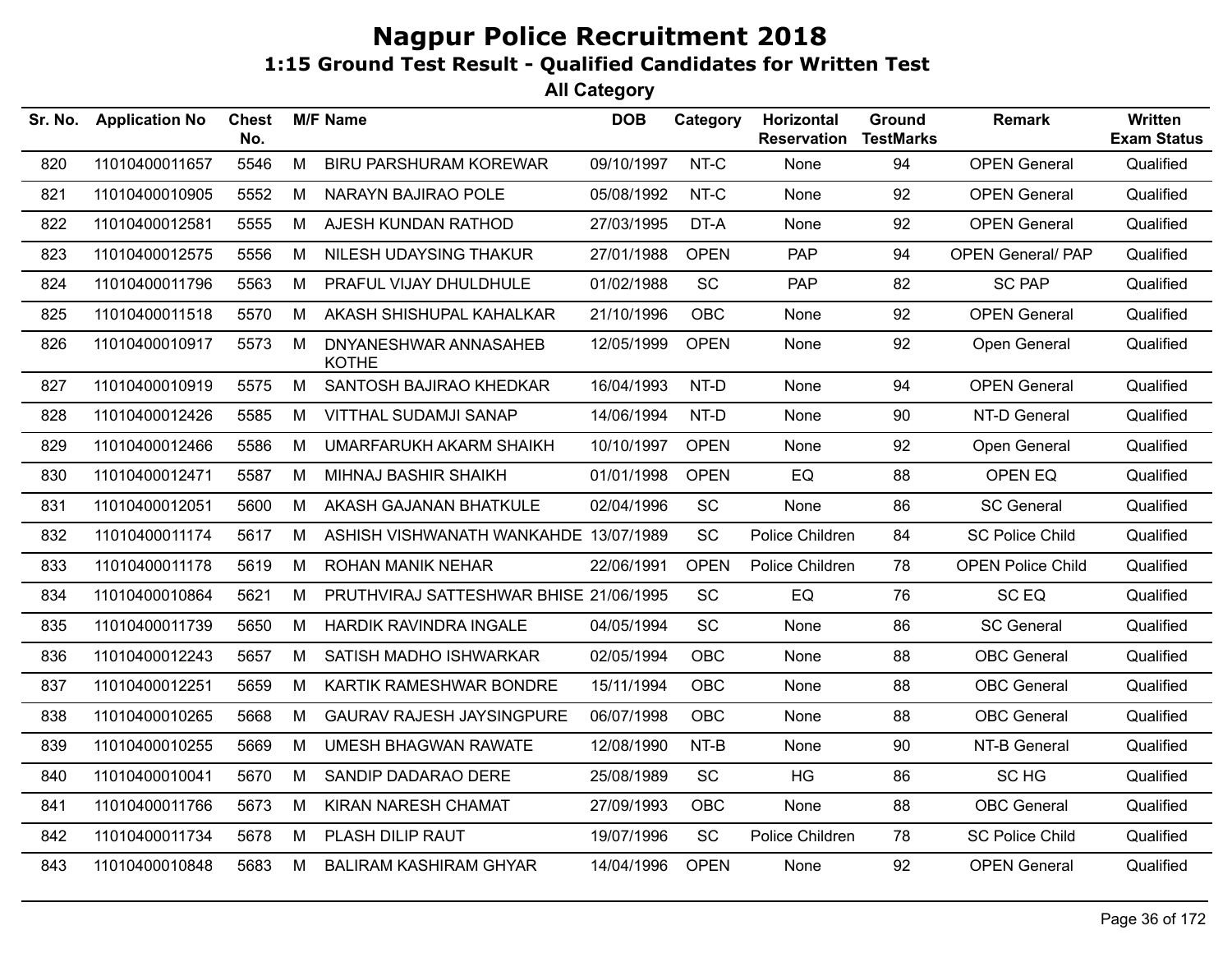| Sr. No. | <b>Application No</b> | Chest<br>No. |   | <b>M/F Name</b>                        | <b>DOB</b> | Category   | Horizontal<br><b>Reservation</b> | Ground<br><b>TestMarks</b> | <b>Remark</b>           | Written<br><b>Exam Status</b> |
|---------|-----------------------|--------------|---|----------------------------------------|------------|------------|----------------------------------|----------------------------|-------------------------|-------------------------------|
| 844     | 11010400010451        | 5688         | M | SHARAD SURESHJI PUSTODE                | 06/03/1993 | OBC        | None                             | 88                         | <b>OBC</b> General      | Qualified                     |
| 845     | 11010400010458        | 5689         | M | RAHUL SHALIKRAMJI ZOLE                 | 03/10/1997 | OBC        | None                             | 88                         | <b>OBC</b> General      | Qualified                     |
| 846     | 11010400011828        | 5693         | M | PRATIK ANANDJI UKEY                    | 07/09/1990 | <b>SC</b>  | None                             | 94                         | <b>OPEN General</b>     | Qualified                     |
| 847     | 11010400011821        | 5694         | M | PRITAM DEVCHANDRAO KHOPE               | 18/05/1997 | <b>OBC</b> | None                             | 88                         | <b>OBC</b> General      | Qualified                     |
| 848     | 11010400011825        | 5695         | M | <b>GAJANAN KAILASJI GEDAM</b>          | 03/10/1991 | <b>SC</b>  | <b>None</b>                      | 88                         | <b>SC General</b>       | Qualified                     |
| 849     | 11010400011824        | 5696         | M | AKASH KISANRAO RAUT                    | 16/08/1994 | <b>OBC</b> | <b>PAP</b>                       | 90                         | OBC PAP                 | Qualified                     |
| 850     | 11010400011839        | 5697         | M | ASHWIN BABURAO SHAHARE                 | 26/11/1994 | OBC        | <b>PAP</b>                       | 92                         | <b>OPEN General</b>     | Qualified                     |
| 851     | 11010400011611        | 5702         | M | SHUBHAM DEVRAJ BRAMHANKAR 10/11/1998   |            | OBC        | None                             | 88                         | <b>OBC</b> General      | Qualified                     |
| 852     | 11010400011843        | 5728         | M | ASHISH JITENRAJI RAMTEKE               | 24/11/1997 | SC         | None                             | 86                         | <b>SC General</b>       | Qualified                     |
| 853     | 11010400012261        | 5742         | M | VIKRAM SUDHAKARJI BELE                 | 21/06/1990 | OBC        | None                             | 88                         | <b>OBC</b> General      | Qualified                     |
| 854     | 11010400010284        | 5754         | M | TRIMBAK ASARAMA KURWADE                | 11/07/1993 | NT-C       | None                             | 88                         | NT-C General            | Qualified                     |
| 855     | 11010400012258        | 5757         | M | AKASH BABARAOJI KHOBRAGADE 21/07/1991  |            | SC         | None                             | 90                         | <b>SC General</b>       | Qualified                     |
| 856     | 11010400011733        | 5764         | M | PARESH RAMAJI RAUT                     | 23/12/1995 | <b>SBC</b> | None                             | 88                         | <b>SBC General</b>      | Qualified                     |
| 857     | 11010400012098        | 5765         | M | <b>HARISH MANIK VAIDYA</b>             | 16/11/1992 | <b>OBC</b> | None                             | 88                         | <b>OBC</b> General      | Qualified                     |
| 858     | 11010400012346        | 5775         | M | VISHAL MADHUKAR PATOND                 | 02/10/1993 | NT-C       | None                             | 90                         | NT-C General            | Qualified                     |
| 859     | 11010400010768        | 5779         | M | PRADIP VILAS UGADE                     | 01/02/1990 | SC         | EQ                               | 82                         | SC EQ                   | Qualified                     |
| 860     | 11010400010756        | 5782         | M | <b>GAURAV ARVINDJI HALMARE</b>         | 27/03/1989 | <b>OBC</b> | Police Children                  | 84                         | <b>OBC Police Child</b> | Qualified                     |
| 861     | 11010400010772        | 5783         | M | VISHAL PURUSHOTTAMJI<br><b>HALMARE</b> | 22/09/1997 | <b>OBC</b> | <b>None</b>                      | 90                         | <b>OBC</b> General      | Qualified                     |
| 862     | 11010400010766        | 5784         | M | SHUBHAM SANTOSHJI BADULE               | 26/02/1995 | NT-B       | None                             | 92                         | <b>OPEN General</b>     | Qualified                     |
| 863     | 11010400010812        | 5787         | M | ARVIND DOMA LOHARE                     | 01/10/1997 | NT-C       | None                             | 94                         | <b>OPEN General</b>     | Qualified                     |
| 864     | 11010400011963        | 5792         | M | PANKAJ LAHUJI KILNAKE                  | 25/07/1995 | <b>ST</b>  | None                             | 86                         | <b>ST General</b>       | Qualified                     |
| 865     | 11010400012495        | 5793         | M | RAHUL MADHUKARRAO<br><b>GATLEWAR</b>   | 25/11/1992 | OBC        | None                             | 90                         | <b>OBC</b> General      | Qualified                     |
| 866     | 11010400010364        | 5803         | M | ASHISH ARUN GAHANE                     | 07/11/1992 | OBC        | None                             | 94                         | <b>OPEN General</b>     | Qualified                     |
| 867     | 11010400011512        | 5813         | M | SOPAN VITTHAL IPPAR                    | 03/06/1995 | NT-D       | None                             | 94                         | <b>OPEN General</b>     | Qualified                     |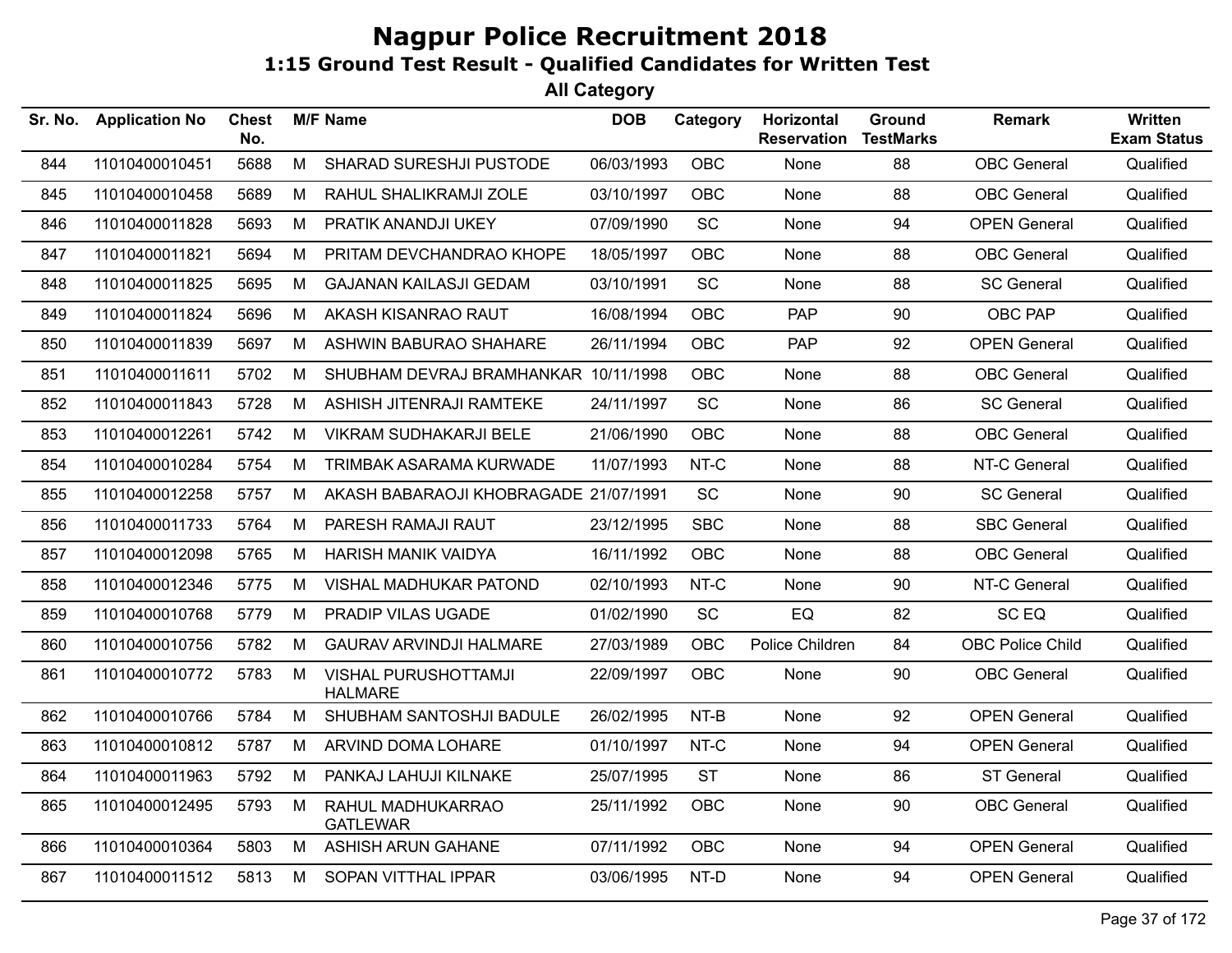| Sr. No. | <b>Application No</b> | <b>Chest</b><br>No. |   | <b>M/F Name</b>                         | <b>DOB</b> | Category    | Horizontal<br><b>Reservation</b> | Ground<br><b>TestMarks</b> | <b>Remark</b>       | Written<br><b>Exam Status</b> |
|---------|-----------------------|---------------------|---|-----------------------------------------|------------|-------------|----------------------------------|----------------------------|---------------------|-------------------------------|
| 868     | 11010400011501        | 5814                | M | SUNIL ISHWAR PATIL                      | 06/06/1992 | <b>OPEN</b> | PAP                              | 90                         | OPEN PAP            | Qualified                     |
| 869     | 11010400010317        | 5825                | M | <b>SAGAR RAMESH KOSRE</b>               | 09/07/1992 | <b>OBC</b>  | None                             | 88                         | <b>OBC</b> General  | Qualified                     |
| 870     | 11010400012377        | 5828                | M | RAVI ARUN BAWANKULE                     | 23/09/1996 | <b>OBC</b>  | <b>PAP</b>                       | 86                         | OBC PAP             | Qualified                     |
| 871     | 11010400011771        | 5831                | M | <b>HIWRAJ ANIL KAPGATE</b>              | 20/07/1994 | <b>OBC</b>  | None                             | 96                         | <b>OPEN General</b> | Qualified                     |
| 872     | 11010400012093        | 5840                | М | AMAR SURESH HARNE                       | 30/04/1993 | <b>OBC</b>  | <b>PAP</b>                       | 86                         | OBC PAP             | Qualified                     |
| 873     | 11010400010881        | 5847                | M | RUSHIDHAR GANGADHAR<br><b>KHARAT</b>    | 01/04/1992 | <b>OBC</b>  | None                             | 90                         | <b>OBC</b> General  | Qualified                     |
| 874     | 11010400010898        | 5848                | M | PRADIP VISHNU KHARAT                    | 24/01/1995 | <b>OBC</b>  | None                             | 92                         | <b>OPEN General</b> | Qualified                     |
| 875     | 11010400010889        | 5849                | M | <b>GANESH ASHOK KHARAT</b>              | 24/02/1999 | <b>OBC</b>  | None                             | 90                         | <b>OBC</b> General  | Qualified                     |
| 876     | 11010400010622        | 5854                | М | NILESH DHANRAJ CHANDEWAR                | 16/08/1991 | <b>OBC</b>  | HG                               | 90                         | OBC HG              | Qualified                     |
| 877     | 11010400012621        | 5857                | M | MANISH GANGADHAR KUTHE                  | 05/09/1994 | <b>OBC</b>  | None                             | 90                         | <b>OBC</b> General  | Qualified                     |
| 878     | 11010400011218        | 5864                | M | <b>SUJIT ASHOK SHAHARE</b>              | 14/02/1992 | <b>SBC</b>  | None                             | 92                         | <b>OPEN General</b> | Qualified                     |
| 879     | 11010400010559        | 5873                | М | PAWAN SHANKARRAO RAUT                   | 16/08/1988 | <b>OBC</b>  | None                             | 90                         | <b>OBC</b> General  | Qualified                     |
| 880     | 11010400010548        | 5874                | M | SONU PRAKASHJI MESHRAM                  | 03/11/1992 | SC          | <b>None</b>                      | 98                         | <b>OPEN General</b> | Qualified                     |
| 881     | 11010400011047        | 5877                | M | HARISH VITTHAL BHOYAR                   | 12/10/1999 | <b>OBC</b>  | None                             | 92                         | Open General        | Qualified                     |
| 882     | 11010400011050        | 5878                | M | AVINASH KUNDLIK CHOUDHARI               | 14/12/1997 | <b>OBC</b>  | None                             | 94                         | <b>OPEN General</b> | Qualified                     |
| 883     | 11010400011051        | 5879                | M | KISAN SAHEBRAO KORADE                   | 21/02/1994 | <b>OBC</b>  | None                             | 96                         | <b>OPEN General</b> | Qualified                     |
| 884     | 11010400012478        | 5884                | M | CHAKRADHAR NANA DESHMUKH                | 26/09/1997 | <b>OBC</b>  | None                             | 88                         | <b>OBC General</b>  | Qualified                     |
| 885     | 11010400010910        | 5891                | M | RAHUL RAJKUMAR GHUGE                    | 02/01/1995 | NT-D        | <b>None</b>                      | 90                         | NT-D General        | Qualified                     |
| 886     | 11010400010913        | 5892                | М | <b>BILAL NAJIR KHANAPURE</b>            | 06/11/1991 | <b>OPEN</b> | EQ                               | 80                         | OPEN EQ             | Qualified                     |
| 887     | 11010400012450        | 5896                | M | RAHUL BULAJI THAKRE                     | 07/07/1995 | <b>OBC</b>  | None                             | 88                         | <b>OBC</b> General  | Qualified                     |
| 888     | 11010400012455        | 5897                | М | PRADIPKUMAR GAJANAN BANKAR 14/10/1985   |            | <b>OBC</b>  | None                             | 88                         | <b>OBC</b> General  | Qualified                     |
| 889     | 11010400012433        | 5898                | M | VINOD DASHRATHJI KACHADE                | 17/01/1994 | <b>OBC</b>  | None                             | 96                         | <b>OPEN General</b> | Qualified                     |
| 890     | 11010400011352        | 5901                | M | AVINASH MURLIDHARJI KHARKATE 31/05/1996 |            | OBC         | None                             | 90                         | OBC General         | Qualified                     |
| 891     | 11010400012347        | 5906                | М | MOHD SHAHRUKH MOHD FARUKH 19/08/1992    |            | <b>OPEN</b> | HG                               | 70                         | OPEN HG             | Qualified                     |
|         |                       |                     |   |                                         |            |             |                                  |                            |                     |                               |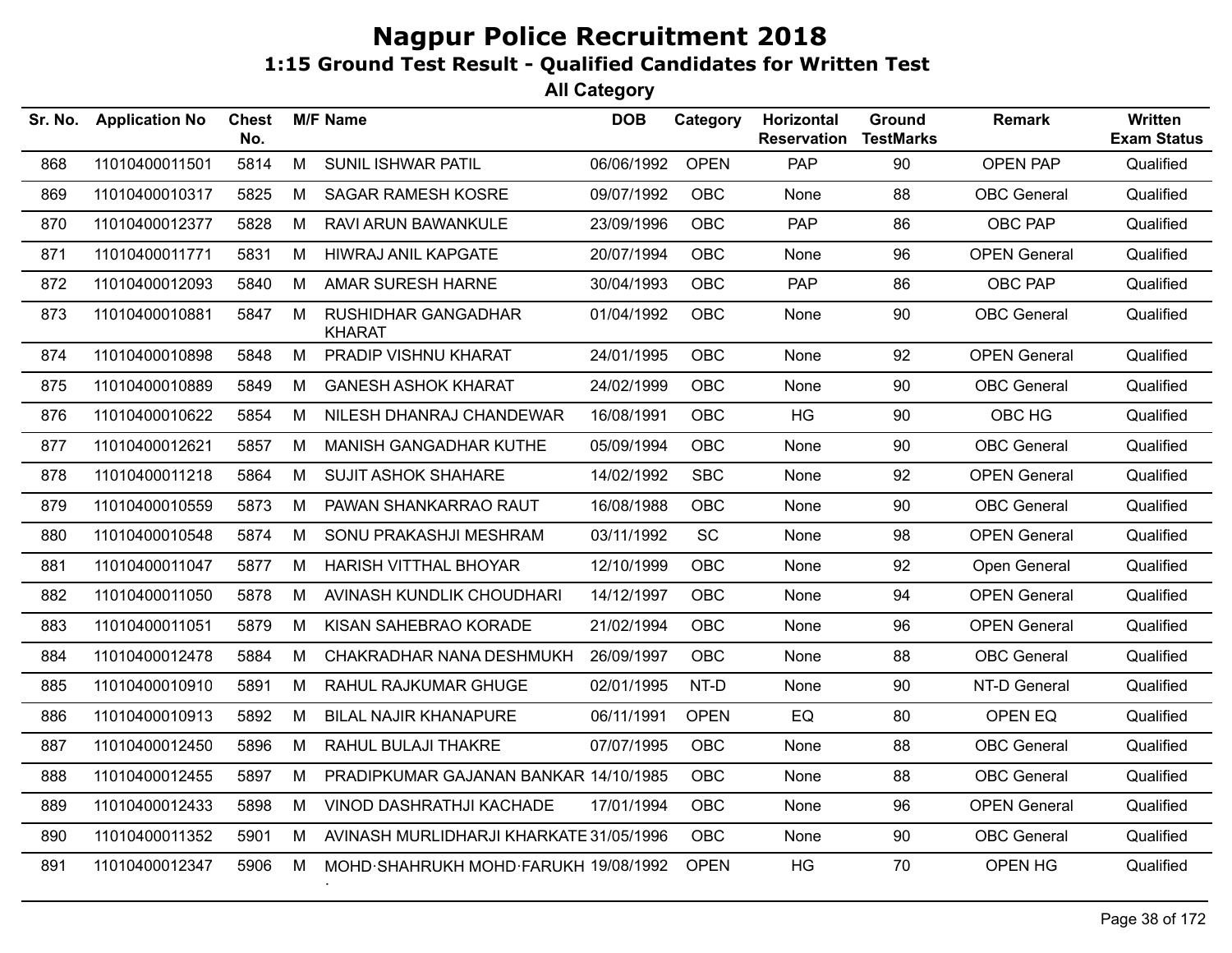| Sr. No. | <b>Application No</b> | <b>Chest</b><br>No. |   | <b>M/F Name</b>                             | <b>DOB</b> | Category    | Horizontal<br><b>Reservation</b> | Ground<br><b>TestMarks</b> | <b>Remark</b>            | <b>Written</b><br><b>Exam Status</b> |
|---------|-----------------------|---------------------|---|---------------------------------------------|------------|-------------|----------------------------------|----------------------------|--------------------------|--------------------------------------|
| 892     | 11010400011211        | 5910                | M | RAVINDRA VASANTRAO<br><b>LOKHANDE</b>       | 02/02/1993 | <b>OBC</b>  | None                             | 90                         | <b>OBC</b> General       | Qualified                            |
| 893     | 11010400010143        | 5915                | M | LILADHAR BALIRAM PAYGHAN                    | 30/09/1996 | OBC         | None                             | 90                         | <b>OBC</b> General       | Qualified                            |
| 894     | 11010400011956        | 5922                | M | MAYUR MORESHWAR KOTANGALE 11/07/1997        |            | <b>SC</b>   | None                             | 88                         | <b>SC General</b>        | Qualified                            |
| 895     | 11010400012043        | 5927                | M | <b>MAYUR SUBHASHRAO</b><br><b>CHAUDHARI</b> | 27/06/1998 | OBC         | None                             | 88                         | <b>OBC General</b>       | Qualified                            |
| 896     | 11010400011922        | 5928                | M | AJIT DILIP ADE                              | 09/05/1996 | DT-A        | None                             | 90                         | DT-A General             | Qualified                            |
| 897     | 11010400010491        | 5932                | M | PRITESH RAMDAS MAKESHWAR                    | 02/06/1991 | <b>SC</b>   | <b>PAP</b>                       | 78                         | <b>SC PAP</b>            | Qualified                            |
| 898     | 11010400010524        | 5952                | M | DHANANJAY WAMANRO BANTE                     | 19/01/1992 | OBC         | Police Children                  | 86                         | <b>OBC Police Child</b>  | Qualified                            |
| 899     | 11010400010426        | 5953                | M | DURWAS LOKNATHRAO ZANZAD                    | 23/10/1988 | <b>OBC</b>  | None                             | 90                         | <b>OBC</b> General       | Qualified                            |
| 900     | 11010400010469        | 5958                | M | ANANDAIP RAMESH RAUT                        | 18/09/1988 | <b>SC</b>   | PAP                              | 82                         | <b>SC PAP</b>            | Qualified                            |
| 901     | 11010400011395        | 5968                | M | SANDIP SHESHRAO VHODGIR                     | 28/08/1997 | <b>OPEN</b> | <b>PAP</b>                       | 90                         | <b>OPEN PAP</b>          | Qualified                            |
| 902     | 11010400011488        | 5986                | M | UTTAM KISAN BORKAR                          | 02/05/1995 | <b>OBC</b>  | None                             | 88                         | <b>OBC</b> General       | Qualified                            |
| 903     | 11010400012506        | 5991                | M | AMIT SUNIL RAMTEKE                          | 09/11/1992 | <b>SC</b>   | None                             | 86                         | <b>SC General</b>        | Qualified                            |
| 904     | 11010400012536        | 5992                | M | <b>AMIT VINOD RANGARI</b>                   | 02/05/1993 | SC          | <b>HG</b>                        | 80                         | SC HG                    | Qualified                            |
| 905     | 11010400012526        | 5995                | M | PIYUSH NAGORAOJI PATIL                      | 14/10/1996 | <b>SC</b>   | None                             | 88                         | <b>SC General</b>        | Qualified                            |
| 906     | 11010400010171        | 5999                | M | <b>BALAJI BHAGWAN NARWADE</b>               | 22/01/1994 | SC          | None                             | 86                         | <b>SC General</b>        | Qualified                            |
| 907     | 11010400011977        | 6020                | M | CHANDRAKANT DNYANESHWAR<br><b>MANGE</b>     | 05/05/1997 | <b>SC</b>   | None                             | 94                         | <b>OPEN General</b>      | Qualified                            |
| 908     | 11010400010158        | 6025                | M | SANDIP BHAGAWANTRAOJI<br><b>PETKAR</b>      | 13/05/1991 | <b>OBC</b>  | None                             | 88                         | <b>OBC</b> General       | Qualified                            |
| 909     | 11010400011646        | 6028                | M | DEWANAND DEODAS DHOK                        | 30/11/1992 | <b>ST</b>   | <b>PAP</b>                       | 62                         | <b>ST PAP</b>            | Qualified                            |
| 910     | 11010400010943        | 6031                | M | VISHAL BHAGWANRAO JADHAV                    | 28/09/1991 | <b>OPEN</b> | PAP                              | 92                         | <b>OPEN General/ PAP</b> | Qualified                            |
| 911     | 11010400010958        | 6033                | M | ATUL GULAB TATHOD                           | 30/06/1993 | <b>OBC</b>  | None                             | 90                         | <b>OBC</b> General       | Qualified                            |
| 912     | 11010400012026        | 6067                | M | ASHISH DIPAK KANGUDE                        | 14/10/1990 | <b>OPEN</b> | None                             | 94                         | <b>OPEN General</b>      | Qualified                            |
| 913     | 11010400011369        | 6079                | M | YOGESH KHETRAM THER                         | 03/02/1997 | OBC         | None                             | 90                         | <b>OBC</b> General       | Qualified                            |
| 914     | 11010400011833        | 6088                | M | UJWAL DADARAO UKEY                          | 10/07/1985 | SC          | None                             | 88                         | <b>SC General</b>        | Qualified                            |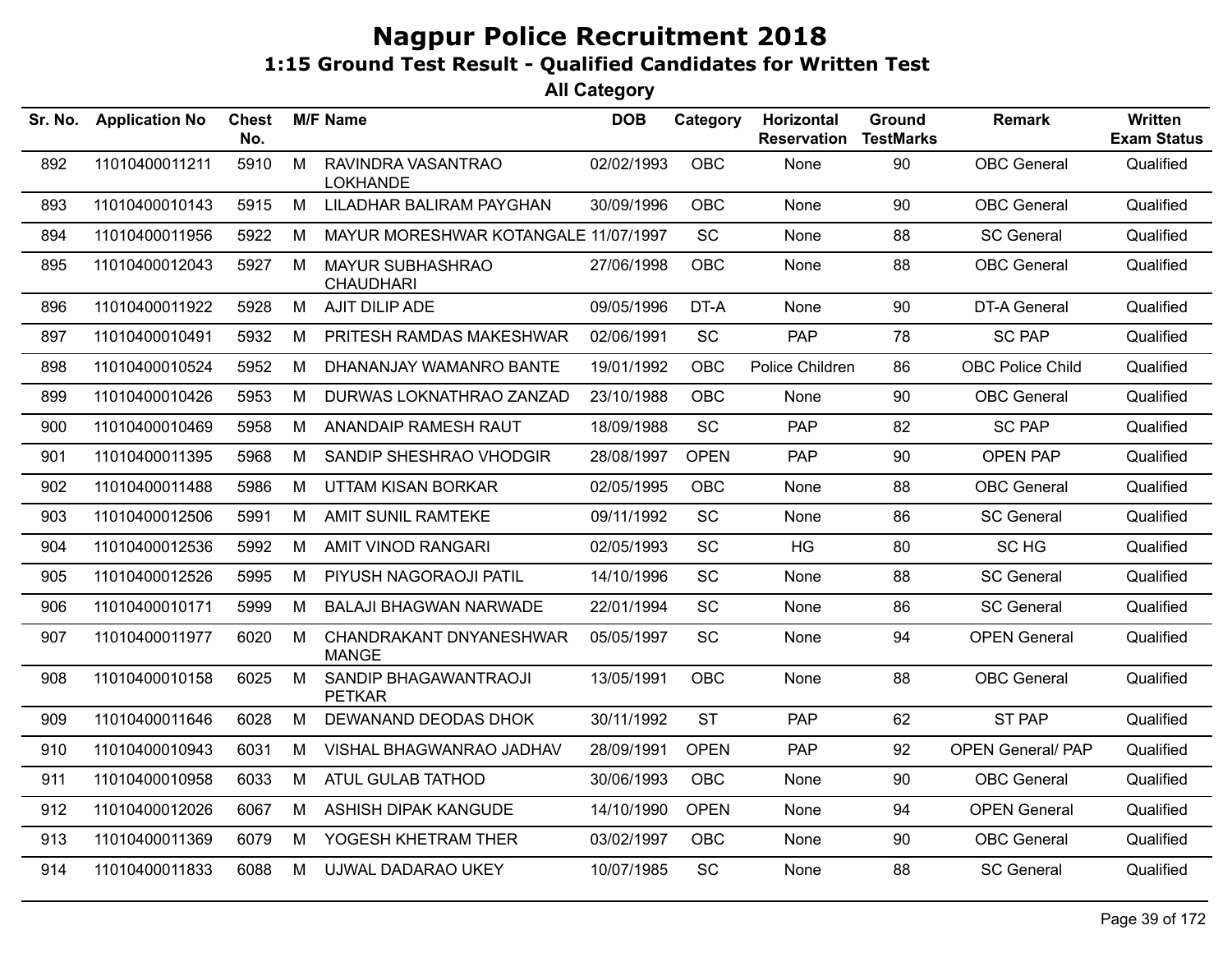| Sr. No. | <b>Application No</b> | <b>Chest</b><br>No. |   | <b>M/F Name</b>                         | <b>DOB</b> | Category    | Horizontal<br><b>Reservation</b> | Ground<br><b>TestMarks</b> | <b>Remark</b>       | <b>Written</b><br><b>Exam Status</b> |
|---------|-----------------------|---------------------|---|-----------------------------------------|------------|-------------|----------------------------------|----------------------------|---------------------|--------------------------------------|
| 915     | 11010400011939        | 6096                | M | RAHUL PREETLALJI MAHULE                 | 30/09/1995 | OBC         | None                             | 94                         | <b>OPEN General</b> | Qualified                            |
| 916     | 11010400011557        | 6101                | M | <b>LAXMAN DILIPRAO GAWAI</b>            | 13/07/1991 | SC          | PAP                              | 82                         | <b>SC PAP</b>       | Qualified                            |
| 917     | 11010400010948        | 6106                | M | SANDESH SUKHDEV RATHOD                  | 07/11/1999 | DT-A        | None                             | 90                         | <b>DT-A General</b> | Qualified                            |
| 918     | 11010400011816        | 6108                | M | PRABHAKAR RADHESHAM<br><b>BHAJBHUJE</b> | 08/08/1995 | <b>OBC</b>  | None                             | 92                         | <b>OPEN General</b> | Qualified                            |
| 919     | 11010400012399        | 6125                | M | NITIN CHINTAMAN TEKAM                   | 16/09/1995 | <b>ST</b>   | None                             | 86                         | <b>ST General</b>   | Qualified                            |
| 920     | 11010400012188        | 6126                | M | DEVENDRA VIJAYRAO HOLE                  | 05/01/1994 | <b>OBC</b>  | None                             | 90                         | <b>OBC</b> General  | Qualified                            |
| 921     | 11010400012499        | 6127                | M | AMOL MAAHDEORAO MALONDE                 | 05/04/1994 | <b>OBC</b>  | None                             | 90                         | <b>OBC</b> General  | Qualified                            |
| 922     | 11010400010244        | 6178                | M | <b>VICKRANT SURESH DATIR</b>            | 29/12/1987 | <b>OBC</b>  | None                             | 90                         | <b>OBC</b> General  | Qualified                            |
| 923     | 11010400012443        | 6199                | M | NITIN RAMESH PANCHAL                    | 21/05/1992 | <b>OBC</b>  | None                             | 92                         | <b>OPEN General</b> | Qualified                            |
| 924     | 11010400012379        | 6224                | M | VIJAY CHARANDAS GAYKAWAD                | 08/08/1990 | SC          | <b>HG</b>                        | 82                         | SC HG               | Qualified                            |
| 925     | 11010400012362        | 6225                | M | RAJU SOMAJI KOKODE                      | 13/05/1985 | <b>ST</b>   | HG                               | 74                         | ST <sub>HG</sub>    | Qualified                            |
| 926     | 11010400010632        | 6231                | M | VAIBHAV DEVANANDRAO<br><b>WANKHEDE</b>  | 14/03/1998 | OBC         | None                             | 88                         | <b>OBC</b> General  | Qualified                            |
| 927     | 11010400010645        | 6252                | M | <b>VIKRANT TEJRAMJI JANBANDHU</b>       | 09/09/1993 | SC          | <b>HG</b>                        | 90                         | SC HG               | Qualified                            |
| 928     | 11010400012512        | 6253                | M | NILESH BARASRAOJI NAGPURE               | 09/06/1994 | OBC         | None                             | 92                         | <b>OPEN General</b> | Qualified                            |
| 929     | 11010400012519        | 6255                | M | NIKHIL BARASRAOJI NAGPURE               | 01/07/1992 | OBC         | None                             | 88                         | <b>OBC</b> General  | Qualified                            |
| 930     | 11010400011029        | 6263                | M | NARENDRA RAMBHAU KATHANE                | 25/08/1993 | <b>OPEN</b> | None                             | 92                         | <b>OPEN General</b> | Qualified                            |
| 931     | 11010400011622        | 6271                | M | AMOL ASHOK THAKARE                      | 20/06/1994 | SC          | None                             | 86                         | <b>SC General</b>   | Qualified                            |
| 932     | 11010400011619        | 6272                | M | <b>VIKESH KESHAV ALATE</b>              | 19/10/1994 | <b>OBC</b>  | None                             | 98                         | <b>OPEN General</b> | Qualified                            |
| 933     | 11010400011638        | 6275                | M | YOGESH DADARAO THOKAL                   | 10/08/1995 | <b>OBC</b>  | None                             | 96                         | <b>OPEN General</b> | Qualified                            |
| 934     | 11010400010397        | 6298                | M | <b>IMRAN YUSUF KHAN</b>                 | 12/10/1991 | <b>OPEN</b> | <b>HG</b>                        | 88                         | OPEN HG             | Qualified                            |
| 935     | 11010400011251        | 6323                | M | ASHOK UKANDA RATHOD                     | 12/07/1995 | DT-A        | None                             | 92                         | <b>OPEN General</b> | Qualified                            |
| 936     | 11010400011255        | 6325                | M | ANKIT VINAYAK THAKARE                   | 02/08/1996 | OBC         | None                             | 92                         | <b>OPEN General</b> | Qualified                            |
| 937     | 11010400011256        | 6326                | M | SACHIN GOVIND DHAWANE                   | 15/12/1992 | SC          | None                             | 94                         | <b>OPEN General</b> | Qualified                            |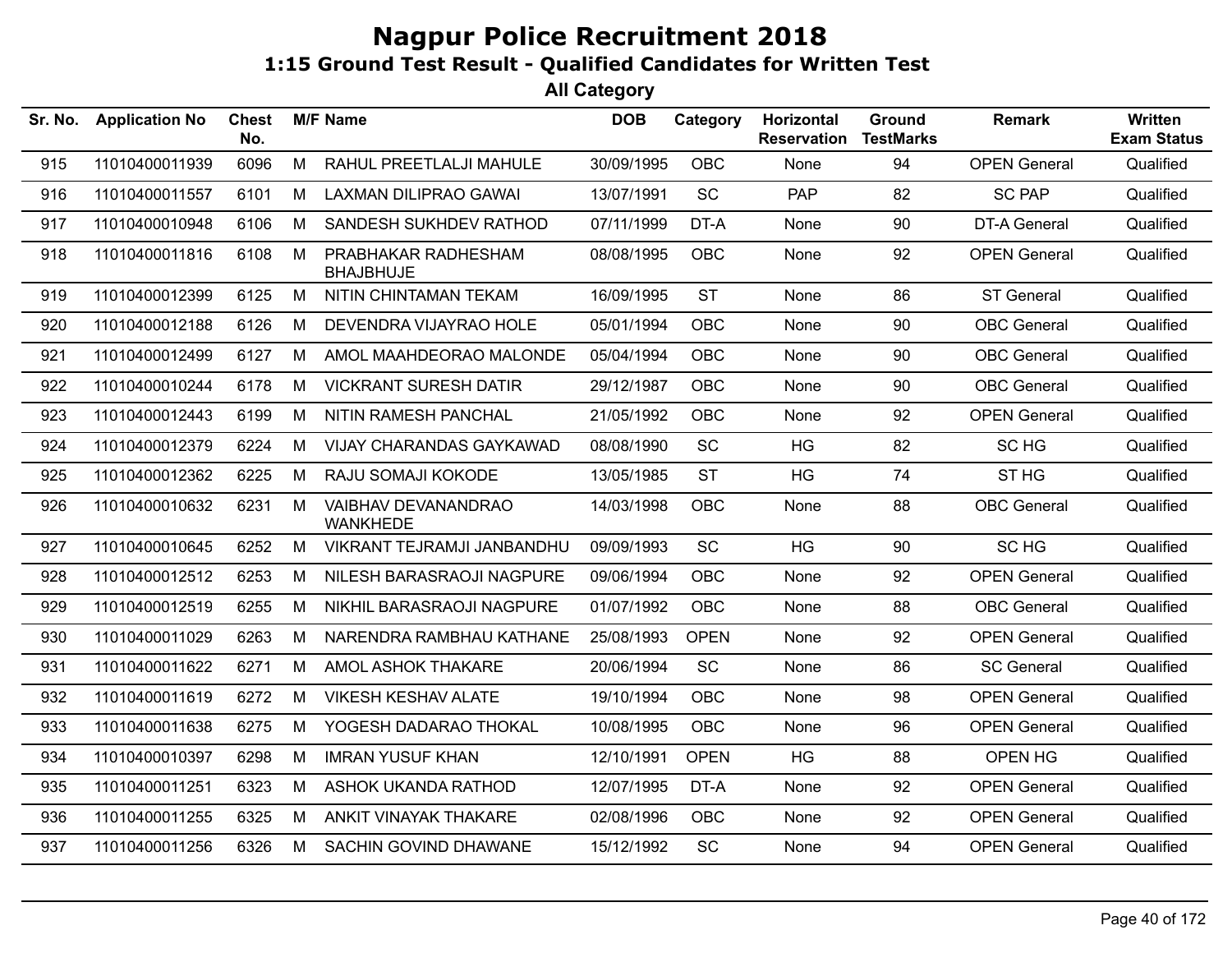| Sr. No. | <b>Application No</b> | <b>Chest</b><br>No. |                | <b>M/F Name</b>                              | <b>DOB</b> | Category    | <b>Horizontal</b><br><b>Reservation</b> | Ground<br><b>TestMarks</b> | <b>Remark</b>            | Written<br><b>Exam Status</b> |
|---------|-----------------------|---------------------|----------------|----------------------------------------------|------------|-------------|-----------------------------------------|----------------------------|--------------------------|-------------------------------|
| 938     | 11010400012132        | 6336                | $\overline{M}$ | <b>SUSHILKUMAR SADHUJI</b><br><b>GAURKAR</b> | 03/06/1989 | OBC         | Police Children                         | 76                         | <b>OBC Police Child</b>  | Qualified                     |
| 939     | 11010400010854        | 6373                | M              | DEEPAK MURLIDHARAO GADEKAR 04/07/1996        |            | NT-C        | None                                    | 92                         | <b>OPEN General</b>      | Qualified                     |
| 940     | 11010400011119        | 6402                | М              | SUSHANT ROOPDAS BHIVGADE                     | 23/02/1988 | <b>SC</b>   | None                                    | 92                         | <b>OPEN General</b>      | Qualified                     |
| 941     | 11010400010614        | 6407                | М              | NIKHIL SUBHASHJI BHISE                       | 31/05/1994 | SC          | None                                    | 88                         | <b>SC General</b>        | Qualified                     |
| 942     | 11010400010665        | 6410                | M              | <b>GANESH WAMANRAO</b><br><b>NARNAWARE</b>   | 03/12/1992 | <b>OPEN</b> | Police Children                         | 84                         | <b>OPEN Police Child</b> | Qualified                     |
| 943     | 11010400010650        | 6422                | M              | SANDEEP PRAKASHJI KOKANE                     | 19/08/1989 | SC          | None                                    | 88                         | <b>SC General</b>        | Qualified                     |
| 944     | 11010400010618        | 6424                | М              | NIKHIL JANARDHANJI KAWALE                    | 17/09/1994 | <b>OBC</b>  | None                                    | 88                         | <b>OBC</b> General       | Qualified                     |
| 945     | 11010400011377        | 6433                | M              | <b>VINOD SUNDARLAL UIKEY</b>                 | 11/07/1996 | <b>OPEN</b> | <b>None</b>                             | 92                         | <b>OPEN General</b>      | Qualified                     |
| 946     | 11010400011937        | 6442                | М              | NIVRUTI BHAUSAHEB DASPUTE                    | 10/06/1995 | <b>OPEN</b> | None                                    | 94                         | <b>OPEN General</b>      | Qualified                     |
| 947     | 11010400011927        | 6444                | M              | NITESH SHIVAJI CHAVAN                        | 27/02/1995 | OBC         | None                                    | 90                         | OBC General              | Qualified                     |
| 948     | 11010400010236        | 6486                | M              | SHUBHAM PITAMBAR WASNIK                      | 29/05/1997 | <b>SC</b>   | None                                    | 90                         | <b>SC General</b>        | Qualified                     |
| 949     | 11010400010101        | 6487                | М              | SHUBHAM BHAGWANJI RAUT                       | 08/12/1993 | <b>OBC</b>  | None                                    | 92                         | <b>OPEN General</b>      | Qualified                     |
| 950     | 11010400010387        | 6488                | M              | NANDKISHOR KISAN DOKARMARE 23/12/1992        |            | <b>OBC</b>  | None                                    | 94                         | <b>OPEN General</b>      | Qualified                     |
| 951     | 11010400010136        | 6491                | M              | <b>VIKKY DHANRAJJI SINDRAM</b>               | 25/11/1992 | <b>ST</b>   | <b>PAP</b>                              | 80                         | ST PAP                   | Qualified                     |
| 952     | 11010400010269        | 6498                | M              | SHRIRAM GAJANAN KAVAR                        | 08/01/1998 | <b>OBC</b>  | None                                    | 88                         | <b>OBC</b> General       | Qualified                     |
| 953     | 11010400013134        | 6520                | М              | PRAKASH HANSARAJ TEMBHARE                    | 31/10/1993 | <b>OBC</b>  | None                                    | 90                         | <b>OBC</b> General       | Qualified                     |
| 954     | 11010400012825        | 6528                | M              | <b>GANESH HANUMANT SUGAVE</b>                | 15/08/1997 | <b>OPEN</b> | None                                    | 92                         | Open General             | Qualified                     |
| 955     | 11010400013621        | 6544                | M              | SACHIN NAMDEV SONWANE                        | 10/01/1996 | NT-D        | None                                    | 90                         | NT-D General             | Qualified                     |
| 956     | 11010400014593        | 6549                | M              | SANGHARSH DEORAOJI<br>NAGDAWANE              | 01/10/1994 | SC          | None                                    | 86                         | <b>SC General</b>        | Qualified                     |
| 957     | 11010400014589        | 6552                | M              | GHANSHAM SANTOSHRAO LUNGE 14/07/1996         |            | <b>OBC</b>  | None                                    | 90                         | <b>OBC</b> General       | Qualified                     |
| 958     | 11010400013129        | 6561                | М              | NITESH NARESH DHARNE                         | 03/10/1994 | <b>ST</b>   | None                                    | 88                         | <b>ST General</b>        | Qualified                     |
| 959     | 11010400013130        | 6562                | M              | <b>GURUDEO ARUN LICHADE</b>                  | 26/02/1998 | OBC         | None                                    | 92                         | Open General             | Qualified                     |
| 960     | 11010400015218        | 6575                | M              | AKASHAY SURESH INGLE                         | 28/08/1998 | SC          | None                                    | 86                         | <b>SC General</b>        | Qualified                     |
| 961     | 11010400013200        | 6581                | M              | RAJESH DHANRAJ CHAVHAN                       | 05/07/1992 | <b>OBC</b>  | None                                    | 88                         | <b>OBC</b> General       | Qualified                     |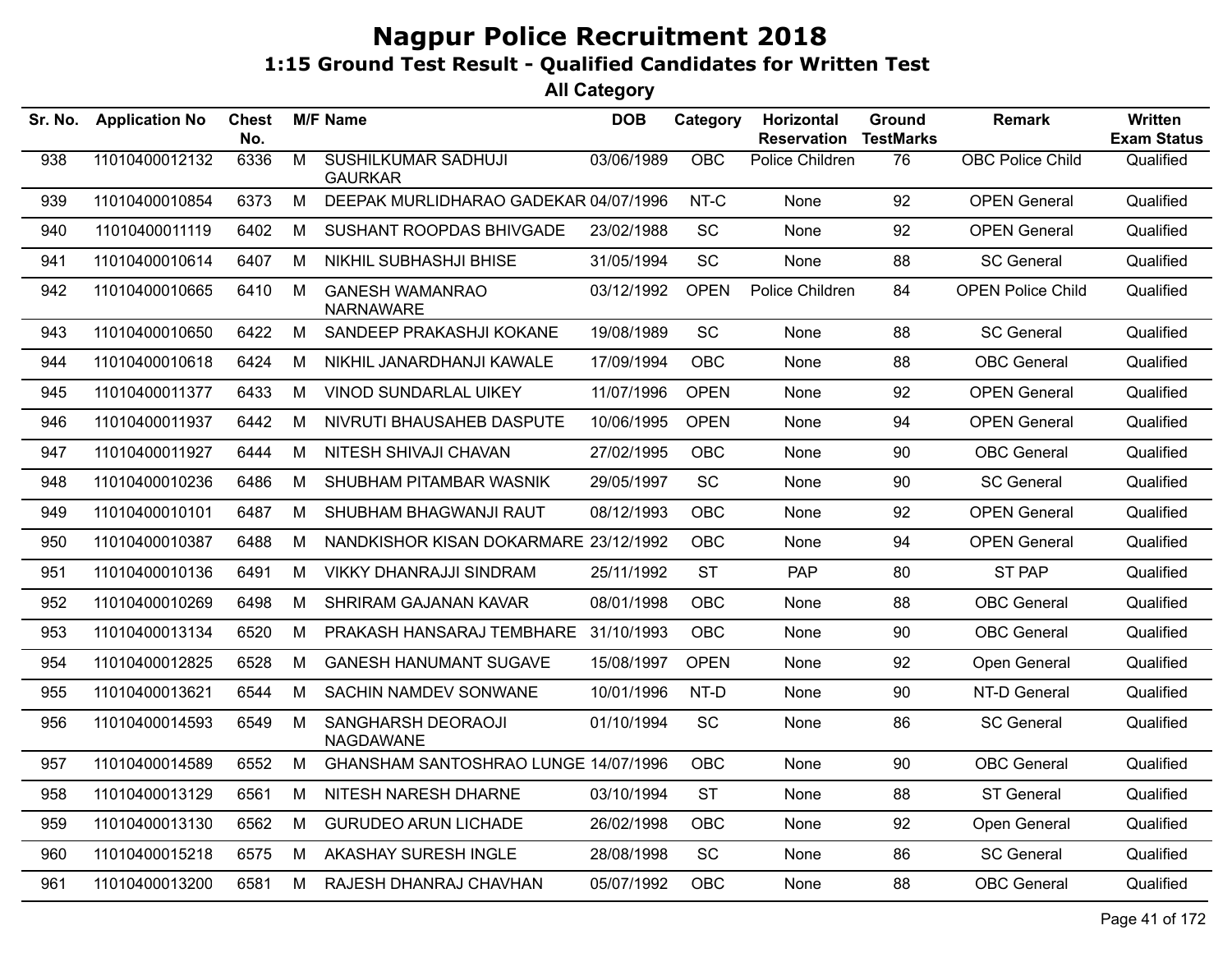| Sr. No. | <b>Application No</b> | <b>Chest</b><br>No. |   | <b>M/F Name</b>                       | <b>DOB</b> | Category    | Horizontal<br><b>Reservation</b> | Ground<br><b>TestMarks</b> | <b>Remark</b>       | Written<br><b>Exam Status</b> |
|---------|-----------------------|---------------------|---|---------------------------------------|------------|-------------|----------------------------------|----------------------------|---------------------|-------------------------------|
| 962     | 11010400012729        | 6586                | M | PRAVIN GAJANAN FUNDE                  | 09/08/1996 | <b>OBC</b>  | PAP                              | 84                         | OBC PAP             | Qualified                     |
| 963     | 11010400012713        | 6588                | М | SANKET RAVICHANDRARAO<br><b>GHODE</b> | 19/09/1994 | OBC         | <b>PAP</b>                       | 84                         | OBC PAP             | Qualified                     |
| 964     | 11010400014250        | 6603                | М | AKSHAY BALKRUSHNA BHAGAT              | 01/03/1994 | <b>OBC</b>  | None                             | 88                         | <b>OBC</b> General  | Qualified                     |
| 965     | 11010400014231        | 6604                | M | ASHISH MANOHAR AKOTKAR                | 21/09/1995 | <b>OBC</b>  | None                             | 90                         | <b>OBC</b> General  | Qualified                     |
| 966     | 11010400015130        | 6614                | М | HARSHAL PRAMOD KARWADE                | 24/06/1998 | SC          | None                             | 90                         | <b>SC General</b>   | Qualified                     |
| 967     | 11010400014690        | 6622                | M | SHAILESH WASUDEVRAO AMLE              | 04/03/1992 | <b>OBC</b>  | None                             | 90                         | <b>OBC</b> General  | Qualified                     |
| 968     | 11010400012779        | 6623                | M | AMAN VILAS KATGAYE                    | 02/12/1992 | <b>OBC</b>  | None                             | 92                         | <b>OPEN General</b> | Qualified                     |
| 969     | 11010400013876        | 6627                | М | DAMBAJI UDDHAV MESHRAM                | 27/12/1996 | NT-B        | None                             | 92                         | <b>OPEN General</b> | Qualified                     |
| 970     | 11010400014551        | 6632                | М | PRADIP VASANTA MADAVI                 | 14/05/1998 | <b>ST</b>   | None                             | 90                         | <b>ST General</b>   | Qualified                     |
| 971     | 11010400012975        | 6633                | M | CHETANKUMAR RUPCHAND<br><b>MADIYE</b> | 14/04/1991 | <b>OBC</b>  | None                             | 90                         | <b>OBC</b> General  | Qualified                     |
| 972     | 11010400012741        | 6643                | M | NILESH BABURAO RINDHE                 | 19/07/1991 | <b>OBC</b>  | None                             | 88                         | <b>OBC</b> General  | Qualified                     |
| 973     | 11010400012732        | 6644                | M | MAHESH RAMESHWAR PAWAR                | 27/09/1993 | <b>OBC</b>  | PAP                              | 88                         | OBC PAP             | Qualified                     |
| 974     | 11010400012828        | 6645                | М | <b>BHUSHAN JAGESHWAR MOTE</b>         | 17/12/1993 | NT-C        | None                             | 90                         | NT-C General        | Qualified                     |
| 975     | 11010400012841        | 6646                | M | PRAFUL SHESHRAOJI RATHOD              | 24/12/1990 | DT-A        | None                             | 90                         | DT-A General        | Qualified                     |
| 976     | 11010400014718        | 6647                | M | <b>BHUSHAN TULSHIRAM DHABALE</b>      | 10/07/1994 | <b>OBC</b>  | None                             | 94                         | <b>OPEN General</b> | Qualified                     |
| 977     | 11010400013146        | 6659                | M | SUJIT GOVINDRAO POTE                  | 13/05/1995 | <b>ST</b>   | HG                               | 84                         | ST <sub>HG</sub>    | Qualified                     |
| 978     | 11010400013148        | 6660                | M | DARSHAN DEVIDASJI DONAGRE             | 14/02/1992 | <b>OBC</b>  | None                             | 90                         | <b>OBC</b> General  | Qualified                     |
| 979     | 11010400013399        | 6670                | М | AKASH VINOD FATKAR                    | 30/07/1997 | <b>OBC</b>  | None                             | 94                         | <b>OPEN General</b> | Qualified                     |
| 980     | 11010400012965        | 6683                | М | MOHAN JANRAOJI LUTE                   | 29/04/1996 | <b>OBC</b>  | None                             | 88                         | <b>OBC</b> General  | Qualified                     |
| 981     | 11010400014301        | 6688                | M | <b>DINESH KISAN CHAVAN</b>            | 15/12/1992 | DT-A        | None                             | 96                         | <b>OPEN General</b> | Qualified                     |
| 982     | 11010400014372        | 6695                | M | SACHIN SHRIKRUSHNA MANWAR             | 31/08/1996 | SC          | None                             | 86                         | <b>SC General</b>   | Qualified                     |
| 983     | 11010400013526        | 6697                | M | AJAY RAMESHRAO PAMARE                 | 26/10/1990 | <b>OBC</b>  | None                             | 88                         | <b>OBC</b> General  | Qualified                     |
| 984     | 11010400013158        | 6699                | M | AKASH SURESH PIPARE                   | 01/01/1993 | <b>OPEN</b> | HG                               | 86                         | OPEN HG             | Qualified                     |
| 985     | 11010400014110        | 6708                | M | PRAVIN LILADHAR BAGHELE               | 19/04/1999 | <b>OBC</b>  | None                             | 92                         | Open General        | Qualified                     |
|         |                       |                     |   |                                       |            |             |                                  |                            |                     |                               |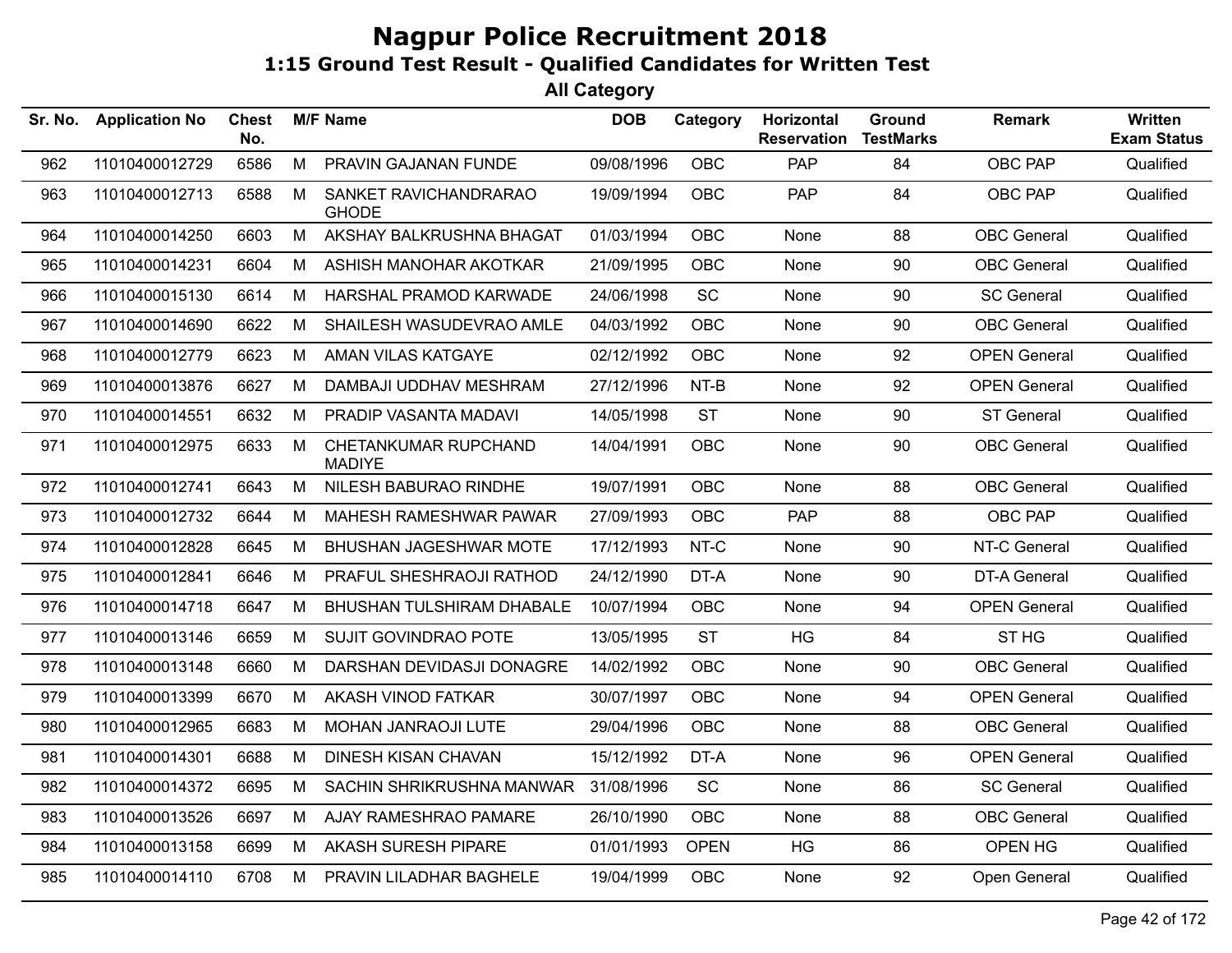| Sr. No. | <b>Application No</b> | <b>Chest</b><br>No. |   | <b>M/F Name</b>                               | <b>DOB</b> | Category    | Horizontal<br><b>Reservation</b> | Ground<br><b>TestMarks</b> | Remark                  | <b>Written</b><br><b>Exam Status</b> |
|---------|-----------------------|---------------------|---|-----------------------------------------------|------------|-------------|----------------------------------|----------------------------|-------------------------|--------------------------------------|
| 986     | 11010400015028        | 6710                | M | VAIBHAV MAHENDRARAO<br><b>MESHRAM</b>         | 01/10/1993 | SC          | None                             | 86                         | <b>SC General</b>       | Qualified                            |
| 987     | 11010400014350        | 6712                | M | SHIVAJI SHAMRAO LONARE                        | 09/05/1995 | <b>OBC</b>  | None                             | 96                         | <b>OPEN General</b>     | Qualified                            |
| 988     | 11010400014577        | 6713                | M | SURAJ MANGAL DEOGADE                          | 24/06/1996 | SC          | None                             | 92                         | <b>OPEN General</b>     | Qualified                            |
| 989     | 11010400012856        | 6716                | M | <b>SUDESH RAM RATHOD</b>                      | 29/07/1997 | DT-A        | <b>None</b>                      | 96                         | <b>OPEN General</b>     | Qualified                            |
| 990     | 11010400012845        | 6717                | M | <b>VISHAL VITTHAL THAKARE</b>                 | 13/07/1994 | <b>OPEN</b> | None                             | 92                         | <b>OPEN General</b>     | Qualified                            |
| 991     | 11010400014405        | 6729                | M | VITTHAL ASHOKRAV SANAP                        | 14/05/1993 | NT-D        | None                             | 94                         | <b>OPEN General</b>     | Qualified                            |
| 992     | 11010400014129        | 6737                | M | AKSHAY KRUSHNARAO<br><b>GHODMARE</b>          | 20/02/1993 | <b>OBC</b>  | Police Children                  | 86                         | <b>OBC Police Child</b> | Qualified                            |
| 993     | 11010400014006        | 6740                | M | <b>SHUDDHODHAN</b><br>RAMCHANDRARAO SIRSATH   | 29/10/1995 | <b>SC</b>   | None                             | 86                         | <b>SC General</b>       | Qualified                            |
| 994     | 11010400013049        | 6753                | M | ATISH DILIPRAO MALODE                         | 21/01/1993 | <b>OBC</b>  | None                             | 88                         | <b>OBC</b> General      | Qualified                            |
| 995     | 11010400012768        | 6761                | М | SANGHAPAL SUBHASH NARWADE                     | 30/08/1999 | SC          | None                             | 86                         | <b>SC General</b>       | Qualified                            |
| 996     | 11010400012919        | 6765                | M | SANDIP DAMODHAR SELKAR                        | 22/02/1992 | <b>OBC</b>  | None                             | 88                         | <b>OBC</b> General      | Qualified                            |
| 997     | 11010400014556        | 6769                | М | DHAMMDIP RAJKUMAR WALDE                       | 14/04/1999 | SC          | None                             | 86                         | <b>SC General</b>       | Qualified                            |
| 998     | 11010400014387        | 6783                | M | VASUDEV VISHNU SURVE                          | 08/02/1993 | <b>OBC</b>  | None                             | 90                         | <b>OBC</b> General      | Qualified                            |
| 999     | 11010400013020        | 6792                | M | <b>JAGDISH KHUDARAM</b><br><b>KSHIRSAGAR</b>  | 20/12/1990 | <b>OBC</b>  | None                             | 88                         | <b>OBC</b> General      | Qualified                            |
| 1000    | 11010400014251        | 6802                | M | SHESHRAO RAJDHAN<br><b>KANDELKAR</b>          | 24/07/1998 | <b>SBC</b>  | None                             | 88                         | <b>SBC General</b>      | Qualified                            |
| 1001    | 11010400014772        | 6806                | М | <b>GULSHAN AMBADAS MAKODE</b>                 | 24/05/1991 | SC          | None                             | 86                         | <b>SC General</b>       | Qualified                            |
| 1002    | 11010400013938        | 6811                | M | SHUBHAM VAIKUNTHRAO<br><b>MAHORE</b>          | 07/01/1994 | <b>OBC</b>  | None                             | 90                         | <b>OBC</b> General      | Qualified                            |
| 1003    | 11010400013944        | 6814                | М | SAGAR SHRIKRUSHNARAO KAKNE 21/05/1995         |            | <b>SBC</b>  | None                             | 90                         | <b>SBC General</b>      | Qualified                            |
| 1004    | 11010400013725        | 6826                | M | <b>GANESH MADHAORAO RENGHE</b>                | 20/07/1989 | OBC         | Police Children                  | 80                         | <b>OBC Police Child</b> | Qualified                            |
| 1005    | 11010400012988        | 6836                | М | <b>OMPRAKASH BHARATLAL</b><br><b>SEVUTKAR</b> | 29/11/1989 | <b>OBC</b>  | None                             | 90                         | <b>OBC</b> General      | Qualified                            |
| 1006    | 11010400013005        | 6837                | M | YASIN RAJAK SHEIKH                            | 05/10/1987 | DT-A        | None                             | 90                         | DT-A General            | Qualified                            |
| 1007    | 11010400013808        | 6848                | M | AKASH SANJAY JADHAO                           | 06/10/1995 | DT-A        | None                             | 92                         | <b>OPEN General</b>     | Qualified                            |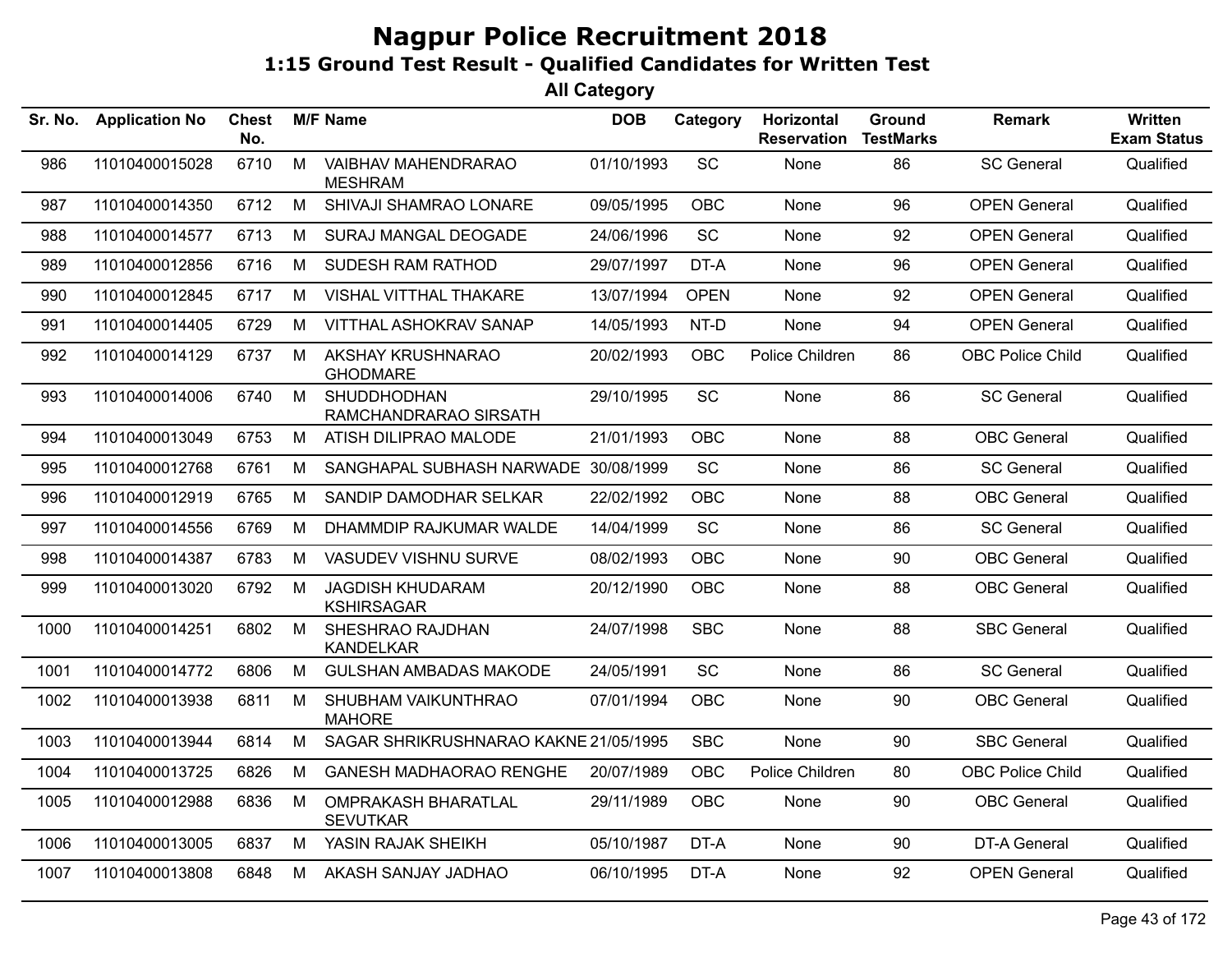| Sr. No. | <b>Application No</b> | <b>Chest</b><br>No. |   | <b>M/F Name</b>                               | <b>DOB</b> | Category    | Horizontal<br><b>Reservation</b> | Ground<br><b>TestMarks</b> | <b>Remark</b>       | Written<br><b>Exam Status</b> |
|---------|-----------------------|---------------------|---|-----------------------------------------------|------------|-------------|----------------------------------|----------------------------|---------------------|-------------------------------|
| 1008    | 11010400014454        | 6857                | M | VIJAYKUMAR MAHESHPRASAD<br><b>PANCHESHWAR</b> | 20/05/1994 | <b>OBC</b>  | <b>None</b>                      | 90                         | <b>OBC</b> General  | Qualified                     |
| 1009    | 11010400014612        | 6864                | M | VISHAL VIJAY BURADE                           | 28/04/1997 | <b>OBC</b>  | None                             | 92                         | <b>OPEN General</b> | Qualified                     |
| 1010    | 11010400014403        | 6896                | M | <b>RAM GUNVANT POTE</b>                       | 12/11/1991 | <b>OPEN</b> | None                             | 92                         | <b>OPEN General</b> | Qualified                     |
| 1011    | 11010400014378        | 6897                | M | <b>SACHIN MANOHAR MATE</b>                    | 17/06/1991 | <b>OBC</b>  | None                             | 88                         | <b>OBC</b> General  | Qualified                     |
| 1012    | 11010400013823        | 6904                | M | RUPESH PRAKASH MUNDHE                         | 19/12/1994 | NT-C        | None                             | 94                         | <b>OPEN General</b> | Qualified                     |
| 1013    | 11010400013654        | 6905                | М | LAXMAN TARACHAND JADHAV                       | 18/03/1993 | DT-A        | None                             | 92                         | <b>OPEN General</b> | Qualified                     |
| 1014    | 11010400013769        | 6908                | М | DILIP DHANLAL ASOLE                           | 17/08/1991 | <b>OPEN</b> | <b>HG</b>                        | 72                         | OPEN HG             | Qualified                     |
| 1015    | 11010400014470        | 6912                | M | RAHUL NARESH RACHALWAR                        | 25/08/1996 | OBC         | None                             | 100                        | <b>OPEN General</b> | Qualified                     |
| 1016    | 11010400013538        | 6946                | M | SHUBHSM AMRUTLAL BAWANKAR 27/07/1996          |            | <b>OBC</b>  | None                             | 90                         | <b>OBC</b> General  | Qualified                     |
| 1017    | 11010400013579        | 6950                | M | FERIO JOHNSON MANUEL                          | 12/04/1996 | <b>OPEN</b> | <b>None</b>                      | 96                         | <b>OPEN General</b> | Qualified                     |
| 1018    | 11010400014916        | 6956                | M | NIRAJ RAMESHRAO SATOKAR                       | 29/11/1994 | OBC         | None                             | 90                         | <b>OBC</b> General  | Qualified                     |
| 1019    | 11010400013487        | 6957                | M | RASHTRAPAL GANESH PAIKRAO                     | 10/10/1989 | <b>SC</b>   | <b>PAP</b>                       | 82                         | <b>SC PAP</b>       | Qualified                     |
| 1020    | 11010400014292        | 6974                | М | MALAJI VITHALRAO KENDRE                       | 06/03/1993 | NT-D        | None                             | 92                         | <b>OPEN General</b> | Qualified                     |
| 1021    | 11010400013030        | 6983                | M | ATUL RAMKRUSHNARAO<br><b>MAHAKALKAR</b>       | 11/10/1988 | <b>OBC</b>  | HG                               | 80                         | OBC HG              | Qualified                     |
| 1022    | 11010400012802        | 6988                | М | SHAILESH MOHANJI BHOYAR                       | 05/11/1997 | <b>SBC</b>  | None                             | 96                         | <b>OPEN General</b> | Qualified                     |
| 1023    | 11010400012809        | 6996                | M | SHUBHAM MANOHAR POJAGE                        | 24/11/1996 | <b>OBC</b>  | None                             | 88                         | <b>OBC</b> General  | Qualified                     |
| 1024    | 11010400015083        | 7000                | M | SHUBAHSH SHATRUGHNA<br><b>SHENDARE</b>        | 02/07/1997 | OBC         | None                             | 88                         | <b>OBC</b> General  | Qualified                     |
| 1025    | 11010400014807        | 7014                | M | BALGOVIND KASHINATH TALANDE 16/11/1990        |            | <b>ST</b>   | None                             | 88                         | <b>ST General</b>   | Qualified                     |
| 1026    | 11010400012653        | 7015                | M | AVINASH RAMESHWAR KUKADE                      | 26/11/1994 | NT-B        | None                             | 92                         | <b>OPEN General</b> | Qualified                     |
| 1027    | 11010400014999        | 7030                | M | SACHIN SANDIPAN MADANE                        | 25/06/1996 | NT-C        | None                             | 92                         | <b>OPEN General</b> | Qualified                     |
| 1028    | 11010400013099        | 7046                | M | AVDHUT GOPALRAO VAIDHYA                       | 14/08/1996 | <b>OBC</b>  | None                             | 92                         | <b>OPEN General</b> | Qualified                     |
| 1029    | 11010400013098        | 7047                | M | AKASH RAJENDRA GHOGARE                        | 29/10/1993 | <b>OBC</b>  | None                             | 90                         | <b>OBC</b> General  | Qualified                     |
| 1030    | 11010400013105        | 7048                | м | MAYUR SURESHRAO<br><b>WADHONKAR</b>           | 04/12/1993 | OBC         | None                             | 90                         | <b>OBC</b> General  | Qualified                     |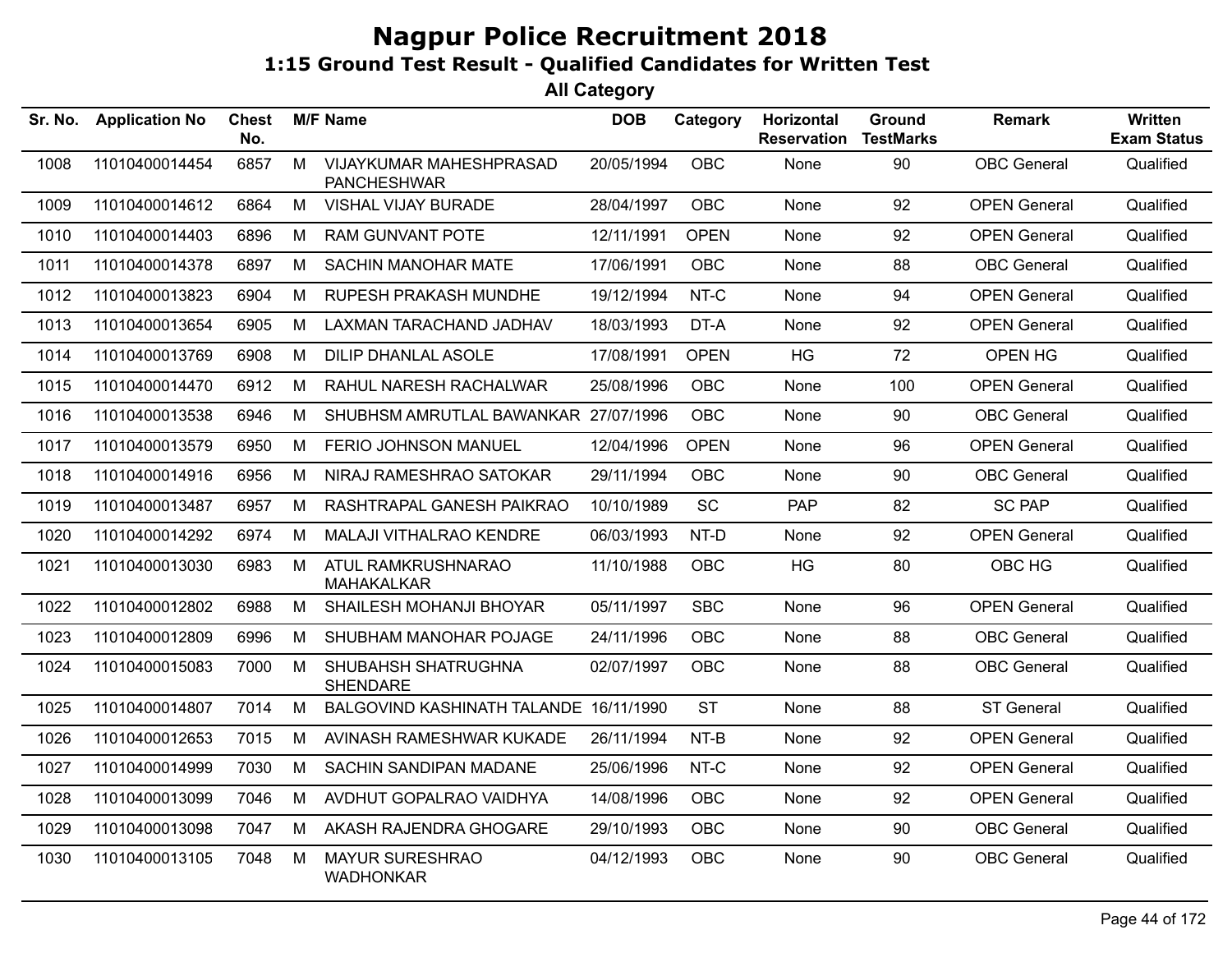| Sr. No. | <b>Application No</b> | <b>Chest</b><br>No. |   | <b>M/F Name</b>                          | <b>DOB</b> | Category    | Horizontal<br><b>Reservation</b> | Ground<br><b>TestMarks</b> | <b>Remark</b>       | Written<br><b>Exam Status</b> |
|---------|-----------------------|---------------------|---|------------------------------------------|------------|-------------|----------------------------------|----------------------------|---------------------|-------------------------------|
| 1031    | 11010400014143        | 7068                | M | GAURAV SHANTARAM WANKHADE 21/02/1995     |            | <b>SC</b>   | PAP                              | 82                         | <b>SC PAP</b>       | Qualified                     |
| 1032    | 11010400014347        | 7069                | M | KISHOR PRAMODJI GONDASE                  | 19/04/1988 | NT-C        | None                             | 90                         | NT-C General        | Qualified                     |
| 1033    | 11010400012938        | 7082                | M | ASRUBA KUNDLIK KANDE                     | 05/03/1991 | NT-D        | None                             | 90                         | NT-D General        | Qualified                     |
| 1034    | 11010400014893        | 7095                | M | PAWAN MANOHAR DHADASE                    | 18/01/1992 | <b>ST</b>   | None                             | 88                         | <b>ST General</b>   | Qualified                     |
| 1035    | 11010400013814        | 7105                | M | RAVI DNYANESHWAR KUTHE                   | 25/10/1998 | <b>OBC</b>  | None                             | 88                         | <b>OBC</b> General  | Qualified                     |
| 1036    | 11010400014597        | 7117                | M | AVINASH ARUN DARNE                       | 12/10/1990 | OBC         | None                             | 88                         | <b>OBC</b> General  | Qualified                     |
| 1037    | 11010400013342        | 7155                | M | RAHUL SUBHASH BADWAIK                    | 04/02/1996 | OBC         | None                             | 90                         | <b>OBC</b> General  | Qualified                     |
| 1038    | 11010400014123        | 7162                | М | <b>GIRISH HEMANTRAO POTE</b>             | 27/08/1996 | OBC         | None                             | 90                         | <b>OBC</b> General  | Qualified                     |
| 1039    | 11010400014132        | 7175                | M | SOPAN YADAVRAO DEVKATTE                  | 11/07/1993 | <b>OPEN</b> | <b>PAP</b>                       | 90                         | OPEN PAP            | Qualified                     |
| 1040    | 11010400014135        | 7176                | M | NAMDEV MADHAVRAO DEVKATTE 21/08/1995     |            | NT-C        | None                             | 88                         | NT-C General        | Qualified                     |
| 1041    | 11010400013229        | 7178                | M | RAVINDRA RAJARAM WADHAI                  | 22/04/1990 | OBC         | None                             | 88                         | <b>OBC</b> General  | Qualified                     |
| 1042    | 11010400013362        | 7186                | M | SATISH VITTHAL MOHARLE                   | 29/12/1989 | <b>OBC</b>  | <b>None</b>                      | 92                         | <b>OPEN General</b> | Qualified                     |
| 1043    | 11010400013372        | 7187                | M | AMIT SURESH BAMLETKAR                    | 25/01/1991 | <b>OBC</b>  | None                             | 92                         | <b>OPEN General</b> | Qualified                     |
| 1044    | 11010400013377        | 7188                | M | SANJAY RAMESHRAO PATIL                   | 07/07/1993 | SC          | None                             | 90                         | <b>SC General</b>   | Qualified                     |
| 1045    | 11010400013365        | 7189                | M | AVINASH VISHNUPANT SONONE                | 03/10/1996 | OBC         | None                             | 88                         | <b>OBC</b> General  | Qualified                     |
| 1046    | 11010400013745        | 7203                | M | PANKAJ DAWADU GABHANE                    | 14/06/1991 | OBC         | PAP                              | 94                         | <b>OPEN General</b> | Qualified                     |
| 1047    | 11010400013764        | 7205                | M | VAIBHAV LALAJI PALANDURKAR               | 10/03/1991 | <b>OBC</b>  | <b>PAP</b>                       | 90                         | OBC PAP             | Qualified                     |
| 1048    | 11010400013739        | 7206                | M | KAMLESH PURUSHOTTAM<br><b>KSHIRSAGAR</b> | 24/12/1996 | <b>OBC</b>  | <b>None</b>                      | 94                         | <b>OPEN General</b> | Qualified                     |
| 1049    | 11010400013775        | 7208                | M | AMIT WAMANRAO WADIBHASME                 | 01/02/1993 | <b>OBC</b>  | None                             | 94                         | <b>OPEN General</b> | Qualified                     |
| 1050    | 11010400014171        | 7228                | M | YOGESH ANIL DARADE                       | 30/11/1999 | NT-D        | None                             | 92                         | Open General        | Qualified                     |
| 1051    | 11010400014533        | 7236                | M | ANIL SHALIGRAM WAGHMARE                  | 29/01/1990 | SC          | None                             | 92                         | <b>OPEN General</b> | Qualified                     |
| 1052    | 11010400012967        | 7238                | M | MANOJ RUPRAO WANKHADE                    | 14/07/1991 | OBC         | None                             | 90                         | <b>OBC</b> General  | Qualified                     |
| 1053    | 11010400013173        | 7244                | M | SWADESH NAGSEN BHOWATE                   | 16/10/1996 | SC          | None                             | 86                         | <b>SC General</b>   | Qualified                     |
| 1054    | 11010400012806        | 7246                | M | ANKUSH SEVAKRAMJI<br><b>TEMBHURKAR</b>   | 30/12/1988 | <b>SC</b>   | None                             | 88                         | <b>SC General</b>   | Qualified                     |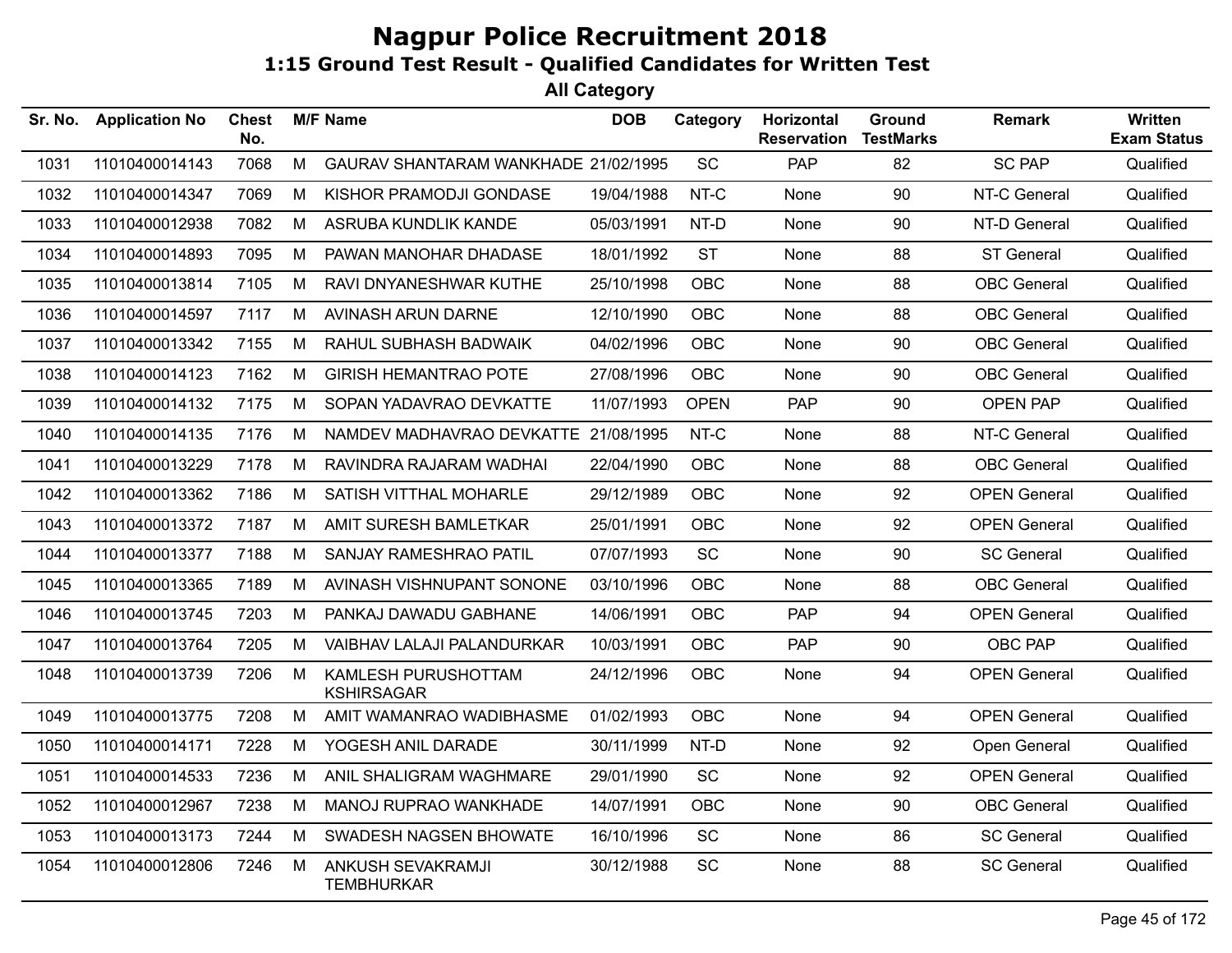| Sr. No. | <b>Application No</b> | <b>Chest</b><br>No. |   | <b>M/F Name</b>                         | <b>DOB</b> | Category    | <b>Horizontal</b><br><b>Reservation</b> | Ground<br><b>TestMarks</b> | <b>Remark</b>            | <b>Written</b><br><b>Exam Status</b> |
|---------|-----------------------|---------------------|---|-----------------------------------------|------------|-------------|-----------------------------------------|----------------------------|--------------------------|--------------------------------------|
| 1055    | 11010400014012        | 7249                | M | ABHAY RAMRAO JADHAO                     | 04/02/1990 | <b>OPEN</b> | PAP                                     | 92                         | <b>OPEN General/ PAP</b> | Qualified                            |
| 1056    | 11010400014027        | 7250                | М | SUDARSHAN NAMDEO RATHOD                 | 10/10/1988 | DT-A        | None                                    | 94                         | <b>OPEN General</b>      | Qualified                            |
| 1057    | 11010400013454        | 7254                | M | ALTAFKHAN MANNANKHAN<br><b>PATHAN</b>   | 01/07/1990 | OBC         | Police Children                         | 76                         | <b>OBC Police Child</b>  | Qualified                            |
| 1058    | 11010400013578        | 7273                | M | PRASHANT ASHOK SAHARE                   | 30/08/1995 | SC          | None                                    | 88                         | <b>SC General</b>        | Qualified                            |
| 1059    | 11010400013248        | 7284                | M | AVINASH RAJESHWARJI<br><b>SATHAWANE</b> | 29/04/1996 | OBC         | None                                    | 88                         | <b>OBC</b> General       | Qualified                            |
| 1060    | 11010400014574        | 7285                | M | RAHUL DEEPAK ZATALE                     | 14/11/1996 | OBC         | None                                    | 94                         | <b>OPEN General</b>      | Qualified                            |
| 1061    | 11010400014168        | 7293                | M | SACHIN KAILAS SAWANT                    | 01/04/1997 | OBC         | None                                    | 90                         | <b>OBC</b> General       | Qualified                            |
| 1062    | 11010400014124        | 7294                | M | MILIND DNYANESHWAR PANDE                | 24/09/1990 | SC          | None                                    | 94                         | <b>OPEN General</b>      | Qualified                            |
| 1063    | 11010400014193        | 7296                | M | AJAY NANDKUMAR BELKHEDE                 | 11/09/1995 | SC          | None                                    | 92                         | <b>OPEN General</b>      | Qualified                            |
| 1064    | 11010400013291        | 7297                | M | AVISH VIDYADHAR SHENDE                  | 15/03/1999 | OBC         | None                                    | 90                         | <b>OBC</b> General       | Qualified                            |
| 1065    | 11010400013317        | 7299                | M | CHAITANYA SURESH DIDWANI                | 27/09/1988 | <b>OBC</b>  | Police Children                         | 84                         | <b>OBC Police Child</b>  | Qualified                            |
| 1066    | 11010400014675        | 7304                | М | PARAG RAMESHRAO GIRHE                   | 05/05/1992 | <b>OBC</b>  | <b>PAP</b>                              | 92                         | <b>OPEN General</b>      | Qualified                            |
| 1067    | 11010400014741        | 7305                | M | SARANG KIRANRAO SAMBARE                 | 11/06/1990 | OBC         | <b>PAP</b>                              | 88                         | OBC PAP                  | Qualified                            |
| 1068    | 11010400013117        | 7315                | M | VIJAY PREMLAL WARKADE                   | 05/08/1994 | <b>ST</b>   | None                                    | 92                         | <b>OPEN General</b>      | Qualified                            |
| 1069    | 11010400013082        | 7336                | M | SHUBHAM PRAKASH SHENDE                  | 19/03/1997 | SC          | None                                    | 90                         | <b>SC General</b>        | Qualified                            |
| 1070    | 11010400015100        | 7337                | M | YOGESH SHREERAM HIRALKAR                | 30/07/1991 | OBC         | Police Children                         | 82                         | OBC Police Child         | Qualified                            |
| 1071    | 11010400013901        | 7342                | M | SHUBHAM RAMESH TELGOTE                  | 19/07/1995 | SC          | None                                    | 88                         | <b>SC General</b>        | Qualified                            |
| 1072    | 11010400013892        | 7344                | М | SANDESH ISHWARJI DHONGLE                | 12/06/1993 | SC          | None                                    | 90                         | <b>SC General</b>        | Qualified                            |
| 1073    | 11010400013899        | 7345                | М | DIPAK KESHAVRAOJI CHANDEKAR 13/09/1992  |            | <b>OBC</b>  | None                                    | 90                         | <b>OBC</b> General       | Qualified                            |
| 1074    | 11010400013896        | 7347                | M | MOHIT MAHADEOJI ZADE                    | 29/11/1991 | NT-B        | None                                    | 94                         | <b>OPEN General</b>      | Qualified                            |
| 1075    | 11010400013338        | 7356                | M | PRATIK GAJANAN BHOMLE                   | 28/02/1996 | OBC         | None                                    | 92                         | <b>OPEN General</b>      | Qualified                            |
| 1076    | 11010400015184        | 7361                | М | RUPESH NANARAO BANSOD                   | 30/03/1998 | SC          | None                                    | 86                         | <b>SC General</b>        | Qualified                            |
| 1077    | 11010400014062        | 7367                | M | NIRAJ PREMRAJ GAWAI                     | 02/01/1991 | SC          | Police Children                         | 90                         | <b>SC Police Child</b>   | Qualified                            |
| 1078    | 11010400013483        | 7369                | М | KAPIL MANOHARRAO WANKHADE 06/08/1994    |            | SC          | None                                    | 96                         | <b>OPEN General</b>      | Qualified                            |
|         |                       |                     |   |                                         |            |             |                                         |                            |                          |                                      |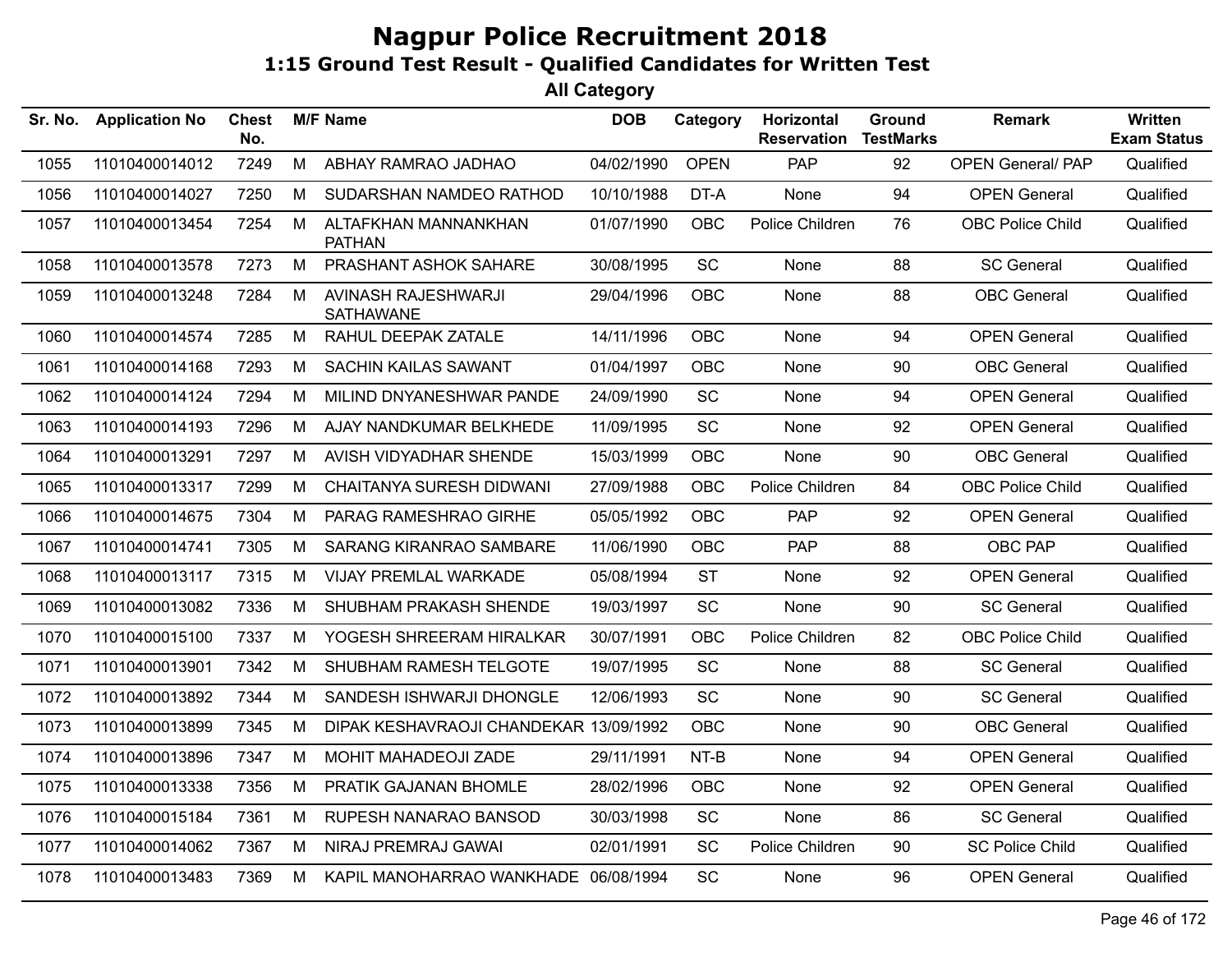| Sr. No. | <b>Application No</b> | <b>Chest</b><br>No. |   | <b>M/F Name</b>                                 | <b>DOB</b> | Category    | Horizontal<br><b>Reservation</b> | Ground<br><b>TestMarks</b> | <b>Remark</b>            | Written<br><b>Exam Status</b> |
|---------|-----------------------|---------------------|---|-------------------------------------------------|------------|-------------|----------------------------------|----------------------------|--------------------------|-------------------------------|
| 1079    | 11010400014904        | 7401                | M | ROSHAN DEORAOJI DONGARE                         | 21/10/1992 | SC          | None                             | 86                         | <b>SC General</b>        | Qualified                     |
| 1080    | 11010400014905        | 7403                | М | <b>RINKESHSINGH</b><br>JAYPRAKASHSINGH THAKUR   | 30/03/1993 | <b>OPEN</b> | Police Children                  | 88                         | <b>OPEN Police Child</b> | Qualified                     |
| 1081    | 11010400013015        | 7406                | M | PRAVIN ARJUN LIMKAR                             | 15/06/1986 | <b>OPEN</b> | PAP                              | 88                         | <b>OPEN PAP</b>          | Qualified                     |
| 1082    | 11010400013271        | 7413                | М | ANIL MADHUKAR RANGARI                           | 27/04/1989 | <b>SC</b>   | HG                               | 78                         | SC HG                    | Qualified                     |
| 1083    | 11010400013785        | 7418                | М | JAGESH TEKCHAND BAGHELE                         | 01/02/1992 | <b>OBC</b>  | None                             | 92                         | <b>OPEN General</b>      | Qualified                     |
| 1084    | 11010400014245        | 7424                | M | <b>TAMESHWAR CHAITRAMJI</b><br><b>NANDURKAR</b> | 06/10/1991 | OBC         | None                             | 94                         | <b>OPEN General</b>      | Qualified                     |
| 1085    | 11010400014304        | 7425                | M | ANILKUMAR SHATRUGHAN<br><b>MAHATO</b>           | 15/08/1993 | <b>OPEN</b> | None                             | 92                         | <b>OPEN General</b>      | Qualified                     |
| 1086    | 11010400014257        | 7426                | М | ANURAG DILIPJI CHAKOLE                          | 30/06/1994 | <b>OBC</b>  | None                             | 88                         | <b>OBC</b> General       | Qualified                     |
| 1087    | 11010400012799        | 7434                | M | OMKESH DNYANOBA SAKHARE                         | 26/07/1999 | NT-D        | None                             | 90                         | NT-D General             | Qualified                     |
| 1088    | 11010400013259        | 7459                | M | <b>CHAITNYA RAMKRUSHNA</b><br><b>MESHRAM</b>    | 19/11/1991 | OBC         | None                             | 88                         | <b>OBC</b> General       | Qualified                     |
| 1089    | 11010400014918        | 7461                | M | RAKESH DNYANESHWAR<br><b>KARSAYAL</b>           | 08/07/1996 | <b>OPEN</b> | None                             | 96                         | <b>OPEN General</b>      | Qualified                     |
| 1090    | 11010400013201        | 7465                | М | SANJIV MOHAPAT SELOKAR                          | 04/04/1991 | <b>OBC</b>  | None                             | 88                         | <b>OBC</b> General       | Qualified                     |
| 1091    | 11010400013168        | 7467                | м | MUKHSH ANGLAL LILHARE                           | 01/04/1991 | <b>OBC</b>  | None                             | 92                         | <b>OPEN General</b>      | Qualified                     |
| 1092    | 11010400013194        | 7468                | M | <b>VIJAY RAMPRASAD PISODE</b>                   | 14/09/1987 | <b>OBC</b>  | None                             | 88                         | <b>OBC</b> General       | Qualified                     |
| 1093    | 11010400013970        | 7497                | М | <b>ISHWAR MADHUKARJI MAHEKAR</b>                | 27/09/1994 | <b>OBC</b>  | None                             | 90                         | <b>OBC</b> General       | Qualified                     |
| 1094    | 11010400013605        | 7511                | M | HITESH PRAVIN LADE                              | 02/11/1996 | <b>SC</b>   | None                             | 88                         | <b>SC General</b>        | Qualified                     |
| 1095    | 11010400013651        | 7519                | M | <b>TIRTHRAJ NANDKISHOR</b><br><b>RAGHORTE</b>   | 21/08/1996 | <b>OBC</b>  | <b>PAP</b>                       | 90                         | OBC PAP                  | Qualified                     |
| 1096    | 11010400012706        | 7542                | M | PRADIP JAGADISHWAR SHENDE                       | 07/11/1997 | <b>OBC</b>  | None                             | 96                         | <b>OPEN General</b>      | Qualified                     |
| 1097    | 11010400012736        | 7543                | M | <b>UMESH KEVLARAM LAVHE</b>                     | 02/10/1987 | <b>OBC</b>  | PAP                              | 86                         | <b>OBC PAP</b>           | Qualified                     |
| 1098    | 11010400012728        | 7545                | М | DIPAK WASUDEOJI GAYDHANE                        | 03/05/1991 | <b>OBC</b>  | None                             | 94                         | <b>OPEN General</b>      | Qualified                     |
| 1099    | 11010400012688        | 7547                | M | RAJESH RAJRATANJI SHIVANKAR                     | 02/07/1994 | <b>OBC</b>  | None                             | 88                         | <b>OBC</b> General       | Qualified                     |
| 1100    | 11010400012640        | 7563                | M | DEVIDAS SHALIKARAM GADE                         | 12/05/1995 | <b>OBC</b>  | None                             | 90                         | <b>OBC</b> General       | Qualified                     |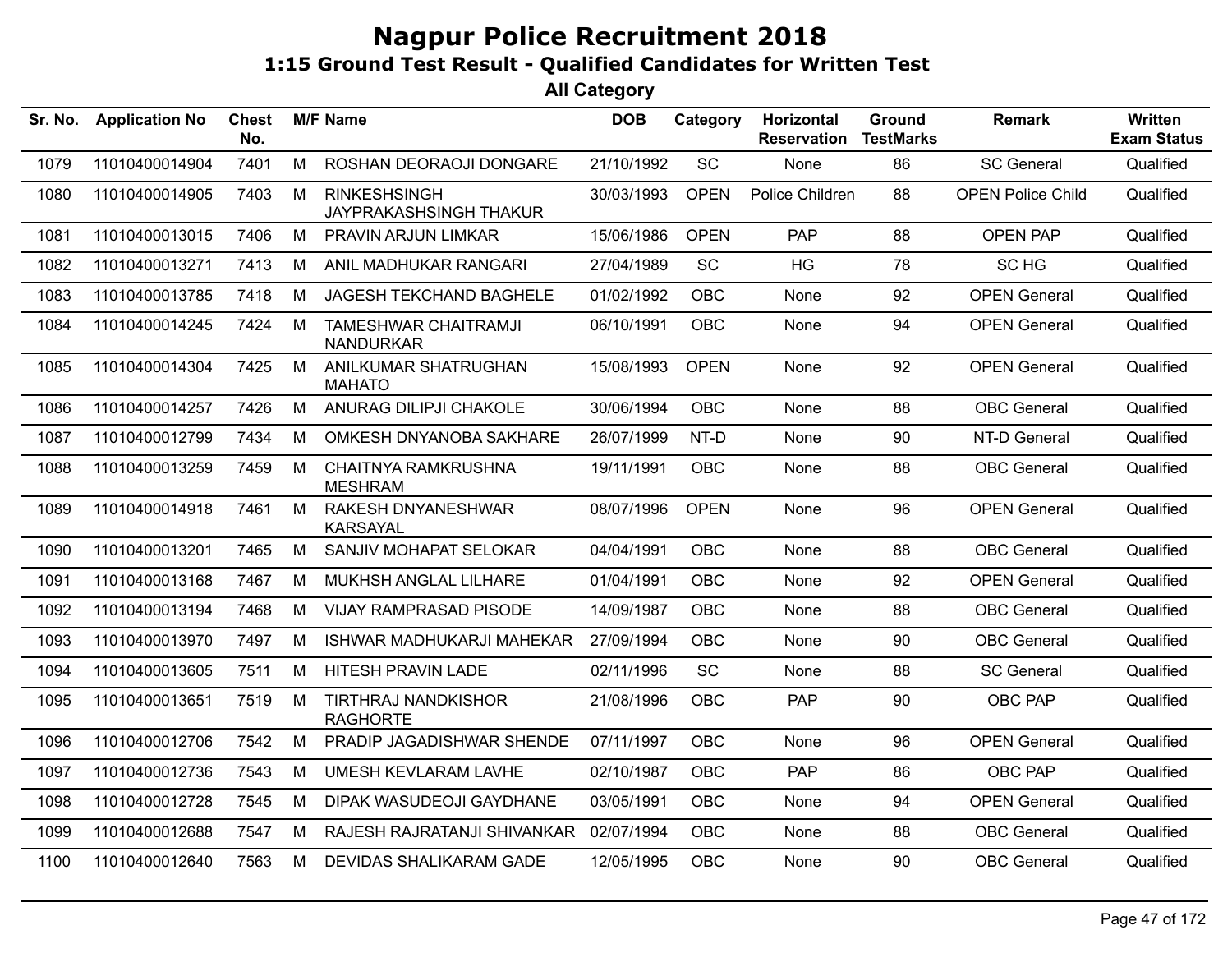| Sr. No. | <b>Application No</b> | <b>Chest</b><br>No. |   | <b>M/F Name</b>                         | <b>DOB</b> | Category    | Horizontal<br><b>Reservation</b> | Ground<br><b>TestMarks</b> | <b>Remark</b>           | Written<br><b>Exam Status</b> |
|---------|-----------------------|---------------------|---|-----------------------------------------|------------|-------------|----------------------------------|----------------------------|-------------------------|-------------------------------|
| 1101    | 11010400012643        | 7564                | M | SANDIP UKANDA INGLE                     | 04/07/1995 | <b>SC</b>   | None                             | 88                         | <b>SC General</b>       | Qualified                     |
| 1102    | 11010400012644        | 7565                | M | SANTOSH GAJANAN KANKAL                  | 27/05/1993 | OBC         | None                             | 90                         | <b>OBC</b> General      | Qualified                     |
| 1103    | 11010400014582        | 7597                | M | <b>GAJANAN PRAKASH RATHOD</b>           | 20/07/1991 | DT-A        | None                             | 90                         | DT-A General            | Qualified                     |
| 1104    | 11010400014604        | 7599                | M | SUNIL UTTAMRAO WANKHADE                 | 16/01/1991 | SC          | <b>PAP</b>                       | 90                         | <b>SC PAP</b>           | Qualified                     |
| 1105    | 11010400013489        | 7601                | M | MADHUKAR DHANRAJ SURJUSE                | 13/08/1988 | NT-B        | None                             | 90                         | NT-B General            | Qualified                     |
| 1106    | 11010400015018        | 7619                | М | RATNASHIL MADHUKAR MESHRAM 02/02/1988   |            | SC          | <b>PAP</b>                       | 86                         | <b>SC PAP</b>           | Qualified                     |
| 1107    | 11010400013733        | 7635                | M | SHYAM DEVIDAS KATEWALE                  | 21/07/1990 | <b>OPEN</b> | HG                               | 75                         | OPEN HG                 | Qualified                     |
| 1108    | 11010400012917        | 7645                | M | ANILKUMAR UMASHANKAR DUBEY 15/05/1992   |            | <b>OPEN</b> | HG                               | 82                         | OPEN HG                 | Qualified                     |
| 1109    | 11010400014560        | 7647                | M | YADNYESH GOVINDA KAURATI                | 02/05/1992 | <b>ST</b>   | <b>PAP</b>                       | 53                         | ST PAP                  | Qualified                     |
| 1110    | 11010400014209        | 7650                | M | NARENDRA RAMCHANDRA INGLE 05/05/1992    |            | SC          | None                             | 88                         | <b>SC General</b>       | Qualified                     |
| 1111    | 11010400013672        | 7654                | M | RAHUL ANIL BIRAJDAR                     | 02/04/1990 | <b>OPEN</b> | EQ                               | 80                         | OPEN EQ                 | Qualified                     |
| 1112    | 11010400013873        | 7679                | M | PAVAN GULCHAND JARWAL                   | 10/12/1991 | <b>OPEN</b> | None                             | 92                         | <b>OPEN General</b>     | Qualified                     |
| 1113    | 11010400015182        | 7681                | M | HARISHCHANDRA DEORAOJI<br><b>SHENDE</b> | 15/12/1988 | OBC         | HG                               | 78                         | OBC HG                  | Qualified                     |
| 1114    | 11010400014870        | 7689                | M | <b>VIKAS RAJES SHAHARE</b>              | 04/08/1992 | SC          | None                             | 90                         | <b>SC General</b>       | Qualified                     |
| 1115    | 11010400015186        | 7695                | M | VAIBHAV YOGESHWARRAO<br><b>GAUTRE</b>   | 24/07/1996 | <b>OBC</b>  | None                             | 88                         | <b>OBC</b> General      | Qualified                     |
| 1116    | 11010400013866        | 7702                | M | AKASH RAJENDRARAO DHOKE                 | 22/03/1991 | <b>SC</b>   | <b>HG</b>                        | 82                         | SC HG                   | Qualified                     |
| 1117    | 11010400013859        | 7703                | M | PAVAN VILASRAO VIDHATE                  | 22/08/1993 | OBC         | None                             | 88                         | <b>OBC</b> General      | Qualified                     |
| 1118    | 11010400013860        | 7704                | M | AKASH ANIL JADHAV                       | 23/12/1993 | SC          | None                             | 86                         | <b>SC General</b>       | Qualified                     |
| 1119    | 11010400013705        | 7712                | M | <b>VIJAY BHIMRAO LAVATE</b>             | 30/10/1998 | NT-C        | None                             | 92                         | Open General            | Qualified                     |
| 1120    | 11010400017069        | 7756                | M | NIKHIL SUKHADEV WAHGAMARE               | 14/02/1998 | <b>SBC</b>  | None                             | 88                         | <b>SBC General</b>      | Qualified                     |
| 1121    | 11010400016296        | 7765                | M | PRAMOD SUBHASH MOHURLE                  | 08/05/1993 | OBC         | None                             | 96                         | <b>OPEN General</b>     | Qualified                     |
| 1122    | 11010400016950        | 7773                | M | <b>GANESH RAMDAS SHENDRE</b>            | 12/06/1993 | OBC         | <b>PAP</b>                       | 88                         | OBC PAP                 | Qualified                     |
| 1123    | 11010400017384        | 7775                | M | LOKESH BHAGWAT DHENGE                   | 27/09/1991 | OBC         | Police Children                  | 84                         | <b>OBC Police Child</b> | Qualified                     |
| 1124    | 11010400017735        | 7776                | M | RAJAT RAYBHAN AJABALE                   | 09/02/1996 | OBC         | None                             | 92                         | <b>OPEN General</b>     | Qualified                     |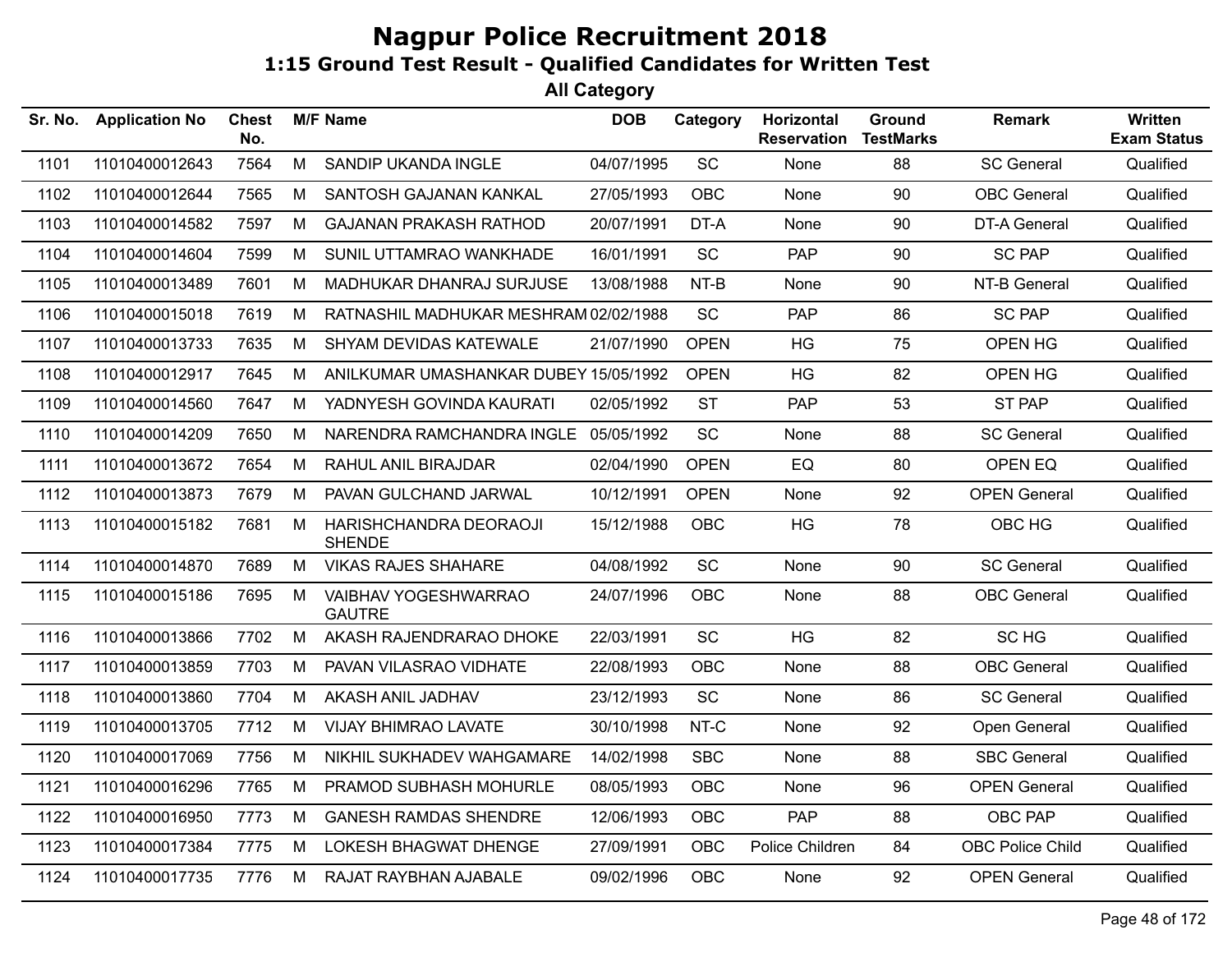| Sr. No. | <b>Application No</b> | <b>Chest</b><br>No. |   | <b>M/F Name</b>                        | <b>DOB</b> | Category    | Horizontal<br><b>Reservation</b> | Ground<br><b>TestMarks</b> | <b>Remark</b>           | <b>Written</b><br><b>Exam Status</b> |
|---------|-----------------------|---------------------|---|----------------------------------------|------------|-------------|----------------------------------|----------------------------|-------------------------|--------------------------------------|
| 1125    | 11010400015743        | 7779                | M | MANGESH SUBHASHJI MESHRAM 17/11/1991   |            | SC          | None                             | 86                         | <b>SC General</b>       | Qualified                            |
| 1126    | 11010400015746        | 7780                | м | AKSHAY RAMESWAR KUKADE                 | 07/07/1994 | <b>OBC</b>  | None                             | 90                         | <b>OBC</b> General      | Qualified                            |
| 1127    | 11010400016325        | 7781                | M | NARESH PRABHAKARRAO<br><b>REWATKAR</b> | 27/04/1994 | <b>OBC</b>  | None                             | 92                         | <b>OPEN General</b>     | Qualified                            |
| 1128    | 11010400016914        | 7785                | M | PRAVIN JAYRAM PRATYEKE                 | 24/09/1994 | <b>ST</b>   | PAP                              | 74                         | <b>ST PAP</b>           | Qualified                            |
| 1129    | 11010400016299        | 7789                | М | <b>VIPIN RAJU CHUNARKAR</b>            | 02/07/1990 | <b>SC</b>   | None                             | 86                         | <b>SC General</b>       | Qualified                            |
| 1130    | 11010400015993        | 7797                | М | MAHESH DIGAMBER MUTKURE                | 18/11/1997 | <b>OBC</b>  | None                             | 98                         | <b>OPEN General</b>     | Qualified                            |
| 1131    | 11010400016854        | 7815                | м | KUNAL SUDHAKARRAO<br><b>DANDEKAR</b>   | 02/06/1997 | <b>OBC</b>  | None                             | 92                         | <b>OPEN General</b>     | Qualified                            |
| 1132    | 11010400017698        | 7817                | M | SAGAR VASANTRAOJI KALE                 | 25/01/1992 | <b>OBC</b>  | None                             | 90                         | <b>OBC</b> General      | Qualified                            |
| 1133    | 11010400017729        | 7818                | м | AKASH GAJANANRAO SIRASKAR              | 27/03/1993 | <b>OBC</b>  | None                             | 92                         | <b>OPEN General</b>     | Qualified                            |
| 1134    | 11010400017423        | 7819                | М | PREMKUMAR ASHOKRAOJI INGLE 06/01/1991  |            | <b>SC</b>   | None                             | 88                         | <b>SC General</b>       | Qualified                            |
| 1135    | 11010400017533        | 7820                | М | <b>MALIK BASHIR SHEKH</b>              | 11/07/1993 | <b>OBC</b>  | None                             | 88                         | <b>OBC</b> General      | Qualified                            |
| 1136    | 11010400016635        | 7824                | М | ANKUSH PURUSHOTTAM CHOURE 01/03/1993   |            | <b>OBC</b>  | None                             | 90                         | <b>OBC</b> General      | Qualified                            |
| 1137    | 11010400017292        | 7828                | М | <b>NITIN BALUS YELKAR</b>              | 07/10/1996 | <b>OPEN</b> | EQ                               | 86                         | OPEN EQ                 | Qualified                            |
| 1138    | 11010400017927        | 7830                | м | <b>SWAPNIL ASHOK BANTE</b>             | 31/03/1991 | OBC         | Police Children                  | 90                         | <b>OBC Police Child</b> | Qualified                            |
| 1139    | 11010400017127        | 7832                | M | AVINASH JANARDHANRAO<br><b>KAMBLE</b>  | 09/06/1989 | <b>SC</b>   | None                             | 86                         | <b>SC General</b>       | Qualified                            |
| 1140    | 11010400016437        | 7835                | м | <b>BALAJI RAM YELKEWAD</b>             | 23/05/1993 | <b>SBC</b>  | None                             | 88                         | <b>SBC General</b>      | Qualified                            |
| 1141    | 11010400017133        | 7840                | м | SANGHARSH SUNIL TEMBHURNE              | 23/10/1995 | <b>SC</b>   | None                             | 88                         | <b>SC General</b>       | Qualified                            |
| 1142    | 11010400015514        | 7843                | М | BHARAT VASANT MAHAJAN                  | 14/07/1994 | <b>OPEN</b> | <b>PAP</b>                       | 88                         | <b>OPEN PAP</b>         | Qualified                            |
| 1143    | 11010400015588        | 7852                | M | <b>ANMOL ASHOK KATWALE</b>             | 31/07/1997 | <b>OBC</b>  | None                             | 94                         | <b>OPEN General</b>     | Qualified                            |
| 1144    | 11010400015279        | 7867                | M | ASHWIN SUDHAKAR GADEKAR                | 03/09/1992 | <b>SC</b>   | None                             | 86                         | <b>SC General</b>       | Qualified                            |
| 1145    | 11010400016931        | 7870                | M | SHIVA BHASKAR BUDH                     | 10/05/1995 | <b>SBC</b>  | None                             | 88                         | <b>SBC General</b>      | Qualified                            |
| 1146    | 11010400017761        | 7872                | м | PRAFUL SHRAWAN BHUJADE                 | 12/05/1993 | <b>OBC</b>  | None                             | 90                         | <b>OBC</b> General      | Qualified                            |
| 1147    | 11010400015714        | 7874                | M | PRAJWAL RAJUJI CHAWALE                 | 03/05/1999 | <b>OBC</b>  | None                             | 88                         | <b>OBC</b> General      | Qualified                            |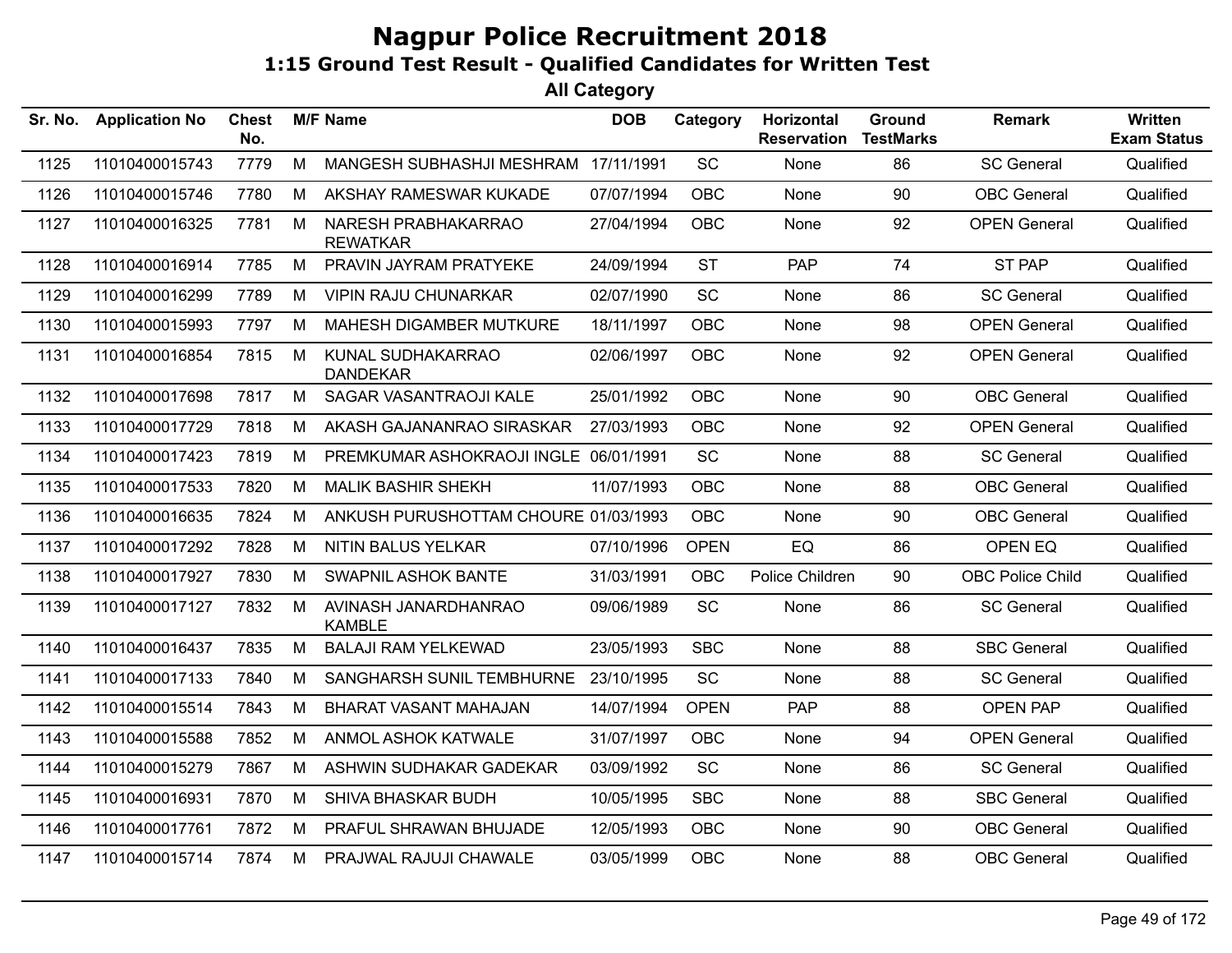| Sr. No. | <b>Application No</b> | <b>Chest</b><br>No. |   | <b>M/F Name</b>                              | <b>DOB</b> | Category    | Horizontal<br><b>Reservation</b> | Ground<br><b>TestMarks</b> | <b>Remark</b>           | Written<br><b>Exam Status</b> |
|---------|-----------------------|---------------------|---|----------------------------------------------|------------|-------------|----------------------------------|----------------------------|-------------------------|-------------------------------|
| 1148    | 11010400017758        | 7876                | M | SANJAY MOHAN NARULE                          | 16/03/1996 | <b>OBC</b>  | PAP                              | 92                         | <b>OPEN General</b>     | Qualified                     |
| 1149    | 11010400016368        | 7879                | M | CHHANNULAL BUDHAJI<br><b>LANJEWAR</b>        | 24/12/1988 | <b>OBC</b>  | None                             | 90                         | <b>OBC</b> General      | Qualified                     |
| 1150    | 11010400015676        | 7907                | М | AMOL KAILASJI BAWANE                         | 21/03/1992 | NT-B        | None                             | 92                         | <b>OPEN General</b>     | Qualified                     |
| 1151    | 11010400016684        | 7909                | M | MAHESH MANOHAR MASRAM                        | 01/01/1990 | <b>ST</b>   | HG                               | 74                         | ST <sub>HG</sub>        | Qualified                     |
| 1152    | 11010400017908        | 7910                | M | SHAHIDSHAH MEHBOOB SHAH                      | 13/06/1988 | SC          | None                             | 90                         | <b>SC General</b>       | Qualified                     |
| 1153    | 11010400017664        | 7912                | M | AKSHAY ASHOKRAOJI YAWALE                     | 26/10/1994 | OBC         | None                             | 92                         | <b>OPEN General</b>     | Qualified                     |
| 1154    | 11010400015927        | 7915                | M | NILESH NANDUJI TAKIT                         | 24/10/1996 | <b>OBC</b>  | None                             | 88                         | <b>OBC</b> General      | Qualified                     |
| 1155    | 11010400016561        | 7945                | M | <b>BADAL MUNESHWAR KHANDAIT</b>              | 08/09/1996 | <b>OBC</b>  | None                             | 92                         | <b>OPEN General</b>     | Qualified                     |
| 1156    | 11010400016731        | 7947                | М | SANMUKH HANMANT IJULKANTHE 13/12/1995        |            | <b>OBC</b>  | None                             | 88                         | <b>OBC</b> General      | Qualified                     |
| 1157    | 11010400015999        | 7953                | М | PAWAN CHANDRAKANT GAIKWAD 08/04/1990         |            | OBC         | Police Children                  | 88                         | <b>OBC Police Child</b> | Qualified                     |
| 1158    | 11010400015997        | 7954                | M | <b>GULSHAN RAMDAS NISTANE</b>                | 21/10/1996 | <b>OBC</b>  | Police Children                  | 80                         | <b>OBC Police Child</b> | Qualified                     |
| 1159    | 11010400016501        | 7960                | M | <b>SAGAR HARIBHAU BRAMHNE</b>                | 20/07/1992 | NT-B        | None                             | 90                         | NT-B General            | Qualified                     |
| 1160    | 11010400017475        | 7961                | M | SYEDJAVEDALI SYEDSHAHADAT<br><b>ALI</b>      | 14/10/1991 | <b>OPEN</b> | HG                               | 90                         | OPEN HG                 | Qualified                     |
| 1161    | 11010400016934        | 7962                | M | SYDJUNED SYD JAKIR                           | 20/09/1995 | <b>OPEN</b> | None                             | 92                         | <b>OPEN General</b>     | Qualified                     |
| 1162    | 11010400015913        | 7964                | M | SHAHIRAM TRYMBAK SHINDE                      | 27/04/1993 | SC          | None                             | 88                         | <b>SC General</b>       | Qualified                     |
| 1163    | 11010400015831        | 7967                | M | NITESH KESHAO NIKODE                         | 15/03/1989 | <b>OBC</b>  | None                             | 88                         | <b>OBC</b> General      | Qualified                     |
| 1164    | 11010400015543        | 7986                | M | PARMANAD DHURVDAS<br>SONBARSE                | 26/01/1992 | SC          | None                             | 86                         | <b>SC General</b>       | Qualified                     |
| 1165    | 11010400015455        | 7998                | M | <b>GAJANAN RAMDAS MAHALLE</b>                | 02/02/1988 | <b>OBC</b>  | None                             | 90                         | <b>OBC</b> General      | Qualified                     |
| 1166    | 11010400016361        | 8008                | М | SANGHDEEP PRITAM GANVIR                      | 10/11/1991 | SC          | None                             | 86                         | <b>SC General</b>       | Qualified                     |
| 1167    | 11010400016571        | 8011                | M | <b>MANGESH HARIBHAUJI</b><br><b>BHONGADE</b> | 22/11/1989 | <b>OBC</b>  | <b>HG</b>                        | 80                         | OBC HG                  | Qualified                     |
| 1168    | 11010400016853        | 8014                | M | AMOL SHRIRAMRAO MHASKE                       | 05/09/1994 | <b>OBC</b>  | None                             | 88                         | <b>OBC</b> General      | Qualified                     |
| 1169    | 11010400015662        | 8022                | М | <b>GANESH MAHADEO DUKARE</b>                 | 09/03/1993 | SC          | None                             | 86                         | <b>SC General</b>       | Qualified                     |
| 1170    | 11010400015665        | 8023                | М | SATYANARAYAN BHAURAO KAKDE 07/03/1996        |            | <b>OPEN</b> | None                             | 96                         | <b>OPEN General</b>     | Qualified                     |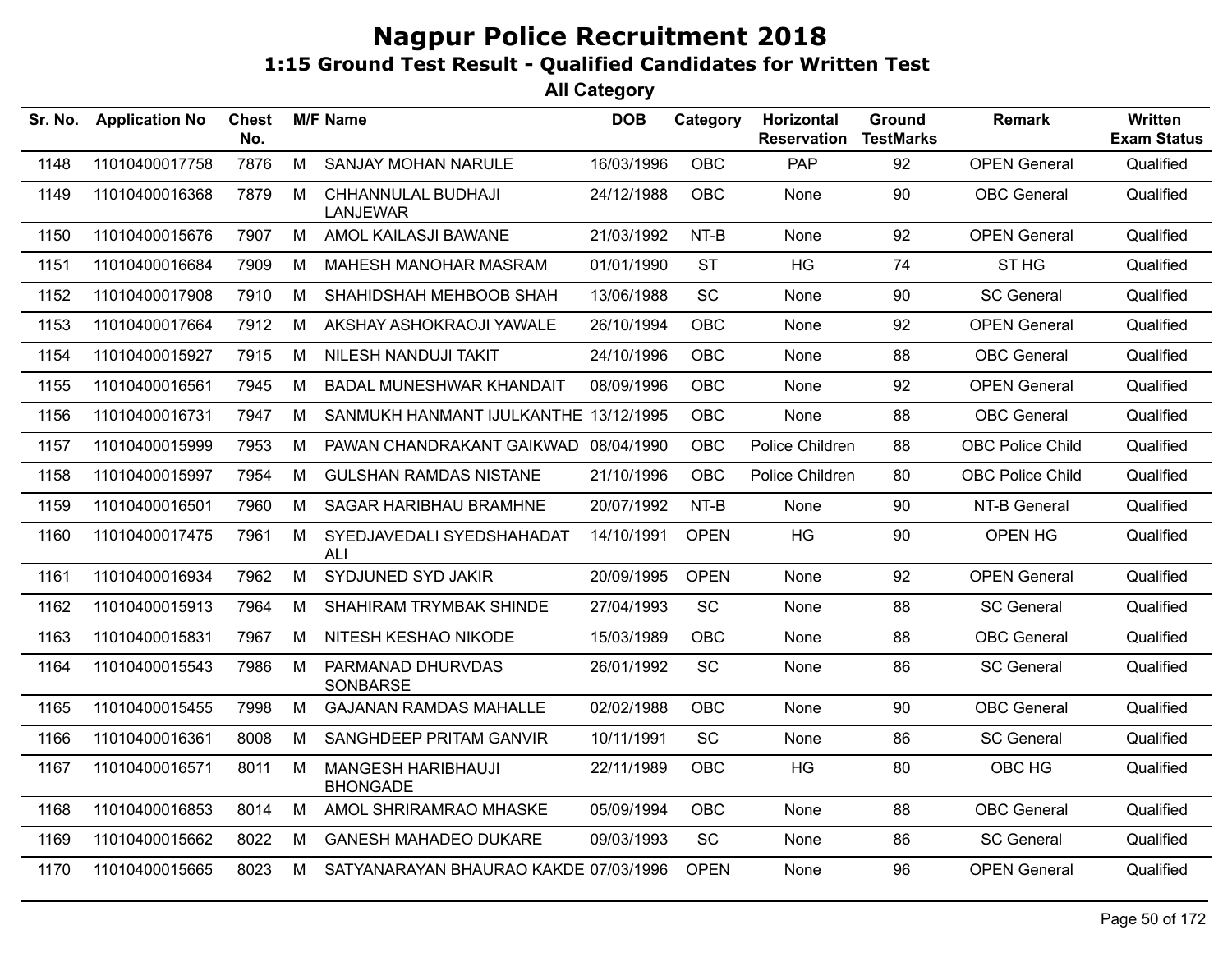| Sr. No. | <b>Application No</b> | <b>Chest</b><br>No. |   | <b>M/F Name</b>                        | <b>DOB</b> | Category    | Horizontal<br><b>Reservation</b> | Ground<br><b>TestMarks</b> | <b>Remark</b>       | Written<br><b>Exam Status</b> |
|---------|-----------------------|---------------------|---|----------------------------------------|------------|-------------|----------------------------------|----------------------------|---------------------|-------------------------------|
| 1171    | 11010400017436        | 8026                | M | PRADIP MORESHWAR BUDDEKAR 22/10/1997   |            | OBC         | None                             | 90                         | <b>OBC</b> General  | Qualified                     |
| 1172    | 11010400017825        | 8035                | M | RUPESH MAHADEVRAO<br><b>CHAUDHARY</b>  | 25/05/1990 | OBC         | None                             | 94                         | <b>OPEN General</b> | Qualified                     |
| 1173    | 11010400016809        | 8043                | M | PRADIP SHESHERAO BAWALE                | 02/12/1991 | <b>OPEN</b> | None                             | 92                         | <b>OPEN General</b> | Qualified                     |
| 1174    | 11010400016755        | 8045                | M | <b>VILAS NAJUKRAO RAMTEKE</b>          | 25/01/1988 | <b>SC</b>   | HG                               | 86                         | SC HG               | Qualified                     |
| 1175    | 11010400015653        | 8046                | M | YOGRAJ ROTKE KOMESHWAR                 | 06/08/1996 | <b>OBC</b>  | None                             | 88                         | <b>OBC</b> General  | Qualified                     |
| 1176    | 11010400017221        | 8051                | M | PRATIK SURESH HATMODE                  | 29/08/1993 | OBC         | None                             | 88                         | <b>OBC</b> General  | Qualified                     |
| 1177    | 11010400017179        | 8063                | M | RASHIK PRALHAD CHAUDHARI               | 11/09/1993 | <b>OBC</b>  | None                             | 90                         | <b>OBC</b> General  | Qualified                     |
| 1178    | 11010400015776        | 8065                | М | LAXMIKANT SHIOCHAND THAKRE             | 25/06/1997 | <b>OBC</b>  | None                             | 94                         | <b>OPEN General</b> | Qualified                     |
| 1179    | 11010400015762        | 8072                | M | ABHISHEK DIGAMBERJI RAHATE             | 25/08/1998 | <b>OPEN</b> | <b>PAP</b>                       | 88                         | <b>OPEN PAP</b>     | Qualified                     |
| 1180    | 11010400015764        | 8074                | M | RAVINDRAKUMAR BALIRAM<br><b>NEWARE</b> | 22/01/1989 | <b>SBC</b>  | None                             | 88                         | <b>SBC General</b>  | Qualified                     |
| 1181    | 11010400015734        | 8075                | M | <b>RITESH GHUMESH LILHARE</b>          | 03/09/1996 | <b>OBC</b>  | None                             | 92                         | <b>OPEN General</b> | Qualified                     |
| 1182    | 11010400016906        | 8084                | M | <b>GANESH NASHIK KHOBRAGADE</b>        | 17/09/1997 | SC          | None                             | 86                         | <b>SC General</b>   | Qualified                     |
| 1183    | 11010400017820        | 8087                | M | HANMANT WAMAN DEVKAMBLE                | 05/04/1991 | SC          | None                             | 86                         | <b>SC General</b>   | Qualified                     |
| 1184    | 11010400016949        | 8092                | M | AMIT DIGAMBAR CHANDEKAR                | 28/11/1992 | <b>ST</b>   | <b>HG</b>                        | 56                         | ST <sub>HG</sub>    | Qualified                     |
| 1185    | 11010400017336        | 8100                | M | SURAJ GAJANAN RAJURKAR                 | 16/10/1995 | <b>OBC</b>  | None                             | 88                         | <b>OBC</b> General  | Qualified                     |
| 1186    | 11010400017500        | 8107                | M | ISHWAR PRABHAKAR LAVKAR                | 01/05/1993 | <b>OBC</b>  | None                             | 88                         | <b>OBC</b> General  | Qualified                     |
| 1187    | 11010400017538        | 8109                | M | SHASHIKANT SAHEBRAO<br><b>NATEKAR</b>  | 20/07/1992 | SC          | None                             | 86                         | <b>SC General</b>   | Qualified                     |
| 1188    | 11010400017088        | 8110                | M | NIKIL SHARAD WAGHMARE                  | 29/03/1996 | <b>OBC</b>  | None                             | 88                         | <b>OBC</b> General  | Qualified                     |
| 1189    | 11010400015516        | 8115                | M | NARESH DASHRATH PAWANKAR               | 16/07/1991 | <b>OPEN</b> | HG                               | 80                         | <b>OPEN HG</b>      | Qualified                     |
| 1190    | 11010400015526        | 8122                | M | YOGESH NARAYAN MOTGHARE                | 09/09/1989 | <b>OBC</b>  | None                             | 92                         | <b>OPEN General</b> | Qualified                     |
| 1191    | 11010400016267        | 8140                | M | PARMESHWAR SHRIHARI<br><b>MURKUTE</b>  | 16/03/1997 | NT-D        | None                             | 94                         | <b>OPEN General</b> | Qualified                     |
| 1192    | 11010400017485        | 8158                | M | RAHUL ROHIDAS RATHOD                   | 25/07/1993 | <b>OPEN</b> | PAP                              | 90                         | OPEN PAP            | Qualified                     |
| 1193    | 11010400017505        | 8159                | M | <b>LAKHAN SHYAM RATHOD</b>             | 13/08/1991 | DT-A        | None                             | 92                         | <b>OPEN General</b> | Qualified                     |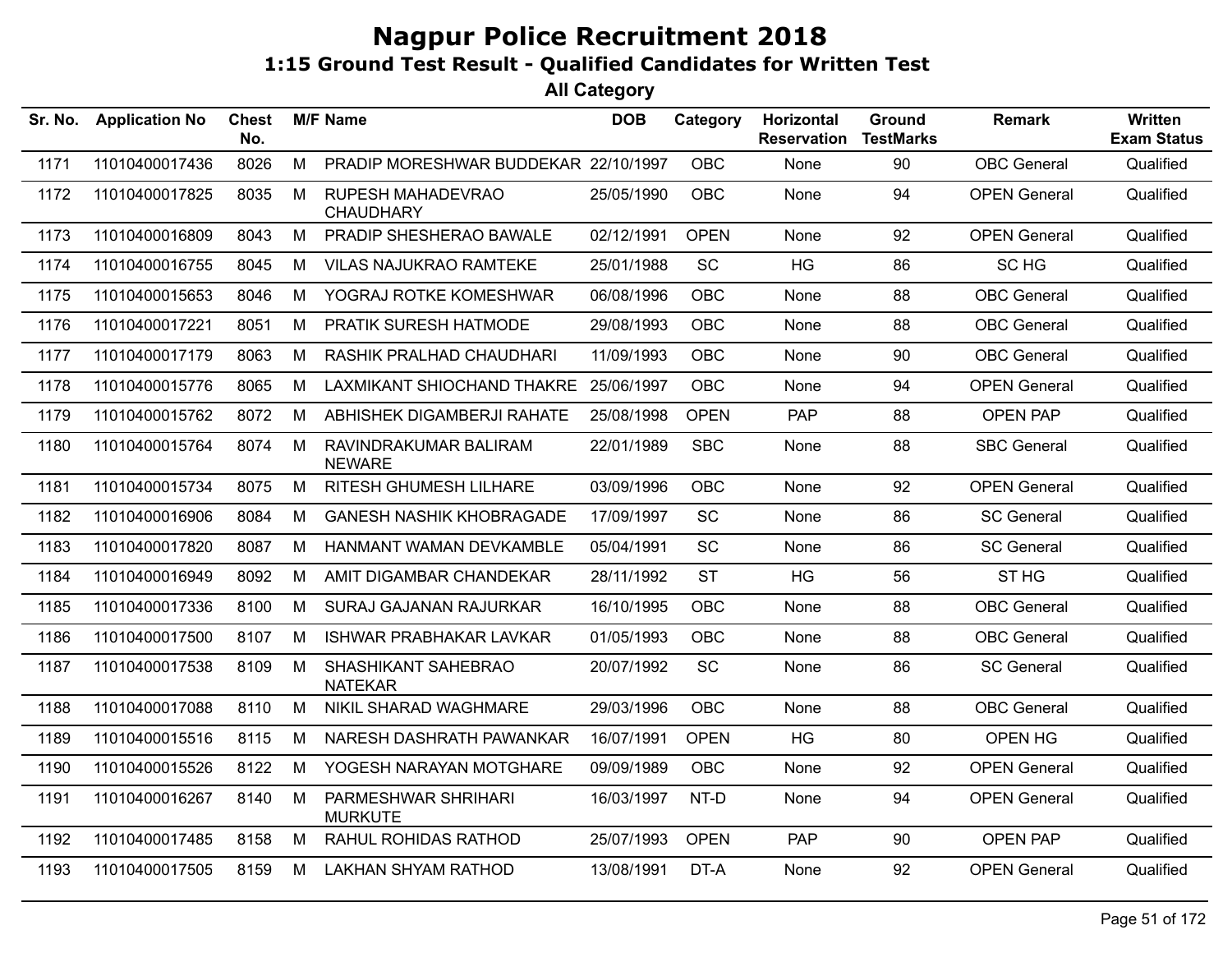| Sr. No. | <b>Application No</b> | <b>Chest</b><br>No. |   | <b>M/F Name</b>                           | <b>DOB</b> | Category    | Horizontal<br><b>Reservation</b> | Ground<br><b>TestMarks</b> | <b>Remark</b>           | Written<br><b>Exam Status</b> |
|---------|-----------------------|---------------------|---|-------------------------------------------|------------|-------------|----------------------------------|----------------------------|-------------------------|-------------------------------|
| 1194    | 11010400017525        | 8161                | M | AJAY ASHOK THAKRE                         | 21/06/1998 | <b>SBC</b>  | None                             | 88                         | <b>SBC General</b>      | Qualified                     |
| 1195    | 11010400016633        | 8167                | М | KRUSHNA RAJENDRA PIPARE                   | 11/06/1994 | <b>OBC</b>  | None                             | 88                         | <b>OBC</b> General      | Qualified                     |
| 1196    | 11010400017228        | 8172                | M | <b>FAIQUE FAROOQUE SHEIKH</b>             | 10/12/1996 | <b>OPEN</b> | None                             | 92                         | <b>OPEN General</b>     | Qualified                     |
| 1197    | 11010400015769        | 8177                | М | RAMESH BHAULAL LILHARE                    | 01/04/1993 | <b>OBC</b>  | None                             | 90                         | <b>OBC</b> General      | Qualified                     |
| 1198    | 11010400015742        | 8178                | M | MANGESH SURESH BHURE                      | 14/07/1991 | OBC         | None                             | 94                         | <b>OPEN General</b>     | Qualified                     |
| 1199    | 11010400015770        | 8179                | М | SANDIP SANJAY BANSOD                      | 14/07/1993 | SC          | None                             | 86                         | <b>SC General</b>       | Qualified                     |
| 1200    | 11010400016885        | 8184                | М | RAJAT DEVENDRABHAUJI PATIL                | 06/04/1997 | SC          | None                             | 88                         | <b>SC General</b>       | Qualified                     |
| 1201    | 11010400016925        | 8187                | М | AKSHAY RAMESHRAO SHRINATH                 | 15/11/1995 | NT-B        | <b>None</b>                      | 92                         | <b>OPEN General</b>     | Qualified                     |
| 1202    | 11010400016932        | 8188                | M | ARJUN MAHADEV WANKHADE                    | 03/10/1995 | <b>OBC</b>  | None                             | 92                         | <b>OPEN General</b>     | Qualified                     |
| 1203    | 11010400017484        | 8196                | M | VINOD LAXMANJI BAGHALLE                   | 02/08/1989 | <b>OPEN</b> | <b>PAP</b>                       | 86                         | <b>OPEN PAP</b>         | Qualified                     |
| 1204    | 11010400015594        | 8197                | М | SHRIKRUSHNA SHANKAR INGOLE 01/01/1998     |            | SC          | None                             | 94                         | <b>OPEN General</b>     | Qualified                     |
| 1205    | 11010400016081        | 8210                | М | SATISH MADHUKAR SAWARKAR                  | 12/10/1989 | OBC         | Police Children                  | 80                         | <b>OBC Police Child</b> | Qualified                     |
| 1206    | 11010400016342        | 8214                | м | DHANANJAY SUBHASHRAOJI<br><b>KALBANDE</b> | 13/04/1993 | <b>OBC</b>  | None                             | 90                         | <b>OBC</b> General      | Qualified                     |
| 1207    | 11010400016282        | 8215                | М | SHUBHAM KISNAJI THOMBRE                   | 12/11/1994 | <b>OBC</b>  | None                             | 90                         | OBC General             | Qualified                     |
| 1208    | 11010400017467        | 8219                | M | <b>VISHAL ARUN SANISE</b>                 | 28/08/1997 | <b>OBC</b>  | None                             | 90                         | <b>OBC</b> General      | Qualified                     |
| 1209    | 11010400017464        | 8220                | M | <b>GAJANAN PRALHAD BHOLANKAR</b>          | 23/11/1990 | <b>SBC</b>  | None                             | 90                         | <b>SBC General</b>      | Qualified                     |
| 1210    | 11010400016300        | 8231                | M | ABHIJIT MADHUKAR BELPATRE                 | 30/12/1991 | <b>OPEN</b> | HG                               | 82                         | OPEN HG                 | Qualified                     |
| 1211    | 11010400016829        | 8235                | м | MOHAN HARIDASRAO JAMODKAR 14/04/1992      |            | <b>OBC</b>  | <b>HG</b>                        | 84                         | OBC HG                  | Qualified                     |
| 1212    | 11010400015958        | 8257                | M | SAGAR ASHOKRAO DHUMALE                    | 18/12/1993 | SC          | None                             | 88                         | <b>SC General</b>       | Qualified                     |
| 1213    | 11010400016230        | 8262                | М | PRAFUL DAMODHAR BANTE                     | 22/10/1991 | <b>OBC</b>  | None                             | 90                         | <b>OBC</b> General      | Qualified                     |
| 1214    | 11010400017671        | 8270                | М | SUDHIR ISOBA BHAGAT                       | 01/01/1994 | OBC         | None                             | 90                         | <b>OBC</b> General      | Qualified                     |
| 1215    | 11010400017674        | 8284                | М | NITESH GAUTAM CHAHANDE                    | 24/09/1987 | SC          | <b>HG</b>                        | 80                         | SC HG                   | Qualified                     |
| 1216    | 11010400017900        | 8293                | M | KANHAIYALAL PATIRAM BADWAIK               | 05/09/1996 | OBC         | None                             | 88                         | <b>OBC</b> General      | Qualified                     |
| 1217    | 11010400017894        | 8294                | M | PRAFUL GANGADHAR BHUTE                    | 19/09/1991 | <b>OBC</b>  | None                             | 90                         | <b>OBC</b> General      | Qualified                     |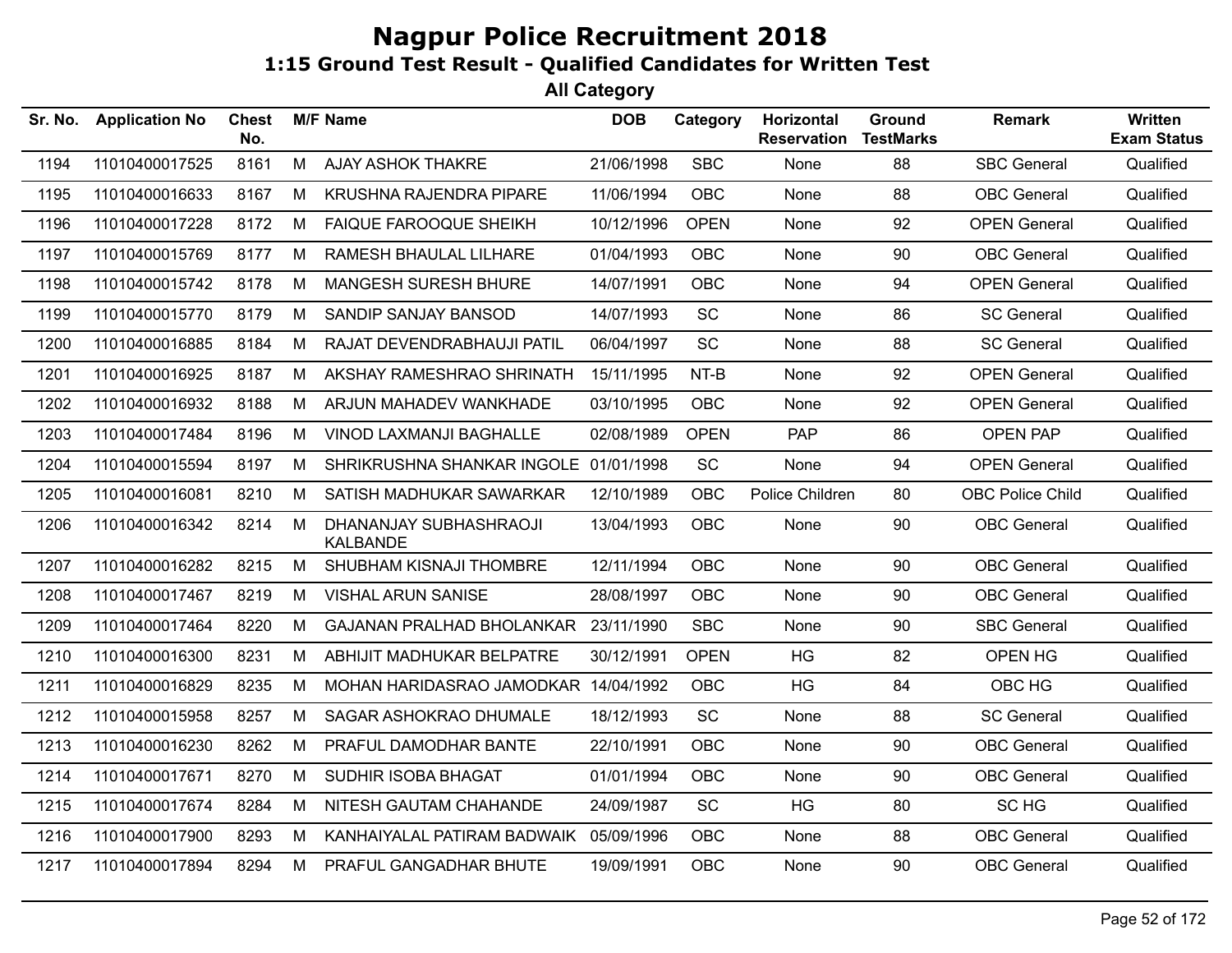| Sr. No. | <b>Application No</b> | <b>Chest</b><br>No. |   | <b>M/F Name</b>                           | <b>DOB</b> | Category    | Horizontal<br><b>Reservation</b> | Ground<br><b>TestMarks</b> | <b>Remark</b>       | <b>Written</b><br><b>Exam Status</b> |
|---------|-----------------------|---------------------|---|-------------------------------------------|------------|-------------|----------------------------------|----------------------------|---------------------|--------------------------------------|
| 1218    | 11010400017416        | 8297                | M | <b>DIPAK ABHIMAN PATLE</b>                | 01/10/1991 | <b>OBC</b>  | None                             | 96                         | <b>OPEN General</b> | Qualified                            |
| 1219    | 11010400015301        | 8304                | M | SHUBHAM GANGADHAR KARKALE 10/09/1996      |            | <b>OBC</b>  | None                             | 90                         | <b>OBC</b> General  | Qualified                            |
| 1220    | 11010400016891        | 8310                | M | RAVINDRA SAKHARAM ASALKAR                 | 03/03/1990 | NT-B        | None                             | 90                         | NT-B General        | Qualified                            |
| 1221    | 11010400017504        | 8312                | М | <b>GAJANAN HIRAJI KAMBALE</b>             | 03/03/1994 | <b>SC</b>   | EQ                               | 80                         | SC EQ               | Qualified                            |
| 1222    | 11010400017789        | 8318                | M | SUNIL MANOHAR GAVHARE                     | 28/12/1994 | <b>OBC</b>  | None                             | 94                         | <b>OPEN General</b> | Qualified                            |
| 1223    | 11010400017717        | 8329                | М | <b>VIKI GOPALRAOJI MEHAR</b>              | 28/06/1990 | <b>OPEN</b> | <b>HG</b>                        | 78                         | OPEN HG             | Qualified                            |
| 1224    | 11010400016312        | 8331                | M | SANDIP RAMESHWARRAO INGOLE 26/11/1989     |            | <b>OBC</b>  | None                             | 90                         | <b>OBC</b> General  | Qualified                            |
| 1225    | 11010400016314        | 8332                | M | MO.TANVEERAHMAD M.SHAKIR.                 | 07/01/1989 | <b>OBC</b>  | <b>None</b>                      | 88                         | <b>OBC</b> General  | Qualified                            |
| 1226    | 11010400016778        | 8345                | M | MANGESH SUBHASHRAOJI<br><b>CHOUDHARI</b>  | 20/05/1986 | <b>OBC</b>  | None                             | 88                         | <b>OBC</b> General  | Qualified                            |
| 1227    | 11010400015521        | 8356                | M | SANTOSH HAREEBHAU<br><b>GAIAKAWAD</b>     | 04/05/1993 | NT-B        | None                             | 96                         | <b>OPEN General</b> | Qualified                            |
| 1228    | 11010400017843        | 8363                | М | AMOL VASANTAJEE SHAHARE                   | 20/05/1990 | <b>OBC</b>  | None                             | 88                         | <b>OBC</b> General  | Qualified                            |
| 1229    | 11010400015449        | 8371                | M | SUNIL GOKUL BANDHATE                      | 04/02/1996 | <b>OBC</b>  | None                             | 88                         | <b>OBC</b> General  | Qualified                            |
| 1230    | 11010400015445        | 8372                | M | PAKAJ MADHUKARJI THAKRELE                 | 04/11/1994 | <b>OBC</b>  | None                             | 88                         | <b>OBC</b> General  | Qualified                            |
| 1231    | 11010400017009        | 8382                | M | AJAY SUBHASH GAVHANE                      | 29/06/1997 | NT-B        | None                             | 92                         | Open General        | Qualified                            |
| 1232    | 11010400017595        | 8395                | M | <b>LALIT YOGRAJ KORE</b>                  | 31/07/1994 | <b>OBC</b>  | None                             | 88                         | <b>OBC</b> General  | Qualified                            |
| 1233    | 11010400017675        | 8414                | M | NARENDRA SHAMLAL UKEY                     | 06/11/1994 | <b>OBC</b>  | None                             | 94                         | <b>OPEN General</b> | Qualified                            |
| 1234    | 11010400016208        | 8428                | М | RAJESH VASANTRAOJI NAKADE                 | 26/08/1996 | <b>OBC</b>  | None                             | 94                         | <b>OPEN General</b> | Qualified                            |
| 1235    | 11010400016780        | 8429                | M | DHANANJAY SURENDRA<br><b>GHORMADE</b>     | 23/11/1998 | <b>OBC</b>  | None                             | 88                         | <b>OBC</b> General  | Qualified                            |
| 1236    | 11010400015731        | 8430                | М | RINKU GHANSHAM SHENDE                     | 26/01/1992 | <b>OBC</b>  | None                             | 90                         | <b>OBC</b> General  | Qualified                            |
| 1237    | 11010400015453        | 8434                | M | <b>DIPAK UMARAOJI PAL</b>                 | 18/07/1994 | <b>OBC</b>  | None                             | 98                         | <b>OPEN General</b> | Qualified                            |
| 1238    | 11010400015451        | 8436                | M | MANOHAR SHIVSHANKARJI<br><b>SHIVANKAR</b> | 01/06/1998 | <b>OBC</b>  | None                             | 88                         | <b>OBC</b> General  | Qualified                            |
| 1239    | 11010400017545        | 8452                | M | <b>BALAJI DAYAL MESHRAM</b>               | 01/08/1990 | <b>OPEN</b> | <b>HG</b>                        | 75                         | OPEN HG             | Qualified                            |
| 1240    | 11010400017139        | 8454                | M | KRUSHNA DAULATJI KAKADE                   | 12/12/1995 | <b>OBC</b>  | None                             | 92                         | <b>OPEN General</b> | Qualified                            |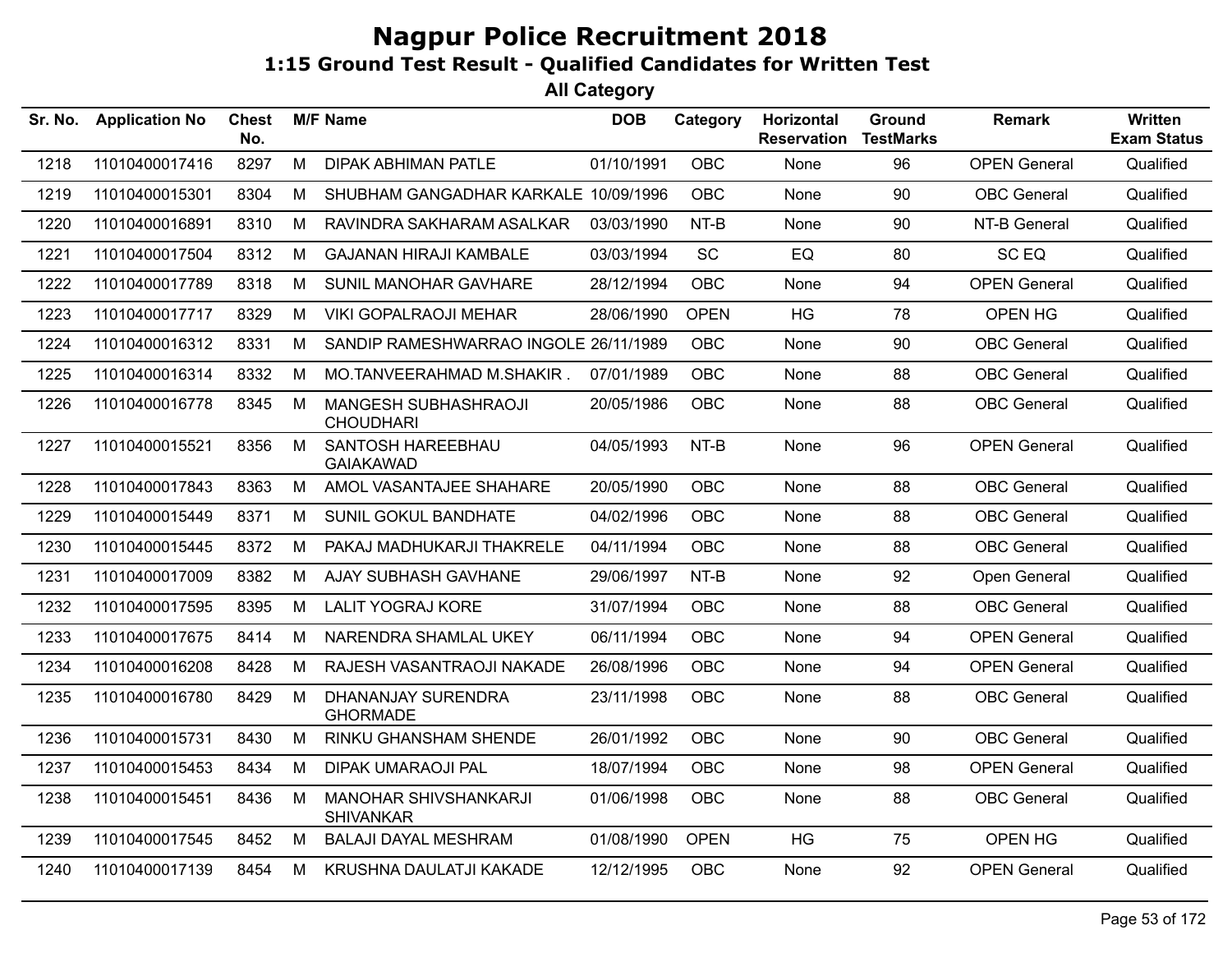| Sr. No. | <b>Application No</b> | <b>Chest</b><br>No. |   | <b>M/F Name</b>                        | <b>DOB</b> | Category    | Horizontal<br><b>Reservation</b> | Ground<br><b>TestMarks</b> | <b>Remark</b>           | Written<br><b>Exam Status</b> |
|---------|-----------------------|---------------------|---|----------------------------------------|------------|-------------|----------------------------------|----------------------------|-------------------------|-------------------------------|
| 1241    | 11010400017348        | 8456                | M | NIKHIL RAJU FARKADE                    | 13/04/1993 | <b>OBC</b>  | <b>HG</b>                        | 80                         | OBC HG                  | Qualified                     |
| 1242    | 11010400017724        | 8460                | М | SHARAD RAMKRUSHNA GAWALI               | 18/03/1996 | <b>OBC</b>  | None                             | 88                         | <b>OBC</b> General      | Qualified                     |
| 1243    | 11010400016594        | 8464                | M | <b>MAHANT BHAGAWAN SIRSAT</b>          | 23/08/1997 | SC          | None                             | 88                         | <b>SC General</b>       | Qualified                     |
| 1244    | 11010400015659        | 8472                | M | SANGRAM UTTAM JADHAV                   | 07/05/1994 | <b>OPEN</b> | None                             | 92                         | <b>OPEN General</b>     | Qualified                     |
| 1245    | 11010400017769        | 8490                | M | ANUP DILIPRAO SHENDRE                  | 23/11/1996 | <b>SBC</b>  | None                             | 90                         | <b>SBC General</b>      | Qualified                     |
| 1246    | 11010400016792        | 8496                | M | AVINASH RAJKUMARJI<br><b>BIRANWARE</b> | 17/11/1997 | <b>OBC</b>  | None                             | 88                         | <b>OBC</b> General      | Qualified                     |
| 1247    | 11010400016573        | 8507                | M | <b>BADAL RAJKUMAR KHANDEKAR</b>        | 13/12/1995 | SC          | None                             | 88                         | <b>SC General</b>       | Qualified                     |
| 1248    | 11010400015937        | 8515                | M | NANDU SHALIGRAM DHOKE                  | 28/12/1990 | SC          | None                             | 88                         | <b>SC General</b>       | Qualified                     |
| 1249    | 11010400015486        | 8518                | M | NIKET MARUTI MHASKAR                   | 06/12/1998 | <b>OBC</b>  | None                             | 94                         | <b>OPEN General</b>     | Qualified                     |
| 1250    | 11010400015483        | 8519                | M | KAUSTUBH CHANDRAKANT<br><b>BONGE</b>   | 15/07/1998 | <b>OPEN</b> | None                             | 92                         | Open General            | Qualified                     |
| 1251    | 11010400017072        | 8521                | M | BHUMESHWAR SURAJ BAHEKAR               | 15/08/1997 | <b>OBC</b>  | None                             | 88                         | <b>OBC</b> General      | Qualified                     |
| 1252    | 11010400016258        | 8524                | М | AMAN DURGESH SANDE                     | 02/09/1993 | SC          | HG                               | 88                         | SC HG                   | Qualified                     |
| 1253    | 11010400016265        | 8526                | М | DNYANESHWAR BHIMRAOJI<br><b>JADHAV</b> | 02/02/1994 | DT-A        | None                             | 90                         | <b>DT-A General</b>     | Qualified                     |
| 1254    | 11010400016403        | 8532                | М | RAHUL KESHAO SOMANKAR                  | 01/12/1996 | <b>OBC</b>  | None                             | 88                         | <b>OBC</b> General      | Qualified                     |
| 1255    | 11010400016337        | 8533                | M | PRAMOD MORESHWAR<br><b>SOMANKAR</b>    | 10/09/1995 | <b>OBC</b>  | None                             | 88                         | <b>OBC</b> General      | Qualified                     |
| 1256    | 11010400015639        | 8537                | М | SWAPNIL BABANRAO MUNGUL                | 01/08/1990 | <b>OPEN</b> | <b>HG</b>                        | 80                         | OPEN HG                 | Qualified                     |
| 1257    | 11010400015496        | 8538                | М | JITENDRA ARUNRAO NAGULKAR              | 11/04/1993 | <b>OBC</b>  | None                             | 94                         | <b>OPEN General</b>     | Qualified                     |
| 1258    | 11010400015429        | 8540                | M | ATUL SHESHRAO SHAHARE                  | 10/04/1990 | <b>OBC</b>  | None                             | 90                         | <b>OBC</b> General      | Qualified                     |
| 1259    | 11010400016493        | 8543                | M | SHRIKANT SHANKAR PATHE                 | 23/01/1997 | <b>OBC</b>  | None                             | 88                         | <b>OBC</b> General      | Qualified                     |
| 1260    | 11010400017543        | 8547                | M | ANIL DNYANDEO KAKAD                    | 28/09/1992 | <b>OPEN</b> | HG                               | 72                         | OPEN HG                 | Qualified                     |
| 1261    | 11010400017537        | 8548                | М | SANTOSH BHANUDAS MUNDHE                | 22/10/1992 | <b>OPEN</b> | HG                               | 82                         | OPEN HG                 | Qualified                     |
| 1262    | 11010400016701        | 8549                | M | DINESH DHONDU ZOLE                     | 03/03/1995 | <b>OBC</b>  | None                             | 90                         | <b>OBC</b> General      | Qualified                     |
| 1263    | 11010400016147        | 8565                | М | RAKESH PRAKASHRAO KARANDE 28/06/1992   |            | <b>OBC</b>  | Police Children                  | 78                         | <b>OBC Police Child</b> | Qualified                     |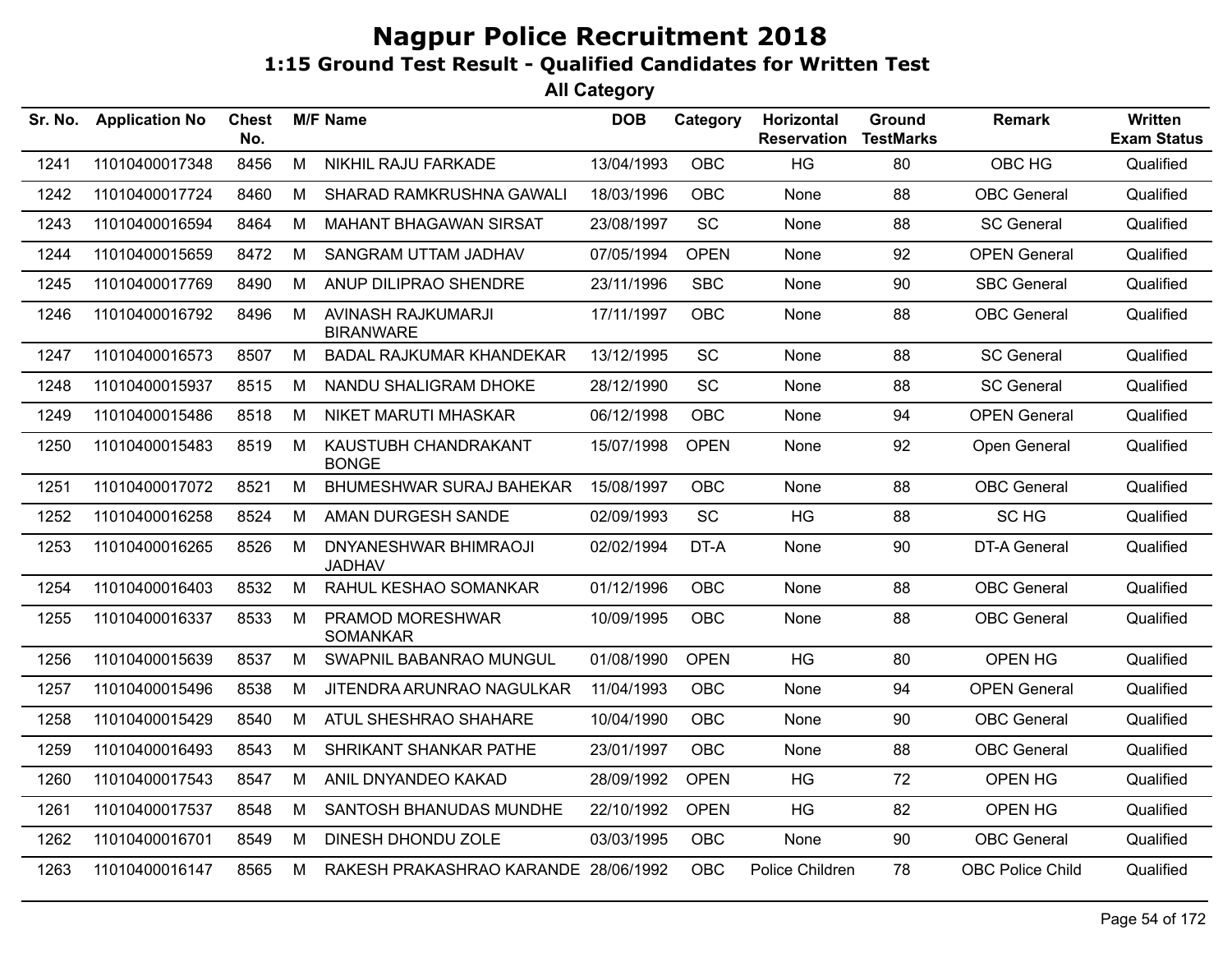| Sr. No. | <b>Application No</b> | Chest<br>No. |   | <b>M/F Name</b>                            | <b>DOB</b> | Category    | Horizontal<br><b>Reservation</b> | Ground<br><b>TestMarks</b> | Remark                               | Written<br><b>Exam Status</b> |
|---------|-----------------------|--------------|---|--------------------------------------------|------------|-------------|----------------------------------|----------------------------|--------------------------------------|-------------------------------|
| 1264    | 11010400016198        | 8569         | M | <b>UZAIR MEHMOOD SAYED</b>                 | 06/07/1992 | <b>OPEN</b> | Police Children                  | 92                         | <b>OPEN General/ Police</b><br>Child | Qualified                     |
| 1265    | 11010400016256        | 8578         | M | ANKUSH BALASAHEB TINGANE                   | 30/01/1990 | <b>OBC</b>  | None                             | 88                         | <b>OBC</b> General                   | Qualified                     |
| 1266    | 11010400017757        | 8588         | м | AKASH VASANTRAO TARILE                     | 19/11/1994 | OBC         | None                             | 88                         | <b>OBC</b> General                   | Qualified                     |
| 1267    | 11010400017055        | 8589         | M | SANDIP PRAKASHRAO<br><b>BHENDARKAR</b>     | 12/04/1991 | <b>OBC</b>  | None                             | 88                         | <b>OBC</b> General                   | Qualified                     |
| 1268    | 11010400017695        | 8591         | M | NIKHIL DIGAMBARRAO<br><b>BHANKHEDE</b>     | 25/08/1993 | <b>OBC</b>  | Police Children                  | 82                         | <b>OBC Police Child</b>              | Qualified                     |
| 1269    | 11010400015421        | 8596         | M | AKASH RAMESH JONDHALE                      | 12/06/1996 | <b>SC</b>   | None                             | 94                         | <b>OPEN General</b>                  | Qualified                     |
| 1270    | 11010400016613        | 8602         | м | MANGESH DIWAKARRAO<br><b>KHURSADE</b>      | 19/06/1992 | <b>OBC</b>  | None                             | 88                         | <b>OBC</b> General                   | Qualified                     |
| 1271    | 11010400015681        | 8612         | М | RAHUL KISHORRAO URKUDE                     | 21/01/1992 | <b>OBC</b>  | None                             | 88                         | <b>OBC</b> General                   | Qualified                     |
| 1272    | 11010400015479        | 8626         | м | UTTRESHVAR SAKHARAM BADE                   | 01/06/1991 | NT-D        | None                             | 92                         | <b>OPEN General</b>                  | Qualified                     |
| 1273    | 11010400017792        | 8631         | M | PRAFUL VIJAY KOKATE                        | 06/08/1992 | <b>ST</b>   | <b>HG</b>                        | 86                         | ST <sub>HG</sub>                     | Qualified                     |
| 1274    | 11010400017785        | 8632         | м | PRATIK HIRAMANRAO DHARMIK                  | 30/06/1991 | <b>OPEN</b> | Police Children                  | 80                         | <b>OPEN Police Child</b>             | Qualified                     |
| 1275    | 11010400017782        | 8633         | М | VISHAL DIWAKARRAO DHERKAR                  | 16/08/1989 | <b>OBC</b>  | None                             | 92                         | <b>OPEN General</b>                  | Qualified                     |
| 1276    | 11010400017829        | 8634         | м | KUNDAN PRAKASHJI AJABANKAR                 | 24/08/1994 | <b>OBC</b>  | None                             | 88                         | <b>OBC</b> General                   | Qualified                     |
| 1277    | 11010400016150        | 8653         | м | ROSHAN SHRIRAM MUTKURE                     | 14/10/1994 | <b>OBC</b>  | None                             | 94                         | <b>OPEN General</b>                  | Qualified                     |
| 1278    | 11010400016207        | 8654         | M | NISHAD NARESH FATE                         | 18/10/1988 | OBC         | PAP                              | 86                         | OBC PAP                              | Qualified                     |
| 1279    | 11010400016025        | 8658         | M | JITENDRA KEWALRAM PARWATE                  | 21/11/1988 | OBC         | None                             | 88                         | <b>OBC</b> General                   | Qualified                     |
| 1280    | 11010400015712        | 8660         | M | <b>VISHAL UTTAMJI SARVE</b>                | 11/02/1997 | <b>OBC</b>  | PAP                              | 84                         | OBC PAP                              | Qualified                     |
| 1281    | 11010400016138        | 8661         | M | AKASH SHESHRAO MANGRE                      | 09/09/1996 | <b>ST</b>   | None                             | 88                         | <b>ST General</b>                    | Qualified                     |
| 1282    | 11010400015790        | 8666         | М | RAHUL VASANTA SHAHARE                      | 13/05/1995 | <b>SBC</b>  | None                             | 92                         | <b>OPEN General</b>                  | Qualified                     |
| 1283    | 11010400016796        | 8684         | M | RANDHIR SHANKARRAV<br><b>GAYAKAWAD</b>     | 25/05/1995 | SC          | None                             | 88                         | <b>SC General</b>                    | Qualified                     |
| 1284    | 11010400016023        | 8687         | M | NANDKISHOR SHANKARRAOJI<br><b>JAPULKAR</b> | 17/05/1994 | OBC         | None                             | 90                         | <b>OBC</b> General                   | Qualified                     |
| 1285    | 11010400016951        | 8744         | M | NARENDRA PRABHU TAYADE                     | 03/07/1987 | SC          | PAP                              | 84                         | <b>SC PAP</b>                        | Qualified                     |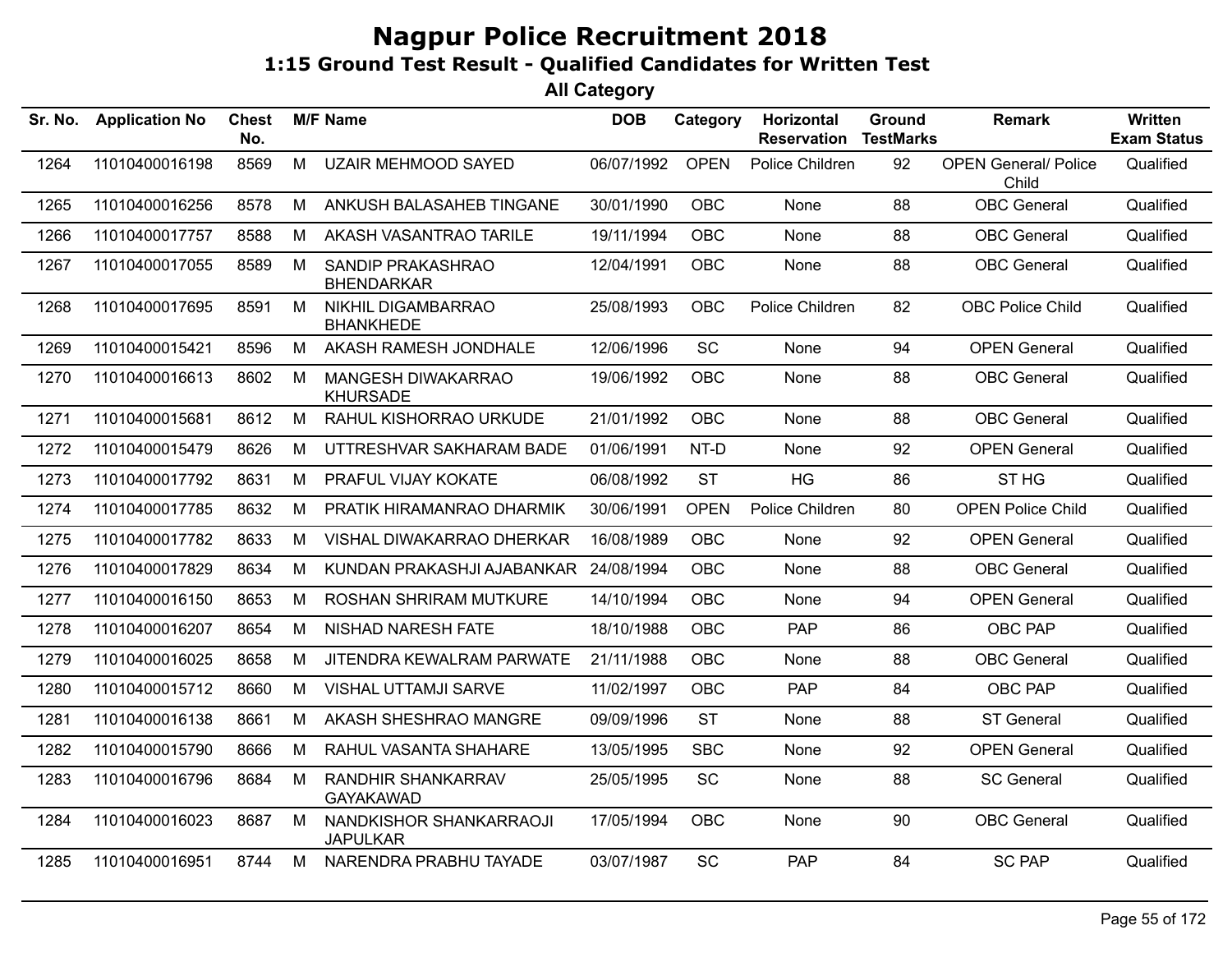| Sr. No. | <b>Application No</b> | <b>Chest</b><br>No. |   | <b>M/F Name</b>                                | <b>DOB</b> | Category    | Horizontal<br><b>Reservation</b> | <b>Ground</b><br><b>TestMarks</b> | Remark                 | <b>Written</b><br><b>Exam Status</b> |
|---------|-----------------------|---------------------|---|------------------------------------------------|------------|-------------|----------------------------------|-----------------------------------|------------------------|--------------------------------------|
| 1286    | 11010400015390        | 8747                | M | PRANAY DNYANESHWAR TEKAM                       | 01/01/1992 | <b>ST</b>   | None                             | 86                                | ST General             | Qualified                            |
| 1287    | 11010400015418        | 8748                | М | AKSHAY PRALHAD TELANGE                         | 03/04/1995 | <b>SC</b>   | None                             | 88                                | <b>SC General</b>      | Qualified                            |
| 1288    | 11010400015452        | 8753                | M | ANIL BHAURAOJI PURKAM                          | 04/05/1991 | <b>ST</b>   | None                             | 88                                | <b>ST General</b>      | Qualified                            |
| 1289    | 11010400017276        | 8754                | М | SHUBHAM LILADHARJI DADARE                      | 11/12/1995 | <b>OBC</b>  | None                             | 90                                | <b>OBC</b> General     | Qualified                            |
| 1290    | 11010400016261        | 8758                | M | SANAJY SHAMRAO JADHAV                          | 05/09/1993 | DT-A        | None                             | 92                                | <b>OPEN General</b>    | Qualified                            |
| 1291    | 11010400016773        | 8760                | M | ABHISHEK ANANDRAO KUKDE                        | 12/03/1995 | OBC         | None                             | 94                                | <b>OPEN General</b>    | Qualified                            |
| 1292    | 11010400017453        | 8762                | M | NIKHILESH DEWANAND<br><b>DEWGADE</b>           | 08/10/1992 | <b>OBC</b>  | None                             | 88                                | <b>OBC</b> General     | Qualified                            |
| 1293    | 11010400016682        | 8769                | M | <b>MANOJ EKNATH THAKRE</b>                     | 05/07/1991 | <b>OBC</b>  | None                             | 90                                | <b>OBC</b> General     | Qualified                            |
| 1294    | 11010400016114        | 8772                | M | TAUFIKODDIN RAFIKODDIN KAZI                    | 09/06/1993 | <b>OPEN</b> | None                             | 96                                | <b>OPEN General</b>    | Qualified                            |
| 1295    | 11010400016680        | 8781                | M | <b>VRUSHABH HARISHCHANDRA</b><br><b>DIWATE</b> | 25/10/1995 | <b>OBC</b>  | None                             | 92                                | <b>OPEN General</b>    | Qualified                            |
| 1296    | 11010400017692        | 8785                | М | VITHOBA SUKHDEW MUNDHE                         | 22/04/1990 | <b>OPEN</b> | <b>PAP</b>                       | 88                                | <b>OPEN PAP</b>        | Qualified                            |
| 1297    | 11010400016438        | 8786                | М | BHAGWAT MADHAV KALE                            | 14/04/1997 | <b>OBC</b>  | None                             | 88                                | <b>OBC</b> General     | Qualified                            |
| 1298    | 11010400016454        | 8788                | M | NIVRUTTI SHIVAJI JAYBHAYE                      | 05/07/1989 | NT-D        | None                             | 92                                | <b>OPEN General</b>    | Qualified                            |
| 1299    | 11010400016467        | 8789                | М | PARASRAM RAMRAO BHOPALE                        | 01/06/1996 | NT-C        | None                             | 90                                | NT-C General           | Qualified                            |
| 1300    | 11010400017417        | 8811                | M | <b>ISHWAR SANTOSHRAO</b><br><b>JIBHAKATE</b>   | 23/03/1996 | <b>OBC</b>  | None                             | 94                                | <b>OPEN General</b>    | Qualified                            |
| 1301    | 11010400017462        | 8813                | M | ASHVIN BHUTESHVAR PISE                         | 04/04/1994 | <b>OBC</b>  | None                             | 90                                | <b>OBC</b> General     | Qualified                            |
| 1302    | 11010400017461        | 8815                | M | AJAY RUPCHANDJI MANE                           | 10/10/1988 | <b>OBC</b>  | PAP                              | 84                                | OBC PAP                | Qualified                            |
| 1303    | 11010400017808        | 8817                | М | <b>VINAYAK BALIRAMJI GATE</b>                  | 20/09/1988 | <b>OBC</b>  | None                             | 92                                | <b>OPEN General</b>    | Qualified                            |
| 1304    | 11010400017164        | 8830                | M | PRADIP YOASEF WAGHMARE                         | 07/12/1994 | SC          | None                             | 88                                | <b>SC General</b>      | Qualified                            |
| 1305    | 11010400017725        | 8832                | M | <b>ASHISH SOMESHWAR</b><br><b>CHIRMURKAR</b>   | 10/08/1993 | <b>OBC</b>  | <b>PAP</b>                       | 94                                | <b>OPEN General</b>    | Qualified                            |
| 1306    | 11010400017701        | 8833                | M | OMPRAKAS NILAKNTHA LANDGE                      | 09/09/1996 | <b>OBC</b>  | None                             | 94                                | <b>OPEN General</b>    | Qualified                            |
| 1307    | 11010400017726        | 8834                | M | YOGESH SHESHRAO THAKARE                        | 20/11/1990 | <b>OPEN</b> | HG                               | 92                                | <b>OPEN General/HG</b> | Qualified                            |
| 1308    | 11010400017801        | 8835                | M | SHUBHAM KOMAL BORKAR                           | 02/04/1997 | <b>OBC</b>  | None                             | 88                                | <b>OBC</b> General     | Qualified                            |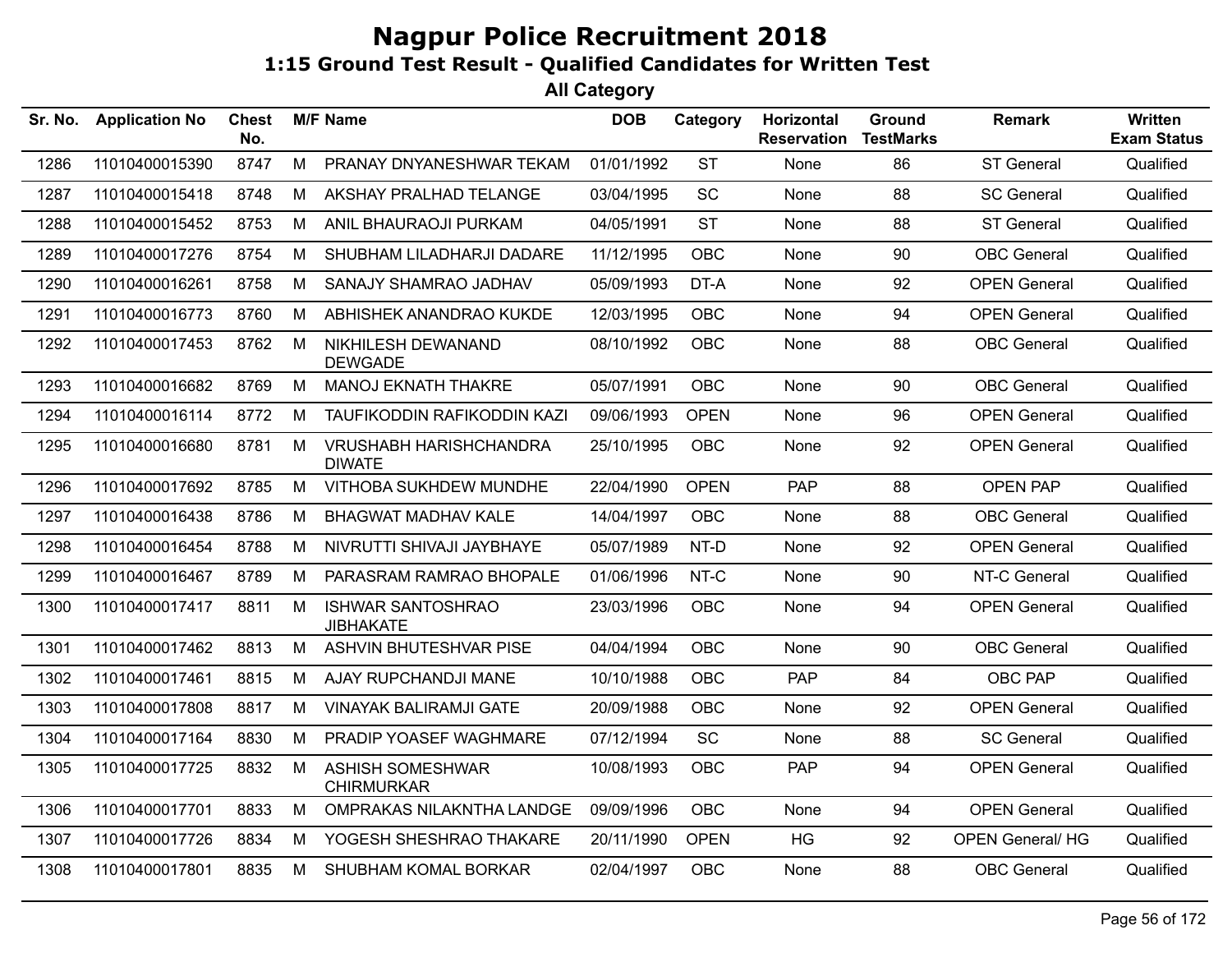| Sr. No. | <b>Application No</b> | <b>Chest</b><br>No. |   | <b>M/F Name</b>                        | <b>DOB</b> | Category    | Horizontal<br><b>Reservation</b> | Ground<br><b>TestMarks</b> | <b>Remark</b>            | <b>Written</b><br><b>Exam Status</b> |
|---------|-----------------------|---------------------|---|----------------------------------------|------------|-------------|----------------------------------|----------------------------|--------------------------|--------------------------------------|
| 1309    | 11010400015830        | 8841                | M | VITTHAL KAMALAJI SARKATE               | 13/07/1995 | <b>OPEN</b> | None                             | 94                         | <b>OPEN General</b>      | Qualified                            |
| 1310    | 11010400015791        | 8858                | М | MORESHWAR KANHU CHAKOLE                | 05/02/1989 | <b>OBC</b>  | None                             | 92                         | <b>OPEN General</b>      | Qualified                            |
| 1311    | 11010400015795        | 8859                | M | NIKLESH SUBHASHJI CHOUDHARI 04/08/1994 |            | <b>OBC</b>  | None                             | 90                         | <b>OBC</b> General       | Qualified                            |
| 1312    | 11010400015786        | 8860                | М | LINESH DUDHRAM SELOKAR                 | 07/11/1995 | OBC         | None                             | 96                         | <b>OPEN General</b>      | Qualified                            |
| 1313    | 11010400015971        | 8868                | M | <b>DIPAK ABBAJI KORE</b>               | 17/10/1994 | <b>OBC</b>  | None                             | 92                         | <b>OPEN General</b>      | Qualified                            |
| 1314    | 11010400015960        | 8869                | M | <b>VIKKY VIJAYJI GEDEKAR</b>           | 24/04/1998 | <b>OBC</b>  | None                             | 88                         | <b>OBC</b> General       | Qualified                            |
| 1315    | 11010400015976        | 8870                | M | PRAMOD SHANKARRAO SHAHARE 05/10/1988   |            | <b>OBC</b>  | None                             | 92                         | <b>OPEN General</b>      | Qualified                            |
| 1316    | 11010400015962        | 8882                | M | SUBHASH VITHHALJI<br><b>BRAMHANKAR</b> | 18/05/1993 | <b>OBC</b>  | None                             | 90                         | <b>OBC</b> General       | Qualified                            |
| 1317    | 11010400015973        | 8883                | M | DHIRAJ SHANKARJI HIWARKAR              | 14/03/1998 | <b>OBC</b>  | None                             | 90                         | <b>OBC</b> General       | Qualified                            |
| 1318    | 11010400015982        | 8884                | M | SWAPNIL SHRIKRUSHNA<br><b>LANJEWAR</b> | 01/10/1994 | <b>OBC</b>  | None                             | 90                         | <b>OBC</b> General       | Qualified                            |
| 1319    | 11010400017634        | 8905                | M | KOTESHWAR PUNDLIKJI RUNGHE 02/12/1993  |            | <b>OBC</b>  | None                             | 88                         | <b>OBC</b> General       | Qualified                            |
| 1320    | 11010400016811        | 8906                | м | MOHSINKHAN HAFIJKHAN PATHAN 27/04/1996 |            | <b>OPEN</b> | Police Children                  | 66                         | <b>OPEN Police Child</b> | Qualified                            |
| 1321    | 11010400017713        | 8908                | М | SAMIR DILAWAR SHEKH                    | 15/08/1994 | <b>OBC</b>  | None                             | 88                         | <b>OBC</b> General       | Qualified                            |
| 1322    | 11010400016223        | 8909                | М | GANGADHAR TULSHIRAM DANDE 09/12/1991   |            | <b>OBC</b>  | None                             | 92                         | <b>OPEN General</b>      | Qualified                            |
| 1323    | 11010400016718        | 8911                | М | AJIKUMAR RANGALALJI RANE               | 27/10/1992 | <b>OBC</b>  | None                             | 94                         | <b>OPEN General</b>      | Qualified                            |
| 1324    | 11010400015929        | 8913                | М | SATISH EKNATH AWACHAR                  | 09/10/1992 | <b>OBC</b>  | None                             | 88                         | <b>OBC</b> General       | Qualified                            |
| 1325    | 11010400016634        | 8914                | М | DEEPAK DADARAO BHURE                   | 22/10/1986 | <b>OBC</b>  | <b>HG</b>                        | 92                         | <b>OPEN General</b>      | Qualified                            |
| 1326    | 11010400017114        | 8920                | M | AMOL BALIRAM MADANKAR                  | 23/01/1993 | <b>OBC</b>  | None                             | 88                         | <b>OBC</b> General       | Qualified                            |
| 1327    | 11010400016539        | 8921                | M | ANAND DIPAKRAO GAYGOLE                 | 27/08/1998 | SC          | None                             | 88                         | <b>SC General</b>        | Qualified                            |
| 1328    | 11010400016672        | 8924                | М | AVINASH SANJAY BHAGAT                  | 24/01/1991 | <b>SC</b>   | None                             | 88                         | <b>SC General</b>        | Qualified                            |
| 1329    | 11010400016671        | 8925                | М | DATTA RAMESHWARAPPA<br><b>PATURKAR</b> | 25/09/1995 | <b>OBC</b>  | None                             | 92                         | <b>OPEN General</b>      | Qualified                            |
| 1330    | 11010400015861        | 8931                | M | KAILASH CHANDULAL SULAKHE              | 07/06/1986 | <b>OBC</b>  | None                             | 88                         | <b>OBC</b> General       | Qualified                            |
| 1331    | 11010400015857        | 8932                | M | MAHESH LOKCHAND NAGPURE                | 15/04/1989 | <b>OBC</b>  | <b>PAP</b>                       | 88                         | OBC PAP                  | Qualified                            |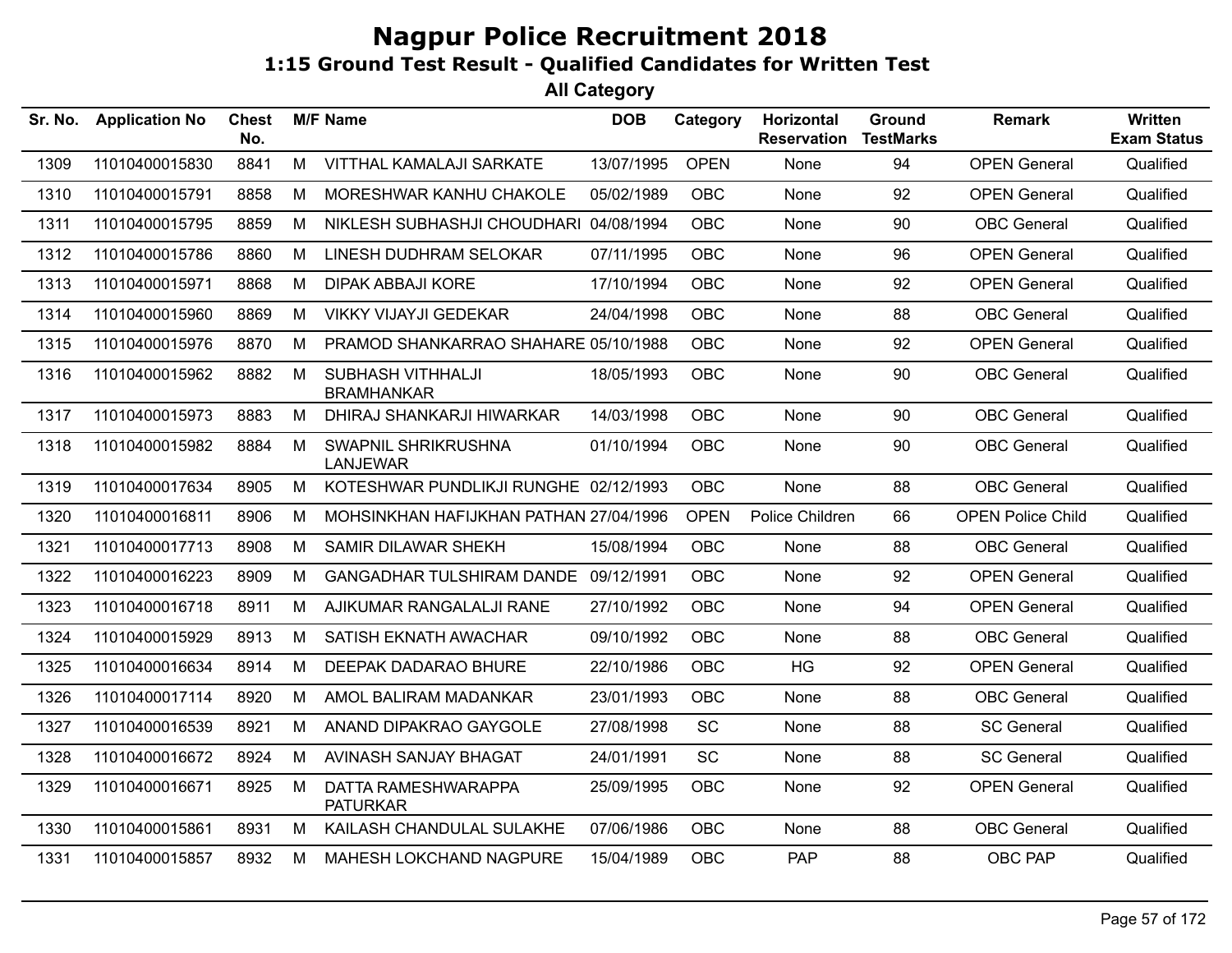| Sr. No. | <b>Application No</b> | <b>Chest</b><br>No. |   | <b>M/F Name</b>                          | <b>DOB</b> | Category    | Horizontal<br><b>Reservation</b> | Ground<br><b>TestMarks</b> | <b>Remark</b>       | Written<br><b>Exam Status</b> |
|---------|-----------------------|---------------------|---|------------------------------------------|------------|-------------|----------------------------------|----------------------------|---------------------|-------------------------------|
| 1332    | 11010400015866        | 8933                | M | ANILKUMAR JAYSING PAGARWAR 12/08/1990    |            | <b>OBC</b>  | None                             | 88                         | <b>OBC</b> General  | Qualified                     |
| 1333    | 11010400015860        | 8935                | M | ARVIND DHANRAJ BADOLE                    | 26/09/1991 | SC          | None                             | 92                         | <b>OPEN General</b> | Qualified                     |
| 1334    | 11010400017382        | 8947                | M | AMOL BHAGVAN DUKARE                      | 15/02/1994 | <b>OBC</b>  | None                             | 90                         | <b>OBC</b> General  | Qualified                     |
| 1335    | 11010400016371        | 8985                | M | SAINATH BHUMAJI WAGHALE                  | 05/11/1996 | NT-C        | None                             | 88                         | NT-C General        | Qualified                     |
| 1336    | 11010400016619        | 8993                | M | JANARDHAN KISHOR JADHAV                  | 16/11/1996 | DT-A        | None                             | 90                         | <b>DT-A General</b> | Qualified                     |
| 1337    | 11010400017125        | 9002                | M | AMAR KISANRAO MORKAR                     | 27/12/1991 | <b>OBC</b>  | <b>HG</b>                        | 78                         | OBC HG              | Qualified                     |
| 1338    | 11010400015397        | 9006                | M | PANKAJ ASHOKRAO NILEWAR                  | 23/01/1989 | <b>OBC</b>  | None                             | 90                         | <b>OBC</b> General  | Qualified                     |
| 1339    | 11010400015375        | 9008                | M | RAJU PUNJAPPA GANJARE                    | 10/11/1986 | <b>OBC</b>  | None                             | 88                         | <b>OBC</b> General  | Qualified                     |
| 1340    | 11010400015645        | 9010                | M | <b>VAIBHAV KRUSHNA PUNEWAR</b>           | 14/01/1997 | <b>OBC</b>  | None                             | 90                         | <b>OBC</b> General  | Qualified                     |
| 1341    | 11010400016128        | 9015                | М | KHUSHAL DIGAMBAR BARBUDDHE 22/07/1994    |            | <b>OBC</b>  | None                             | 88                         | <b>OBC</b> General  | Qualified                     |
| 1342    | 11010400016287        | 9032                | М | AKASH DHARMA KHAKASE                     | 23/01/1992 | SC          | None                             | 90                         | <b>SC General</b>   | Qualified                     |
| 1343    | 11010400016742        | 9037                | M | SWAPNIL SURESH BHENDARKAR                | 03/01/1995 | <b>OBC</b>  | None                             | 88                         | <b>OBC</b> General  | Qualified                     |
| 1344    | 11010400017633        | 9043                | M | SHUBHAM SHARADBHAU RAUT                  | 12/08/1995 | <b>OBC</b>  | None                             | 90                         | <b>OBC</b> General  | Qualified                     |
| 1345    | 11010400017647        | 9044                | M | DHANANJAY SUBHASHRAOJI<br><b>DONGARE</b> | 03/06/1991 | SC          | None                             | 86                         | <b>SC General</b>   | Qualified                     |
| 1346    | 11010400017681        | 9051                | M | RAHUL BABURAOJI KALE                     | 02/09/1991 | <b>OBC</b>  | HG                               | 82                         | OBC HG              | Qualified                     |
| 1347    | 11010400015302        | 9053                | M | <b>SUNIL ASHOK SAGAME</b>                | 03/01/1993 | <b>OBC</b>  | None                             | 90                         | <b>OBC</b> General  | Qualified                     |
| 1348    | 11010400016405        | 9058                | M | <b>VINOD GAJANAN WAGH</b>                | 21/08/1996 | NT-D        | None                             | 90                         | NT-D General        | Qualified                     |
| 1349    | 11010400017606        | 9067                | M | <b>VILAS RAMDASH MOON</b>                | 20/08/1991 | <b>SC</b>   | None                             | 86                         | <b>SC General</b>   | Qualified                     |
| 1350    | 11010400017576        | 9068                | M | KUNAL DEVIDASJI TONPE                    | 19/02/1991 | <b>OBC</b>  | None                             | 88                         | <b>OBC</b> General  | Qualified                     |
| 1351    | 11010400015380        | 9070                | M | PRITAM MAROTRAOJI WALDE                  | 06/04/1992 | <b>OBC</b>  | None                             | 92                         | <b>OPEN General</b> | Qualified                     |
| 1352    | 11010400015364        | 9071                | М | CHETAN AMRUTRAOJI AKHUD                  | 30/11/1994 | <b>OBC</b>  | None                             | 90                         | <b>OBC</b> General  | Qualified                     |
| 1353    | 11010400015351        | 9073                | М | MAHESH BALKRUSHNAJI KHODE                | 01/12/1989 | <b>OBC</b>  | None                             | 92                         | <b>OPEN General</b> | Qualified                     |
| 1354    | 11010400017678        | 9074                | М | NILESH NARAYANRAOJI KARLUKE 15/11/1992   |            | <b>OPEN</b> | HG                               | 90                         | OPEN HG             | Qualified                     |
| 1355    | 11010400017611        | 9076                | M | RAHUL SHARAJI NAGPURE                    | 27/09/1991 | <b>OBC</b>  | None                             | 92                         | <b>OPEN General</b> | Qualified                     |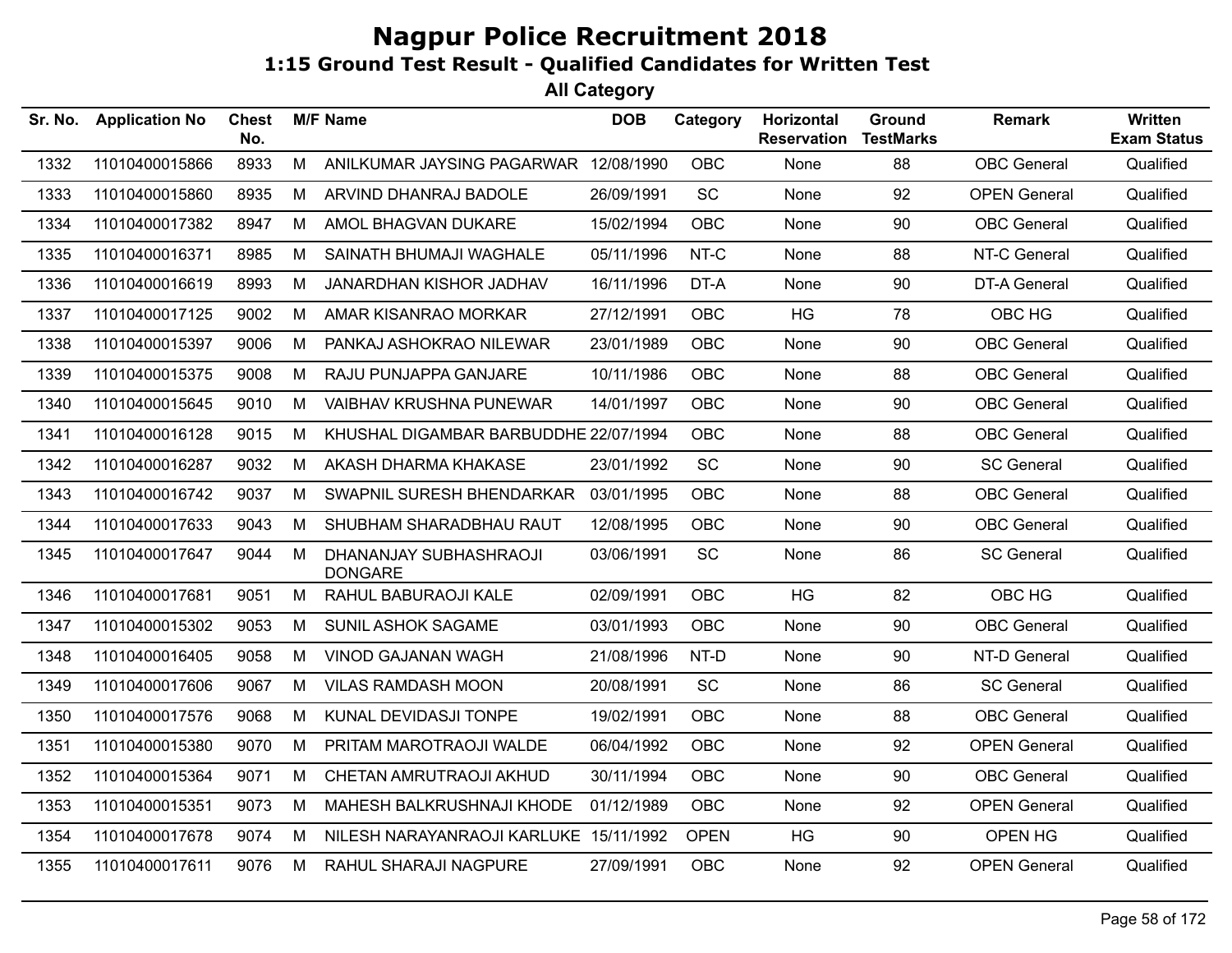| Sr. No. | <b>Application No</b> | <b>Chest</b><br>No. |   | <b>M/F Name</b>                         | <b>DOB</b> | Category    | Horizontal<br><b>Reservation</b> | Ground<br><b>TestMarks</b> | <b>Remark</b>       | Written<br><b>Exam Status</b> |
|---------|-----------------------|---------------------|---|-----------------------------------------|------------|-------------|----------------------------------|----------------------------|---------------------|-------------------------------|
| 1356    | 11010400017628        | 9077                | M | MANGESH BHANUDASJEE ITWARE 09/01/1988   |            | OBC         | None                             | 92                         | <b>OPEN General</b> | Qualified                     |
| 1357    | 11010400017659        | 9079                | M | KISHOR VIJAY WADEKAR                    | 03/11/1993 | OBC         | None                             | 88                         | <b>OBC</b> General  | Qualified                     |
| 1358    | 11010400016610        | 9086                | M | DHIRAJ ASHOKJI WANVE                    | 09/03/1993 | <b>OBC</b>  | None                             | 92                         | <b>OPEN General</b> | Qualified                     |
| 1359    | 11010400016628        | 9090                | М | FIROJ RAMAJANJI MALADHARI               | 28/07/1987 | <b>OBC</b>  | HG                               | 84                         | OBC HG              | Qualified                     |
| 1360    | 11010400015270        | 9094                | M | NITINKUMAR KAILAS YADAV                 | 01/04/1997 | <b>OPEN</b> | None                             | 94                         | <b>OPEN General</b> | Qualified                     |
| 1361    | 11010400017035        | 9099                | М | <b>UMESH SUBHASH KOLI</b>               | 21/06/1997 | <b>SBC</b>  | None                             | 88                         | <b>SBC General</b>  | Qualified                     |
| 1362    | 11010400016257        | 9105                | M | ANIL MAHANKALI TONDKURWAR               | 27/04/1991 | SC          | None                             | 86                         | <b>SC General</b>   | Qualified                     |
| 1363    | 11010400016406        | 9109                | M | VISHAL LAXMAN WAGH                      | 30/09/1996 | NT-D        | None                             | 90                         | NT-D General        | Qualified                     |
| 1364    | 11010400020304        | 9122                | М | ANTAY RAMESH SHENDE                     | 11/06/1998 | OBC         | None                             | 88                         | <b>OBC</b> General  | Qualified                     |
| 1365    | 11010400018281        | 9137                | M | SHUBHAM RAMESHWAR SONARE 11/12/1995     |            | OBC         | None                             | 90                         | <b>OBC</b> General  | Qualified                     |
| 1366    | 11010400019677        | 9138                | M | ROHIT PANDURANG SALUNKHE                | 09/01/1999 | <b>OPEN</b> | EQ                               | 64                         | OPEN EQ             | Qualified                     |
| 1367    | 11010400018658        | 9157                | М | PRAVIN PURUSHOTTAM MADAVI               | 27/10/1996 | <b>ST</b>   | None                             | 90                         | <b>ST General</b>   | Qualified                     |
| 1368    | 11010400020365        | 9164                | M | AMOL EKNATH SHAHANE                     | 29/11/1992 | OBC         | None                             | 88                         | <b>OBC</b> General  | Qualified                     |
| 1369    | 11010400020532        | 9174                | M | SHUBHAM ARVINDJI KAMBLE                 | 28/03/1997 | SC          | None                             | 86                         | <b>SC General</b>   | Qualified                     |
| 1370    | 11010400020054        | 9177                | M | YUVAK WAMAN BEDURKAR                    | 05/10/1991 | <b>OBC</b>  | None                             | 88                         | <b>OBC</b> General  | Qualified                     |
| 1371    | 11010400019310        | 9181                | М | AVINASH ANIL MATE                       | 02/10/1994 | OBC         | None                             | 88                         | <b>OBC</b> General  | Qualified                     |
| 1372    | 11010400019104        | 9189                | M | RAKESHKUMAR BAABURAO<br><b>GIRADKAR</b> | 24/04/1988 | <b>OBC</b>  | HG                               | 88                         | OBC HG              | Qualified                     |
| 1373    | 11010400019994        | 9195                | M | NILESH GAJANAN NIKOLE                   | 22/12/1987 | <b>OBC</b>  | None                             | 88                         | <b>OBC</b> General  | Qualified                     |
| 1374    | 11010400020683        | 9196                | М | SUNIL MADHUKAR MEHENGE                  | 12/04/1996 | NT-B        | None                             | 90                         | NT-B General        | Qualified                     |
| 1375    | 11010400018045        | 9204                | M | ISHAWARDAS WASUDEVRAO<br><b>MOHEKAR</b> | 14/06/1989 | SC          | None                             | 88                         | <b>SC General</b>   | Qualified                     |
| 1376    | 11010400020089        | 9220                | M | RAVI KHANDERAO KOPALE                   | 08/11/1993 | NT-C        | None                             | 88                         | NT-C General        | Qualified                     |
| 1377    | 11010400020654        | 9243                | М | GOTU SHARAWANRAO SONWANE 11/08/1994     |            | NT-B        | None                             | 90                         | NT-B General        | Qualified                     |
| 1378    | 11010400019946        | 9250                | М | <b>NADIM AKBAR SHEIKH</b>               | 25/05/1994 | <b>OPEN</b> | None                             | 92                         | <b>OPEN General</b> | Qualified                     |
| 1379    | 11010400019156        | 9257                | M | AMIT RAJKUMAR TITIRMARE                 | 11/08/1998 | <b>OBC</b>  | None                             | 90                         | <b>OBC</b> General  | Qualified                     |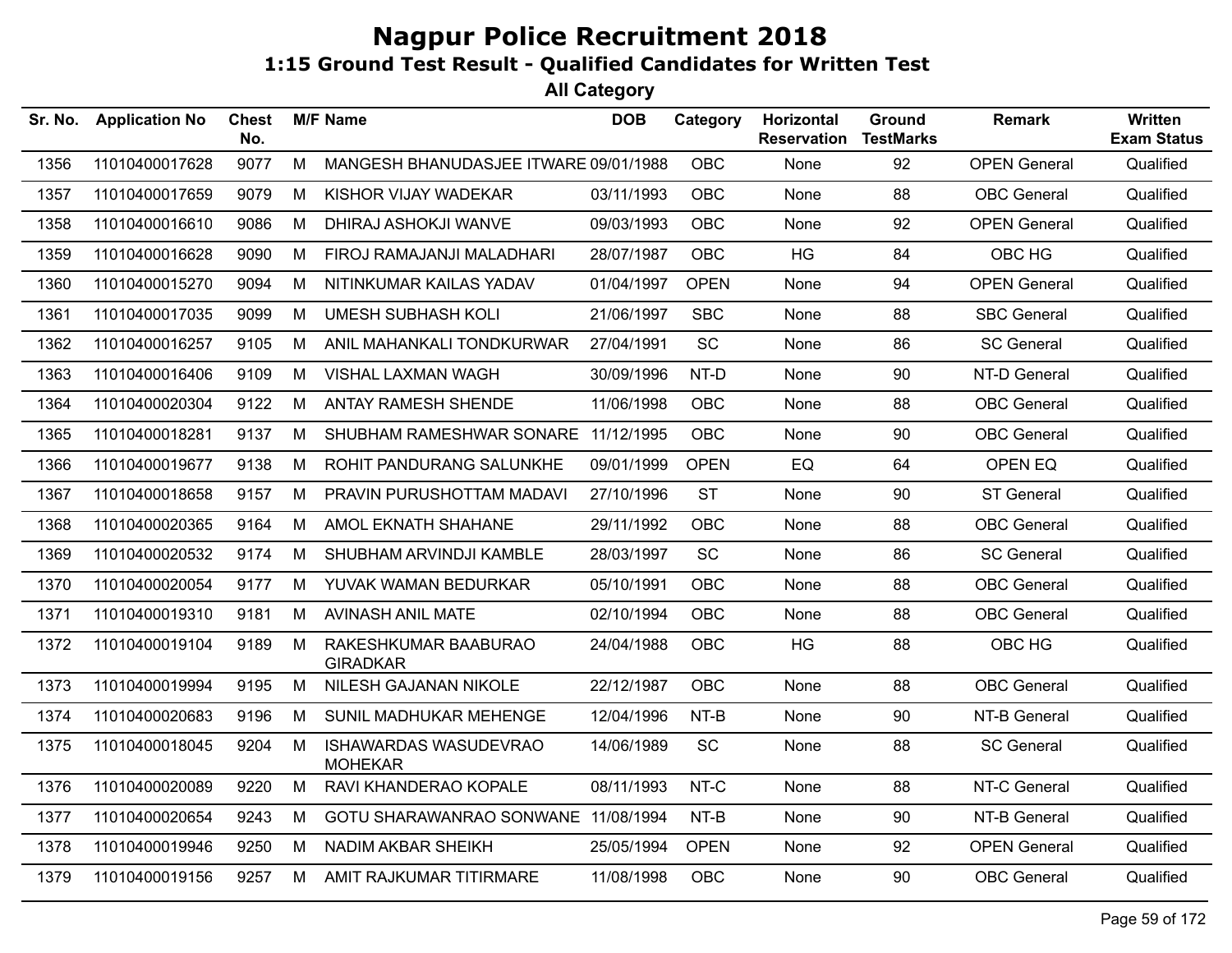| Sr. No. | <b>Application No</b> | <b>Chest</b><br>No. |   | <b>M/F Name</b>                              | <b>DOB</b> | Category    | Horizontal<br><b>Reservation</b> | Ground<br><b>TestMarks</b> | <b>Remark</b>          | Written<br><b>Exam Status</b> |
|---------|-----------------------|---------------------|---|----------------------------------------------|------------|-------------|----------------------------------|----------------------------|------------------------|-------------------------------|
| 1380    | 11010400019821        | 9288                | M | SUDIP MADHUKAR MORLA                         | 30/08/1997 | OBC         | None                             | 88                         | <b>OBC</b> General     | Qualified                     |
| 1381    | 11010400019513        | 9294                | M | <b>SUSHANT KISHOR KARVE</b>                  | 23/11/1990 | SC          | None                             | 86                         | <b>SC General</b>      | Qualified                     |
| 1382    | 11010400018565        | 9304                | M | RAJKUMAR KEWAL UKEYTOYNE                     | 29/07/1991 | NT-B        | None                             | 96                         | <b>OPEN General</b>    | Qualified                     |
| 1383    | 11010400018734        | 9305                | M | PRAVIN SEWAKRAM ATKARI                       | 14/06/1994 | OBC         | None                             | 92                         | <b>OPEN General</b>    | Qualified                     |
| 1384    | 11010400018643        | 9307                | M | SANJAY CHHOTELAL TURKAR                      | 17/11/1997 | OBC         | None                             | 90                         | <b>OBC</b> General     | Qualified                     |
| 1385    | 11010400019097        | 9308                | M | RAKESH GURUDASJI ITWARE                      | 07/12/1991 | OBC         | None                             | 90                         | <b>OBC</b> General     | Qualified                     |
| 1386    | 11010400020495        | 9315                | M | <b>HIVARDAS DEVIDAS INGLE</b>                | 29/04/1995 | SC          | None                             | 86                         | <b>SC General</b>      | Qualified                     |
| 1387    | 11010400020561        | 9323                | M | RAKESH ANIL DAWANDE                          | 16/04/1989 | OBC         | None                             | 90                         | <b>OBC</b> General     | Qualified                     |
| 1388    | 11010400018186        | 9342                | M | PRASHANT PUNDLIKRAO MATTE                    | 18/07/1986 | <b>OBC</b>  | None                             | 88                         | <b>OBC</b> General     | Qualified                     |
| 1389    | 11010400019530        | 9343                | M | PRAVIN RATNAKAR PIMPALKAR                    | 08/04/1990 | <b>OPEN</b> | HG                               | 84                         | OPEN HG                | Qualified                     |
| 1390    | 11010400020035        | 9372                | M | <b>DINESH SURESH GADKARI</b>                 | 12/03/1989 | SC          | None                             | 86                         | <b>SC General</b>      | Qualified                     |
| 1391    | 11010400019003        | 9375                | M | NITIN LAXMAN THAWKAR                         | 10/11/1998 | <b>OBC</b>  | None                             | 92                         | Open General           | Qualified                     |
| 1392    | 11010400018432        | 9387                | M | SANDEEP BHASKAR KHERDE                       | 24/04/1991 | NT-B        | None                             | 92                         | <b>OPEN General</b>    | Qualified                     |
| 1393    | 11010400018708        | 9410                | M | PRAMOD CHUNNILAL CHAVHAN                     | 30/06/1995 | <b>OBC</b>  | None                             | 90                         | <b>OBC</b> General     | Qualified                     |
| 1394    | 11010400018401        | 9427                | M | ANANDA BHIMRAO SADAWARTE                     | 24/11/1988 | SC          | None                             | 90                         | SC General             | Qualified                     |
| 1395    | 11010400018357        | 9428                | M | RAVINDRA SHANKAR CHAUDHARI 13/09/1995        |            | <b>OBC</b>  | None                             | 94                         | <b>OPEN General</b>    | Qualified                     |
| 1396    | 11010400019461        | 9429                | M | ANIKET KHUSHABRAO<br><b>KUCHANKAR</b>        | 25/08/1992 | OBC         | None                             | 92                         | <b>OPEN General</b>    | Qualified                     |
| 1397    | 11010400020433        | 9443                | M | PRATIK PRAVIN BORKAR                         | 08/04/1991 | SC          | <b>HG</b>                        | 80                         | SC <sub>HG</sub>       | Qualified                     |
| 1398    | 11010400018927        | 9445                | M | <b>VAIBHAV ANANDRAO</b><br><b>JAMBHULKAR</b> | 19/09/1992 | <b>SC</b>   | Police Children                  | 82                         | <b>SC Police Child</b> | Qualified                     |
| 1399    | 11010400019774        | 9473                | M | PRAFUL RAJENDRA PUNWATKAR                    | 14/12/1989 | SC          | None                             | 90                         | <b>SC General</b>      | Qualified                     |
| 1400    | 11010400019820        | 9475                | M | <b>VAIBHAV VIJAY SHRIWAS</b>                 | 16/11/1990 | OBC         | None                             | 92                         | <b>OPEN General</b>    | Qualified                     |
| 1401    | 11010400018255        | 9478                | M | KARAN VITTHALSING BAHURE                     | 19/08/1995 | <b>OPEN</b> | <b>PAP</b>                       | 88                         | <b>OPEN PAP</b>        | Qualified                     |
| 1402    | 11010400018143        | 9481                | M | DHIRAJ TEJRAMJI KAMBLE                       | 02/09/1994 | OBC         | None                             | 90                         | <b>OBC</b> General     | Qualified                     |
| 1403    | 11010400018076        | 9482                | M | VIKKAL MADHAVJI LUTE                         | 07/05/1991 | <b>OPEN</b> | HG                               | 82                         | OPEN HG                | Qualified                     |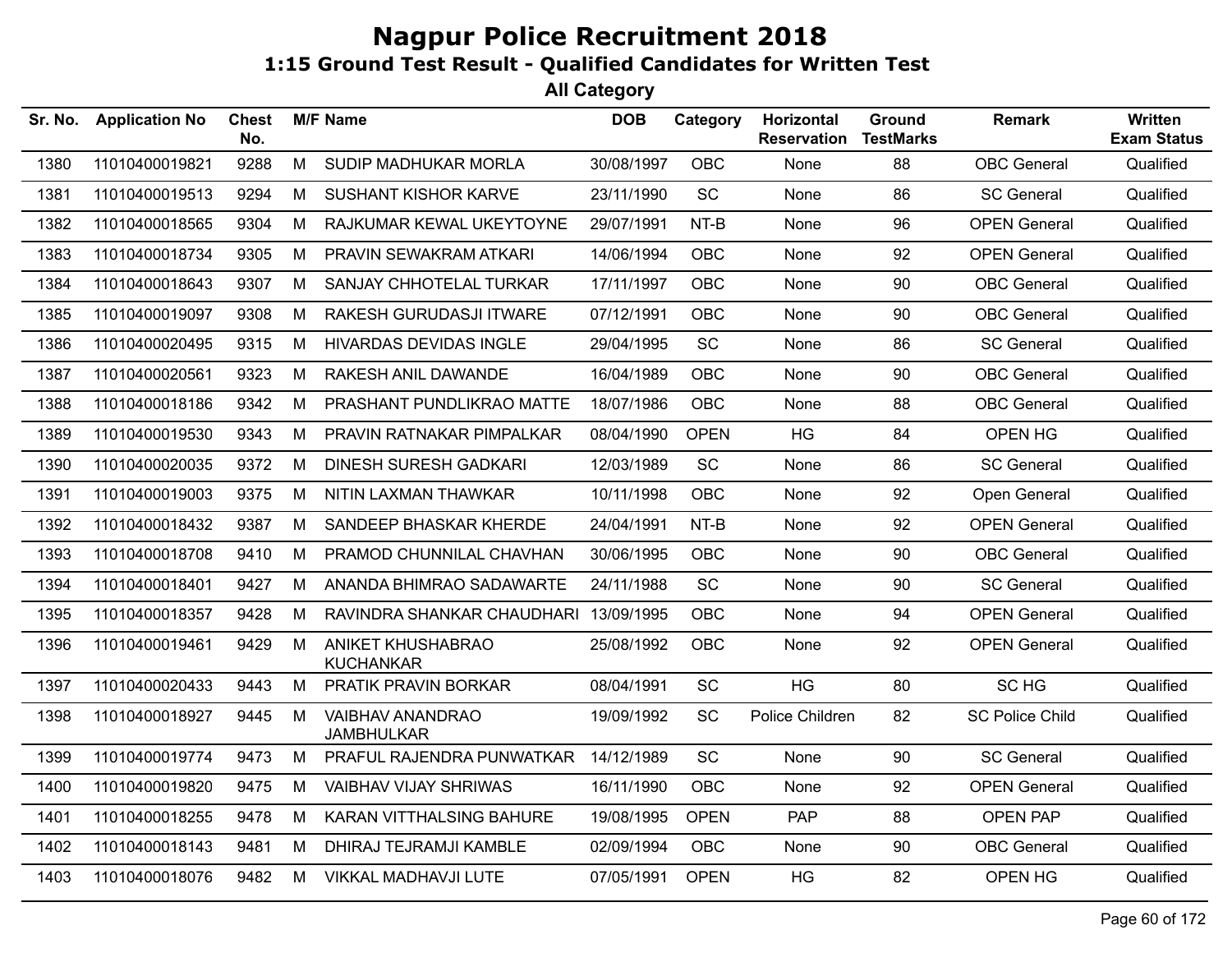| Sr. No. | <b>Application No</b> | <b>Chest</b><br>No. |   | <b>M/F Name</b>                        | <b>DOB</b> | Category   | Horizontal<br><b>Reservation</b> | Ground<br><b>TestMarks</b> | Remark                 | Written<br><b>Exam Status</b> |
|---------|-----------------------|---------------------|---|----------------------------------------|------------|------------|----------------------------------|----------------------------|------------------------|-------------------------------|
| 1404    | 11010400018094        | 9484                | M | RUPESH HIRAMANJI LANJEWAR              | 22/07/1994 | <b>OBC</b> | None                             | 90                         | <b>OBC</b> General     | Qualified                     |
| 1405    | 11010400018075        | 9485                | М | CHETAN BALIRAMJI KURANJEKAR 16/02/1994 |            | <b>OBC</b> | PAP                              | 88                         | OBC PAP                | Qualified                     |
| 1406    | 11010400018307        | 9486                | М | <b>VIKAS BABURAO LANJEWAR</b>          | 19/09/1990 | <b>OBC</b> | None                             | 90                         | <b>OBC</b> General     | Qualified                     |
| 1407    | 11010400018270        | 9487                | M | ASHISH RAMESH JAMBHULKAR               | 05/02/1995 | <b>OBC</b> | None                             | 88                         | <b>OBC</b> General     | Qualified                     |
| 1408    | 11010400018284        | 9488                | M | MANGESH PURUSHOTTTAM<br>SONKUSARE      | 19/10/1995 | <b>SBC</b> | None                             | 88                         | <b>SBC General</b>     | Qualified                     |
| 1409    | 11010400018316        | 9489                | M | <b>DEEPAK SOVINDA BHUSARI</b>          | 10/10/1990 | <b>OBC</b> | None                             | 90                         | <b>OBC</b> General     | Qualified                     |
| 1410    | 11010400018303        | 9490                | М | <b>ROSHAN GANESH YERNE</b>             | 09/11/1988 | <b>OBC</b> | None                             | 92                         | <b>OPEN General</b>    | Qualified                     |
| 1411    | 11010400019969        | 9493                | М | SWAPNIL HARIDASJI CHAVARE              | 11/08/1994 | NT-B       | None                             | 92                         | <b>OPEN General</b>    | Qualified                     |
| 1412    | 11010400018009        | 9497                | м | NIRANJAN BHAGWANJI MARWADE 01/07/1994  |            | <b>OBC</b> | None                             | 90                         | <b>OBC</b> General     | Qualified                     |
| 1413    | 11010400018055        | 9500                | M | SANDIP MADHOJI BHEDE                   | 18/10/1996 | <b>OBC</b> | None                             | 88                         | <b>OBC</b> General     | Qualified                     |
| 1414    | 11010400019630        | 9507                | M | SUMEDH GHANSHYAM KAMBLE                | 29/11/1990 | SC         | <b>PAP</b>                       | 78                         | <b>SC PAP</b>          | Qualified                     |
| 1415    | 11010400020472        | 9508                | M | SACHIN SHANTILAL SHIRSATH              | 13/06/1996 | SC         | None                             | 90                         | <b>SC General</b>      | Qualified                     |
| 1416    | 11010400018726        | 9513                | М | <b>RUPESH MOHAN LADE</b>               | 15/01/1993 | <b>OBC</b> | None                             | 88                         | <b>OBC</b> General     | Qualified                     |
| 1417    | 11010400018098        | 9536                | М | NILESH ABHIMAN MASKE                   | 09/09/1996 | <b>OBC</b> | <b>PAP</b>                       | 86                         | OBC PAP                | Qualified                     |
| 1418    | 11010400018185        | 9539                | M | PRAFUL MADHUKAR CHUTE                  | 15/08/1994 | <b>OBC</b> | None                             | 90                         | <b>OBC</b> General     | Qualified                     |
| 1419    | 11010400020025        | 9549                | M | RAHUL RAMBHAUJI DABHEKAR               | 08/04/1993 | <b>OBC</b> | None                             | 88                         | <b>OBC</b> General     | Qualified                     |
| 1420    | 11010400018936        | 9552                | М | RAMESHWAR MADAN NAVGHARE 24/12/1990    |            | <b>OBC</b> | <b>PAP</b>                       | 88                         | OBC PAP                | Qualified                     |
| 1421    | 11010400018044        | 9557                | М | NIKHIL MULCHAND RODGE                  | 10/09/1991 | SC         | Police Children                  | 90                         | <b>SC Police Child</b> | Qualified                     |
| 1422    | 11010400018536        | 9562                | М | SANJAY MAHADEO LONARKAR                | 08/09/1989 | <b>OBC</b> | None                             | 90                         | <b>OBC</b> General     | Qualified                     |
| 1423    | 11010400018520        | 9563                | M | VISHAL MADHUKAR TELMASARE              | 23/09/1995 | OBC        | None                             | 88                         | <b>OBC</b> General     | Qualified                     |
| 1424    | 11010400018511        | 9564                | M | DIPAK MUKUNDA DEWATALE                 | 10/07/1991 | SC         | HG                               | 84                         | SC HG                  | Qualified                     |
| 1425    | 11010400018001        | 9577                | M | AMIT SUBHASHRAO GURAV                  | 17/11/1998 | <b>OBC</b> | None                             | 88                         | <b>OBC</b> General     | Qualified                     |
| 1426    | 11010400019747        | 9579                | M | RAHUL SURESHRAO MADAVI                 | 05/08/1993 | <b>ST</b>  | HG                               | 88                         | ST <sub>HG</sub>       | Qualified                     |
| 1427    | 11010400018195        | 9581                | М | <b>KETAN UTTAMJI KIRMORE</b>           | 10/09/1996 | OBC        | None                             | 88                         | <b>OBC</b> General     | Qualified                     |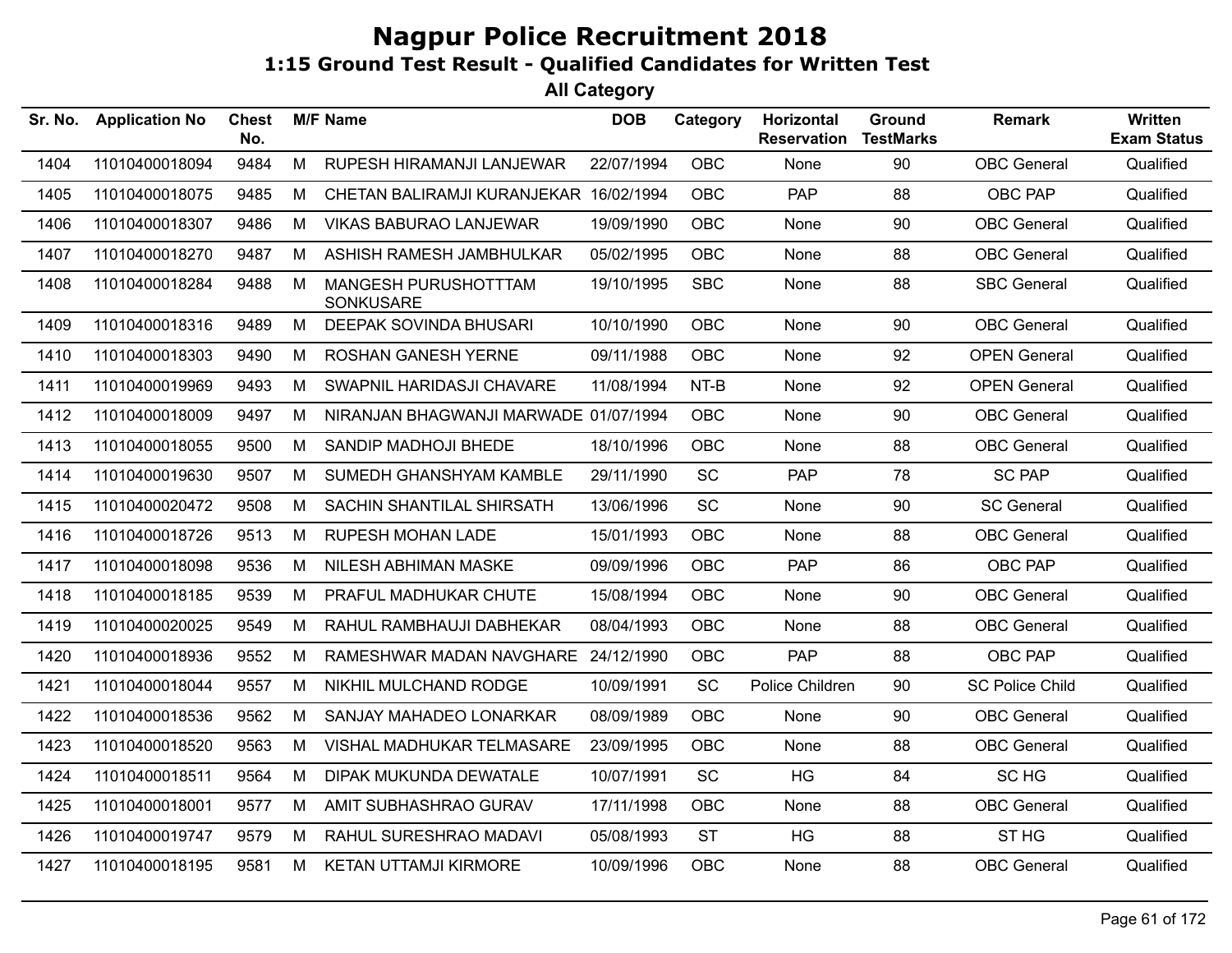| Sr. No. | <b>Application No</b> | <b>Chest</b><br>No. |   | <b>M/F Name</b>                       | <b>DOB</b> | Category    | Horizontal<br><b>Reservation</b> | Ground<br><b>TestMarks</b> | <b>Remark</b>       | <b>Written</b><br><b>Exam Status</b> |
|---------|-----------------------|---------------------|---|---------------------------------------|------------|-------------|----------------------------------|----------------------------|---------------------|--------------------------------------|
| 1428    | 11010400019660        | 9592                | M | JAGESHWAR SAMBHA KAMBLE               | 02/12/1997 | NT-B        | None                             | 90                         | NT-B General        | Qualified                            |
| 1429    | 11010400018614        | 9594                | M | DEEPAK DAMODHAR JAGATE                | 05/10/1990 | NT-B        | None                             | 90                         | NT-B General        | Qualified                            |
| 1430    | 11010400020013        | 9601                | M | ATUL SHALIKRAM THAKARE                | 05/10/1997 | <b>SBC</b>  | None                             | 90                         | <b>SBC General</b>  | Qualified                            |
| 1431    | 11010400019825        | 9605                | M | <b>SURAJ SIDDHARTH BHASME</b>         | 06/05/1995 | <b>SC</b>   | None                             | 86                         | <b>SC General</b>   | Qualified                            |
| 1432    | 11010400018813        | 9618                | M | JITENDRA KESHAO BHURE                 | 21/07/1994 | <b>OBC</b>  | None                             | 88                         | <b>OBC</b> General  | Qualified                            |
| 1433    | 11010400019052        | 9630                | M | SURYAKANT AMBADAS GHARJARE 20/08/1996 |            | OBC         | None                             | 92                         | <b>OPEN General</b> | Qualified                            |
| 1434    | 11010400019730        | 9650                | M | AKASH PAPPAJI JADHAV                  | 13/10/1997 | SC          | None                             | 88                         | <b>SC General</b>   | Qualified                            |
| 1435    | 11010400018517        | 9663                | M | RAJKUMAR VITTHALRAO LOLE              | 16/08/1995 | OBC         | None                             | 94                         | <b>OPEN General</b> | Qualified                            |
| 1436    | 11010400018505        | 9664                | M | NILESH BAJIRAOJI KADAO                | 06/03/1992 | OBC         | None                             | 88                         | <b>OBC</b> General  | Qualified                            |
| 1437    | 11010400018519        | 9669                | M | VIJAY MANIKJI BANTE                   | 09/02/1995 | <b>OBC</b>  | None                             | 90                         | <b>OBC</b> General  | Qualified                            |
| 1438    | 11010400018976        | 9674                | M | TRIPATI BALAJI AIATWAD                | 08/02/1992 | NT-B        | None                             | 90                         | NT-B General        | Qualified                            |
| 1439    | 11010400019007        | 9675                | M | RAJIV SAKHARAM PENDALEWAD             | 07/09/1995 | NT-B        | None                             | 90                         | NT-B General        | Qualified                            |
| 1440    | 11010400019005        | 9676                | M | OMPRAKASH NARAYAN MUNDE               | 11/05/1995 | NT-D        | None                             | 94                         | <b>OPEN General</b> | Qualified                            |
| 1441    | 11010400018998        | 9677                | M | SUNIL JAGANNATH KONDE                 | 10/05/1993 | NT-B        | None                             | 94                         | <b>OPEN General</b> | Qualified                            |
| 1442    | 11010400020451        | 9689                | M | AKASH YUVRAJ GAJBHIYE                 | 30/05/1997 | SC          | None                             | 86                         | <b>SC General</b>   | Qualified                            |
| 1443    | 11010400019417        | 9697                | M | MAHENDAR RAMKRISHNA<br><b>GABHANE</b> | 09/08/1996 | OBC         | None                             | 88                         | <b>OBC</b> General  | Qualified                            |
| 1444    | 11010400019497        | 9722                | M | AMOL DIGAMBAR DEVKAR                  | 21/09/1994 | OBC         | None                             | 88                         | <b>OBC</b> General  | Qualified                            |
| 1445    | 11010400019339        | 9732                | M | <b>SACHIN LAXMAN KUKADE</b>           | 19/02/1990 | OBC         | None                             | 90                         | <b>OBC</b> General  | Qualified                            |
| 1446    | 11010400018446        | 9737                | M | SHRIAKANT LAXMAN DANGARE              | 10/05/1996 | <b>OPEN</b> | None                             | 92                         | <b>OPEN General</b> | Qualified                            |
| 1447    | 11010400019016        | 9739                | M | <b>VIKAS VINOD CHETULE</b>            | 10/05/1996 | <b>OBC</b>  | None                             | 88                         | <b>OBC</b> General  | Qualified                            |
| 1448    | 11010400018370        | 9741                | M | RAHUL VITHOBA CHAWALE                 | 13/04/1994 | <b>OBC</b>  | None                             | 94                         | <b>OPEN General</b> | Qualified                            |
| 1449    | 11010400018884        | 9745                | M | ANUP SUBHASH TANDEKAR                 | 01/08/1992 | SC          | None                             | 86                         | <b>SC General</b>   | Qualified                            |
| 1450    | 11010400020066        | 9752                | M | <b>GOPAL MAROTI UBALE</b>             | 23/08/1998 | OBC         | None                             | 90                         | <b>OBC</b> General  | Qualified                            |
| 1451    | 11010400018785        | 9761                | M | <b>VISHAL VILASH GIRHEPUNJE</b>       | 09/06/1990 | OBC         | None                             | 88                         | <b>OBC</b> General  | Qualified                            |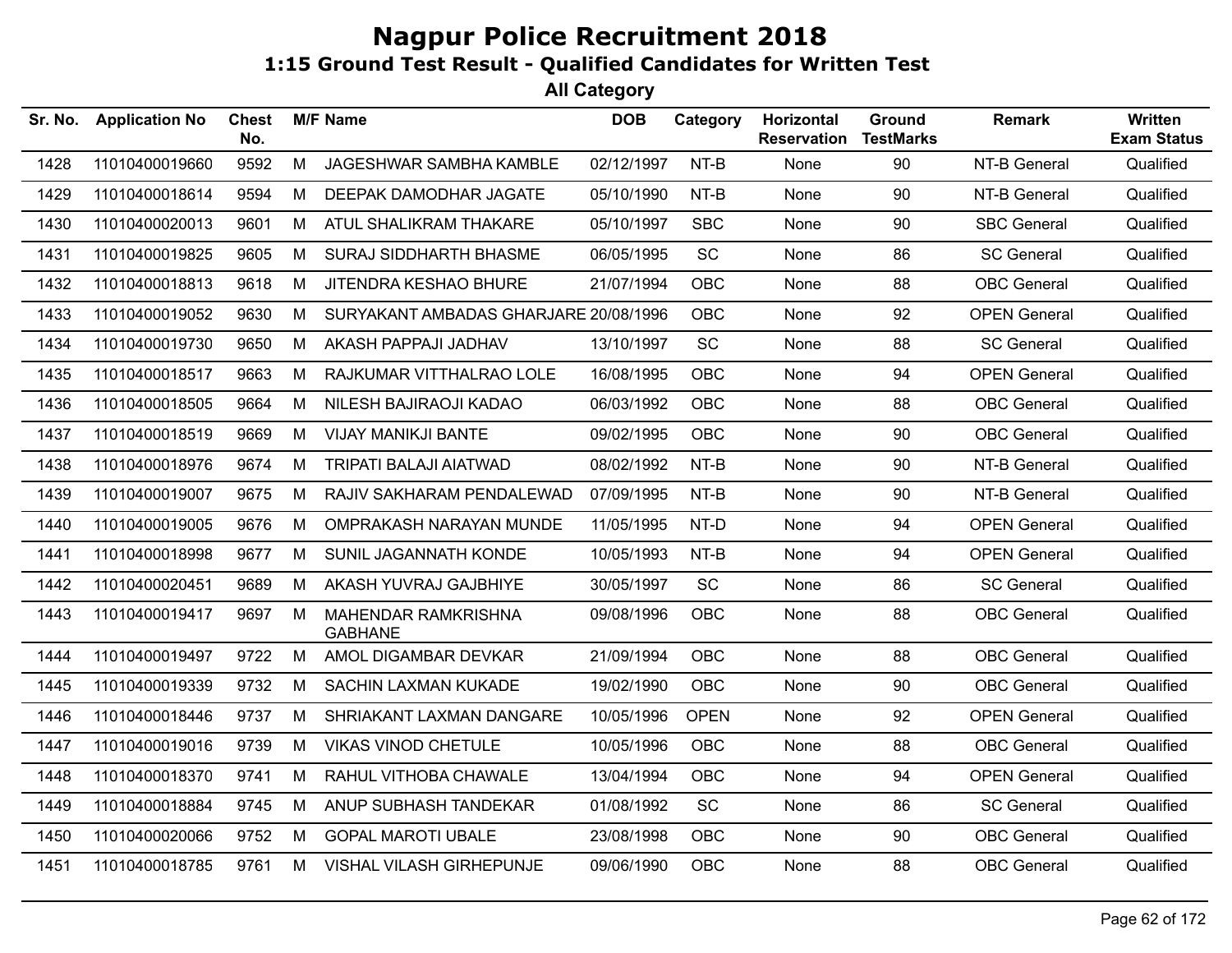| Sr. No. | <b>Application No</b> | <b>Chest</b><br>No. |   | <b>M/F Name</b>                        | <b>DOB</b> | Category   | Horizontal<br><b>Reservation</b> | Ground<br><b>TestMarks</b> | <b>Remark</b>       | Written<br><b>Exam Status</b> |
|---------|-----------------------|---------------------|---|----------------------------------------|------------|------------|----------------------------------|----------------------------|---------------------|-------------------------------|
| 1452    | 11010400018722        | 9762                | M | SUNIL RAMESH MOHANKAR                  | 19/06/1991 | NT-B       | None                             | 92                         | <b>OPEN General</b> | Qualified                     |
| 1453    | 11010400018674        | 9773                | М | <b>MAYUR GAJANAN KARHE</b>             | 07/07/1997 | SC         | None                             | 86                         | <b>SC General</b>   | Qualified                     |
| 1454    | 11010400019433        | 9775                | M | <b>LOKESH MANOJ GOSWAMI</b>            | 22/09/1997 | SC         | None                             | 90                         | <b>SC General</b>   | Qualified                     |
| 1455    | 11010400018196        | 9787                | M | PRATIK PRAMODRAO BANTE                 | 04/04/1999 | OBC        | None                             | 88                         | <b>OBC</b> General  | Qualified                     |
| 1456    | 11010400019733        | 9789                | M | SHUBHAM SUNIIL BONGIRI                 | 23/05/1995 | <b>ST</b>  | None                             | 86                         | <b>ST General</b>   | Qualified                     |
| 1457    | 11010400019409        | 9790                | M | SIDHARTH RAJ RAUT                      | 03/07/1994 | OBC        | None                             | 88                         | <b>OBC</b> General  | Qualified                     |
| 1458    | 11010400018235        | 9817                | М | <b>TANAJI SHALIGRAM SHINDE</b>         | 06/07/1990 | OBC        | None                             | 88                         | <b>OBC</b> General  | Qualified                     |
| 1459    | 11010400018064        | 9822                | М | SHRAWAN NARAYAN BHAGAT                 | 15/12/1990 | SC         | None                             | 86                         | <b>SC General</b>   | Qualified                     |
| 1460    | 11010400018465        | 9824                | M | SWAPNIL GANGAREDDI ASAWAR              | 10/01/1994 | SC         | None                             | 86                         | <b>SC General</b>   | Qualified                     |
| 1461    | 11010400019192        | 9859                | М | SUMIT DNYANESHWAR PHALKE               | 01/01/1991 | OBC        | None                             | 88                         | <b>OBC</b> General  | Qualified                     |
| 1462    | 11010400019331        | 9874                | M | SHUBHAM RAMDEV YADAO                   | 21/01/1996 | <b>OBC</b> | None                             | 90                         | <b>OBC</b> General  | Qualified                     |
| 1463    | 11010400019350        | 9875                | М | RAJESH GANESH NAWALKAR                 | 06/06/1995 | NT-C       | None                             | 92                         | <b>OPEN General</b> | Qualified                     |
| 1464    | 11010400020384        | 9880                | M | AKSHAY TANAJI LADKE                    | 11/04/1995 | <b>OBC</b> | None                             | 88                         | <b>OBC</b> General  | Qualified                     |
| 1465    | 11010400019101        | 9917                | M | PANDURANG BALAJI DEVKATE               | 10/05/1994 | NT-C       | None                             | 90                         | NT-C General        | Qualified                     |
| 1466    | 11010400019133        | 9920                | М | MAHADEV DATTATRYA GHODKE               | 25/05/1993 | NT-C       | None                             | 90                         | NT-C General        | Qualified                     |
| 1467    | 11010400018469        | 9924                | M | AMOL KESHAV DHARME                     | 03/03/1992 | <b>OBC</b> | None                             | 92                         | <b>OPEN General</b> | Qualified                     |
| 1468    | 11010400018010        | 9931                | М | RAJKUMAR RAJARAMJI DOYE                | 10/06/1993 | <b>OBC</b> | None                             | 96                         | <b>OPEN General</b> | Qualified                     |
| 1469    | 11010400018896        | 9934                | M | SANTOSH NARAYAN SODGIR                 | 10/06/1996 | NT-C       | None                             | 90                         | NT-C General        | Qualified                     |
| 1470    | 11010400018916        | 9935                | М | SHIVSHANKAR RAMDAS BAKRE               | 05/08/1995 | <b>OBC</b> | None                             | 88                         | <b>OBC</b> General  | Qualified                     |
| 1471    | 11010400018906        | 9936                | M | DEVANAND VISHWANATH<br><b>HATAGALE</b> | 12/06/1995 | SC         | None                             | 92                         | <b>OPEN General</b> | Qualified                     |
| 1472    | 11010400018899        | 9937                | M | GAJANAN VASANTA BHENDEKAR              | 11/10/1996 | NT-D       | None                             | 90                         | NT-D General        | Qualified                     |
| 1473    | 11010400020445        | 9947                | M | <b>SAGAR SUNIL KURIL</b>               | 11/05/1995 | SC         | None                             | 86                         | <b>SC General</b>   | Qualified                     |
| 1474    | 11010400020308        | 9948                | M | ANKIT SURESHRAO TAYADE                 | 17/01/1993 | <b>OBC</b> | None                             | 88                         | <b>OBC</b> General  | Qualified                     |
| 1475    | 11010400018971        | 9959                | M | MANGESH PUNDALIKRAO BAKHAL 10/01/1989  |            | <b>OBC</b> | HG                               | 86                         | OBC HG              | Qualified                     |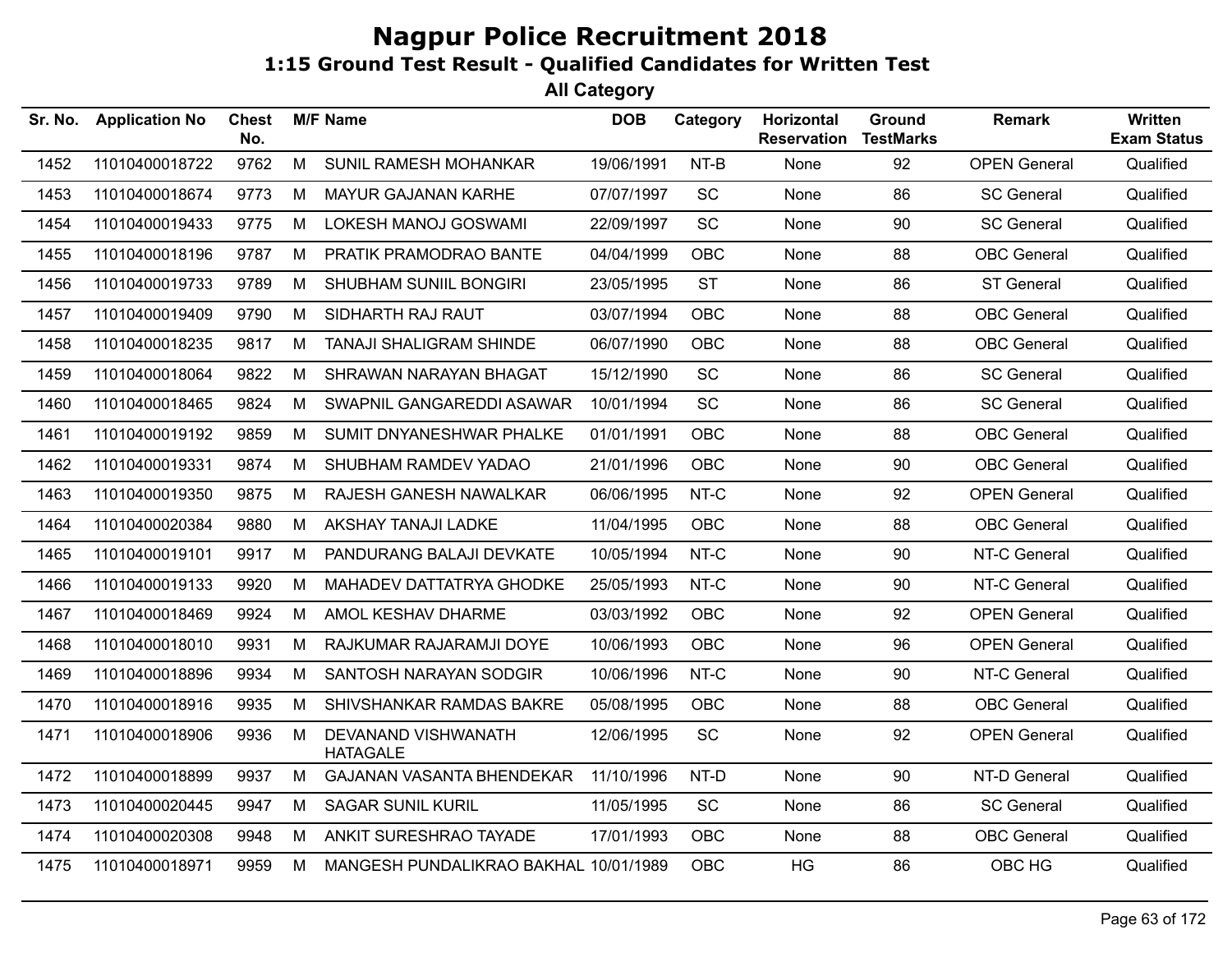| Sr. No. | <b>Application No</b> | <b>Chest</b><br>No. |   | <b>M/F Name</b>                       | <b>DOB</b> | Category    | Horizontal<br><b>Reservation</b> | Ground<br><b>TestMarks</b> | <b>Remark</b>           | <b>Written</b><br><b>Exam Status</b> |
|---------|-----------------------|---------------------|---|---------------------------------------|------------|-------------|----------------------------------|----------------------------|-------------------------|--------------------------------------|
| 1476    | 11010400019421        | 9970                | M | MANGESH MANSINGHJI BRAMHAN 10/11/1998 |            | DT-A        | None                             | 90                         | <b>DT-A General</b>     | Qualified                            |
| 1477    | 11010400020497        | 9981                | М | DILIP VASANTARAO RATHOD               | 06/02/1992 | DT-A        | None                             | 92                         | <b>OPEN General</b>     | Qualified                            |
| 1478    | 11010400018799        | 9986                | M | YOGESH VIJAYRAO SHEREKAR              | 11/05/1987 | OBC         | Police Children                  | 78                         | <b>OBC Police Child</b> | Qualified                            |
| 1479    | 11010400020329        | 9992                | M | NIKHIL PANDURANG KAPALE               | 27/07/1995 | <b>OBC</b>  | None                             | 88                         | <b>OBC</b> General      | Qualified                            |
| 1480    | 11010400020328        | 9993                | M | <b>SAGAR ARUN ZATALE</b>              | 12/06/1994 | OBC         | None                             | 90                         | <b>OBC</b> General      | Qualified                            |
| 1481    | 11010400018475        | 10003               | М | RAHUL LAXMICHAND CHAUDHARI            | 16/10/1993 | <b>OPEN</b> | None                             | 94                         | <b>OPEN General</b>     | Qualified                            |
| 1482    | 11010400018121        | 10007               | М | PRAMOD SHRIRAM MUNDE                  | 25/03/1994 | NT-D        | None                             | 94                         | <b>OPEN General</b>     | Qualified                            |
| 1483    | 11010400018439        | 10015               | M | <b>GANGADHAR DHUPAJI WANI</b>         | 12/12/1995 | NT-C        | None                             | 90                         | NT-C General            | Qualified                            |
| 1484    | 11010400017977        | 10044               | М | SHUBHAM SUBHASH DAFE                  | 09/07/1998 | OBC         | None                             | 88                         | <b>OBC</b> General      | Qualified                            |
| 1485    | 11010400018173        | 10050               | M | PRASHANT GUNIRAM KHOTELE              | 15/01/1995 | <b>OBC</b>  | None                             | 88                         | <b>OBC</b> General      | Qualified                            |
| 1486    | 11010400018880        | 10053               | M | NIKHIL JAGDISH KADAGE                 | 18/04/1995 | <b>OBC</b>  | None                             | 90                         | <b>OBC</b> General      | Qualified                            |
| 1487    | 11010400018400        | 10054               | M | <b>VIJAY SHESHRAO RAUT</b>            | 23/09/1993 | <b>SBC</b>  | None                             | 88                         | <b>SBC General</b>      | Qualified                            |
| 1488    | 11010400018408        | 10055               | M | PAWAN MAHADEO SAHARE                  | 09/11/1993 | OBC         | None                             | 88                         | <b>OBC</b> General      | Qualified                            |
| 1489    | 11010400018940        | 10058               | М | PAVAN VIJAY KAWALE                    | 29/11/1993 | NT-C        | None                             | 88                         | NT-C General            | Qualified                            |
| 1490    | 11010400019622        | 10063               | М | LITESH REVAJI FATE                    | 04/12/1996 | <b>OBC</b>  | None                             | 90                         | <b>OBC</b> General      | Qualified                            |
| 1491    | 11010400019471        | 10068               | M | AMOL MADHUKAR MULLEWAR                | 17/06/1988 | <b>OBC</b>  | HG                               | 78                         | OBC HG                  | Qualified                            |
| 1492    | 11010400019120        | 10073               | M | HRISHIKESH NAMDEV CHAVHAN             | 08/08/1993 | DT-A        | None                             | 94                         | <b>OPEN General</b>     | Qualified                            |
| 1493    | 11010400019106        | 10074               | М | PRATIK ANANDRAO DHABEKAR              | 31/01/1991 | NT-B        | None                             | 90                         | NT-B General            | Qualified                            |
| 1494    | 11010400020592        | 10086               | M | NIRAJ ANIL MANDADE                    | 12/12/1991 | <b>OBC</b>  | None                             | 92                         | <b>OPEN General</b>     | Qualified                            |
| 1495    | 11010400020268        | 10088               | М | TIRTHAN SEWAKRAM AMBULE               | 15/07/1991 | OBC         | None                             | 94                         | <b>OPEN General</b>     | Qualified                            |
| 1496    | 11010400018841        | 10092               | М | PRAJYOT VINOD RAGHORTE                | 20/09/1998 | OBC         | None                             | 90                         | <b>OBC</b> General      | Qualified                            |
| 1497    | 11010400018810        | 10098               | M | SACHIN SHIVRAM WAGHARE                | 11/10/1992 | <b>SBC</b>  | None                             | 90                         | <b>SBC General</b>      | Qualified                            |
| 1498    | 11010400020116        | 10105               | М | PRAVIN NARENDRA NANDANKAR             | 05/05/1994 | <b>OBC</b>  | None                             | 88                         | <b>OBC</b> General      | Qualified                            |
| 1499    | 11010400019246        | 10113 M             |   | PRASHANT GAUTAM DUPARE                | 12/03/1991 | <b>SC</b>   | None                             | 86                         | <b>SC General</b>       | Qualified                            |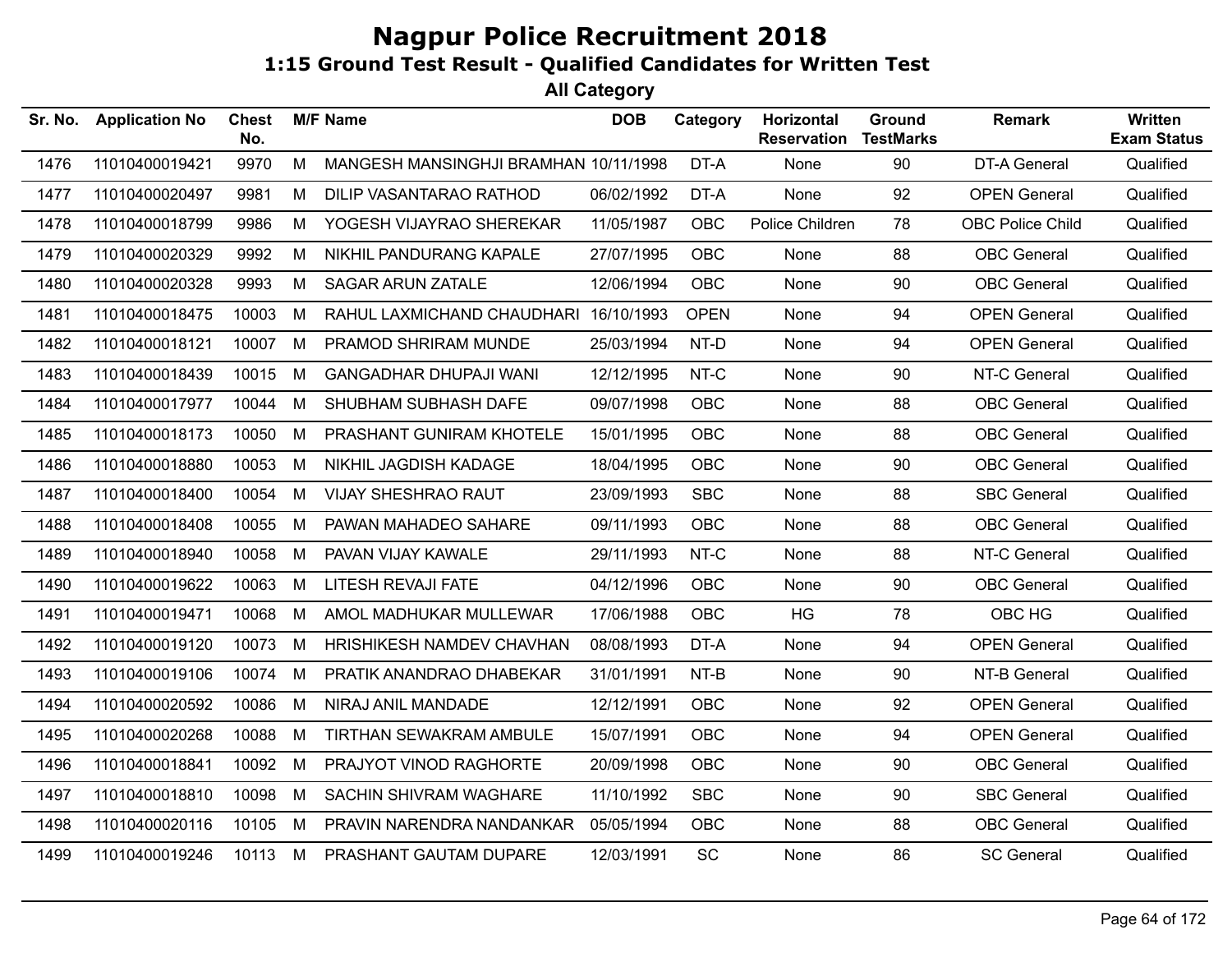| Sr. No. | <b>Application No</b> | <b>Chest</b><br>No. |   | <b>M/F Name</b>                                | <b>DOB</b> | Category    | Horizontal<br><b>Reservation</b> | Ground<br><b>TestMarks</b> | <b>Remark</b>          | Written<br><b>Exam Status</b> |
|---------|-----------------------|---------------------|---|------------------------------------------------|------------|-------------|----------------------------------|----------------------------|------------------------|-------------------------------|
| 1500    | 11010400018720        | 10114               | M | YASHWANT GELIRAM PATLE                         | 02/08/1992 | <b>OBC</b>  | None                             | 90                         | <b>OBC</b> General     | Qualified                     |
| 1501    | 11010400018263        | 10118               | M | HUMESHWAR SHAMRAO<br><b>SELOKAR</b>            | 12/07/1992 | <b>OBC</b>  | None                             | 92                         | <b>OPEN General</b>    | Qualified                     |
| 1502    | 11010400018225        | 10125               | M | VISHWAMBAR PUNJAJI TURAKE                      | 25/05/1989 | <b>OBC</b>  | None                             | 88                         | <b>OBC</b> General     | Qualified                     |
| 1503    | 11010400018549        | 10132               | M | NITIN MANOHAR SHENDE                           | 13/11/1995 | NT-B        | None                             | 90                         | NT-B General           | Qualified                     |
| 1504    | 11010400020264        | 10133               | M | <b>VINOD DILIPJI SARVE</b>                     | 18/11/1994 | <b>OBC</b>  | None                             | 96                         | <b>OPEN General</b>    | Qualified                     |
| 1505    | 11010400018688        | 10146               | M | MAHENDRA SAHADEOJI HARGUDE 23/11/1994          |            | <b>OBC</b>  | None                             | 90                         | <b>OBC</b> General     | Qualified                     |
| 1506    | 11010400018561        | 10147 M             |   | HARISH TUKARAMJI MARBATE                       | 18/10/1991 | NT-B        | None                             | 94                         | <b>OPEN General</b>    | Qualified                     |
| 1507    | 11010400018367        | 10158               | M | SHAILENDRA PRAKASH KOCHE                       | 30/11/1985 | <b>SC</b>   | Police Children                  | 68                         | <b>SC Police Child</b> | Qualified                     |
| 1508    | 11010400018295        | 10161               | M | <b>IMRAN KARIM KHAN</b>                        | 31/03/1988 | NT-B        | None                             | 92                         | <b>OPEN General</b>    | Qualified                     |
| 1509    | 11010400018285        | 10162               | M | <b>LAKHAN NARAYAN SAVANT</b>                   | 15/07/1993 | NT-B        | None                             | 90                         | NT-B General           | Qualified                     |
| 1510    | 11010400020697        | 10168 M             |   | <b>BHUMESHWAR DHANIRAM</b><br><b>BHAJIPALE</b> | 03/02/1989 | <b>OBC</b>  | None                             | 90                         | <b>OBC</b> General     | Qualified                     |
| 1511    | 11010400018659        | 10169 M             |   | PURANKUMAR DASHRATHJI<br><b>SARVE</b>          | 01/12/1991 | <b>OBC</b>  | None                             | 88                         | <b>OBC</b> General     | Qualified                     |
| 1512    | 11010400019188        | 10180               | M | PAWAN KISANRAO IKHAR                           | 06/07/1995 | <b>OBC</b>  | None                             | 92                         | <b>OPEN General</b>    | Qualified                     |
| 1513    | 11010400018857        | 10181               | M | SURENDRA MURLIDHAR<br><b>MOHARKAR</b>          | 04/07/1992 | <b>OBC</b>  | None                             | 90                         | <b>OBC</b> General     | Qualified                     |
| 1514    | 11010400018827        | 10182 M             |   | AJAY RAMESHJI SHENDE                           | 13/05/1992 | <b>SC</b>   | None                             | 90                         | <b>SC General</b>      | Qualified                     |
| 1515    | 11010400020617        | 10198               | M | SHAILESH RAYBHAN MESHRAM                       | 28/02/1996 | <b>SC</b>   | None                             | 88                         | <b>SC General</b>      | Qualified                     |
| 1516    | 11010400020359        | 10204               | M | SOMNATH VITTHAL SHINDE                         | 25/11/1996 | <b>OPEN</b> | EQ                               | 80                         | OPEN EQ                | Qualified                     |
| 1517    | 11010400018773        | 10207               | M | PANJABRAO BHASKAR MURKUT                       | 20/05/1993 | <b>OBC</b>  | PAP                              | 92                         | <b>OPEN General</b>    | Qualified                     |
| 1518    | 11010400018780        | 10208               | M | AMOL SUDAM KHARDE                              | 05/02/1994 | NT-D        | None                             | 96                         | <b>OPEN General</b>    | Qualified                     |
| 1519    | 11010400018242        | 10212               | M | MUKESH HARIDAS INGOLE                          | 28/11/1991 | <b>SC</b>   | HG                               | 90                         | SC HG                  | Qualified                     |
| 1520    | 11010400018310        | 10215               | M | <b>IRABAJI PRAKASHRAO UBALE</b>                | 25/08/1996 | <b>OPEN</b> | None                             | 92                         | <b>OPEN General</b>    | Qualified                     |
| 1521    | 11010400018287        | 10216               | M | ANIL JALBAJIRAO TIDKE                          | 16/07/1997 | <b>OPEN</b> | None                             | 94                         | <b>OPEN General</b>    | Qualified                     |
| 1522    | 11010400018301        | 10217 M             |   | SHIVAJI MADHAVRAO JADHAV                       | 10/02/1995 | <b>OPEN</b> | None                             | 96                         | <b>OPEN General</b>    | Qualified                     |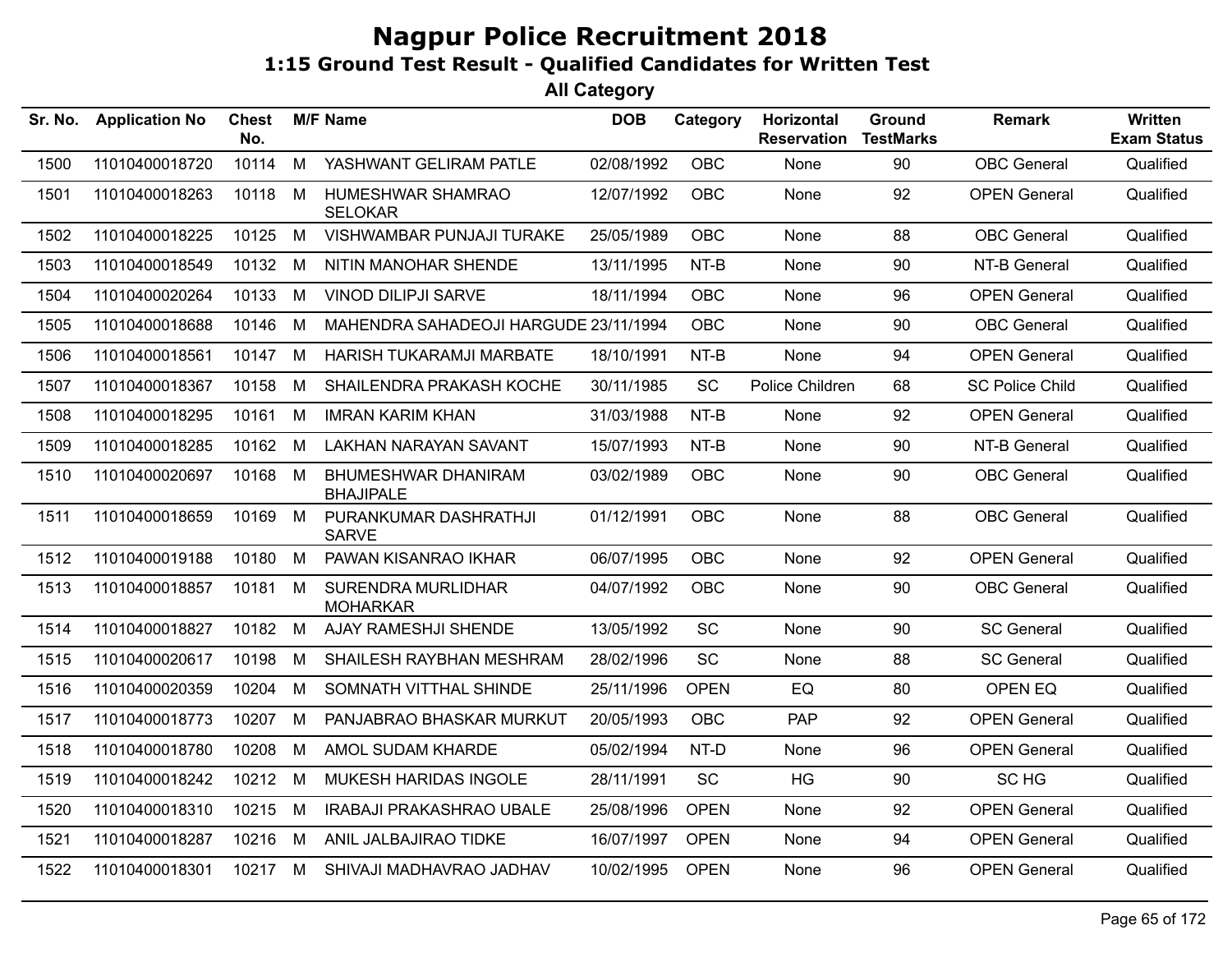| Sr. No. | <b>Application No</b> | <b>Chest</b><br>No. |   | <b>M/F Name</b>                                | <b>DOB</b> | Category    | <b>Horizontal</b><br><b>Reservation</b> | Ground<br><b>TestMarks</b> | <b>Remark</b>                        | <b>Written</b><br><b>Exam Status</b> |
|---------|-----------------------|---------------------|---|------------------------------------------------|------------|-------------|-----------------------------------------|----------------------------|--------------------------------------|--------------------------------------|
| 1523    | 11010400018315        | 10218               | M | NAVNATH SUDHAKARRAO<br>KALYANKAR               | 27/06/1994 | <b>OPEN</b> | <b>None</b>                             | 96                         | <b>OPEN General</b>                  | Qualified                            |
| 1524    | 11010400018360        | 10238               | M | <b>IRSHAD RAFIQUE SHEIKH</b>                   | 07/04/1997 | <b>OPEN</b> | <b>None</b>                             | 94                         | <b>OPEN General</b>                  | Qualified                            |
| 1525    | 11010400018340        | 10239               | M | NAUSHAD RAFIQUE SHEIKH                         | 01/10/1993 | <b>OPEN</b> | None                                    | 94                         | <b>OPEN General</b>                  | Qualified                            |
| 1526    | 11010400018355        | 10242 M             |   | SARFRAJ YUNUS SHEIKH                           | 22/02/1991 | <b>OPEN</b> | Police Children                         | 90                         | <b>OPEN General/ Police</b><br>Child | Qualified                            |
| 1527    | 11010400017988        | 10255               | M | PANKAJ NAMDEV MOHOD                            | 01/02/1992 | <b>SC</b>   | None                                    | 90                         | <b>SC General</b>                    | Qualified                            |
| 1528    | 11010400018591        | 10258               | M | <b>RUPESH GANESH THAKUR</b>                    | 11/01/1993 | <b>OPEN</b> | None                                    | 92                         | <b>OPEN General</b>                  | Qualified                            |
| 1529    | 11010400019172        | 10273               | M | <b>VRINDAVAN SHRIKANTRAO</b><br><b>GUDADHE</b> | 28/10/1995 | <b>OBC</b>  | <b>None</b>                             | 90                         | <b>OBC</b> General                   | Qualified                            |
| 1530    | 11010400020004        | 10275               | M | VAIBHAV JAYGAUTAM PAWAR                        | 18/09/1996 | SC          | None                                    | 92                         | <b>OPEN General</b>                  | Qualified                            |
| 1531    | 11010400018461        | 10278               | M | HANUMAN VILASRAO GHUMNAR                       | 10/08/1990 | NT-C        | None                                    | 92                         | <b>OPEN General</b>                  | Qualified                            |
| 1532    | 11010400018436        | 10279               | M | SANTOSH NANARAO LOHATE                         | 02/01/1995 | NT-C        | None                                    | 90                         | NT-C General                         | Qualified                            |
| 1533    | 11010400018208        | 10282               | M | <b>SACHIN GAHINATH MORE</b>                    | 20/09/1993 | <b>OPEN</b> | <b>PAP</b>                              | 92                         | <b>OPEN General/ PAP</b>             | Qualified                            |
| 1534    | 11010400019824        | 10288               | M | PANKAJ SARVASAGAR<br><b>WANDHARE</b>           | 28/01/1987 | <b>OBC</b>  | None                                    | 88                         | <b>OBC</b> General                   | Qualified                            |
| 1535    | 11010400020218        | 10289               | M | JAY DNYANESHWARRAO<br><b>BALPANDE</b>          | 17/06/1995 | <b>OBC</b>  | None                                    | 94                         | <b>OPEN General</b>                  | Qualified                            |
| 1536    | 11010400018241        | 10293               | M | DNYANESHWAR GANGDHAR NAIK 13/06/1993           |            | <b>ST</b>   | None                                    | 90                         | <b>ST General</b>                    | Qualified                            |
| 1537    | 11010400020338        | 10295               | M | RAMDAS BALIRAM KORE                            | 06/07/1993 | <b>OBC</b>  | None                                    | 88                         | <b>OBC</b> General                   | Qualified                            |
| 1538    | 11010400018931        | 10302               | M | PRAJAL GAJANANRAO THAKRE                       | 23/07/1994 | <b>OBC</b>  | None                                    | 92                         | <b>OPEN General</b>                  | Qualified                            |
| 1539    | 11010400018926        | 10304               | M | AJAY MADHUKAR TONDRE                           | 14/06/1993 | <b>OBC</b>  | None                                    | 88                         | <b>OBC</b> General                   | Qualified                            |
| 1540    | 11010400019989        | 10305               | M | LOKESH LAXMANRAOJI VAIDYA                      | 10/01/1990 | <b>OBC</b>  | <b>PAP</b>                              | 88                         | OBC PAP                              | Qualified                            |
| 1541    | 11010400018686        | 10313 M             |   | PRASHANT DIGAMBARRAO<br><b>JUGNAKE</b>         | 06/03/1988 | <b>ST</b>   | HG                                      | 80                         | ST <sub>HG</sub>                     | Qualified                            |
| 1542    | 11010400018681        | 10314               | M | ANKIT GAJANANRAO UIKEY                         | 01/05/1992 | <b>ST</b>   | None                                    | 86                         | <b>ST General</b>                    | Qualified                            |
| 1543    | 11010400018562        | 10317               | M | YOGRAG DHANRAJ RAGHORTE                        | 02/01/1987 | <b>OBC</b>  | <b>PAP</b>                              | 88                         | OBC PAP                              | Qualified                            |
| 1544    | 11010400019197        | 10334               | M | <b>GITESH BABANRAO</b><br><b>CHINCHULKAR</b>   | 07/04/1994 | <b>OBC</b>  | None                                    | 88                         | <b>OBC</b> General                   | Qualified                            |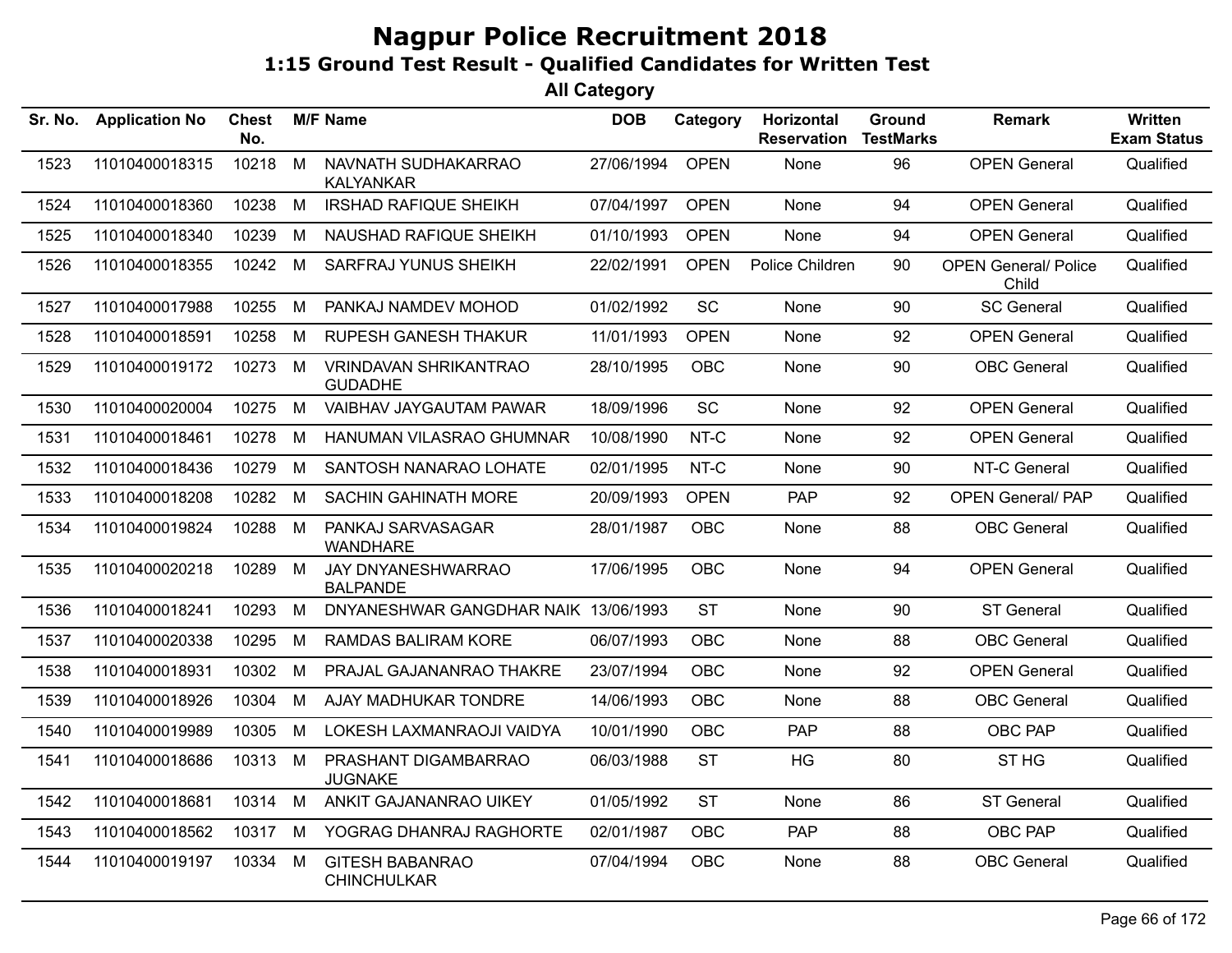| Sr. No. | <b>Application No</b> | <b>Chest</b><br>No. |   | <b>M/F Name</b>                                 | <b>DOB</b> | Category    | Horizontal<br><b>Reservation</b> | Ground<br><b>TestMarks</b> | Remark                   | Written<br><b>Exam Status</b> |
|---------|-----------------------|---------------------|---|-------------------------------------------------|------------|-------------|----------------------------------|----------------------------|--------------------------|-------------------------------|
| 1545    | 11010400019061        | 10336               | M | LAXMIKANT BHIMRAOJI WANJARI                     | 02/06/1994 | <b>OBC</b>  | None                             | 88                         | <b>OBC</b> General       | Qualified                     |
| 1546    | 11010400019084        | 10337               | M | SACHIN UGRASENJI GANVIR                         | 07/09/1990 | <b>SC</b>   | None                             | 90                         | <b>SC General</b>        | Qualified                     |
| 1547    | 11010400019565        | 10347               | М | RAHUL NANDU PAIKRAO                             | 05/07/1997 | SC          | None                             | 94                         | <b>OPEN General</b>      | Qualified                     |
| 1548    | 11010400018875        | 10368               | М | KUNAL RAJESH MARODKAR                           | 13/05/1991 | OBC         | None                             | 90                         | <b>OBC</b> General       | Qualified                     |
| 1549    | 11010400019213        | 10381               | M | RANJIT SURESH THOMBARE                          | 07/09/1999 | <b>OBC</b>  | None                             | 92                         | Open General             | Qualified                     |
| 1550    | 11010400019699        | 10392               | М | <b>GANESH MAROTRAO JAIPURKAR</b>                | 23/12/1990 | <b>OPEN</b> | HG                               | 86                         | OPEN HG                  | Qualified                     |
| 1551    | 11010400020259        | 10395               | М | MUKUNDAR MAHADEOJI LILHARE 03/02/1992           |            | <b>OBC</b>  | None                             | 90                         | <b>OBC</b> General       | Qualified                     |
| 1552    | 11010400018621        | 10401               | М | <b>VIKAS PRABHAKAR PATIL</b>                    | 09/09/1992 | NT-C        | None                             | 96                         | <b>OPEN General</b>      | Qualified                     |
| 1553    | 11010400018638        | 10402               | М | <b>BABULAL MADHUKAR CHAVHAN</b>                 | 20/02/1991 | DT-A        | None                             | 94                         | <b>OPEN General</b>      | Qualified                     |
| 1554    | 11010400018598        | 10403               | M | YOURAJ RAMESH RATHOD                            | 10/03/1990 | DT-A        | None                             | 96                         | <b>OPEN General</b>      | Qualified                     |
| 1555    | 11010400019121        | 10405               | M | <b>SAGAR PREMSING CHAVAHN</b>                   | 05/09/1997 | DT-A        | None                             | 94                         | <b>OPEN General</b>      | Qualified                     |
| 1556    | 11010400019122        | 10409               | М | <b>BALU VASRAM ADE</b>                          | 10/05/1990 | DT-A        | None                             | 92                         | <b>OPEN General</b>      | Qualified                     |
| 1557    | 11010400018346        | 10413               | М | <b>GOPICHAND TUKARAM CHAVHAN</b>                | 30/06/1994 | <b>OPEN</b> | <b>PAP</b>                       | 92                         | <b>OPEN General/ PAP</b> | Qualified                     |
| 1558    | 11010400018221        | 10414               | M | <b>GOVIND RAMESHRAO IDHATE</b>                  | 28/10/1991 | <b>OBC</b>  | None                             | 92                         | <b>OPEN General</b>      | Qualified                     |
| 1559    | 11010400019222        | 10429               | M | ASHISH DEVRAM BIRANWARE                         | 20/09/1993 | OBC         | None                             | 90                         | <b>OBC</b> General       | Qualified                     |
| 1560    | 11010400019672        | 10444               | М | KAMLESH ASHOKJI RAUT                            | 20/04/1999 | <b>SBC</b>  | None                             | 92                         | Open General             | Qualified                     |
| 1561    | 11010400019303        | 10446               | М | SACHIN SURESHRAO DONGARE                        | 01/09/1993 | <b>OBC</b>  | None                             | 94                         | <b>OPEN General</b>      | Qualified                     |
| 1562    | 11010400019318        | 10447               | M | PRAFULL GOPALRAOJI<br><b>CHOUDHARI</b>          | 23/08/1993 | <b>OBC</b>  | None                             | 90                         | <b>OBC</b> General       | Qualified                     |
| 1563    | 11010400019981        | 10450               | M | SANDIP RAMAJI SHENDE                            | 19/12/1992 | <b>OBC</b>  | None                             | 94                         | <b>OPEN General</b>      | Qualified                     |
| 1564    | 11010400020833        | 10474               | М | PRAVIN BABAN WANKHADE                           | 04/04/1997 | SC          | None                             | 90                         | <b>SC General</b>        | Qualified                     |
| 1565    | 11010400021845        | 10492               | М | AMOL LAXMAN KSHIRSAGAR                          | 18/08/1992 | OBC         | None                             | 88                         | <b>OBC</b> General       | Qualified                     |
| 1566    | 11010400022566        | 10501               | M | <b>VIKAS VISHNUPANT INGALE</b>                  | 25/03/1994 | SC          | None                             | 88                         | <b>SC General</b>        | Qualified                     |
| 1567    | 11010400022451        | 10521               | M | <b>MOHAMMADMOHSIN</b><br>MOHAMMADNAEEM MOHAMMAD | 30/12/1993 | OBC         | None                             | 90                         | <b>OBC</b> General       | Qualified                     |
| 1568    | 11010400021669        | 10522 M             |   | <b>IRFAN ZAKIRODDIN AGWAN</b>                   | 11/01/1995 | NT-B        | None                             | 92                         | <b>OPEN General</b>      | Qualified                     |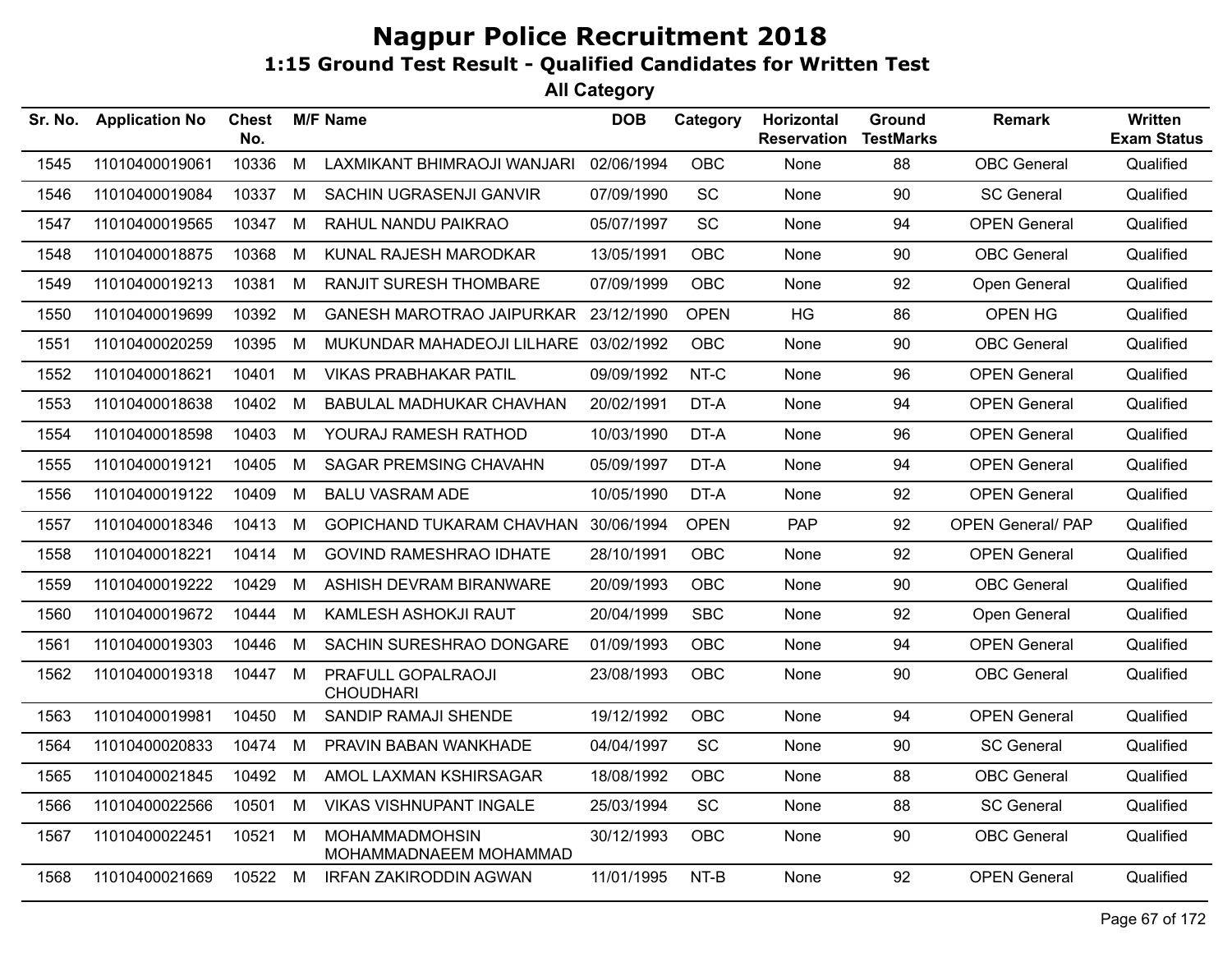| Sr. No. | <b>Application No</b> | <b>Chest</b><br>No. |   | <b>M/F Name</b>                                | <b>DOB</b> | Category    | Horizontal<br><b>Reservation</b> | Ground<br><b>TestMarks</b> | <b>Remark</b>            | Written<br><b>Exam Status</b> |
|---------|-----------------------|---------------------|---|------------------------------------------------|------------|-------------|----------------------------------|----------------------------|--------------------------|-------------------------------|
| 1569    | 11010400022125        | 10537               | M | VISHWANATH BABURAO GOGE                        | 03/12/1991 | <b>OPEN</b> | PAP                              | 86                         | <b>OPEN PAP</b>          | Qualified                     |
| 1570    | 11010400022625        | 10544               | M | DEVANAND EKNATH MORE                           | 28/08/1997 | <b>SBC</b>  | None                             | 88                         | <b>SBC General</b>       | Qualified                     |
| 1571    | 11010400021506        | 10548               | M | ANKUSH MANOJ INGLE                             | 27/04/1998 | <b>OBC</b>  | None                             | 88                         | <b>OBC</b> General       | Qualified                     |
| 1572    | 11010400021898        | 10554               | M | SHRIRAM SHALIGRAM LAHUDKAR 24/07/1996          |            | <b>OBC</b>  | None                             | 90                         | <b>OBC</b> General       | Qualified                     |
| 1573    | 11010400022833        | 10568               | M | <b>VIVEK BODHASING KATRE</b>                   | 23/08/1992 | <b>OBC</b>  | None                             | 88                         | <b>OBC</b> General       | Qualified                     |
| 1574    | 11010400021184        | 10602               | M | <b>GANPAT UTTAM DHULGUNDE</b>                  | 01/01/1997 | <b>OPEN</b> | <b>PAP</b>                       | 88                         | OPEN PAP                 | Qualified                     |
| 1575    | 11010400022132        | 10607               | M | KAPIL SIDHARTHA UNDIRWADE                      | 15/03/1994 | SC          | None                             | 86                         | <b>SC General</b>        | Qualified                     |
| 1576    | 11010400021172        | 10619               | M | AJINKYA ADINATH TUPE                           | 13/06/1998 | <b>OBC</b>  | None                             | 90                         | <b>OBC</b> General       | Qualified                     |
| 1577    | 11010400022383        | 10623               | M | SHREEDHAR BALU GARULE                          | 28/02/1994 | NT-C        | None                             | 88                         | NT-C General             | Qualified                     |
| 1578    | 11010400020907        | 10644               | M | ROHIT NIRANJAN HALDAR                          | 26/05/1998 | <b>OPEN</b> | None                             | 96                         | <b>OPEN General</b>      | Qualified                     |
| 1579    | 11010400021088        | 10648               | M | <b>BHIMA YENKA TALANDI</b>                     | 20/08/1991 | <b>ST</b>   | None                             | 86                         | ST General               | Qualified                     |
| 1580    | 11010400022887        | 10650               | M | SHUBHAM MADHUKAR MOROKAR 22/03/1995            |            | <b>OBC</b>  | <b>None</b>                      | 92                         | <b>OPEN General</b>      | Qualified                     |
| 1581    | 11010400023144        | 10659               | M | SAJJADAHMEDKHAN SALIM KHAN 07/05/1997          |            | <b>OPEN</b> | Police Children                  | 65                         | <b>OPEN Police Child</b> | Qualified                     |
| 1582    | 11010400022063        | 10664               | M | ANKUSH RANGRAO LONARE                          | 20/05/1998 | SC          | None                             | 90                         | <b>SC General</b>        | Qualified                     |
| 1583    | 11010400021073        | 10667               | M | SHUBHAM SUDHAKAR BHADANGE 06/05/1996           |            | OBC         | None                             | 88                         | <b>OBC</b> General       | Qualified                     |
| 1584    | 11010400021835        | 10712 M             |   | <b>DILIP BHIMRAO SHEGAON</b>                   | 15/04/1994 | SC          | None                             | 92                         | <b>OPEN General</b>      | Qualified                     |
| 1585    | 11010400022668        | 10732               | M | RAJRATAN UDDHAVRAO DIPAKE                      | 07/12/1991 | SC          | None                             | 86                         | <b>SC General</b>        | Qualified                     |
| 1586    | 11010400021483        | 10733               | M | <b>GANGADHAR GOWARDHAN</b><br><b>DONGARWAR</b> | 04/10/1987 | <b>OBC</b>  | None                             | 88                         | <b>OBC</b> General       | Qualified                     |
| 1587    | 11010400021235        | 10738               | M | <b>DADAJI PURUSHOTTAM PORTE</b>                | 02/04/1992 | <b>OBC</b>  | None                             | 88                         | <b>OBC</b> General       | Qualified                     |
| 1588    | 11010400022726        | 10742               | M | <b>VIKAS SHIVAJI SHINDE</b>                    | 14/04/1997 | <b>OBC</b>  | None                             | 92                         | <b>OPEN General</b>      | Qualified                     |
| 1589    | 11010400021616        | 10750               | M | <b>GORELAL KUVARLAL BISEN</b>                  | 19/10/1986 | <b>OBC</b>  | HG                               | 86                         | OBC HG                   | Qualified                     |
| 1590    | 11010400022129        | 10760               | M | <b>GANESH MOHAN DHABADGHAV</b>                 | 28/12/1992 | SC          | None                             | 86                         | <b>SC General</b>        | Qualified                     |
| 1591    | 11010400022707        | 10784 M             |   | PARMESHWAR SHANTARAM<br>SONAWANE               | 09/09/1998 | <b>SBC</b>  | None                             | 90                         | <b>SBC General</b>       | Qualified                     |
| 1592    | 11010400020727        | 10788               | M | SAMEERRAO ASHOKRAO SHENDE 17/02/1988           |            | SC          | None                             | 86                         | <b>SC General</b>        | Qualified                     |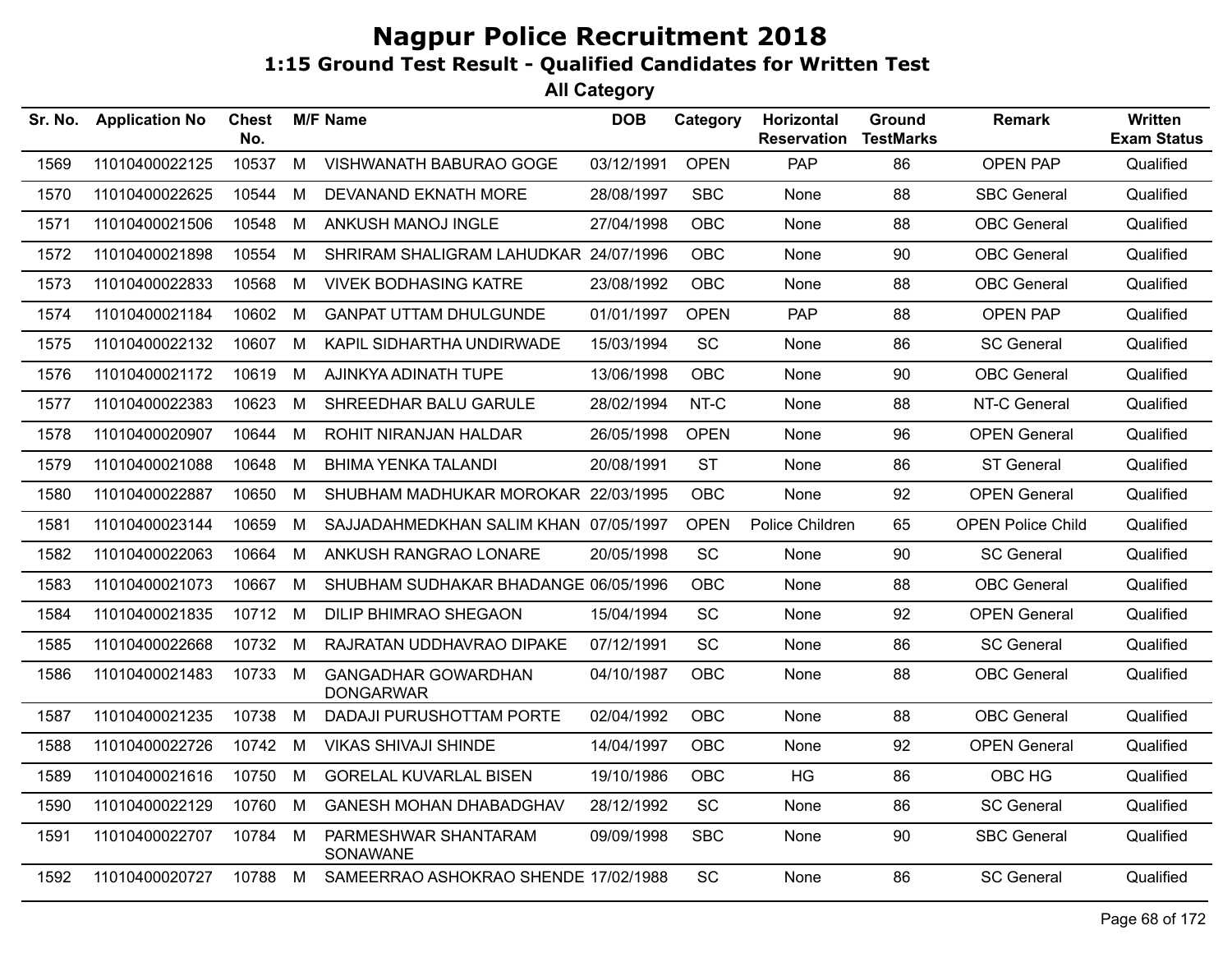| Sr. No. | <b>Application No</b> | <b>Chest</b><br>No. |   | <b>M/F Name</b>                            | <b>DOB</b> | Category    | Horizontal<br><b>Reservation</b> | <b>Ground</b><br><b>TestMarks</b> | <b>Remark</b>          | <b>Written</b><br><b>Exam Status</b> |
|---------|-----------------------|---------------------|---|--------------------------------------------|------------|-------------|----------------------------------|-----------------------------------|------------------------|--------------------------------------|
| 1593    | 11010400022684        | 10793               | M | DHANRAJ RAMCHAND MESHRAM                   | 02/07/1991 | <b>OBC</b>  | <b>HG</b>                        | 78                                | OBC HG                 | Qualified                            |
| 1594    | 11010400022685        | 10802               | М | <b>GOPAL DEORAO MALVE</b>                  | 21/06/1992 | <b>ST</b>   | None                             | 90                                | <b>ST General</b>      | Qualified                            |
| 1595    | 11010400022638        | 10805               | M | <b>SAGAR VONOD BUDHA</b>                   | 05/09/1995 | <b>OBC</b>  | None                             | 92                                | <b>OPEN General</b>    | Qualified                            |
| 1596    | 11010400022636        | 10809               | М | BHAIYYA JANARDHANRAO RAUT                  | 31/12/1991 | <b>OBC</b>  | <b>None</b>                      | 88                                | <b>OBC</b> General     | Qualified                            |
| 1597    | 11010400022568        | 10823               | M | AMOL BHIMRAOJI DUDHE                       | 30/03/1992 | <b>OBC</b>  | None                             | 92                                | <b>OPEN General</b>    | Qualified                            |
| 1598    | 11010400020880        | 10856               | М | RAJESH BHAGWAN NAVGHARE                    | 04/09/1995 | NT-B        | None                             | 92                                | <b>OPEN General</b>    | Qualified                            |
| 1599    | 11010400022220        | 10859               | M | MAHESH PRABHAKARRAO<br><b>SAWAKE</b>       | 12/06/1996 | <b>OBC</b>  | None                             | 88                                | <b>OBC</b> General     | Qualified                            |
| 1600    | 11010400021086        | 10865               | M | SAGAR GAJANANRAO KALE                      | 11/11/1991 | NT-D        | None                             | 90                                | NT-D General           | Qualified                            |
| 1601    | 11010400021112        | 10883               | М | AMAR ASHOK MESHRAM                         | 09/06/1996 | NT-B        | None                             | 90                                | NT-B General           | Qualified                            |
| 1602    | 11010400022544        | 10890               | M | SHAM SUBHASHRAO JANGALE                    | 06/03/1995 | <b>OBC</b>  | None                             | 88                                | <b>OBC</b> General     | Qualified                            |
| 1603    | 11010400022999        | 10924               | M | ROHIT HABURAO KORE                         | 09/11/1994 | <b>OBC</b>  | None                             | 90                                | <b>OBC</b> General     | Qualified                            |
| 1604    | 11010400020946        | 10950               | M | MADHAV SHIVAJI GADAMWAD                    | 11/02/1996 | <b>SBC</b>  | None                             | 88                                | <b>SBC General</b>     | Qualified                            |
| 1605    | 11010400022857        | 10952 M             |   | DNYANESHWAR RAMBHAU<br><b>MUNGHATE</b>     | 19/06/1989 | OBC         | None                             | 96                                | <b>OPEN General</b>    | Qualified                            |
| 1606    | 11010400021120        | 10959               | M | AJAYKUMAR ASHOK JADHAV                     | 24/04/1991 | <b>OBC</b>  | None                             | 88                                | <b>OBC</b> General     | Qualified                            |
| 1607    | 11010400021059        | 10961               | M | SHUBHASH SUKHARAM THAKUR                   | 20/08/1996 | <b>OBC</b>  | None                             | 94                                | <b>OPEN General</b>    | Qualified                            |
| 1608    | 11010400021233        | 10973               | M | SHATRUGHAN CHHATTUPRASAD<br><b>RAVIDAS</b> | 19/07/1997 | SC          | None                             | 88                                | <b>SC General</b>      | Qualified                            |
| 1609    | 11010400022669        | 10975               | M | SANTOSH RAMESH PATTHE                      | 09/08/1996 | <b>SC</b>   | None                             | 88                                | <b>SC General</b>      | Qualified                            |
| 1610    | 11010400022869        | 10976               | М | VILAS DASHRATHRAO WANKHEDE 05/04/1991      |            | <b>OPEN</b> | HG                               | 78                                | OPEN HG                | Qualified                            |
| 1611    | 11010400022865        | 10977               | M | <b>SHIVAJI</b>                             | 07/03/1991 | <b>OPEN</b> | HG                               | 86                                | OPEN HG                | Qualified                            |
| 1612    | 11010400021326        | 10993               | M | PARMESHWAR RAMAJI<br><b>RAJARPALLU</b>     | 28/07/1992 | <b>OBC</b>  | HG                               | 94                                | <b>OPEN General</b>    | Qualified                            |
| 1613    | 11010400021324        | 10994               | M | SAINATH DASHRATH MANGIRWAD 16/04/1991      |            | <b>OPEN</b> | HG                               | 96                                | <b>OPEN General/HG</b> | Qualified                            |
| 1614    | 11010400021628        | 11007               | M | CHANDRAKANT GULABRAO<br><b>KADAM</b>       | 17/12/1991 | <b>OBC</b>  | None                             | 88                                | <b>OBC</b> General     | Qualified                            |
| 1615    | 11010400021754        | 11011               | M | <b>MAYUR RAMESH CHAUDHARI</b>              | 25/04/1989 | <b>OBC</b>  | None                             | 90                                | <b>OBC</b> General     | Qualified                            |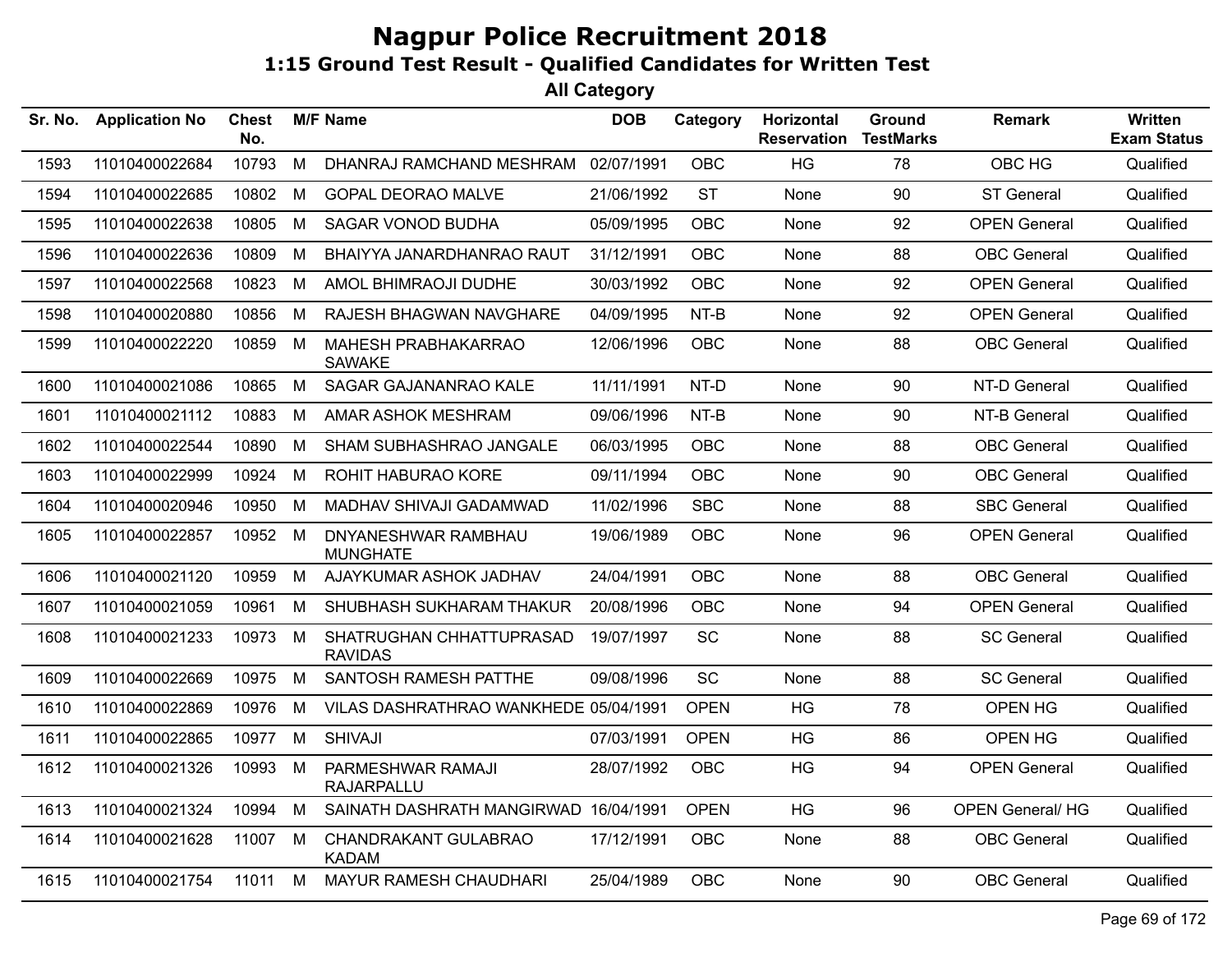| Sr. No. | <b>Application No</b> | <b>Chest</b><br>No. |   | <b>M/F Name</b>                                 | <b>DOB</b> | Category    | Horizontal<br><b>Reservation</b> | Ground<br><b>TestMarks</b> | <b>Remark</b>       | Written<br><b>Exam Status</b> |
|---------|-----------------------|---------------------|---|-------------------------------------------------|------------|-------------|----------------------------------|----------------------------|---------------------|-------------------------------|
| 1616    | 11010400020937        | 11016               | M | SANJAY TEKCHAND TURKAR                          | 28/11/1993 | <b>OBC</b>  | None                             | 90                         | <b>OBC</b> General  | Qualified                     |
| 1617    | 11010400020869        | 11023               | M | JAY PARMESHWARRAO KENDRE                        | 17/06/1994 | NT-D        | None                             | 96                         | <b>OPEN General</b> | Qualified                     |
| 1618    | 11010400020843        | 11026               | M | NAGANATH SURESH DAHIPHALE                       | 09/10/1997 | NT-D        | None                             | 90                         | NT-D General        | Qualified                     |
| 1619    | 11010400020828        | 11029               | M | SUBHASH GAHINATH KENDRE                         | 04/01/1992 | NT-D        | None                             | 94                         | <b>OPEN General</b> | Qualified                     |
| 1620    | 11010400020860        | 11030               | M | <b>BALAJI KISHAN BADE</b>                       | 01/10/1993 | NT-D        | None                             | 92                         | <b>OPEN General</b> | Qualified                     |
| 1621    | 11010400022325        | 11031               | M | <b>DINESH DILIP GURNULE</b>                     | 29/10/1997 | <b>OBC</b>  | None                             | 88                         | <b>OBC</b> General  | Qualified                     |
| 1622    | 11010400020863        | 11039               | M | <b>CHANDRAKISHOR DASHARTH</b><br><b>CHOPKAR</b> | 21/06/1987 | OBC         | None                             | 88                         | <b>OBC</b> General  | Qualified                     |
| 1623    | 11010400022477        | 11040               | M | JITENDRA CHANDRAKANT SUSHIR 11/12/1999          |            | <b>OBC</b>  | None                             | 88                         | <b>OBC</b> General  | Qualified                     |
| 1624    | 11010400021815        | 11062 M             |   | <b>GAJANAN LAXMANRAO</b><br><b>WAGHMARA</b>     | 20/07/1989 | OBC         | None                             | 90                         | <b>OBC</b> General  | Qualified                     |
| 1625    | 11010400022670        | 11074               | M | SHUBHAM BHASKAR NIMBALKAR                       | 08/03/1997 | <b>OBC</b>  | None                             | 92                         | <b>OPEN General</b> | Qualified                     |
| 1626    | 11010400022492        | 11076               | M | SANDEEP BABURAO SOLANKE                         | 17/08/1992 | <b>OPEN</b> | None                             | 92                         | <b>OPEN General</b> | Qualified                     |
| 1627    | 11010400023004        | 11094               | M | RADHESHAM PRALHADRAO MOTE 12/06/1998            |            | NT-B        | None                             | 90                         | NT-B General        | Qualified                     |
| 1628    | 11010400021560        | 11099               | M | SACHIN RAJARAM SOLANKAR                         | 15/07/1994 | NT-C        | None                             | 88                         | NT-C General        | Qualified                     |
| 1629    | 11010400021028        | 11104               | M | KAPIL BAPURAO ARALE                             | 17/04/1995 | <b>OBC</b>  | None                             | 88                         | <b>OBC</b> General  | Qualified                     |
| 1630    | 11010400022690        | 11109               | M | SHUBHAM ANANADRAOJI HURLE                       | 15/06/1995 | <b>OBC</b>  | None                             | 90                         | <b>OBC</b> General  | Qualified                     |
| 1631    | 11010400021508        | 11112               | M | YOGESH RAMESH BHAGAT                            | 21/04/1992 | <b>OBC</b>  | None                             | 90                         | <b>OBC</b> General  | Qualified                     |
| 1632    | 11010400022001        | 11118               | M | LUCKY PRAKASHJI MITKARI                         | 08/06/1992 | <b>OBC</b>  | None                             | 88                         | <b>OBC</b> General  | Qualified                     |
| 1633    | 11010400021559        | 11121               | M | <b>VYAKANTESH KISHANRAO</b><br><b>HAJARE</b>    | 01/01/1990 | NT-C        | None                             | 90                         | NT-C General        | Qualified                     |
| 1634    | 11010400021581        | 11126               | M | AMARJIT PRABHAKAR ADGALE                        | 22/11/1993 | SC          | None                             | 92                         | <b>OPEN General</b> | Qualified                     |
| 1635    | 11010400021068        | 11128               | M | AKASH VIJAYRAOJI HARSHE                         | 15/07/1993 | <b>OBC</b>  | None                             | 88                         | OBC General         | Qualified                     |
| 1636    | 11010400020835        | 11129               | М | VIKAS LAXMANRAO WAKADE                          | 13/10/1995 | <b>ST</b>   | None                             | 98                         | <b>OPEN General</b> | Qualified                     |
| 1637    | 11010400021338        | 11131               | M | AVINASH GAJANAN KAYANDE                         | 13/06/1996 | NT-D        | None                             | 90                         | NT-D General        | Qualified                     |
| 1638    | 11010400023182        | 11134               | M | <b>SACHIN VILAS DHAKARKE</b>                    | 16/10/1994 | SC          | PAP                              | 78                         | <b>SC PAP</b>       | Qualified                     |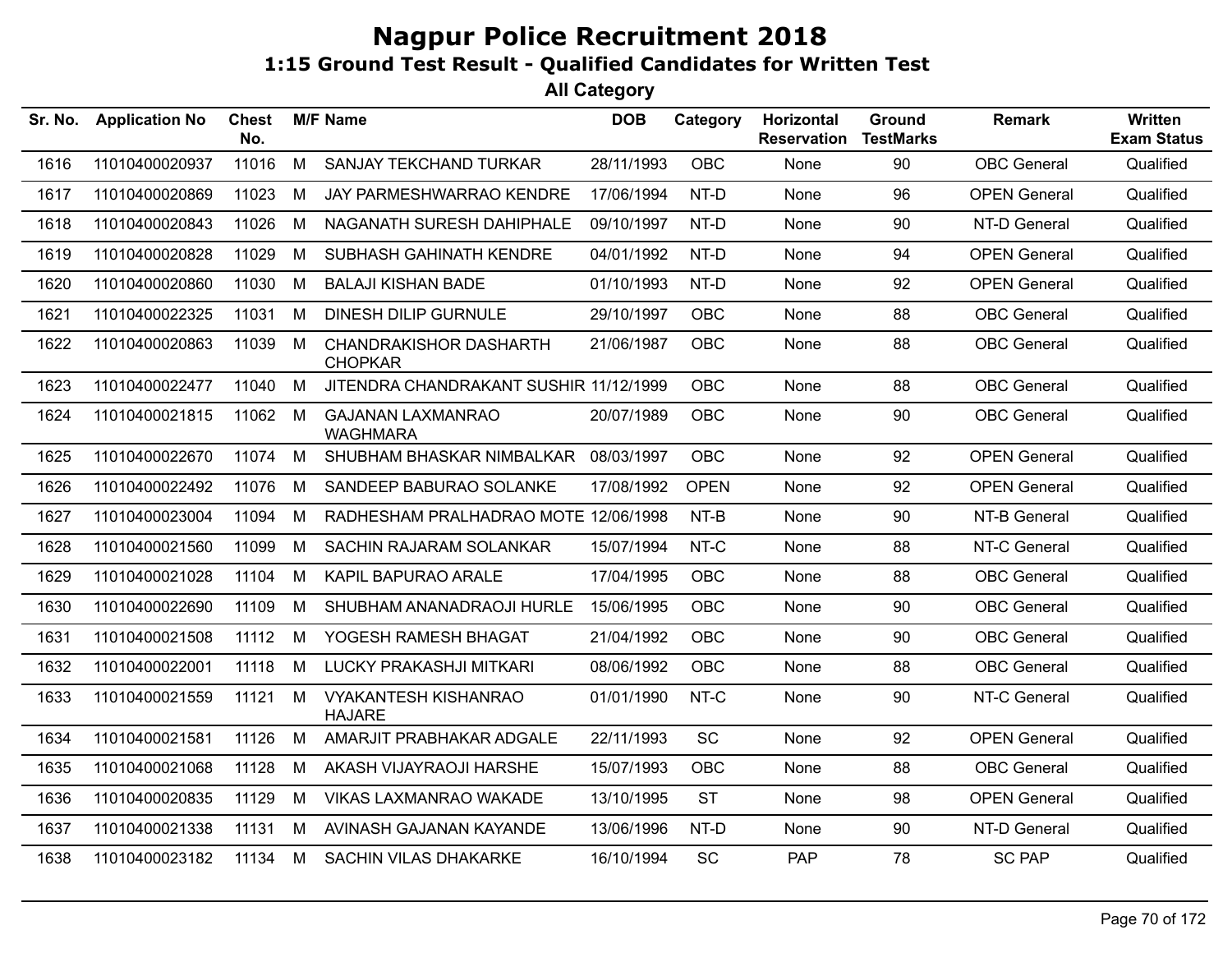| Sr. No. | <b>Application No</b> | <b>Chest</b><br>No. |   | <b>M/F Name</b>                          | <b>DOB</b> | Category    | Horizontal<br><b>Reservation</b> | Ground<br><b>TestMarks</b> | <b>Remark</b>       | Written<br><b>Exam Status</b> |
|---------|-----------------------|---------------------|---|------------------------------------------|------------|-------------|----------------------------------|----------------------------|---------------------|-------------------------------|
| 1639    | 11010400022074        | 11145               | M | ASHISH SRIKRUSHNARAO<br><b>PUSADEKAR</b> | 15/10/1995 | OBC         | None                             | 90                         | <b>OBC</b> General  | Qualified                     |
| 1640    | 11010400022985        | 11151               | M | RAMESHWAR SAHEBRAO<br>BORUDE             | 19/05/1998 | SC          | None                             | 86                         | <b>SC General</b>   | Qualified                     |
| 1641    | 11010400022790        | 11152               | M | NAYAN BHIMRAO KAMBLE                     | 02/12/1988 | <b>SC</b>   | None                             | 86                         | <b>SC General</b>   | Qualified                     |
| 1642    | 11010400021258        | 11165               | M | KARTIK SHOBHELAL HEMNE                   | 24/07/1997 | <b>OBC</b>  | None                             | 90                         | <b>OBC</b> General  | Qualified                     |
| 1643    | 11010400022814        | 11173               | M | SHUBHAM RAMESH JAWRE                     | 30/07/1997 | SC          | None                             | 88                         | <b>SC General</b>   | Qualified                     |
| 1644    | 11010400023085        | 11174               | M | RAJU BALIRAM GANDHAKWAD                  | 08/06/1993 | NT-B        | None                             | 94                         | <b>OPEN General</b> | Qualified                     |
| 1645    | 11010400023065        | 11175               | M | KAILASH ANANDRAO SUPARE                  | 27/06/1991 | <b>OBC</b>  | None                             | 90                         | <b>OBC</b> General  | Qualified                     |
| 1646    | 11010400022587        | 11179               | M | YOGESH WAMANRAO SHIDURKAR 12/07/1992     |            | OBC         | None                             | 92                         | <b>OPEN General</b> | Qualified                     |
| 1647    | 11010400022843        | 11180               | M | <b>KAPIL GAUTAM MORE</b>                 | 25/06/1997 | SC          | None                             | 90                         | <b>SC General</b>   | Qualified                     |
| 1648    | 11010400022137        | 11189               | M | NIKHIL RATNAKAR NAGARGOJE                | 06/07/1997 | NT-D        | None                             | 90                         | NT-D General        | Qualified                     |
| 1649    | 11010400022437        | 11196               | M | ATUL TARACHAND GONDOLE                   | 25/05/1988 | OBC         | None                             | 90                         | <b>OBC</b> General  | Qualified                     |
| 1650    | 11010400022320        | 11214               | M | PRAVIN NILKANTH SAWARKAR                 | 17/02/1999 | <b>OBC</b>  | None                             | 94                         | <b>OPEN General</b> | Qualified                     |
| 1651    | 11010400021929        | 11222               | M | PIYUSH KESHAO BHISADE                    | 03/08/1994 | OBC         | None                             | 88                         | <b>OBC</b> General  | Qualified                     |
| 1652    | 11010400021936        | 11223               | M | ANIL PRAKASH KHADSE                      | 05/07/1995 | SC          | None                             | 88                         | <b>SC General</b>   | Qualified                     |
| 1653    | 11010400022044        | 11226               | M | <b>BABASAHEB KISAN GAIKWAD</b>           | 23/12/1993 | SC          | None                             | 86                         | <b>SC General</b>   | Qualified                     |
| 1654    | 11010400021309        | 11230               | M | KASHINATH WAMAN MESHRAM                  | 04/03/1993 | <b>ST</b>   | <b>PAP</b>                       | 92                         | <b>OPEN General</b> | Qualified                     |
| 1655    | 11010400020985        | 11234               | M | ROHIT RAMCHANDRA SURJUSE                 | 12/12/1994 | NT-B        | None                             | 90                         | NT-B General        | Qualified                     |
| 1656    | 11010400023208        | 11250               | M | PAWAN RAMCHANDRAJI WASULE                | 01/11/1995 | OBC         | None                             | 90                         | <b>OBC</b> General  | Qualified                     |
| 1657    | 11010400021027        | 11284               | M | RAHUL JAGDISH YADWAR                     | 16/07/1997 | OBC         | None                             | 90                         | <b>OBC</b> General  | Qualified                     |
| 1658    | 11010400021799        | 11286               | M | MDJAVED SADIK KHAN                       | 15/07/1990 | <b>OPEN</b> | None                             | 92                         | <b>OPEN General</b> | Qualified                     |
| 1659    | 11010400020734        | 11292               | M | SATISH VINAYAAKRAV AHER                  | 23/12/1990 | <b>OPEN</b> | HG                               | 86                         | OPEN HG             | Qualified                     |
| 1660    | 11010400022339        | 11305               | M | SHIVRAM MANIK RATHOD                     | 21/07/1995 | DT-A        | None                             | 92                         | <b>OPEN General</b> | Qualified                     |
| 1661    | 11010400022406        | 11319               | M | <b>VIVEK SANJAY SHINDE</b>               | 23/02/1992 | <b>OPEN</b> | None                             | 94                         | <b>OPEN General</b> | Qualified                     |
| 1662    | 11010400021983        | 11320               | M | NILESH OOOO OOOOO                        | 02/01/1992 | OBC         | None                             | 88                         | <b>OBC</b> General  | Qualified                     |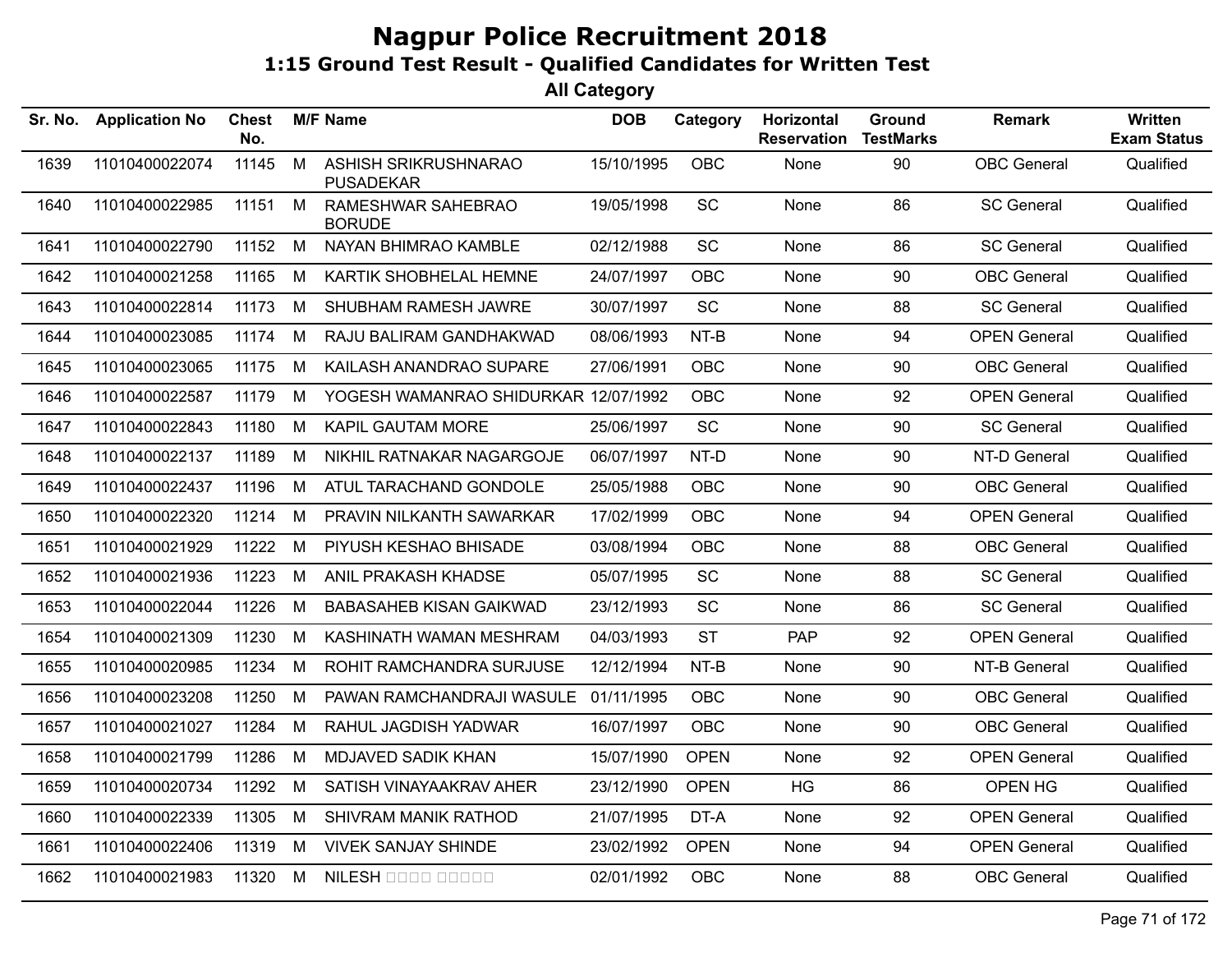| <b>Application No</b> | <b>Chest</b><br>No. |   |                                              | <b>DOB</b>      | Category    | Horizontal<br><b>Reservation</b> | Ground<br><b>TestMarks</b> | <b>Remark</b>       | Written<br><b>Exam Status</b> |
|-----------------------|---------------------|---|----------------------------------------------|-----------------|-------------|----------------------------------|----------------------------|---------------------|-------------------------------|
| 11010400021512        | 11322               | M | <b>HEMANT ARUN DASARWAR</b>                  | 03/02/1994      | SC          | None                             | 86                         | <b>SC General</b>   | Qualified                     |
| 11010400021528        | 11323               | M | SHAILESH PRAMOD GADHE                        | 22/07/1995      | <b>OBC</b>  | None                             | 88                         | <b>OBC</b> General  | Qualified                     |
| 11010400022064        | 11342               | M | <b>SAGAR MURLIDHAR</b><br><b>CHINCHOLKAR</b> | 22/07/1992      | <b>OBC</b>  | None                             | 90                         | <b>OBC</b> General  | Qualified                     |
| 11010400021107        | 11346               | M | AASIFSHAH JABIRSHAH SHAH                     | 02/12/1994      | <b>OBC</b>  | None                             | 94                         | <b>OPEN General</b> | Qualified                     |
| 11010400022714        | 11349               | M | NITESH NILKANTH DAHATONDE                    | 23/11/1993      | <b>OBC</b>  | None                             | 88                         | <b>OBC</b> General  | Qualified                     |
| 11010400022647        | 11352               | M | PANJAB KESAV RATHOD                          | 24/11/1993      | DT-A        | None                             | 92                         | <b>OPEN General</b> | Qualified                     |
| 11010400022309        | 11372               | M | <b>LOKESH MOTILAL KHARE</b>                  | 09/10/1995      | <b>OBC</b>  | None                             | 90                         | <b>OBC</b> General  | Qualified                     |
| 11010400022390        | 11377               | M | VINAYAK SWAMINATH DHAKANE                    | 01/06/1995      | NT-D        | None                             | 90                         | NT-D General        | Qualified                     |
| 11010400022388        | 11378               | M | SANDIP SURESH KARAD                          | 21/02/1995      | NT-D        | None                             | 94                         | <b>OPEN General</b> | Qualified                     |
| 11010400020733        | 11385               | M | SACHIN SHOBHELAL CHAMLATE                    | 22/07/1991      | <b>OPEN</b> | HG                               | 86                         | OPEN HG             | Qualified                     |
| 11010400021888        | 11392               | M | RAVINDRA DEVIDAS DHAWAS                      | 02/03/1990      | OBC         | HG                               | 86                         | OBC HG              | Qualified                     |
| 11010400021359        | 11403               | M | MAHESH FAKARU THAKARE                        | 08/09/1991      | <b>SBC</b>  | None                             | 88                         | <b>SBC General</b>  | Qualified                     |
| 11010400021776        | 11408               | M | SHYAM ASHOKRAV JADHAV                        | 16/01/1991      | DT-A        | None                             | 92                         | <b>OPEN General</b> | Qualified                     |
| 11010400021986        | 11412               | M | ANIL KRUSHNARAO RANGARI                      | 21/12/1986      | SC          | <b>PAP</b>                       | 78                         | <b>SC PAP</b>       | Qualified                     |
| 11010400022039        | 11413               | M | KIRAN DATTA PAWAR                            | 02/03/1990      | DT-A        | None                             | 92                         | <b>OPEN General</b> | Qualified                     |
| 11010400022038        | 11415               | M | <b>AKSHAY ANIL SHIRALE</b>                   | 08/04/1995      | NT-B        | None                             | 94                         | <b>OPEN General</b> | Qualified                     |
| 11010400022403        | 11418               | M | <b>ROHIT BHARAT NEWARE</b>                   | 30/08/1994      | <b>SBC</b>  | None                             | 92                         | <b>OPEN General</b> | Qualified                     |
| 11010400022570        | 11419               | M | AKASH VISHWANATH INGLE                       | 02/07/1993      | SC          | None                             | 90                         | <b>SC General</b>   | Qualified                     |
| 11010400021553        | 11421               | M | MAYUR SUNILRAO SAKHE                         | 30/01/1998      | <b>SBC</b>  | None                             | 92                         | Open General        | Qualified                     |
| 11010400022529        | 11430               | M | <b>BHAUJI SHAMRAO CHALAKH</b>                | 20/03/1989      | OBC         | None                             | 88                         | <b>OBC</b> General  | Qualified                     |
| 11010400022291        | 11448               | M | NIKESH JAGANNATHJI<br>PIKALMUNDE             | 10/10/1992      | <b>OPEN</b> | HG                               | 80                         | OPEN HG             | Qualified                     |
| 11010400022992        | 11456               | M | RAJNIKANT BANDUJI MATEY                      | 26/06/1992      | OBC         | None                             | 94                         | <b>OPEN General</b> | Qualified                     |
| 11010400022465        | 11483               | M | SHIVAJI NIVRUTTI GOTARNE                     | 06/07/1988      | <b>ST</b>   | None                             | 90                         | <b>ST General</b>   | Qualified                     |
|                       |                     |   |                                              | <b>M/F Name</b> |             |                                  |                            |                     |                               |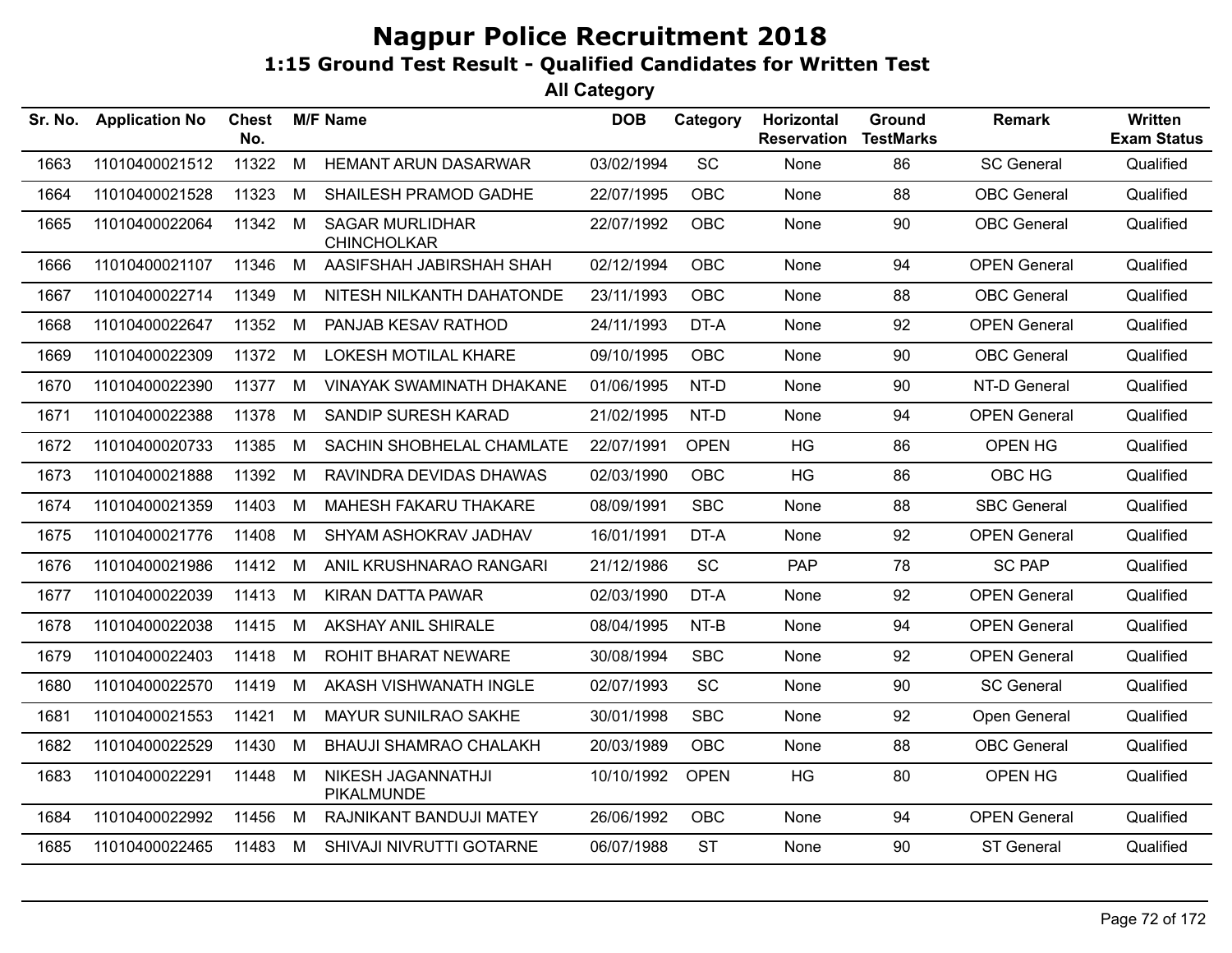| Sr. No. | <b>Application No</b> | <b>Chest</b><br>No. |                | <b>M/F Name</b>                              | <b>DOB</b> | Category        | Horizontal<br><b>Reservation</b> | Ground<br><b>TestMarks</b> | <b>Remark</b>            | Written<br><b>Exam Status</b> |
|---------|-----------------------|---------------------|----------------|----------------------------------------------|------------|-----------------|----------------------------------|----------------------------|--------------------------|-------------------------------|
| 1686    | 11010400022899        | 11490               | $\overline{M}$ | <b>SUMIT CHANDRAMANIJI</b><br><b>MESHRAM</b> | 19/04/1993 | $\overline{SC}$ | <b>None</b>                      | 90                         | <b>SC General</b>        | Qualified                     |
| 1687    | 11010400022916        | 11503               | M              | NEHAL NAGORAOJI LAMGHARE                     | 26/07/1996 | SC              | None                             | 90                         | <b>SC General</b>        | Qualified                     |
| 1688    | 11010400022745        | 11506               | M              | AMOL TEJRAO NAPTE                            | 18/09/1995 | NT-C            | None                             | 88                         | NT-C General             | Qualified                     |
| 1689    | 11010400022746        | 11510               | M              | SWAPNIL SANJAY SAPKAL                        | 08/06/1997 | <b>OBC</b>      | None                             | 96                         | <b>OPEN General</b>      | Qualified                     |
| 1690    | 11010400021658        | 11516               | М              | NITIN SAHEBRAO CHATUR                        | 23/01/1993 | <b>SC</b>       | None                             | 92                         | <b>OPEN General</b>      | Qualified                     |
| 1691    | 11010400021671        | 11545               | М              | SAHEED MOHDSAFIK ANSARI                      | 18/07/1993 | <b>OPEN</b>     | None                             | 92                         | <b>OPEN General</b>      | Qualified                     |
| 1692    | 11010400022351        | 11562               | M              | SURAJ BABURAO KEDAR                          | 07/12/1997 | <b>OPEN</b>     | <b>PAP</b>                       | 94                         | <b>OPEN General/ PAP</b> | Qualified                     |
| 1693    | 11010400021370        | 11583               | М              | MOHARIFRAJA MOHSHAFI SHEIKH 23/07/1994       |            | <b>OPEN</b>     | <b>HG</b>                        | 68                         | OPEN HG                  | Qualified                     |
| 1694    | 11010400022897        | 11601               | M              | LAXMIKANT UTTAMRAO<br><b>BADKAIYYA</b>       | 26/08/1994 | <b>OBC</b>      | None                             | 88                         | <b>OBC</b> General       | Qualified                     |
| 1695    | 11010400021349        | 11604               | M              | <b>UMESH HEMRAJ SHENDE</b>                   | 04/03/1998 | <b>OBC</b>      | None                             | 88                         | <b>OBC</b> General       | Qualified                     |
| 1696    | 11010400021803        | 11612               | М              | LOKESH ANAND NARNAWARE                       | 07/02/1995 | <b>ST</b>       | None                             | 88                         | <b>ST General</b>        | Qualified                     |
| 1697    | 11010400022703        | 11622               | M              | SACHIN SANJAY DUDHALE                        | 01/03/1995 | NT-C            | None                             | 90                         | NT-C General             | Qualified                     |
| 1698    | 11010400022709        | 11623               | M              | SOMNATH MOTIRAM AGONE                        | 30/03/1992 | <b>OPEN</b>     | <b>PAP</b>                       | 94                         | <b>OPEN General/ PAP</b> | Qualified                     |
| 1699    | 11010400022461        | 11637               | M              | NAMDEV PRALHAD GUTTE                         | 05/05/1988 | NT-D            | None                             | 96                         | <b>OPEN General</b>      | Qualified                     |
| 1700    | 11010400002713        | 11667               | M              | DINESH RAMKISHAN HONRAO                      | 20/06/1997 | <b>OBC</b>      | None                             | 88                         | <b>OBC</b> General       | Qualified                     |
| 1701    | 11010400000695        | 11671               | M              | ANKUSH DAMA KAREMORE                         | 21/10/1993 | OBC             | None                             | 88                         | <b>OBC</b> General       | Qualified                     |
| 1702    | 11010400004063        | 11684               | M              | YOGESH RAMESH HINGMIRE                       | 14/10/1989 | <b>OBC</b>      | HG                               | 82                         | OBC HG                   | Qualified                     |
| 1703    | 11010400004819        | 11689               | M              | PANKAJ VASANTRAOJI<br><b>WANKHADE</b>        | 05/04/1990 | <b>SC</b>       | None                             | 86                         | <b>SC General</b>        | Qualified                     |
| 1704    | 11010400023680        | 11691               | M              | ARUN VINAYAKJI BHENDARKAR                    | 01/08/1996 | <b>OBC</b>      | None                             | 90                         | <b>OBC</b> General       | Qualified                     |
| 1705    | 11010400001820        | 11706               | M              | NIKHIL BHAGAWAT UGALE                        | 20/03/1997 | <b>OBC</b>      | None                             | 88                         | <b>OBC</b> General       | Qualified                     |
| 1706    | 11010400024363        | 11707               | M              | BHUSHAN RAVINDRA BHADANE                     | 27/07/1999 | <b>OBC</b>      | <b>PAP</b>                       | 84                         | OBC PAP                  | Qualified                     |
| 1707    | 11010400024362        | 11708               | М              | <b>BHUSHAN SANJAY PATIL</b>                  | 15/02/1996 | <b>OBC</b>      | None                             | 94                         | <b>OPEN General</b>      | Qualified                     |
| 1708    | 11010400024290        | 11711               | M              | HIRALAL PURUSHTTAM MAIND                     | 23/11/1994 | <b>OBC</b>      | None                             | 92                         | <b>OPEN General</b>      | Qualified                     |
| 1709    | 11010400024213        | 11712 M             |                | ATUL SHRIRAM NAKTODE                         | 06/08/1995 | <b>OBC</b>      | None                             | 92                         | <b>OPEN General</b>      | Qualified                     |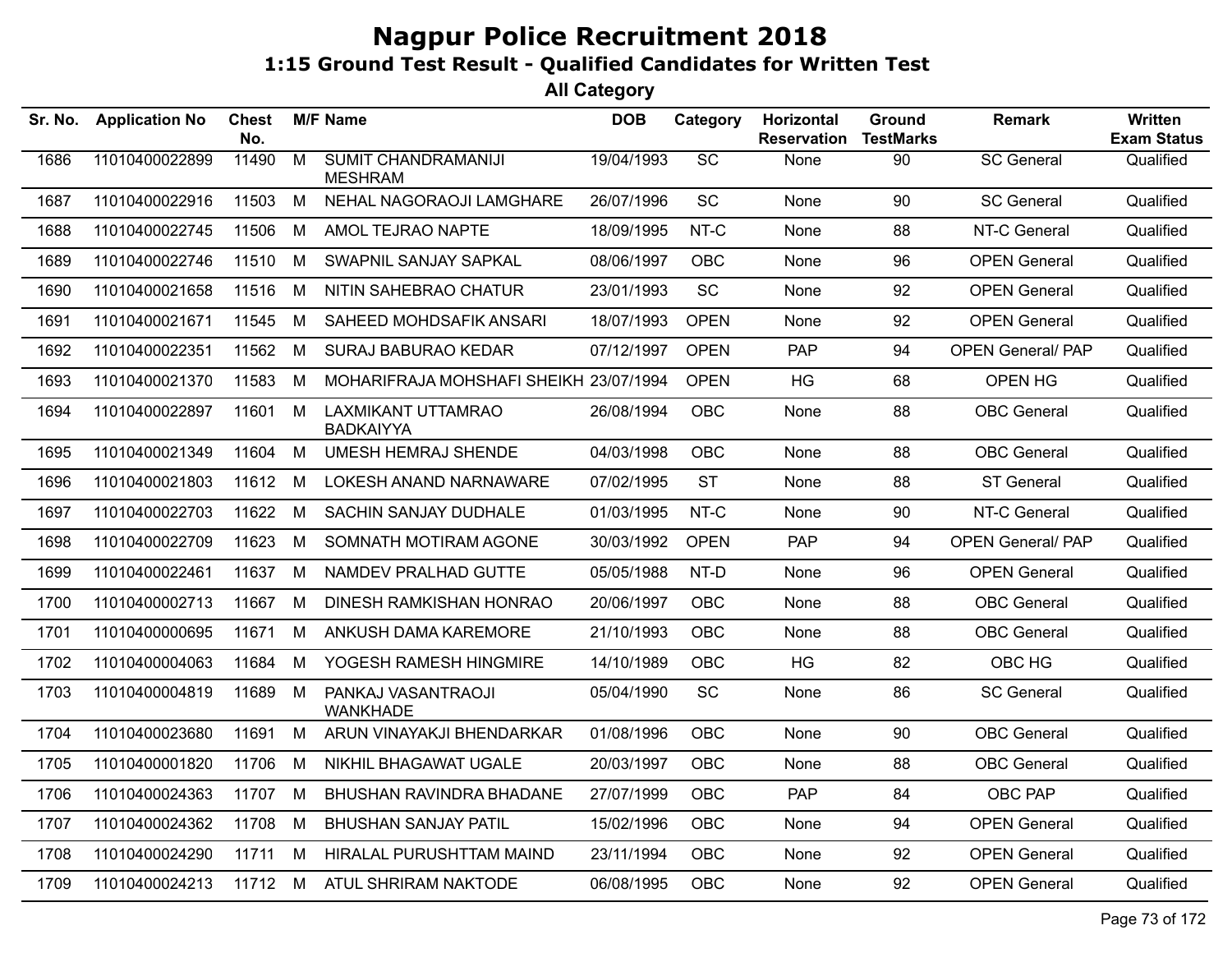| Sr. No. | <b>Application No</b> | <b>Chest</b><br>No. |   | <b>M/F Name</b>                      | <b>DOB</b> | Category    | Horizontal<br><b>Reservation</b> | Ground<br><b>TestMarks</b> | <b>Remark</b>       | Written<br><b>Exam Status</b> |
|---------|-----------------------|---------------------|---|--------------------------------------|------------|-------------|----------------------------------|----------------------------|---------------------|-------------------------------|
| 1710    | 11010400001187        | 11715               | M | <b>ISHWAR LAKSHMAN KUKDE</b>         | 05/11/1991 | OBC         | None                             | 88                         | <b>OBC</b> General  | Qualified                     |
| 1711    | 11010400001208        | 11716               | M | MITHUN RAYBHAN DAHAKE                | 12/04/1993 | SC          | None                             | 90                         | <b>SC General</b>   | Qualified                     |
| 1712    | 11010400002076        | 11717               | M | MAYUR TULSIDAS ZANZAD                | 03/12/1994 | <b>OBC</b>  | None                             | 90                         | <b>OBC</b> General  | Qualified                     |
| 1713    | 11010400003323        | 11718               | M | AMOL SUKHARAMJI DHENGE               | 27/12/1993 | <b>OBC</b>  | HG                               | 82                         | OBC HG              | Qualified                     |
| 1714    | 11010400023366        | 11721               | M | GOVARDHAN SURESH SHENMARE 25/07/1994 |            | <b>OBC</b>  | None                             | 88                         | <b>OBC</b> General  | Qualified                     |
| 1715    | 11010400004073        | 11729               | M | LAXMIKANT BABURAO GAJBHIYE           | 03/05/1988 | SC          | None                             | 86                         | <b>SC General</b>   | Qualified                     |
| 1716    | 11010400001232        | 11730               | M | MAYUR SANJAY DABERAO                 | 02/09/1997 | <b>ST</b>   | None                             | 90                         | <b>ST General</b>   | Qualified                     |
| 1717    | 11010400005364        | 11734               | M | RAHUL GAJANAN SAWDEKAR               | 14/03/1992 | SC          | None                             | 86                         | <b>SC General</b>   | Qualified                     |
| 1718    | 11010400004590        | 11738               | M | SHUBHAM DADARAO BODADE               | 26/07/1996 | SC          | None                             | 88                         | <b>SC General</b>   | Qualified                     |
| 1719    | 11010400004588        | 11740               | M | VISHWADEEP DADARAO BODADE 23/06/1994 |            | SC          | None                             | 86                         | <b>SC General</b>   | Qualified                     |
| 1720    | 11010400001400        | 11742               | M | ANIL SUBHASH AADE                    | 02/06/1991 | DT-A        | None                             | 92                         | <b>OPEN General</b> | Qualified                     |
| 1721    | 11010400002920        | 11744               | M | RAHUL WASUDEO VAIDYA                 | 10/10/1993 | <b>OBC</b>  | None                             | 88                         | <b>OBC</b> General  | Qualified                     |
| 1722    | 11010400023327        | 11750               | M | RAMESH DNYANDEO WARE                 | 01/11/1989 | <b>OPEN</b> | PAP                              | 88                         | <b>OPEN PAP</b>     | Qualified                     |
| 1723    | 11010400023516        | 11755               | M | RAVI MAHADEVJI KARLEKAR              | 16/10/1994 | SC          | <b>PAP</b>                       | 78                         | <b>SC PAP</b>       | Qualified                     |
| 1724    | 11010400000021        | 11763               | M | PRAVIN JALINDAR NAGRE                | 08/07/1997 | NT-D        | None                             | 90                         | NT-D General        | Qualified                     |
| 1725    | 11010400023263        | 11767               | M | VISHWAJIT BALA SIDAM                 | 14/07/1997 | <b>ST</b>   | None                             | 90                         | <b>ST General</b>   | Qualified                     |
| 1726    | 11010400000020        | 11773               | M | AJAY SUBHASH MHASKE                  | 08/08/1996 | NT-C        | None                             | 90                         | NT-C General        | Qualified                     |
| 1727    | 11010400000386        | 11789               | M | SHIVDAS BABURAO DINDE                | 02/06/1995 | NT-C        | None                             | 88                         | NT-C General        | Qualified                     |
| 1728    | 11010400000387        | 11790               | M | <b>MAROTI KUBIR POLE</b>             | 02/08/1997 | NT-C        | None                             | 96                         | <b>OPEN General</b> | Qualified                     |
| 1729    | 11010400023316        | 11791               | M | SWAPNIL ANIL GAWHARE                 | 25/08/1998 | <b>OBC</b>  | None                             | 88                         | <b>OBC</b> General  | Qualified                     |
| 1730    | 11010400002107        | 11793               | M | <b>UMESH JAYRAM BAHE</b>             | 21/10/1989 | <b>OBC</b>  | None                             | 90                         | <b>OBC</b> General  | Qualified                     |
| 1731    | 11010400000247        | 11798               | M | <b>GANESH SUDHAKAR MATTE</b>         | 29/09/1993 | <b>OBC</b>  | None                             | 92                         | <b>OPEN General</b> | Qualified                     |
| 1732    | 11010400004348        | 11803               | M | SANDIP LALCHAND RANE                 | 10/01/1995 | <b>OBC</b>  | None                             | 90                         | <b>OBC</b> General  | Qualified                     |
| 1733    | 11010400004353        | 11805 M             |   | JITENDRA MOTIRAM TARONE              | 10/08/1990 | <b>OBC</b>  | None                             | 92                         | <b>OPEN General</b> | Qualified                     |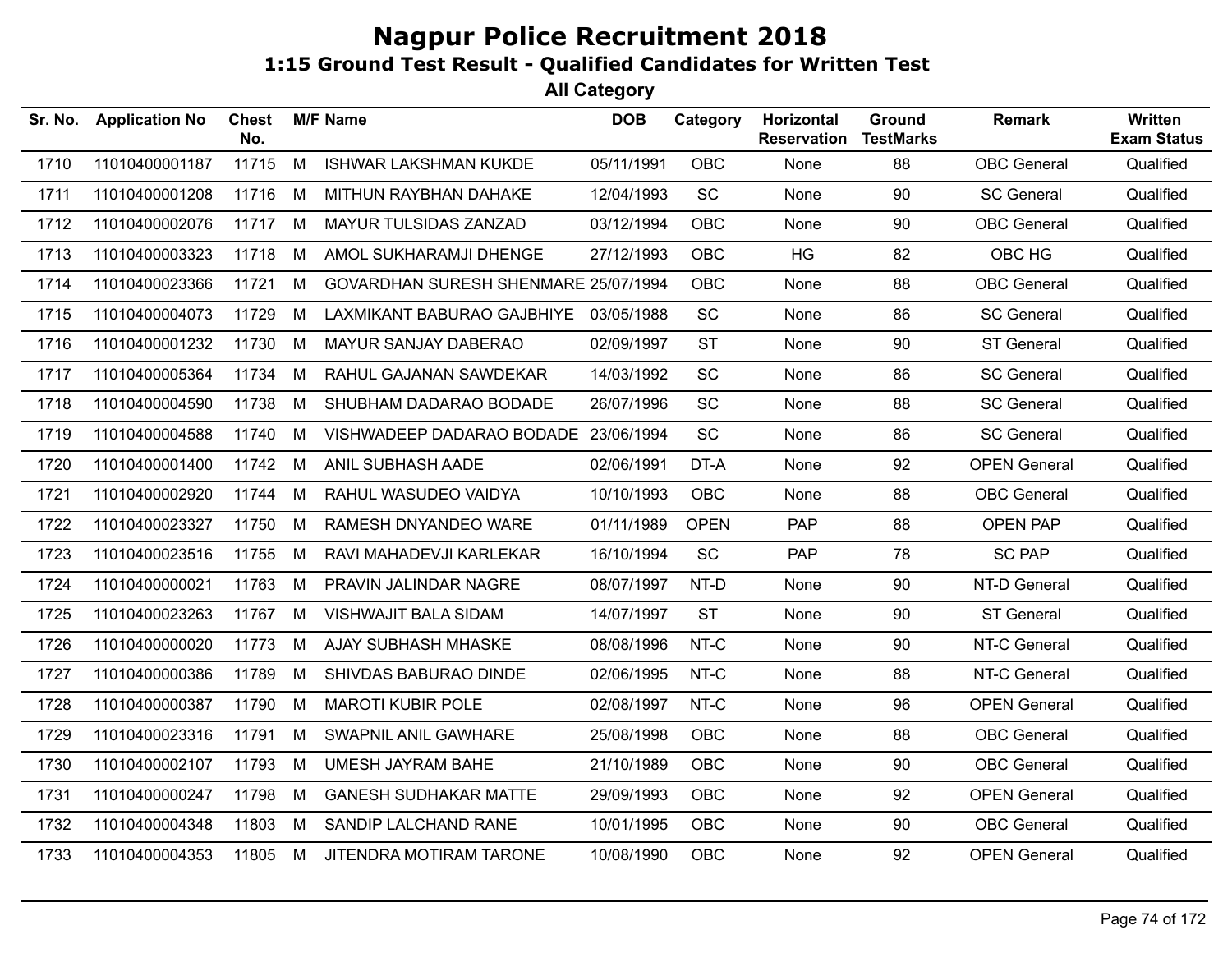| Sr. No. | <b>Application No</b> | <b>Chest</b><br>No. |   | <b>M/F Name</b>                      | <b>DOB</b> | Category    | Horizontal<br><b>Reservation</b> | Ground<br><b>TestMarks</b> | <b>Remark</b>            | Written<br><b>Exam Status</b> |
|---------|-----------------------|---------------------|---|--------------------------------------|------------|-------------|----------------------------------|----------------------------|--------------------------|-------------------------------|
| 1734    | 11010400004355        | 11806               | M | <b>GANESH YOGRAJ THAKRE</b>          | 03/06/1991 | <b>OBC</b>  | None                             | 98                         | <b>OPEN General</b>      | Qualified                     |
| 1735    | 11010400002682        | 11810               | M | ANKIT SUNIL VYAWAHARE                | 07/04/1996 | OBC         | PAP                              | 86                         | OBC PAP                  | Qualified                     |
| 1736    | 11010400024183        | 11811               | M | SHALIKRAM JANBA PARDHI               | 15/08/1993 | OBC         | None                             | 90                         | <b>OBC</b> General       | Qualified                     |
| 1737    | 11010400023482        | 11812               | M | AJAY VASANT GAWANDE                  | 05/01/1993 | <b>OBC</b>  | None                             | 90                         | <b>OBC</b> General       | Qualified                     |
| 1738    | 11010400024023        | 11819               | М | MANOJ BRAMHNAND WANKHADE 13/06/1998  |            | <b>SC</b>   | None                             | 92                         | Open General             | Qualified                     |
| 1739    | 11010400002548        | 11835               | M | SWAPNIL VIJAY KHARATE                | 15/03/1994 | <b>SC</b>   | None                             | 86                         | <b>SC General</b>        | Qualified                     |
| 1740    | 11010400002695        | 11838               | М | RAHUL BABURAO JAMBHULKAR             | 03/07/1996 | OBC         | None                             | 88                         | <b>OBC</b> General       | Qualified                     |
| 1741    | 11010400002693        | 11839               | M | AMIT AVINASH HUKARE                  | 12/06/1994 | <b>OBC</b>  | None                             | 88                         | <b>OBC</b> General       | Qualified                     |
| 1742    | 11010400000841        | 11851               | M | AJAY LAKSHMAN BANEWAR                | 21/09/1986 | <b>OBC</b>  | None                             | 90                         | <b>OBC</b> General       | Qualified                     |
| 1743    | 11010400024269        | 11856               | M | PRAVIN PRALHAD LAD                   | 14/06/1995 | NT-D        | None                             | 90                         | NT-D General             | Qualified                     |
| 1744    | 11010400002617        | 11858               | M | SURAJ AVADHUTRAO RAUT                | 13/11/1995 | <b>SBC</b>  | None                             | 88                         | <b>SBC General</b>       | Qualified                     |
| 1745    | 11010400001310        | 11865               | M | AKASH PRAKASH GAJBHIYE               | 05/08/1991 | SC          | None                             | 86                         | <b>SC General</b>        | Qualified                     |
| 1746    | 11010400001307        | 11866               | M | ANIL DHANRAJ GEDAM                   | 02/04/1992 | <b>SC</b>   | None                             | 88                         | <b>SC General</b>        | Qualified                     |
| 1747    | 11010400002377        | 11869               | М | PRAMOD BALIRAM DAHIPHALE             | 20/10/1996 | <b>OPEN</b> | <b>PAP</b>                       | 94                         | <b>OPEN General/ PAP</b> | Qualified                     |
| 1748    | 11010400024335        | 11875               | M | RAJU RAVSAHEB GADVE                  | 12/11/1992 | SC          | None                             | 92                         | <b>OPEN General</b>      | Qualified                     |
| 1749    | 11010400023881        | 11880               | M | AVINASH MADHAV AMBULGEKAR            | 15/06/1995 | <b>SC</b>   | None                             | 88                         | <b>SC General</b>        | Qualified                     |
| 1750    | 11010400001488        | 11888               | м | SHIVAJI MANOHAR WANKHEDE             | 26/05/1992 | <b>OBC</b>  | None                             | 88                         | <b>OBC</b> General       | Qualified                     |
| 1751    | 11010400000345        | 11890               | М | <b>MANISH RAMESH INGOLE</b>          | 26/06/1993 | <b>OBC</b>  | <b>PAP</b>                       | 86                         | OBC PAP                  | Qualified                     |
| 1752    | 11010400000933        | 11894               | М | PRAMOD SURESHRAO BAGMARE             | 11/11/1991 | <b>OBC</b>  | None                             | 96                         | <b>OPEN General</b>      | Qualified                     |
| 1753    | 11010400000943        | 11895               | М | RAHUL SHAMRAOJI BAGMARE              | 22/05/1992 | <b>OBC</b>  | None                             | 88                         | <b>OBC</b> General       | Qualified                     |
| 1754    | 11010400004743        | 11899               | M | PRAKASH BHANUDAS KAPSE               | 25/01/1987 | <b>OBC</b>  | HG                               | 78                         | OBC HG                   | Qualified                     |
| 1755    | 11010400002681        | 11901               | M | AKSHAY RAMBHAU KHAMBALKAR 09/08/1996 |            | <b>OBC</b>  | None                             | 88                         | <b>OBC</b> General       | Qualified                     |
| 1756    | 11010400024209        | 11904               | M | AAMEEN SHAFIQUE PAWAR                | 12/04/1996 | <b>OBC</b>  | None                             | 92                         | <b>OPEN General</b>      | Qualified                     |
| 1757    | 11010400001841        | 11906               | М | <b>BHARAT SHANKAR MAUJE</b>          | 06/11/1994 | <b>OPEN</b> | PAP                              | 94                         | <b>OPEN General/PAP</b>  | Qualified                     |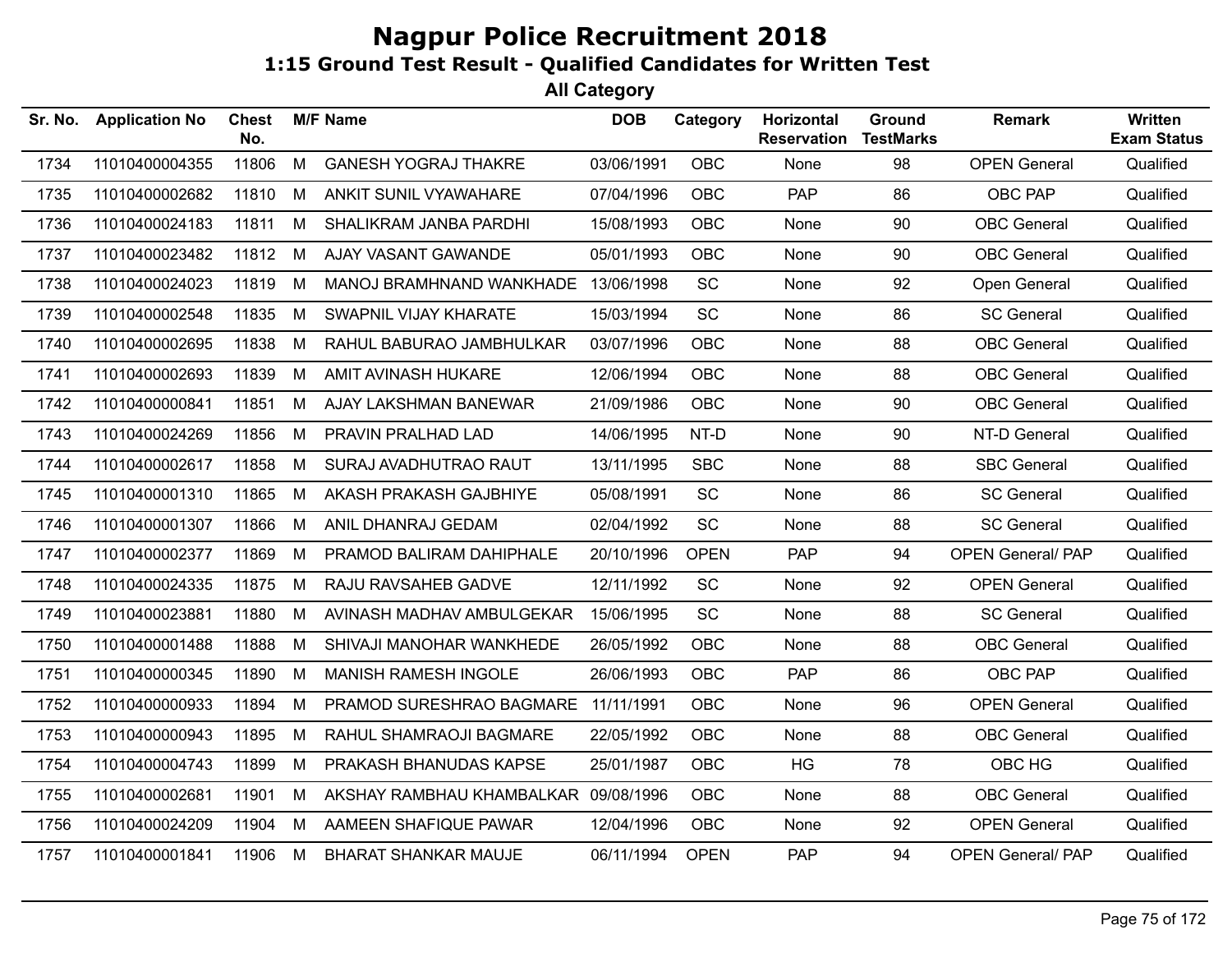| Sr. No. | <b>Application No</b> | Chest<br>No. |   | <b>M/F Name</b>                               | <b>DOB</b> | Category    | Horizontal<br><b>Reservation</b> | Ground<br><b>TestMarks</b> | <b>Remark</b>       | Written<br><b>Exam Status</b> |
|---------|-----------------------|--------------|---|-----------------------------------------------|------------|-------------|----------------------------------|----------------------------|---------------------|-------------------------------|
| 1758    | 11010400005203        | 11911        | M | ROSHAN SHANKAR SELVE                          | 25/04/1991 | SC          | None                             | 90                         | <b>SC General</b>   | Qualified                     |
| 1759    | 11010400005188        | 11912        | М | AMIT KESHAOLAL DAMAHE                         | 07/09/1993 | <b>OBC</b>  | None                             | 94                         | <b>OPEN General</b> | Qualified                     |
| 1760    | 11010400002257        | 11921        | M | DNYANESHWAR SHIVHARI<br><b>THAKARE</b>        | 27/11/1997 | <b>OBC</b>  | None                             | 92                         | Open General        | Qualified                     |
| 1761    | 11010400002848        | 11923        | M | MILIND MANOHARLAL PRAJAPATI                   | 04/06/1991 | <b>OPEN</b> | None                             | 94                         | <b>OPEN General</b> | Qualified                     |
| 1762    | 11010400002916        | 11928        | М | <b>SAGAR SUKDEO PATIL</b>                     | 24/11/1996 | <b>OBC</b>  | None                             | 90                         | <b>OBC</b> General  | Qualified                     |
| 1763    | 11010400000338        | 11930        | M | MANGESH BAPUJI GAURKAR                        | 27/07/1989 | <b>OBC</b>  | <b>HG</b>                        | 88                         | OBC HG              | Qualified                     |
| 1764    | 11010400023579        | 11931        | М | DIPAK VASANT SALUNKE                          | 30/05/1996 | SC          | None                             | 86                         | <b>SC General</b>   | Qualified                     |
| 1765    | 11010400004667        | 11941        | M | <b>IMTIYAZ MUKHTAR KHAN</b>                   | 09/04/1992 | <b>OPEN</b> | None                             | 92                         | <b>OPEN General</b> | Qualified                     |
| 1766    | 11010400004669        | 11942        | M | <b>CHANDRAKANT ASHOK</b><br><b>SAKHARWATE</b> | 08/08/1993 | <b>OBC</b>  | None                             | 92                         | <b>OPEN General</b> | Qualified                     |
| 1767    | 11010400005316        | 11949        | М | <b>BHAGWAT UTTAM WAGHMARE</b>                 | 20/07/1993 | <b>OBC</b>  | None                             | 90                         | <b>OBC</b> General  | Qualified                     |
| 1768    | 11010400024407        | 11958        | М | AKSHAY SHARADJI WAHULKAR                      | 15/10/1991 | <b>SC</b>   | HG                               | 84                         | SC HG               | Qualified                     |
| 1769    | 11010400024406        | 11959        | M | SURAJ VIJAYRAORAO ATKARE                      | 05/07/1991 | <b>OBC</b>  | <b>HG</b>                        | 84                         | OBC HG              | Qualified                     |
| 1770    | 11010400000554        | 11963        | M | PRAMOD BHIKAJI RAUT                           | 05/01/1996 | <b>OBC</b>  | None                             | 92                         | <b>OPEN General</b> | Qualified                     |
| 1771    | 11010400002587        | 11967        | M | SANGHPAL NIRANJAN SARKATE                     | 16/09/1992 | <b>SC</b>   | None                             | 88                         | <b>SC General</b>   | Qualified                     |
| 1772    | 11010400024075        | 11970        | M | RUSIKESH BHANUDAS KENDRE                      | 14/10/1998 | NT-D        | None                             | 94                         | <b>OPEN General</b> | Qualified                     |
| 1773    | 11010400003189        | 11971        | М | <b>BADAL SHANKAR NITNAWARE</b>                | 23/01/1990 | <b>SC</b>   | None                             | 86                         | <b>SC General</b>   | Qualified                     |
| 1774    | 11010400024054        | 11972        | М | SACHIN KAILASH THAKARE                        | 12/10/1998 | <b>SBC</b>  | None                             | 88                         | <b>SBC General</b>  | Qualified                     |
| 1775    | 11010400003914        | 11976        | М | RAVI SEVAKRAM DAMODAR                         | 02/10/1992 | <b>SC</b>   | None                             | 88                         | <b>SC General</b>   | Qualified                     |
| 1776    | 11010400004370        | 11984        | М | MAHADEV PREMNATH KAMBLE                       | 07/04/1990 | <b>SC</b>   | EQ                               | 86                         | SC <sub>EQ</sub>    | Qualified                     |
| 1777    | 11010400004351        | 12001        | M | <b>SUBHAM KISAN CHUTE</b>                     | 09/05/1995 | <b>OBC</b>  | None                             | 92                         | <b>OPEN General</b> | Qualified                     |
| 1778    | 11010400000179        | 12003        | М | SUNIL DEVRAO WAGHMARE                         | 22/09/1989 | NT-C        | None                             | 96                         | <b>OPEN General</b> | Qualified                     |
| 1779    | 11010400000178        | 12005        | M | SUNIL BHAGWANRAO KARE                         | 03/12/1996 | NT-C        | None                             | 90                         | NT-C General        | Qualified                     |
| 1780    | 11010400000088        | 12013        | M | RAVINDRA KHEVALAL<br>SAWWALAKHE               | 30/12/1992 | <b>OBC</b>  | None                             | 94                         | <b>OPEN General</b> | Qualified                     |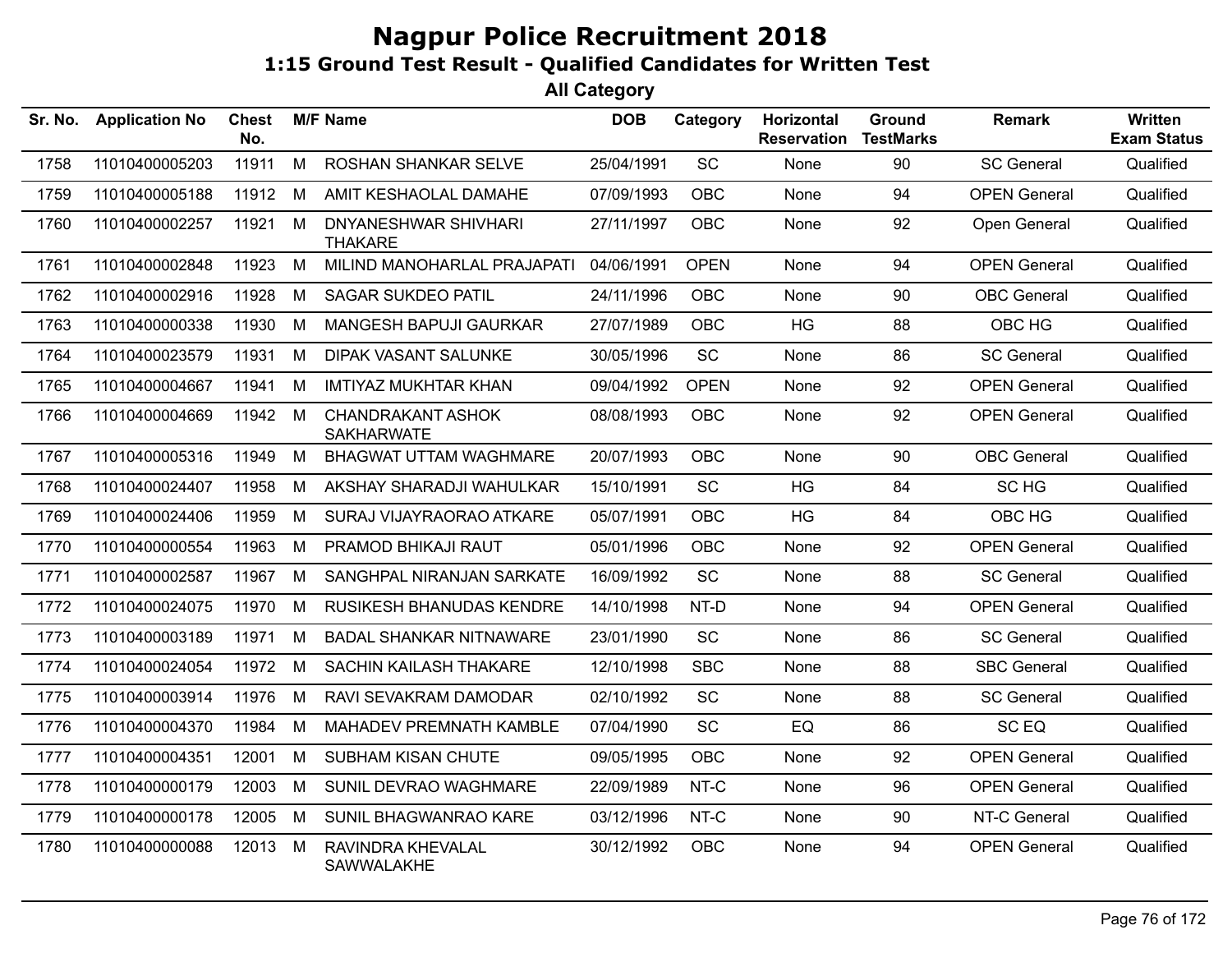| Sr. No. | <b>Application No</b> | <b>Chest</b><br>No. |   | <b>M/F Name</b>                                 | <b>DOB</b> | Category    | Horizontal<br><b>Reservation</b> | Ground<br><b>TestMarks</b> | <b>Remark</b>       | <b>Written</b><br><b>Exam Status</b> |
|---------|-----------------------|---------------------|---|-------------------------------------------------|------------|-------------|----------------------------------|----------------------------|---------------------|--------------------------------------|
| 1781    | 11010400000084        | 12014               | M | VIJAY SAHESHRAM DAMAHE                          | 06/08/1993 | OBC         | None                             | 88                         | <b>OBC</b> General  | Qualified                            |
| 1782    | 11010400000322        | 12021               | M | NIKHIL GULAB WAGHMARE                           | 07/11/1993 | SC          | None                             | 86                         | <b>SC General</b>   | Qualified                            |
| 1783    | 11010400000452        | 12024               | M | PRAKASH GULAB MARBADE                           | 09/07/1996 | <b>OPEN</b> | None                             | 94                         | <b>OPEN General</b> | Qualified                            |
| 1784    | 11010400004028        | 12026               | M | VISHWAPAL SHAMRAO SIRSAT                        | 28/05/1989 | SC          | None                             | 92                         | <b>OPEN General</b> | Qualified                            |
| 1785    | 11010400000438        | 12034               | M | SHASHIPRAKASH GHANSHYAM<br><b>RAI</b>           | 22/04/1994 | <b>OPEN</b> | None                             | 92                         | <b>OPEN General</b> | Qualified                            |
| 1786    | 11010400004582        | 12040               | M | PRASHANT MAHADEV AVHAD                          | 18/08/1996 | NT-D        | None                             | 92                         | <b>OPEN General</b> | Qualified                            |
| 1787    | 11010400024570        | 12045               | M | SAGAR DINESH JAISWAL                            | 25/10/1993 | OBC         | None                             | 94                         | <b>OPEN General</b> | Qualified                            |
| 1788    | 11010400024581        | 12047               | M | PRANAY PRABHAKAR FUKTE                          | 06/07/1986 | <b>OBC</b>  | None                             | 88                         | <b>OBC</b> General  | Qualified                            |
| 1789    | 11010400001336        | 12050               | M | RUPESH PRAMOD RAIBOLE                           | 24/04/1993 | SC          | None                             | 92                         | <b>OPEN General</b> | Qualified                            |
| 1790    | 11010400004342        | 12058               | M | <b>TARUNKUMAR DILESHWAR</b><br><b>SHARNAGAT</b> | 21/06/1994 | <b>OBC</b>  | None                             | 88                         | <b>OBC</b> General  | Qualified                            |
| 1791    | 11010400003863        | 12059               | M | RAJESH BHAGAVAN JADHAO                          | 12/03/1990 | SC          | HG                               | 80                         | SC HG               | Qualified                            |
| 1792    | 11010400002340        | 12064               | M | AJAY NANDKISHOR GAWALI                          | 06/12/1992 | <b>OPEN</b> | HG                               | 82                         | OPEN HG             | Qualified                            |
| 1793    | 11010400005153        | 12065               | M | NARENDRA NARAYAN MASKE                          | 07/01/1987 | <b>OBC</b>  | None                             | 88                         | <b>OBC</b> General  | Qualified                            |
| 1794    | 11010400003028        | 12070               | M | SONU MAROTI GHUGRE                              | 12/03/1991 | NT-B        | None                             | 90                         | NT-B General        | Qualified                            |
| 1795    | 11010400024057        | 12071               | M | PRAFL JEEVAN THAKRE                             | 13/04/1994 | <b>OPEN</b> | <b>HG</b>                        | 69                         | OPEN HG             | Qualified                            |
| 1796    | 11010400003622        | 12074               | M | CHANDRASHEKHAR RAJKUMAR<br><b>MATEY</b>         | 02/01/1998 | OBC         | None                             | 88                         | <b>OBC</b> General  | Qualified                            |
| 1797    | 11010400005294        | 12077               | M | SAGAR MAHADEV WADEKAR                           | 08/06/1997 | SC          | None                             | 88                         | <b>SC General</b>   | Qualified                            |
| 1798    | 11010400024029        | 12079               | M | <b>VISHAL PRADIP BAGHELE</b>                    | 22/12/1988 | <b>OBC</b>  | None                             | 90                         | <b>OBC</b> General  | Qualified                            |
| 1799    | 11010400003550        | 12089               | M | SHISHUPAL RAMBHAU<br><b>BRAHMANKAR</b>          | 26/06/1991 | <b>OBC</b>  | None                             | 92                         | <b>OPEN General</b> | Qualified                            |
| 1800    | 11010400003839        | 12095               | M | <b>DILIP SUBHASH CHAUDHARI</b>                  | 25/10/1993 | <b>OBC</b>  | None                             | 88                         | <b>OBC</b> General  | Qualified                            |
| 1801    | 11010400005660        | 12098               | M | NIKHIL ANANDRAO RAMGIRKAR                       | 30/03/1993 | <b>OBC</b>  | None                             | 90                         | <b>OBC</b> General  | Qualified                            |
| 1802    | 11010400001141        | 12105               | M | <b>VINOD NARESH DHOBLE</b>                      | 25/10/1994 | <b>OBC</b>  | None                             | 88                         | <b>OBC</b> General  | Qualified                            |
| 1803    | 11010400003919        | 12111               | M | PANKAJ RANGRAOJI KAPSE                          | 17/08/1989 | <b>OBC</b>  | <b>None</b>                      | 90                         | <b>OBC</b> General  | Qualified                            |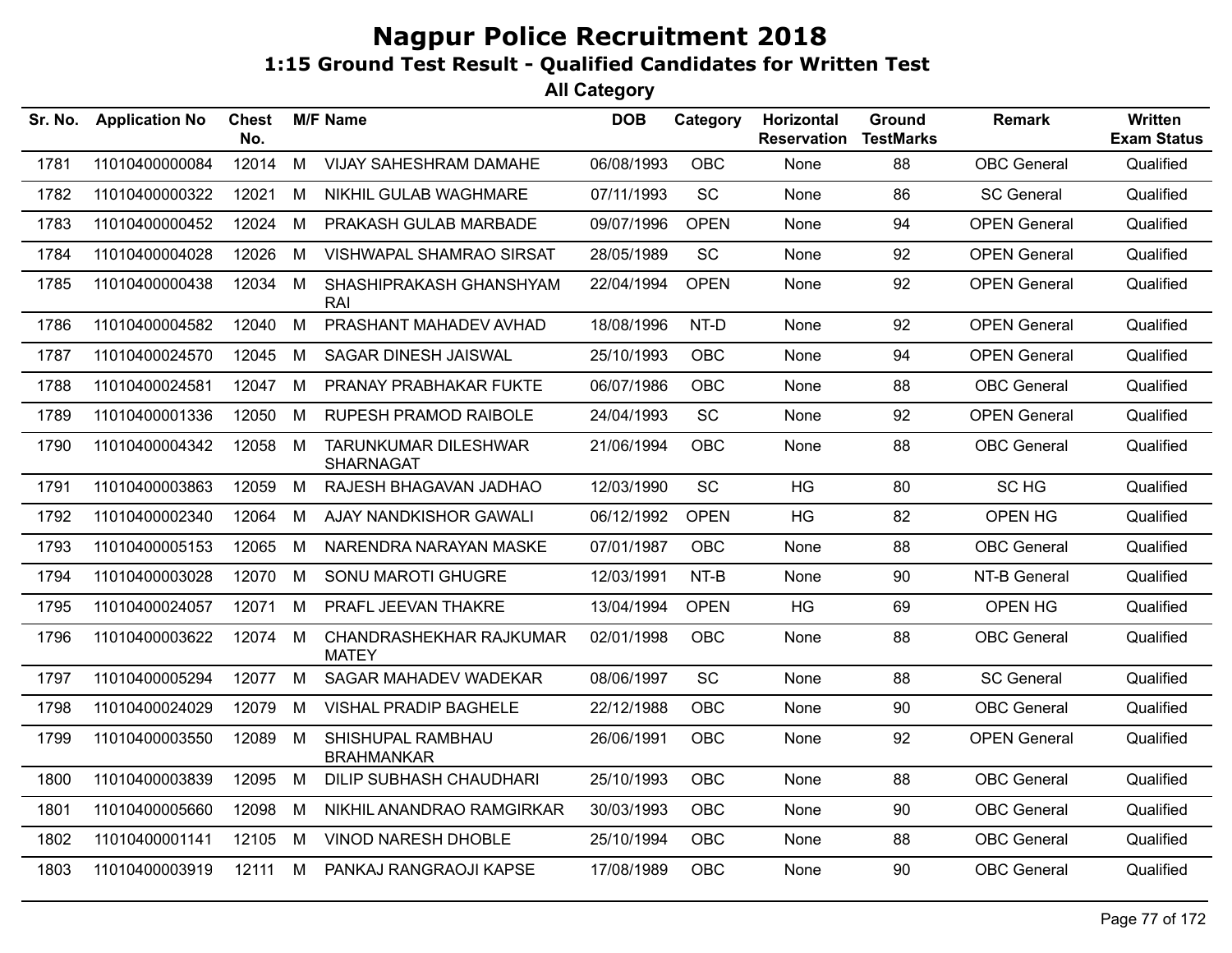| Sr. No. | <b>Application No</b> | <b>Chest</b><br>No. |   | <b>M/F Name</b>                        | <b>DOB</b> | Category    | Horizontal<br><b>Reservation</b> | Ground<br><b>TestMarks</b> | <b>Remark</b>            | <b>Written</b><br><b>Exam Status</b> |
|---------|-----------------------|---------------------|---|----------------------------------------|------------|-------------|----------------------------------|----------------------------|--------------------------|--------------------------------------|
| 1804    | 11010400024420        | 12115               | M | <b>GANESH VITTHAL KEDARE</b>           | 17/03/1989 | SC          | Police Children                  | 84                         | <b>SC Police Child</b>   | Qualified                            |
| 1805    | 11010400023592        | 12116               | M | MAHESH RATIRAMRAVJI DHULASE 11/11/1997 |            | <b>OPEN</b> | <b>PAP</b>                       | 92                         | <b>OPEN General/ PAP</b> | Qualified                            |
| 1806    | 11010400005438        | 12127               | M | NAHIM RASHID SHEKH                     | 24/12/1990 | <b>OPEN</b> | None                             | 92                         | <b>OPEN General</b>      | Qualified                            |
| 1807    | 11010400005441        | 12128               | M | PRASHIK BHIMRAO DAMODAR                | 03/03/1993 | SC          | None                             | 88                         | <b>SC General</b>        | Qualified                            |
| 1808    | 11010400004580        | 12131 M             |   | PRAVIN VISHNU AVHAD                    | 24/10/1991 | NT-D        | None                             | 90                         | NT-D General             | Qualified                            |
| 1809    | 11010400004571        | 12132               | M | KHANDU RAM HALE                        | 27/06/1994 | NT-C        | None                             | 88                         | NT-C General             | Qualified                            |
| 1810    | 11010400004848        | 12136               | M | PRANAY RAVIKUMAR URADE                 | 23/05/1997 | <b>SC</b>   | None                             | 88                         | <b>SC General</b>        | Qualified                            |
| 1811    | 11010400024036        | 12139               | M | TRIMUKH NARAYAN MENE                   | 25/05/1996 | NT-C        | None                             | 92                         | <b>OPEN General</b>      | Qualified                            |
| 1812    | 11010400005174        | 12141               | M | RAVINDRA SHRAWAN WANJARI               | 10/09/1989 | <b>OBC</b>  | <b>PAP</b>                       | 88                         | OBC PAP                  | Qualified                            |
| 1813    | 11010400001640        | 12148               | М | RADHESHYAM HARIBHAU SHENDE 08/04/1988  |            | <b>OBC</b>  | None                             | 88                         | <b>OBC</b> General       | Qualified                            |
| 1814    | 11010400001646        | 12149 M             |   | <b>DIPAK SHRIKRUSHNA</b><br>AMBILDHUKE | 03/03/1990 | <b>OBC</b>  | None                             | 88                         | <b>OBC</b> General       | Qualified                            |
| 1815    | 11010400003053        | 12152               | M | KISHOR ARVIND RATHOD                   | 20/05/1998 | DT-A        | None                             | 90                         | <b>DT-A General</b>      | Qualified                            |
| 1816    | 11010400001008        | 12154               | M | <b>ASHVIN VIJAY SULTANE</b>            | 20/11/1993 | NT-B        | None                             | 92                         | <b>OPEN General</b>      | Qualified                            |
| 1817    | 11010400005543        | 12159               | M | AMJAD SARDAR PINJARI                   | 17/02/1989 | <b>OBC</b>  | None                             | 92                         | <b>OPEN General</b>      | Qualified                            |
| 1818    | 11010400004659        | 12172 M             |   | <b>GOPAL BALASAHEB CHATE</b>           | 04/12/1995 | NT-D        | None                             | 92                         | <b>OPEN General</b>      | Qualified                            |
| 1819    | 11010400003309        | 12175 M             |   | SAINATH DATTA WAGHMARE                 | 19/08/1997 | <b>SC</b>   | None                             | 94                         | <b>OPEN General</b>      | Qualified                            |
| 1820    | 11010400000780        | 12178               | M | AMOL CHINTAMAN BOBADE                  | 28/12/1996 | <b>OBC</b>  | None                             | 94                         | <b>OPEN General</b>      | Qualified                            |
| 1821    | 11010400002672        | 12181               | M | <b>EKNATH SAKHARAM SHENDE</b>          | 08/11/1985 | <b>ST</b>   | HG                               | 82                         | ST <sub>HG</sub>         | Qualified                            |
| 1822    | 11010400002838        | 12184               | M | SAJJAD SUBHAN CHOUDHARI                | 20/02/1994 | NT-B        | None                             | 90                         | NT-B General             | Qualified                            |
| 1823    | 11010400001013        | 12188               | M | <b>VIKKI BALASAHEB SHINDE</b>          | 07/02/1998 | NT-C        | None                             | 88                         | NT-C General             | Qualified                            |
| 1824    | 11010400004126        | 12196               | M | SACHIN GOKULDAS PARKHI                 | 21/10/1987 | <b>OBC</b>  | None                             | 90                         | <b>OBC</b> General       | Qualified                            |
| 1825    | 11010400003395        | 12198               | М | RAJU BHAURAO NIRGUDWAR                 | 03/07/1991 | <b>OBC</b>  | None                             | 94                         | <b>OPEN General</b>      | Qualified                            |
| 1826    | 11010400024158        | 12226               | M | <b>GAJANAN LAXMAN ASOLKAR</b>          | 27/08/1990 | <b>OBC</b>  | <b>PAP</b>                       | 84                         | OBC PAP                  | Qualified                            |
| 1827    | 11010400003434        | 12227               | M | SANDIP KHUSHAL DEWALKAR                | 01/05/1989 | <b>OBC</b>  | None                             | 92                         | <b>OPEN General</b>      | Qualified                            |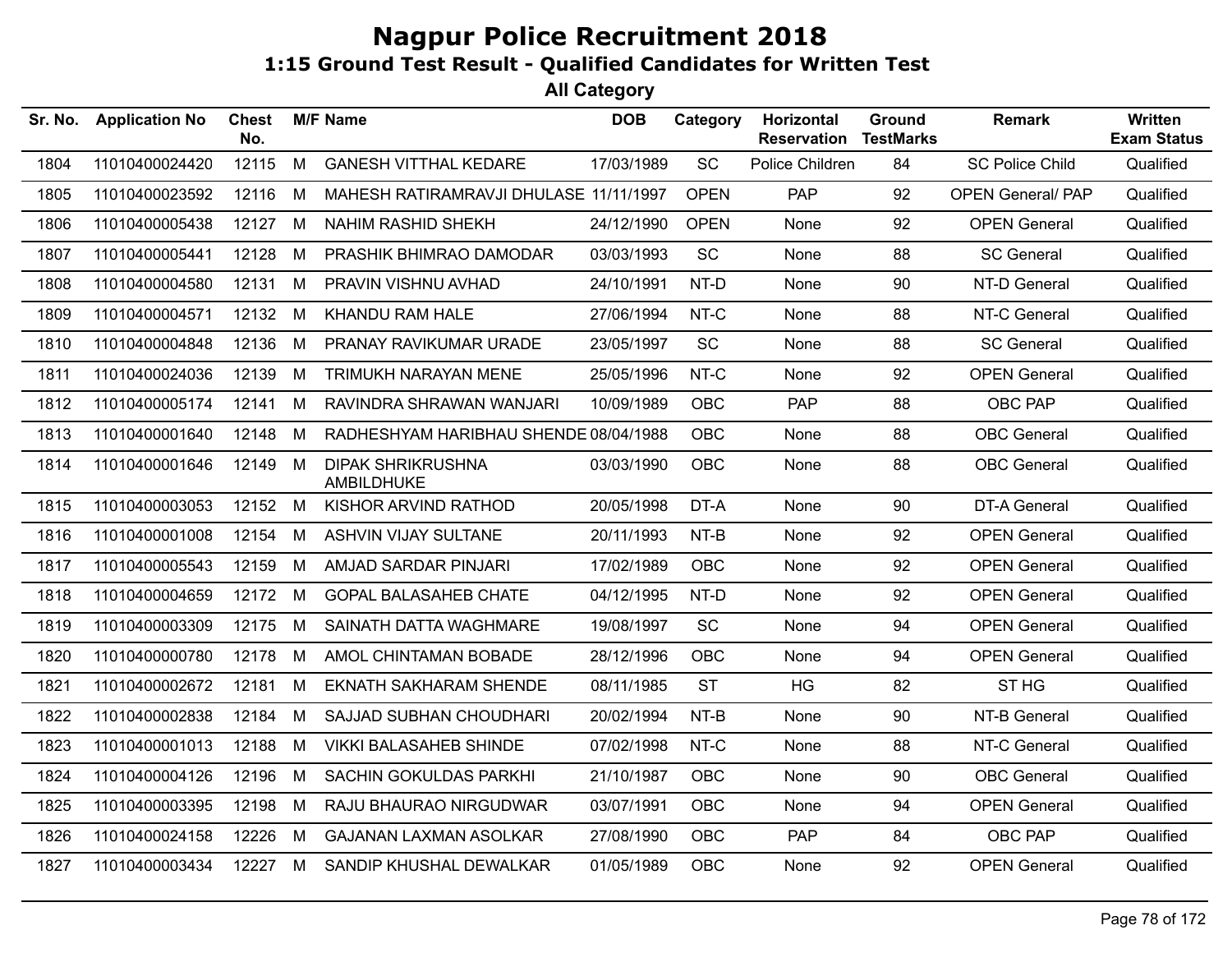| Sr. No. | <b>Application No</b> | <b>Chest</b><br>No. |   | <b>M/F Name</b>                            | <b>DOB</b> | Category    | Horizontal<br><b>Reservation</b> | Ground<br><b>TestMarks</b> | <b>Remark</b>       | Written<br><b>Exam Status</b> |
|---------|-----------------------|---------------------|---|--------------------------------------------|------------|-------------|----------------------------------|----------------------------|---------------------|-------------------------------|
| 1828    | 11010400003392        | 12229               | M | SANDIP PANDURANG SATPUTE                   | 04/11/1993 | OBC         | None                             | 90                         | <b>OBC</b> General  | Qualified                     |
| 1829    | 11010400001218        | 12234               | M | ANIL ABHIMAN SONAWANE                      | 20/10/1992 | SC          | None                             | 88                         | <b>SC General</b>   | Qualified                     |
| 1830    | 11010400023321        | 12245               | M | VINOD RAMESH POLOJWAR                      | 10/05/1991 | <b>OBC</b>  | None                             | 88                         | <b>OBC</b> General  | Qualified                     |
| 1831    | 11010400023286        | 12246               | М | SURAJ BHASKAR JAMBHULKAR                   | 31/08/1991 | <b>OBC</b>  | HG                               | 84                         | OBC HG              | Qualified                     |
| 1832    | 11010400023841        | 12256               | M | PRABHU RAMCHANDRA DHAKNE                   | 02/04/1993 | NT-D        | None                             | 92                         | <b>OPEN General</b> | Qualified                     |
| 1833    | 11010400023840        | 12257               | M | <b>GANESH ROHIDASRAO DHAKNE</b>            | 05/04/1995 | NT-D        | None                             | 96                         | <b>OPEN General</b> | Qualified                     |
| 1834    | 11010400004895        | 12258               | M | <b>JAGDISH VIJAY GHYAR</b>                 | 22/09/1990 | OBC         | HG                               | 88                         | OBC HG              | Qualified                     |
| 1835    | 11010400004894        | 12260               | M | RAHUL JIBHAU SHEJWAL                       | 24/12/1994 | SC          | None                             | 96                         | <b>OPEN General</b> | Qualified                     |
| 1836    | 11010400004617        | 12267               | М | RAHUL BUDHARAM KAMBLE                      | 01/12/1996 | <b>OBC</b>  | None                             | 92                         | <b>OPEN General</b> | Qualified                     |
| 1837    | 11010400023282        | 12268               | M | RAJANNA LAXMISWAMI ATTELA                  | 22/06/1995 | SC          | None                             | 86                         | <b>SC General</b>   | Qualified                     |
| 1838    | 11010400003146        | 12276               | M | <b>BALAJI LIMBAJI GHUGE</b>                | 29/01/1997 | NT-D        | None                             | 90                         | NT-D General        | Qualified                     |
| 1839    | 11010400005150        | 12281               | M | HARSHAL PRALHAD JAGNALE                    | 15/07/1994 | OBC         | None                             | 94                         | <b>OPEN General</b> | Qualified                     |
| 1840    | 11010400005149        | 12282               | M | <b>VIKASH BALAJI BORKAR</b>                | 15/08/1993 | <b>SC</b>   | None                             | 88                         | <b>SC General</b>   | Qualified                     |
| 1841    | 11010400005148        | 12283               | M | SHAILESH PRABHAKAR DHONGE                  | 19/07/1992 | OBC         | None                             | 92                         | <b>OPEN General</b> | Qualified                     |
| 1842    | 11010400005151        | 12284               | M | MOHMADSALMAN SHEIKHBABBU<br><b>KURESHI</b> | 21/02/1991 | <b>OPEN</b> | None                             | 92                         | <b>OPEN General</b> | Qualified                     |
| 1843    | 11010400005143        | 12285               | M | <b>IMRAN SHEIKHBABBU KURESHI</b>           | 12/02/1993 | <b>OPEN</b> | None                             | 92                         | <b>OPEN General</b> | Qualified                     |
| 1844    | 11010400002873        | 12291               | M | <b>IMRAN IBRAHIM SHAIKH</b>                | 04/01/1992 | OBC         | None                             | 92                         | <b>OPEN General</b> | Qualified                     |
| 1845    | 11010400002867        | 12294               | M | <b>IQBAL TAHEJEEB SHAIKH</b>               | 10/11/1994 | <b>OPEN</b> | None                             | 94                         | <b>OPEN General</b> | Qualified                     |
| 1846    | 11010400004883        | 12299               | M | ABHILASH VIJAY KOLHE                       | 06/09/1997 | NT-C        | None                             | 88                         | NT-C General        | Qualified                     |
| 1847    | 11010400002334        | 12301               | M | <b>GANESH MADHAV ANCHEWAR</b>              | 06/07/1997 | <b>SBC</b>  | None                             | 88                         | <b>SBC General</b>  | Qualified                     |
| 1848    | 11010400001870        | 12305               | M | AJAY KALYA BELKAR                          | 28/02/1995 | SC          | None                             | 90                         | <b>SC General</b>   | Qualified                     |
| 1849    | 11010400023996        | 12306               | M | ROSHAN DADARAO KAWALE                      | 11/08/1994 | <b>OBC</b>  | None                             | 94                         | <b>OPEN General</b> | Qualified                     |
| 1850    | 11010400023539        | 12310               | M | NITESH KESHAV ALATE                        | 01/06/1997 | OBC         | None                             | 96                         | <b>OPEN General</b> | Qualified                     |
| 1851    | 11010400001673        | 12311               | M | UMESH NANDKISHOR RAUT                      | 30/08/1987 | <b>SBC</b>  | None                             | 88                         | <b>SBC General</b>  | Qualified                     |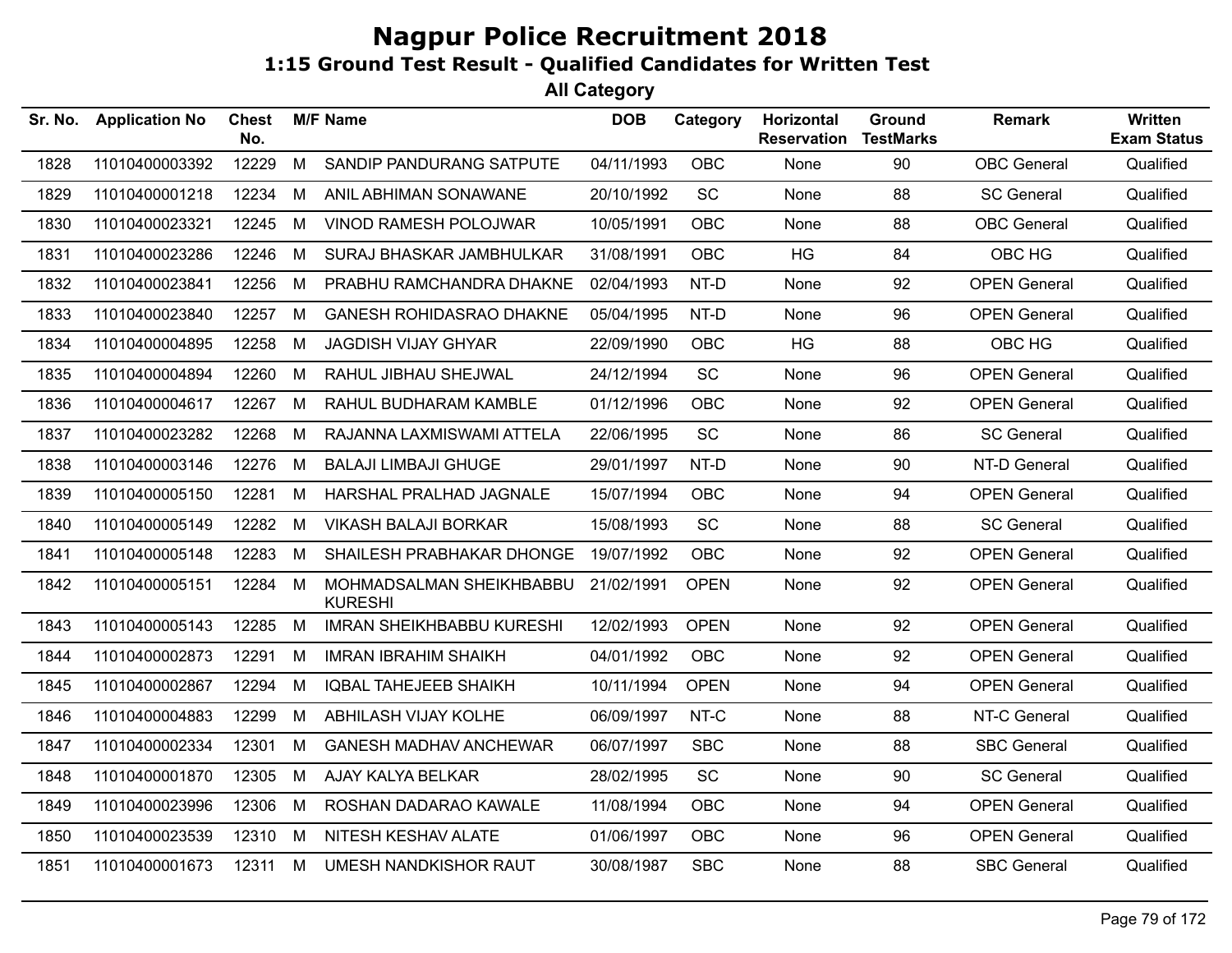| Sr. No. | <b>Application No</b> | <b>Chest</b><br>No. |   | <b>M/F Name</b>                              | <b>DOB</b> | Category    | Horizontal<br><b>Reservation</b> | Ground<br><b>TestMarks</b> | <b>Remark</b>            | <b>Written</b><br><b>Exam Status</b> |
|---------|-----------------------|---------------------|---|----------------------------------------------|------------|-------------|----------------------------------|----------------------------|--------------------------|--------------------------------------|
| 1852    | 11010400000616        | 12323               | M | PRAVIN RAM RANDIVE                           | 20/06/1995 | SC          | EQ                               | 90                         | SC <sub>EQ</sub>         | Qualified                            |
| 1853    | 11010400000888        | 12326               | M | RAHUL CHANDRAKANT NAGPURE 08/07/1992         |            | <b>OBC</b>  | <b>PAP</b>                       | 94                         | <b>OPEN General</b>      | Qualified                            |
| 1854    | 11010400003939        | 12344               | M | PARASHRAM RAMKRUSHNA<br><b>MESARE</b>        | 20/07/1993 | NT-B        | None                             | 92                         | <b>OPEN General</b>      | Qualified                            |
| 1855    | 11010400002584        | 12360               | M | MUNESHWAR KUWARLAL RAUT                      | 08/09/1990 | <b>SBC</b>  | None                             | 88                         | <b>SBC General</b>       | Qualified                            |
| 1856    | 11010400023937        | 12362               | M | PRASHANT REVIDAS FULZELE                     | 06/12/1997 | SC          | None                             | 86                         | <b>SC General</b>        | Qualified                            |
| 1857    | 11010400024080        | 12369               | M | SHASHIKANT ARUN GAIKWAD                      | 20/08/1993 | SC          | EQ                               | 78                         | SC EQ                    | Qualified                            |
| 1858    | 11010400001991        | 12371               | M | <b>GURUDEV PURUSHOTTAM</b><br><b>GIDMARE</b> | 12/10/1997 | <b>OBC</b>  | None                             | 92                         | Open General             | Qualified                            |
| 1859    | 11010400003841        | 12374               | M | SUNIL PURUSHOTTAM TEKAM                      | 05/04/1988 | <b>ST</b>   | None                             | 92                         | <b>OPEN General</b>      | Qualified                            |
| 1860    | 11010400023390        | 12381               | M | <b>GOPAL PRABHAKAR SANGLE</b>                | 02/07/1998 | NT-D        | None                             | 94                         | <b>OPEN General</b>      | Qualified                            |
| 1861    | 11010400024203        | 12384               | M | KHILAWAN LAKSHMAN PAL                        | 12/02/1991 | <b>OPEN</b> | <b>HG</b>                        | 78                         | OPEN HG                  | Qualified                            |
| 1862    | 11010400000468        | 12388               | M | SATISH GAUTAM DHULE                          | 14/04/1994 | SC          | None                             | 86                         | <b>SC General</b>        | Qualified                            |
| 1863    | 11010400001471        | 12393               | M | KAILAS BABASAHEB SHIRSAT                     | 21/01/1995 | NT-D        | None                             | 90                         | NT-D General             | Qualified                            |
| 1864    | 11010400002798        | 12396               | M | KISHOR TIKARAM CHOURIWAR                     | 30/10/1994 | <b>OBC</b>  | None                             | 94                         | <b>OPEN General</b>      | Qualified                            |
| 1865    | 11010400024436        | 12404               | M | SWAPNIL YADAORAOJI KALE                      | 27/07/1994 | NT-B        | None                             | 90                         | NT-B General             | Qualified                            |
| 1866    | 11010400004442        | 12407               | M | <b>VIKIL ASARAM KHARKATE</b>                 | 01/07/1995 | <b>OBC</b>  | None                             | 92                         | <b>OPEN General</b>      | Qualified                            |
| 1867    | 11010400005641        | 12410               | M | SHUBHAM PURUSHOTTAM<br>YAWALE                | 16/08/1994 | <b>OBC</b>  | None                             | 94                         | <b>OPEN General</b>      | Qualified                            |
| 1868    | 11010400001813        | 12413               | M | PANDURANG DASHRATH DIKALE                    | 30/05/1990 | <b>OPEN</b> | <b>PAP</b>                       | 90                         | <b>OPEN General/ PAP</b> | Qualified                            |
| 1869    | 11010400002949        | 12417               | M | PANKAJ GITESHWAR BHAKNE                      | 10/07/1994 | <b>OBC</b>  | None                             | 90                         | <b>OBC</b> General       | Qualified                            |
| 1870    | 11010400023649        | 12423               | M | <b>MANGESH BALKRUSHN SIRSAT</b>              | 24/05/1991 | SC          | None                             | 88                         | <b>SC General</b>        | Qualified                            |
| 1871    | 11010400004583        | 12440               | M | ROHIT VINAYAK PAWAR                          | 06/09/1997 | DT-A        | None                             | 90                         | DT-A General             | Qualified                            |
| 1872    | 11010400001508        | 12442               | M | SUMIT SHESHRAO BARAHATE                      | 07/10/1990 | SC          | None                             | 88                         | <b>SC General</b>        | Qualified                            |
| 1873    | 11010400000163        | 12449               | M | <b>MAYUR SANDIP PATIL</b>                    | 18/01/1999 | OBC         | None                             | 90                         | <b>OBC</b> General       | Qualified                            |
| 1874    | 11010400002907        | 12451               | M | <b>RAHUL GOKUL GOUR</b>                      | 07/06/1992 | DT-A        | None                             | 90                         | <b>DT-A General</b>      | Qualified                            |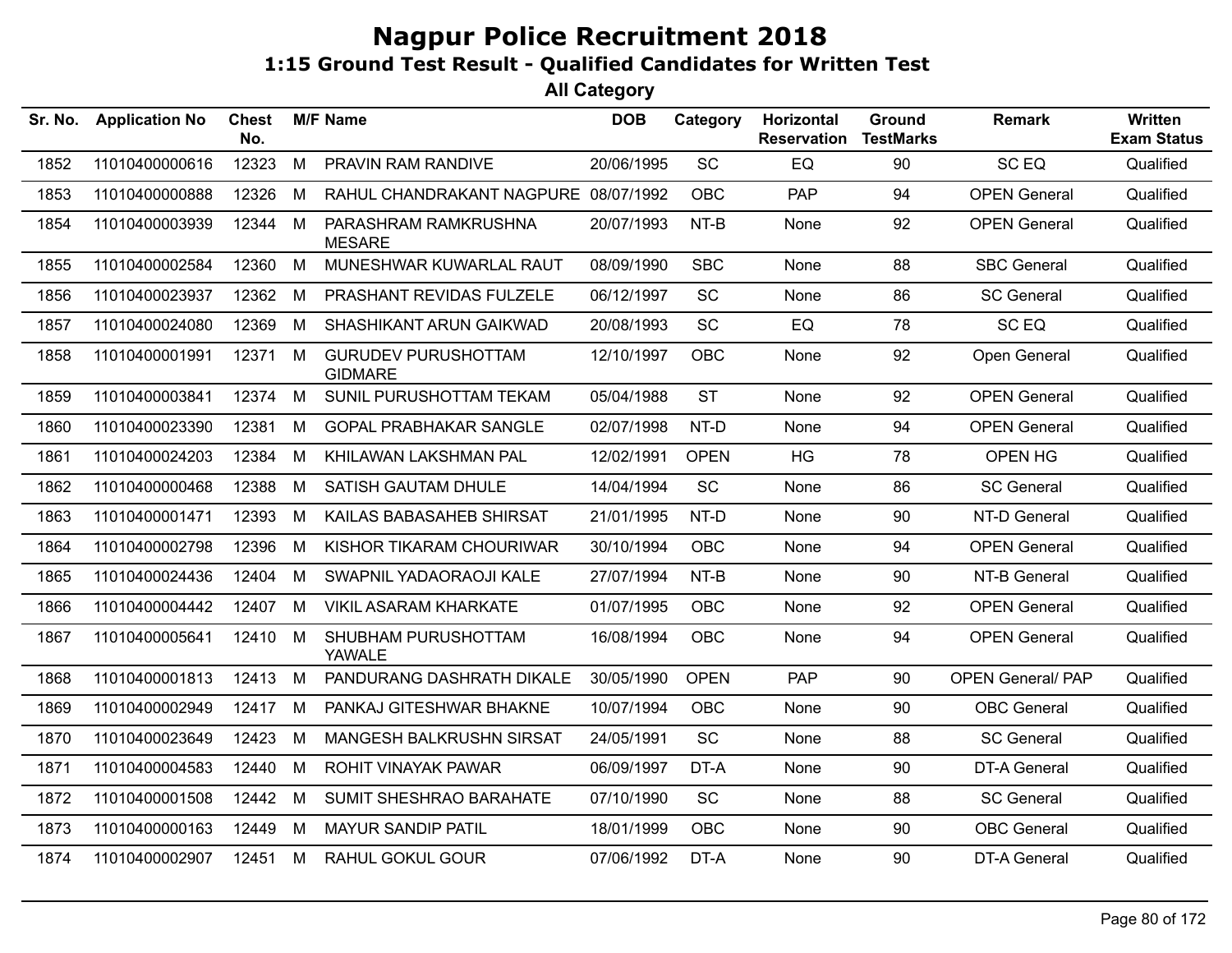| Sr. No. | <b>Application No</b> | <b>Chest</b><br>No. |   | <b>M/F Name</b>                            | <b>DOB</b> | Category    | Horizontal<br><b>Reservation</b> | Ground<br><b>TestMarks</b> | <b>Remark</b>       | Written<br><b>Exam Status</b> |
|---------|-----------------------|---------------------|---|--------------------------------------------|------------|-------------|----------------------------------|----------------------------|---------------------|-------------------------------|
| 1875    | 11010400002897        | 12453               | M | <b>LALIT SURYAKANT CHOPDA</b>              | 25/12/1994 | OBC         | None                             | 88                         | <b>OBC</b> General  | Qualified                     |
| 1876    | 11010400002906        | 12454               | M | YOGESH UDARAM GADIKAR                      | 24/04/1989 | <b>SBC</b>  | None                             | 88                         | <b>SBC General</b>  | Qualified                     |
| 1877    | 11010400002901        | 12455               | M | SACHIN CHANDRABHAN<br><b>MOTGHARE</b>      | 27/09/1992 | OBC         | None                             | 92                         | <b>OPEN General</b> | Qualified                     |
| 1878    | 11010400024536        | 12457               | M | PRASHANT DHANRAJ DONGRE                    | 04/09/1992 | SC          | None                             | 86                         | <b>SC General</b>   | Qualified                     |
| 1879    | 11010400001822        | 12461               | M | MOHAN AMBADASRAO RAUT                      | 01/03/1995 | <b>OBC</b>  | None                             | 88                         | <b>OBC</b> General  | Qualified                     |
| 1880    | 11010400004754        | 12467               | M | RITESH FATTU DESHMUKH                      | 15/07/1992 | OBC         | None                             | 92                         | <b>OPEN General</b> | Qualified                     |
| 1881    | 11010400004756        | 12468               | M | <b>CHETAN KASHINATH DAKHOLE</b>            | 10/10/1993 | <b>OBC</b>  | None                             | 88                         | <b>OBC</b> General  | Qualified                     |
| 1882    | 11010400004759        | 12469               | M | GAJESH ANKUSHRAO KHORGADE 03/03/1992       |            | OBC         | None                             | 96                         | <b>OPEN General</b> | Qualified                     |
| 1883    | 11010400004760        | 12470               | M | NIKHIL UDAYSHANKAR MISHRA                  | 28/09/1994 | <b>OPEN</b> | None                             | 92                         | <b>OPEN General</b> | Qualified                     |
| 1884    | 11010400001116        | 12472               | M | ASHISH SHANKAR BODHE                       | 03/08/1992 | <b>OBC</b>  | None                             | 96                         | <b>OPEN General</b> | Qualified                     |
| 1885    | 11010400003836        | 12474               | M | PADAM RATAN RAGHORTE                       | 21/04/1985 | <b>OBC</b>  | None                             | 90                         | <b>OBC</b> General  | Qualified                     |
| 1886    | 11010400002772        | 12477               | M | <b>VRUSHABH SURESH KOHAPARE</b>            | 18/07/1995 | OBC         | None                             | 94                         | <b>OPEN General</b> | Qualified                     |
| 1887    | 11010400001283        | 12478               | M | SACHIN HARIBHAU KAMBLE                     | 09/01/1996 | SC          | None                             | 88                         | <b>SC General</b>   | Qualified                     |
| 1888    | 11010400000289        | 12494               | M | RAVI KUNDLIK MOHALE                        | 23/02/1993 | <b>OBC</b>  | None                             | 88                         | <b>OBC</b> General  | Qualified                     |
| 1889    | 11010400001455        | 12505               | M | ABHIJEET RAMMILAN DAMMALE                  | 15/10/1993 | NT-B        | None                             | 92                         | <b>OPEN General</b> | Qualified                     |
| 1890    | 11010400004476        | 12508               | M | KAMLESH DHANRAJ UPRADE                     | 16/12/1994 | <b>OBC</b>  | None                             | 92                         | <b>OPEN General</b> | Qualified                     |
| 1891    | 11010400023610        | 12511               | M | SAMADHAN PRAKASH DANDGE                    | 10/02/1995 | <b>SBC</b>  | None                             | 90                         | <b>SBC General</b>  | Qualified                     |
| 1892    | 11010400000359        | 12515               | M | AMOL GANESH MASKE                          | 03/03/1990 | NT-C        | None                             | 90                         | NT-C General        | Qualified                     |
| 1893    | 11010400000531        | 12519               | M | AMOL NARHARI RAKHADE                       | 12/09/1987 | OBC         | None                             | 92                         | <b>OPEN General</b> | Qualified                     |
| 1894    | 11010400000529        | 12520               | M | RAHUL HIRALAL MATAGHARE                    | 17/05/1991 | <b>SBC</b>  | None                             | 88                         | <b>SBC General</b>  | Qualified                     |
| 1895    | 11010400004034        | 12529               | M | DINESH SHIVDAS MARASKOLHE                  | 17/07/1992 | <b>ST</b>   | None                             | 90                         | <b>ST General</b>   | Qualified                     |
| 1896    | 11010400000372        | 12532               | M | KIRAN NARSING CHAVAN                       | 13/08/1989 | DT-A        | None                             | 92                         | <b>OPEN General</b> | Qualified                     |
| 1897    | 11010400024020        | 12534               | M | RASHTRAPAL SUBHASHRAV<br><b>KHOBRAGADE</b> | 03/07/1988 | <b>SC</b>   | HG                               | 78                         | SC HG               | Qualified                     |
|         |                       |                     |   |                                            |            |             |                                  |                            |                     |                               |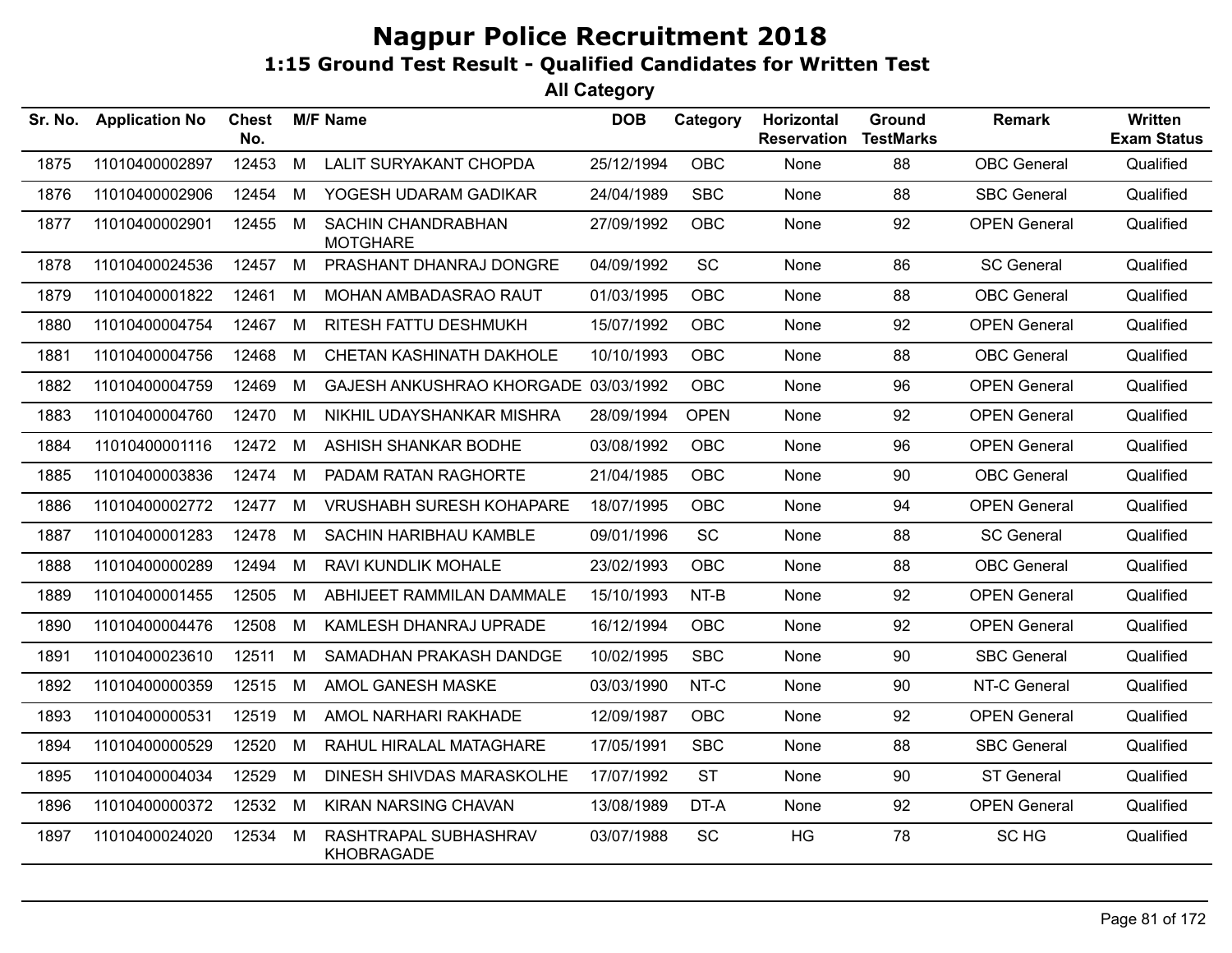| Sr. No. | <b>Application No</b> | Chest<br>No. |                | <b>M/F Name</b>                              | <b>DOB</b> | Category    | Horizontal<br><b>Reservation</b> | Ground<br><b>TestMarks</b> | <b>Remark</b>                        | Written<br><b>Exam Status</b> |
|---------|-----------------------|--------------|----------------|----------------------------------------------|------------|-------------|----------------------------------|----------------------------|--------------------------------------|-------------------------------|
| 1898    | 11010400004239        | 12539        | $\overline{M}$ | <b>CHANDRASHEKHAR FAGO</b><br><b>MOHTURE</b> | 01/08/1994 | OBC         | None                             | 94                         | <b>OPEN General</b>                  | Qualified                     |
| 1899    | 11010400002965        | 12554        | M              | SURENDRA PREMLAL BIRANWAR                    | 20/02/1996 | <b>OBC</b>  | None                             | 88                         | <b>OBC</b> General                   | Qualified                     |
| 1900    | 11010400002254        | 12557        | M              | ASHISH MILIND BORKAR                         | 26/02/1996 | SC          | None                             | 90                         | <b>SC General</b>                    | Qualified                     |
| 1901    | 11010400002251        | 12559        | M              | PARAS ASHOK BHANUSE                          | 05/05/1993 | <b>SBC</b>  | <b>None</b>                      | 88                         | <b>SBC General</b>                   | Qualified                     |
| 1902    | 11010400002264        | 12560        | M              | KOHINOOR ASHOK BHANUSE                       | 14/05/1995 | <b>SBC</b>  | None                             | 90                         | <b>SBC General</b>                   | Qualified                     |
| 1903    | 11010400023712        | 12563        | M              | ADNANKHAN OMERDRAZKHAN<br><b>PATHAN</b>      | 04/03/1993 | <b>OPEN</b> | Police Children                  | 94                         | <b>OPEN General/ Police</b><br>Child | Qualified                     |
| 1904    | 11010400000769        | 12583        | M              | KIRAN MAROTRAO SATPUTE                       | 27/09/1994 | <b>OBC</b>  | None                             | 92                         | <b>OPEN General</b>                  | Qualified                     |
| 1905    | 11010400023295        | 12584        | M              | MITHUN RAMBHAU AHAKE                         | 16/06/1996 | <b>ST</b>   | None                             | 90                         | <b>ST General</b>                    | Qualified                     |
| 1906    | 11010400002327        | 12586        | M              | SANTOSH SURESH LOHAKPURE                     | 26/08/1988 | <b>OBC</b>  | Police Children                  | 90                         | <b>OBC Police Child</b>              | Qualified                     |
| 1907    | 11010400024380        | 12593        | M              | VINOD SHATRUGHNA THOMBARE 03/10/1986         |            | OBC         | None                             | 88                         | <b>OBC</b> General                   | Qualified                     |
| 1908    | 11010400023417        | 12596        | M              | NITIN RAMNATH DHOLE                          | 01/12/1989 | <b>OBC</b>  | <b>PAP</b>                       | 84                         | OBC PAP                              | Qualified                     |
| 1909    | 11010400000788        | 12603        | M              | AAKASH TANSINGH MATELKAR                     | 21/10/1993 | SC          | None                             | 88                         | <b>SC General</b>                    | Qualified                     |
| 1910    | 11010400004802        | 12605        | M              | MANGESH BABURAO BAWANKAR                     | 04/06/1991 | <b>OBC</b>  | None                             | 90                         | <b>OBC</b> General                   | Qualified                     |
| 1911    | 11010400001419        | 12609        | M              | MAHESH JAGDISHRAO SONTAKKE 12/08/1991        |            | <b>OBC</b>  | <b>PAP</b>                       | 86                         | OBC PAP                              | Qualified                     |
| 1912    | 11010400003347        | 12610        | M              | RITESH SAHEBRAO MASANE                       | 07/07/1988 | OBC         | None                             | 88                         | <b>OBC</b> General                   | Qualified                     |
| 1913    | 11010400023444        | 12615        | M              | SURAJ RAJKUMARJI KALE                        | 25/07/1995 | SC          | <b>PAP</b>                       | 84                         | <b>SC PAP</b>                        | Qualified                     |
| 1914    | 11010400023498        | 12616        | M              | SHUBHAM VITHOBAJI GANVIR                     | 01/06/1995 | SC          | None                             | 88                         | <b>SC General</b>                    | Qualified                     |
| 1915    | 11010400004496        | 12617        | M              | <b>BABASAHEB KRISHNA BARGAJE</b>             | 05/05/1992 | NT-D        | None                             | 90                         | NT-D General                         | Qualified                     |
| 1916    | 11010400002083        | 12618        | M              | <b>GANESH HANUMANT KANGANE</b>               | 20/06/1998 | NT-D        | <b>PAP</b>                       | 94                         | <b>OPEN General</b>                  | Qualified                     |
| 1917    | 11010400003308        | 12622        | M              | VITTHAL PANJABRAO THALE                      | 10/07/1993 | <b>OBC</b>  | None                             | 90                         | <b>OBC</b> General                   | Qualified                     |
| 1918    | 11010400001209        | 12630        | M              | DHANANJAY DHARMARAJ PATIL                    | 06/11/1997 | OBC         | None                             | 90                         | <b>OBC</b> General                   | Qualified                     |
| 1919    | 11010400001042        | 12635        | M              | KAPIL RAJU PAWAR                             | 30/01/1999 | <b>OPEN</b> | EQ                               | 88                         | OPEN EQ                              | Qualified                     |
| 1920    | 11010400004594        | 12641        | M              | NILESH BHAURAO THORAT                        | 16/02/1991 | SC          | None                             | 86                         | <b>SC General</b>                    | Qualified                     |
| 1921    | 11010400004611        | 12643        | M              | PRAVIN KADUBA CHAVAN                         | 31/05/1993 | <b>OPEN</b> | <b>PAP</b>                       | 88                         | <b>OPEN PAP</b>                      | Qualified                     |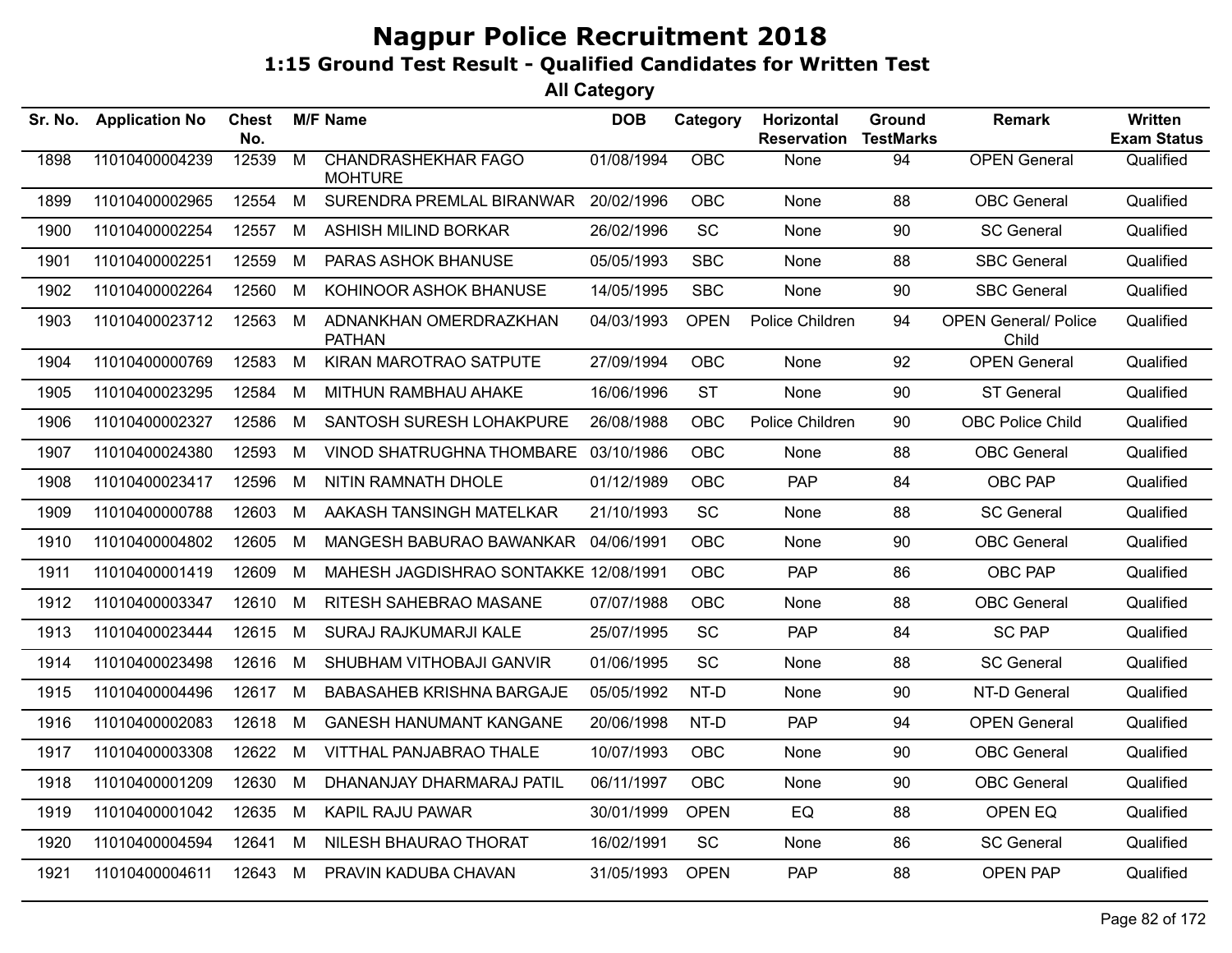| <b>Application No</b> | <b>Chest</b><br>No. |     |                                                   | <b>DOB</b>      | Category                             | Horizontal<br><b>Reservation</b>       | Ground<br><b>TestMarks</b> | <b>Remark</b>          | Written<br><b>Exam Status</b> |
|-----------------------|---------------------|-----|---------------------------------------------------|-----------------|--------------------------------------|----------------------------------------|----------------------------|------------------------|-------------------------------|
| 11010400000723        | 12646               | M   | AMIT RAJENDRA KOHAD                               | 12/11/1993      | <b>SBC</b>                           | None                                   | 92                         | <b>OPEN General</b>    | Qualified                     |
| 11010400004948        | 12650               | M   | PRASHANT DHANILAL RAUT                            | 06/05/1988      | <b>SC</b>                            | Police Children                        | 80                         | <b>SC Police Child</b> | Qualified                     |
| 11010400024454        | 12658               | M   | <b>RAJESH GANRAJ TITARMARE</b>                    | 16/12/1997      | <b>OBC</b>                           | <b>None</b>                            | 88                         | <b>OBC</b> General     | Qualified                     |
| 11010400024561        | 12671               | M   | ANIKET MANOJ PANDEY                               |                 | <b>OPEN</b>                          | None                                   | 94                         | <b>OPEN General</b>    | Qualified                     |
| 11010400024543        | 12673               | M   | HIMANSHU ANIL KAWARE                              | 16/05/1997      | NT-B                                 | None                                   | 92                         | <b>OPEN General</b>    | Qualified                     |
| 11010400001872        | 12682               | M   | <b>SAGAR DILIP SATDIVE</b>                        | 27/04/1995      | SC                                   | None                                   | 90                         | <b>SC General</b>      | Qualified                     |
| 11010400001063        | 12688               | M   | RAVI SUDAM BANSODE                                | 30/12/1983      | SC                                   | <b>PAP</b>                             | 80                         | <b>SC PAP</b>          | Qualified                     |
| 11010400002790        | 12691               | M   | <b>KRUSHNA BHIKA WAGH</b>                         | 24/08/1996      | <b>OBC</b>                           | None                                   | 88                         | <b>OBC</b> General     | Qualified                     |
| 11010400004236        | 12692               | M   |                                                   |                 | <b>SBC</b>                           | None                                   | 88                         | <b>SBC General</b>     | Qualified                     |
| 11010400004253        |                     |     | SHYAMKUMAR DURYODHAN<br><b>NEWARE</b>             | 12/03/1993      | <b>SBC</b>                           | None                                   | 90                         | <b>SBC General</b>     | Qualified                     |
| 11010400004248        |                     |     | ROHITKUMAR RAMGOPAL<br><b>KANOJIYA</b>            |                 | <b>OBC</b>                           | None                                   | 94                         | <b>OPEN General</b>    | Qualified                     |
| 11010400004238        | 12697               | M   | AKASH RAMESH NEWARE                               | 24/10/1991      | <b>SBC</b>                           | None                                   | 90                         | <b>SBC General</b>     | Qualified                     |
| 11010400005622        | 12711               | M   | SATISH KAILASH MESHRAM                            | 22/04/1993      | SC                                   | None                                   | 92                         | <b>OPEN General</b>    | Qualified                     |
| 11010400005627        | 12712               | M   | ANUJ SHIVPRASAD NANDANE                           | 04/05/1989      | NT-B                                 | None                                   | 90                         | NT-B General           | Qualified                     |
| 11010400005623        | 12713               | M   | PAWAN SHANKARLAL MISAR                            | 08/06/1992      | <b>OBC</b>                           | None                                   | 90                         | <b>OBC</b> General     | Qualified                     |
| 11010400005640        |                     | - M | <b>VIKRANT RUPCHAND BARAIKAR</b>                  | 20/12/1986      | SC                                   | None                                   | 90                         | <b>SC General</b>      | Qualified                     |
| 11010400004822        | 12718               | M   | KISHAN RAMESH KATHARE                             | 17/02/1995      | SC                                   | None                                   | 96                         | <b>OPEN General</b>    | Qualified                     |
| 11010400004423        | 12720               | M   | <b>MANOJ SAKHARAM SAPATE</b>                      | 15/03/1991      | <b>OBC</b>                           | None                                   | 92                         | <b>OPEN General</b>    | Qualified                     |
| 11010400005285        | 12723               | M   | ASHISH DADAJI GAIKWAD                             | 14/07/1989      | <b>ST</b>                            | None                                   | 92                         | <b>OPEN General</b>    | Qualified                     |
| 11010400002972        | 12729               | M   | AKASH NAMDEORAO ZADE                              | 10/07/1997      | <b>OBC</b>                           | None                                   | 92                         | Open General           | Qualified                     |
| 11010400023402        | 12734               | M   | RAHUL SANJAY ITEKAR                               | 13/09/1992      | <b>OBC</b>                           | None                                   | 92                         | <b>OPEN General</b>    | Qualified                     |
| 11010400004159        | 12739               | M   | SACHIN SANJAY TELANGE                             | 16/05/1997      | OBC                                  | None                                   | 96                         | <b>OPEN General</b>    | Qualified                     |
| 11010400023601        |                     |     | SAVAN GANPATRAO LADHE                             | 16/07/1993      | SC                                   | None                                   | 86                         | <b>SC General</b>      | Qualified                     |
| 11010400023395        |                     |     | SUDARSHAN RAMESH MADNE                            |                 | NT-C                                 | None                                   | 88                         | NT-C General           | Qualified                     |
|                       |                     |     | 12693 M<br>12695 M<br>12714<br>12742 M<br>12743 M | <b>M/F Name</b> | RAJKUMAR DURYODHAN NEWARE 12/03/1993 | 11/12/1998<br>17/04/1993<br>05/06/1989 |                            |                        |                               |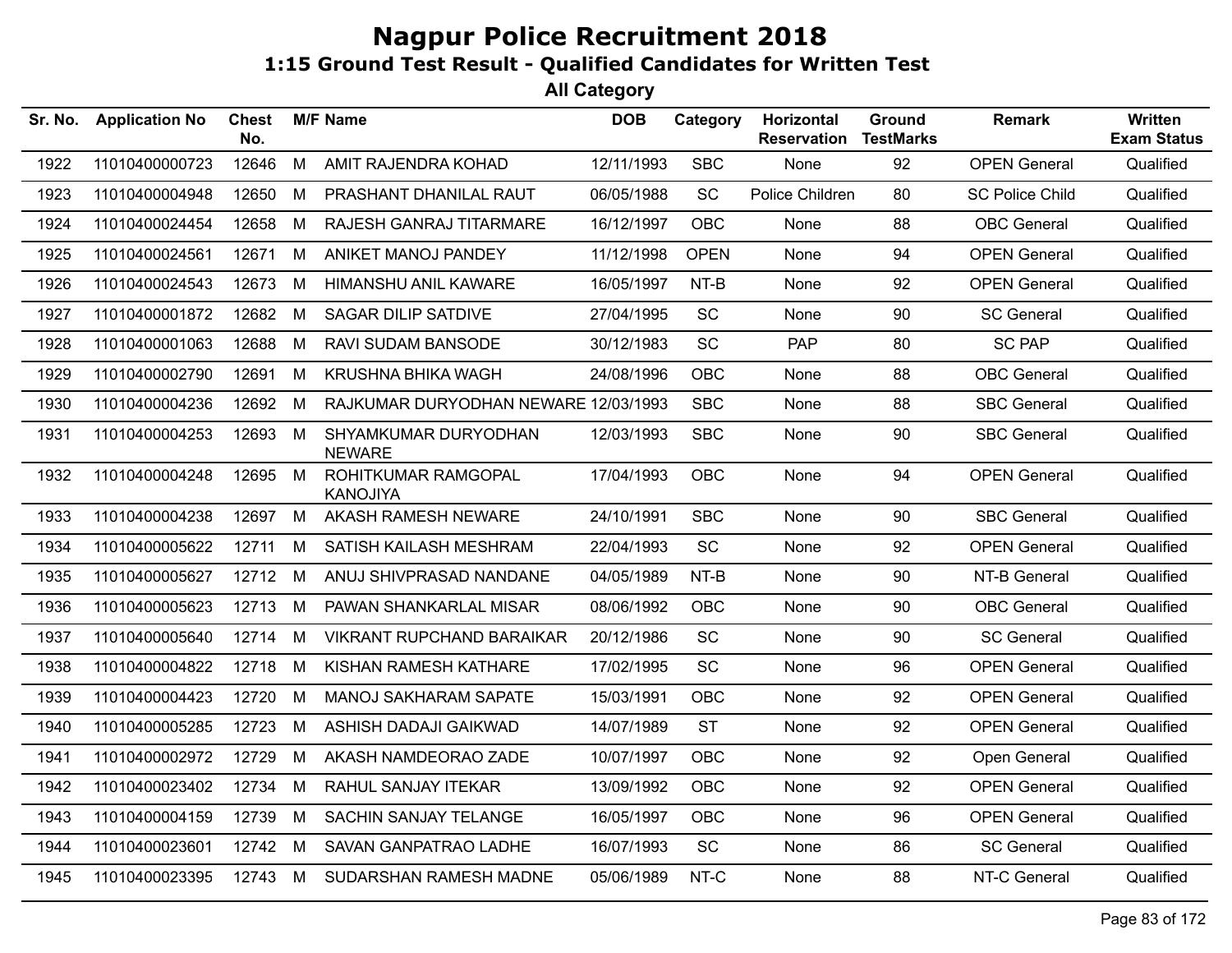| Sr. No. | <b>Application No</b> | <b>Chest</b><br>No. |             | <b>M/F Name</b>                          | <b>DOB</b> | Category    | Horizontal<br><b>Reservation</b> | <b>Ground</b><br><b>TestMarks</b> | <b>Remark</b>            | <b>Written</b><br><b>Exam Status</b> |
|---------|-----------------------|---------------------|-------------|------------------------------------------|------------|-------------|----------------------------------|-----------------------------------|--------------------------|--------------------------------------|
| 1946    | 11010400023446        | 12744               | M           | RAJESH DIGAMBAR BHOKARKAR                | 10/07/1988 | <b>OBC</b>  | None                             | 88                                | <b>OBC</b> General       | Qualified                            |
| 1947    | 11010400024562        | 12745               | M           | SNEHIL MUNINDRADA KABIR                  | 11/06/1992 | <b>OPEN</b> | Police Children                  | 70                                | <b>OPEN Police Child</b> | Qualified                            |
| 1948    | 11010400024538        | 12746               | M           | SHARAD DEEPAK WELTURKAR                  | 23/08/1998 | NT-B        | None                             | 92                                | Open General             | Qualified                            |
| 1949    | 11010400024558        | 12747               | M           | SHUBHAM SANJAY NARANJE                   | 05/07/1994 | SC          | None                             | 86                                | <b>SC General</b>        | Qualified                            |
| 1950    | 11010400024552        | 12748               | M           | <b>GAURAV GANESH PARIHAR</b>             | 19/06/1999 | <b>OBC</b>  | None                             | 88                                | <b>OBC</b> General       | Qualified                            |
| 1951    | 11010400000121        | 12755               | $M_{\odot}$ | DURGESH MAHENDRASINGH<br><b>KUSHWAHA</b> | 19/02/1995 | DT-A        | None                             | 92                                | <b>OPEN General</b>      | Qualified                            |
| 1952    | 11010400004622        | 12773               | M           | MAHESH DEORAO THAK                       | 14/04/1987 | <b>OBC</b>  | HG                               | 80                                | OBC HG                   | Qualified                            |
| 1953    | 11010400004518        | 12774               | M           | ANIL BHAULAL LILHARE                     | 06/08/1991 | OBC         | None                             | 90                                | <b>OBC</b> General       | Qualified                            |
| 1954    | 11010400002202        | 12787               | M           | PRAMOD ARUN AWATE                        | 20/01/1995 | SC          | None                             | 96                                | <b>OPEN General</b>      | Qualified                            |
| 1955    | 11010400002206        | 12788               | M           | BHAIYYASAHEB HARI AWATHE                 | 11/01/1996 | SC          | None                             | 88                                | <b>SC General</b>        | Qualified                            |
| 1956    | 11010400003470        | 12792               | M           | <b>DINESH SANJAY KALAMBE</b>             | 25/06/1997 | <b>SC</b>   | None                             | 90                                | <b>SC General</b>        | Qualified                            |
| 1957    | 11010400001021        | 12795               | M           | SHUBHAM ANIL BHUJADE                     | 25/08/1996 | NT-C        | None                             | 94                                | <b>OPEN General</b>      | Qualified                            |
| 1958    | 11010400024345        | 12796               | - M         | SWAPNIL TRYEMBAK WAGHMARE 21/06/1994     |            | <b>OBC</b>  | None                             | 94                                | <b>OPEN General</b>      | Qualified                            |
| 1959    | 11010400024373        | 12797 M             |             | RAVINDRAKUMAR BARSUJI<br><b>HATWAR</b>   | 28/06/1991 | OBC         | Police Children                  | 88                                | OBC Police Child         | Qualified                            |
| 1960    | 11010400003261        | 12801 M             |             | <b>VINAMRA CHANDRAKANT</b><br>SONWANE    | 15/01/1995 | <b>OBC</b>  | None                             | 90                                | <b>OBC</b> General       | Qualified                            |
| 1961    | 11010400005213        | 12820               | M           | <b>MAHESH BANSI AWAD</b>                 | 17/02/1996 | <b>SC</b>   | None                             | 86                                | <b>SC General</b>        | Qualified                            |
| 1962    | 11010400001860        | 12826               | M           | VIJAYKUMAR BUDHRAM<br><b>KALSARPE</b>    | 01/07/1993 | <b>SBC</b>  | None                             | 88                                | <b>SBC General</b>       | Qualified                            |
| 1963    | 11010400003364        | 12834               | M           | RAMESHWAR VISHWANATH<br><b>KATARE</b>    | 17/11/1993 | DT-A        | None                             | 94                                | <b>OPEN General</b>      | Qualified                            |
| 1964    | 11010400000687        | 12837               | M           | RAHUL MANOHAR RATHOD                     | 28/12/1998 | DT-A        | None                             | 92                                | Open General             | Qualified                            |
| 1965    | 11010400005557        | 12849               | м           | RAVINDRA HARIDAS KOSARE                  | 22/08/1993 | $NT-B$      | None                             | 90                                | NT-B General             | Qualified                            |
| 1966    | 11010400002173        | 12851               | M           | MANOJ RAMKRUSHNA SAHAKATE                | 10/07/1984 | <b>ST</b>   | PAP                              | 76                                | <b>ST PAP</b>            | Qualified                            |
| 1967    | 11010400003630        | 12852 M             |             | NAGESH SHIDHARTHA PAIKRAO                | 11/05/1994 | <b>SC</b>   | None                             | 96                                | <b>OPEN General</b>      | Qualified                            |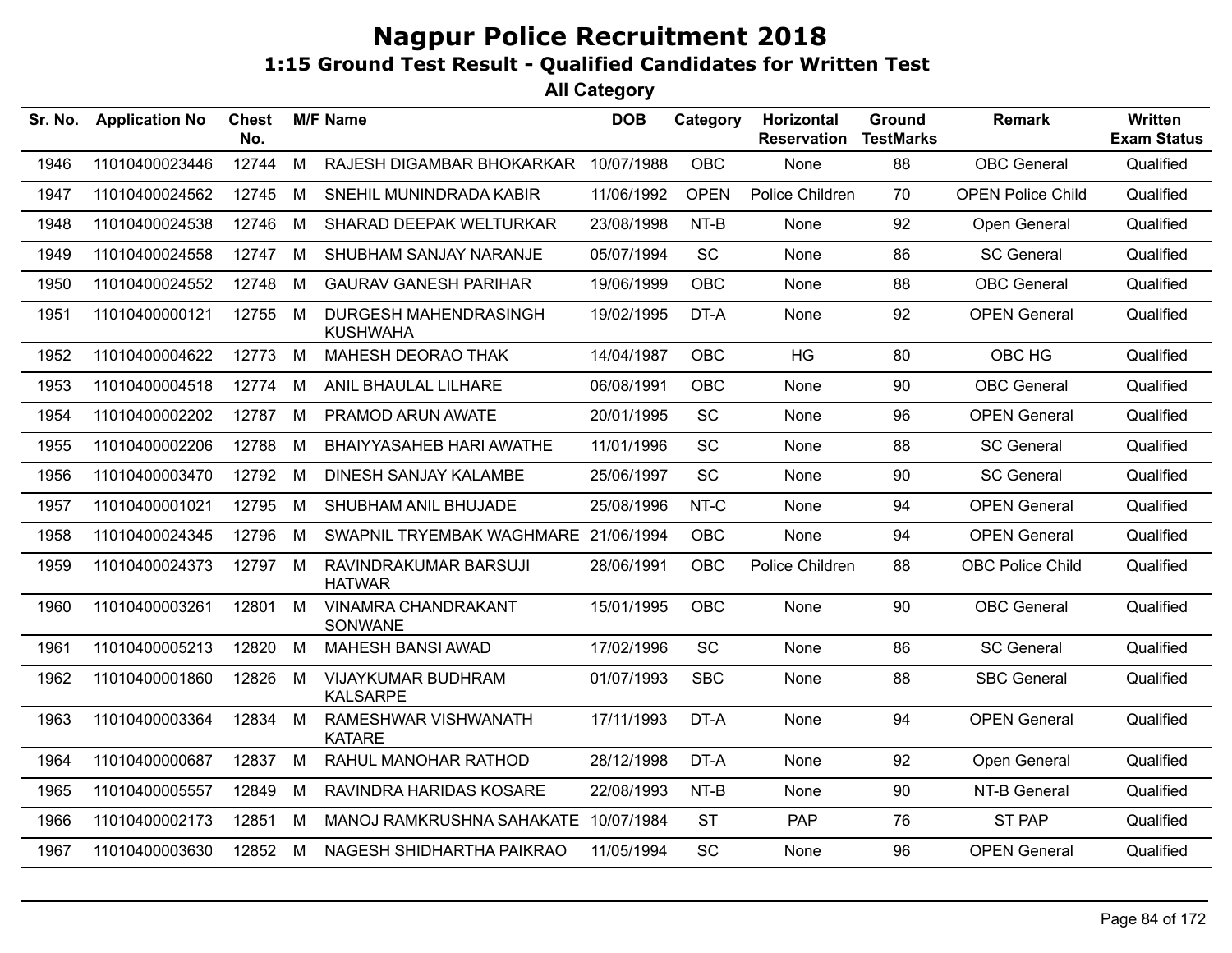| Sr. No. | <b>Application No</b> | Chest<br>No. |                | <b>M/F Name</b>                           | <b>DOB</b> | Category    | Horizontal<br><b>Reservation</b> | Ground<br><b>TestMarks</b> | <b>Remark</b>       | Written<br><b>Exam Status</b> |
|---------|-----------------------|--------------|----------------|-------------------------------------------|------------|-------------|----------------------------------|----------------------------|---------------------|-------------------------------|
| 1968    | 11010400024349        | 12861        | $\overline{M}$ | DHEERAJ PURUSHOTTAMRAO<br><b>MHAISKAR</b> | 07/11/1994 | OBC         | None                             | 90                         | <b>OBC</b> General  | Qualified                     |
| 1969    | 11010400024350        | 12862        | M              | SWAPNIL SURYBHANRAO DHONE 14/06/1993      |            | <b>OBC</b>  | None                             | 88                         | <b>OBC</b> General  | Qualified                     |
| 1970    | 11010400005620        | 12872        | M              | <b>BHUSHAN BHALERAO PATIL</b>             | 13/03/1996 | <b>OBC</b>  | None                             | 96                         | <b>OPEN General</b> | Qualified                     |
| 1971    | 11010400024052        | 12873        | M              | YOGESH CHANDRKANT PATIL                   | 22/12/1995 | <b>OBC</b>  | None                             | 90                         | <b>OBC</b> General  | Qualified                     |
| 1972    | 11010400023269        | 12877        | M              | SHYAM RAVINDRA WANKHADE                   | 11/08/1993 | <b>OBC</b>  | None                             | 90                         | <b>OBC</b> General  | Qualified                     |
| 1973    | 11010400005457        | 12887        | M              | SHAHU SUNIL JADHAO                        | 22/06/1995 | DT-A        | None                             | 94                         | <b>OPEN General</b> | Qualified                     |
| 1974    | 11010400005455        | 12888        | M              | <b>UMESH RAMESH BHAGAT</b>                | 11/06/1993 | SC          | None                             | 92                         | <b>OPEN General</b> | Qualified                     |
| 1975    | 11010400004857        | 12895        | M              | <b>SAGAR PRAMOD MASKE</b>                 | 13/07/1990 | NT-C        | None                             | 90                         | NT-C General        | Qualified                     |
| 1976    | 11010400001417        | 12897        | M              | VAIBHAV PRABHAKAR NIMBULKAR 11/01/1992    |            | <b>OBC</b>  | <b>PAP</b>                       | 84                         | OBC PAP             | Qualified                     |
| 1977    | 11010400002876        | 12898        | M              | AKSHAY GAJANANRAO NAGPURE 16/02/1996      |            | <b>OBC</b>  | <b>PAP</b>                       | 84                         | OBC PAP             | Qualified                     |
| 1978    | 11010400005480        | 12911        | M              | PRASHANT PANDHARINATH<br><b>TEKAM</b>     | 23/01/1987 | <b>ST</b>   | None                             | 96                         | <b>OPEN General</b> | Qualified                     |
| 1979    | 11010400004354        | 12921        | M              | BHUPENDRAKUMAR OMKAR<br><b>LILHARE</b>    | 13/08/1993 | <b>OBC</b>  | None                             | 88                         | <b>OBC</b> General  | Qualified                     |
| 1980    | 11010400003448        | 12929        | M              | RAKESH KRISHNA SHENDRE                    | 09/12/1992 | <b>OBC</b>  | HG                               | 88                         | OBC HG              | Qualified                     |
| 1981    | 11010400024402        | 12941        | M              | AJAY ASHOK DONGARE                        | 13/10/1992 | <b>SC</b>   | <b>HG</b>                        | 82                         | SC HG               | Qualified                     |
| 1982    | 11010400023801        | 12944        | M              | MAHESH LAXMANRAOJI DANGALE 15/09/1990     |            | OBC.        | None                             | 92                         | <b>OPEN General</b> | Qualified                     |
| 1983    | 11010400000057        | 12949        | M              | DEVENDRA SHRAWAN MENDHE                   | 30/03/1991 | <b>OPEN</b> | <b>HG</b>                        | 86                         | OPEN HG             | Qualified                     |
| 1984    | 11010400000693        | 12953        | M              | ANUP PRAMOD PAHADE                        | 03/05/1991 | <b>OBC</b>  | None                             | 88                         | <b>OBC</b> General  | Qualified                     |
| 1985    | 11010400005301        | 12958        | M              | PRASHANT KISNAJI CHAUDHARI                | 14/09/1992 | <b>OBC</b>  | None                             | 96                         | <b>OPEN General</b> | Qualified                     |
| 1986    | 11010400023243        | 12972        | M              | <b>VIKRAM NANDKISHOR KALE</b>             | 29/04/1990 | <b>OPEN</b> | <b>HG</b>                        | 78                         | OPEN HG             | Qualified                     |
| 1987    | 11010400024430        | 12973        | M              | <b>VIKAS ASHOKRAOJI ZAMARE</b>            | 10/09/1993 | NT-B        | None                             | 94                         | <b>OPEN General</b> | Qualified                     |
| 1988    | 11010400001638        | 12974        | M              | DHANRAJ THALIRAM SHIVANKAR                | 21/10/1991 | <b>OBC</b>  | None                             | 90                         | <b>OBC</b> General  | Qualified                     |
| 1989    | 11010400003035        | 12977        | M              | PRAFUL VASUDEO BHAISARE                   | 16/08/1988 | <b>SC</b>   | HG                               | 86                         | SC HG               | Qualified                     |
| 1990    | 11010400000374        | 12978        | M              | AKSHAY PURUSHOTTAM<br><b>CHAVHAN</b>      | 16/07/1998 | DT-A        | None                             | 90                         | DT-A General        | Qualified                     |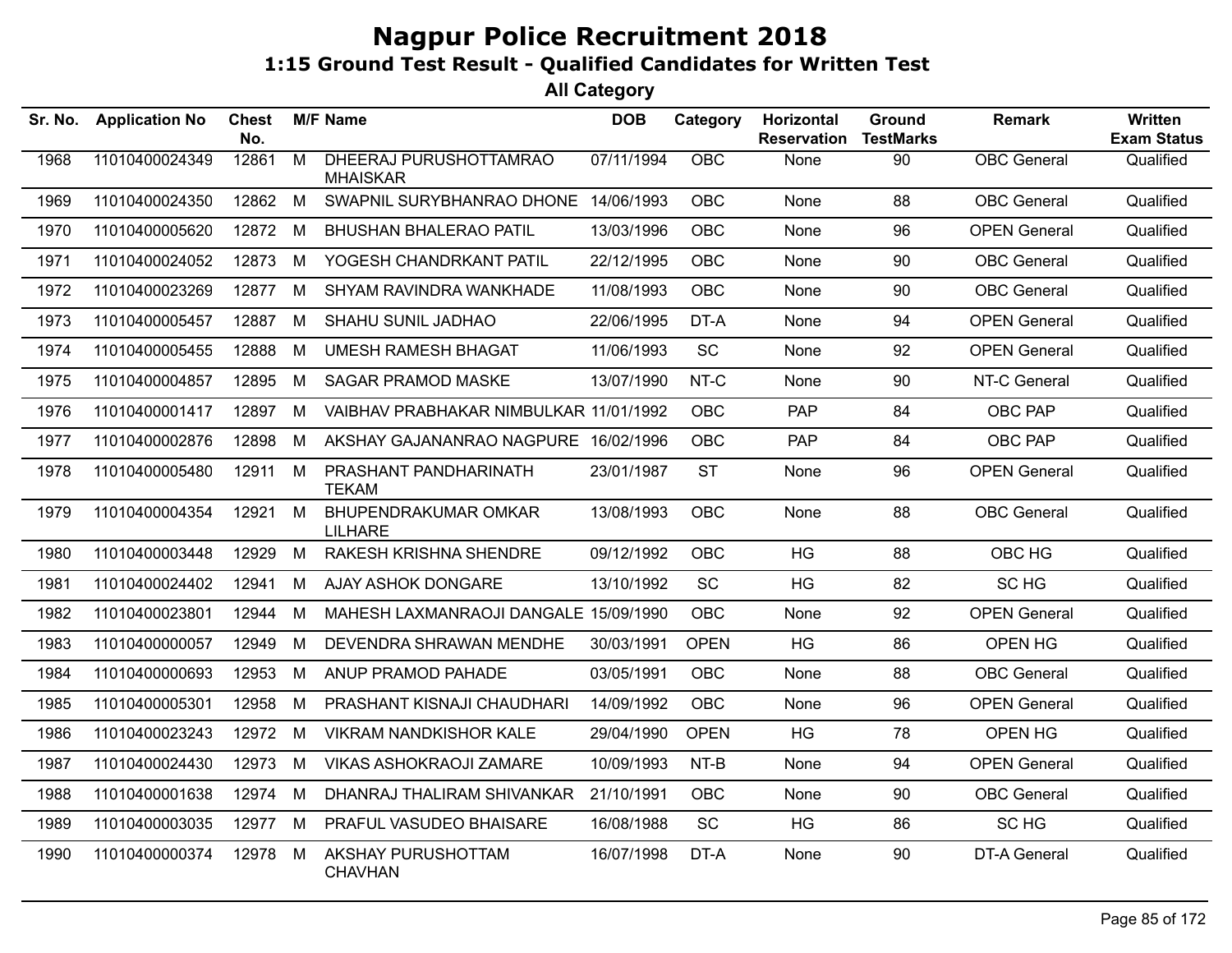| Sr. No. | <b>Application No</b> | <b>Chest</b><br>No. |     | <b>M/F Name</b>                            | <b>DOB</b> | Category    | Horizontal<br><b>Reservation</b> | Ground<br><b>TestMarks</b> | Remark              | Written<br><b>Exam Status</b> |
|---------|-----------------------|---------------------|-----|--------------------------------------------|------------|-------------|----------------------------------|----------------------------|---------------------|-------------------------------|
| 1991    | 11010400000349        | 12979               | M   | <b>SAGAR RAJENDRA FATAKE</b>               | 29/08/1993 | <b>SBC</b>  | None                             | 88                         | <b>SBC General</b>  | Qualified                     |
| 1992    | 11010400004528        | 12985               | M   | YOGESH NAWALSING MIRI                      | 24/08/1994 | <b>ST</b>   | None                             | 90                         | <b>ST General</b>   | Qualified                     |
| 1993    | 11010400000786        | 12992               | M   | <b>UMAKANT DEVIDAS DEVKATE</b>             | 13/04/1996 | NT-C        | None                             | 90                         | NT-C General        | Qualified                     |
| 1994    | 11010400004472        | 12995               | M   | PANKAJ SHESHRAO BANSOD                     | 05/09/1989 | <b>SC</b>   | None                             | 88                         | <b>SC General</b>   | Qualified                     |
| 1995    | 11010400008146        | 12999               | M   | VAIBHAV SHESHERAO JAGTAP                   | 01/06/1991 | <b>OPEN</b> | EQ                               | 86                         | OPEN EQ             | Qualified                     |
| 1996    | 11010400015737        | 13003               | M   | PIYUSH SHIVRAMJI CHAWALE                   | 06/07/1992 | <b>OBC</b>  | None                             | 92                         | <b>OPEN General</b> | Qualified                     |
| 1997    | 11010400006849        | 13004               | M   | <b>SAGAR RAMSING KAME</b>                  | 08/03/1993 | <b>OBC</b>  | None                             | 90                         | <b>OBC</b> General  | Qualified                     |
| 1998    | 11010400012520        | 13012 M             |     | MAHESH ISANA BAWANEKAR                     | 31/08/1996 | NT-B        | None                             | 94                         | <b>OPEN General</b> | Qualified                     |
| 1999    | 11010400015524        | 13018               | M   | BHARATSING PREMSING DEDWAL 01/12/1991      |            | DT-A        | None                             | 90                         | <b>DT-A General</b> | Qualified                     |
| 2000    | 11010400015180        | 13037               | - M | VISHALSINGH BABBUSINGH<br><b>SOMVANSHI</b> | 24/09/1994 | DT-A        | None                             | 94                         | <b>OPEN General</b> | Qualified                     |
| 2001    | 11010400015333        | 13038               | M   | ROHIT ANANDRAO GEDAM                       | 28/07/1994 | <b>ST</b>   | None                             | 88                         | <b>ST General</b>   | Qualified                     |
| 2002    | 11010400016239        | 13041               | M   | AKASH MANIK BODHANKAR                      | 16/01/1996 | <b>OBC</b>  | None                             | 92                         | <b>OPEN General</b> | Qualified                     |
| 2003    | 11010400015135        | 13042               | M   | CHETAN VIJAY HIWARKAR                      | 21/07/1997 | <b>OBC</b>  | None                             | 90                         | <b>OBC</b> General  | Qualified                     |
| 2004    | 11010400015961        | 13043               | M   | DINESH VASANTAJI BAGADE                    | 14/02/1995 | NT-B        | None                             | 96                         | <b>OPEN General</b> | Qualified                     |
| 2005    | 11010400015793        | 13044               | M   | AKASH SURESH NIMBALKAR                     | 18/11/1994 | OBC         | None                             | 94                         | <b>OPEN General</b> | Qualified                     |
| 2006    | 11010400015792        | 13045               | M   | RAHUL PRAKASH SATHAWANE                    | 23/04/1997 | <b>OBC</b>  | None                             | 94                         | <b>OPEN General</b> | Qualified                     |
| 2007    | 11010400015797        | 13046               | M   | NITESH PAIGAMBAR DUPARE                    | 03/04/1994 | <b>SC</b>   | None                             | 86                         | <b>SC General</b>   | Qualified                     |
| 2008    | 11010400011162        | 13047 M             |     | PUNDALIK RAMESHWAR<br><b>BHADADE</b>       | 12/07/1997 | <b>OBC</b>  | <b>PAP</b>                       | 90                         | OBC PAP             | Qualified                     |
| 2009    | 11010400011779        | 13049               | M   | GOVIND VISHWAMBHAR KENDRE 01/01/1992       |            | NT-D        | None                             | 92                         | <b>OPEN General</b> | Qualified                     |
| 2010    | 11010400007669        | 13050               | M   | PRAVIN ASHOK SIRGIRE                       | 21/11/1995 | NT-C        | None                             | 92                         | <b>OPEN General</b> | Qualified                     |
| 2011    | 11010400013090        | 13053               | M   | SARANG RAJNIKANT NAGPURKAR 24/10/1997      |            | NT-B        | None                             | 90                         | NT-B General        | Qualified                     |
| 2012    | 11010400015136        | 13055               | M   | <b>KIRAN ARUN KATKE</b>                    | 02/01/1993 | SC          | None                             | 90                         | <b>SC General</b>   | Qualified                     |
| 2013    | 11010400015138        | 13056               | M   | <b>SUMIT RAJU PATIL</b>                    | 04/05/1998 | SC          | None                             | 86                         | <b>SC General</b>   | Qualified                     |
| 2014    | 11010400006518        | 13061               | M   | NITIN OMDEO LAMBAT                         | 28/06/1990 | OBC         | None                             | 94                         | <b>OPEN General</b> | Qualified                     |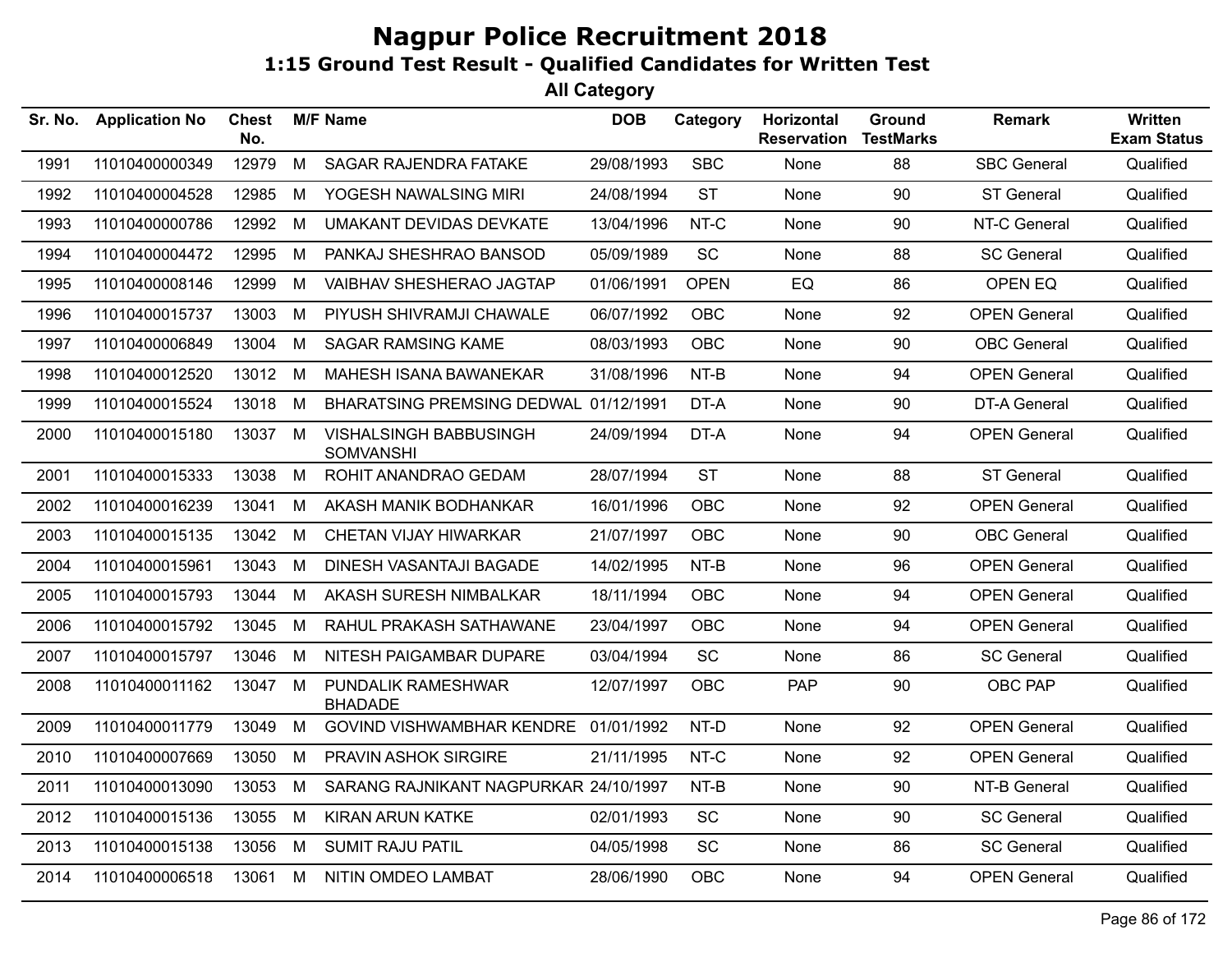| Sr. No. | <b>Application No</b> | <b>Chest</b><br>No. |   | <b>M/F Name</b>                              | <b>DOB</b> | Category    | Horizontal<br><b>Reservation</b> | Ground<br><b>TestMarks</b> | <b>Remark</b>       | Written<br><b>Exam Status</b> |
|---------|-----------------------|---------------------|---|----------------------------------------------|------------|-------------|----------------------------------|----------------------------|---------------------|-------------------------------|
| 2015    | 11010400006482        | 13063               | M | <b>MANGESHWAR SHANKAR</b><br><b>KHANDALE</b> | 21/01/1996 | OBC         | None                             | 92                         | <b>OPEN General</b> | Qualified                     |
| 2016    | 11010400006499        | 13064               | M | ASHISH SURESH MARGHADE                       | 25/04/1998 | OBC         | None                             | 90                         | <b>OBC</b> General  | Qualified                     |
| 2017    | 11010400006471        | 13065               | M | AVINASH SUDHAKAR LANJEWAR                    | 09/05/1996 | OBC         | None                             | 92                         | <b>OPEN General</b> | Qualified                     |
| 2018    | 11010400006467        | 13066               | M | SHUBHAM GAJANAN HINGE                        | 01/03/1999 | OBC         | None                             | 90                         | <b>OBC</b> General  | Qualified                     |
| 2019    | 11010400007630        | 13068               | M | SANTOSH SANJAY DEVKAMBLE                     | 27/06/1997 | <b>SC</b>   | None                             | 90                         | <b>SC General</b>   | Qualified                     |
| 2020    | 11010400006808        | 13069               | M | RAHUL VIJAYKUMAR MOHOD                       | 07/07/1994 | SC          | None                             | 88                         | <b>SC General</b>   | Qualified                     |
| 2021    | 11010400015940        | 13071               | M | <b>GOPAL HARIDAS PARISE</b>                  | 29/12/1993 | $NT-B$      | None                             | 90                         | NT-B General        | Qualified                     |
| 2022    | 11010400015949        | 13072               | M | <b>MANOJ DATTUJI PARVE</b>                   | 14/04/1988 | SC          | None                             | 92                         | <b>OPEN General</b> | Qualified                     |
| 2023    | 11010400017984        | 13074               | M | SURAJ HANUMANT ATHAWALE                      | 30/05/1996 | <b>SC</b>   | None                             | 92                         | <b>OPEN General</b> | Qualified                     |
| 2024    | 11010400012084        | 13079               | M | PRAFUL GULAB BHAGAT                          | 18/07/1997 | SC          | None                             | 88                         | <b>SC General</b>   | Qualified                     |
| 2025    | 11010400016204        | 13081               | M | LOKESH NILKANTH CHACHANE                     | 29/06/1994 | <b>SBC</b>  | None                             | 88                         | <b>SBC General</b>  | Qualified                     |
| 2026    | 11010400016521        | 13088               | M | SAYRAJ RAMESHWAR GHARGADE 15/08/1996         |            | OBC         | None                             | 90                         | <b>OBC</b> General  | Qualified                     |
| 2027    | 11010400016453        | 13089               | M | PURUSHOTTAM RAMAJI RAUT                      | 18/08/1996 | OBC         | None                             | 88                         | <b>OBC</b> General  | Qualified                     |
| 2028    | 11010400006015        | 13095               | M | ANURAG ASHOK PATIL                           | 16/09/1991 | SC          | None                             | 86                         | <b>SC General</b>   | Qualified                     |
| 2029    | 11010400017083        | 13099               | M | MUKESH KAILASH VAIDYA                        | 09/12/1998 | <b>OBC</b>  | None                             | 88                         | <b>OBC</b> General  | Qualified                     |
| 2030    | 11010400012966        | 13101               | M | ROHIT RUTTASEN NANDESHWAR                    | 12/08/1997 | <b>SC</b>   | None                             | 92                         | Open General        | Qualified                     |
| 2031    | 11010400012974        | 13102               | M | SWAPNIL PAWAN KSHIRSAGAR                     | 22/09/1995 | <b>OBC</b>  | None                             | 94                         | <b>OPEN General</b> | Qualified                     |
| 2032    | 11010400015881        | 13105               | M | SHRIRAM GINYANDEV SANAP                      | 05/06/1994 | NT-D        | None                             | 90                         | NT-D General        | Qualified                     |
| 2033    | 11010400015385        | 13113               | M | DHANPAL MANOHAR MOHANKAR                     | 15/11/1988 | NT-B        | None                             | 92                         | <b>OPEN General</b> | Qualified                     |
| 2034    | 11010400015398        | 13114               | M | PINTU RAMU RAUT                              | 28/02/1990 | <b>OBC</b>  | None                             | 88                         | <b>OBC</b> General  | Qualified                     |
| 2035    | 11010400015403        | 13115               | M | <b>ASHIF IQBAL PATHAN</b>                    | 04/04/1991 | <b>OBC</b>  | None                             | 88                         | <b>OBC</b> General  | Qualified                     |
| 2036    | 11010400008118        | 13128               | M | <b>BADAL SAHEBSING MAHER</b>                 | 13/06/1996 | <b>OPEN</b> | None                             | 92                         | <b>OPEN General</b> | Qualified                     |
| 2037    | 11010400012544        | 13132 M             |   | NILESH VITTHALRAO RAUT                       | 01/01/1993 | <b>OBC</b>  | None                             | 90                         | <b>OBC</b> General  | Qualified                     |
| 2038    | 11010400010340        | 13136 M             |   | PAVAN RAMRAO INGOLE                          | 11/07/1994 | <b>OBC</b>  | None                             | 88                         | <b>OBC</b> General  | Qualified                     |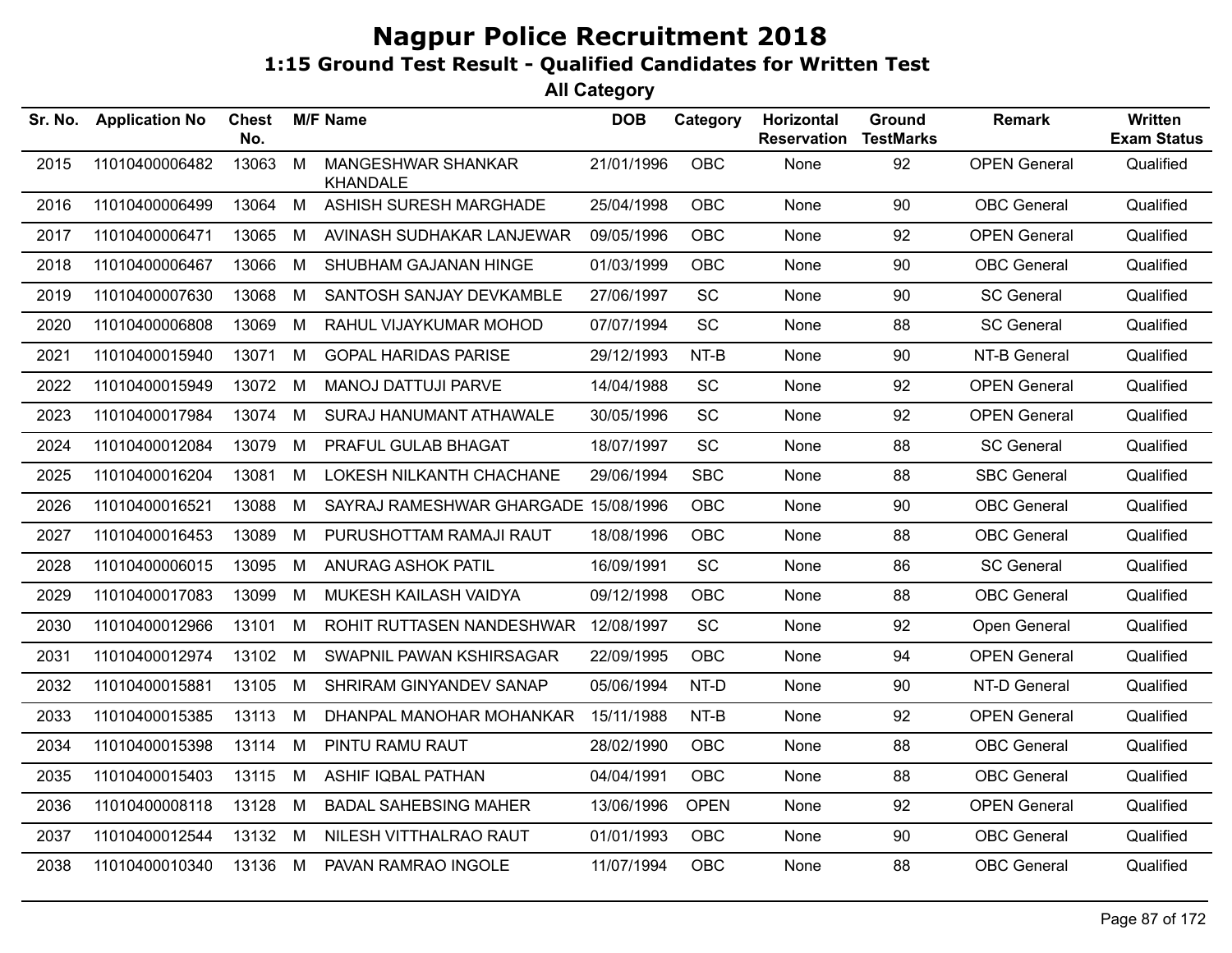| Sr. No. | <b>Application No</b> | <b>Chest</b><br>No. |   | <b>M/F Name</b>                       | <b>DOB</b> | Category    | Horizontal<br><b>Reservation</b> | Ground<br><b>TestMarks</b> | <b>Remark</b>            | Written<br><b>Exam Status</b> |
|---------|-----------------------|---------------------|---|---------------------------------------|------------|-------------|----------------------------------|----------------------------|--------------------------|-------------------------------|
| 2039    | 11010400015846        | 13141               | M | AMOL KESHAV GITTE                     | 04/05/1993 | NT-D        | None                             | 90                         | NT-D General             | Qualified                     |
| 2040    | 11010400007009        | 13146               | M | SATISH SURESH NAGRE                   | 04/05/1996 | NT-D        | None                             | 90                         | NT-D General             | Qualified                     |
| 2041    | 11010400012470        | 13147               | М | HIVARAJ PRABHAKAR SATPUTE             | 11/10/1990 | <b>OBC</b>  | None                             | 90                         | <b>OBC</b> General       | Qualified                     |
| 2042    | 11010400011355        | 13149               | M | JAYSING MANGILAL RATHOD               | 19/02/1992 | DT-A        | None                             | 94                         | <b>OPEN General</b>      | Qualified                     |
| 2043    | 11010400012858        | 13153               | M | <b>HARI SUBHASH KENDRE</b>            | 10/07/1992 | <b>OPEN</b> | <b>HG</b>                        | 82                         | OPEN HG                  | Qualified                     |
| 2044    | 11010400012857        | 13154               | M | SAMBHAJI BALAJI KENDRE                | 20/04/1990 | <b>OPEN</b> | HG                               | 88                         | OPEN HG                  | Qualified                     |
| 2045    | 11010400008949        | 13156               | M | <b>VILAS DEVRAO INGLE</b>             | 07/01/1994 | SC          | None                             | 86                         | <b>SC General</b>        | Qualified                     |
| 2046    | 11010400012177        | 13157               | M | <b>HARISH SUBHASH LAKADE</b>          | 01/08/1991 | <b>OPEN</b> | <b>HG</b>                        | 84                         | OPEN HG                  | Qualified                     |
| 2047    | 11010400017522        | 13159               | M | KHUSHAL VIJAY CHAVHAN                 | 25/05/1994 | DT-A        | None                             | 92                         | <b>OPEN General</b>      | Qualified                     |
| 2048    | 11010400011118        | 13162               | M | SACHIN BANDU PACHABHAI                | 15/07/1990 | <b>OBC</b>  | None                             | 90                         | <b>OBC</b> General       | Qualified                     |
| 2049    | 11010400008263        | 13165               | M | NAYAN SHAMRAO KURWADE                 | 26/12/1990 | NT-B        | None                             | 92                         | <b>OPEN General</b>      | Qualified                     |
| 2050    | 11010400010743        | 13166               | M | SAGAR KAILASRAO CHAVHAN               | 30/04/1993 | SC          | None                             | 88                         | <b>SC General</b>        | Qualified                     |
| 2051    | 11010400010774        | 13167               | M | RAVI PARMESHWAR JARANDE               | 17/05/1996 | <b>OPEN</b> | <b>PAP</b>                       | 92                         | <b>OPEN General/ PAP</b> | Qualified                     |
| 2052    | 11010400010794        | 13168               | M | VIKAS DHONDABARAO CHENDAKE 11/10/1993 |            | <b>OPEN</b> | None                             | 96                         | <b>OPEN General</b>      | Qualified                     |
| 2053    | 11010400010807        | 13169               | M | ANIL SATWA PAWAR                      | 07/02/1990 | SC          | None                             | 86                         | <b>SC General</b>        | Qualified                     |
| 2054    | 11010400011181        | 13176               | M | <b>MANOJ LAXMAN RAUT</b>              | 04/06/1990 | <b>OBC</b>  | None                             | 90                         | <b>OBC</b> General       | Qualified                     |
| 2055    | 11010400017450        | 13177               | M | SACHIN SHIVAJI CHAVAN                 | 20/12/1992 | <b>OPEN</b> | None                             | 94                         | <b>OPEN General</b>      | Qualified                     |
| 2056    | 11010400008637        | 13182               | M | MORESHWAR SANTOSH KALE                | 15/03/1990 | <b>OBC</b>  | None                             | 88                         | <b>OBC</b> General       | Qualified                     |
| 2057    | 11010400007334        | 13186               | M | <b>SUMIT PANDURANG BODE</b>           | 23/01/1996 | <b>OBC</b>  | None                             | 90                         | <b>OBC</b> General       | Qualified                     |
| 2058    | 11010400007349        | 13187 M             |   | NARAYAN PANDHARI POINKAR              | 29/09/1992 | NT-B        | None                             | 90                         | NT-B General             | Qualified                     |
| 2059    | 11010400012437        | 13192               | M | ARJUN SOMESHWAR MESHRAM               | 26/07/1995 | SC          | None                             | 86                         | <b>SC General</b>        | Qualified                     |
| 2060    | 11010400012490        | 13194               | M | MRUNAL PURUSHOTTAM<br><b>GOTMARE</b>  | 01/12/1995 | <b>OBC</b>  | None                             | 92                         | <b>OPEN General</b>      | Qualified                     |
| 2061    | 11010400014575        | 13199               | M | SUYOG SUDHAKAR KALBANDE               | 01/09/1993 | SC          | None                             | 88                         | <b>SC General</b>        | Qualified                     |
| 2062    | 11010400016733        | 13205               | M | SUNNY DATTATRAY CHAKRE                | 01/07/1994 | <b>SC</b>   | None                             | 92                         | <b>OPEN General</b>      | Qualified                     |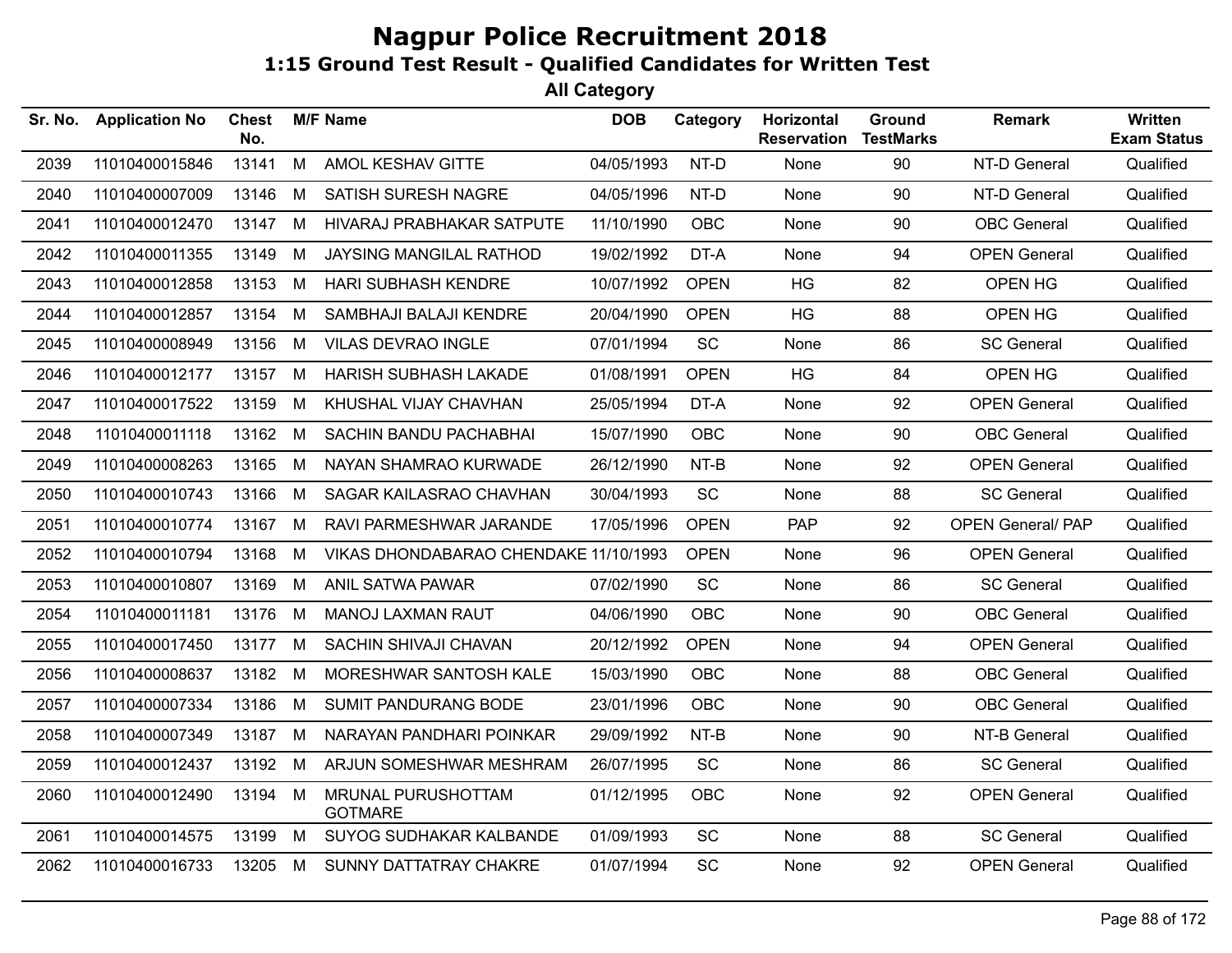| Sr. No. | <b>Application No</b> | <b>Chest</b><br>No. |   | <b>M/F Name</b>                          | <b>DOB</b> | Category    | Horizontal<br><b>Reservation</b> | Ground<br><b>TestMarks</b> | Remark                   | Written<br><b>Exam Status</b> |
|---------|-----------------------|---------------------|---|------------------------------------------|------------|-------------|----------------------------------|----------------------------|--------------------------|-------------------------------|
| 2063    | 11010400011021        | 13211               | M | PAVAN MADHUKAR JANGALE                   | 03/01/1998 | <b>OBC</b>  | None                             | 92                         | Open General             | Qualified                     |
| 2064    | 11010400008920        | 13212               | М | ASIF RAJJAK DARGEWALE                    | 27/06/1995 | NT-B        | None                             | 90                         | NT-B General             | Qualified                     |
| 2065    | 11010400009601        | 13216               | M | HITESH BANDUJI URKUDE                    | 28/01/1991 | <b>OBC</b>  | Police Children                  | 80                         | <b>OBC Police Child</b>  | Qualified                     |
| 2066    | 11010400007667        | 13219               | М | VITTHAL PANDURANG BHANDARE 23/12/1993    |            | NT-C        | None                             | 90                         | NT-C General             | Qualified                     |
| 2067    | 11010400009424        | 13223               | M | KHUPCHAND CHINTAMAN<br><b>GIRHEPUNJE</b> | 27/03/1995 | <b>OBC</b>  | None                             | 88                         | <b>OBC</b> General       | Qualified                     |
| 2068    | 11010400008807        | 13224               | M | <b>VILAS NASRU RATHOD</b>                | 11/12/1990 | <b>OPEN</b> | <b>HG</b>                        | 92                         | <b>OPEN General/ HG</b>  | Qualified                     |
| 2069    | 11010400018082        | 13227               | M | <b>RILESH RAMESH BHEDE</b>               | 09/05/1993 | <b>OBC</b>  | None                             | 88                         | <b>OBC</b> General       | Qualified                     |
| 2070    | 11010400015739        | 13228               | M | <b>VIJAY RAJKUMAR BANOTHE</b>            | 03/04/1990 | <b>OBC</b>  | None                             | 92                         | <b>OPEN General</b>      | Qualified                     |
| 2071    | 11010400015782        | 13230               | M | MANOJ ANKALU DASARIYA                    | 27/03/1996 | <b>OBC</b>  | None                             | 88                         | <b>OBC</b> General       | Qualified                     |
| 2072    | 11010400007436        | 13235               | М | SATWA KISHAN NAMPALLE                    | 17/10/1994 | <b>SC</b>   | None                             | 92                         | <b>OPEN General</b>      | Qualified                     |
| 2073    | 11010400011474        | 13242               | M | DILIP SAHEBRAO JADHAV                    | 02/01/1994 | DT-A        | None                             | 94                         | <b>OPEN General</b>      | Qualified                     |
| 2074    | 11010400011476        | 13243               | M | <b>BALU SAHEBRAO JADHAV</b>              | 13/04/1992 | DT-A        | None                             | 96                         | <b>OPEN General</b>      | Qualified                     |
| 2075    | 11010400017297        | 13249               | M | SHUBHAM VISHWANATH PATWE                 | 09/01/1995 | <b>OBC</b>  | None                             | 90                         | <b>OBC</b> General       | Qualified                     |
| 2076    | 11010400008979        | 13257               | M | ASHISH MADHUKAR SOMKUWAR                 | 09/09/1987 | SC          | Police Children                  | 88                         | <b>SC Police Child</b>   | Qualified                     |
| 2077    | 11010400018022        | 13262               | М | DNYANDEV BABASAHEB BADE                  | 21/05/1993 | <b>OPEN</b> | <b>PAP</b>                       | 94                         | <b>OPEN General/ PAP</b> | Qualified                     |
| 2078    | 11010400011750        | 13267               | M | <b>DINESH RAMSING BRAMHAN</b>            | 25/02/1996 | DT-A        | None                             | 94                         | <b>OPEN General</b>      | Qualified                     |
| 2079    | 11010400011754        | 13269               | M | <b>ASHIK BANDU CHAMAT</b>                | 23/05/1993 | <b>OBC</b>  | None                             | 88                         | <b>OBC</b> General       | Qualified                     |
| 2080    | 11010400008069        | 13276               | М | <b>SHAM PARASRAM MAHALNAR</b>            | 02/04/1990 | <b>OPEN</b> | HG                               | 88                         | OPEN HG                  | Qualified                     |
| 2081    | 11010400015673        | 13278               | M | JAYPAL DILIP RATHOD                      | 15/10/1989 | <b>OPEN</b> | <b>PAP</b>                       | 86                         | <b>OPEN PAP</b>          | Qualified                     |
| 2082    | 11010400006901        | 13287               | M | <b>SACHIN ASHOK MAHADIK</b>              | 07/09/1995 | <b>OBC</b>  | None                             | 92                         | <b>OPEN General</b>      | Qualified                     |
| 2083    | 11010400013343        | 13294               | М | NIKETAN ASHOKRAO SAKHARKAR 17/07/1994    |            | <b>OBC</b>  | None                             | 88                         | <b>OBC</b> General       | Qualified                     |
| 2084    | 11010400006361        | 13310               | M | SAGAR DILIP SURYAWANSHI                  | 06/12/1993 | OBC         | None                             | 94                         | <b>OPEN General</b>      | Qualified                     |
| 2085    | 11010400008989        | 13317               | М | NILESH DILIP ZUNGARE                     | 04/07/1993 | <b>OPEN</b> | HG                               | 76                         | OPEN HG                  | Qualified                     |
| 2086    | 11010400006232        | 13320               | M | SAGAR JAGOJI MARWADE                     | 15/05/1996 | <b>OBC</b>  | None                             | 90                         | <b>OBC</b> General       | Qualified                     |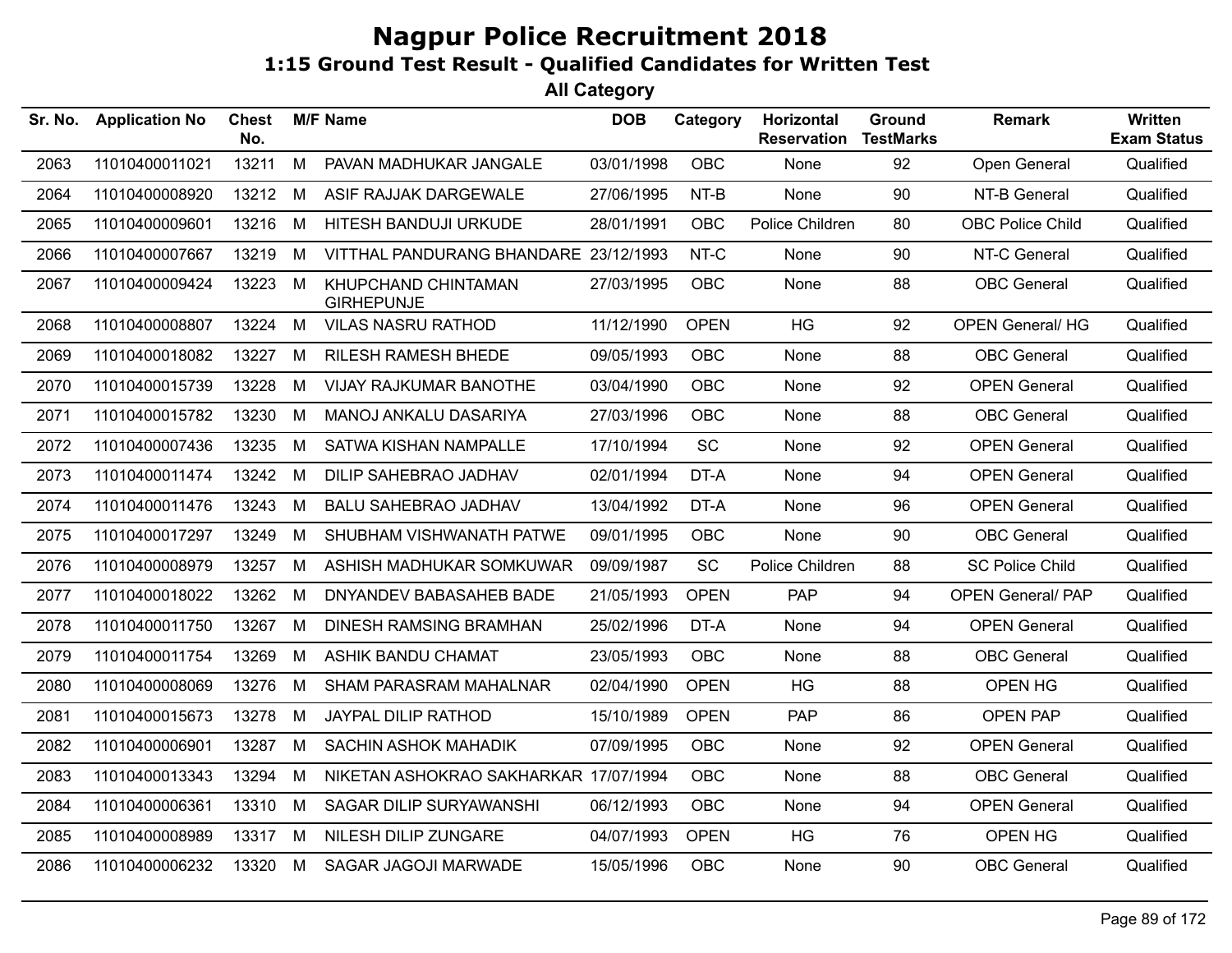| Sr. No. | <b>Application No</b> | <b>Chest</b><br>No. |   | <b>M/F Name</b>                              | <b>DOB</b> | Category    | Horizontal<br><b>Reservation</b> | <b>Ground</b><br><b>TestMarks</b> | <b>Remark</b>       | Written<br><b>Exam Status</b> |
|---------|-----------------------|---------------------|---|----------------------------------------------|------------|-------------|----------------------------------|-----------------------------------|---------------------|-------------------------------|
| 2087    | 11010400012428        | 13326               | M | SURAJ GYANIRAM PIMPALSHENDE 09/08/1993       |            | <b>OBC</b>  | None                             | 94                                | <b>OPEN General</b> | Qualified                     |
| 2088    | 11010400015477        | 13333               | M | DNYANESHWAR BABAN<br><b>KHANDARE</b>         | 04/05/1996 | <b>OPEN</b> | PAP                              | 90                                | <b>OPEN PAP</b>     | Qualified                     |
| 2089    | 11010400014425        | 13335               | M | SURAJKUMAR MANOJ RAMTEKE                     | 26/07/1997 | <b>SC</b>   | None                             | 88                                | <b>SC General</b>   | Qualified                     |
| 2090    | 11010400007027        | 13337               | M | GAJANAN HIMMATRAO JAYBHAYE 07/01/1998        |            | NT-D        | None                             | 90                                | NT-D General        | Qualified                     |
| 2091    | 11010400015809        | 13340               | M | <b>JITESH ARUN DAHILKAR</b>                  | 28/07/1994 | OBC         | PAP                              | 84                                | OBC PAP             | Qualified                     |
| 2092    | 11010400012905        | 13342               | M | MANGESH DASHARATH SAWANT                     | 27/12/1995 | OBC         | None                             | 90                                | <b>OBC</b> General  | Qualified                     |
| 2093    | 11010400016427        | 13346               | M | MAHENDRA SHESHRAO MESHRAM 01/10/1992         |            | SC          | None                             | 90                                | <b>SC General</b>   | Qualified                     |
| 2094    | 11010400015215        | 13347               | M | SHASHIKANT ARJUN GHAROTE                     | 12/11/1993 | <b>ST</b>   | None                             | 90                                | <b>ST General</b>   | Qualified                     |
| 2095    | 11010400015203        | 13348               | M | <b>BHUMESHWAR ASHOK</b><br><b>BHENDARKAR</b> | 28/04/1989 | <b>OBC</b>  | None                             | 94                                | <b>OPEN General</b> | Qualified                     |
| 2096    | 11010400008774        | 13351 M             |   | VISHAL ANANDRAO SHENDE                       | 06/05/1992 | OBC         | None                             | 92                                | <b>OPEN General</b> | Qualified                     |
| 2097    | 11010400010951        | 13357               | M | RAHUL MADHUKAR HATAGALE                      | 08/09/1990 | SC          | None                             | 86                                | <b>SC General</b>   | Qualified                     |
| 2098    | 11010400010952        | 13360               | M | ABHAY DADARAO INGOLE                         | 20/07/1996 | SC          | None                             | 88                                | <b>SC General</b>   | Qualified                     |
| 2099    | 11010400012052        | 13365               | M | MOHAN DEVIDAS NAKAT                          | 20/02/1992 | <b>OBC</b>  | None                             | 90                                | <b>OBC</b> General  | Qualified                     |
| 2100    | 11010400013886        | 13374               | M | AMOL BHASKAR NAGARGOJE                       | 11/06/1994 | NT-D        | None                             | 92                                | <b>OPEN General</b> | Qualified                     |
| 2101    | 11010400017101        | 13389               | M | ROSHAN LAXMAN AMBILDHUKE                     | 12/05/1993 | <b>OBC</b>  | None                             | 88                                | <b>OBC</b> General  | Qualified                     |
| 2102    | 11010400007363        | 13394               | M | <b>SACHIN KISHOR SUTONE</b>                  | 26/06/1990 | <b>OBC</b>  | None                             | 90                                | <b>OBC</b> General  | Qualified                     |
| 2103    | 11010400007358        | 13396               | M | <b>BHARAT LAKSHMAN LOKHANDE</b>              | 28/06/1990 | <b>SBC</b>  | None                             | 88                                | <b>SBC General</b>  | Qualified                     |
| 2104    | 11010400007346        | 13397               | M | RAHUL LAXMAN LOKHANDE                        | 03/02/1993 | <b>SBC</b>  | None                             | 92                                | <b>OPEN General</b> | Qualified                     |
| 2105    | 11010400012991        | 13399               | M | SAGAR DATTUJI NIBRAD                         | 25/07/1993 | <b>OBC</b>  | None                             | 90                                | <b>OBC</b> General  | Qualified                     |
| 2106    | 11010400015318        | 13400               | M | <b>GOPAL DILIP GHAYAL</b>                    | 26/08/1997 | <b>OBC</b>  | None                             | 90                                | <b>OBC</b> General  | Qualified                     |
| 2107    | 11010400010358        | 13402               | M | <b>VICKY VIRENDRA DAMAHE</b>                 | 04/05/1994 | <b>OBC</b>  | None                             | 90                                | <b>OBC</b> General  | Qualified                     |
| 2108    | 11010400010896        | 13403               | M | RAVINDRA TULSIRAM KANGALE                    | 11/09/1990 | <b>ST</b>   | None                             | 88                                | <b>ST General</b>   | Qualified                     |
| 2109    | 11010400012343        | 13406               | M | MUKESH PRADIP SHELEKAR                       | 15/12/1992 | <b>OBC</b>  | None                             | 90                                | <b>OBC</b> General  | Qualified                     |
| 2110    | 11010400015821        | 13407 M             |   | SANDIP RAMKRUSHNA KUMARE                     | 17/11/1987 | <b>ST</b>   | None                             | 90                                | <b>ST General</b>   | Qualified                     |
|         |                       |                     |   |                                              |            |             |                                  |                                   |                     |                               |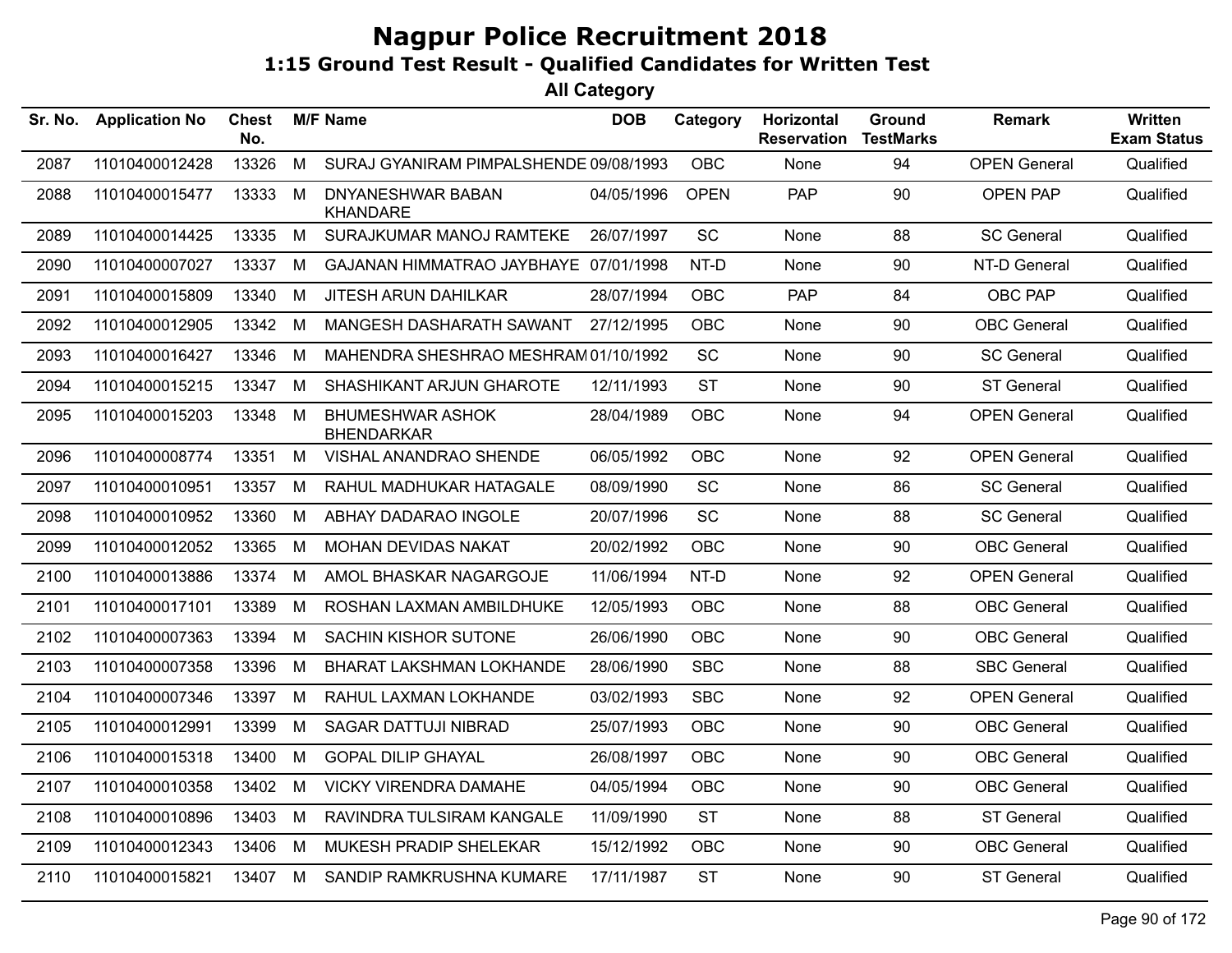| Sr. No. | <b>Application No</b> | Chest<br>No. |   | <b>M/F Name</b>                         | <b>DOB</b> | Category    | Horizontal<br><b>Reservation</b> | <b>Ground</b><br><b>TestMarks</b> | <b>Remark</b>            | <b>Written</b><br><b>Exam Status</b> |
|---------|-----------------------|--------------|---|-----------------------------------------|------------|-------------|----------------------------------|-----------------------------------|--------------------------|--------------------------------------|
| 2111    | 11010400012977        | 13409        | M | RADHESHYAM CHANDANLAL<br><b>MASKARE</b> | 12/11/1990 | <b>OBC</b>  | None                             | 90                                | <b>OBC</b> General       | Qualified                            |
| 2112    | 11010400010809        | 13411        | M | M JUBER MRAFIK                          | 06/06/1995 | <b>OBC</b>  | None                             | 92                                | <b>OPEN General</b>      | Qualified                            |
| 2113    | 11010400010341        | 13412        | M | VIJAY RAMBHAU PANZADE                   | 07/10/1993 | SC          | None                             | 86                                | <b>SC General</b>        | Qualified                            |
| 2114    | 11010400012375        | 13414        | M | ASHISH SIDDHARTH GEDAM                  | 25/06/1995 | SC          | None                             | 86                                | <b>SC General</b>        | Qualified                            |
| 2115    | 11010400017795        | 13415        | M | <b>VAIBHAV DILIP SHENDRE</b>            | 11/05/1994 | <b>SBC</b>  | None                             | 88                                | <b>SBC General</b>       | Qualified                            |
| 2116    | 11010400016719        | 13417        | M | DHIRAJ BUDHAJI ATKARI                   | 27/08/1992 | <b>OBC</b>  | <b>PAP</b>                       | 84                                | OBC PAP                  | Qualified                            |
| 2117    | 11010400007467        | 13426        | M | PRASHIK KAMLESH DEOGADE                 | 13/02/1996 | <b>SC</b>   | None                             | 86                                | <b>SC General</b>        | Qualified                            |
| 2118    | 11010400016630        | 13428        | M | MANGESH BALKRUSHNA<br><b>NIMBEKAR</b>   | 21/07/1996 | <b>OBC</b>  | None                             | 88                                | <b>OBC</b> General       | Qualified                            |
| 2119    | 11010400008037        | 13429        | M | PRASHANT KARBHARI KAKAD                 | 17/02/1994 | NT-D        | None                             | 94                                | <b>OPEN General</b>      | Qualified                            |
| 2120    | 11010400006738        | 13430        | M | YOGESH MADHUKAR SABALE                  | 31/08/1999 | <b>SC</b>   | None                             | 88                                | <b>SC General</b>        | Qualified                            |
| 2121    | 11010400015807        | 13431        | M | NITESH VIJAY HARDE                      | 19/07/1994 | <b>OBC</b>  | None                             | 90                                | <b>OBC</b> General       | Qualified                            |
| 2122    | 11010400006003        | 13434        | M | RAHUL SANJAY GAYKE                      | 09/06/1996 | <b>OBC</b>  | None                             | 90                                | <b>OBC</b> General       | Qualified                            |
| 2123    | 11010400016675        | 13436        | M | ANAND RAMAJI TICHKULE                   | 29/09/1994 | <b>OBC</b>  | None                             | 90                                | <b>OBC</b> General       | Qualified                            |
| 2124    | 11010400014599        | 13442        | M | NIKHIL GANESH CHANDURKAR                | 09/05/1996 | <b>OBC</b>  | None                             | 88                                | <b>OBC</b> General       | Qualified                            |
| 2125    | 11010400010733        | 13443        | M | SACHIN NILKANTH PATIL                   | 29/05/1988 | <b>OBC</b>  | None                             | 92                                | <b>OPEN General</b>      | Qualified                            |
| 2126    | 11010400010711        | 13444        | M | PRAMOD MAHADEO GHUYE                    | 25/12/1994 | <b>SBC</b>  | None                             | 88                                | <b>SBC General</b>       | Qualified                            |
| 2127    | 11010400008434        | 13448        | M | <b>SUDAM ANIL AGHAV</b>                 | 24/01/1996 | NT-D        | None                             | 92                                | <b>OPEN General</b>      | Qualified                            |
| 2128    | 11010400015930        | 13453        | M | DAULAT HIMMATRAO NAPTE                  | 06/05/1990 | <b>OPEN</b> | <b>PAP</b>                       | 90                                | <b>OPEN General/ PAP</b> | Qualified                            |
| 2129    | 11010400006605        | 13454        | M | HARESH VILAS SAPAKALE                   | 02/01/1990 | <b>SC</b>   | HG                               | 84                                | SC HG                    | Qualified                            |
| 2130    | 11010400012434        | 13459        | M | NITESH DUDHRAM KORE                     | 19/02/1999 | <b>OBC</b>  | None                             | 90                                | <b>OBC</b> General       | Qualified                            |
| 2131    | 11010400013891        | 13460        | M | ROHIT CHANDRASHEKHAR<br><b>GATLEWAR</b> | 20/05/1996 | <b>OBC</b>  | None                             | 88                                | <b>OBC</b> General       | Qualified                            |
| 2132    | 11010400007887        | 13461        | M | <b>GOKUL BHIVAJI KHADE</b>              | 05/07/1996 | NT-D        | None                             | 90                                | NT-D General             | Qualified                            |
| 2133    | 11010400014544        | 13463        | M | PAVAN MANOHARRAO SHENDE                 | 09/05/1997 | SC          | None                             | 86                                | <b>SC General</b>        | Qualified                            |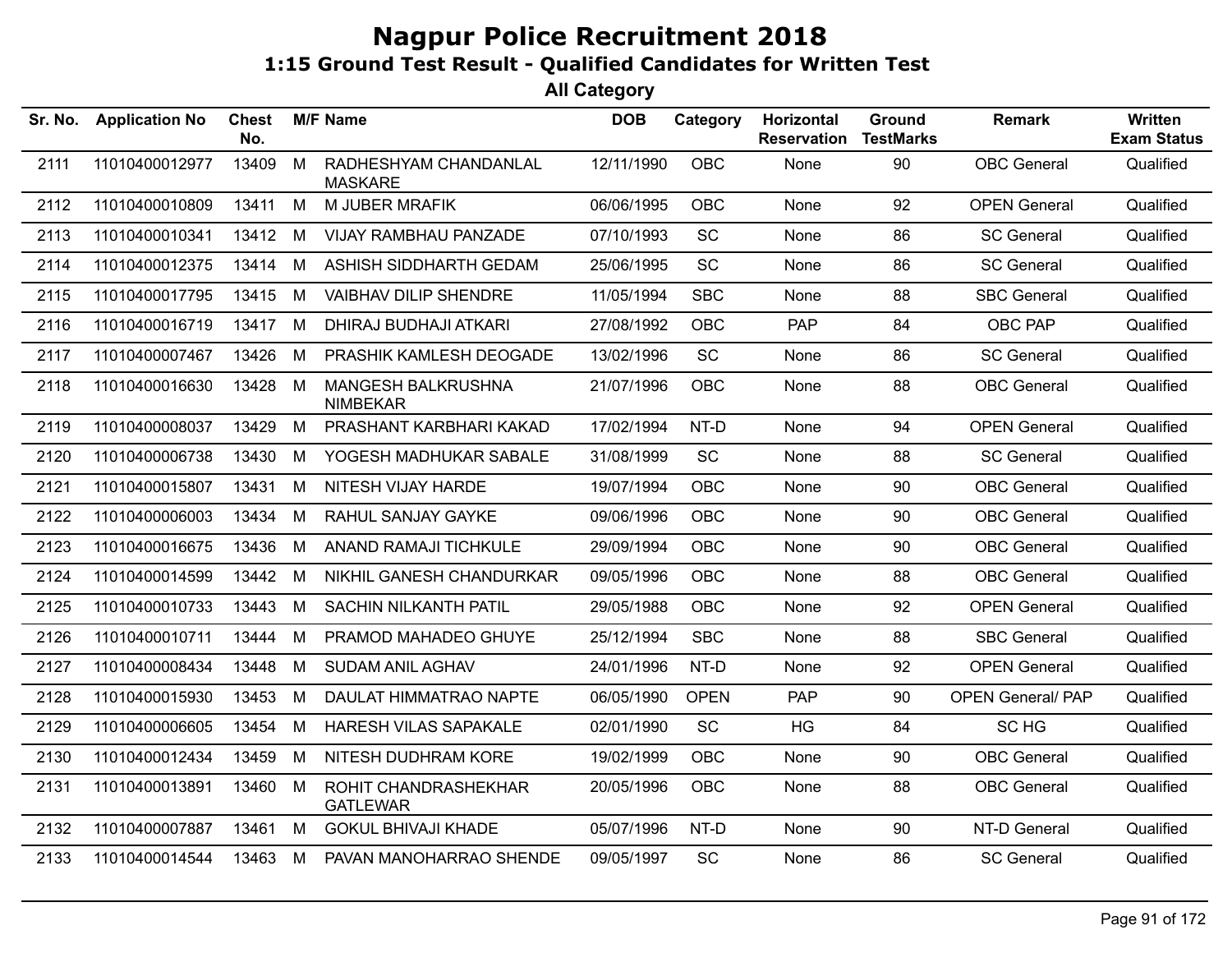| Sr. No. | <b>Application No</b> | <b>Chest</b><br>No. |     | <b>M/F Name</b>                         | <b>DOB</b> | Category    | Horizontal<br><b>Reservation</b> | Ground<br><b>TestMarks</b> | <b>Remark</b>            | <b>Written</b><br><b>Exam Status</b> |
|---------|-----------------------|---------------------|-----|-----------------------------------------|------------|-------------|----------------------------------|----------------------------|--------------------------|--------------------------------------|
| 2134    | 11010400007251        | 13472 M             |     | MANGESH DEORAO<br><b>BHASHASHANKAR</b>  | 09/08/1994 | SC          | None                             | 86                         | <b>SC General</b>        | Qualified                            |
| 2135    | 11010400013788        | 13476               | M   | <b>SHANKAR BHAGWAN POLE</b>             | 11/04/1995 | NT-C        | <b>PAP</b>                       | 90                         | NT-C General             | Qualified                            |
| 2136    | 11010400007354        | 13477               | M   | AJINKYA TATERAO MASKE                   | 29/09/1997 | <b>SC</b>   | None                             | 90                         | <b>SC General</b>        | Qualified                            |
| 2137    | 11010400011234        | 13481               | M   | VIKRANT JIVRAJ KHANDARE                 | 23/03/1990 | SC          | <b>HG</b>                        | 90                         | SC HG                    | Qualified                            |
| 2138    | 11010400006205        | 13482               | M   | <b>KIRAN DATTU KAMBLE</b>               | 02/08/1993 | SC          | EQ                               | 76                         | SC EQ                    | Qualified                            |
| 2139    | 11010400017614        | 13484               | M   | AMOL DEVIDAS JAMBHULKAR                 | 18/08/1990 | <b>OBC</b>  | None                             | 92                         | <b>OPEN General</b>      | Qualified                            |
| 2140    | 11010400008631        | 13487               | M   | KAPIL ASHOKRAO MAKODE                   | 17/08/1990 | <b>SC</b>   | None                             | 90                         | <b>SC General</b>        | Qualified                            |
| 2141    | 11010400012414        | 13488               | M   | PRAFUL BABAN GOHATRE                    | 18/07/1997 | NT-C        | None                             | 90                         | NT-C General             | Qualified                            |
| 2142    | 11010400015643        | 13492               | M   | SACHIN VISHWANATH RATHOD                | 28/06/1994 | DT-A        | None                             | 90                         | DT-A General             | Qualified                            |
| 2143    | 11010400015320        | 13493               | M   | AKSHAY SHIVAJI GARKAL                   | 26/11/1996 | NT-D        | None                             | 92                         | <b>OPEN General</b>      | Qualified                            |
| 2144    | 11010400006291        | 13498               | M   | AKSHAY PRAKASH VAIDYA                   | 22/05/1996 | <b>OBC</b>  | None                             | 92                         | <b>OPEN General</b>      | Qualified                            |
| 2145    | 11010400011505        | 13500               | M   | JITENDRA MANIK CHANDEKAR                | 20/07/1990 | <b>OPEN</b> | <b>PAP</b>                       | 92                         | <b>OPEN General/ PAP</b> | Qualified                            |
| 2146    | 11010400015966        | 13506               | M   | SATISH KESHAVRAO SAMARAT                | 25/11/1997 | <b>OBC</b>  | None                             | 88                         | <b>OBC</b> General       | Qualified                            |
| 2147    | 11010400012794        | 13508               | M   | <b>BRAMHADEV LAHU KARAD</b>             | 02/04/1993 | NT-D        | None                             | 90                         | NT-D General             | Qualified                            |
| 2148    | 11010400009225        | 13513               | M   | SHRIHARI KADUBA MANTE                   | 18/05/1998 | NT-D        | None                             | 90                         | NT-D General             | Qualified                            |
| 2149    | 11010400009224        | 13514               | M   | ATMARAM VITHOBA SHELKE                  | 04/10/1987 | <b>OBC</b>  | None                             | 88                         | <b>OBC</b> General       | Qualified                            |
| 2150    | 11010400016028        | 13515               | M   | NAGESH DIPAK WANKHADE                   | 01/08/1995 | <b>OBC</b>  | None                             | 90                         | <b>OBC</b> General       | Qualified                            |
| 2151    | 11010400006502        | 13516               | M   | <b>SAGAR PRAKASH RATHOD</b>             | 16/06/1994 | <b>OPEN</b> | <b>PAP</b>                       | 86                         | <b>OPEN PAP</b>          | Qualified                            |
| 2152    | 11010400013169        | 13521               | M   | CHANDRAKUMAR RAMSINGH<br><b>NAGPURE</b> | 08/10/1991 | OBC         | None                             | 94                         | <b>OPEN General</b>      | Qualified                            |
| 2153    | 11010400013162        | 13522               | - M | <b>VIKASHKUMAR BABLU BISEN</b>          | 20/05/1988 | <b>OBC</b>  | None                             | 92                         | <b>OPEN General</b>      | Qualified                            |
| 2154    | 11010400013164        | 13523               | M   | SUNILKUMAR SHIVCHARAN<br><b>PISODE</b>  | 17/02/1989 | <b>OBC</b>  | None                             | 92                         | <b>OPEN General</b>      | Qualified                            |
| 2155    | 11010400015145        | 13524               | M   | DAMENDRA ABAJI HADGE                    | 22/05/1987 | <b>OBC</b>  | None                             | 90                         | <b>OBC</b> General       | Qualified                            |
| 2156    | 11010400011188        | 13529               | M   | <b>GAURAV DIWAKAR DEHARE</b>            | 03/09/1988 | <b>SBC</b>  | None                             | 90                         | <b>SBC General</b>       | Qualified                            |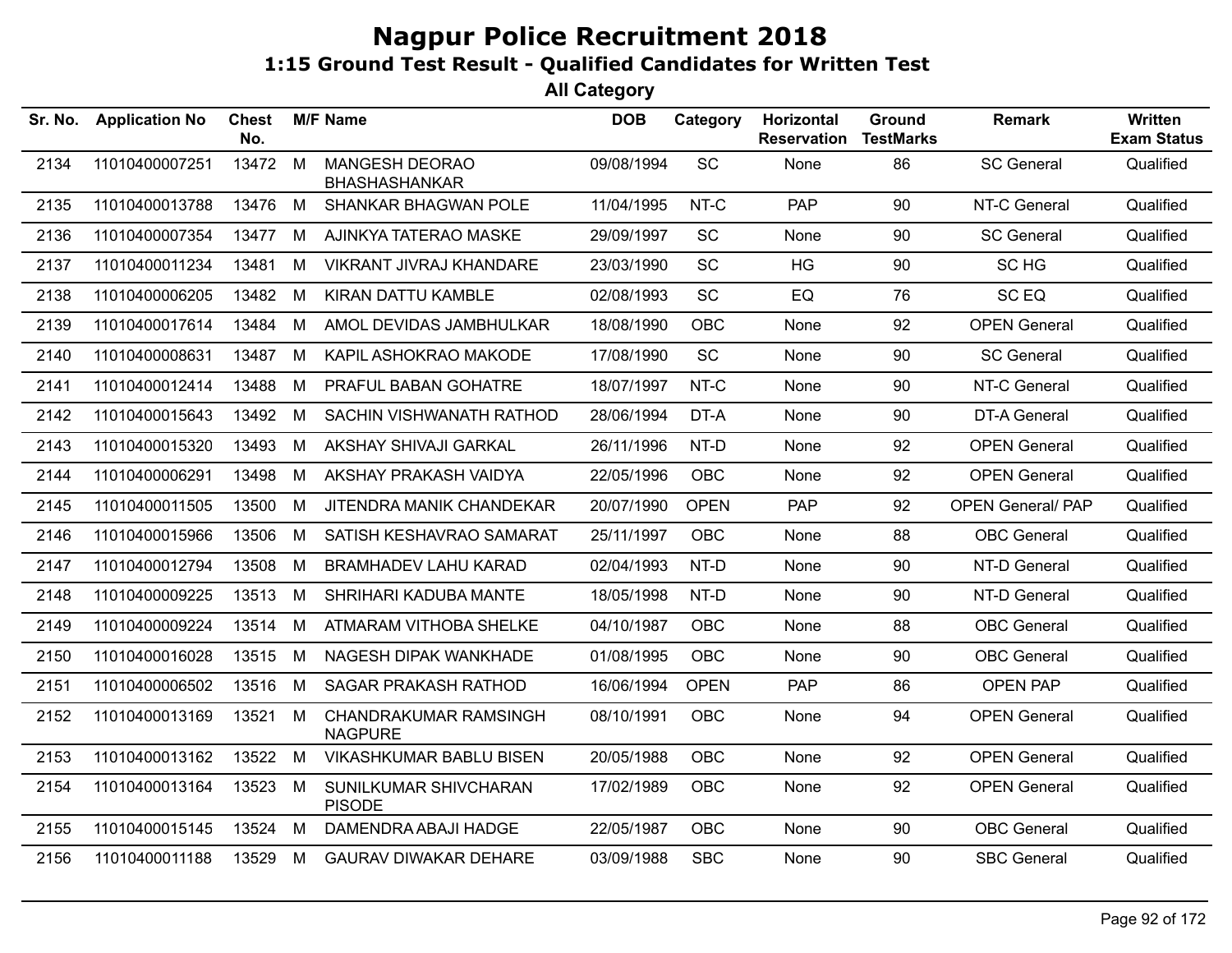| Sr. No. | <b>Application No</b> | Chest<br>No. |   | <b>M/F Name</b>                               | <b>DOB</b> | Category    | Horizontal<br><b>Reservation</b> | Ground<br><b>TestMarks</b> | Remark                   | <b>Written</b><br><b>Exam Status</b> |
|---------|-----------------------|--------------|---|-----------------------------------------------|------------|-------------|----------------------------------|----------------------------|--------------------------|--------------------------------------|
| 2157    | 11010400013008        | 13531        | M | ATUL RAJKUMAR GORLE                           | 01/10/1994 | <b>OBC</b>  | None                             | 88                         | <b>OBC</b> General       | Qualified                            |
| 2158    | 11010400013542        | 13541        | M | SHIVPAL SURESH GAWANDER                       | 31/07/1991 | <b>SC</b>   | None                             | 92                         | <b>OPEN General</b>      | Qualified                            |
| 2159    | 11010400015539        | 13542        | M | <b>VIKAS KHUSHAL THAKRE</b>                   | 18/10/1989 | OBC         | None                             | 90                         | <b>OBC</b> General       | Qualified                            |
| 2160    | 11010400015534        | 13543        | M | VASANTA BHIMRAO MASRAM                        | 31/08/1993 | <b>ST</b>   | None                             | 88                         | <b>ST General</b>        | Qualified                            |
| 2161    | 11010400016366        | 13545        | M | <b>LALIT WAMAN SAWARKAR</b>                   | 05/03/1995 | <b>OBC</b>  | None                             | 88                         | <b>OBC</b> General       | Qualified                            |
| 2162    | 11010400013408        | 13547        | M | <b>VIKKI DAYARAM KASAR</b>                    | 31/05/1994 | <b>OBC</b>  | None                             | 92                         | <b>OPEN General</b>      | Qualified                            |
| 2163    | 11010400013269        | 13548        | M | <b>VIJAY RAMESH UPWANSHI</b>                  | 20/11/1992 | <b>OBC</b>  | None                             | 90                         | <b>OBC</b> General       | Qualified                            |
| 2164    | 11010400013322        | 13549        | М | SHIVPRASAD TEJLAL UPWANSHI                    | 31/08/1993 | <b>OBC</b>  | None                             | 88                         | <b>OBC</b> General       | Qualified                            |
| 2165    | 11010400016316        | 13552        | M | <b>VAIBHAV ARUN AKOTKAR</b>                   | 14/06/1995 | OBC         | <b>PAP</b>                       | 86                         | OBC PAP                  | Qualified                            |
| 2166    | 11010400012862        | 13554        | M | ROSHAN SURESH CHOPKAR                         | 10/06/1991 | OBC         | None                             | 88                         | <b>OBC</b> General       | Qualified                            |
| 2167    | 11010400012878        | 13555        | M | RAKESH RAMDAS KHANDRE                         | 22/08/1992 | <b>SBC</b>  | None                             | 88                         | <b>SBC General</b>       | Qualified                            |
| 2168    | 11010400014965        | 13569        | M | AMOL SOMA BAWANE                              | 17/11/1991 | SC          | <b>None</b>                      | 92                         | <b>OPEN General</b>      | Qualified                            |
| 2169    | 11010400010591        | 13575        | M | <b>HEMRAJ SHESHRAOJI UIKE</b>                 | 30/09/1995 | <b>ST</b>   | None                             | 90                         | <b>ST General</b>        | Qualified                            |
| 2170    | 11010400014248        | 13585        | M | ANMOL MEWARAMJI KATEKHAYE                     | 22/11/1993 | <b>OPEN</b> | <b>PAP</b>                       | 96                         | <b>OPEN General/ PAP</b> | Qualified                            |
| 2171    | 11010400010627        | 13588        | M | NIKESH BHASKAR CHATOLE                        | 09/10/1991 | OBC         | None                             | 96                         | <b>OPEN General</b>      | Qualified                            |
| 2172    | 11010400024757        | 13592 M      |   | <b>INDRAJIT KRISHNAMOHAN</b><br><b>MISHRA</b> | 04/07/1994 | <b>OPEN</b> | None                             | 92                         | <b>OPEN General</b>      | Qualified                            |
| 2173    | 11010400016053        | 13605        | M | AMOL DEVIDAS SHENDRE                          | 25/02/1998 | OBC         | <b>PAP</b>                       | 84                         | OBC PAP                  | Qualified                            |
| 2174    | 11010400015761        | 13606        | M | <b>GOVIND DNYANOBA PHAD</b>                   | 16/04/1998 | NT-D        | None                             | 94                         | <b>OPEN General</b>      | Qualified                            |
| 2175    | 11010400015713        | 13607        | M | SANDIPAN VISHNU CHATE                         | 20/02/1995 | NT-D        | None                             | 92                         | <b>OPEN General</b>      | Qualified                            |
| 2176    | 11010400015709        | 13608        | M | <b>JAGDISH RAM MUNDE</b>                      | 12/04/1996 | <b>OPEN</b> | <b>PAP</b>                       | 92                         | OPEN General/ PAP        | Qualified                            |
| 2177    | 11010400017819        | 13611        | M | <b>SAGAR SANJAY TAYADE</b>                    | 18/07/1995 | <b>SBC</b>  | None                             | 90                         | <b>SBC General</b>       | Qualified                            |
| 2178    | 11010400013488        | 13613        | M | SHRIRAM BABURAO DESHMANE                      | 11/03/1994 | <b>OBC</b>  | None                             | 92                         | <b>OPEN General</b>      | Qualified                            |
| 2179    | 11010400006956        | 13618        | M | ANKUSH VINAYAK RAMTEKE                        | 27/09/1992 | SC          | None                             | 86                         | <b>SC General</b>        | Qualified                            |
| 2180    | 11010400016317        | 13620        | М | YOGESH CHAKRADHARRAO<br><b>LABADE</b>         | 03/09/1988 | OBC         | None                             | 90                         | <b>OBC</b> General       | Qualified                            |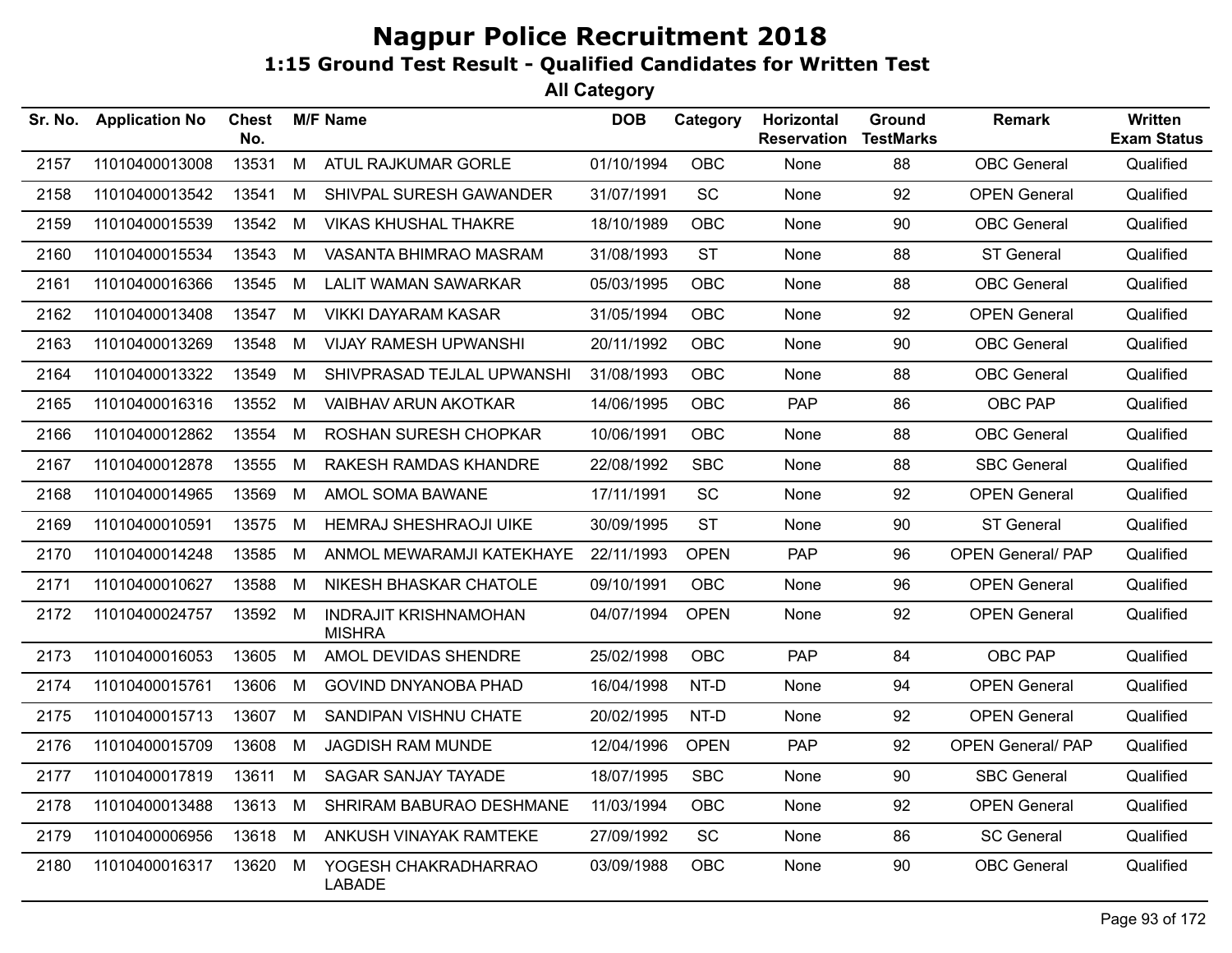| Sr. No. | <b>Application No</b> | <b>Chest</b><br>No. |   | <b>M/F Name</b>                          | <b>DOB</b> | Category    | Horizontal<br><b>Reservation</b> | Ground<br><b>TestMarks</b> | <b>Remark</b>            | <b>Written</b><br><b>Exam Status</b> |
|---------|-----------------------|---------------------|---|------------------------------------------|------------|-------------|----------------------------------|----------------------------|--------------------------|--------------------------------------|
| 2181    | 11010400015815        | 13621               | M | RAJHANS GANGADHAR PRATYEKI 12/01/1993    |            | <b>ST</b>   | None                             | 86                         | <b>ST General</b>        | Qualified                            |
| 2182    | 11010400009431        | 13624               | М | ANIL PARASRAM BAYEWAD                    | 14/02/1990 | <b>SBC</b>  | None                             | 88                         | <b>SBC General</b>       | Qualified                            |
| 2183    | 11010400015818        | 13627               | M | RAKESH TULARAM SHAHARE                   | 08/09/1999 | OBC         | None                             | 90                         | <b>OBC</b> General       | Qualified                            |
| 2184    | 11010400013187        | 13629               | М | RAHUL BHAIYALAL BISEN                    | 28/07/1993 | <b>OBC</b>  | None                             | 90                         | <b>OBC</b> General       | Qualified                            |
| 2185    | 11010400013217        | 13630               | M | <b>BISRAM MANSARAM RAUT</b>              | 23/01/1988 | <b>SBC</b>  | None                             | 94                         | <b>OPEN General</b>      | Qualified                            |
| 2186    | 11010400007182        | 13636               | M | PRASHANT PREMDAS<br><b>BHAMBULKAR</b>    | 22/08/1991 | <b>SC</b>   | None                             | 90                         | <b>SC General</b>        | Qualified                            |
| 2187    | 11010400016112        | 13637               | M | DEVENDRAKUMAR BHAKCHAND<br><b>PARDHI</b> | 24/11/1989 | <b>OBC</b>  | None                             | 92                         | <b>OPEN General</b>      | Qualified                            |
| 2188    | 11010400015748        | 13639               | М | KALYAN DASHRATH GADKAR                   | 02/02/1994 | <b>SBC</b>  | None                             | 92                         | <b>OPEN General</b>      | Qualified                            |
| 2189    | 11010400005859        | 13640               | M | SUDHIR MANOHAR SHENDE                    | 11/11/1998 | <b>OBC</b>  | None                             | 90                         | <b>OBC</b> General       | Qualified                            |
| 2190    | 11010400013707        | 13649               | M | SACHIN LAXMAN BHOINWAD                   | 22/08/1993 | <b>SBC</b>  | None                             | 92                         | <b>OPEN General</b>      | Qualified                            |
| 2191    | 11010400013603        | 13650               | М | VAIBHAV MADHUKAR GAIKWAD                 | 20/06/1998 | OBC         | None                             | 90                         | <b>OBC</b> General       | Qualified                            |
| 2192    | 11010400008830        | 13651               | M | <b>TUSHAR RAMESH JADHAO</b>              | 17/02/1993 | <b>SC</b>   | <b>PAP</b>                       | 86                         | <b>SC PAP</b>            | Qualified                            |
| 2193    | 11010400008833        | 13652               | M | SAGAR GAJANAN GADEKAR                    | 15/08/1996 | <b>OBC</b>  | None                             | 90                         | <b>OBC</b> General       | Qualified                            |
| 2194    | 11010400016850        | 13653               | М | PRADIP BALIRAM NARWADE                   | 09/10/1994 | <b>OBC</b>  | None                             | 94                         | <b>OPEN General</b>      | Qualified                            |
| 2195    | 11010400009802        | 13654               | M | RAMESHWAR DEVICHAND<br><b>JADHAO</b>     | 16/12/1985 | <b>OPEN</b> | PAP                              | 94                         | <b>OPEN General/ PAP</b> | Qualified                            |
| 2196    | 11010400008216        | 13656               | М | <b>BHAGVAT RAMCHANDRA SHEP</b>           | 19/04/1995 | NT-D        | None                             | 90                         | NT-D General             | Qualified                            |
| 2197    | 11010400008210        | 13657               | М | <b>GOVIND ACHUTRAO MUNDE</b>             | 21/06/1991 | <b>OPEN</b> | <b>PAP</b>                       | 94                         | <b>OPEN General/ PAP</b> | Qualified                            |
| 2198    | 11010400014781        | 13661               | M | <b>SURAJ SHAMRAOJI ASATKAR</b>           | 13/08/1995 | <b>OBC</b>  | None                             | 94                         | <b>OPEN General</b>      | Qualified                            |
| 2199    | 11010400014840        | 13662               | М | CHANDU SHRIRAM BODE                      | 04/11/1995 | NT-C        | None                             | 92                         | <b>OPEN General</b>      | Qualified                            |
| 2200    | 11010400016101        | 13671               | М | <b>MAYUR ASHOK RAUT</b>                  | 03/07/1994 | <b>OBC</b>  | None                             | 88                         | <b>OBC</b> General       | Qualified                            |
| 2201    | 11010400009888        | 13673               | М | PANKAJ NAGORAO KHURAD                    | 10/08/1994 | <b>OBC</b>  | None                             | 88                         | <b>OBC</b> General       | Qualified                            |
| 2202    | 11010400014530        | 13691               | М | NITESH DHANRAJ NANDANWAR                 | 01/03/1997 | <b>SBC</b>  | None                             | 88                         | <b>SBC General</b>       | Qualified                            |
| 2203    | 11010400016422        | 13695               | M | BHESHRAJ VASANTA BANKAR                  | 15/04/1991 | <b>OBC</b>  | None                             | 90                         | <b>OBC</b> General       | Qualified                            |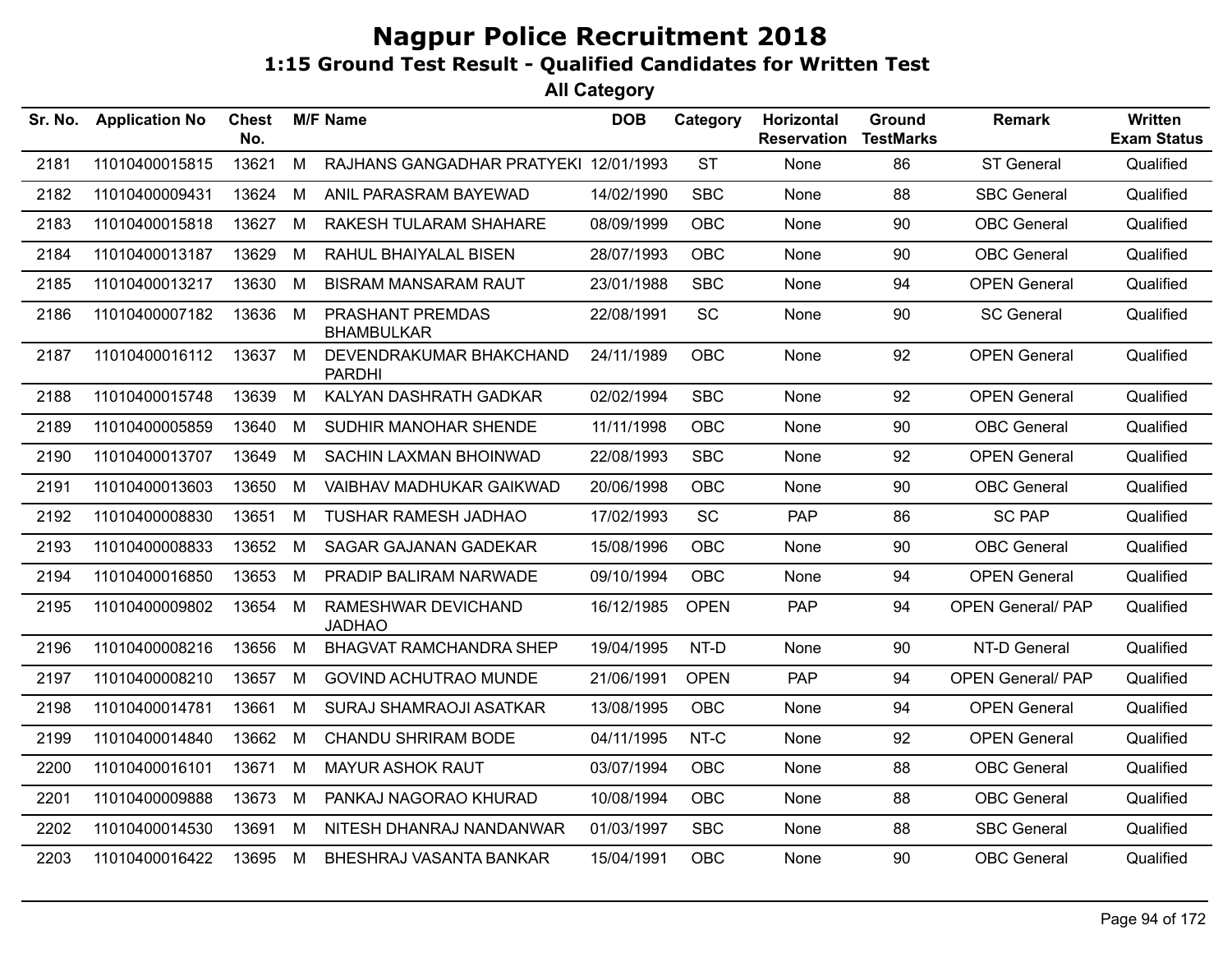| Sr. No. | <b>Application No</b> | <b>Chest</b><br>No. |   | <b>M/F Name</b>                       | <b>DOB</b> | Category   | Horizontal<br><b>Reservation</b> | <b>Ground</b><br><b>TestMarks</b> | <b>Remark</b>           | <b>Written</b><br><b>Exam Status</b> |
|---------|-----------------------|---------------------|---|---------------------------------------|------------|------------|----------------------------------|-----------------------------------|-------------------------|--------------------------------------|
| 2204    | 11010400016417        | 13696               | M | MANESHKUMAR TEJARAM<br><b>KAMBALE</b> | 11/11/1998 | NT-B       | None                             | 92                                | Open General            | Qualified                            |
| 2205    | 11010400013981        | 13705 M             |   | SHUDHODHAN TULSHIRAM<br><b>WAKODE</b> | 15/03/1995 | SC         | <b>PAP</b>                       | 82                                | <b>SC PAP</b>           | Qualified                            |
| 2206    | 11010400008913        | 13706               | M | ANKOSH DEVIDAS BHIMKE                 | 24/12/1988 | SC         | HG                               | 80                                | SC HG                   | Qualified                            |
| 2207    | 11010400016804        | 13708               | M | <b>GOPAL BABANRAO PUSADKAR</b>        | 25/08/1991 | <b>OBC</b> | None                             | 88                                | <b>OBC</b> General      | Qualified                            |
| 2208    | 11010400010993        | 13709               | M | YOGESH NANA CHOPADE                   | 05/01/1992 | <b>OBC</b> | None                             | 90                                | <b>OBC</b> General      | Qualified                            |
| 2209    | 11010400015063        | 13710               | M | PRALAY KHUSHALRAO<br><b>KHOBARKAR</b> | 11/12/1993 | <b>OBC</b> | None                             | 90                                | <b>OBC</b> General      | Qualified                            |
| 2210    | 11010400008772        | 13713               | M | AJAY SADASHIV SALAME                  | 27/01/1988 | <b>ST</b>  | None                             | 90                                | <b>ST General</b>       | Qualified                            |
| 2211    | 11010400008783        | 13714               | M | RAMESH PRUTHVI ZANZAD                 | 12/08/1993 | <b>OBC</b> | None                             | 88                                | <b>OBC</b> General      | Qualified                            |
| 2212    | 11010400014607        | 13717 M             |   | <b>RAJAT DINKAR NANDE</b>             | 04/03/1994 | <b>OBC</b> | <b>PAP</b>                       | 88                                | OBC PAP                 | Qualified                            |
| 2213    | 11010400005834        | 13724               | М | BHAGWAT RAMESHWAR DHAGE               | 07/08/1988 | <b>OBC</b> | None                             | 88                                | <b>OBC</b> General      | Qualified                            |
| 2214    | 11010400005878        | 13725               | М | KAILAS VISHRAM RATHOD                 | 05/08/1994 | DT-A       | None                             | 92                                | <b>OPEN General</b>     | Qualified                            |
| 2215    | 11010400013376        | 13726               | M | SNEHIL UDHDAV GANVIR                  | 31/07/1992 | SC         | None                             | 92                                | <b>OPEN General</b>     | Qualified                            |
| 2216    | 11010400013326        | 13727               | M | NAVEEN SHYAM MADAVI                   | 26/10/1993 | <b>ST</b>  | None                             | 88                                | <b>ST General</b>       | Qualified                            |
| 2217    | 11010400012983        | 13728               | М | DEVENDRA GURUJIT SONWANE              | 03/04/1991 | <b>SBC</b> | None                             | 92                                | <b>OPEN General</b>     | Qualified                            |
| 2218    | 11010400013520        | 13732               | M | ANKUSH BALAJI KENDRE                  | 07/04/1987 | NT-D       | None                             | 94                                | <b>OPEN General</b>     | Qualified                            |
| 2219    | 11010400012498        | 13733               | M | KAILASH KUWARLAL BAWANE               | 10/07/1997 | NT-B       | None                             | 90                                | NT-B General            | Qualified                            |
| 2220    | 11010400008470        | 13738               | M | MUKESH GOVINDA ITOLE                  | 25/12/1988 | <b>OBC</b> | None                             | 88                                | <b>OBC</b> General      | Qualified                            |
| 2221    | 11010400015117        | 13739               | M | AMOL KISHOR DALVI                     | 28/03/1992 | OBC        | Police Children                  | 82                                | <b>OBC Police Child</b> | Qualified                            |
| 2222    | 11010400016097        | 13746               | М | GOPAL TARACHAND MASANKAR              | 20/07/1994 | SC         | None                             | 88                                | <b>SC General</b>       | Qualified                            |
| 2223    | 11010400016120        | 13747               | M | AMOL PRAKASH POHARE                   | 23/03/1995 | <b>SC</b>  | None                             | 92                                | <b>OPEN General</b>     | Qualified                            |
| 2224    | 11010400016106        | 13749               | M | PANKAJ PRAKASH WANKHADE               | 07/10/1992 | <b>SC</b>  | None                             | 86                                | <b>SC General</b>       | Qualified                            |
| 2225    | 11010400008507        | 13752               | М | KONDIRAM BABAN SATPUTE                | 28/04/1994 | NT-C       | None                             | 92                                | <b>OPEN General</b>     | Qualified                            |
| 2226    | 11010400008504        | 13756               | M | TUKARAM MADHUKAR HAKE                 | 02/02/1997 | NT-C       | None                             | 90                                | NT-C General            | Qualified                            |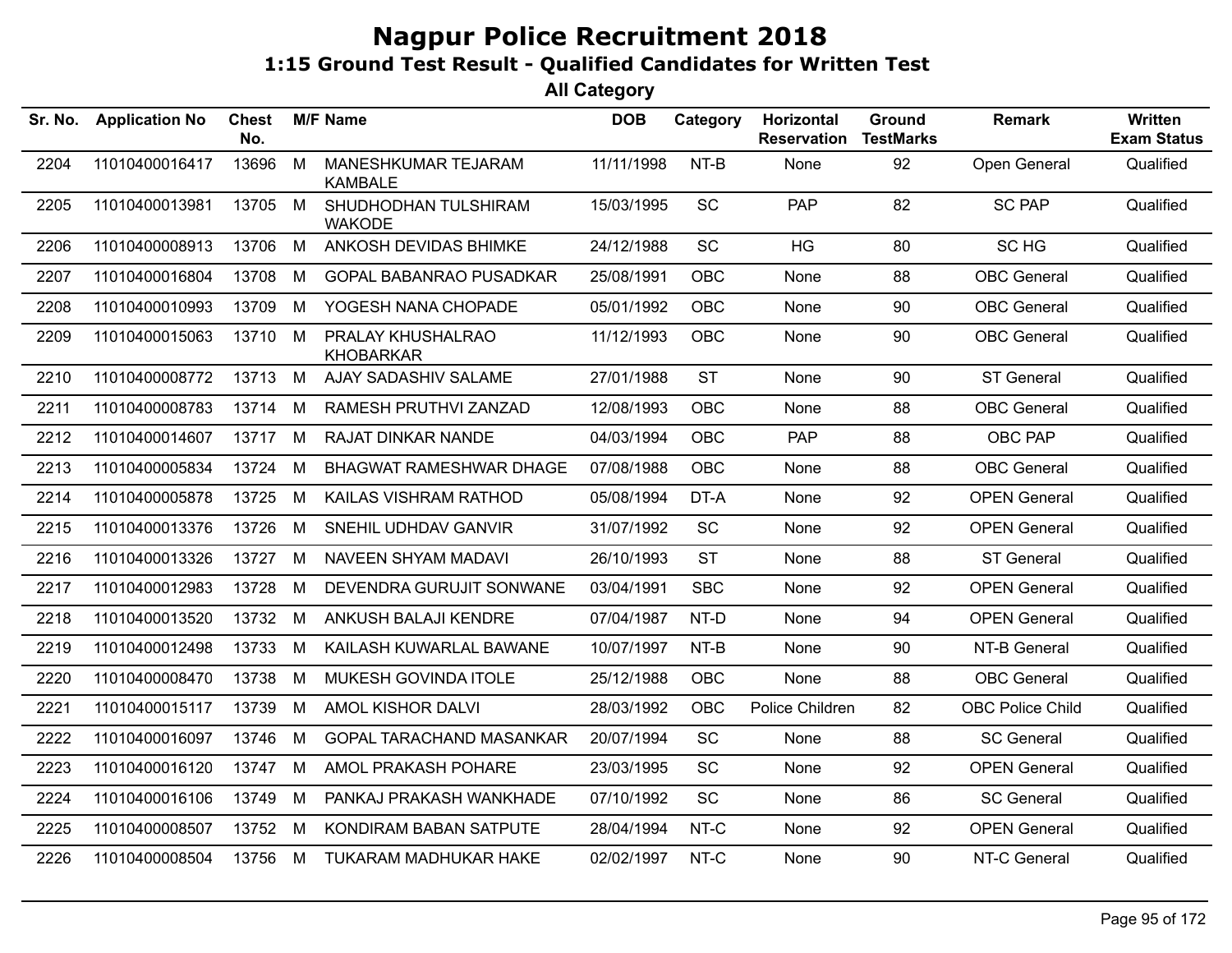| Sr. No. | <b>Application No</b> | <b>Chest</b><br>No. |   | <b>M/F Name</b>                           | <b>DOB</b> | Category    | Horizontal<br><b>Reservation</b> | Ground<br><b>TestMarks</b> | <b>Remark</b>       | <b>Written</b><br><b>Exam Status</b> |
|---------|-----------------------|---------------------|---|-------------------------------------------|------------|-------------|----------------------------------|----------------------------|---------------------|--------------------------------------|
| 2227    | 11010400008501        | 13757               | M | UTTAM GIRJAPPA CHAMNAR                    | 15/03/1992 | NT-C        | None                             | 90                         | NT-C General        | Qualified                            |
| 2228    | 11010400012324        | 13768               | M | SAURABH MANOHARJI MANKAR                  | 01/04/1995 | OBC         | None                             | 88                         | <b>OBC</b> General  | Qualified                            |
| 2229    | 11010400015820        | 13774               | M | SHUBHAM DILIRAM DAMAHE                    | 05/05/1994 | OBC         | None                             | 92                         | <b>OPEN General</b> | Qualified                            |
| 2230    | 11010400015823        | 13777               | M | SUBHASH SUNIL MESHRAM                     | 17/12/1990 | <b>SC</b>   | None                             | 88                         | <b>SC General</b>   | Qualified                            |
| 2231    | 11010400013339        | 13787               | M | ADITYA DAULATSINGH THAKUR                 | 19/03/1995 | <b>OPEN</b> | None                             | 92                         | <b>OPEN General</b> | Qualified                            |
| 2232    | 11010400017766        | 13788               | M | SHUBHAM RAJENDRAPANT<br><b>BAMBALKAR</b>  | 09/11/1996 | OBC         | None                             | 88                         | <b>OBC</b> General  | Qualified                            |
| 2233    | 11010400014002        | 13789               | M | ABDUL.MUJEEB ABDUL.HABEEB.                | 08/12/1990 | <b>OPEN</b> | None                             | 92                         | <b>OPEN General</b> | Qualified                            |
| 2234    | 11010400011363        | 13797               | м | MAYUR MEGHSHYAM NAVGHARE                  | 03/03/1998 | <b>OBC</b>  | None                             | 90                         | <b>OBC</b> General  | Qualified                            |
| 2235    | 11010400006671        | 13808               | M | ROSHAN BHIMRAO SALVE                      | 04/01/1992 | SC          | None                             | 90                         | <b>SC General</b>   | Qualified                            |
| 2236    | 11010400016205        | 13809               | М | DATTA NAGNATH SURNAR                      | 10/12/1990 | NT-C        | None                             | 94                         | <b>OPEN General</b> | Qualified                            |
| 2237    | 11010400009439        | 13821               | M | SKAYAZ SK NISAR                           | 01/07/1999 | <b>OBC</b>  | None                             | 92                         | Open General        | Qualified                            |
| 2238    | 11010400015668        | 13823               | M | KAILASH ASHOK KORE                        | 10/12/1995 | <b>OBC</b>  | None                             | 92                         | <b>OPEN General</b> | Qualified                            |
| 2239    | 11010400015446        | 13825               | м | ASHISH RAMESH BAWANE                      | 09/09/1990 | NT-B        | None                             | 92                         | <b>OPEN General</b> | Qualified                            |
| 2240    | 11010400009777        | 13827               | м | PANDURANG EKNATH KHODE                    | 15/05/1991 | <b>OBC</b>  | None                             | 88                         | <b>OBC</b> General  | Qualified                            |
| 2241    | 11010400009428        | 13828               | М | SARFARAJKHAN RAHEMATKHAN<br><b>PATHAN</b> | 01/01/1994 | <b>OPEN</b> | None                             | 92                         | <b>OPEN General</b> | Qualified                            |
| 2242    | 11010400009435        | 13829               | M | MOHMMADGAUS MUSTAFA SHEKH 25/09/1994      |            | <b>OPEN</b> | None                             | 96                         | <b>OPEN General</b> | Qualified                            |
| 2243    | 11010400011878        | 13830               | М | MANOJ NILKANTH SHIWANKAR                  | 28/01/1989 | <b>OBC</b>  | HG                               | 90                         | OBC HG              | Qualified                            |
| 2244    | 11010400009728        | 13835               | M | NARAYAN PRALHAD HEDE                      | 05/05/1995 | NT-C        | None                             | 94                         | <b>OPEN General</b> | Qualified                            |
| 2245    | 11010400009725        | 13836               | M | RAVI SHIVAJI LOHI                         | 30/11/1994 | NT-C        | None                             | 88                         | NT-C General        | Qualified                            |
| 2246    | 11010400010771        | 13846               | М | GAURISHANKAR PANDURANG<br><b>SAYAM</b>    | 10/10/1994 | <b>ST</b>   | None                             | 86                         | ST General          | Qualified                            |
| 2247    | 11010400010746        | 13847               | M | CHETAN TEJRAM MADAVI                      | 02/01/1993 | <b>ST</b>   | None                             | 86                         | <b>ST General</b>   | Qualified                            |
| 2248    | 11010400017315        | 13854               | M | RAKESH RAJU MESHRAM                       | 05/01/1993 | NT-B        | None                             | 90                         | NT-B General        | Qualified                            |
| 2249    | 11010400009885        | 13855               | M | <b>SAGAR GANESH SHIMPI</b>                | 07/08/1995 | OBC         | None                             | 90                         | <b>OBC</b> General  | Qualified                            |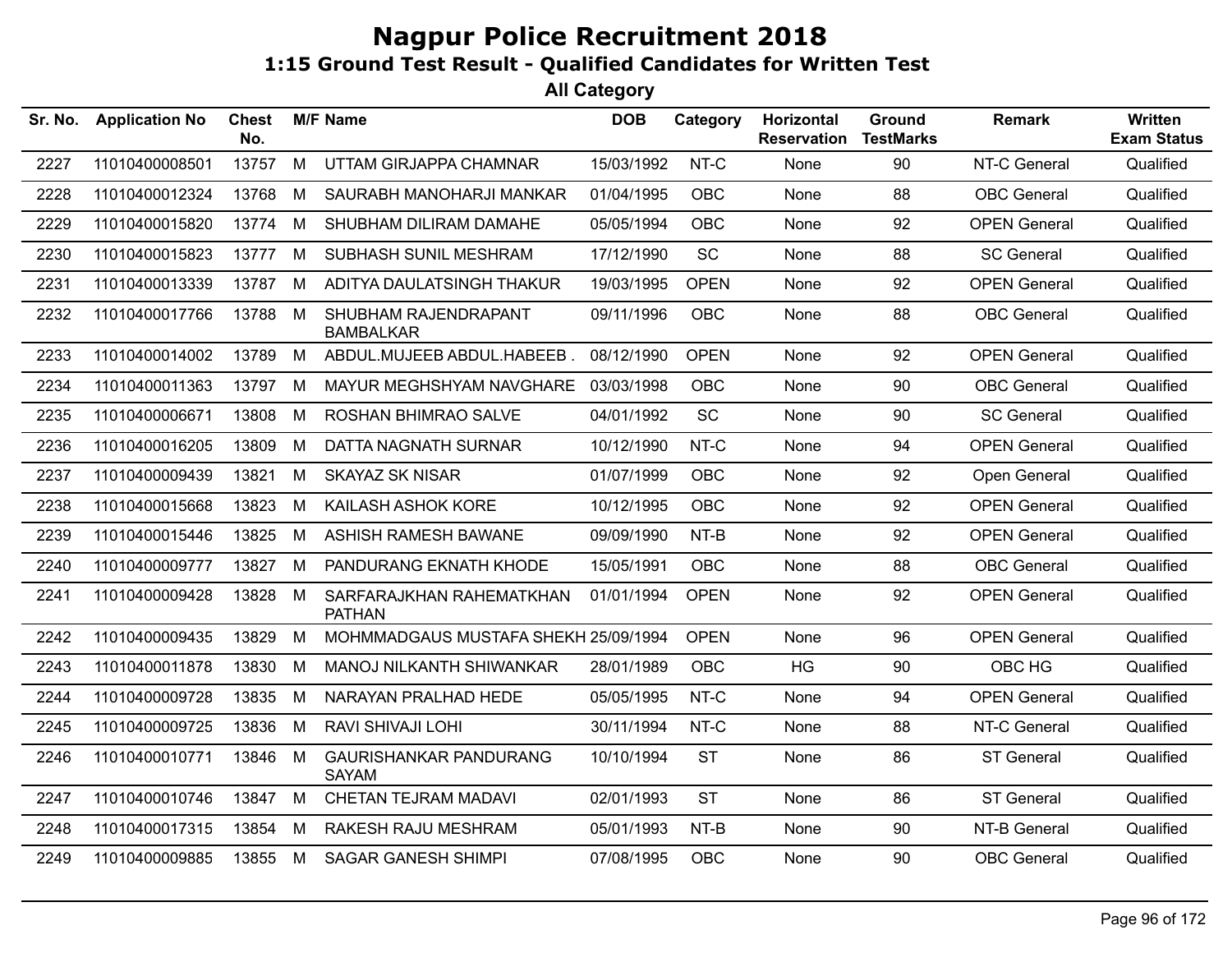| Sr. No. | <b>Application No</b> | <b>Chest</b><br>No. |   | <b>M/F Name</b>                                | <b>DOB</b> | Category    | Horizontal<br><b>Reservation</b> | <b>Ground</b><br><b>TestMarks</b> | <b>Remark</b>            | <b>Written</b><br><b>Exam Status</b> |
|---------|-----------------------|---------------------|---|------------------------------------------------|------------|-------------|----------------------------------|-----------------------------------|--------------------------|--------------------------------------|
| 2250    | 11010400015844        | 13869               | M | <b>GAJANAN KASHIRAM SABALE</b>                 | 05/09/1993 | <b>ST</b>   | None                             | 94                                | <b>OPEN General</b>      | Qualified                            |
| 2251    | 11010400010950        | 13870               | М | <b>EKNATH GANGADHAR GHUGE</b>                  | 16/08/1992 | NT-D        | None                             | 92                                | <b>OPEN General</b>      | Qualified                            |
| 2252    | 11010400017645        | 13871               | М | ANKUR JANARDAN MOHITE                          | 10/04/1990 | <b>OPEN</b> | Police Children                  | 52                                | <b>OPEN Police Child</b> | Qualified                            |
| 2253    | 11010400006055        | 13872               | M | PRAVIN BADRI RATHOD                            | 10/07/1990 | <b>OPEN</b> | <b>PAP</b>                       | 92                                | <b>OPEN General/ PAP</b> | Qualified                            |
| 2254    | 11010400024781        | 13877               | M | HARSHAL WASUDEO NAGPURE                        | 02/03/1994 | OBC         | None                             | 88                                | <b>OBC</b> General       | Qualified                            |
| 2255    | 11010400009201        | 13883               | M | ASHISH CHANDRASHEKHAR<br><b>BAWANE</b>         | 04/11/1993 | NT-B        | None                             | 90                                | NT-B General             | Qualified                            |
| 2256    | 11010400009177        | 13884               | M | MILAN MANOHAR DHURVE                           | 20/08/1993 | <b>ST</b>   | None                             | 86                                | ST General               | Qualified                            |
| 2257    | 11010400006099        | 13887               | M | AMIT SUNDARLAL MADAVI                          | 17/09/1989 | <b>ST</b>   | None                             | 86                                | <b>ST General</b>        | Qualified                            |
| 2258    | 11010400012720        | 13889               | M | ANKUSH GAJANAN JAYBHAYE                        | 30/06/1996 | NT-D        | None                             | 92                                | <b>OPEN General</b>      | Qualified                            |
| 2259    | 11010400006792        | 13891               | M | HARESH NATTHU BAWANKAR                         | 17/11/1986 | OBC         | <b>HG</b>                        | 78                                | OBC HG                   | Qualified                            |
| 2260    | 11010400008356        | 13896               | М | VIJA DOLU WELADI                               | 25/04/1998 | <b>ST</b>   | None                             | 94                                | <b>OPEN General</b>      | Qualified                            |
| 2261    | 11010400016328        | 13904               | м | DNYANESHWAR KISAN MANTE                        | 05/01/1994 | NT-D        | None                             | 90                                | NT-D General             | Qualified                            |
| 2262    | 11010400006235        | 13912               | М | <b>ROHIT SURESH GOSWAMI</b>                    | 28/09/1996 | <b>SC</b>   | None                             | 92                                | <b>OPEN General</b>      | Qualified                            |
| 2263    | 11010400015912        | 13914               | м | LOKESH MILIND SHAHARE                          | 26/11/1993 | SC          | None                             | 90                                | <b>SC General</b>        | Qualified                            |
| 2264    | 11010400015914        | 13915               | M | ASHISH SHIVRAM WALDE                           | 15/08/1995 | <b>SC</b>   | None                             | 90                                | <b>SC General</b>        | Qualified                            |
| 2265    | 11010400015704        | 13917               | M | VISHNU LEKHRAM HATTIMARE                       | 02/11/1993 | OBC         | None                             | 90                                | <b>OBC</b> General       | Qualified                            |
| 2266    | 11010400013155        | 13921               | M | AMOL MANIKRAO SHIRSAT                          | 01/02/1992 | SC          | None                             | 88                                | <b>SC General</b>        | Qualified                            |
| 2267    | 11010400009496        | 13925               | M | SWAPNIL BALAJI KHEDKAR                         | 25/02/1992 | <b>OBC</b>  | HG                               | 92                                | <b>OPEN General</b>      | Qualified                            |
| 2268    | 11010400009489        | 13926               | м | MANMATH LAXMAN EKLARE                          | 02/02/1994 | <b>OBC</b>  | None                             | 92                                | <b>OPEN General</b>      | Qualified                            |
| 2269    | 11010400009230        | 13927               | M | <b>BHAGAVAT SHANKARRAO</b><br><b>BANSAWADE</b> | 06/10/1993 | NT-C        | None                             | 92                                | <b>OPEN General</b>      | Qualified                            |
| 2270    | 11010400006853        | 13936               | M | DADARAO BHAURAO CHAURE                         | 04/02/1995 | NT-D        | None                             | 96                                | <b>OPEN General</b>      | Qualified                            |
| 2271    | 11010400018020        | 13937               | М | RAHUL ARJUN CHORMALE                           | 30/05/1995 | NT-C        | None                             | 92                                | <b>OPEN General</b>      | Qualified                            |
| 2272    | 11010400015706        | 13939               | M | KRISHNA BHAGVAT MUNDE                          | 15/07/1996 | NT-D        | None                             | 92                                | <b>OPEN General</b>      | Qualified                            |
| 2273    | 11010400015699        | 13940               | M | <b>VIJAY AMBADAS KARAD</b>                     | 03/12/1996 | NT-D        | None                             | 90                                | NT-D General             | Qualified                            |
|         |                       |                     |   |                                                |            |             |                                  |                                   |                          |                                      |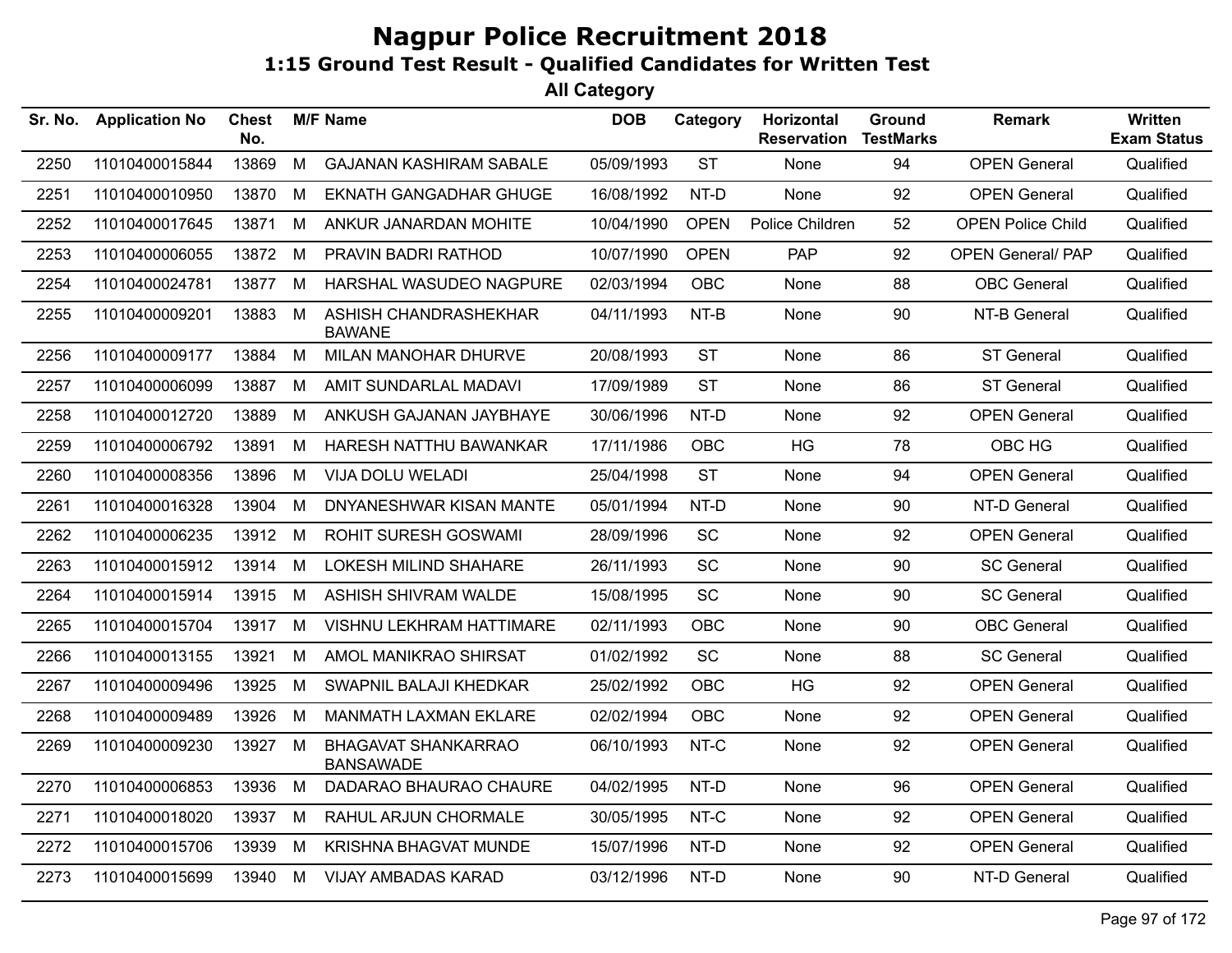| Sr. No. | <b>Application No</b> | <b>Chest</b><br>No. |   | <b>M/F Name</b>                               | <b>DOB</b> | Category    | Horizontal<br><b>Reservation</b> | Ground<br><b>TestMarks</b> | <b>Remark</b>       | Written<br><b>Exam Status</b> |
|---------|-----------------------|---------------------|---|-----------------------------------------------|------------|-------------|----------------------------------|----------------------------|---------------------|-------------------------------|
| 2274    | 11010400011506        | 13941               | M | ATUL JANARDHAN PATIL                          | 13/09/1996 | <b>OPEN</b> | None                             | 96                         | <b>OPEN General</b> | Qualified                     |
| 2275    | 11010400008867        | 13948               | M | SANDIP PRABHAKAR AVHAD                        | 16/08/1999 | NT-D        | None                             | 92                         | Open General        | Qualified                     |
| 2276    | 11010400006469        | 13950 M             |   | <b>UMASHANKAR RAMDAS</b><br><b>PANCHBUDHE</b> | 16/01/1987 | OBC         | HG                               | 86                         | OBC HG              | Qualified                     |
| 2277    | 11010400009886        | 13951 M             |   | <b>BHARAT SAMADHAN KOLI</b>                   | 08/03/1993 | <b>SBC</b>  | None                             | 88                         | <b>SBC General</b>  | Qualified                     |
| 2278    | 11010400010882        | 13953               | M | AMOL PANDIT DERE                              | 02/06/1993 | <b>OPEN</b> | <b>PAP</b>                       | 88                         | <b>OPEN PAP</b>     | Qualified                     |
| 2279    | 11010400010883        | 13955               | M | SANDIP MADHUKAR AMBILKE                       | 01/11/1991 | <b>OPEN</b> | None                             | 96                         | <b>OPEN General</b> | Qualified                     |
| 2280    | 11010400013451        | 13965               | M | MUKESH AMBADAS KANNAKE                        | 19/05/1994 | <b>ST</b>   | PAP                              | 86                         | <b>ST PAP</b>       | Qualified                     |
| 2281    | 11010400012574        | 13970               | M | MANISH RAMESHWAR SURJUSE                      | 12/04/1992 | $NT-B$      | None                             | 92                         | <b>OPEN General</b> | Qualified                     |
| 2282    | 11010400016171        | 13980               | M | DEWANAND TEKCHAND NAIK                        | 27/10/1993 | <b>ST</b>   | None                             | 90                         | <b>ST General</b>   | Qualified                     |
| 2283    | 11010400014034        | 13981               | M | SHUBHAM PRABHUDAS KALE                        | 24/05/1996 | <b>OBC</b>  | None                             | 90                         | <b>OBC</b> General  | Qualified                     |
| 2284    | 11010400011356        | 13987               | M | PRAVIN AMBADAS NEWARE                         | 23/08/1992 | <b>SBC</b>  | None                             | 92                         | <b>OPEN General</b> | Qualified                     |
| 2285    | 11010400011374        | 13988               | M | <b>VIVEK SURESH KAWADO</b>                    | 27/12/1997 | <b>ST</b>   | None                             | 88                         | <b>ST General</b>   | Qualified                     |
| 2286    | 11010400005994        | 13992               | M | AKSHAY TULSIDAS BORKAR                        | 03/06/1995 | <b>OBC</b>  | None                             | 90                         | <b>OBC</b> General  | Qualified                     |
| 2287    | 22010400000208        | 13999               | M | AKASH SHIVLAL DHUMANKHEDE                     | 17/04/1997 | <b>OBC</b>  | None                             | 88                         | <b>OBC</b> General  | Qualified                     |
| 2288    | 11010400015802        | 14002               | M | RAMRATAN PANDHARI ILPATE                      | 03/07/1992 | <b>ST</b>   | None                             | 88                         | <b>ST General</b>   | Qualified                     |
| 2289    | 11010400017619        | 14005               | M | HEMANT VIJAY PANGARE                          | 30/07/1994 | <b>OBC</b>  | None                             | 90                         | <b>OBC</b> General  | Qualified                     |
| 2290    | 11010400017627        | 14006               | M | VISHAL RAJESHRAO PATEKAR                      | 17/12/1996 | <b>SBC</b>  | None                             | 88                         | <b>SBC General</b>  | Qualified                     |
| 2291    | 11010400017622        | 14007               | M | SACHIN PRAKASHRAO BANKAR                      | 06/10/1992 | <b>OBC</b>  | None                             | 88                         | <b>OBC</b> General  | Qualified                     |
| 2292    | 11010400012780        | 14012               | M | SANTOSH DAMU GIRHEPUNJE                       | 07/10/1993 | <b>OBC</b>  | None                             | 92                         | <b>OPEN General</b> | Qualified                     |
| 2293    | 11010400008959        | 14016               | M | SAGAR RAMESHRAO THAKARE                       | 16/09/1992 | <b>SBC</b>  | None                             | 88                         | <b>SBC General</b>  | Qualified                     |
| 2294    | 11010400006371        | 14024               | M | <b>BHUPESH UTTAM BHALERAO</b>                 | 24/06/1994 | SC          | None                             | 86                         | <b>SC General</b>   | Qualified                     |
| 2295    | 11010400010504        | 14029               | M | AMOL SURESH KSHIRSAGAR                        | 17/02/1992 | <b>OBC</b>  | None                             | 88                         | <b>OBC</b> General  | Qualified                     |
| 2296    | 11010400005728        | 14036               | M | DINESH DEVRAO KASHIDE                         | 18/06/1996 | SC          | None                             | 92                         | <b>OPEN General</b> | Qualified                     |
| 2297    | 11010400015644        | 14041 M             |   | RAHUL OMPRAKASH KAPSE                         | 17/01/1991 | OBC         | None                             | 88                         | <b>OBC</b> General  | Qualified                     |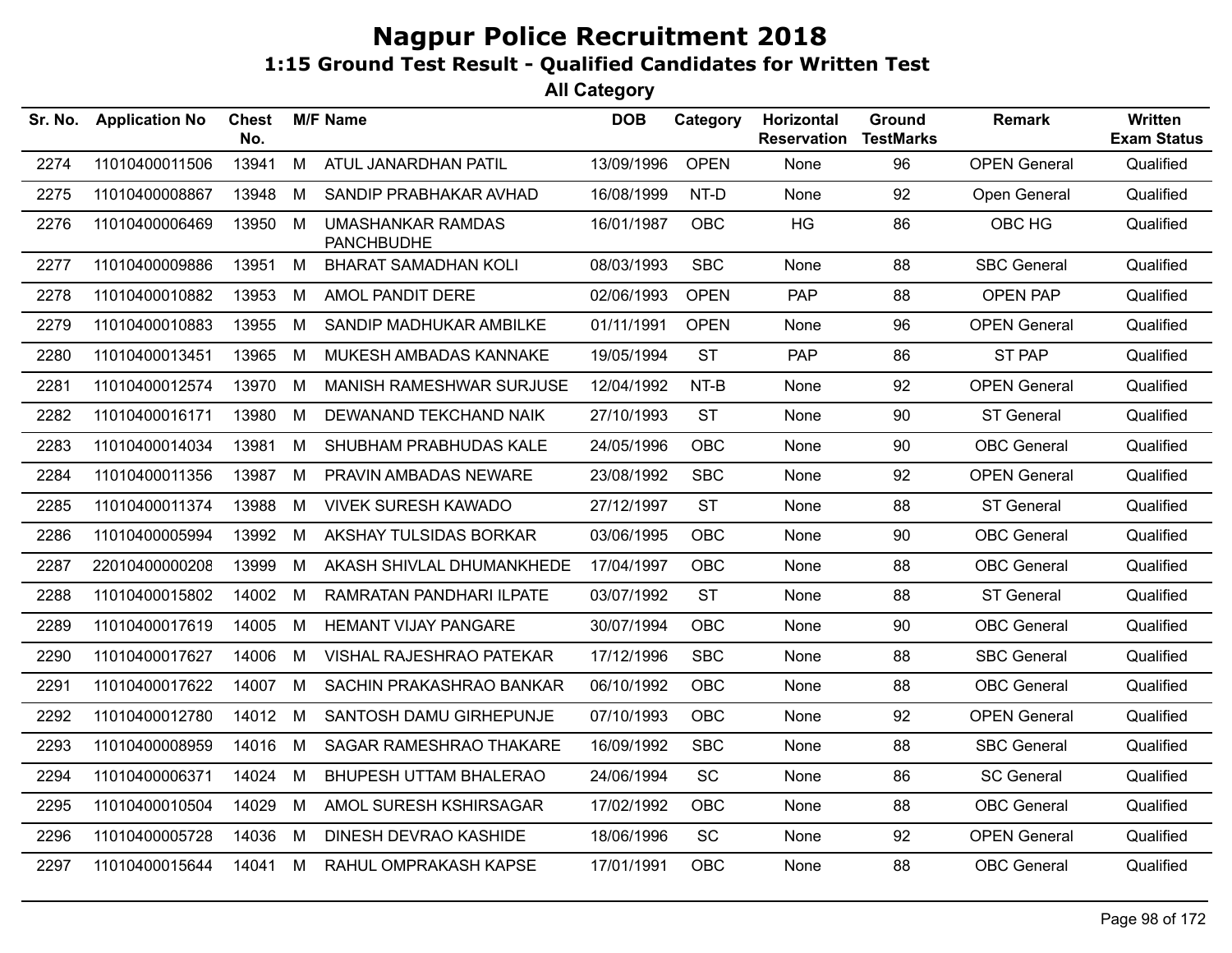| <b>Application No</b> | Chest<br>No. |   |                                      | <b>DOB</b>      | Category                                                                       | Horizontal<br><b>Reservation</b>                                   | Ground | <b>Remark</b>           | Written<br><b>Exam Status</b> |
|-----------------------|--------------|---|--------------------------------------|-----------------|--------------------------------------------------------------------------------|--------------------------------------------------------------------|--------|-------------------------|-------------------------------|
| 11010400015334        | 14044        | M | <b>BHIMRAO BABURAO BHOYAR</b>        | 10/02/1993      | <b>OBC</b>                                                                     | None                                                               | 94     | <b>OPEN General</b>     | Qualified                     |
| 11010400010456        | 14046        | M | <b>VILAS VIJAY SHENDRE</b>           | 14/06/1991      | <b>SBC</b>                                                                     | None                                                               | 88     | <b>SBC General</b>      | Qualified                     |
| 11010400010606        | 14048        | M | SAMADHAN TRIMBAK TATHE               | 04/12/1994      | NT-D                                                                           | None                                                               | 92     | <b>OPEN General</b>     | Qualified                     |
| 11010400010612        | 14049        | M | <b>GOPINATH SUKHDEV MUNDHE</b>       |                 | NT-D                                                                           | None                                                               | 90     | NT-D General            | Qualified                     |
| 11010400015346        | 14050        | M | <b>GORAKH BABRUWAN GHODKE</b>        | 02/05/1991      | <b>OPEN</b>                                                                    | EQ                                                                 | 76     | OPEN EQ                 | Qualified                     |
| 11010400011464        | 14052        | M | HITESH SHALIKRAM LENGULE             | 24/10/1991      | <b>OBC</b>                                                                     | Police Children                                                    | 90     | <b>OBC Police Child</b> | Qualified                     |
| 11010400017391        |              |   | ROSHAN DAMODHAR<br><b>BHAGADKAR</b>  |                 | <b>OBC</b>                                                                     | None                                                               | 94     | <b>OPEN General</b>     | Qualified                     |
| 11010400017192        | 14065        | M | JAY TARACHAND CHAVAN                 | 18/05/1987      | OBC                                                                            | Police Children                                                    | 80     | <b>OBC Police Child</b> | Qualified                     |
| 11010400014196        | 14067        | M | <b>VINIT MORESHWAR PATIL</b>         | 08/08/1997      | SC                                                                             | None                                                               | 88     | <b>SC General</b>       | Qualified                     |
| 11010400015497        | 14073        | M | <b>VINAYAK RAMNATH GHODKE</b>        |                 | <b>OPEN</b>                                                                    | None                                                               | 96     | <b>OPEN General</b>     | Qualified                     |
| 11010400015505        | 14074        | M | <b>SHARAD MANIK KIRTANE</b>          |                 | NT-D                                                                           | None                                                               | 94     | <b>OPEN General</b>     | Qualified                     |
| 11010400016502        | 14075        | M | RISHIKESH ARUNJI WANKHADE            | 22/06/1996      | <b>OBC</b>                                                                     | <b>PAP</b>                                                         | 92     | <b>OPEN General</b>     | Qualified                     |
| 11010400016547        | 14077        | M | BHUSHAN RAJENDRA KADU                | 14/11/1996      | <b>OBC</b>                                                                     | None                                                               | 90     | <b>OBC</b> General      | Qualified                     |
| 11010400016550        | 14078        | M | ROHAN GANESH SONASKAR                | 03/10/1997      | <b>OBC</b>                                                                     | None                                                               | 88     | <b>OBC</b> General      | Qualified                     |
| 11010400016545        | 14079        | M | <b>VIKKI SUDAM GAIKWAD</b>           | 13/12/1995      | <b>SC</b>                                                                      | None                                                               | 90     | <b>SC General</b>       | Qualified                     |
| 11010400016538        | 14084        | M | KAMLESH PRADIP TUMSARE               | 07/10/1996      | <b>OBC</b>                                                                     | None                                                               | 90     | <b>OBC</b> General      | Qualified                     |
| 11010400016543        | 14085        | M | <b>SWAPNIL RAMDAS MAHULE</b>         |                 | <b>OBC</b>                                                                     | None                                                               | 94     | <b>OPEN General</b>     | Qualified                     |
| 11010400010735        | 14086        | M | RAJESH LATARU PUDKE                  | 01/02/1986      | <b>OBC</b>                                                                     | <b>PAP</b>                                                         | 92     | <b>OPEN General</b>     | Qualified                     |
| 11010400010723        | 14089        | M | SHRIKANT RAMCHANDRA<br><b>POWALE</b> | 27/10/1990      | <b>OBC</b>                                                                     | None                                                               | 88     | <b>OBC</b> General      | Qualified                     |
| 11010400012416        | 14091        | M | AKSHAY LILADHAR GAJBHIYE             | 25/09/1995      | SC                                                                             | None                                                               | 88     | <b>SC General</b>       | Qualified                     |
| 11010400012398        | 14092        | M |                                      |                 | <b>OBC</b>                                                                     | <b>PAP</b>                                                         | 90     | OBC PAP                 | Qualified                     |
| 11010400012424        | 14096        | M |                                      |                 | <b>OPEN</b>                                                                    | <b>PAP</b>                                                         | 88     | OPEN PAP                | Qualified                     |
| 11010400012463        | 14098        | M | <b>ASHISH GULAB KUMRE</b>            | 03/07/1996      | <b>ST</b>                                                                      | None                                                               | 86     | <b>ST General</b>       | Qualified                     |
| 11010400006880        |              |   | YOGESH VIJAY MORE                    | 31/07/1989      | SC                                                                             | None                                                               | 88     | <b>SC General</b>       | Qualified                     |
|                       |              |   | 14062 M<br>14102 M                   | <b>M/F Name</b> | VISHAL CHANDRABHAN NAKHALE 02/01/1996<br>TAPESH ISHWARJI MURSHETWAR 10/02/1991 | 14/03/1995<br>02/03/1994<br>04/05/1992<br>10/02/1995<br>07/04/1992 |        | <b>TestMarks</b>        |                               |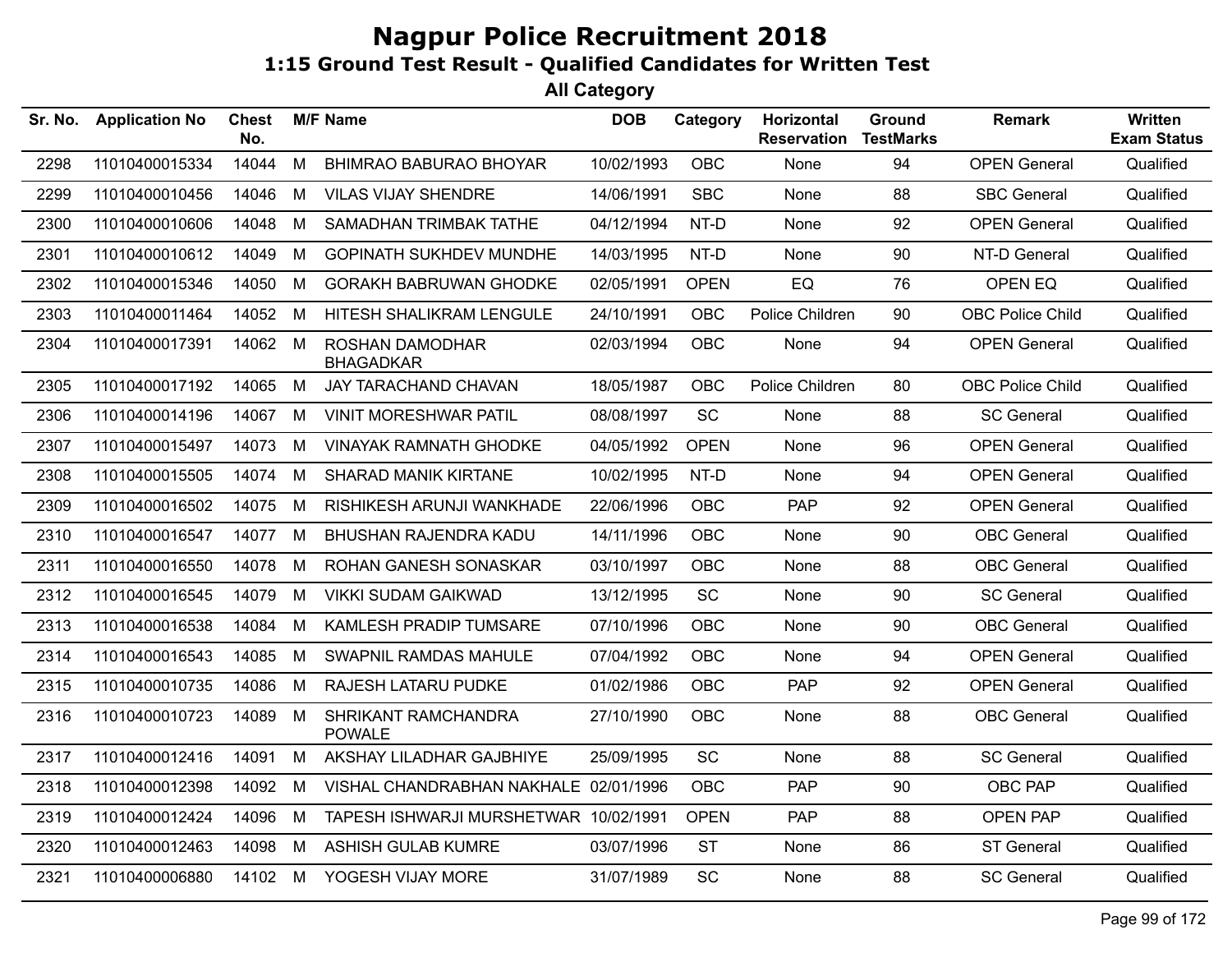| Sr. No. | <b>Application No</b> | <b>Chest</b><br>No. |     | <b>M/F Name</b>                         | <b>DOB</b> | Category    | Horizontal<br><b>Reservation</b> | <b>Ground</b><br><b>TestMarks</b> | <b>Remark</b>            | Written<br><b>Exam Status</b> |
|---------|-----------------------|---------------------|-----|-----------------------------------------|------------|-------------|----------------------------------|-----------------------------------|--------------------------|-------------------------------|
| 2322    | 11010400017898        | 14104               | M   | NISHAR LAHU BONDRE                      | 15/03/1993 | OBC         | None                             | 92                                | <b>OPEN General</b>      | Qualified                     |
| 2323    | 11010400016763        | 14113               | M   | ROSHAN DNYANESHWAR PAWAR                | 23/10/1996 | NT-B        | None                             | 90                                | NT-B General             | Qualified                     |
| 2324    | 11010400016762        | 14114               | M   | NIKESH KESHAVRAO GADBAIL                | 31/05/1991 | <b>OBC</b>  | None                             | 88                                | <b>OBC</b> General       | Qualified                     |
| 2325    | 11010400014871        | 14120               | M   | MAYUR MANOJ NITNAWARE                   | 21/03/1996 | <b>SC</b>   | None                             | 86                                | <b>SC General</b>        | Qualified                     |
| 2326    | 11010400016059        | 14122               | - M | SUNIL BAPURAO AVAGHADE                  | 05/05/1997 | SC          | EQ                               | 90                                | SC EQ                    | Qualified                     |
| 2327    | 11010400017365        | 14123               | M   | SUNNYRAJ BAPURAO JADHAV                 | 14/06/1993 | SC          | EQ                               | 82                                | SC EQ                    | Qualified                     |
| 2328    | 11010400014401        | 14126               | M   | <b>MANOHAR MOTIRAM HEMANE</b>           | 09/01/1991 | <b>OBC</b>  | None                             | 90                                | <b>OBC</b> General       | Qualified                     |
| 2329    | 11010400007321        | 14129 M             |     | VITTHAL VISHWANATHRAO<br><b>PAWADE</b>  | 14/07/1992 | <b>OPEN</b> | None                             | 94                                | <b>OPEN General</b>      | Qualified                     |
| 2330    | 11010400011531        | 14132 M             |     | KRUSHNA GANGADHAR MAHAJAN 29/09/1997    |            | OBC         | None                             | 88                                | <b>OBC</b> General       | Qualified                     |
| 2331    | 11010400017370        | 14133 M             |     | TUSHAR SHIVCHARAN DHARMIK               | 24/10/1995 | <b>SBC</b>  | None                             | 88                                | <b>SBC General</b>       | Qualified                     |
| 2332    | 11010400017368        | 14134               | M   | ANAND TARACHAND DHABALE                 | 25/12/1990 | OBC         | None                             | 90                                | <b>OBC</b> General       | Qualified                     |
| 2333    | 11010400009724        | 14137               | M   | <b>GURUNATH YUWRAJ SIRSAM</b>           | 18/10/1989 | <b>ST</b>   | None                             | 90                                | <b>ST General</b>        | Qualified                     |
| 2334    | 11010400006934        | 14150               | M   | <b>MANISH KISHOR CHAVHAN</b>            | 10/12/1992 | SC          | None                             | 92                                | <b>OPEN General</b>      | Qualified                     |
| 2335    | 11010400017366        | 14155               | M   | SACHIN BHAGWAN KHARDE                   | 15/06/1997 | <b>OPEN</b> | <b>PAP</b>                       | 94                                | <b>OPEN General/ PAP</b> | Qualified                     |
| 2336    | 11010400017098        | 14156               | M   | <b>GANESH DATTU KHARDE</b>              | 13/09/1996 | NT-D        | None                             | 90                                | NT-D General             | Qualified                     |
| 2337    | 11010400009487        | 14157 M             |     | SAMADHAN VITHOBA KHARDE                 | 28/08/1996 | NT-D        | None                             | 94                                | <b>OPEN General</b>      | Qualified                     |
| 2338    | 11010400008056        | 14163 M             |     | PANKAJ MOHAN ADE                        | 15/06/1996 | <b>OPEN</b> | PAP                              | 94                                | <b>OPEN General/ PAP</b> | Qualified                     |
| 2339    | 11010400015922        | 14171               | M   | PAWAN DETKA PAWARA                      | 19/03/1988 | <b>ST</b>   | None                             | 88                                | <b>ST General</b>        | Qualified                     |
| 2340    | 11010400006086        | 14172               | M   | RAHUL DURYODHAN BANTE                   | 23/08/1993 | <b>OBC</b>  | None                             | 94                                | <b>OPEN General</b>      | Qualified                     |
| 2341    | 11010400006079        | 14173               | M   | <b>VIJAY LAXMAN KANIRE</b>              | 17/06/1989 | OBC         | None                             | 90                                | OBC General              | Qualified                     |
| 2342    | 11010400013368        | 14180 M             |     | KRUNAL MAHESH YADAV                     | 16/08/1990 | OBC         | Police Children                  | 88                                | <b>OBC Police Child</b>  | Qualified                     |
| 2343    | 11010400012222        | 14182 M             |     | CHHATRAPATI SUKHACHAND<br><b>KHAIRE</b> | 28/06/1990 | <b>OBC</b>  | None                             | 90                                | <b>OBC</b> General       | Qualified                     |
| 2344    | 11010400012250        | 14183 M             |     | AKSHAY MOTILAL SHINDMORE                | 24/09/1996 | OBC         | None                             | 92                                | <b>OPEN General</b>      | Qualified                     |
| 2345    | 11010400010670        | 14188 M             |     | GOVINDA NANDULAL DARAPE                 | 08/10/1992 | OBC         | None                             | 90                                | <b>OBC</b> General       | Qualified                     |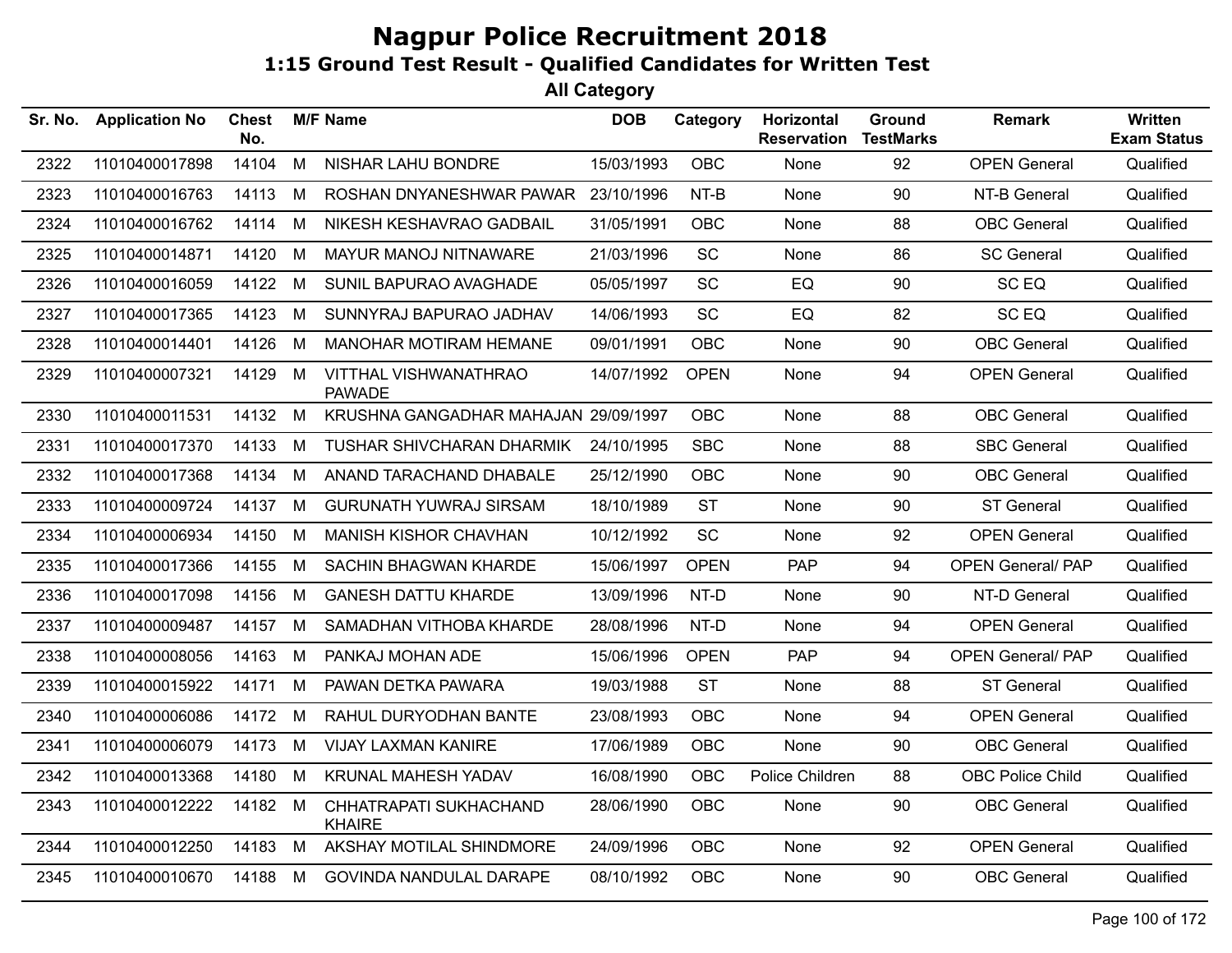| Sr. No. | <b>Application No</b> | <b>Chest</b><br>No. |   | <b>M/F Name</b>                                 | <b>DOB</b> | Category    | Horizontal<br><b>Reservation</b> | Ground<br><b>TestMarks</b> | <b>Remark</b>       | <b>Written</b><br><b>Exam Status</b> |
|---------|-----------------------|---------------------|---|-------------------------------------------------|------------|-------------|----------------------------------|----------------------------|---------------------|--------------------------------------|
| 2346    | 11010400011723        | 14190               | M | AMOL SHIVDAS KOLI                               | 01/06/1997 | <b>SBC</b>  | None                             | 96                         | <b>OPEN General</b> | Qualified                            |
| 2347    | 11010400007359        | 14193               | M | AKASH PANDURANG SHIVANKAR                       | 12/01/1992 | <b>OPEN</b> | <b>HG</b>                        | 70                         | OPEN HG             | Qualified                            |
| 2348    | 11010400013650        | 14194               | М | <b>LOMESH VINOD PARKHI</b>                      | 27/02/1993 | <b>OBC</b>  | None                             | 92                         | <b>OPEN General</b> | Qualified                            |
| 2349    | 11010400013286        | 14195               | М | SAKHARAM NAGNATH SALGAR                         | 28/07/1990 | NT-C        | None                             | 88                         | NT-C General        | Qualified                            |
| 2350    | 11010400017837        | 14196               | M | ABHISHEK NATTHUJI PALEKAR                       | 22/05/1987 | OBC         | None                             | 88                         | <b>OBC General</b>  | Qualified                            |
| 2351    | 11010400010814        | 14201               | М | MADHAV NAGNATH MUSALE                           | 01/09/1997 | NT-D        | None                             | 94                         | <b>OPEN General</b> | Qualified                            |
| 2352    | 11010400010600        | 14207               | M | <b>PAWAN SHANKAR</b><br><b>SIDDHAMSHETTIWAR</b> | 05/08/1990 | NT-B        | None                             | 92                         | <b>OPEN General</b> | Qualified                            |
| 2353    | 11010400005663        | 14210               | М | ATUL RAMNATH KOKODE                             | 07/10/1988 | OBC         | None                             | 90                         | <b>OBC</b> General  | Qualified                            |
| 2354    | 11010400016480        | 14211               | M | AMIT NARAYAN KODURWAR                           | 22/02/1991 | <b>SBC</b>  | None                             | 96                         | <b>OPEN General</b> | Qualified                            |
| 2355    | 11010400016529        | 14212               | м | MANGESH GAJANAN NAGARKAR                        | 20/08/1991 | <b>OBC</b>  | None                             | 88                         | <b>OBC</b> General  | Qualified                            |
| 2356    | 11010400018012        | 14222               | M | SAGAR GOPAL GERWAL                              | 12/11/1996 | <b>OBC</b>  | None                             | 90                         | <b>OBC</b> General  | Qualified                            |
| 2357    | 11010400016913        | 14223               | M | NILESH MORESHWAR THAKRE                         | 01/01/1991 | OBC         | None                             | 92                         | <b>OPEN General</b> | Qualified                            |
| 2358    | 11010400017703        | 14224               | M | AKASH ASHOK TANDEKAR                            | 14/08/1996 | <b>SC</b>   | None                             | 96                         | <b>OPEN General</b> | Qualified                            |
| 2359    | 11010400005716        | 14228               | M | ANUP VIJAY JAWAJI                               | 01/05/1994 | NT-B        | None                             | 90                         | NT-B General        | Qualified                            |
| 2360    | 11010400005719        | 14230               | M | SACHIN YOGINATH SOMKUWAR                        | 14/10/1988 | SC          | None                             | 92                         | <b>OPEN General</b> | Qualified                            |
| 2361    | 11010400008129        | 14238               | M | SHRIKANT PRAKASHRAO<br><b>THAKARE</b>           | 04/10/1988 | OBC         | None                             | 90                         | <b>OBC</b> General  | Qualified                            |
| 2362    | 11010400014141        | 14246               | M | AVINASH RAJU RAJNEKAR                           | 15/03/1994 | NT-B        | None                             | 90                         | NT-B General        | Qualified                            |
| 2363    | 11010400008487        | 14249               | м | ROSHAN KISANRAO THAKUR                          | 10/12/1992 | OBC         | None                             | 92                         | <b>OPEN General</b> | Qualified                            |
| 2364    | 11010400015758        | 14251               | M | SAGAR DULICHAND BHOYAR                          | 15/01/1996 | <b>ST</b>   | None                             | 94                         | <b>OPEN General</b> | Qualified                            |
| 2365    | 11010400015744        | 14252               | м | SHUBHAM ASHOKSINGH PAWAR                        | 03/01/1994 | <b>OBC</b>  | None                             | 90                         | <b>OBC</b> General  | Qualified                            |
| 2366    | 11010400015727        | 14253               | M | SACHIN NILKANTH BAHEKAR                         | 15/07/1987 | OBC         | None                             | 88                         | <b>OBC</b> General  | Qualified                            |
| 2367    | 11010400015725        | 14254               | M | SACHIN DILIP URKUDE                             | 14/01/1993 | OBC         | None                             | 88                         | <b>OBC</b> General  | Qualified                            |
| 2368    | 11010400015740        | 14255               | M | ARVINDKUMAR NILKANTH<br><b>TAWADE</b>           | 16/11/1995 | OBC         | None                             | 92                         | <b>OPEN General</b> | Qualified                            |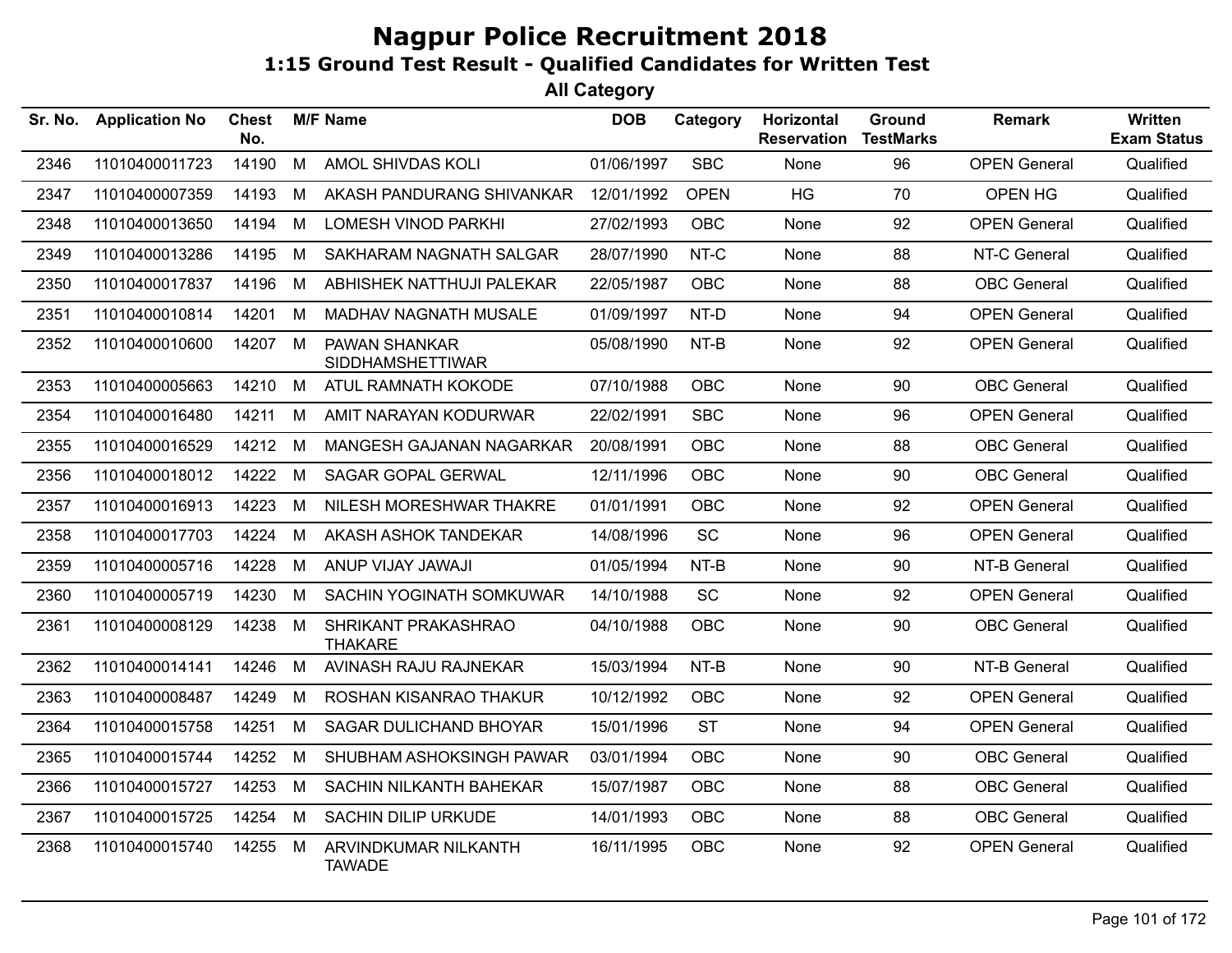| Sr. No. | <b>Application No</b> | <b>Chest</b><br>No. |   | <b>M/F Name</b>                       | <b>DOB</b> | Category   | Horizontal<br><b>Reservation</b> | Ground<br><b>TestMarks</b> | Remark                 | <b>Written</b><br><b>Exam Status</b> |
|---------|-----------------------|---------------------|---|---------------------------------------|------------|------------|----------------------------------|----------------------------|------------------------|--------------------------------------|
| 2369    | 11010400009700        | 14260               | M | ATISH SANJAY LONKAR                   | 12/07/1993 | SC         | None                             | 86                         | <b>SC General</b>      | Qualified                            |
| 2370    | 11010400009695        | 14263               | M | <b>JAGAN BABAN CHATSE</b>             | 15/02/1993 | <b>SC</b>  | None                             | 88                         | <b>SC General</b>      | Qualified                            |
| 2371    | 11010400017496        | 14270               | M | PRASHANT RAGHUNATH<br><b>GAJBHIYE</b> | 07/09/1989 | <b>SC</b>  | None                             | 88                         | <b>SC General</b>      | Qualified                            |
| 2372    | 11010400011930        | 14271               | M | ANIL MAHADU BAVISKAR                  | 04/06/1988 | <b>SC</b>  | None                             | 86                         | <b>SC General</b>      | Qualified                            |
| 2373    | 11010400012712        | 14275               | M | SHANKAR DEVIDAS KENDRE                | 12/05/1992 | NT-D       | None                             | 96                         | <b>OPEN General</b>    | Qualified                            |
| 2374    | 11010400010463        | 14277               | M | AMOL HARIBHAU KAMBLE                  | 20/06/1989 | <b>OBC</b> | <b>PAP</b>                       | 84                         | OBC PAP                | Qualified                            |
| 2375    | 11010400012726        | 14278               | M | AMOL SHIVSHANKAR NAGOSE               | 01/02/1995 | <b>SBC</b> | None                             | 92                         | <b>OPEN General</b>    | Qualified                            |
| 2376    | 11010400012749        | 14282               | M | <b>SURAJ SUBHASH GABHANE</b>          | 09/10/1997 | OBC        | None                             | 92                         | Open General           | Qualified                            |
| 2377    | 11010400012684        | 14283               | М | MAHESH MAHADEV WADIBHASME 11/06/1997  |            | <b>OBC</b> | None                             | 88                         | <b>OBC</b> General     | Qualified                            |
| 2378    | 11010400012723        | 14290               | M | KOMAL RAJKUMAR LICHADE                | 16/03/1996 | OBC        | None                             | 88                         | <b>OBC</b> General     | Qualified                            |
| 2379    | 11010400012738        | 14291               | М | SAHIL SUBHASH THAWKAR                 | 13/03/1998 | <b>OBC</b> | None                             | 88                         | <b>OBC</b> General     | Qualified                            |
| 2380    | 11010400008469        | 14292               | M | ASHISH MORESHWAR BORKAR               | 25/12/1993 | <b>SC</b>  | None                             | 86                         | <b>SC General</b>      | Qualified                            |
| 2381    | 11010400008273        | 14294               | М | CHETAN PANDURANG NAGPURE              | 24/04/1997 | NT-B       | None                             | 90                         | NT-B General           | Qualified                            |
| 2382    | 11010400014811        | 14300               | М | NILESH PRAKASH MOHOD                  | 16/11/1986 | <b>SC</b>  | Police Children                  | 66                         | <b>SC Police Child</b> | Qualified                            |
| 2383    | 11010400008110        | 14302               | M | <b>LAHU GOPAL KASLE</b>               | 27/06/1995 | DT-A       | None                             | 92                         | <b>OPEN General</b>    | Qualified                            |
| 2384    | 11010400009453        | 14304               | М | <b>DIPAK ARUN ADE</b>                 | 02/11/1991 | <b>OBC</b> | None                             | 88                         | <b>OBC</b> General     | Qualified                            |
| 2385    | 11010400007051        | 14306               | M | <b>SAGAR SUBHASH BULBULE</b>          | 26/04/1992 | <b>OBC</b> | None                             | 90                         | <b>OBC</b> General     | Qualified                            |
| 2386    | 11010400007038        | 14307               | M | <b>CHETAN GULAB WANJARI</b>           | 24/02/1995 | OBC        | None                             | 88                         | <b>OBC</b> General     | Qualified                            |
| 2387    | 11010400015025        | 14312               | M | PRASHANT RAJENDRA LOKHANDE 19/06/1995 |            | <b>SC</b>  | None                             | 90                         | <b>SC General</b>      | Qualified                            |
| 2388    | 11010400007039        | 14313               | М | <b>VILAS SHRIKRUSHNA RAUT</b>         | 05/10/1990 | <b>SBC</b> | None                             | 92                         | <b>OPEN General</b>    | Qualified                            |
| 2389    | 11010400008105        | 14317               | M | UMESH DATTA PIDURKAR                  | 09/10/1992 | <b>OBC</b> | HG                               | 92                         | <b>OPEN General</b>    | Qualified                            |
| 2390    | 11010400008085        | 14319               | М | VINOD KARNU GURNULE                   | 16/06/1995 | <b>OBC</b> | None                             | 92                         | <b>OPEN General</b>    | Qualified                            |
| 2391    | 11010400008104        | 14320               | М | <b>MANOJ SHANKAR ZELE</b>             | 25/01/1989 | NT-B       | None                             | 90                         | NT-B General           | Qualified                            |
| 2392    | 11010400010967        | 14325               | M | RAHUL ARUNRAO KAPDE                   | 23/02/1992 | <b>OBC</b> | None                             | 88                         | <b>OBC</b> General     | Qualified                            |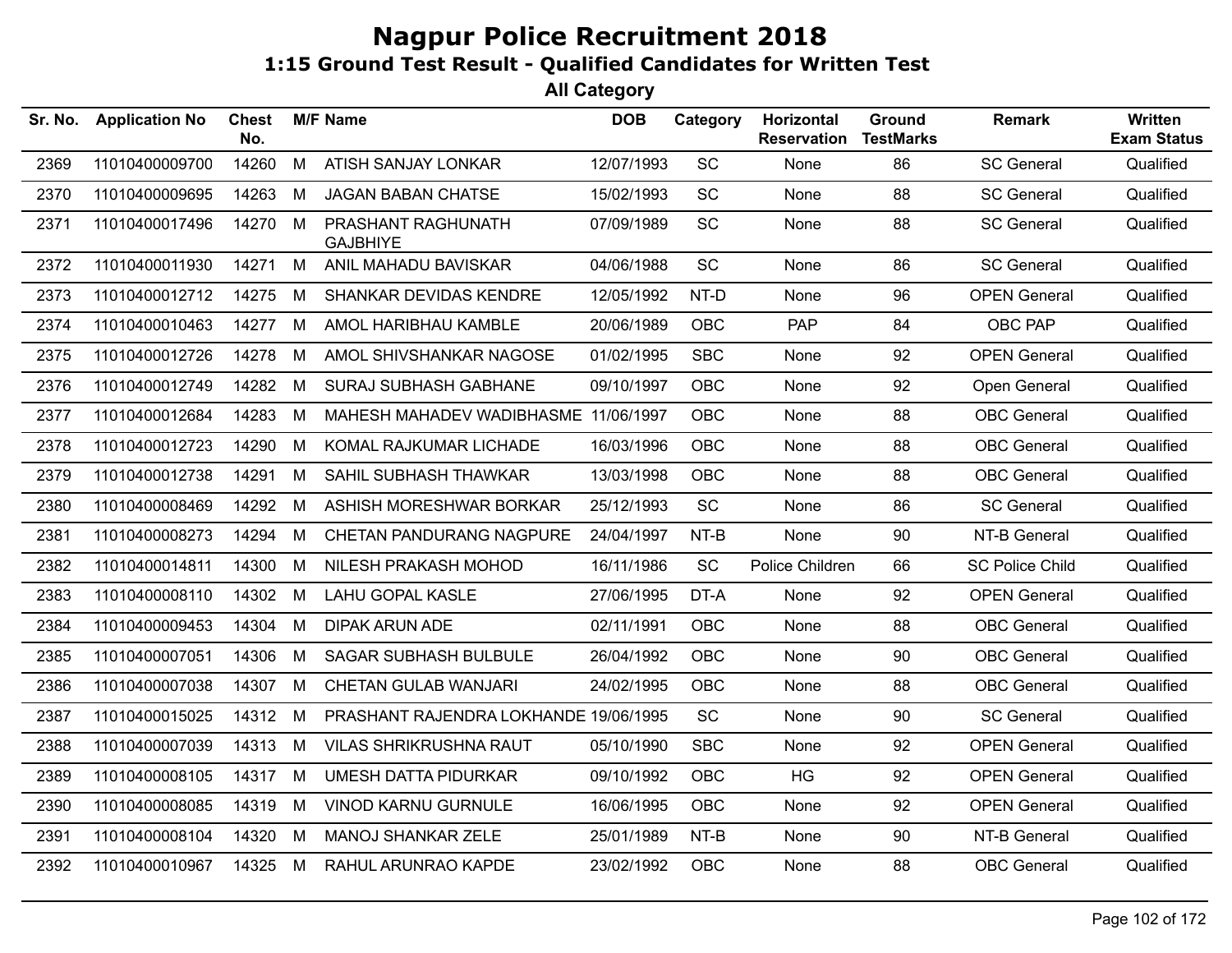| Sr. No. | <b>Application No</b> | Chest<br>No. |   | <b>M/F Name</b>                       | <b>DOB</b> | Category   | Horizontal<br><b>Reservation</b> | Ground<br><b>TestMarks</b> | <b>Remark</b>       | Written<br><b>Exam Status</b> |
|---------|-----------------------|--------------|---|---------------------------------------|------------|------------|----------------------------------|----------------------------|---------------------|-------------------------------|
| 2393    | 11010400010974        | 14326        | M | ANIL MADHAVRAO NAGARE                 | 05/07/1989 | NT-D       | None                             | 92                         | <b>OPEN General</b> | Qualified                     |
| 2394    | 11010400012605        | 14328        | M | SWAPNIL PARASRAM HODGIR               | 24/04/1998 | NT-C       | None                             | 88                         | NT-C General        | Qualified                     |
| 2395    | 11010400013921        | 14333        | M | PREMKUMAR PRABHAKAR<br><b>KOSARE</b>  | 08/10/1991 | NT-B       | None                             | 90                         | NT-B General        | Qualified                     |
| 2396    | 11010400014469        | 14335        | M | <b>SHANU SUNIL DASAR</b>              | 25/10/1996 | SC         | None                             | 92                         | <b>OPEN General</b> | Qualified                     |
| 2397    | 11010400014256        | 14336        | М | YASHWANT KISHOR SARAK                 | 23/03/1997 | NT-C       | None                             | 90                         | NT-C General        | Qualified                     |
| 2398    | 11010400008791        | 14339        | М | UMASHANKAR HARIRAM UPRIKAR 08/11/1989 |            | <b>OBC</b> | <b>PAP</b>                       | 90                         | OBC PAP             | Qualified                     |
| 2399    | 11010400005832        | 14342        | M | <b>SACHIN RAJARAM HUKRE</b>           | 07/12/1994 | <b>OBC</b> | <b>PAP</b>                       | 86                         | OBC PAP             | Qualified                     |
| 2400    | 11010400009227        | 14343        | М | RAJEEV RAMESH SULTAN                  | 04/09/1993 | <b>SBC</b> | None                             | 92                         | <b>OPEN General</b> | Qualified                     |
| 2401    | 11010400005963        | 14344        | М | <b>GANPAT NAMDEO PUNEKAR</b>          | 14/03/1993 | NT-C       | None                             | 94                         | <b>OPEN General</b> | Qualified                     |
| 2402    | 11010400017078        | 14350        | М | MADHAV SAHEBRAO AMBATWAD              | 01/01/1995 | <b>SC</b>  | None                             | 90                         | <b>SC General</b>   | Qualified                     |
| 2403    | 11010400011849        | 14351        | М | RAVINDRA RAJKUMAR THATKAR             | 31/01/1998 | NT-C       | None                             | 88                         | NT-C General        | Qualified                     |
| 2404    | 11010400011841        | 14352        | М | CHETAN MANGALDAS CHAWARE              | 19/10/1997 | <b>OBC</b> | PAP                              | 84                         | <b>OBC PAP</b>      | Qualified                     |
| 2405    | 11010400012149        | 14358        | M | SURAJ LAXMANRAO MADAVI                | 28/03/1990 | <b>ST</b>  | None                             | 86                         | ST General          | Qualified                     |
| 2406    | 11010400009089        | 14368        | M | RAKESH VITTHAL BARVE                  | 24/05/1988 | <b>SC</b>  | None                             | 92                         | <b>OPEN General</b> | Qualified                     |
| 2407    | 11010400011073        | 14374        | M | PRAVIN RAJU KOLI                      | 28/01/1997 | <b>SBC</b> | None                             | 92                         | <b>OPEN General</b> | Qualified                     |
| 2408    | 11010400015702        | 14375        | M | SADASHIV BALAJI MALLE                 | 27/08/1996 | SC         | None                             | 90                         | <b>SC General</b>   | Qualified                     |
| 2409    | 11010400015700        | 14378        | М | PRADIP MADHAV KENDRE                  | 12/03/1998 | NT-D       | None                             | 92                         | Open General        | Qualified                     |
| 2410    | 11010400013232        | 14383        | М | DURWAS SHAMRAO NEWARE                 | 30/03/1995 | <b>SBC</b> | None                             | 90                         | <b>SBC General</b>  | Qualified                     |
| 2411    | 11010400016697        | 14385        | М | RUPESH BHARAT BALBUDDHE               | 19/09/1993 | <b>OBC</b> | None                             | 92                         | <b>OPEN General</b> | Qualified                     |
| 2412    | 11010400012596        | 14396        | М | <b>BHARAT SAMBHAJI BONDARE</b>        | 17/09/1994 | NT-D       | None                             | 90                         | NT-D General        | Qualified                     |
| 2413    | 11010400016295        | 14397        | M | SUNIL RAMESHWAR TEKALE                | 12/08/1995 | <b>OBC</b> | None                             | 96                         | <b>OPEN General</b> | Qualified                     |
| 2414    | 11010400015943        | 14398        | M | SAMADHAN SHRIRAM LAMBE                | 02/02/1997 | <b>OBC</b> | None                             | 94                         | <b>OPEN General</b> | Qualified                     |
| 2415    | 11010400015942        | 14399        | М | PRAVIN HARIDAS TEKALE                 | 19/09/1994 | <b>OBC</b> | None                             | 94                         | <b>OPEN General</b> | Qualified                     |
| 2416    | 11010400015391        | 14401        | М | RAJU VASANT GUDEWAR                   | 11/11/1997 | <b>OBC</b> | None                             | 94                         | <b>OPEN General</b> | Qualified                     |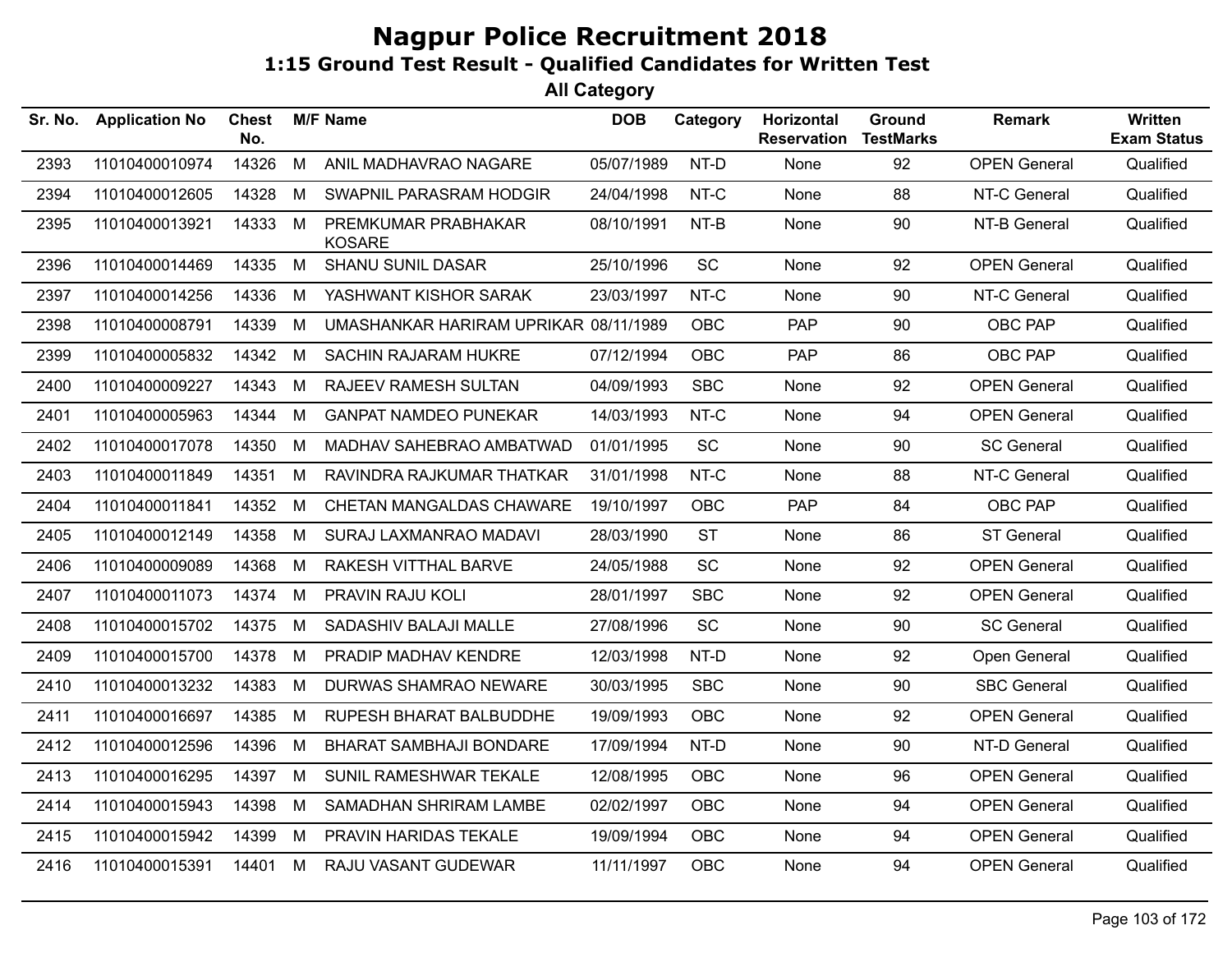| Sr. No. | <b>Application No</b> | <b>Chest</b><br>No. |   | <b>M/F Name</b>                         | <b>DOB</b> | Category    | Horizontal<br><b>Reservation</b> | Ground<br><b>TestMarks</b> | <b>Remark</b>           | <b>Written</b><br><b>Exam Status</b> |
|---------|-----------------------|---------------------|---|-----------------------------------------|------------|-------------|----------------------------------|----------------------------|-------------------------|--------------------------------------|
| 2417    | 11010400015370        | 14402               | M | NITINKUMAR ADELU PAILWAR                | 02/12/1987 | <b>OBC</b>  | None                             | 90                         | <b>OBC</b> General      | Qualified                            |
| 2418    | 11010400015395        | 14403               | M | SAGAR PRABHAKAR TONGALWAR               | 12/05/1996 | <b>OBC</b>  | None                             | 94                         | <b>OPEN General</b>     | Qualified                            |
| 2419    | 11010400015345        | 14404               | M | PANKAJ BHAURAO RATHOD                   | 25/06/1990 | DT-A        | None                             | 94                         | <b>OPEN General</b>     | Qualified                            |
| 2420    | 11010400007041        | 14410 M             |   | SWAPNIL NUGRAJ MATE                     | 14/01/1996 | <b>OBC</b>  | PAP.                             | 90                         | OBC PAP                 | Qualified                            |
| 2421    | 11010400015402        | 14412 M             |   | CHETAN PRAKASH DHAGE                    | 04/01/1993 | NT-C        | None                             | 92                         | <b>OPEN General</b>     | Qualified                            |
| 2422    | 11010400015411        | 14413               | M | MANGESH GAJANAN THAKARE                 | 02/11/1993 | OBC         | None                             | 88                         | <b>OBC</b> General      | Qualified                            |
| 2423    | 11010400012120        | 14416 M             |   | PURUSHOTTAM HANSRAJ<br><b>NAGPURE</b>   | 20/11/1992 | OBC         | None                             | 88                         | <b>OBC</b> General      | Qualified                            |
| 2424    | 11010400012986        | 14417               | M | VINOD RAJARAM AMBHORE                   | 08/09/1988 | <b>SC</b>   | PAP                              | 80                         | <b>SC PAP</b>           | Qualified                            |
| 2425    | 11010400013601        | 14419               | M | SWAPNIL SUDAM AMBILDUKE                 | 20/12/1995 | <b>OBC</b>  | None                             | 90                         | <b>OBC</b> General      | Qualified                            |
| 2426    | 11010400013298        | 14421               | M | ROSHAN RAJESH DHENUSEWAK                | 12/05/1987 | <b>OBC</b>  | None                             | 88                         | <b>OBC</b> General      | Qualified                            |
| 2427    | 11010400007739        | 14423 M             |   | ASHOK GANGADHARRAO<br><b>GHURDE</b>     | 05/02/1991 | NT-C        | None                             | 88                         | NT-C General            | Qualified                            |
| 2428    | 11010400016648        | 14426               | M | PRAFULLA RAMESHWAR<br><b>JUGNAYAKE</b>  | 08/04/1991 | <b>ST</b>   | <b>PAP</b>                       | 68                         | ST PAP                  | Qualified                            |
| 2429    | 11010400017658        | 14428               | M | AMAR DILIP NAGRE                        | 22/06/1992 | <b>OPEN</b> | HG                               | 70                         | OPEN HG                 | Qualified                            |
| 2430    | 11010400011662        | 14430               | M | <b>GAJANAN SITARAM RAUT</b>             | 20/06/1995 | <b>OBC</b>  | None                             | 90                         | <b>OBC</b> General      | Qualified                            |
| 2431    | 11010400010279        | 14431               | M | ANIS HABIB SHAIKH                       | 17/12/1993 | <b>OBC</b>  | None                             | 94                         | <b>OPEN General</b>     | Qualified                            |
| 2432    | 11010400012609        | 14436               | M | RAHUL RAMKHILAVAN YADAV                 | 03/06/1988 | <b>OBC</b>  | Police Children                  | 86                         | <b>OBC Police Child</b> | Qualified                            |
| 2433    | 11010400013786        | 14437               | M | <b>GANESH FULSING JADHAO</b>            | 05/09/1990 | DT-A        | None                             | 92                         | <b>OPEN General</b>     | Qualified                            |
| 2434    | 11010400013791        | 14438               | M | <b>BHAGERATH VINOD RATHOD</b>           | 09/05/1996 | DT-A        | None                             | 90                         | <b>DT-A General</b>     | Qualified                            |
| 2435    | 11010400007616        | 14439               | M | SHEKHAKIL SHEKHMOHAMMAD<br><b>SHEKH</b> | 20/07/1992 | <b>OBC</b>  | None                             | 90                         | <b>OBC</b> General      | Qualified                            |
| 2436    | 11010400013592        | 14442               | M | VIJAY VASANTRAO DHOTE                   | 07/10/1989 | OBC         | None                             | 94                         | <b>OPEN General</b>     | Qualified                            |
| 2437    | 11010400013170        | 14443               | M | MANISH VIJAY LANDE                      | 21/01/1992 | <b>OBC</b>  | HG                               | 84                         | OBC HG                  | Qualified                            |
| 2438    | 11010400013978        | 14446               | M | RAVI RAMESH PAIKRAO                     | 09/03/1997 | SC          | None                             | 88                         | <b>SC General</b>       | Qualified                            |
| 2439    | 11010400011988        | 14448               | M | MUKESH SHANKAR DOYE                     | 22/04/1989 | <b>OBC</b>  | None                             | 94                         | <b>OPEN General</b>     | Qualified                            |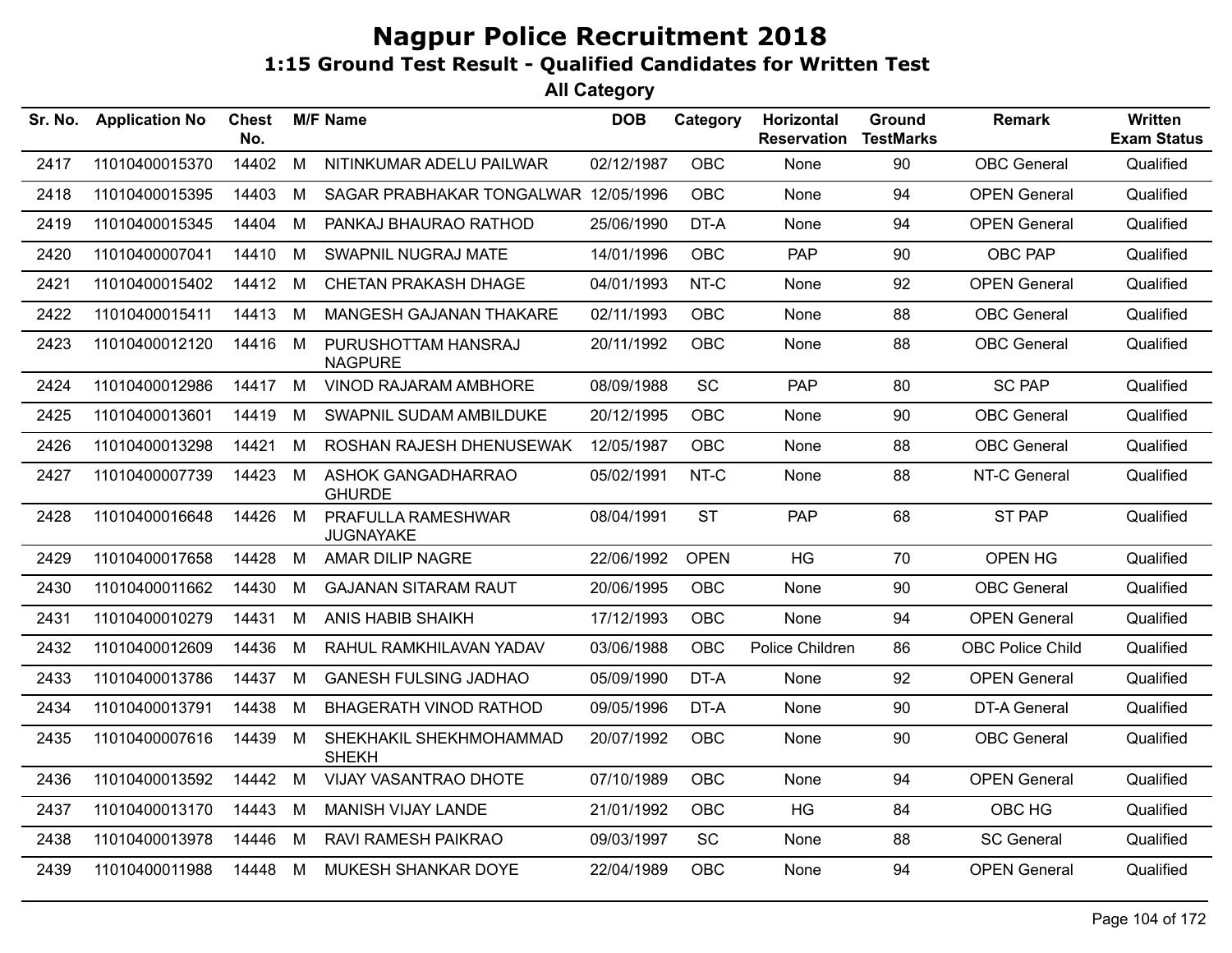| Sr. No. | <b>Application No</b> | <b>Chest</b><br>No. |   | <b>M/F Name</b>                      | <b>DOB</b> | Category    | Horizontal<br><b>Reservation</b> | Ground<br><b>TestMarks</b> | <b>Remark</b>          | Written<br><b>Exam Status</b> |
|---------|-----------------------|---------------------|---|--------------------------------------|------------|-------------|----------------------------------|----------------------------|------------------------|-------------------------------|
| 2440    | 11010400018084        | 14449               | M | RITESH RAMKRISHNA GODBOLE            | 21/02/1993 | <b>OBC</b>  | None                             | 88                         | <b>OBC</b> General     | Qualified                     |
| 2441    | 11010400018057        | 14451               | М | SANKET SHEKHAR GODSHELWAR 03/11/1993 |            | <b>OBC</b>  | None                             | 90                         | <b>OBC</b> General     | Qualified                     |
| 2442    | 11010400018058        | 14452               | M | DHAMMADIP HIVRAJ MESHRAM             | 16/12/1990 | SC          | Police Children                  | 80                         | <b>SC Police Child</b> | Qualified                     |
| 2443    | 11010400018032        | 14453               | M | KUNAL ASHOK LINGAYAT                 | 25/07/1992 | SC          | Police Children                  | 78                         | <b>SC Police Child</b> | Qualified                     |
| 2444    | 11010400012489        | 14454               | М | PANKESH MADHUKAR UIKEY               | 08/05/1993 | <b>ST</b>   | None                             | 88                         | ST General             | Qualified                     |
| 2445    | 11010400016724        | 14460               | М | OMPRAKASH JASWANT KAPGATE 20/12/1991 |            | <b>OBC</b>  | None                             | 90                         | <b>OBC</b> General     | Qualified                     |
| 2446    | 11010400013316        | 14461               | М | <b>GAURAV VIJAYRAO MEHARE</b>        | 15/10/1991 | <b>OBC</b>  | HG                               | 78                         | OBC HG                 | Qualified                     |
| 2447    | 11010400012425        | 14462               | M | SOPAN MANOHAR GITTE                  | 02/06/1992 | <b>OPEN</b> | HG                               | 84                         | OPEN HG                | Qualified                     |
| 2448    | 11010400013237        | 14466               | M | SHUBHAM MORESHWAR<br><b>KURREWAR</b> | 19/11/1995 | <b>SBC</b>  | None                             | 94                         | <b>OPEN General</b>    | Qualified                     |
| 2449    | 11010400012896        | 14467               | M | MOAJAJ MOAKIL SAIYYAD                | 06/01/1994 | <b>OPEN</b> | None                             | 92                         | <b>OPEN General</b>    | Qualified                     |
| 2450    | 11010400012860        | 14468               | M | HARSHAD RADHESHYAM<br>SINGANJUDE     | 30/05/1998 | <b>OBC</b>  | None                             | 88                         | <b>OBC</b> General     | Qualified                     |
| 2451    | 11010400016461        | 14470               | M | DATTA APPASAHEB BIRAJDAR             | 01/04/1995 | <b>OPEN</b> | <b>PAP</b>                       | 90                         | <b>OPEN PAP</b>        | Qualified                     |
| 2452    | 11010400012629        | 14471               | M | AMOL SHIVDAS PATLE                   | 14/06/1997 | <b>OBC</b>  | None                             | 92                         | Open General           | Qualified                     |
| 2453    | 11010400012623        | 14473               | M | NITIN GURUDAS BAGHELE                | 28/05/1997 | <b>OBC</b>  | None                             | 88                         | <b>OBC</b> General     | Qualified                     |
| 2454    | 11010400012625        | 14474               | M | SACHIN GURUDAS BAGHELE               | 14/04/1995 | OBC         | None                             | 88                         | <b>OBC</b> General     | Qualified                     |
| 2455    | 11010400013562        | 14477               | M | SAGAR DNYANESHWAR RAUT               | 10/04/1993 | <b>OBC</b>  | None                             | 88                         | <b>OBC</b> General     | Qualified                     |
| 2456    | 11010400013514        | 14478               | M | <b>LAXMAN PRAKASH KOLI</b>           | 30/07/1991 | <b>SBC</b>  | None                             | 88                         | <b>SBC General</b>     | Qualified                     |
| 2457    | 11010400009681        | 14486               | M | SURENDRA ASHOK KUHAD                 | 10/07/1991 | <b>SBC</b>  | None                             | 90                         | <b>SBC General</b>     | Qualified                     |
| 2458    | 11010400014571        | 14489               | М | SWAPNIL NANDKISHOR SHENDE            | 20/03/1993 | <b>OBC</b>  | None                             | 92                         | <b>OPEN General</b>    | Qualified                     |
| 2459    | 11010400013553        | 14501               | M | ASHISH SANTOSH PUSAM                 | 13/12/1996 | <b>ST</b>   | None                             | 86                         | ST General             | Qualified                     |
| 2460    | 11010400018895        | 14505               | M | SANTOSH TEKCHAND BAMHANE             | 03/04/1994 | NT-C        | None                             | 88                         | NT-C General           | Qualified                     |
| 2461    | 11010400018889        | 14507               | М | SAKHARAM RAMCHANDRA DHONE 03/06/1991 |            | <b>OPEN</b> | <b>PAP</b>                       | 88                         | <b>OPEN PAP</b>        | Qualified                     |
| 2462    | 11010400024074        | 14508               | М | DINESH DNYANESHWAR SHENDE 22/04/1990 |            | <b>OPEN</b> | HG                               | 88                         | OPEN HG                | Qualified                     |
| 2463    | 11010400024050        | 14509               | M | <b>VILAS RAMESH UIKEY</b>            | 21/06/1990 | <b>ST</b>   | HG                               | 94                         | <b>OPEN General</b>    | Qualified                     |
|         |                       |                     |   |                                      |            |             |                                  |                            |                        |                               |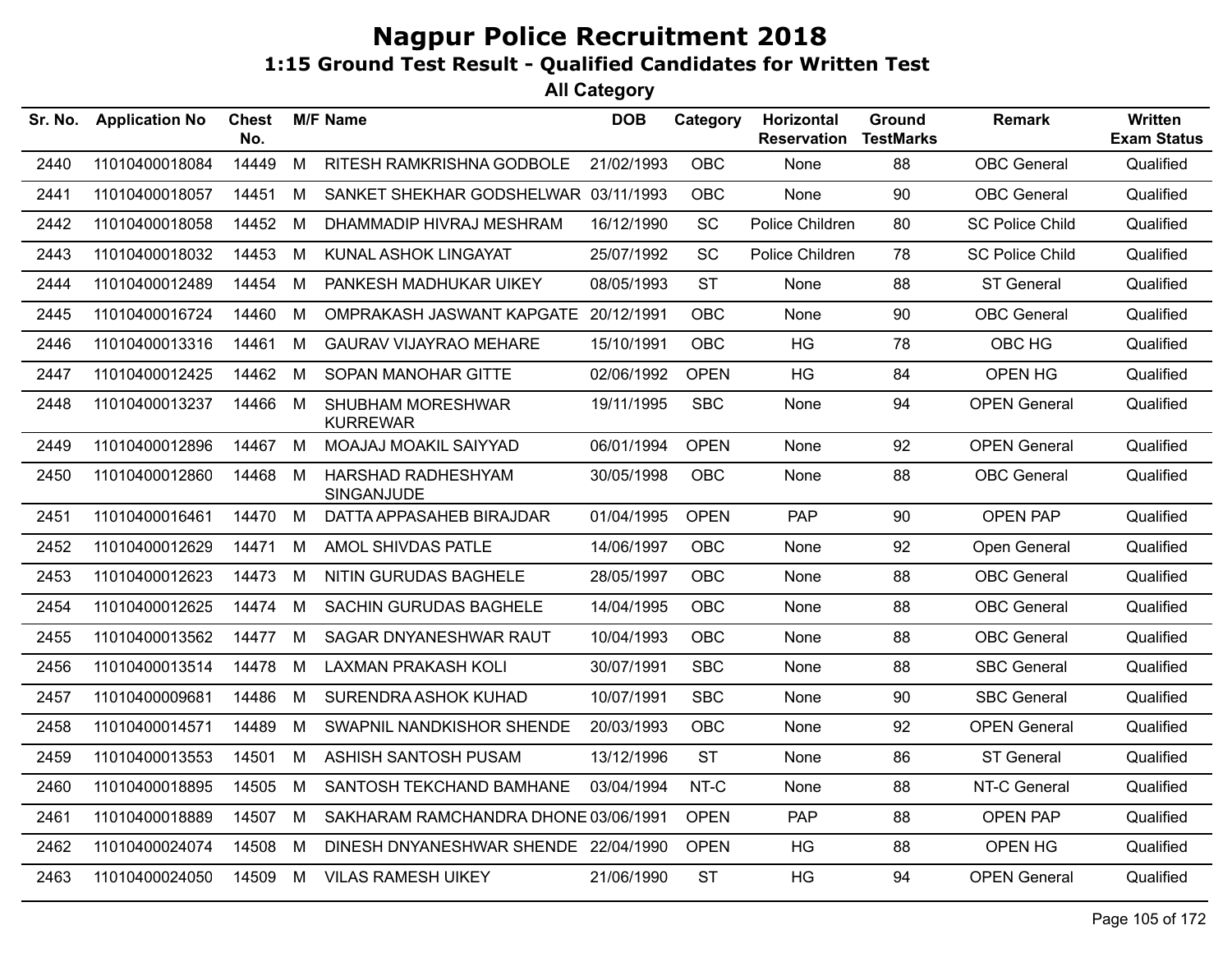| Sr. No. | <b>Application No</b> | <b>Chest</b><br>No. |   | <b>M/F Name</b>                       | <b>DOB</b> | Category    | Horizontal<br><b>Reservation</b> | Ground<br><b>TestMarks</b> | <b>Remark</b>            | <b>Written</b><br><b>Exam Status</b> |
|---------|-----------------------|---------------------|---|---------------------------------------|------------|-------------|----------------------------------|----------------------------|--------------------------|--------------------------------------|
| 2464    | 11010400022092        | 14512               | M | <b>VIJAY RAMESH KOTANGLE</b>          | 16/01/1993 | OBC         | None                             | 88                         | <b>OBC</b> General       | Qualified                            |
| 2465    | 11010400023768        | 14519               | М | KUNAL PURUSHOTTAM SAVARKAR 02/10/1995 |            | <b>OBC</b>  | None                             | 90                         | <b>OBC</b> General       | Qualified                            |
| 2466    | 11010400016172        | 14520               | M | DURGESHWAR PUNARAM UIKEY              | 03/10/1989 | <b>ST</b>   | <b>SP</b>                        | 80                         | ST <sub>SP</sub>         | Qualified                            |
| 2467    | 11010400018709        | 14524               | M | PRATIK ASHOK CHAMLATE                 | 30/06/1993 | <b>SBC</b>  | None                             | 94                         | <b>OPEN General</b>      | Qualified                            |
| 2468    | 11010400022428        | 14527               | M | SOMINATH VIKRAM BODKHE                | 23/06/1997 | NT-D        | None                             | 94                         | <b>OPEN General</b>      | Qualified                            |
| 2469    | 11010400009658        | 14540               | M | <b>LOKESH SUNIL NAGRARE</b>           | 11/09/1998 | <b>SC</b>   | <b>SP</b>                        | 82                         | <b>SC SP</b>             | Qualified                            |
| 2470    | 11010400024447        | 14541               | M | MANGESH DHANRAJ THAKRE                | 15/12/1992 | OBC         | None                             | 88                         | <b>OBC</b> General       | Qualified                            |
| 2471    | 11010400023809        | 14542               | М | <b>SHRIKANT NARESH KUMRE</b>          | 22/06/1996 | <b>ST</b>   | None                             | 88                         | <b>ST General</b>        | Qualified                            |
| 2472    | 11010400005411        | 14544               | M | AKASH PRAKASH TODASE                  | 25/10/1993 | <b>ST</b>   | <b>SP</b>                        | 78                         | ST <sub>SP</sub>         | Qualified                            |
| 2473    | 11010400012816        | 14547               | M | AMOL GANESH RAKHADE                   | 05/03/1998 | <b>OBC</b>  | <b>SP</b>                        | 82                         | OBC SP                   | Qualified                            |
| 2474    | 11010400025011        | 14560               | M | PRABHU HIRAMAN BHALERAO               | 10/08/1991 | SC          | None                             | 86                         | <b>SC General</b>        | Qualified                            |
| 2475    | 11010400022835        | 14563               | M | <b>VINOD SAMBHAJI KAMBLE</b>          | 10/05/1989 | SC          | <b>PAP</b>                       | 86                         | <b>SC PAP</b>            | Qualified                            |
| 2476    | 11010400024643        | 14564               | M | AMOL WASUDEOJI CHARDE                 | 30/03/1989 | OBC         | None                             | 90                         | <b>OBC</b> General       | Qualified                            |
| 2477    | 11010400024634        | 14565               | M | NITIN VITTHALRAO YEREKAR              | 20/01/1990 | NT-C        | None                             | 90                         | NT-C General             | Qualified                            |
| 2478    | 11010400024633        | 14566               | M | VISHAL SUDHAKARJI CHAMATE             | 28/07/1989 | NT-C        | None                             | 90                         | NT-C General             | Qualified                            |
| 2479    | 11010400024611        | 14567               | м | MANGESH DEORAOJI ZAGADE               | 25/12/1994 | NT-C        | None                             | 90                         | NT-C General             | Qualified                            |
| 2480    | 11010400018578        | 14569               | M | <b>VIVEK VASANT SHRIPAD</b>           | 29/09/1991 | <b>SBC</b>  | None                             | 92                         | <b>OPEN General</b>      | Qualified                            |
| 2481    | 11010400018577        | 14570               | M | DEVENDRA HARIBHAU CHAMAT              | 06/07/1992 | OBC         | None                             | 92                         | <b>OPEN General</b>      | Qualified                            |
| 2482    | 11010400018550        | 14573               | м | <b>CHETAN RAMESH SHENDE</b>           | 07/01/1993 | <b>OPEN</b> | <b>PAP</b>                       | 92                         | <b>OPEN General/ PAP</b> | Qualified                            |
| 2483    | 11010400022161        | 14583               | M | SHAILESH NILKAMAL SONWANE             | 05/11/1995 | NT-B        | None                             | 90                         | NT-B General             | Qualified                            |
| 2484    | 11010400006804        | 14587               | M | CHETAN GANESHRAO DESHMUKH 25/11/1993  |            | <b>OPEN</b> | <b>SP</b>                        | 88                         | OPEN SP                  | Qualified                            |
| 2485    | 11010400024347        | 14588               | M | MANGESH YADAV WADHAI                  | 10/08/1987 | <b>OBC</b>  | HG                               | 90                         | OBC HG                   | Qualified                            |
| 2486    | 11010400019917        | 14590               | M | PANKAJ TOLARAM CHAVHAN                | 04/02/1993 | DT-A        | None                             | 90                         | DT-A General             | Qualified                            |
| 2487    | 11010400024797        | 14592               | M | SURAJ VIVEKANAND LANDE                | 07/04/1996 | <b>OPEN</b> | <b>SP</b>                        | 82                         | OPEN SP                  | Qualified                            |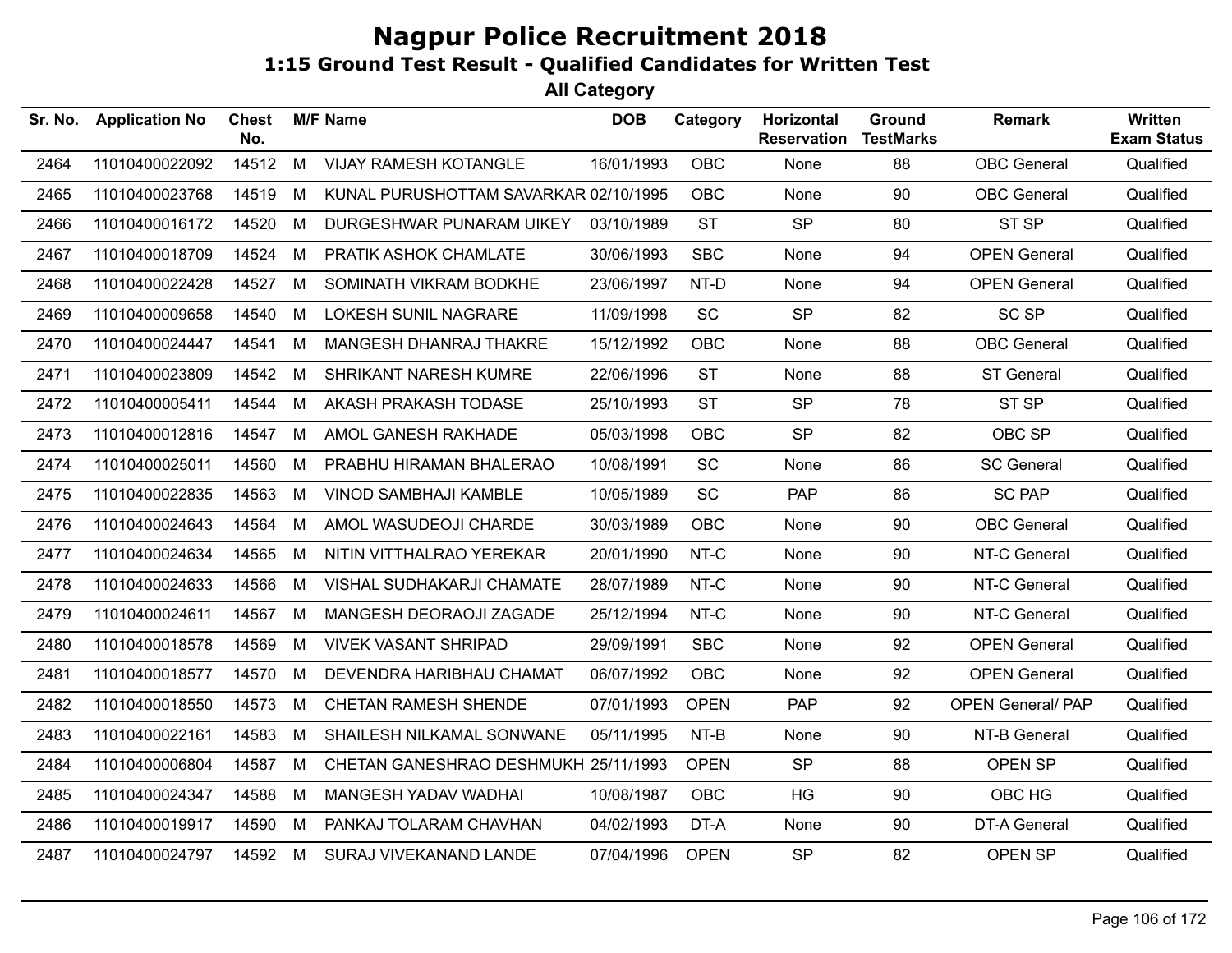| Sr. No. | <b>Application No</b> | <b>Chest</b><br>No. |   | <b>M/F Name</b>                         | <b>DOB</b> | Category    | Horizontal<br><b>Reservation</b> | Ground<br><b>TestMarks</b> | <b>Remark</b>       | Written<br><b>Exam Status</b> |
|---------|-----------------------|---------------------|---|-----------------------------------------|------------|-------------|----------------------------------|----------------------------|---------------------|-------------------------------|
| 2488    | 11010400023359        | 14593               | M | <b>GANESH RAMESH JIVTODE</b>            | 24/04/1988 | OBC         | <b>SP</b>                        | 80                         | OBC SP              | Qualified                     |
| 2489    | 11010400023347        | 14594               | M | NITESH SHAMRAO BHAGAT                   | 06/11/1990 | SC          | <b>SP</b>                        | 84                         | <b>SC SP</b>        | Qualified                     |
| 2490    | 11010400002255        | 14595               | M | ABDULAZHAR ABDULHAFEEZ<br><b>SHAIKH</b> | 30/03/1990 | <b>OPEN</b> | <b>SP</b>                        | 82                         | OPEN SP             | Qualified                     |
| 2491    | 11010400019008        | 14596               | M | SUHAS MANUMAT MADAVI                    | 23/02/1994 | <b>ST</b>   | <b>SP</b>                        | 88                         | ST <sub>SP</sub>    | Qualified                     |
| 2492    | 11010400020834        | 14601               | M | AKSHAY VASANT APOTIKAR                  | 21/10/1995 | <b>SBC</b>  | None                             | 90                         | <b>SBC General</b>  | Qualified                     |
| 2493    | 11010400018632        | 14602               | М | OMKANT MADHUKAR PRADHAN                 | 23/07/1997 | <b>ST</b>   | None                             | 88                         | <b>ST General</b>   | Qualified                     |
| 2494    | 11010400018491        | 14603               | M | AKSHAY JITENDRA MORCHULE                | 02/12/1995 | <b>ST</b>   | None                             | 90                         | <b>ST General</b>   | Qualified                     |
| 2495    | 11010400018593        | 14604               | М | MUKESH SHATTRUGHNA BOLANE 15/03/1995    |            | <b>OBC</b>  | None                             | 88                         | <b>OBC</b> General  | Qualified                     |
| 2496    | 11010400018499        | 14606               | M | ANKIT RAMAJI ASWALE                     | 05/10/1993 | OBC         | None                             | 94                         | <b>OPEN General</b> | Qualified                     |
| 2497    | 11010400013163        | 14609               | М | VIJAYDHWAJ SHRIRAM THAWKAR 31/01/1995   |            | OBC         | <b>SP</b>                        | 96                         | <b>OPEN General</b> | Qualified                     |
| 2498    | 11010400023499        | 14610               | M | <b>SANTOSH CHAINSING</b><br>CHANDWADE   | 20/06/1992 | DT-A        | None                             | 90                         | <b>DT-A General</b> | Qualified                     |
| 2499    | 11010400020311        | 14613               | M | ANKUSH KESHAVRAO DAMEDHAR 26/05/1999    |            | <b>OBC</b>  | None                             | 88                         | <b>OBC</b> General  | Qualified                     |
| 2500    | 11010400001407        | 14614               | M | SACHIN ASHOKRAO DUKARE                  | 16/07/1987 | SC          | <b>SP</b>                        | 80                         | <b>SC SP</b>        | Qualified                     |
| 2501    | 11010400001443        | 14615 M             |   | SUSHIL KESHAORAOJI<br><b>WAGHMARE</b>   | 18/07/1990 | <b>OPEN</b> | <b>SP</b>                        | 84                         | <b>OPEN SP</b>      | Qualified                     |
| 2502    | 11010400018609        | 14620               | M | AMOL PANDURANG KAIKADE                  | 15/12/1992 | <b>OBC</b>  | PAP                              | 84                         | OBC PAP             | Qualified                     |
| 2503    | 11010400023161        | 14621               | М | <b>VIJAY TULSHIDAS KAURASE</b>          | 14/08/1987 | <b>OBC</b>  | None                             | 90                         | <b>OBC</b> General  | Qualified                     |
| 2504    | 11010400004428        | 14625               | M | CHETAN DILIPJI KUKADE                   | 26/05/1999 | <b>OBC</b>  | <b>SP</b>                        | 86                         | OBC SP              | Qualified                     |
| 2505    | 11010400018669        | 14627               | M | NAYAN THANIRAM BAGDE                    | 06/12/1995 | SC          | <b>SP</b>                        | 86                         | <b>SC SP</b>        | Qualified                     |
| 2506    | 11010400018151        | 14631               | M | RAHUL LAXMAN CHANDEKAR                  | 23/03/1995 | NT-B        | None                             | 90                         | NT-B General        | Qualified                     |
| 2507    | 11010400001286        | 14632               | M | SACHIN DATTRAO SHINDE                   | 10/01/1996 | <b>OPEN</b> | <b>SP</b>                        | 90                         | OPEN SP             | Qualified                     |
| 2508    | 11010400020914        | 14633 M             |   | RAHULKUMAR KHUSHALRAO<br><b>HARAL</b>   | 17/06/1996 | NT-C        | None                             | 96                         | <b>OPEN General</b> | Qualified                     |
| 2509    | 11010400018293        | 14635               | M | PARAG GHANSHYAM GADPAYLE                | 22/11/1991 | <b>SC</b>   | None                             | 90                         | <b>SC General</b>   | Qualified                     |
| 2510    | 11010400008441        | 14643               | M | <b>VIKKY KAILASH DONGRE</b>             | 17/06/1989 | <b>SC</b>   | <b>SP</b>                        | 78                         | <b>SC SP</b>        | Qualified                     |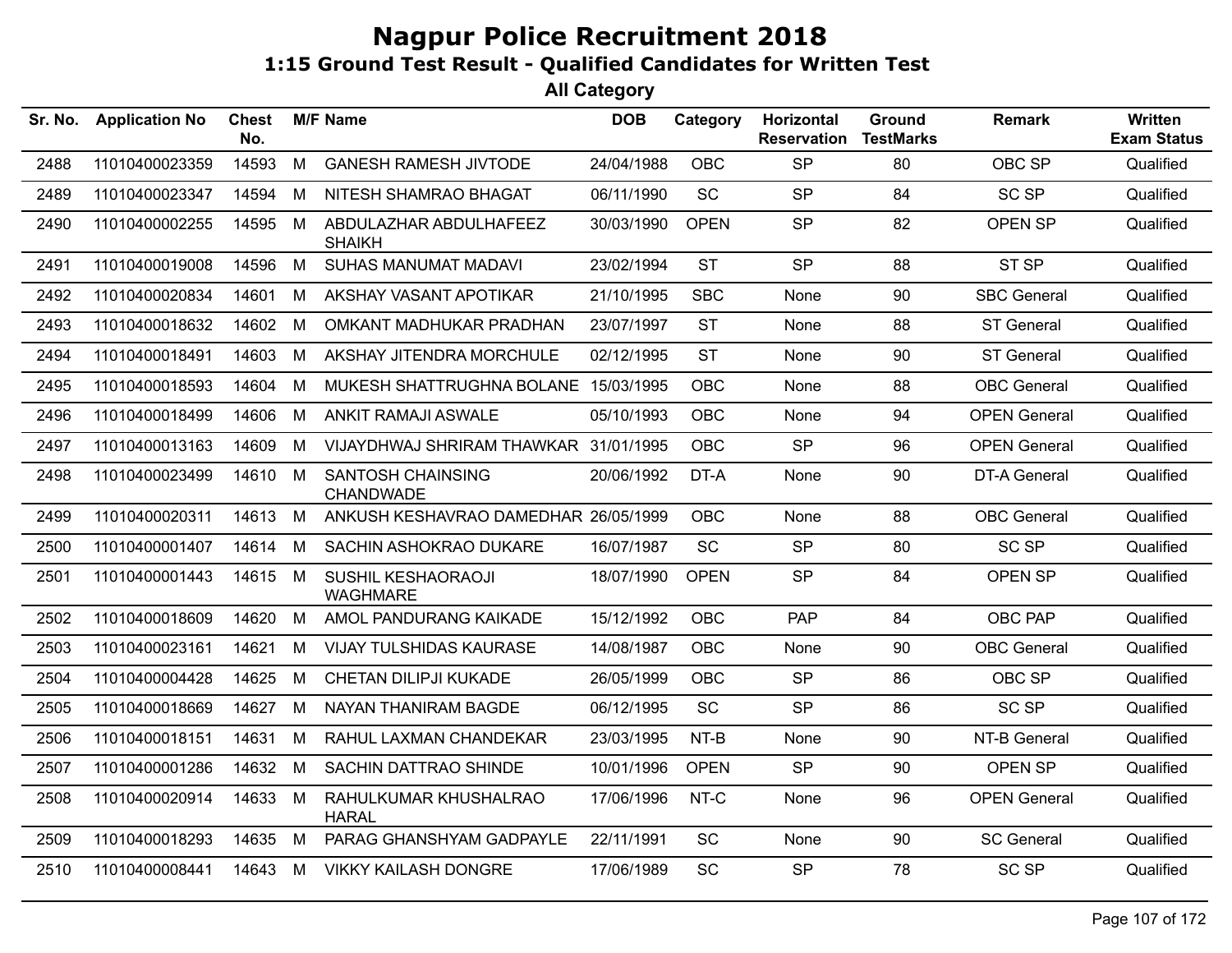| Sr. No. | <b>Application No</b> | <b>Chest</b><br>No. |   | <b>M/F Name</b>                       | <b>DOB</b> | Category    | Horizontal<br><b>Reservation</b> | Ground<br><b>TestMarks</b> | <b>Remark</b>       | Written<br><b>Exam Status</b> |
|---------|-----------------------|---------------------|---|---------------------------------------|------------|-------------|----------------------------------|----------------------------|---------------------|-------------------------------|
| 2511    | 11010400010912        | 14644               | M | <b>VINIT PANDIT MESHRAM</b>           | 18/11/1993 | SC          | <b>SP</b>                        | 86                         | <b>SC SP</b>        | Qualified                     |
| 2512    | 11010400016522        | 14646               | M | <b>BHUSHAN ANILRAO BIRE</b>           | 13/02/1999 | <b>OBC</b>  | <b>SP</b>                        | 86                         | OBC SP              | Qualified                     |
| 2513    | 11010400022414        | 14651               | M | PRAMOD RAGHOJI KHIRADE                | 19/02/1989 | SC          | None                             | 88                         | <b>SC General</b>   | Qualified                     |
| 2514    | 11010400019338        | 14652               | M | SUDHIR KISHOR PADWAL                  | 17/07/1990 | DT-A        | None                             | 94                         | <b>OPEN General</b> | Qualified                     |
| 2515    | 11010400019420        | 14653               | M | AKSHAY VINOD PADWAL                   | 15/04/1998 | DT-A        | None                             | 90                         | DT-A General        | Qualified                     |
| 2516    | 11010400008396        | 14654               | M | <b>VIKAS RAJU KAREMORE</b>            | 16/04/1998 | <b>OBC</b>  | <b>SP</b>                        | 96                         | <b>OPEN General</b> | Qualified                     |
| 2517    | 11010400018811        | 14663               | M | OMPRAKASH HIRAMAN BADWAIK             | 19/10/1997 | <b>OBC</b>  | None                             | 92                         | Open General        | Qualified                     |
| 2518    | 11010400018829        | 14664               | M | MITHUN KHUMCHAND KHOTELE              | 11/10/1992 | <b>OBC</b>  | None                             | 94                         | <b>OPEN General</b> | Qualified                     |
| 2519    | 11010400018804        | 14666               | M | <b>TUSHAR HEMRAJ BAGADE</b>           | 05/08/1995 | <b>OBC</b>  | None                             | 92                         | <b>OPEN General</b> | Qualified                     |
| 2520    | 11010400018972        | 14668               | M | RAKESH HARIRAM UPRIKAR                | 31/01/1997 | <b>OBC</b>  | None                             | 92                         | <b>OPEN General</b> | Qualified                     |
| 2521    | 11010400023300        | 14669               | M | SURAJ PANJABRAO PATIL                 | 28/10/1994 | <b>SC</b>   | None                             | 86                         | <b>SC General</b>   | Qualified                     |
| 2522    | 11010400018913        | 14673               | M | AMOL BHAUSAHEB ANDHALE                | 03/01/1998 | NT-D        | None                             | 90                         | NT-D General        | Qualified                     |
| 2523    | 11010400021779        | 14674               | M | SIDHESHWAR YADAV KAUTHEKAR 17/12/1995 |            | <b>OBC</b>  | None                             | 88                         | <b>OBC</b> General  | Qualified                     |
| 2524    | 11010400014157        | 14676               | M | SHUBAHM HEMANT MESHRAM                | 27/02/1990 | SC          | <b>SP</b>                        | 78                         | SC SP               | Qualified                     |
| 2525    | 11010400021144        | 14677               | M | RAHUL KAMLAKAR BORKAR                 | 28/10/1990 | <b>OPEN</b> | <b>SP</b>                        | 88                         | <b>OPEN SP</b>      | Qualified                     |
| 2526    | 11010400024698        | 14678               | M | <b>RITESH RAMDAS SHRIRAME</b>         | 03/08/1990 | <b>ST</b>   | <b>SP</b>                        | 72                         | ST SP               | Qualified                     |
| 2527    | 11010400021171        | 14679               | M | AMAR BABURAO MESHRAM                  | 02/06/1992 | <b>SC</b>   | <b>SP</b>                        | 79                         | <b>SC SP</b>        | Qualified                     |
| 2528    | 11010400015102        | 14683               | M | <b>VISHAL BHANUDAS PATIL</b>          | 03/09/1987 | <b>OPEN</b> | <b>SP</b>                        | 86                         | OPEN SP             | Qualified                     |
| 2529    | 11010400024353        | 14686               | M | AMOL RAMKUMAR SONKUSARE               | 28/06/1992 | <b>SBC</b>  | None                             | 90                         | <b>SBC General</b>  | Qualified                     |
| 2530    | 11010400024343        | 14687               | M | NITIN HARIDASJI DUMRE                 | 04/09/1992 | <b>OBC</b>  | None                             | 92                         | <b>OPEN General</b> | Qualified                     |
| 2531    | 11010400001857        | 14696               | M | AKSHAY BHANUDAS DEOGADE               | 03/09/1996 | <b>OPEN</b> | <b>SP</b>                        | 88                         | OPEN SP             | Qualified                     |
| 2532    | 11010400018262        | 14702               | M | YOGESH DILIP PATIL                    | 02/08/1995 | <b>OBC</b>  | None                             | 88                         | <b>OBC</b> General  | Qualified                     |
| 2533    | 11010400003352        | 14710               | M | RAVINDRA PANDHARI SHENDE              | 16/07/1994 | <b>OBC</b>  | <b>SP</b>                        | 90                         | OBC SP              | Qualified                     |
| 2534    | 11010400018602        | 14711 M             |   | <b>VIKAS DEVIDAS SARDAR</b>           | 28/07/1989 | <b>SC</b>   | None                             | 86                         | <b>SC General</b>   | Qualified                     |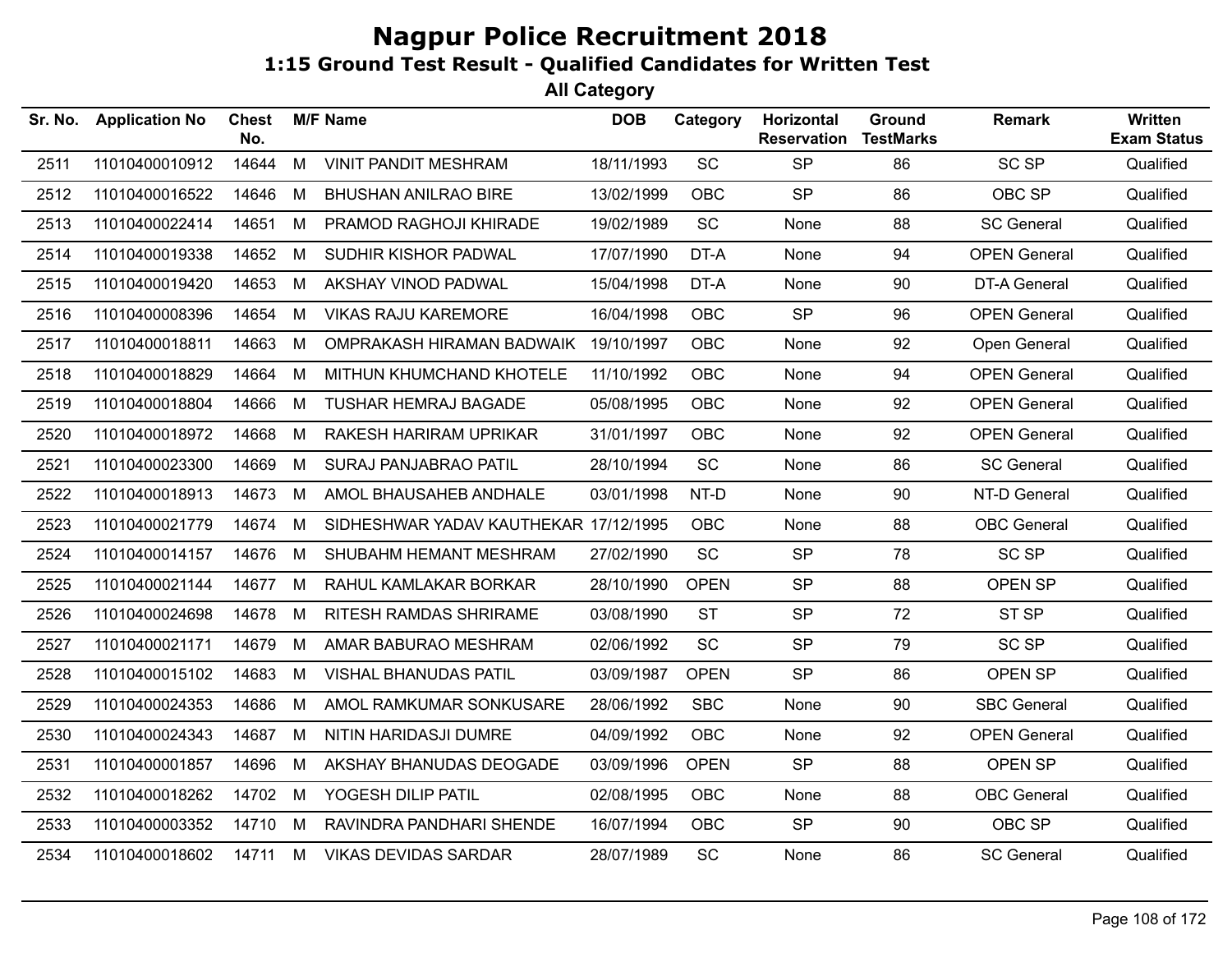| Sr. No. | <b>Application No</b> | <b>Chest</b><br>No. |   | <b>M/F Name</b>                        | <b>DOB</b> | Category    | Horizontal<br><b>Reservation</b> | Ground<br><b>TestMarks</b> | <b>Remark</b>       | Written<br><b>Exam Status</b> |
|---------|-----------------------|---------------------|---|----------------------------------------|------------|-------------|----------------------------------|----------------------------|---------------------|-------------------------------|
| 2535    | 11010400018608        | 14717               | M | NITIN SHRAWAN MAUJE                    | 09/05/1993 | NT-B        | None                             | 90                         | NT-B General        | Qualified                     |
| 2536    | 11010400018633        | 14719               | M | KAILASH GOVIND MANZRETE                | 17/10/1994 | DT-A        | None                             | 94                         | <b>OPEN General</b> | Qualified                     |
| 2537    | 11010400020685        | 14727               | M | ANIL SITARAM NAIKWAL                   | 18/12/1991 | <b>OPEN</b> | <b>None</b>                      | 92                         | <b>OPEN General</b> | Qualified                     |
| 2538    | 11010400021763        | 14728               | M | RUSHIKESH SHIVAJIRAO MADAGE 28/04/1993 |            | <b>OPEN</b> | None                             | 94                         | <b>OPEN General</b> | Qualified                     |
| 2539    | 11010400024984        | 14729               | M | AJAY SUBHASH RATHOD                    | 05/01/1994 | DT-A        | <b>None</b>                      | 92                         | <b>OPEN General</b> | Qualified                     |
| 2540    | 11010400018366        | 14731               | M | AMOL SHRIRAMJI NICHAT                  | 23/05/1990 | <b>OPEN</b> | HG                               | 88                         | OPEN HG             | Qualified                     |
| 2541    | 11010400018386        | 14733               | M | AJAY PURUSHOTTAM KHOPE                 | 13/03/1991 | <b>OBC</b>  | None                             | 96                         | <b>OPEN General</b> | Qualified                     |
| 2542    | 11010400022490        | 14738               | M | <b>DEVIDAS BAPURAO SHINDE</b>          | 14/04/1995 | <b>OPEN</b> | None                             | 94                         | <b>OPEN General</b> | Qualified                     |
| 2543    | 11010400019848        | 14740               | M | ANURAG SHRIKANT SANAS                  | 16/03/1995 | <b>OPEN</b> | <b>SP</b>                        | 82                         | OPEN SP             | Qualified                     |
| 2544    | 11010400019457        | 14742 M             |   | YOGARAJ NAMDEO FUNDE                   | 03/11/1989 | <b>OBC</b>  | HG                               | 82                         | OBC HG              | Qualified                     |
| 2545    | 11010400023297        | 14743               | M | SAMIR RIYAZUDDIN SHEIKH                | 01/07/1990 | <b>OPEN</b> | <b>HG</b>                        | 84                         | OPEN HG             | Qualified                     |
| 2546    | 11010400018523        | 14744               | M | ASHOK ASARAM SONAWANE                  | 19/12/1993 | <b>SBC</b>  | None                             | 94                         | <b>OPEN General</b> | Qualified                     |
| 2547    | 11010400021731        | 14758               | M | <b>VIVEKANAND KASHINATH PAWAR</b>      | 15/07/1992 | DT-A        | None                             | 92                         | <b>OPEN General</b> | Qualified                     |
| 2548    | 11010400018733        | 14763               | M | NATESHWAR RADHAKISAN<br><b>KHARDE</b>  | 14/04/1996 | NT-D        | None                             | 90                         | NT-D General        | Qualified                     |
| 2549    | 11010400018923        | 14766               | M | DURGESH THAKSEN NIRWAN                 | 27/06/1996 | <b>OBC</b>  | None                             | 90                         | <b>OBC</b> General  | Qualified                     |
| 2550    | 11010400018749        | 14767 M             |   | SHRIKANT DNYANESHWAR<br><b>SARWE</b>   | 07/08/1993 | <b>OBC</b>  | None                             | 88                         | <b>OBC</b> General  | Qualified                     |
| 2551    | 11010400017796        | 14771               | M | SIDDHARTH JAYRAM MESHRAM               | 04/07/1999 | <b>SC</b>   | <b>SP</b>                        | 82                         | <b>SC SP</b>        | Qualified                     |
| 2552    | 11010400017405        | 14772 M             |   | DIGESH CHANDRASHSJI PADOLE             | 15/01/1998 | <b>OBC</b>  | <b>SP</b>                        | 92                         | Open General        | Qualified                     |
| 2553    | 11010400016552        | 14773               | M | KUNAL SUKRAM MESHRAM                   | 07/07/1991 | <b>OPEN</b> | <b>SP</b>                        | 88                         | OPEN SP             | Qualified                     |
| 2554    | 11010400017152        | 14774               | M | SANDIP SHAMRAO GHUBADE                 | 27/01/1998 | SC          | <b>SP</b>                        | 82                         | <b>SC SP</b>        | Qualified                     |
| 2555    | 11010400016775        | 14775               | M | <b>VISHAL WAMAN KAYATE</b>             | 22/05/1999 | <b>OBC</b>  | <b>SP</b>                        | 84                         | OBC SP              | Qualified                     |
| 2556    | 11010400016813        | 14776               | M | MAHESH GOPAL CHAWALE                   | 02/11/1999 | <b>OBC</b>  | <b>SP</b>                        | 84                         | OBC SP              | Qualified                     |
| 2557    | 11010400016892        | 14777 M             |   | VISHAL RAMLAL BORKUTE                  | 02/12/1997 | <b>OBC</b>  | <b>SP</b>                        | 86                         | OBC SP              | Qualified                     |
| 2558    | 11010400019432        | 14778 M             |   | SAURABH RAJU BANDEBUCHE                | 31/08/1999 | <b>OPEN</b> | <b>SP</b>                        | 90                         | OPEN SP             | Qualified                     |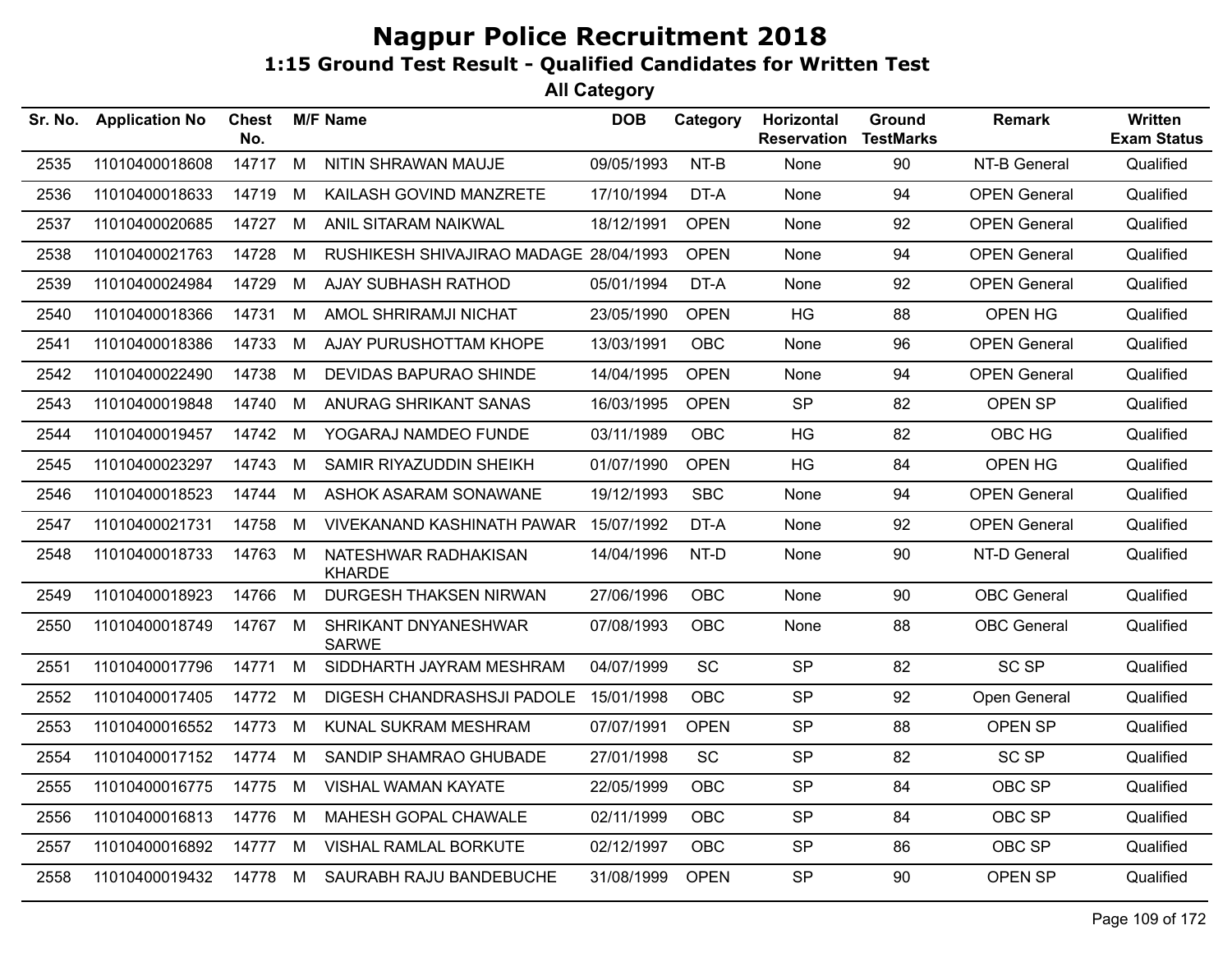| Sr. No. | <b>Application No</b> | Chest<br>No. |   | <b>M/F Name</b>                               | <b>DOB</b> | Category    | Horizontal<br><b>Reservation</b> | <b>Ground</b><br><b>TestMarks</b> | <b>Remark</b>            | <b>Written</b><br><b>Exam Status</b> |
|---------|-----------------------|--------------|---|-----------------------------------------------|------------|-------------|----------------------------------|-----------------------------------|--------------------------|--------------------------------------|
| 2559    | 11010400019992        | 14786        | M | JUBERALI KARAMATALI SAIYYAD                   | 14/10/1991 | <b>OPEN</b> | Police Children                  | 70                                | <b>OPEN Police Child</b> | Qualified                            |
| 2560    | 11010400021236        | 14795        | М | <b>SAGAR TULSIRAM NAGBHIDKAR</b>              | 30/09/1988 | <b>OBC</b>  | None                             | 88                                | <b>OBC</b> General       | Qualified                            |
| 2561    | 11010400025071        | 14797        | М | <b>GANESH SHRIHARI JAMBHULE</b>               | 01/01/1990 | <b>ST</b>   | None                             | 86                                | <b>ST General</b>        | Qualified                            |
| 2562    | 11010400018699        | 14798        | М | PRAKASH DIGAMBAR SHINDE                       | 20/05/1986 | <b>OPEN</b> | <b>SP</b>                        | 90                                | <b>OPEN General/ SP</b>  | Qualified                            |
| 2563    | 11010400018707        | 14799        | М | SANDEEP PANDURANG BASWADE 30/05/1994          |            | <b>OPEN</b> | <b>SP</b>                        | 90                                | OPEN SP                  | Qualified                            |
| 2564    | 11010400016323        | 14805        | М | VILAS DEVICHAND CHAVAN                        | 01/06/1996 | <b>OPEN</b> | <b>SP</b>                        | 94                                | <b>OPEN General/ SP</b>  | Qualified                            |
| 2565    | 11010400024697        | 14810        | M | PRAVIN RAJKUMAR UIKE                          | 05/08/1988 | <b>ST</b>   | None                             | 88                                | <b>ST General</b>        | Qualified                            |
| 2566    | 11010400008046        | 14812        | M | <b>BHUSHAN SHUDDHODHAN</b><br><b>WANKHADE</b> | 07/01/1996 | SC          | <b>SP</b>                        | 92                                | <b>OPEN General</b>      | Qualified                            |
| 2567    | 11010400008047        | 14813        | M | AFROZ RASHID SHAHA                            | 04/08/1992 | <b>OPEN</b> | <b>SP</b>                        | 86                                | OPEN SP                  | Qualified                            |
| 2568    | 11010400008051        | 14814        | M | AKSHAY PREMRAJ HARDE                          | 10/12/1994 | SC          | <b>SP</b>                        | 84                                | <b>SC SP</b>             | Qualified                            |
| 2569    | 11010400019329        | 14818        | M | <b>TUSHAR ARUN PADOLE</b>                     | 08/09/1997 | <b>OBC</b>  | None                             | 92                                | Open General             | Qualified                            |
| 2570    | 11010400019247        | 14819        | M | AKASH VASANTA BHOYAR                          | 13/11/1995 | NT-B        | None                             | 90                                | NT-B General             | Qualified                            |
| 2571    | 11010400024949        | 14823        | M | SAHIL WASUDEO BAJIRAO                         | 30/12/1997 | <b>SBC</b>  | <b>SP</b>                        | 90                                | <b>SBC General</b>       | Qualified                            |
| 2572    | 11010400017033        | 14826        | M | <b>MAHESH BABAN NAVGHARE</b>                  | 19/06/1996 | OBC         | <b>SP</b>                        | 80                                | OBC SP                   | Qualified                            |
| 2573    | 11010400018451        | 14829        | М | <b>GANESH YOGIRAJ TADAS</b>                   | 08/01/1990 | OBC         | None                             | 90                                | OBC General              | Qualified                            |
| 2574    | 11010400018423        | 14830        | М | AMOL KASHINATH WAGHMARE                       | 16/07/1992 | <b>OBC</b>  | None                             | 88                                | <b>OBC</b> General       | Qualified                            |
| 2575    | 11010400011495        | 14832        | M | RAHUL RAMBHAU TAMBE                           | 15/04/1997 | <b>OPEN</b> | <b>SP</b>                        | 82                                | <b>OPEN SP</b>           | Qualified                            |
| 2576    | 11010400011494        | 14833        | M | SANTOSH MADHUKARRAO<br><b>SHELKE</b>          | 02/04/1998 | <b>OPEN</b> | <b>SP</b>                        | 88                                | OPEN SP                  | Qualified                            |
| 2577    | 11010400024879        | 14834        | M | AJIT SURESH JIOTODE                           | 28/11/1993 | <b>OBC</b>  | None                             | 90                                | <b>OBC</b> General       | Qualified                            |
| 2578    | 11010400021423        | 14836        | м | PRAKASH VISHNU KUNDGIR                        | 20/04/1992 | <b>OPEN</b> | PAP                              | 88                                | <b>OPEN PAP</b>          | Qualified                            |
| 2579    | 11010400021427        | 14837        | M | SACHIN VISHVANATH MUTKHEDE                    | 05/06/1990 | <b>OBC</b>  | None                             | 94                                | <b>OPEN General</b>      | Qualified                            |
| 2580    | 11010400020378        | 14839        | M | PRADIP JYOTAMAL RATHOD                        | 15/12/1993 | DT-A        | None                             | 90                                | <b>DT-A General</b>      | Qualified                            |
| 2581    | 11010400019043        | 14845        | м | <b>MOHANISH MURLIDHAR</b><br><b>MAHADULE</b>  | 20/05/1994 | NT-B        | None                             | 92                                | <b>OPEN General</b>      | Qualified                            |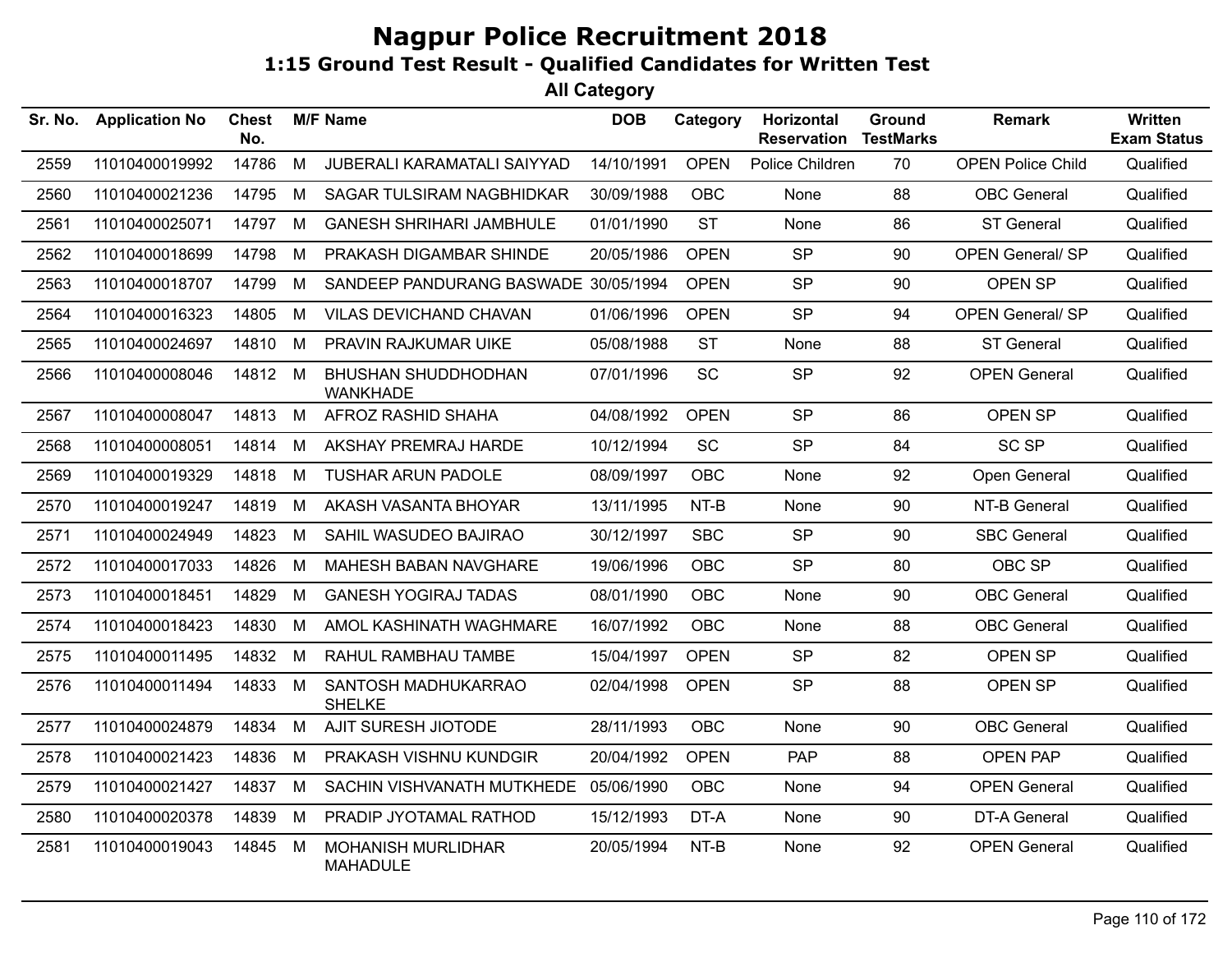| Sr. No. | <b>Application No</b> | <b>Chest</b><br>No. |   | <b>M/F Name</b>                       | <b>DOB</b> | Category    | Horizontal<br><b>Reservation</b> | Ground<br><b>TestMarks</b> | <b>Remark</b>            | Written<br><b>Exam Status</b> |
|---------|-----------------------|---------------------|---|---------------------------------------|------------|-------------|----------------------------------|----------------------------|--------------------------|-------------------------------|
| 2582    | 11010400020102        | 14855               | M | NILESH UDDHAV JADHAV                  | 25/05/1995 | $NT-B$      | None                             | 90                         | NT-B General             | Qualified                     |
| 2583    | 11010400000701        | 14857               | M | AVINASH PURUSHOTTAM MADAVI            | 23/12/1998 | <b>ST</b>   | <b>SP</b>                        | 82                         | ST <sub>SP</sub>         | Qualified                     |
| 2584    | 11010400000700        | 14858               | M | AJAY NARAYAN DHAWALE                  | 26/11/1998 | <b>SC</b>   | <b>SP</b>                        | 79                         | <b>SC SP</b>             | Qualified                     |
| 2585    | 11010400016096        | 14859               | M | <b>GOPAL BABARAOJI TADAS</b>          | 27/08/1999 | <b>OBC</b>  | <b>SP</b>                        | 80                         | OBC SP                   | Qualified                     |
| 2586    | 11010400012951        | 14860               | M | AMOL BHASKARRAO PAWAR                 | 26/06/1996 | <b>OPEN</b> | <b>SP</b>                        | 86                         | OPEN SP                  | Qualified                     |
| 2587    | 11010400005591        | 14863               | M | SOHEL JAVED BAIG                      | 04/01/1998 | <b>OPEN</b> | <b>SP</b>                        | 86                         | OPEN SP                  | Qualified                     |
| 2588    | 11010400019858        | 14864               | M | AKASH SUDHAKARRAOJI<br><b>MANDADE</b> | 13/02/1992 | OBC         | <b>SP</b>                        | 92                         | <b>OPEN General</b>      | Qualified                     |
| 2589    | 11010400019872        | 14865               | M | AKSHAY MADHUKARJI RANGALE             | 23/07/1995 | <b>OBC</b>  | <b>SP</b>                        | 88                         | OBC SP                   | Qualified                     |
| 2590    | 11010400013459        | 14866               | M | AKASH SUDHAKARAO KUPALE               | 02/10/1991 | <b>OPEN</b> | <b>SP</b>                        | 90                         | OPEN SP                  | Qualified                     |
| 2591    | 11010400013463        | 14867               | M | <b>VIJAY RAMESH TRIPATHI</b>          | 17/07/1991 | <b>OPEN</b> | <b>SP</b>                        | 88                         | OPEN SP                  | Qualified                     |
| 2592    | 11010400008286        | 14869               | M | DHIRAJ SANJAY GULHANE                 | 31/05/1997 | <b>OBC</b>  | <b>SP</b>                        | 86                         | OBC SP                   | Qualified                     |
| 2593    | 11010400020128        | 14872               | M | <b>GAUTAM NARSU MUNDE</b>             | 15/01/1991 | NT-D        | None                             | 92                         | <b>OPEN General</b>      | Qualified                     |
| 2594    | 11010400020237        | 14873               | M | PRAKASH BHASKAR MUNDE                 | 15/05/1995 | <b>OPEN</b> | PAP                              | 92                         | <b>OPEN General/ PAP</b> | Qualified                     |
| 2595    | 11010400020127        | 14874               | M | KEDARNATH ASHRUBA LAMB                | 10/04/1994 | NT-D        | None                             | 94                         | <b>OPEN General</b>      | Qualified                     |
| 2596    | 11010400002052        | 14876               | M | NAMDEO PANDURANG<br><b>WANKHEDE</b>   | 20/10/1995 | <b>OBC</b>  | <b>SP</b>                        | 88                         | OBC SP                   | Qualified                     |
| 2597    | 11010400000139        | 14885               | M | <b>JITENDRA PRALHAD</b><br>SAWWALAKHE | 19/06/1992 | <b>OBC</b>  | <b>SP</b>                        | 90                         | OBC SP                   | Qualified                     |
| 2598    | 11010400011126        | 14889               | M | PARAMVIR ASHOK KHOBARE                | 23/10/1992 | <b>OBC</b>  | <b>SP</b>                        | 82                         | OBC SP                   | Qualified                     |
| 2599    | 11010400011123        | 14890               | M | <b>TUSHAR BHASKAR KOTHALKAR</b>       | 10/10/1991 | <b>SC</b>   | <b>SP</b>                        | 78                         | <b>SC SP</b>             | Qualified                     |
| 2600    | 11010400018291        | 14894               | M | MANGESH ASHOK DESHBHRATAR 02/02/1990  |            | SC          | None                             | 90                         | <b>SC General</b>        | Qualified                     |
| 2601    | 11010400018702        | 14897               | M | MAHESH BHAGWAN MANE                   | 05/06/1991 | <b>OPEN</b> | <b>SP</b>                        | 84                         | OPEN SP                  | Qualified                     |
| 2602    | 11010400024713        | 14902               | M | ROSHAN PRAKASH MOHOD                  | 27/07/1991 | <b>SC</b>   | None                             | 90                         | <b>SC General</b>        | Qualified                     |
| 2603    | 11010400024892        | 14905               | M | SHUBHAM RAMESH SALVE                  | 19/09/1996 | <b>OBC</b>  | None                             | 90                         | <b>OBC</b> General       | Qualified                     |
| 2604    | 11010400019158        | 14908 M             |   | PANKAJ PRAKASH UKEY                   | 21/01/1991 | SC          | None                             | 92                         | <b>OPEN General</b>      | Qualified                     |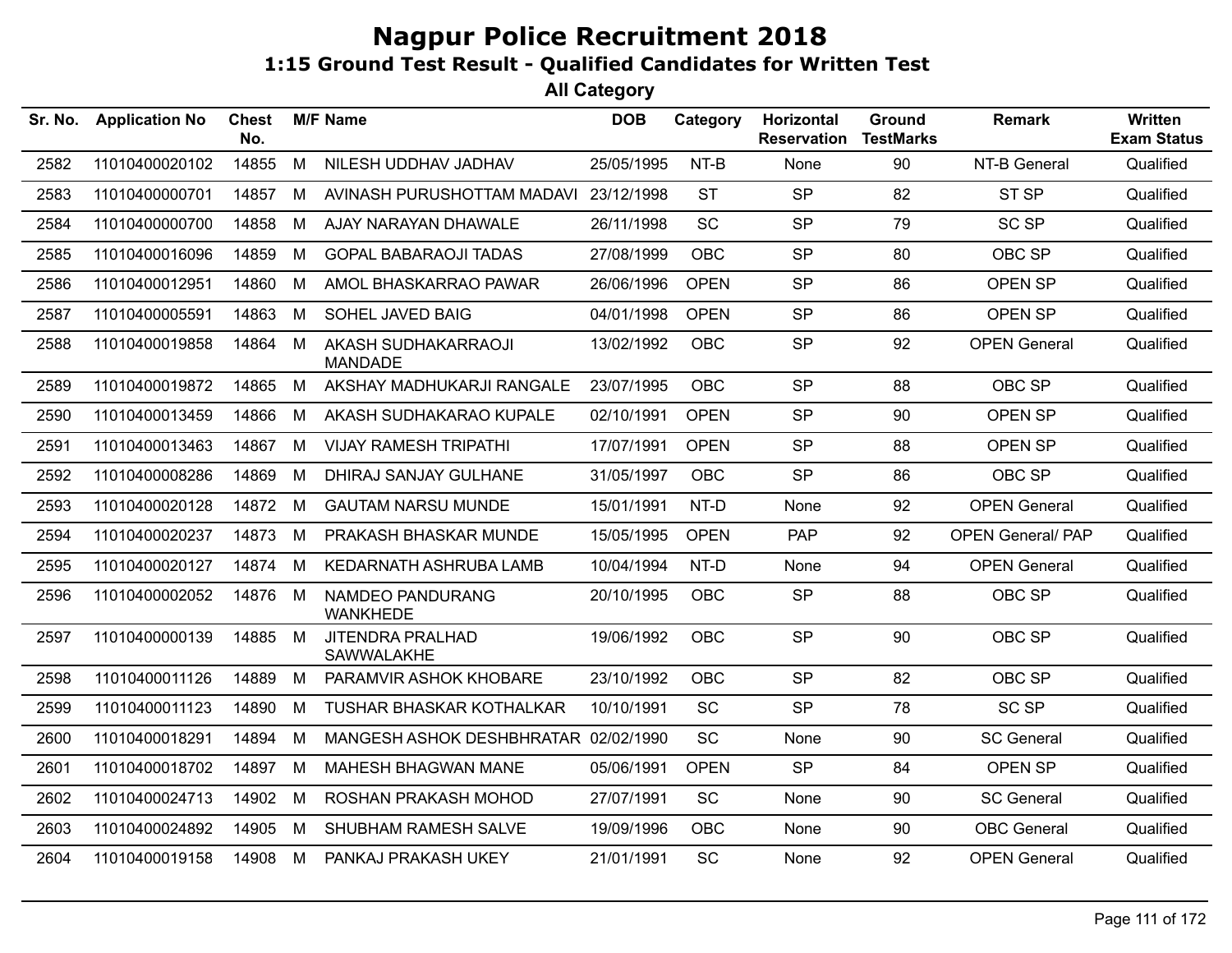| Sr. No. | <b>Application No</b> | <b>Chest</b><br>No. |   | <b>M/F Name</b>                         | <b>DOB</b> | Category    | Horizontal<br><b>Reservation</b> | Ground<br><b>TestMarks</b> | <b>Remark</b>          | Written<br><b>Exam Status</b> |
|---------|-----------------------|---------------------|---|-----------------------------------------|------------|-------------|----------------------------------|----------------------------|------------------------|-------------------------------|
| 2605    | 11010400008644        | 14911               | M | NIKKY KAILASH DONGRE                    | 09/11/1991 | SC          | <b>SP</b>                        | 86                         | <b>SC SP</b>           | Qualified                     |
| 2606    | 11010400020385        | 14913               | M | HIMANSHU RAJENDRA MENDHE                | 15/02/1993 | SC          | None                             | 88                         | <b>SC General</b>      | Qualified                     |
| 2607    | 11010400020396        | 14915               | M | YOGESH NAMDEO TEKADE                    | 12/09/1991 | <b>OBC</b>  | None                             | 90                         | <b>OBC</b> General     | Qualified                     |
| 2608    | 11010400019855        | 14917               | M | SURENDRA PRALHAD BISEN                  | 15/12/1990 | <b>OBC</b>  | None                             | 88                         | <b>OBC</b> General     | Qualified                     |
| 2609    | 11010400021624        | 14920               | M | VAIBHAV DILIPRAO LAKADE                 | 21/03/1996 | OBC         | <b>SP</b>                        | 88                         | OBC SP                 | Qualified                     |
| 2610    | 11010400011496        | 14921               | M | SOMIANTH SHIVAJIRAO GHOLAP              | 17/11/1997 | <b>OPEN</b> | <b>SP</b>                        | 90                         | OPEN SP                | Qualified                     |
| 2611    | 11010400020841        | 14927               | M | PANKAJ ASARAFILAL MAZI                  | 23/04/1990 | <b>OPEN</b> | None                             | 92                         | <b>OPEN General</b>    | Qualified                     |
| 2612    | 11010400022120        | 14928               | M | AMAR DNYANDEO INGLE                     | 08/02/1991 | SC          | None                             | 90                         | <b>SC General</b>      | Qualified                     |
| 2613    | 11010400018740        | 14930               | M | HIMANSHU DILIPRAO RAUT                  | 17/01/1995 | OBC         | None                             | 88                         | <b>OBC</b> General     | Qualified                     |
| 2614    | 11010400023135        | 14934               | M | PRADEEP BALDEO MORE                     | 08/10/1993 | SC          | Police Children                  | 86                         | <b>SC Police Child</b> | Qualified                     |
| 2615    | 11010400018960        | 14938               | M | AKSAH GAJANANRAV KHEDKAR                | 25/07/1997 | <b>OBC</b>  | <b>SP</b>                        | 90                         | OBC SP                 | Qualified                     |
| 2616    | 11010400020348        | 14939               | M | AKSHAY RAJURAO KUDAVE                   | 29/03/1997 | SC          | <b>SP</b>                        | 80                         | <b>SC SP</b>           | Qualified                     |
| 2617    | 11010400020866        | 14941               | M | ABHISHEK AMRUTRAO TUPAT                 | 28/06/1996 | <b>OBC</b>  | <b>SP</b>                        | 84                         | OBC SP                 | Qualified                     |
| 2618    | 11010400022228        | 14944               | M | DIPAK UDAYSINGH MARASKOLHE 20/04/1998   |            | <b>ST</b>   | <b>SP</b>                        | 80                         | ST SP                  | Qualified                     |
| 2619    | 11010400007192        | 14945               | M | PANDURANG DEVDASJI YELANE               | 09/08/1993 | <b>OBC</b>  | <b>SP</b>                        | 94                         | <b>OPEN General</b>    | Qualified                     |
| 2620    | 11010400019036        | 14949               | M | SANDIP VASUDEO BHUSARI                  | 18/11/1991 | <b>OBC</b>  | None                             | 92                         | <b>OPEN General</b>    | Qualified                     |
| 2621    | 11010400018407        | 14956               | M | BHASKAR BALAJI DARADE                   | 04/05/1986 | <b>OPEN</b> | <b>PAP</b>                       | 86                         | <b>OPEN PAP</b>        | Qualified                     |
| 2622    | 11010400020467        | 14957               | M | SHIVPRASAD NIVRUTTI KHILLARE 21/01/1992 |            | <b>SC</b>   | <b>SP</b>                        | 82                         | <b>SC SP</b>           | Qualified                     |
| 2623    | 11010400023349        | 14958               | M | MADHAV RUSTUMA KAPSE                    | 18/04/1989 | <b>OBC</b>  | <b>SP</b>                        | 80                         | OBC SP                 | Qualified                     |
| 2624    | 11010400019239        | 14962               | M | <b>GOPAL PANDIT SURNAR</b>              | 05/02/1994 | NT-C        | None                             | 88                         | NT-C General           | Qualified                     |
| 2625    | 11010400018447        | 14968               | M | ANKUSH VINOD KUNTAWAR                   | 07/10/1993 | <b>OBC</b>  | None                             | 92                         | <b>OPEN General</b>    | Qualified                     |
| 2626    | 11010400024610        | 14973               | M | MANISH SUBHASHRAO MANDRE                | 26/06/1990 | SC          | <b>SP</b>                        | 84                         | <b>SC SP</b>           | Qualified                     |
| 2627    | 11010400009237        | 14974               | M | ROSHAN MADHUKARRAO KAWALE 19/12/1992    |            | <b>OPEN</b> | <b>SP</b>                        | 90                         | OPEN SP                | Qualified                     |
| 2628    | 11010400001391        | 14975 M             |   | DURGADAS SHAMRAO DEVHARE 27/11/1990     |            | <b>OBC</b>  | <b>SP</b>                        | 90                         | OBC SP                 | Qualified                     |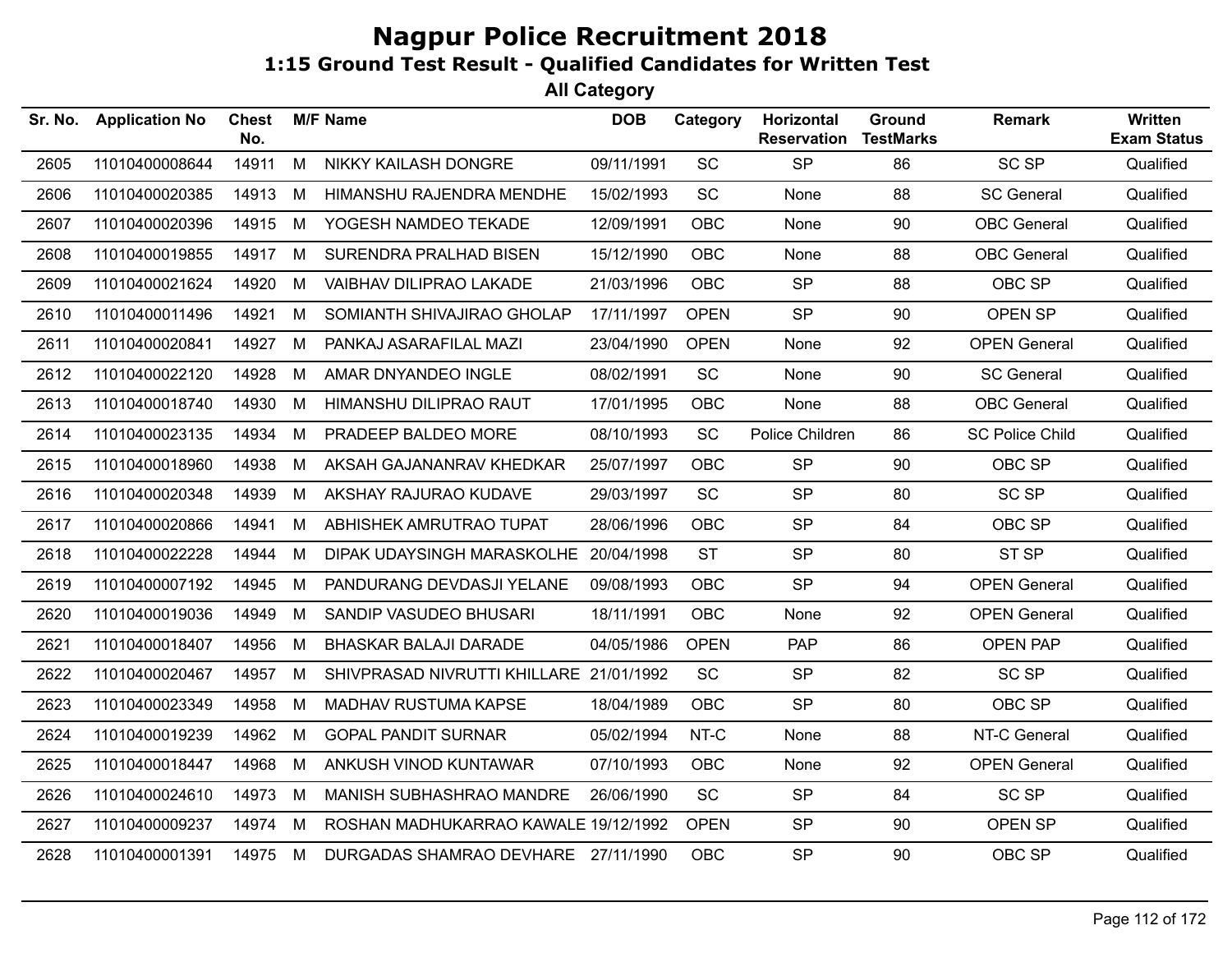| Sr. No. | <b>Application No</b> | Chest<br>No. |   | <b>M/F Name</b>                        | <b>DOB</b> | Category    | Horizontal<br><b>Reservation</b> | Ground<br><b>TestMarks</b> | <b>Remark</b>           | Written<br><b>Exam Status</b> |
|---------|-----------------------|--------------|---|----------------------------------------|------------|-------------|----------------------------------|----------------------------|-------------------------|-------------------------------|
| 2629    | 11010400015989        | 14976        | M | AKASH UTTAM SHINDE                     | 11/07/1998 | <b>OPEN</b> | <b>SP</b>                        | 84                         | <b>OPEN SP</b>          | Qualified                     |
| 2630    | 11010400002689        | 14978        | М | KUNAL KISAN NARWADE                    | 24/02/1995 | SC          | <b>SP</b>                        | 86                         | <b>SC SP</b>            | Qualified                     |
| 2631    | 11010400002690        | 14979        | M | ANIL PANDURANG WAGHMARE                | 10/06/1999 | <b>SC</b>   | <b>SP</b>                        | 90                         | <b>SC SP</b>            | Qualified                     |
| 2632    | 11010400018871        | 14992        | М | DEVENDRA SAMBHAJI GAIDHANI             | 13/01/1992 | <b>OBC</b>  | None                             | 88                         | <b>OBC</b> General      | Qualified                     |
| 2633    | 11010400016140        | 14993        | М | AMIT DEVIDAS ABHARE                    | 23/08/1994 | <b>OBC</b>  | <b>SP</b>                        | 82                         | OBC SP                  | Qualified                     |
| 2634    | 11010400024001        | 14994        | M | SACHIN BALASAHEB PATKAL                | 02/02/1991 | OBC         | None                             | 90                         | <b>OBC</b> General      | Qualified                     |
| 2635    | 11010400024009        | 14995        | M | <b>BHAURAO ABHIMAN POPALE</b>          | 30/05/1997 | <b>OBC</b>  | None                             | 92                         | <b>OPEN General</b>     | Qualified                     |
| 2636    | 11010400020355        | 14996        | M | ANIKET TUKARAM KALE                    | 16/03/1999 | <b>ST</b>   | <b>SP</b>                        | 64                         | ST <sub>SP</sub>        | Qualified                     |
| 2637    | 11010400005429        | 15004        | М | ROSHAN SURESH PILLEWAN                 | 10/12/1990 | SC          | <b>SP</b>                        | 78                         | SC SP                   | Qualified                     |
| 2638    | 11010400011537        | 15010        | М | RANJEETKUMAR PRITILAL<br><b>GAUTAM</b> | 17/02/1997 | <b>OBC</b>  | <b>SP</b>                        | 80                         | OBC SP                  | Qualified                     |
| 2639    | 11010400022206        | 15011        | M | AMOL DEVAJI DEORE                      | 17/06/1989 | <b>OBC</b>  | None                             | 90                         | <b>OBC</b> General      | Qualified                     |
| 2640    | 11010400022234        | 15012        | М | SAMADHAN NAMDEO PATIL                  | 03/05/1991 | DT-A        | None                             | 92                         | <b>OPEN General</b>     | Qualified                     |
| 2641    | 11010400023705        | 15013        | M | NARESH BINNILAL MARASKOLHE             | 19/06/1994 | <b>OPEN</b> | <b>SP</b>                        | 92                         | <b>OPEN General/ SP</b> | Qualified                     |
| 2642    | 11010400019439        | 15016        | M | KHIROJ MAROTI DHEKALE                  | 17/10/1991 | <b>ST</b>   | <b>SP</b>                        | 67                         | ST <sub>SP</sub>        | Qualified                     |
| 2643    | 11010400018335        | 15024        | М | <b>DIPAK BABAN LALSARE</b>             | 31/03/1990 | <b>OBC</b>  | HG                               | 84                         | OBC HG                  | Qualified                     |
| 2644    | 11010400019662        | 15025        | М | NITIN DATTATRAY KHONDE                 | 14/09/1998 | <b>OBC</b>  | None                             | 92                         | Open General            | Qualified                     |
| 2645    | 11010400019645        | 15026        | M | VITTHAL MANOHAR KHONDE                 | 23/12/1992 | <b>OBC</b>  | None                             | 90                         | <b>OBC</b> General      | Qualified                     |
| 2646    | 11010400019651        | 15027        | M | SACHIN SHALIKARAM KHONDE               | 10/07/1999 | <b>OBC</b>  | None                             | 90                         | <b>OBC</b> General      | Qualified                     |
| 2647    | 11010400018823        | 15033        | M | NILESH BANDU BHOYAR                    | 26/01/1994 | <b>OBC</b>  | None                             | 92                         | <b>OPEN General</b>     | Qualified                     |
| 2648    | 11010400018808        | 15035        | М | <b>GOPAL VASUDEO LOHARE</b>            | 20/05/1997 | NT-C        | None                             | 94                         | <b>OPEN General</b>     | Qualified                     |
| 2649    | 11010400019601        | 15038        | M | ARVIND ARJUN PATTHE                    | 07/06/1988 | SC          | None                             | 90                         | <b>SC General</b>       | Qualified                     |
| 2650    | 11010400021275        | 15040        | M | TIRUPATI RAWAN RATHOD                  | 19/10/1995 | DT-A        | None                             | 90                         | DT-A General            | Qualified                     |
| 2651    | 11010400024859        | 15041        | M | YOGESH NINAII TAYADE                   | 03/05/1990 | SC          | None                             | 86                         | <b>SC General</b>       | Qualified                     |
| 2652    | 11010400004787        | 15046        | M | PRAMOD NAVNATH GARJE                   | 25/10/1995 | <b>OPEN</b> | <b>SP</b>                        | 90                         | OPEN SP                 | Qualified                     |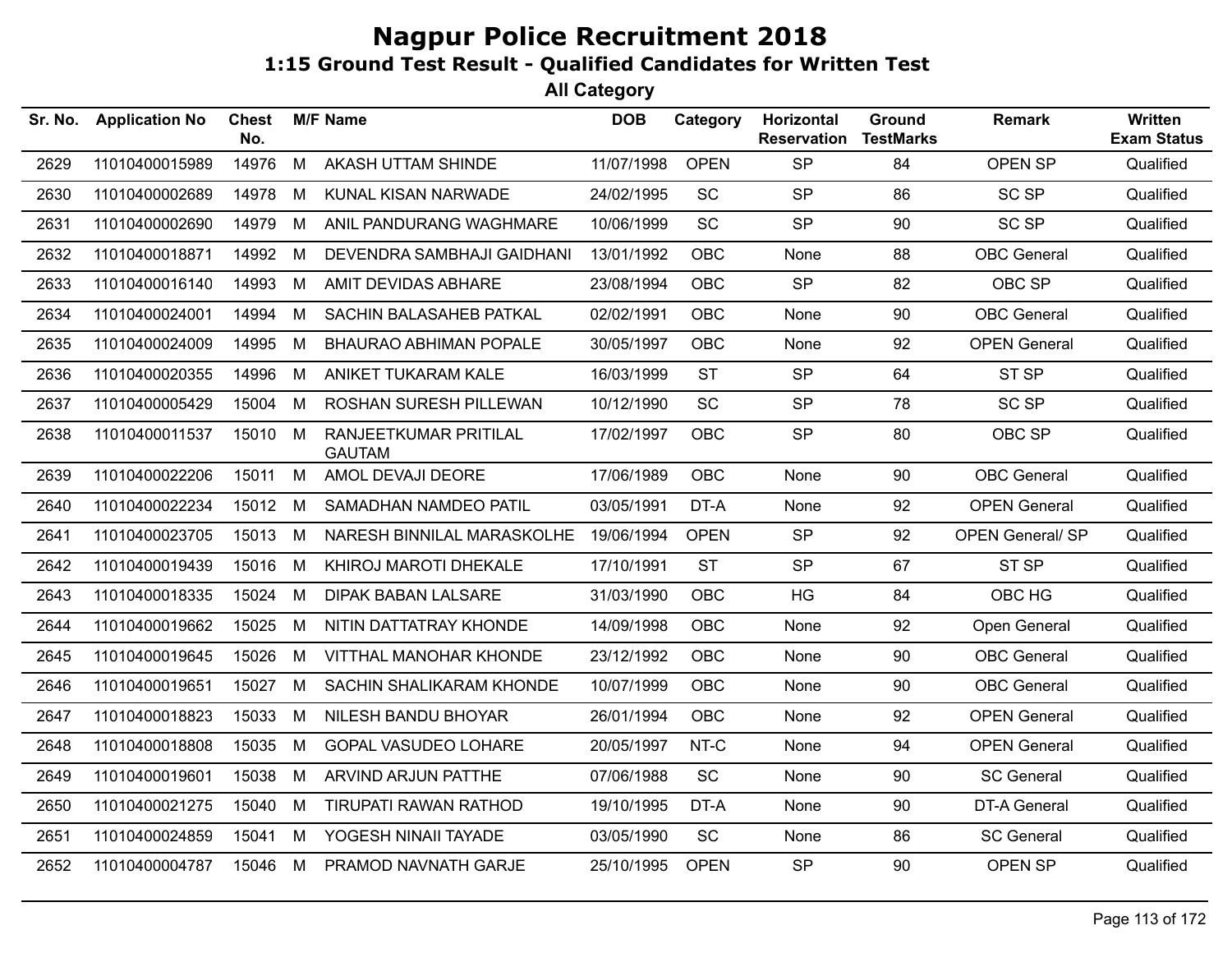| Sr. No. | <b>Application No</b> | Chest<br>No. |   | <b>M/F Name</b>                       | <b>DOB</b> | Category    | Horizontal<br><b>Reservation</b> | Ground<br><b>TestMarks</b> | <b>Remark</b>            | Written<br><b>Exam Status</b> |
|---------|-----------------------|--------------|---|---------------------------------------|------------|-------------|----------------------------------|----------------------------|--------------------------|-------------------------------|
| 2653    | 11010400019769        | 15047        | M | <b>SACHIN SHANKAR ATHARE</b>          | 18/12/1992 | <b>OBC</b>  | None                             | 92                         | <b>OPEN General</b>      | Qualified                     |
| 2654    | 11010400019710        | 15048        | М | SOMNATH VISHNU KEDAR                  | 08/07/1994 | NT-D        | None                             | 92                         | <b>OPEN General</b>      | Qualified                     |
| 2655    | 11010400019695        | 15049        | M | SATISH GAHININATH KHEDKAR             | 30/03/1987 | NT-D        | None                             | 90                         | NT-D General             | Qualified                     |
| 2656    | 11010400019682        | 15051        | М | BHANUDAS MAHADEV JAYBHAYE             | 01/06/1997 | NT-D        | None                             | 90                         | NT-D General             | Qualified                     |
| 2657    | 11010400019327        | 15052        | М | <b>DIPAK VISHNU FUNDE</b>             | 24/04/1990 | NT-D        | None                             | 94                         | <b>OPEN General</b>      | Qualified                     |
| 2658    | 11010400020898        | 15057        | M | MAYUR KAMALKISHOR DOLARE              | 12/06/1997 | <b>OBC</b>  | None                             | 92                         | <b>OPEN General</b>      | Qualified                     |
| 2659    | 11010400019137        | 15063        | M | <b>VIKRAM WAMAN NIMBARTE</b>          | 01/01/1994 | <b>OBC</b>  | None                             | 94                         | <b>OPEN General</b>      | Qualified                     |
| 2660    | 11010400019171        | 15064        | М | KAILASH DILIP KINARKAR                | 10/07/1993 | <b>OBC</b>  | None                             | 88                         | <b>OBC</b> General       | Qualified                     |
| 2661    | 11010400019168        | 15066        | M | ASHISH MADHUKAR MARWADE               | 24/08/1995 | <b>OBC</b>  | None                             | 96                         | <b>OPEN General</b>      | Qualified                     |
| 2662    | 11010400019154        | 15068        | М | MOSAM UTTAM THAWAKAR                  | 30/06/1996 | <b>OBC</b>  | None                             | 94                         | <b>OPEN General</b>      | Qualified                     |
| 2663    | 11010400019219        | 15069        | M | ROSHAN ARUN BORKAR                    | 15/05/1989 | OBC         | None                             | 90                         | <b>OBC</b> General       | Qualified                     |
| 2664    | 11010400019224        | 15070        | М | <b>VINOD GAJANAN BORKAR</b>           | 12/04/1992 | <b>OBC</b>  | None                             | 96                         | <b>OPEN General</b>      | Qualified                     |
| 2665    | 11010400020093        | 15073        | M | PRABHAKAR BHAGWAN<br><b>SUDEWAD</b>   | 09/07/1993 | <b>ST</b>   | None                             | 86                         | <b>ST General</b>        | Qualified                     |
| 2666    | 11010400020082        | 15074        | M | <b>GOVIND VITTHAL KAMALE</b>          | 17/06/1991 | NT-C        | None                             | 96                         | <b>OPEN General</b>      | Qualified                     |
| 2667    | 11010400022953        | 15083        | М | <b>VIKAS DURYODHAN WAKODE</b>         | 07/02/1993 | <b>SC</b>   | None                             | 92                         | <b>OPEN General</b>      | Qualified                     |
| 2668    | 11010400024383        | 15084        | M | <b>VIVEK SURESH AMBHORE</b>           | 07/07/1995 | <b>SBC</b>  | None                             | 90                         | <b>SBC General</b>       | Qualified                     |
| 2669    | 11010400024400        | 15085        | М | NIKHIL GOPAL BOBADE                   | 01/10/1993 | <b>OBC</b>  | None                             | 92                         | <b>OPEN General</b>      | Qualified                     |
| 2670    | 11010400022071        | 15092        | М | SHAIKHAZHAR SHAIKH MAQSOOD 26/01/1993 |            | <b>OPEN</b> | <b>PAP</b>                       | 94                         | <b>OPEN General/ PAP</b> | Qualified                     |
| 2671    | 11010400024048        | 15093        | M | <b>SACHIN RAMESH PATIL</b>            | 22/07/1994 | <b>OBC</b>  | None                             | 92                         | <b>OPEN General</b>      | Qualified                     |
| 2672    | 11010400000669        | 15099        | M | ANKUSH DEVIDAS GUTTE                  | 11/09/1998 | <b>OPEN</b> | <b>SP</b>                        | 86                         | OPEN SP                  | Qualified                     |
| 2673    | 11010400009847        | 15104        | М | VISHNUDAS GOVINDJI MUNDHE             | 03/06/1993 | <b>OPEN</b> | <b>SP</b>                        | 92                         | OPEN General/SP          | Qualified                     |
| 2674    | 11010400004629        | 15105        | M | SANTOSH GANESH GHARJALE               | 16/05/1995 | <b>OPEN</b> | <b>SP</b>                        | 84                         | OPEN SP                  | Qualified                     |
| 2675    | 11010400015849        | 15107        | М | RAVIKUMAR SAMBHAJI BADANE             | 03/06/1994 | <b>OPEN</b> | <b>SP</b>                        | 90                         | OPEN SP                  | Qualified                     |
| 2676    | 11010400006574        | 15110        | M | NIKHIL KAILASH KANEKAR                | 08/09/1994 | SC          | <b>SP</b>                        | 84                         | <b>SC SP</b>             | Qualified                     |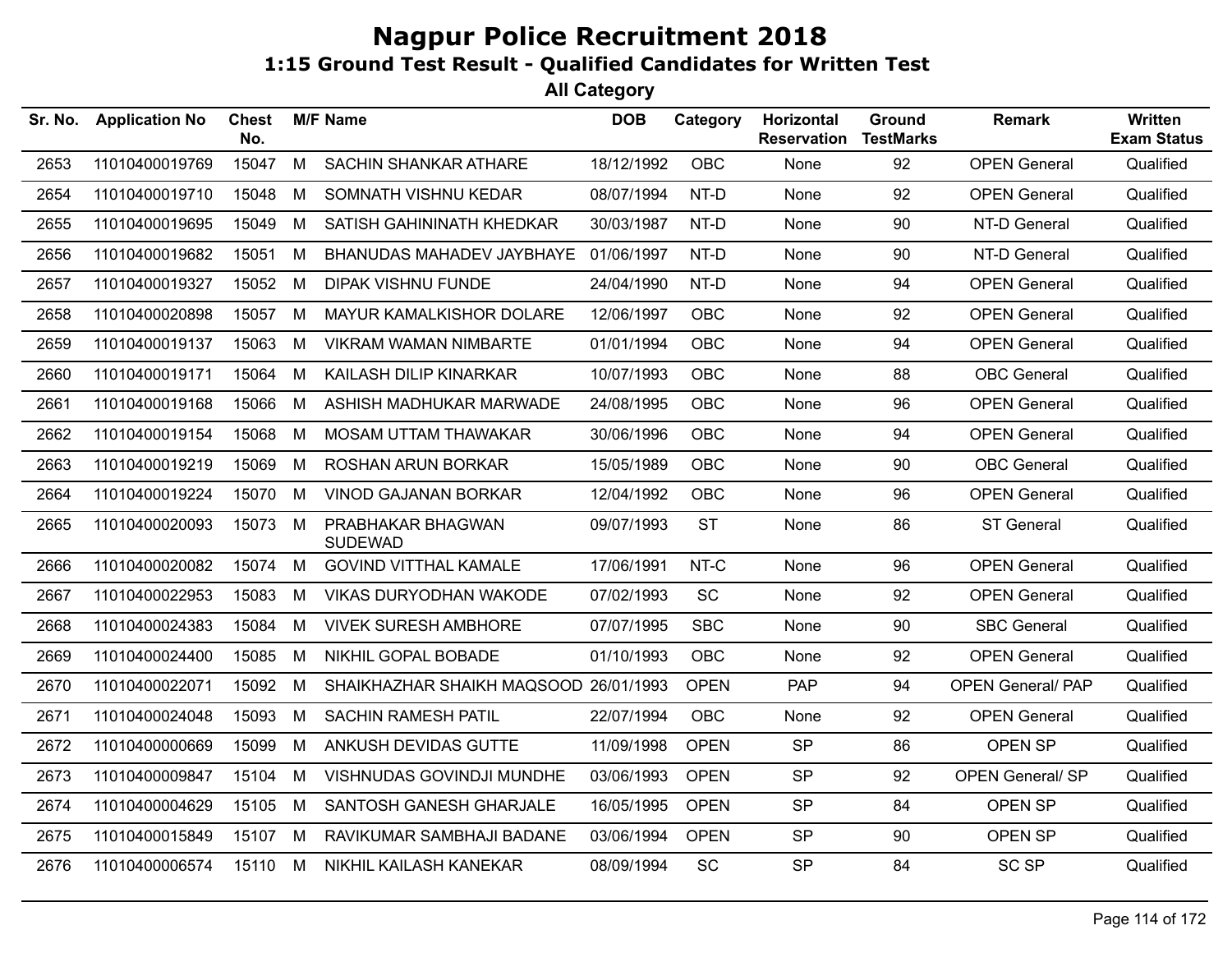| Sr. No. | <b>Application No</b> | <b>Chest</b><br>No. |   | <b>M/F Name</b>                        | <b>DOB</b> | Category    | Horizontal<br><b>Reservation</b> | Ground<br><b>TestMarks</b> | <b>Remark</b>           | Written<br><b>Exam Status</b> |
|---------|-----------------------|---------------------|---|----------------------------------------|------------|-------------|----------------------------------|----------------------------|-------------------------|-------------------------------|
| 2677    | 11010400020263        | 15112               | M | ASHISH NAGORAO BABRE                   | 19/11/1992 | OBC         | None                             | 88                         | <b>OBC</b> General      | Qualified                     |
| 2678    | 11010400020266        | 15113               | M | SWAPNIL PREMDAS KOHAPARE               | 08/10/1993 | OBC         | None                             | 92                         | <b>OPEN General</b>     | Qualified                     |
| 2679    | 11010400020285        | 15116               | M | <b>ABIT SURESH BHOYAR</b>              | 18/07/1994 | <b>OBC</b>  | None                             | 90                         | <b>OBC</b> General      | Qualified                     |
| 2680    | 11010400024939        | 15119               | M | <b>NAMDEV GOPINAH KOLGIR</b>           | 02/12/1997 | NT-C        | None                             | 90                         | NT-C General            | Qualified                     |
| 2681    | 11010400024913        | 15121               | M | ARVIND SHESHRAO PAWAR                  | 07/03/1996 | DT-A        | None                             | 90                         | DT-A General            | Qualified                     |
| 2682    | 11010400024228        | 15122               | M | SHANKAR MAROTI BHATLADE                | 05/01/1995 | <b>SC</b>   | None                             | 86                         | <b>SC General</b>       | Qualified                     |
| 2683    | 11010400022560        | 15127               | M | PRAVIN BABARAO GAJBHIYE                | 25/09/1993 | SC          | None                             | 88                         | <b>SC General</b>       | Qualified                     |
| 2684    | 11010400021159        | 15129               | M | AKASH PRAMODRAO KUBADE                 | 11/03/1996 | <b>OBC</b>  | <b>SP</b>                        | 92                         | <b>OPEN General</b>     | Qualified                     |
| 2685    | 11010400024877        | 15134               | M | <b>SUNIL DATTA RATHOD</b>              | 06/07/1993 | DT-A        | None                             | 90                         | <b>DT-A General</b>     | Qualified                     |
| 2686    | 11010400022506        | 15143               | M | RAJENDRA NAVNATH FUNDE                 | 05/06/1997 | NT-D        | None                             | 94                         | <b>OPEN General</b>     | Qualified                     |
| 2687    | 11010400011130        | 15147               | M | <b>MAHESH SHYAM PAREKAR</b>            | 05/05/1998 | <b>OPEN</b> | <b>SP</b>                        | 94                         | <b>OPEN General/ SP</b> | Qualified                     |
| 2688    | 11010400014737        | 15148               | M | AKSHAY ANIL AMBADKAR                   | 11/10/1994 | <b>OBC</b>  | <b>SP</b>                        | 86                         | OBC SP                  | Qualified                     |
| 2689    | 11010400025013        | 15152               | M | VIRENDRASINGH VIJAY DINKWAR            | 03/08/1994 | <b>OBC</b>  | None                             | 92                         | <b>OPEN General</b>     | Qualified                     |
| 2690    | 11010400024824        | 15159               | M | <b>VAIBHAV DINESH KASTURE</b>          | 06/04/1994 | SC          | <b>SP</b>                        | 94                         | <b>OPEN General</b>     | Qualified                     |
| 2691    | 11010400005826        | 15160               | M | ANANTA PRALHAD CHOPADE                 | 05/09/1998 | <b>OPEN</b> | <b>SP</b>                        | 90                         | OPEN SP                 | Qualified                     |
| 2692    | 11010400020131        | 15163               | M | BHARAT CHTRABHUJ KADAM                 | 16/07/1991 | <b>OPEN</b> | HG                               | 74                         | OPEN HG                 | Qualified                     |
| 2693    | 11010400021387        | 15167 M             |   | DNYANESHWAR PANDURANG<br><b>LADE</b>   | 17/01/1989 | <b>OBC</b>  | None                             | 88                         | <b>OBC</b> General      | Qualified                     |
| 2694    | 11010400010687        | 15171               | M | MAYUR JIVANJI KOLHE                    | 16/12/1995 | <b>OBC</b>  | <b>SP</b>                        | 82                         | OBC SP                  | Qualified                     |
| 2695    | 11010400018356        | 15173               | M | PRATIK PURUSHOTTAM<br><b>ISHWARKAR</b> | 22/06/1995 | <b>OBC</b>  | <b>None</b>                      | 88                         | <b>OBC</b> General      | Qualified                     |
| 2696    | 11010400019573        | 15177 M             |   | <b>SUNIL NILKANTH MORE</b>             | 15/08/1988 | <b>ST</b>   | <b>HG</b>                        | 76                         | ST <sub>HG</sub>        | Qualified                     |
| 2697    | 11010400021418        | 15178               | M | <b>SACHIN RAMDAS BONDE</b>             | 04/04/1994 | <b>OBC</b>  | None                             | 94                         | <b>OPEN General</b>     | Qualified                     |
| 2698    | 11010400019537        | 15179               | M | PRATIK OMPRAKASH VIRUTKAR              | 04/12/1996 | <b>OBC</b>  | None                             | 90                         | <b>OBC</b> General      | Qualified                     |
| 2699    | 11010400015036        | 15182               | M | VISHAL KUNJILAL MANKAR                 | 10/12/1998 | <b>OPEN</b> | <b>SP</b>                        | 96                         | <b>OPEN General/ SP</b> | Qualified                     |
| 2700    | 11010400020887        | 15192 M             |   | DURGESH GHANSHYAM GURNULE 21/12/1992   |            | <b>OBC</b>  | None                             | 94                         | <b>OPEN General</b>     | Qualified                     |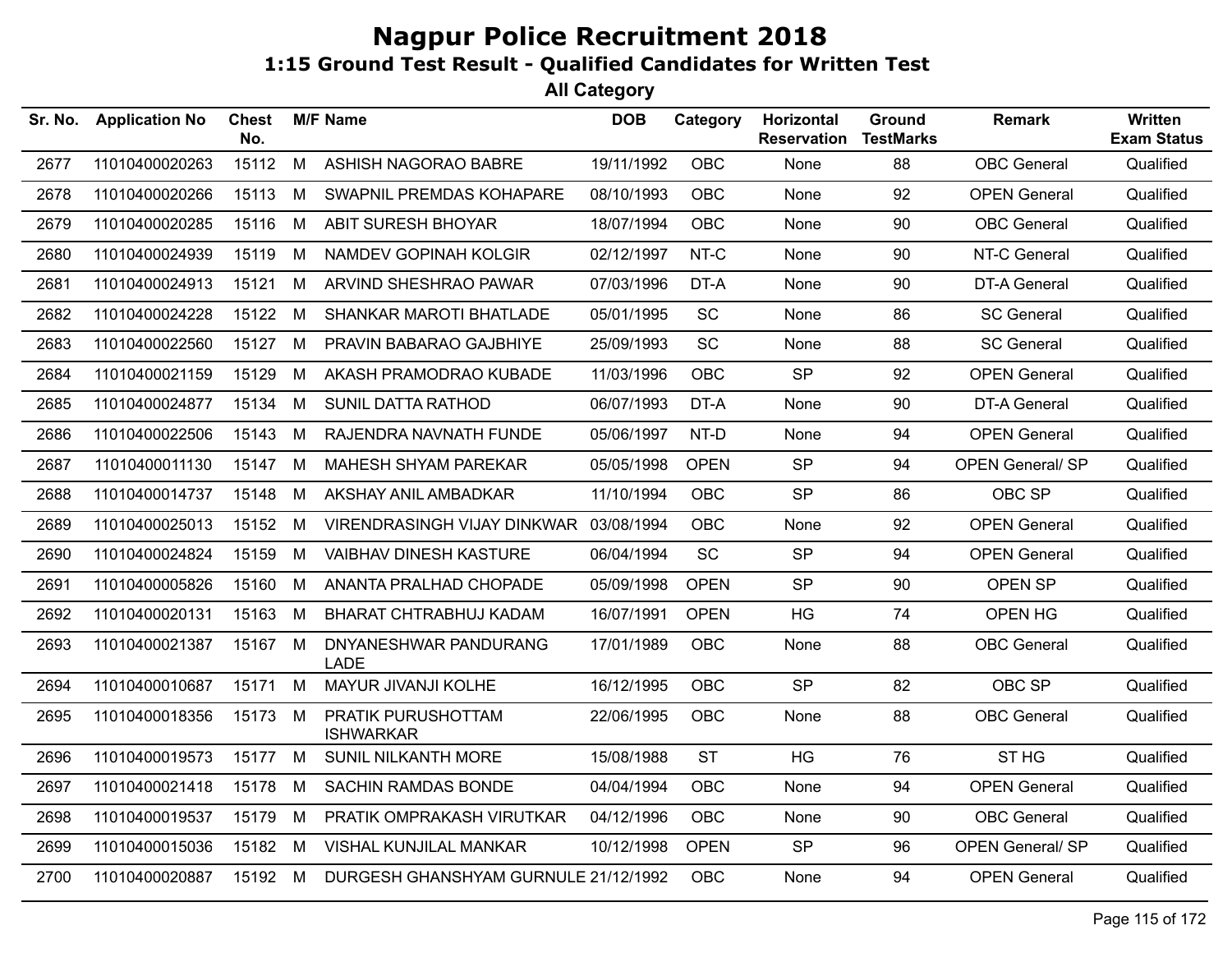| Sr. No. | <b>Application No</b> | Chest<br>No. |   | <b>M/F Name</b>                         | <b>DOB</b> | Category    | Horizontal<br><b>Reservation</b> | Ground<br><b>TestMarks</b> | <b>Remark</b>       | <b>Written</b><br><b>Exam Status</b> |
|---------|-----------------------|--------------|---|-----------------------------------------|------------|-------------|----------------------------------|----------------------------|---------------------|--------------------------------------|
| 2701    | 11010400020830        | 15193        | M | AMOL JAYHARI NIKODE                     | 22/04/1992 | <b>OBC</b>  | None                             | 88                         | <b>OBC</b> General  | Qualified                            |
| 2702    | 11010400015355        | 15195        | М | <b>UMESH ASHOKJI DANDEKAR</b>           | 04/06/1993 | <b>SC</b>   | <b>SP</b>                        | 84                         | <b>SC SP</b>        | Qualified                            |
| 2703    | 11010400024272        | 15198        | M | <b>DINKAR SUKHADEO DAHAKE</b>           | 26/11/1987 | <b>OBC</b>  | None                             | 90                         | <b>OBC</b> General  | Qualified                            |
| 2704    | 11010400020549        | 15214        | М | SHANKAR BALASAHEB SURWASE 22/07/1997    |            | NT-C        | None                             | 90                         | NT-C General        | Qualified                            |
| 2705    | 11010400022825        | 15216        | M | AVINASH JANAKLAL LILHARE                | 02/06/1989 | <b>OBC</b>  | None                             | 90                         | <b>OBC</b> General  | Qualified                            |
| 2706    | 11010400018864        | 15217 M      |   | DNYANESHWAR KAILAS JARHAD               | 08/04/1995 | NT-C        | None                             | 88                         | NT-C General        | Qualified                            |
| 2707    | 11010400016518        | 15221        | M | SHUBHAM MOTIRAM JAMBHALE                | 11/12/1995 | <b>ST</b>   | <b>SP</b>                        | 88                         | ST SP               | Qualified                            |
| 2708    | 11010400016474        | 15222 M      |   | NIKETAN DNYANESHWARJI<br><b>SHENDRE</b> | 19/12/1993 | <b>OBC</b>  | <b>SP</b>                        | 86                         | OBC SP              | Qualified                            |
| 2709    | 11010400016444        | 15223        | M | NIKHIL PADMAKAR PUSADKAR                | 09/08/1996 | <b>OBC</b>  | <b>SP</b>                        | 84                         | OBC SP              | Qualified                            |
| 2710    | 11010400015086        | 15226        | M | AMOL DHARMRAJ SHERKAR                   | 01/11/1995 | <b>ST</b>   | <b>SP</b>                        | 70                         | ST <sub>SP</sub>    | Qualified                            |
| 2711    | 11010400019550        | 15229        | M | <b>GOVIND BABURAO PARKAD</b>            | 10/06/1991 | NT-C        | None                             | 90                         | NT-C General        | Qualified                            |
| 2712    | 11010400023658        | 15230        | М | MUNJAJI YASHWANT PARKAD                 | 09/08/1992 | NT-C        | None                             | 94                         | <b>OPEN General</b> | Qualified                            |
| 2713    | 11010400018161        | 15232        | М | PRADIP ASHOK BHISE                      | 06/08/1995 | <b>ST</b>   | None                             | 86                         | <b>ST General</b>   | Qualified                            |
| 2714    | 11010400018426        | 15236        | М | DEVENDRA PARBAT RAJPUROHIT              | 14/08/1995 | <b>OPEN</b> | None                             | 92                         | <b>OPEN General</b> | Qualified                            |
| 2715    | 11010400022381        | 15241        | M | AMOL DAYARAM RATHOD                     | 07/08/1992 | <b>OPEN</b> | <b>PAP</b>                       | 88                         | <b>OPEN PAP</b>     | Qualified                            |
| 2716    | 11010400024040        | 15244        | M | NIKHIL PRABHAKAR TIDKE                  | 27/01/1994 | <b>OBC</b>  | None                             | 90                         | <b>OBC</b> General  | Qualified                            |
| 2717    | 11010400018715        | 15248        | М | MAHAVIR WASUDEO WARHARE                 | 18/04/1989 | <b>OBC</b>  | <b>SP</b>                        | 82                         | OBC SP              | Qualified                            |
| 2718    | 11010400004153        | 15249        | М | <b>BABALU DILIP MAHADOLE</b>            | 30/05/1994 | <b>OBC</b>  | <b>SP</b>                        | 88                         | OBC SP              | Qualified                            |
| 2719    | 11010400019863        | 15250        | М | ROHIT BHARATRAOJI GHODE                 | 28/11/1994 | <b>OBC</b>  | <b>SP</b>                        | 80                         | OBC SP              | Qualified                            |
| 2720    | 11010400022644        | 15265        | М | SANJAY SAWAI JADHAO                     | 10/10/1993 | DT-A        | None                             | 90                         | <b>DT-A General</b> | Qualified                            |
| 2721    | 11010400019515        | 15271        | M | RAHUL RAJENDRA MATTE                    | 11/07/1991 | <b>OPEN</b> | HG                               | 84                         | OPEN HG             | Qualified                            |
| 2722    | 11010400020103        | 15275        | М | ARIVNDKUAMR JAYSING INWATE              | 09/12/1988 | <b>ST</b>   | None                             | 88                         | <b>ST General</b>   | Qualified                            |
| 2723    | 11010400020044        | 15276        | M | PRADIP DHANRAJ RAUT                     | 14/02/1991 | <b>SBC</b>  | None                             | 88                         | <b>SBC General</b>  | Qualified                            |
| 2724    | 11010400018193        | 15279        | M | NIKHIL VITTHAL NIKOSE                   | 09/02/1990 | <b>SC</b>   | None                             | 86                         | <b>SC General</b>   | Qualified                            |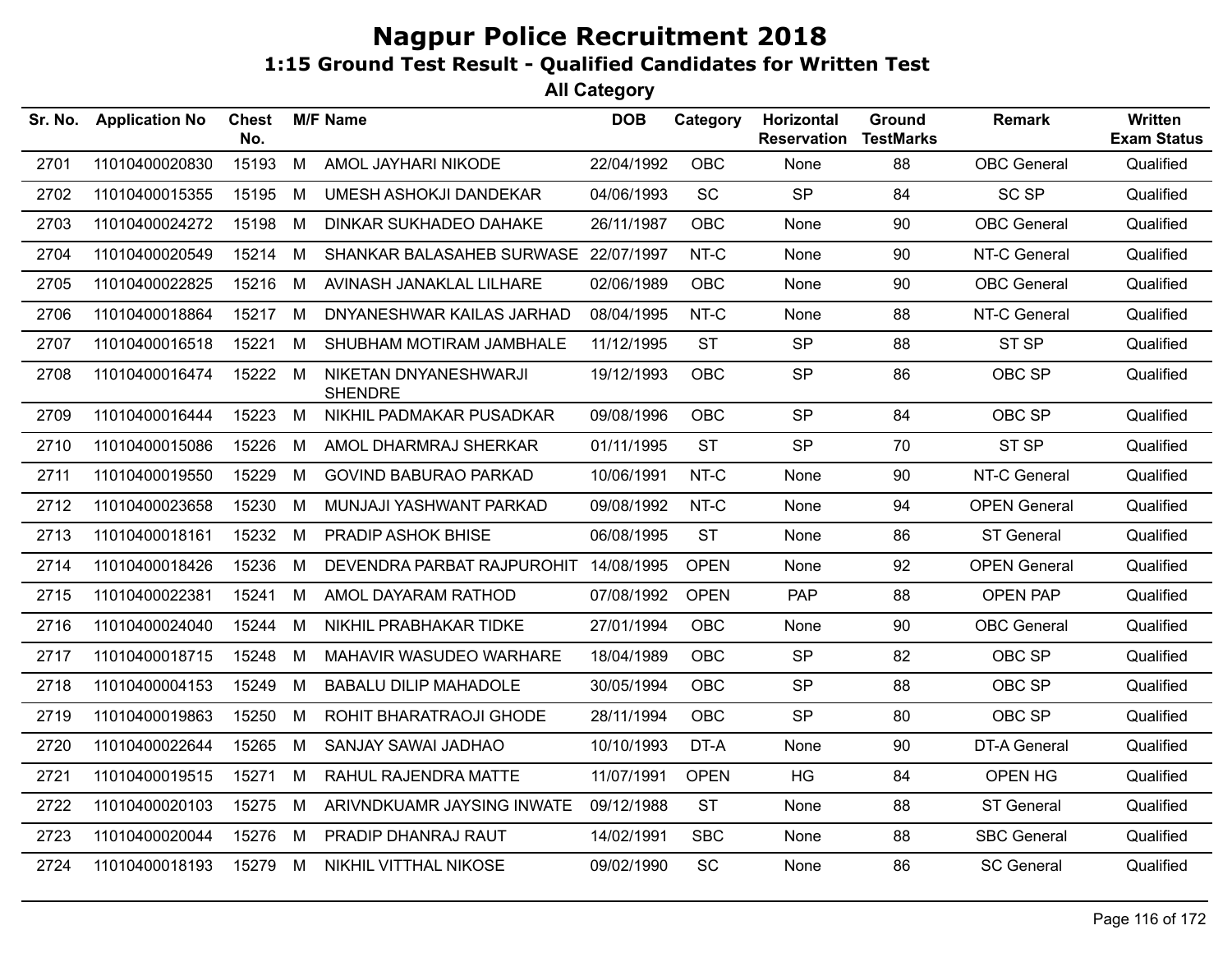| Sr. No. | <b>Application No</b> | <b>Chest</b><br>No. |   | <b>M/F Name</b>                               | <b>DOB</b> | Category    | Horizontal<br><b>Reservation</b> | Ground<br><b>TestMarks</b> | <b>Remark</b>           | <b>Written</b><br><b>Exam Status</b> |
|---------|-----------------------|---------------------|---|-----------------------------------------------|------------|-------------|----------------------------------|----------------------------|-------------------------|--------------------------------------|
| 2725    | 11010400020799        | 15287               | M | DHARMENDRA MAYARAM<br><b>PANDHARE</b>         | 30/10/1989 | <b>ST</b>   | None                             | 92                         | <b>OPEN General</b>     | Qualified                            |
| 2726    | 11010400008244        | 15289               | M | <b>GOVIND SHAHUJI GARJE</b>                   | 01/04/1997 | <b>OPEN</b> | <b>SP</b>                        | 84                         | OPEN SP                 | Qualified                            |
| 2727    | 11010400007934        | 15290               | M | ANANT ASHROBA JOGDAND                         | 01/07/1997 | <b>OPEN</b> | <b>SP</b>                        | 86                         | OPEN SP                 | Qualified                            |
| 2728    | 11010400008101        | 15292               | M | SAURABH SHAM KALMEGH                          | 13/07/1998 | <b>OBC</b>  | <b>SP</b>                        | 84                         | OBC SP                  | Qualified                            |
| 2729    | 11010400008885        | 15294               | M | NITESH ASHOK HANDE                            | 03/04/1995 | SC          | <b>SP</b>                        | 86                         | <b>SC SP</b>            | Qualified                            |
| 2730    | 11010400011536        | 15298               | M | VAIBHAV MANOHARJI KAHALKAR                    | 12/06/1999 | <b>OBC</b>  | <b>SP</b>                        | 90                         | OBC SP                  | Qualified                            |
| 2731    | 11010400022712        | 15301               | M | SATYAWAN MANOHAR MARATHE                      | 30/01/1994 | SC          | None                             | 86                         | <b>SC General</b>       | Qualified                            |
| 2732    | 11010400022030        | 15303               | M | DNYANESHWAR BHASKAR<br><b>SHELKE</b>          | 03/01/1992 | <b>OPEN</b> | None                             | 94                         | <b>OPEN General</b>     | Qualified                            |
| 2733    | 11010400020809        | 15304               | М | <b>VIKAS VASANT MADLE</b>                     | 11/04/1987 | SC          | EQ                               | 78                         | SC <sub>EQ</sub>        | Qualified                            |
| 2734    | 11010400022029        | 15306               | M | <b>KRISHNA SHIVAJI THORE</b>                  | 13/08/1993 | NT-D        | None                             | 94                         | <b>OPEN General</b>     | Qualified                            |
| 2735    | 11010400018130        | 15308               | M | <b>GHANSHYAM NARAYAN MANKAR</b>               | 06/09/1990 | <b>OBC</b>  | None                             | 92                         | <b>OPEN General</b>     | Qualified                            |
| 2736    | 11010400019522        | 15312 M             |   | MAROTI VISHVAMBHAR SHELAKE                    | 19/06/1995 | <b>ST</b>   | None                             | 88                         | ST General              | Qualified                            |
| 2737    | 11010400019801        | 15316               | M | <b>KEWAL MOHAN SHENDURKAR</b>                 | 18/11/1993 | <b>OBC</b>  | None                             | 90                         | <b>OBC</b> General      | Qualified                            |
| 2738    | 11010400020063        | 15325               | M | AMAR KRISHNAJI PRADHAN                        | 31/10/1993 | <b>OPEN</b> | <b>SP</b>                        | 94                         | <b>OPEN General/ SP</b> | Qualified                            |
| 2739    | 11010400021151        | 15326               | M | VISHNU OMPRAKASHJI SHAHU                      | 25/11/1993 | <b>OBC</b>  | <b>SP</b>                        | 80                         | OBC SP                  | Qualified                            |
| 2740    | 11010400013691        | 15327               | M | ANKIT MUKUND WANKHEDE                         | 04/12/1995 | <b>SC</b>   | <b>SP</b>                        | 88                         | <b>SC SP</b>            | Qualified                            |
| 2741    | 11010400018979        | 15328               | M | AKSHAY MOHAN GIRSAWLE                         | 13/06/1997 | <b>OBC</b>  | None                             | 90                         | <b>OBC</b> General      | Qualified                            |
| 2742    | 11010400022853        | 15330               | M | PRAMOD PUNDLIK BAGHE                          | 08/07/1991 | <b>OPEN</b> | <b>HG</b>                        | 90                         | OPEN HG                 | Qualified                            |
| 2743    | 11010400021824        | 15331               | M | SACHIN BHAUSAHEB GARJE                        | 05/06/1999 | NT-D        | None                             | 90                         | NT-D General            | Qualified                            |
| 2744    | 11010400018796        | 15337               | M | <b>BHOJRAJ BHUWANLAL</b><br><b>RAHANGDALE</b> | 02/12/1991 | <b>OBC</b>  | None                             | 92                         | <b>OPEN General</b>     | Qualified                            |
| 2745    | 11010400003725        | 15338               | М | UMESH VASANTA CHAUDHARI                       | 04/02/1993 | <b>OBC</b>  | <b>SP</b>                        | 90                         | OBC SP                  | Qualified                            |
| 2746    | 11010400011122        | 15344               | M | YOGESH DILIP BANKAR                           | 03/03/1997 | <b>OBC</b>  | <b>SP</b>                        | 86                         | OBC SP                  | Qualified                            |
| 2747    | 11010400011121        | 15345               | M | MANGESH ANURATH MANGAR                        | 17/01/1998 | <b>OBC</b>  | <b>SP</b>                        | 86                         | OBC SP                  | Qualified                            |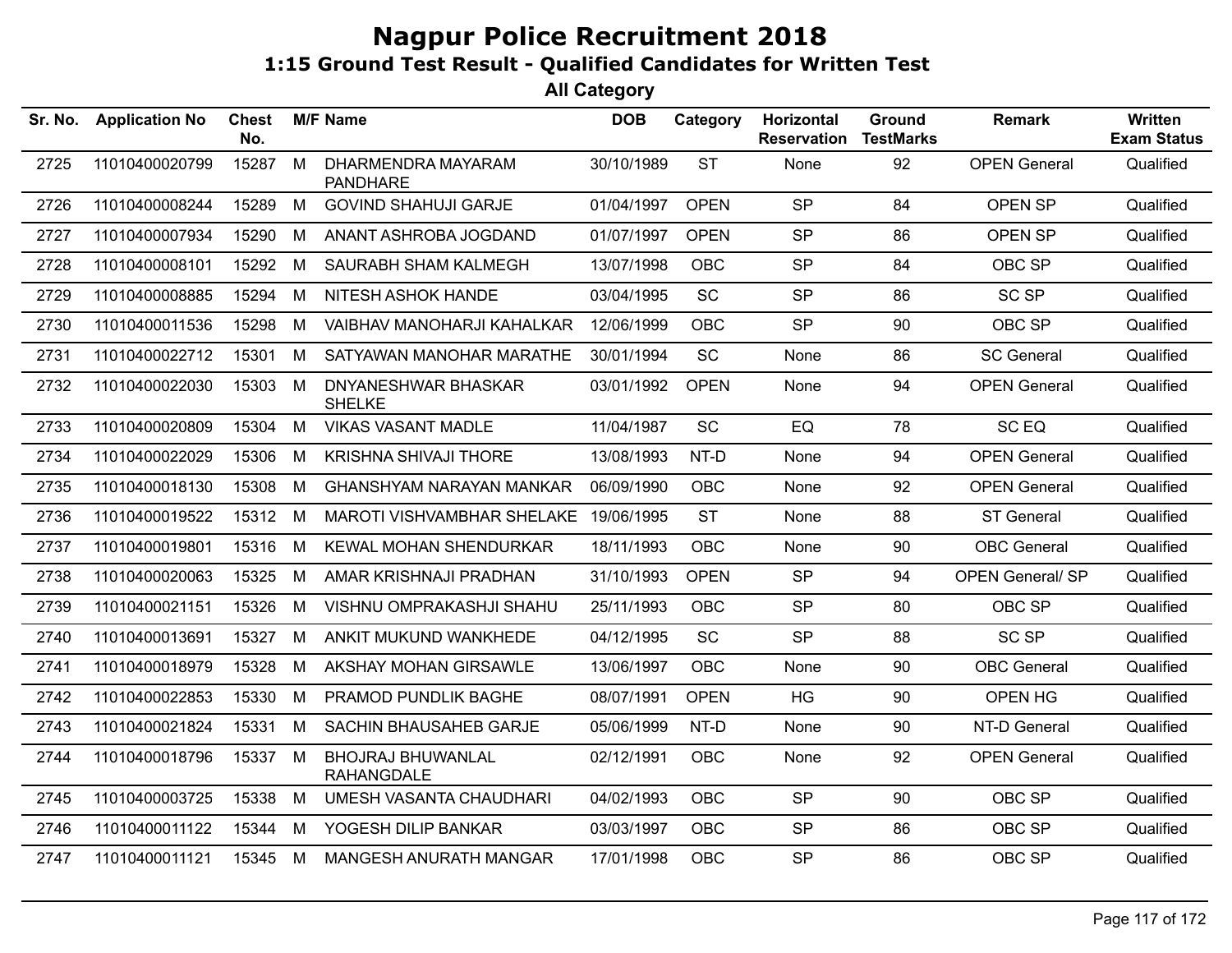| Sr. No. | <b>Application No</b> | <b>Chest</b><br>No. |   | <b>M/F Name</b>                         | <b>DOB</b> | Category    | Horizontal<br><b>Reservation</b> | Ground<br><b>TestMarks</b> | <b>Remark</b>                         | Written<br><b>Exam Status</b> |
|---------|-----------------------|---------------------|---|-----------------------------------------|------------|-------------|----------------------------------|----------------------------|---------------------------------------|-------------------------------|
| 2748    | 11010400018184        | 15346               | M | <b>HITESH ANIL BODHE</b>                | 15/08/1993 | NT-C        | None                             | 94                         | <b>OPEN General</b>                   | Qualified                     |
| 2749    | 11010400018914        | 15347               | M | <b>VIJAY HARSING KHACHKAD</b>           | 10/03/1992 | DT-A        | None                             | 92                         | <b>OPEN General</b>                   | Qualified                     |
| 2750    | 11010400024934        | 15351               | M | <b>GOPAL WASUDEO UIKEY</b>              | 08/08/1985 | <b>ST</b>   | <b>PAP</b>                       | 68                         | <b>ST PAP</b>                         | Qualified                     |
| 2751    | 11010400018206        | 15355               | M | SANTOSH VITTHAL SHINGIRE                | 23/03/1993 | <b>OPEN</b> | <b>PAP</b>                       | 90                         | <b>OPEN PAP</b>                       | Qualified                     |
| 2752    | 11010400010933        | 15356               | M | LAXMAN MANIK SURNAR                     | 18/11/1990 | <b>OPEN</b> | <b>SP</b>                        | 90                         | <b>OPEN General/ SP</b>               | Qualified                     |
| 2753    | 11010400010934        | 15357               | M | RAMESH HANUMANT DEVKATE                 | 11/06/1992 | <b>OPEN</b> | <b>SP</b>                        | 82                         | OPEN SP                               | Qualified                     |
| 2754    | 11010400022777        | 15365               | M | SHANKAR KISHANRAO GITE                  | 08/04/1993 | NT-D        | None                             | 92                         | <b>OPEN General</b>                   | Qualified                     |
| 2755    | 11010400022773        | 15366               | M | SAINATH HANMANT KENDRE                  | 07/05/1994 | NT-D        | None                             | 92                         | <b>OPEN General</b>                   | Qualified                     |
| 2756    | 11010400023827        | 15380               | M | RAMJI BALAJI HONRAO                     | 20/04/1990 | OBC         | None                             | 92                         | <b>OPEN General</b>                   | Qualified                     |
| 2757    | 11010400023270        | 15381               | M | PAWAN NARENDRA BAJANGHATE 09/08/1997    |            | OBC         | None                             | 90                         | <b>OBC</b> General                    | Qualified                     |
| 2758    | 11010400020926        | 15385               | M | <b>UMESH HARIBHAU DHOK</b>              | 13/04/1988 | <b>OBC</b>  | None                             | 88                         | <b>OBC</b> General                    | Qualified                     |
| 2759    | 11010400008092        | 15387               | M | KALIM SATTAR KHAN                       | 04/09/1994 | <b>OPEN</b> | <b>SP</b>                        | 88                         | OPEN SP                               | Qualified                     |
| 2760    | 11010400001559        | 15394               | M | YOGESH ANIL DHURIYA                     | 11/11/1988 | <b>OPEN</b> | <b>SP</b>                        | 88                         | OPEN SP                               | Qualified                     |
| 2761    | 11010400011460        | 15395               | M | <b>GOVIND SITARAM WANI</b>              | 15/04/1995 | <b>OPEN</b> | <b>SP</b>                        | 82                         | OPEN SP                               | Qualified                     |
| 2762    | 11010400020441        | 15397               | M | <b>VIKKI DAMODHAR KAIKADE</b>           | 13/02/1991 | OBC         | None                             | 92                         | <b>OPEN General</b>                   | Qualified                     |
| 2763    | 11010400022596        | 15398               | M | VAIBHAV SHRIKRUSHNA GHARAT              | 04/04/1993 | <b>ST</b>   | None                             | 86                         | <b>ST General</b>                     | Qualified                     |
| 2764    | 11010400011457        | 15401               | M | DHANIRAM MADHUKARRAO<br><b>DESHMUKH</b> | 20/06/1975 | <b>OPEN</b> | Ex.Serviceman                    | 88                         | <b>OPEN Ex.Serviceman</b>             | Qualified                     |
| 2765    | 11010400023325        | 15402               | M | YUWRAJ KATU KHOTELE                     | 26/06/1976 | <b>OBC</b>  | Ex.Serviceman                    | 84                         | OBC Ex.Serviceman                     | Qualified                     |
| 2766    | 11010400004010        | 15403               | M | PISARAM BHIKAJI BRAMHANKAR              | 30/01/1976 | OBC         | Ex.Serviceman                    | 64                         | OBC Ex.Serviceman                     | Qualified                     |
| 2767    | 11010400016566        | 15404               | M | <b>VIKAS KANHU BIRANGAL</b>             | 01/06/1981 | <b>OPEN</b> | Ex.Serviceman                    | 80                         | <b>OPEN Ex.Serviceman</b>             | Qualified                     |
| 2768    | 11010400019405        | 15405               | M | <b>VIJAY SIDHESHWAR SINGH</b>           | 20/12/1980 | <b>OPEN</b> | Ex.Serviceman                    | 92                         | <b>OPEN General/</b><br>Ex.Servicemen | Qualified                     |
| 2769    | 11010400021890        | 15406               | M | MAHESH RAMRAO INGOLE                    | 20/06/1974 | <b>OBC</b>  | Ex.Serviceman                    | 92                         | <b>OPEN General</b>                   | Qualified                     |
| 2770    | 11010400017623        | 15407               | M | SANJAY SHIVNATH YADAV                   | 08/08/1981 | <b>OPEN</b> | Ex.Serviceman                    | 51                         | <b>OPEN Ex.Serviceman</b>             | Qualified                     |
| 2771    | 11010400000029        | 15408               | M | YEOKRAM SITARAM LOLE                    | 13/09/1973 | <b>OBC</b>  | Ex.Serviceman                    | 86                         | OBC Ex.Servicemen                     | Qualified                     |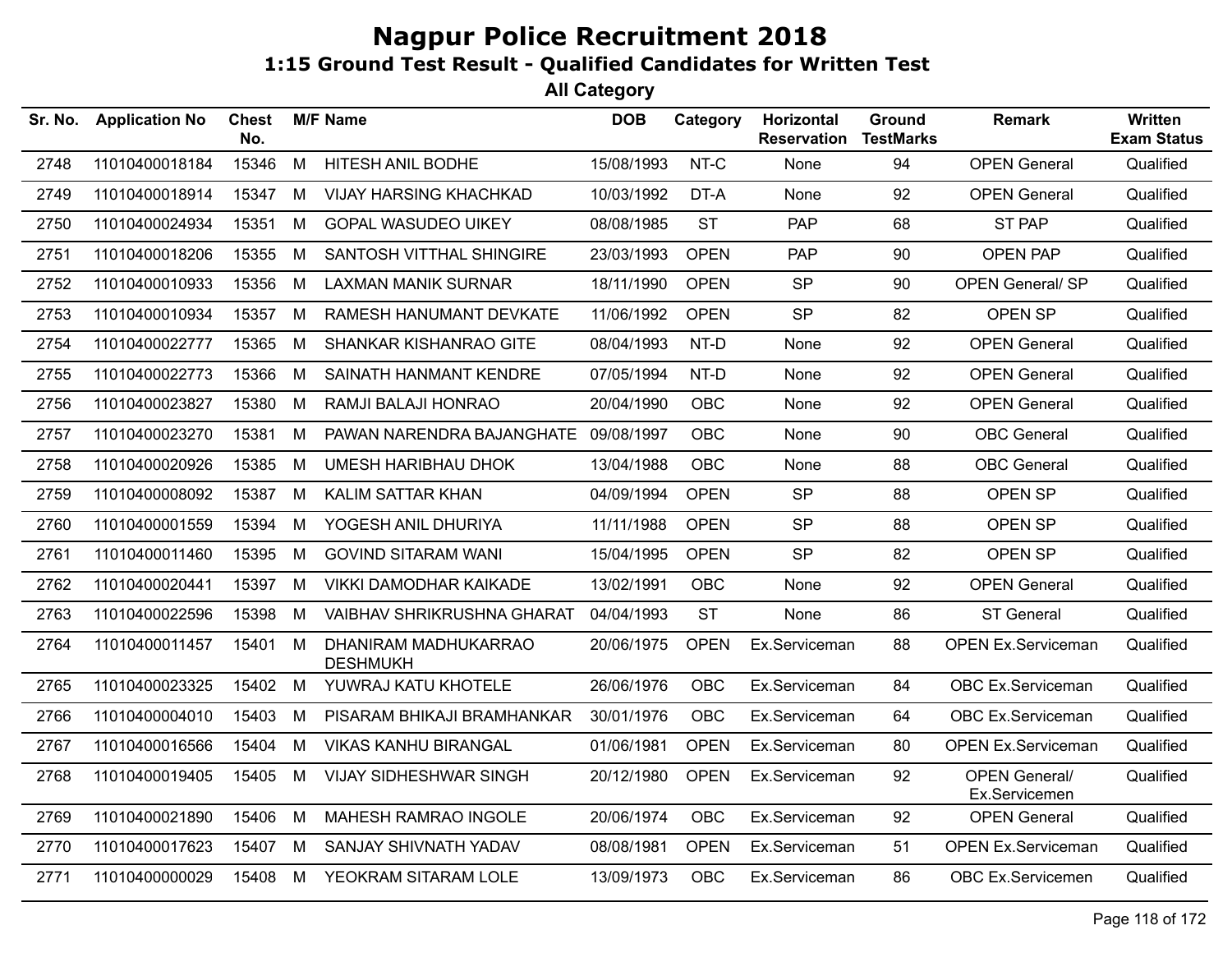| Sr. No. | <b>Application No</b> | <b>Chest</b><br>No. |   | <b>M/F Name</b>                          | <b>DOB</b> | Category    | Horizontal<br><b>Reservation</b> | <b>Ground</b><br><b>TestMarks</b> | Remark                                | <b>Written</b><br><b>Exam Status</b> |
|---------|-----------------------|---------------------|---|------------------------------------------|------------|-------------|----------------------------------|-----------------------------------|---------------------------------------|--------------------------------------|
| 2772    | 11010400003697        | 15409               | M | PRAVIN BABURAOJI JAWANJAL                | 13/02/1979 | <b>OBC</b>  | Ex.Serviceman                    | 96                                | <b>OPEN General</b>                   | Qualified                            |
| 2773    | 11010400003667        | 15410               | M | PRAVIN VITTHALRAO PANDE                  | 25/03/1980 | OBC         | Ex.Serviceman                    | 100                               | <b>OPEN General</b>                   | Qualified                            |
| 2774    | 11010400003666        | 15411               | M | NILESH BALASAHEB KADU                    | 08/03/1979 | OBC         | Ex.Serviceman                    | 86                                | OBC Ex.Servicemen                     | Qualified                            |
| 2775    | 11010400006483        | 15412 M             |   | JAIPRAKASH SHYAMSUNDER<br><b>SHRIWAS</b> | 04/02/1975 | <b>OPEN</b> | Ex.Serviceman                    | 84                                | <b>OPEN Ex.Serviceman</b>             | Qualified                            |
| 2776    | 11010400004122        | 15413 M             |   | RAJU RAMJI MANWAR                        | 03/05/1967 | <b>SC</b>   | Ex.Serviceman                    | 60                                | SC Ex.Serviceman                      | Qualified                            |
| 2777    | 11010400000995        | 15414               | M | SUDHIR BHIMRAOJI DONGARE                 | 26/04/1978 | <b>OBC</b>  | Ex.Serviceman                    | 78                                | OBC Ex.Serviceman                     | Qualified                            |
| 2778    | 11010400011485        | 15415               | M | PRADIP GANESH KOWALE                     | 01/06/1980 | <b>OPEN</b> | Ex.Serviceman                    | 100                               | <b>OPEN General/</b><br>Ex.Servicemen | Qualified                            |
| 2779    | 11010400012331        | 15417 M             |   | SAHARE RAJESH REWARAM                    | 04/06/1972 | SC          | Ex.Serviceman                    | 66                                | SC Ex.Serviceman                      | Qualified                            |
| 2780    | 11010400006353        | 15418 M             |   | SUBASCHANDRA HALADHAR<br><b>SAHOO</b>    | 15/05/1983 | OBC         | Ex.Serviceman                    | 88                                | OBC Ex.Servicemen                     | Qualified                            |
| 2781    | 11010400005597        | 15419 M             |   | KHOBRAGADE KISHOR<br><b>PRABHUDAS</b>    | 15/12/1974 | <b>SC</b>   | Ex.Serviceman                    | 64                                | SC Ex.Serviceman                      | Qualified                            |
| 2782    | 11010400002453        | 15420               | M | SANJAY MANDAYAL CHAUBEY                  | 21/09/1981 | <b>OPEN</b> | Ex.Serviceman                    | 94                                | <b>OPEN General/</b><br>Ex.Servicemen | Qualified                            |
| 2783    | 11010400015532        | 15421               | M | SHESHNATH KEDARSINGH YADAV 06/03/1979    |            | <b>OBC</b>  | Ex.Serviceman                    | 64                                | OBC Ex.Serviceman                     | Qualified                            |
| 2784    | 11010400006165        | 15422               | M | SANTOSH PUNDLIK WAGH                     | 04/11/1977 | OBC         | Ex.Serviceman                    | 100                               | <b>OPEN General</b>                   | Qualified                            |
| 2785    | 11010400002034        | 15424               | M | SUSHILKUMAR DASHRATH TUPTE 21/10/1977    |            | <b>OBC</b>  | Ex.Serviceman                    | 90                                | OBC Ex.Servicemen                     | Qualified                            |
| 2786    | 11010400000209        | 15425               | M | <b>DINESH GOPAL PATLE</b>                | 05/12/1974 | <b>OBC</b>  | Ex.Serviceman                    | 80                                | OBC Ex.Serviceman                     | Qualified                            |
| 2787    | 11010400012034        | 15426               | M | <b>NITIN BABAN AARANE</b>                | 16/08/1981 | SC          | Ex.Serviceman                    | 84                                | SC Ex.Servicemen                      | Qualified                            |
| 2788    | 11010400007157        | 15427               | M | <b>GHANSHYAM MAHADU PATLE</b>            | 25/10/1975 | <b>OBC</b>  | Ex.Serviceman                    | 88                                | OBC Ex.Servicemen                     | Qualified                            |
| 2789    | 11010400000653        | 15428               | M | DAYDEEPKUMAR DULICHAND<br><b>AMBULE</b>  | 28/05/1980 | <b>OBC</b>  | Ex.Serviceman                    | 90                                | OBC Ex.Servicemen                     | Qualified                            |
| 2790    | 11010400004771        | 15429               | M | PRASHANT PATIRAM RAUT                    | 27/05/1979 | <b>SBC</b>  | Ex.Serviceman                    | 92                                | <b>OPEN General</b>                   | Qualified                            |
| 2791    | 11010400012228        | 15430               | M | <b>MANOHAR MAROTRAO BARAI</b>            | 15/09/1984 | <b>OBC</b>  | Ex.Serviceman                    | 92                                | <b>OPEN General</b>                   | Qualified                            |
| 2792    | 11010400008553        | 15431               | M | <b>UMESH WAMANRAO SARATE</b>             | 01/06/1978 | SC          | Ex.Serviceman                    | 90                                | SC Ex.Servicemen                      | Qualified                            |
| 2793    | 11010400007661        | 15432 M             |   | RAJESH SEVKRAM SAKHARE                   | 04/07/1976 | SC          | Ex.Serviceman                    | 57                                | SC Ex.Serviceman                      | Qualified                            |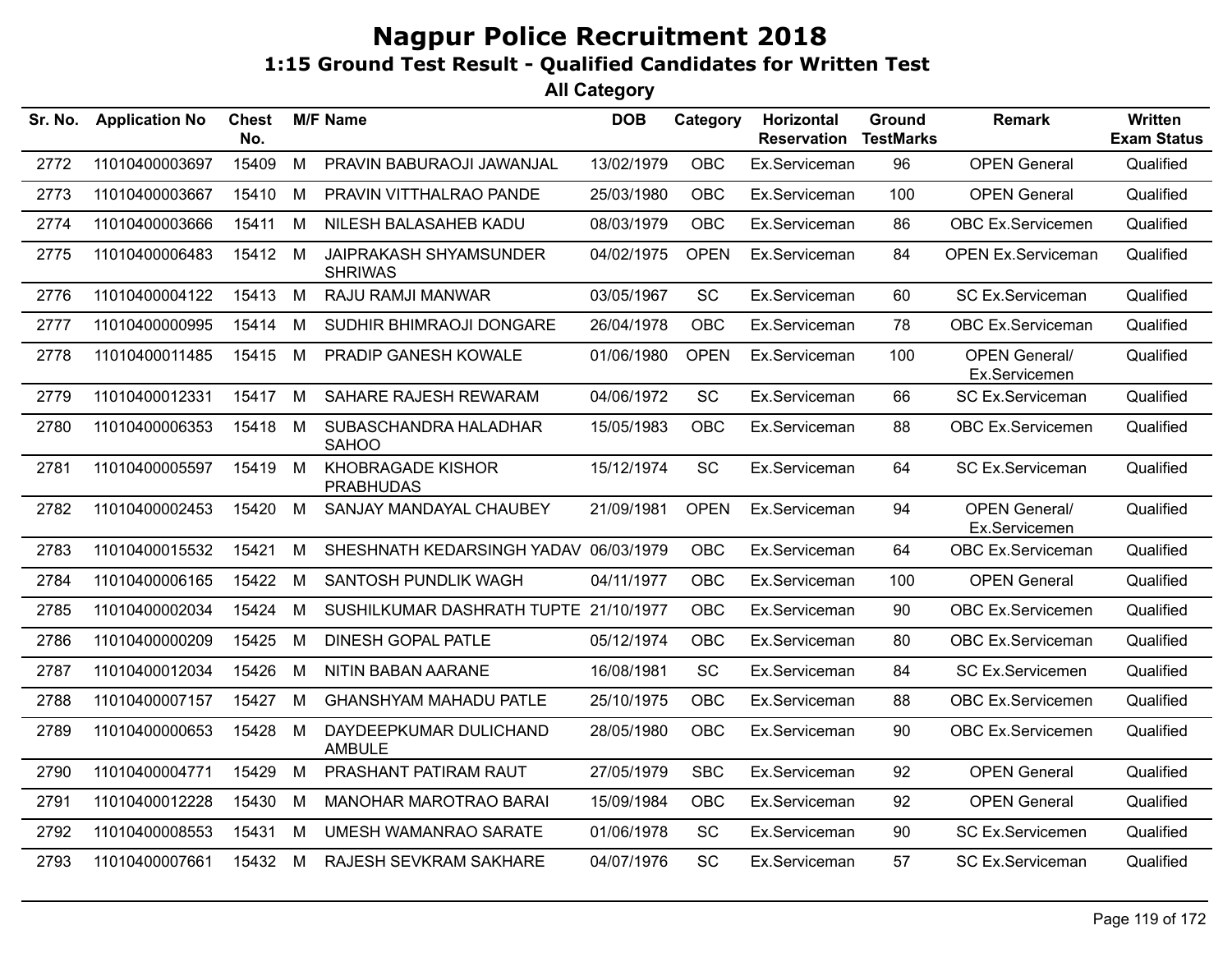| Sr. No. | <b>Application No</b> | <b>Chest</b><br>No. |   | <b>M/F Name</b>                         | <b>DOB</b> | Category    | Horizontal<br><b>Reservation</b> | Ground<br><b>TestMarks</b> | <b>Remark</b>                         | Written<br><b>Exam Status</b> |
|---------|-----------------------|---------------------|---|-----------------------------------------|------------|-------------|----------------------------------|----------------------------|---------------------------------------|-------------------------------|
| 2794    | 11010400000276        | 15433               | M | NARAYAN NATTHUJI BINEKAR                | 10/10/1975 | <b>OPEN</b> | Ex.Serviceman                    | 80                         | <b>OPEN Ex.Serviceman</b>             | Qualified                     |
| 2795    | 11010400009748        | 15434               | М | TUKARAM TRIMBAK MUNDHE                  | 07/11/1971 | NT-D        | Ex.Serviceman                    | 82                         | NT-D Ex.Serviceman                    | Qualified                     |
| 2796    | 11010400001531        | 15435               | M | CHANDRAKUMAR VASANTRAO<br><b>BOPCHE</b> | 01/01/1974 | OBC         | Ex.Serviceman                    | 96                         | <b>OPEN General</b>                   | Qualified                     |
| 2797    | 11010400002891        | 15436               | M | SANJAY MOTIRAM GAIDHANE                 | 30/05/1975 | <b>OBC</b>  | Ex.Serviceman                    | 71                         | OBC Ex.Serviceman                     | Qualified                     |
| 2798    | 11010400014463        | 15437               | M | ANIL FULCHAND GHODESWAR                 | 15/11/1975 | SC          | Ex.Serviceman                    | 88                         | SC Ex.Servicemen                      | Qualified                     |
| 2799    | 11010400001718        | 15438               | M | SUNIL BALAKDAS MESHRAM                  | 10/03/1975 | SC          | Ex.Serviceman                    | 64                         | SC Ex.Serviceman                      | Qualified                     |
| 2800    | 11010400004500        | 15439               | M | <b>ASHOK MAROTI KOKATE</b>              | 22/07/1976 | <b>OPEN</b> | Ex.Serviceman                    | 88                         | <b>OPEN Ex.Serviceman</b>             | Qualified                     |
| 2801    | 11010400006393        | 15440               | M | ARVIND YADAORAO LADEKAR                 | 28/07/1971 | OBC         | Ex.Serviceman                    | 75                         | OBC Ex.Serviceman                     | Qualified                     |
| 2802    | 11010400000458        | 15441               | M | RAVIKANT VIJAYRAO SAYRE                 | 08/08/1978 | OBC         | Ex.Serviceman                    | 68                         | OBC Ex.Serviceman                     | Qualified                     |
| 2803    | 11010400000525        | 15442               | M | ARVINDKUMAR GYANIRAM<br><b>BAGHELE</b>  | 28/11/1977 | OBC         | Ex.Serviceman                    | 86                         | OBC Ex.Servicemen                     | Qualified                     |
| 2804    | 11010400014964        | 15444               | M | RAMMURAT AMIRCHAND YADAV                | 01/10/1977 | <b>OPEN</b> | Ex.Serviceman                    | 52                         | <b>OPEN Ex.Serviceman</b>             | Qualified                     |
| 2805    | 11010400015140        | 15445               | M | YOGESH DHARAMDASRAO<br><b>SHENDE</b>    | 28/01/1981 | OBC         | Ex.Serviceman                    | 96                         | <b>OPEN General</b>                   | Qualified                     |
| 2806    | 11010400003893        | 15446               | M | VINOD KRUSHNA ZAMBHARE                  | 14/05/1974 | SC          | Ex.Serviceman                    | 86                         | SC Ex.Servicemen                      | Qualified                     |
| 2807    | 11010400015266        | 15447               | М | RAKESH SULCHAND KAMBLE                  | 27/08/1980 | SC          | Ex.Serviceman                    | 85                         | <b>SC Ex.Servicemen</b>               | Qualified                     |
| 2808    | 11010400008214        | 15448               | М | SURESH JAYWANTRAO MUNDHE                | 17/11/1980 | <b>OPEN</b> | Ex.Serviceman                    | 98                         | <b>OPEN General/</b><br>Ex.Servicemen | Qualified                     |
| 2809    | 11010400000261        | 15449               | M | PRADIP GANGADHAR WASNIK                 | 03/01/1983 | SC          | Ex.Serviceman                    | 96                         | <b>OPEN General</b>                   | Qualified                     |
| 2810    | 11010400019546        | 15450               | M | MANGESH BALKANTH GHARDE                 | 17/10/1981 | <b>SC</b>   | Ex.Serviceman                    | 74                         | SC Ex.Serviceman                      | Qualified                     |
| 2811    | 11010400011679        | 15451               | M | SURENDRA BHAURAO KAMBLE                 | 24/10/1979 | SC          | Ex.Serviceman                    | 94                         | <b>OPEN General</b>                   | Qualified                     |
| 2812    | 11010400007799        | 15453               | M | MEGHRAJ GAJAJAN LAMBAT                  | 18/07/1980 | <b>OBC</b>  | Ex.Serviceman                    | 85                         | OBC Ex.Serviceman                     | Qualified                     |
| 2813    | 11010400014418        | 15454               | M | <b>BHIMRAO TUKARAMJI INGOLE</b>         | 14/04/1977 | SC          | Ex.Serviceman                    | 84                         | <b>SC Ex.Servicemen</b>               | Qualified                     |
| 2814    | 11010400013497        | 15455               | M | RAJESH MAHADEOJI BHIOGADE               | 01/07/1972 | <b>OBC</b>  | Ex.Serviceman                    | 92                         | <b>OPEN General</b>                   | Qualified                     |
| 2815    | 11010400000666        | 15456               | M | SANDIP TARACHAND WAGHMARE 05/07/1981    |            | SC          | Ex.Serviceman                    | 86                         | SC Ex.Servicemen                      | Qualified                     |
| 2816    | 11010400021825        | 15457 M             |   | MUKESH VITTHAL SHAHARE                  | 07/12/1979 | <b>SC</b>   | Ex.Serviceman                    | 94                         | <b>OPEN General</b>                   | Qualified                     |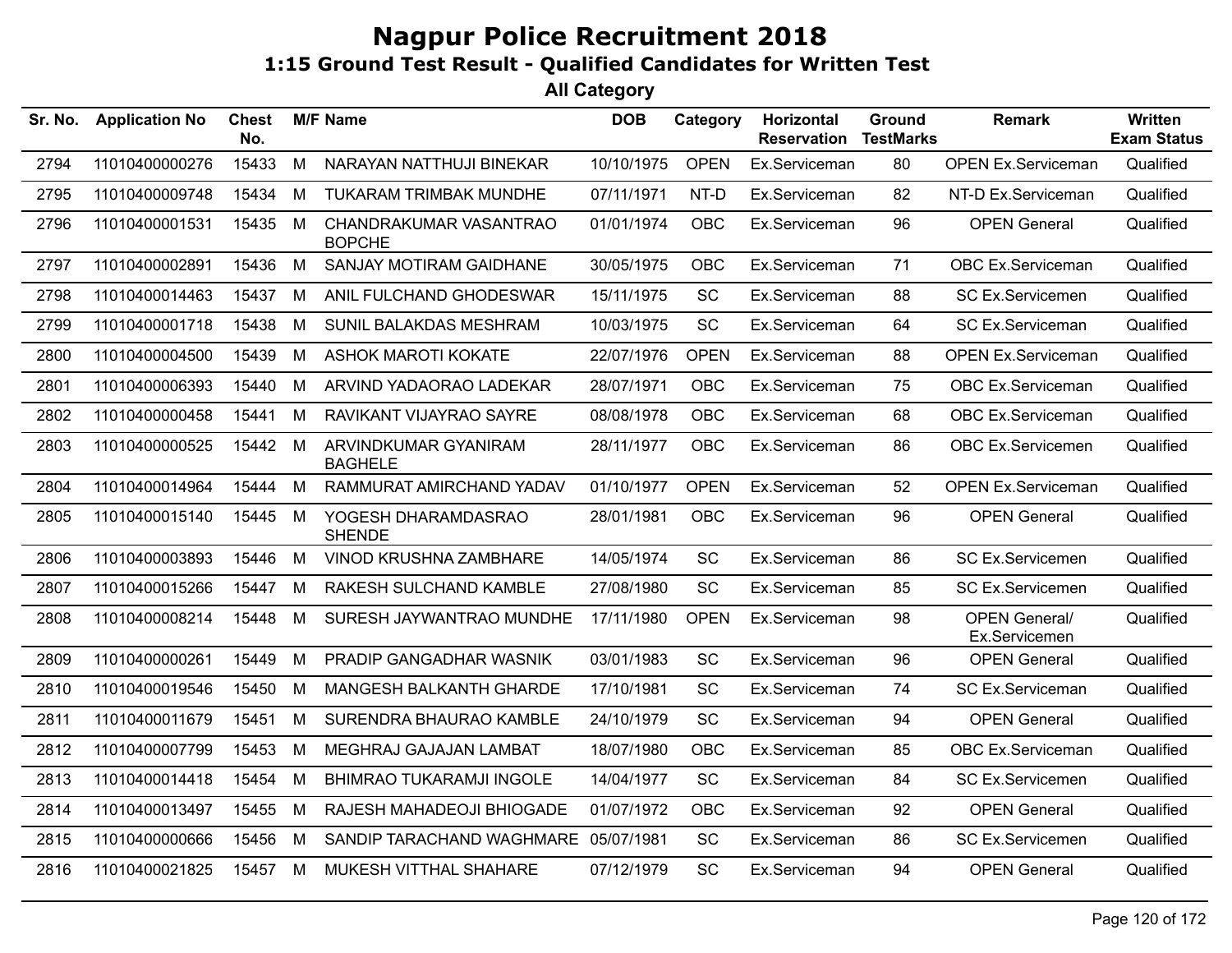| Sr. No. | <b>Application No</b> | <b>Chest</b><br>No. |   | <b>M/F Name</b>                                | <b>DOB</b> | Category    | Horizontal<br><b>Reservation</b> | Ground<br><b>TestMarks</b> | Remark                                | <b>Written</b><br><b>Exam Status</b> |
|---------|-----------------------|---------------------|---|------------------------------------------------|------------|-------------|----------------------------------|----------------------------|---------------------------------------|--------------------------------------|
| 2817    | 11010400001027        | 15458               | M | YOGESH PURUSHOTTAM<br><b>BAWANKAR</b>          | 01/08/1980 | <b>OBC</b>  | Ex.Serviceman                    | 50                         | OBC Ex.Serviceman                     | Qualified                            |
| 2818    | 11010400004997        | 15459               | M | <b>SUNIL BIJA NIMAGDE</b>                      | 01/01/1970 | SC          | Ex.Serviceman                    | 77                         | SC Ex.Serviceman                      | Qualified                            |
| 2819    | 11010400020307        | 15460               | М | SUDHAKAR BABURAO PAWAR                         | 10/05/1981 | <b>OPEN</b> | Ex.Serviceman                    | 96                         | <b>OPEN General/</b><br>Ex.Servicemen | Qualified                            |
| 2820    | 11010400013430        | 15461               | М | DHARMPAL RAMDASJI MESHRAM                      | 26/07/1974 | <b>OBC</b>  | Ex.Serviceman                    | 64                         | OBC Ex.Serviceman                     | Qualified                            |
| 2821    | 11010400003073        | 15462               | М | <b>VASANTA SHAMRAO BHURE</b>                   | 21/01/1979 | <b>OBC</b>  | Ex.Serviceman                    | 80                         | OBC Ex.Serviceman                     | Qualified                            |
| 2822    | 11010400003665        | 15463               | M | <b>OMPRAKASH LOKCHAND</b><br><b>KSHIRSAGAR</b> | 02/01/1977 | <b>OPEN</b> | Ex.Serviceman                    | 86                         | <b>OPEN Ex.Serviceman</b>             | Qualified                            |
| 2823    | 11010400017539        | 15464               | М | <b>VILAS LAXMAN RAUT</b>                       | 30/07/1978 | SC          | Ex.Serviceman                    | 90                         | SC Ex.Servicemen                      | Qualified                            |
| 2824    | 11010400002538        | 15465               | М | NOHARLAL PRITAMLAL LILHARE                     | 15/06/1977 | <b>OPEN</b> | Ex.Serviceman                    | 80                         | <b>OPEN Ex.Serviceman</b>             | Qualified                            |
| 2825    | 11010400015383        | 15466               | M | VIRENDRA GUNVANTRAO<br><b>DESHMUKH</b>         | 27/05/1978 | <b>OPEN</b> | Ex.Serviceman                    | 96                         | <b>OPEN General/</b><br>Ex.Servicemen | Qualified                            |
| 2826    | 11010400001934        | 15467 M             |   | SANJAYKUMAR PRUTHVIRAJ<br>NANDESHWAR           | 24/09/1976 | SC          | Ex.Serviceman                    | 94                         | <b>OPEN General</b>                   | Qualified                            |
| 2827    | 11010400004035        | 15468               | М | SUNIL PRABHUDAYA BOPCHE                        | 13/08/1978 | <b>OBC</b>  | Ex.Serviceman                    | 98                         | <b>OPEN General</b>                   | Qualified                            |
| 2828    | 11010400009324        | 15469               | м | SANDIP SAHEBRAO SOLANKE                        | 07/07/1982 | <b>OBC</b>  | Ex.Serviceman                    | 94                         | <b>OPEN General</b>                   | Qualified                            |
| 2829    | 11010400010642        | 15470               | M | <b>GENDLAL RAMCHAND WALDE</b>                  | 21/05/1976 | SC          | Ex.Serviceman                    | 90                         | <b>SC Ex.Servicemen</b>               | Qualified                            |
| 2830    | 11010400000222        | 15471               | M | ASHISH OMKANTH PHALE                           | 13/06/1981 | <b>OPEN</b> | Ex.Serviceman                    | 90                         | <b>OPEN General/</b><br>Ex.Servicemen | Qualified                            |
| 2831    | 11010400007035        | 15472 M             |   | SANTOSH WASUDEORAO<br><b>WANKHADE</b>          | 12/05/1983 | <b>SC</b>   | Ex.Serviceman                    | 86                         | <b>SC Ex.Servicemen</b>               | Qualified                            |
| 2832    | 11010400002936        | 15473               | M | ANANDKUMAR LAXMISHANKAR<br>CHAURAGADE          | 15/11/1974 | <b>OPEN</b> | Ex.Serviceman                    | 86                         | <b>OPEN Ex.Serviceman</b>             | Qualified                            |
| 2833    | 11010400001288        | 15474               | M | AMIT DEVESHWAR UKEY                            | 05/07/1980 | SC          | Ex.Serviceman                    | 98                         | <b>OPEN General</b>                   | Qualified                            |
| 2834    | 11010400000300        | 15475               | М | <b>NILESH BHIMRAOJI PATIL</b>                  | 20/06/1980 | SC          | Ex.Serviceman                    | 90                         | <b>SC Ex.Servicemen</b>               | Qualified                            |
| 2835    | 11010400013292        | 15476               | M | VIJAY DAULAT TANDULKAR                         | 06/07/1973 | NT-B        | Ex.Serviceman                    | 81                         | NT-B Ex.Serviceman                    | Qualified                            |
| 2836    | 11010400013700        | 15477               | M | <b>MANIK MUNJAJI CHOURE</b>                    | 02/07/1980 | NT-D        | Ex.Serviceman                    | 66                         | NT-D Ex.Serviceman                    | Qualified                            |
| 2837    | 11010400010755        | 15478               | M | PRAKASH RAMCHAND GABHANE                       | 27/08/1981 | OBC         | Ex.Serviceman                    | 98                         | <b>OPEN General</b>                   | Qualified                            |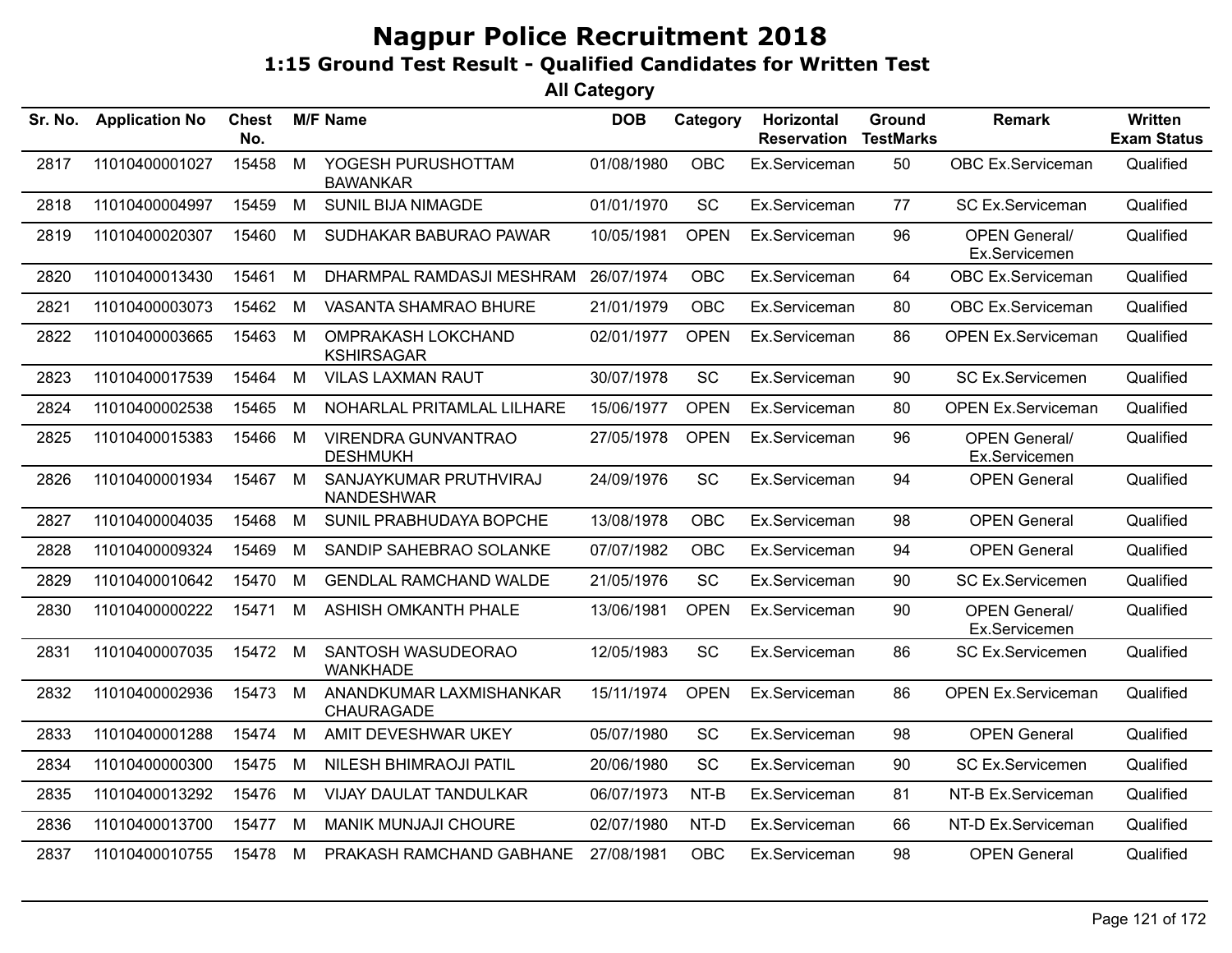| Sr. No. | <b>Application No</b> | <b>Chest</b><br>No. |   | <b>M/F Name</b>                           | <b>DOB</b> | Category    | <b>Horizontal</b><br><b>Reservation</b> | Ground<br><b>TestMarks</b> | Remark                                | <b>Written</b><br><b>Exam Status</b> |
|---------|-----------------------|---------------------|---|-------------------------------------------|------------|-------------|-----------------------------------------|----------------------------|---------------------------------------|--------------------------------------|
| 2838    | 11010400010763        | 15479               | M | <b>GAJANAN MAROTI CHAUDHARI</b>           | 24/06/1981 | <b>OBC</b>  | Ex.Serviceman                           | 88                         | OBC Ex.Servicemen                     | Qualified                            |
| 2839    | 11010400019228        | 15480               | M | <b>MANOHAR KUWARLAL PATLE</b>             | 05/11/1980 | <b>OPEN</b> | Ex.Serviceman                           | 92                         | <b>OPEN General/</b><br>Ex.Servicemen | Qualified                            |
| 2840    | 11010400015198        | 15481               | M | UMESH PANJABRAOJI DABHADE                 | 29/09/1980 | <b>OBC</b>  | Ex.Serviceman                           | 78                         | OBC Ex.Serviceman                     | Qualified                            |
| 2841    | 11010400009141        | 15482               | М | <b>MAHESH GANPATRAO PADOLE</b>            | 06/02/1981 | OBC         | Ex.Serviceman                           | 90                         | OBC Ex.Servicemen                     | Qualified                            |
| 2842    | 11010400002311        | 15483               | М | KISHOR SAHEBRAOJI MAHURKAR 25/12/1977     |            | OBC         | Ex.Serviceman                           | 90                         | OBC Ex.Servicemen                     | Qualified                            |
| 2843    | 11010400016727        | 15484               | M | <b>VIJAY SAKHARAM BANTE</b>               | 04/03/1977 | OBC         | Ex.Serviceman                           | 88                         | OBC Ex.Servicemen                     | Qualified                            |
| 2844    | 11010400005063        | 15485               | М | PARASRAM DADARAO SARKATE                  | 24/06/1981 | <b>OPEN</b> | Ex.Serviceman                           | 100                        | <b>OPEN General/</b><br>Ex.Servicemen | Qualified                            |
| 2845    | 11010400000593        | 15486               | M | SURENDRA KAMESHWAR THAKUR 05/01/1974      |            | <b>OPEN</b> | Ex.Serviceman                           | 84                         | <b>OPEN Ex.Serviceman</b>             | Qualified                            |
| 2846    | 11010400008823        | 15487               | M | SANTOSH DADARAO DURGE                     | 15/06/1980 | OBC         | Ex.Serviceman                           | 94                         | <b>OPEN General</b>                   | Qualified                            |
| 2847    | 11010400005667        | 15488               | M | DNYANESHWAR ANANDRAO<br><b>MHALASANE</b>  | 20/01/1976 | <b>OPEN</b> | Ex.Serviceman                           | 98                         | <b>OPEN General/</b><br>Ex.Servicemen | Qualified                            |
| 2848    | 11010400002939        | 15489               | M | SHARAD VINAYAKRAO KITUKALE                | 29/04/1971 | <b>OBC</b>  | Ex.Serviceman                           | 69                         | OBC Ex.Serviceman                     | Qualified                            |
| 2849    | 11010400010717        | 15490               | М | PAWAN DEORAO SHASTRAKAR                   | 02/11/1992 | OBC         | Ex.Serviceman                           | 94                         | <b>OPEN General</b>                   | Qualified                            |
| 2850    | 11010400003085        | 15491               | M | JIWAN WASUDEO SUNKINWAR                   | 01/04/1981 | OBC         | Ex.Serviceman                           | 84                         | OBC Ex.Serviceman                     | Qualified                            |
| 2851    | 11010400022419        | 15492               | M | SANJIV UDHAV DAHIPHALE                    | 07/03/1983 | NT-D        | Ex.Serviceman                           | 96                         | <b>OPEN General</b>                   | Qualified                            |
| 2852    | 11010400011238        | 15493               | M | PRAFUL RAMESHRAO BORKAR                   | 21/07/1981 | <b>OBC</b>  | Ex.Serviceman                           | 96                         | <b>OPEN General</b>                   | Qualified                            |
| 2853    | 11010400011633        | 15494               | М | RAMDAS BHIKAJI GAWALI                     | 15/07/1975 | SC          | Ex.Serviceman                           | 79                         | SC Ex.Serviceman                      | Qualified                            |
| 2854    | 11010400006592        | 15495               | М | SATISH YUWARAJ BHAISARE                   | 26/11/1978 | <b>SC</b>   | Ex.Serviceman                           | 90                         | SC Ex.Servicemen                      | Qualified                            |
| 2855    | 11010400019004        | 15496               | М | RAJENDRAKUMAR PRABHAKAR<br><b>MESHRAM</b> | 04/05/1974 | <b>OBC</b>  | Ex.Serviceman                           | 90                         | <b>OBC Ex.Servicemen</b>              | Qualified                            |
| 2856    | 11010400000605        | 15497               | M | VINODKUMAR HETRAM PATLE                   | 06/03/1980 | OBC         | Ex.Serviceman                           | 84                         | OBC Ex.Serviceman                     | Qualified                            |
| 2857    | 11010400001701        | 15498               | M | SARJU DNYANESHWAR<br><b>SOMKUWAR</b>      | 24/07/1976 | SC          | Ex.Serviceman                           | 92                         | <b>OPEN General</b>                   | Qualified                            |
| 2858    | 11010400021480        | 15499               | М | <b>RAJESH DATTUJI PAWAR</b>               | 24/09/1976 | <b>OBC</b>  | Ex.Serviceman                           | 62                         | OBC Ex.Serviceman                     | Qualified                            |
| 2859    | 11010400000753        | 15500               | M | VINOD BALU INGLE                          | 10/08/1977 | SC          | Ex.Serviceman                           | 52                         | SC Ex.Serviceman                      | Qualified                            |
| 2860    | 11010400020049        | 15502               | M | MAHESH ISTARI TICHAKULE                   | 30/10/1993 | <b>OBC</b>  | None                                    | 90                         | <b>OBC</b> General                    | Qualified                            |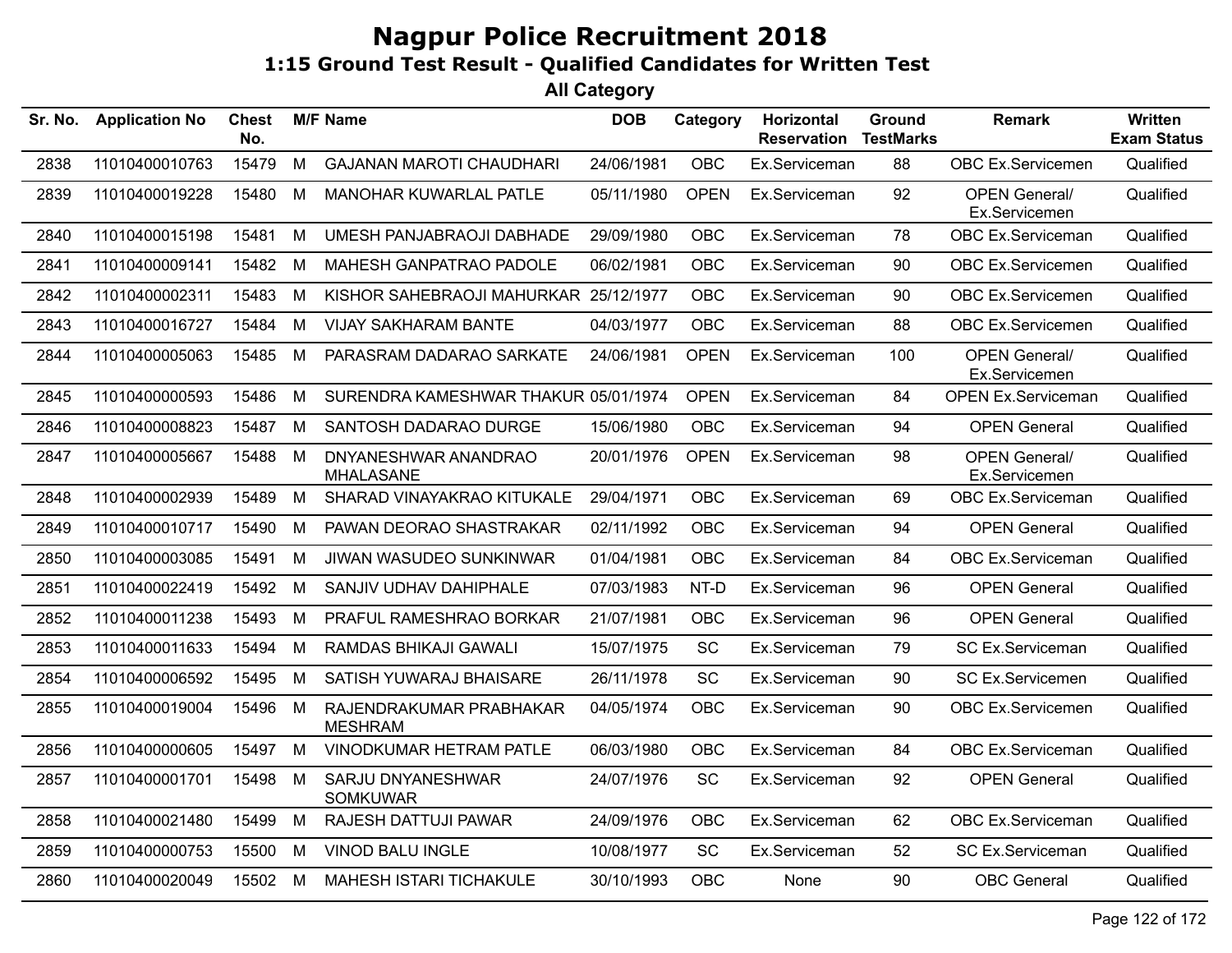| Sr. No. | <b>Application No</b> | <b>Chest</b><br>No. |   | <b>M/F Name</b>                     | <b>DOB</b> | Category    | Horizontal<br><b>Reservation</b> | <b>Ground</b><br><b>TestMarks</b> | <b>Remark</b>       | <b>Written</b><br><b>Exam Status</b> |
|---------|-----------------------|---------------------|---|-------------------------------------|------------|-------------|----------------------------------|-----------------------------------|---------------------|--------------------------------------|
| 2861    | 11010400020048        | 15503               | M | MANGESH BHAURAO BEDURKAR 21/10/1990 |            | <b>OBC</b>  | None                             | 96                                | <b>OPEN General</b> | Qualified                            |
| 2862    | 11010400024416        | 15504               | M | AVINASH DEVDAS MALKAM               | 15/09/1989 | <b>ST</b>   | None                             | 96                                | <b>OPEN General</b> | Qualified                            |
| 2863    | 11010400012404        | 15505               | M | <b>GAJANAN SHIVAJI KALE</b>         | 01/07/1990 | <b>OPEN</b> | <b>SP</b>                        | 86                                | OPEN SP             | Qualified                            |
| 2864    | 11010400015469        | 15512               | M | <b>TUSHAR VIKRAM SHEKADE</b>        | 04/09/1997 | <b>OPEN</b> | <b>SP</b>                        | 88                                | OPEN SP             | Qualified                            |
| 2865    | 11010400015468        | 15513 M             |   | <b>SAGAR DINKAR SHEKADE</b>         | 03/09/1997 | <b>OPEN</b> | <b>SP</b>                        | 84                                | OPEN SP             | Qualified                            |
| 2866    | 11010400018750        | 15516 M             |   | SANDIP CHANDAN KORE                 | 08/08/1990 | <b>OBC</b>  | None                             | 96                                | <b>OPEN General</b> | Qualified                            |
| 2867    | 11010400024769        | 15519               | M | SAHIL VINOD DHONGLE                 | 26/11/1995 | <b>SC</b>   | None                             | 86                                | <b>SC General</b>   | Qualified                            |
| 2868    | 11010400018848        | 15521               | M | ANUP RAJENDRA SONONE                | 28/06/1992 | <b>OBC</b>  | None                             | 88                                | <b>OBC</b> General  | Qualified                            |
| 2869    | 11010400018579        | 15522               | M | ANKUSH MADHAVRAO SAGANE             | 01/01/1994 | <b>OBC</b>  | None                             | 90                                | <b>OBC</b> General  | Qualified                            |
| 2870    | 11010400021630        | 15526               | M | AKSHAY SANJAYRAO KADAO              | 24/10/1993 | <b>OBC</b>  | None                             | 88                                | <b>OBC</b> General  | Qualified                            |
| 2871    | 11010400024078        | 15535               | M | NACHIKET KUMAR KAMBLE               | 24/06/1999 | <b>SC</b>   | <b>SP</b>                        | 90                                | <b>SC SP</b>        | Qualified                            |
| 2872    | 11010400024149        | 15543               | M | AMIT RAMESH MASARKE                 | 22/07/1993 | <b>OBC</b>  | None                             | 94                                | <b>OPEN General</b> | Qualified                            |
| 2873    | 11010400021807        | 15545               | M | SURAJ RAJENDRA CHOURE               | 28/12/1992 | <b>SC</b>   | None                             | 92                                | <b>OPEN General</b> | Qualified                            |
| 2874    | 11010400002299        | 15546               | M | AKASH ASHOK DESHBHRATAR             | 22/02/1994 | SC          | <b>SP</b>                        | 90                                | <b>SC SP</b>        | Qualified                            |
| 2875    | 11010400019105        | 15551               | M | <b>SURAJ ISHWAR USARE</b>           | 12/08/1992 | <b>OBC</b>  | None                             | 90                                | <b>OBC</b> General  | Qualified                            |
| 2876    | 11010400020553        | 15560               | M | <b>VIJAY SABULAL MAWASKAR</b>       | 26/08/1997 | <b>ST</b>   | None                             | 88                                | <b>ST General</b>   | Qualified                            |
| 2877    | 11010400012203        | 15561               | M | SANJAY APPARAO LANDGE               | 10/01/1993 | <b>OBC</b>  | <b>SP</b>                        | 86                                | OBC SP              | Qualified                            |
| 2878    | 11010400012204        | 15562               | M | <b>SUJIT SUNILRAO BEMBADE</b>       | 26/05/1997 | <b>OBC</b>  | <b>SP</b>                        | 90                                | OBC SP              | Qualified                            |
| 2879    | 11010400009418        | 15563               | M | HEMANT SHRAWANJI CHARDE             | 19/06/1996 | <b>OBC</b>  | <b>SP</b>                        | 94                                | <b>OPEN General</b> | Qualified                            |
| 2880    | 11010400009409        | 15564               | M | RISHAB RAMKRISHNA PARWEKAR          | 26/07/1997 | <b>ST</b>   | <b>SP</b>                        | 73                                | ST <sub>SP</sub>    | Qualified                            |
| 2881    | 11010400018743        | 15565               | M | VISHAL BHAGVANTRAO UMAK             | 03/03/1990 | <b>OPEN</b> | <b>HG</b>                        | 82                                | OPEN HG             | Qualified                            |
| 2882    | 11010400018778        | 15566               | M | BHIMRAJ DHANRAJ KAMBLE              | 14/04/1990 | <b>SC</b>   | None                             | 92                                | <b>OPEN General</b> | Qualified                            |
| 2883    | 11010400018725        | 15567 M             |   | JIVAN YASHVANTRAO SHINDE            | 02/07/1994 | NT-C        | None                             | 88                                | NT-C General        | Qualified                            |
| 2884    | 11010400015190        | 15570               | M | SHUBHAM SHESHRAO<br><b>WANKHEDE</b> | 28/07/1996 | <b>OBC</b>  | <b>SP</b>                        | 82                                | OBC SP              | Qualified                            |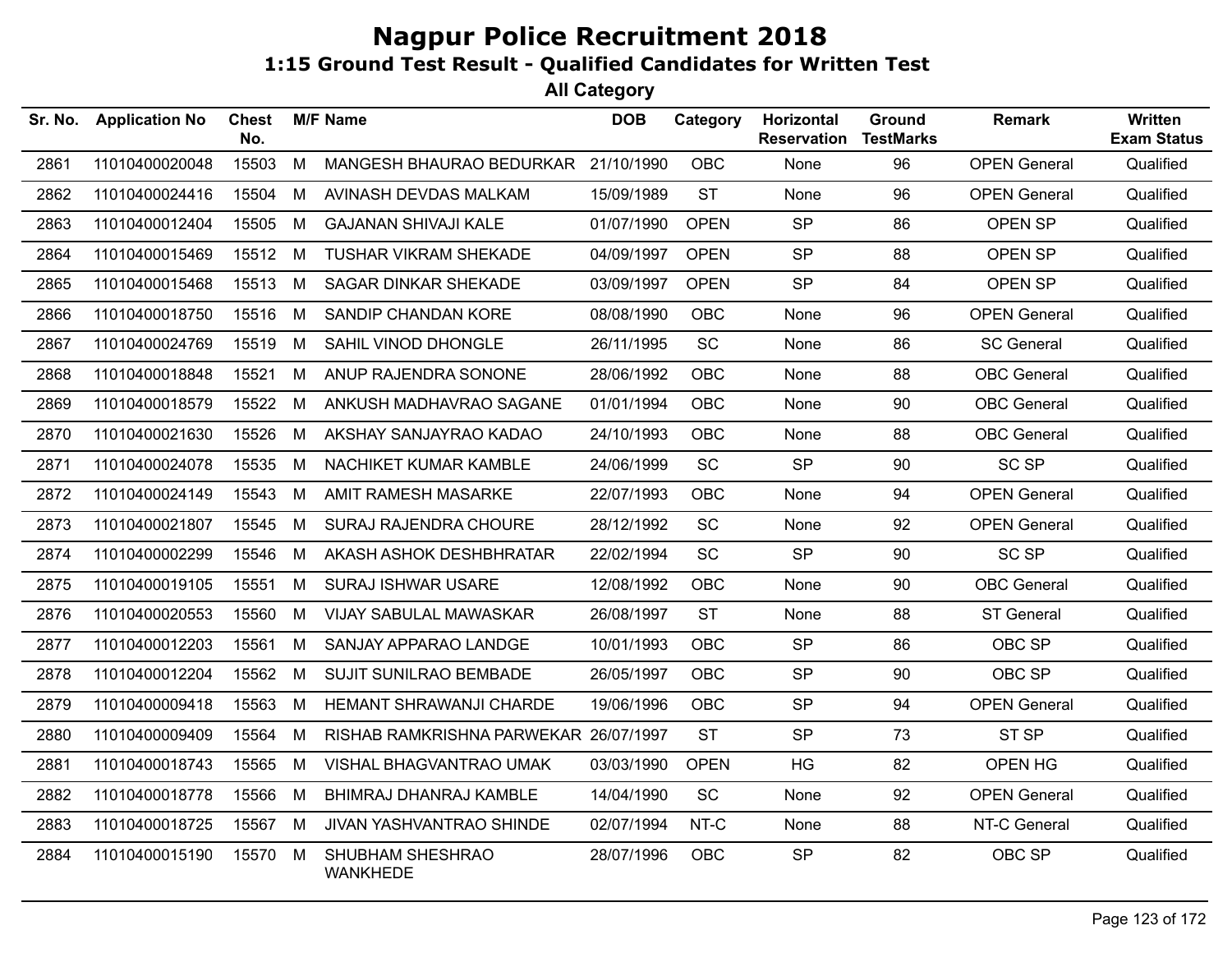| Sr. No. | <b>Application No</b> | <b>Chest</b><br>No. |   | <b>M/F Name</b>                              | <b>DOB</b> | Category    | Horizontal<br><b>Reservation</b> | Ground<br><b>TestMarks</b> | <b>Remark</b>       | Written<br><b>Exam Status</b> |
|---------|-----------------------|---------------------|---|----------------------------------------------|------------|-------------|----------------------------------|----------------------------|---------------------|-------------------------------|
| 2885    | 11010400019288        | 15581               | M | MUKESH SHALIK SARVE                          | 05/01/1993 | OBC         | None                             | 92                         | <b>OPEN General</b> | Qualified                     |
| 2886    | 11010400019279        | 15582               | М | <b>DINESH HARIRAM BURDE</b>                  | 30/03/1994 | <b>OBC</b>  | None                             | 88                         | <b>OBC</b> General  | Qualified                     |
| 2887    | 11010400019208        | 15583               | M | <b>DURGESH RAMESHWAR</b><br><b>BANGADKAR</b> | 01/06/1993 | OBC         | None                             | 94                         | <b>OPEN General</b> | Qualified                     |
| 2888    | 11010400019245        | 15584               | M | PRADIP RIMACHAND THER                        | 13/06/1993 | <b>OBC</b>  | None                             | 90                         | <b>OBC</b> General  | Qualified                     |
| 2889    | 11010400018135        | 15587               | M | <b>SAGAR RAMDAS MOHATURE</b>                 | 08/06/1997 | <b>OBC</b>  | <b>SP</b>                        | 90                         | OBC SP              | Qualified                     |
| 2890    | 11010400018202        | 15588               | М | <b>SAGAR SEVAK LILHARE</b>                   | 16/09/1995 | <b>OBC</b>  | None                             | 94                         | <b>OPEN General</b> | Qualified                     |
| 2891    | 11010400018223        | 15589               | м | KHOJRAM MARTAND KATANKAR                     | 19/08/1994 | <b>OBC</b>  | None                             | 88                         | <b>OBC</b> General  | Qualified                     |
| 2892    | 11010400018705        | 15591               | М | CHANDRAKANT GANPAT RATHOD                    | 02/12/1992 | DT-A        | None                             | 94                         | <b>OPEN General</b> | Qualified                     |
| 2893    | 11010400018374        | 15592               | M | SANTOSH RAMLOO MUTYALA                       | 23/07/1992 | <b>OBC</b>  | None                             | 88                         | <b>OBC</b> General  | Qualified                     |
| 2894    | 11010400018325        | 15594               | М | SHUBHAM JAGDEO BHARKAD                       | 13/11/1994 | NT-C        | None                             | 90                         | NT-C General        | Qualified                     |
| 2895    | 11010400019398        | 15598               | М | DILIP GAINADHAR TURANKAR                     | 27/06/1989 | <b>OBC</b>  | <b>HG</b>                        | 88                         | OBC HG              | Qualified                     |
| 2896    | 11010400019375        | 15599               | М | SACHIN BAPURAO WABHITKAR                     | 23/04/1987 | <b>OBC</b>  | <b>None</b>                      | 88                         | <b>OBC</b> General  | Qualified                     |
| 2897    | 11010400019387        | 15600               | М | RAHUL SURYABHAN ZILPE                        | 03/10/1992 | <b>OBC</b>  | None                             | 88                         | <b>OBC</b> General  | Qualified                     |
| 2898    | 11010400022804        | 15606               | М | <b>VAIBHAV SUBHASH MULE</b>                  | 06/03/1987 | <b>OBC</b>  | Police Children                  | 80                         | OBC Police Child    | Qualified                     |
| 2899    | 11010400006558        | 15609               | M | ANIKET GYANIRAM KOKODE                       | 13/04/1998 | <b>ST</b>   | <b>SP</b>                        | 86                         | ST <sub>SP</sub>    | Qualified                     |
| 2900    | 11010400006577        | 15610               | М | VISHAL NANAJI GHORMARE                       | 25/12/1991 | <b>OBC</b>  | <b>SP</b>                        | 84                         | OBC SP              | Qualified                     |
| 2901    | 11010400020146        | 15615               | M | <b>ATUL RAMDAS UKEY</b>                      | 14/08/1995 | <b>OBC</b>  | <b>SP</b>                        | 80                         | OBC SP              | Qualified                     |
| 2902    | 11010400018687        | 15617               | M | PRADEEP NAMDEO KHANDARE                      | 02/01/1992 | SC          | None                             | 86                         | <b>SC General</b>   | Qualified                     |
| 2903    | 11010400018319        | 15618               | М | LAKSHMAN RAMESH PONGADE                      | 22/09/1993 | <b>OPEN</b> | None                             | 96                         | <b>OPEN General</b> | Qualified                     |
| 2904    | 11010400018915        | 15619               | M | SURESH VASANTRAO PAWAR                       | 25/02/1991 | DT-A        | None                             | 90                         | <b>DT-A General</b> | Qualified                     |
| 2905    | 11010400018349        | 15620               | M | DNYANESHWAR RAJU RENKE                       | 30/10/1992 | <b>OPEN</b> | PAP                              | 88                         | <b>OPEN PAP</b>     | Qualified                     |
| 2906    | 11010400023566        | 15621               | М | MOHAMMADZUBAIR MOHAMAMD<br><b>NOOR</b>       | 14/05/1993 | <b>OBC</b>  | <b>SP</b>                        | 86                         | OBC SP              | Qualified                     |
| 2907    | 11010400023563        | 15624               | M | PARVEZAHMADKHAN ARIF KHAN                    | 11/05/1989 | <b>OBC</b>  | <b>SP</b>                        | 88                         | OBC SP              | Qualified                     |
| 2908    | 11010400012201        | 15625               | M | GAURAV RAVINDRA SARVATKAR                    | 24/07/1993 | SC          | <b>SP</b>                        | 80                         | <b>SC SP</b>        | Qualified                     |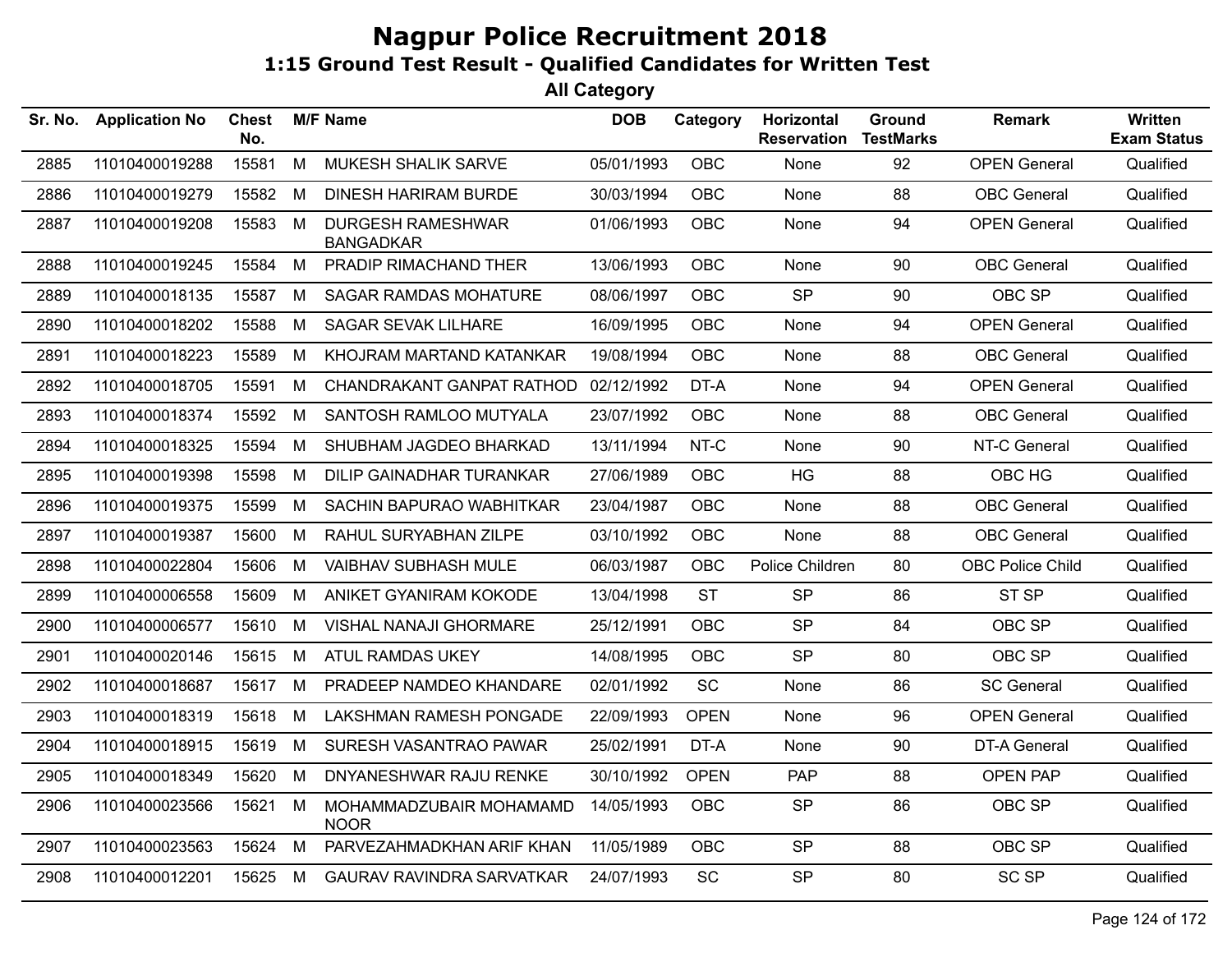| Sr. No. | <b>Application No</b> | <b>Chest</b><br>No. |   | <b>M/F Name</b>                       | <b>DOB</b> | Category    | Horizontal<br><b>Reservation</b> | <b>Ground</b><br><b>TestMarks</b> | <b>Remark</b>           | Written<br><b>Exam Status</b> |
|---------|-----------------------|---------------------|---|---------------------------------------|------------|-------------|----------------------------------|-----------------------------------|-------------------------|-------------------------------|
| 2909    | 11010400018381        | 15626               | M | <b>SURAJ HARIDAS NIKODE</b>           | 26/06/1990 | <b>OBC</b>  | <b>SP</b>                        | 82                                | OBC SP                  | Qualified                     |
| 2910    | 11010400012256        | 15627               | M | <b>BADAL BHIMRAO UPARE</b>            | 31/08/1989 | SC          | <b>SP</b>                        | 78                                | <b>SC SP</b>            | Qualified                     |
| 2911    | 11010400020994        | 15631               | M | NIKHIL VASANTA BAGDE                  | 07/12/1996 | $NT-B$      | None                             | 96                                | <b>OPEN General</b>     | Qualified                     |
| 2912    | 11010400002987        | 15632               | M | SUDARSHAN ASHOK DHALE                 | 25/06/1995 | <b>SC</b>   | <b>SP</b>                        | 80                                | <b>SC SP</b>            | Qualified                     |
| 2913    | 11010400002963        | 15633               | M | SHAKER BASHIRSAB SHAIKH               | 25/01/1994 | <b>OPEN</b> | <b>SP</b>                        | 88                                | OPEN SP                 | Qualified                     |
| 2914    | 11010400013678        | 15638               | M | RAHUL SHYAMRAOJI ADHAWAL              | 28/03/1996 | <b>SC</b>   | <b>SP</b>                        | 88                                | <b>SC SP</b>            | Qualified                     |
| 2915    | 11010400020920        | 15644               | M | PRAKASH SHIVHARI MUNDHE               | 16/08/1991 | NT-D        | None                             | 92                                | <b>OPEN General</b>     | Qualified                     |
| 2916    | 11010400020704        | 15645               | M | CHETAN SAGAR LADE                     | 09/07/1991 | <b>SC</b>   | None                             | 90                                | <b>SC General</b>       | Qualified                     |
| 2917    | 11010400020839        | 15646               | M | NIHAL SHIVSHANKAR PARDHI              | 10/09/1994 | <b>OBC</b>  | None                             | 92                                | <b>OPEN General</b>     | Qualified                     |
| 2918    | 11010400020824        | 15647               | M | SAURABH SURESH JUNGHARE               | 11/09/1995 | <b>OBC</b>  | None                             | 92                                | <b>OPEN General</b>     | Qualified                     |
| 2919    | 11010400007886        | 15653               | M | <b>TUSHAR YADAV YENCHILWAR</b>        | 16/09/1994 | <b>OPEN</b> | <b>SP</b>                        | 90                                | OPEN SP                 | Qualified                     |
| 2920    | 11010400019473        | 15661               | M | KAPIL VINOD DURUGKAR                  | 13/08/1993 | <b>OPEN</b> | <b>SP</b>                        | 84                                | OPEN SP                 | Qualified                     |
| 2921    | 11010400013556        | 15662               | M | RAJAT RAJU BOBADE                     | 06/07/1994 | <b>OPEN</b> | <b>SP</b>                        | 84                                | OPEN SP                 | Qualified                     |
| 2922    | 11010400021668        | 15669               | M | AJAY ARUN BHOYAR                      | 14/06/1996 | <b>OBC</b>  | None                             | 92                                | <b>OPEN General</b>     | Qualified                     |
| 2923    | 11010400014997        | 15673               | M | FAHIM FIROZ SAYYAD                    | 25/10/1992 | <b>OPEN</b> | <b>SP</b>                        | 94                                | <b>OPEN General/ SP</b> | Qualified                     |
| 2924    | 11010400015000        | 15674               | M | CHETAN GULABRAO MASRAM                | 22/12/1993 | <b>ST</b>   | <b>SP</b>                        | 88                                | ST <sub>SP</sub>        | Qualified                     |
| 2925    | 11010400017535        | 15678               | M | SWAPNIL VILASRAO DURUGKAR             | 20/01/1994 | <b>OPEN</b> | <b>SP</b>                        | 84                                | OPEN SP                 | Qualified                     |
| 2926    | 11010400020694        | 15682               | M | KISHOR SUDHIRRAO POTDUKHE             | 01/11/1989 | <b>OBC</b>  | <b>SP</b>                        | 80                                | OBC SP                  | Qualified                     |
| 2927    | 11010400019937        | 15684               | M | MANISH DIPAKRAO GAWANDE               | 03/08/1990 | <b>OPEN</b> | <b>SP</b>                        | 88                                | OPEN SP                 | Qualified                     |
| 2928    | 11010400009086        | 15686               | M | MANISH NARENDRA BHANANG               | 05/10/1999 | <b>OBC</b>  | <b>SP</b>                        | 90                                | OBC SP                  | Qualified                     |
| 2929    | 11010400005577        | 15687               | M | SHUBHAM DIGAMBAR GANTHADE 01/07/1996  |            | <b>OBC</b>  | <b>SP</b>                        | 90                                | OBC SP                  | Qualified                     |
| 2930    | 11010400020225        | 15688               | M | SHUBHAM DILIPRAO RAUT                 | 03/09/1994 | <b>OPEN</b> | <b>SP</b>                        | 90                                | OPEN SP                 | Qualified                     |
| 2931    | 11010400019379        | 15689               | M | KARTIK KISHORRAO HALMARE              | 23/04/1995 | <b>OPEN</b> | <b>SP</b>                        | 98                                | <b>OPEN General/ SP</b> | Qualified                     |
| 2932    | 11010400019562        | 15690               | M | DHANANJAY RAJENDRA<br><b>KALBANDE</b> | 31/07/1993 | <b>OPEN</b> | <b>SP</b>                        | 94                                | <b>OPEN General/ SP</b> | Qualified                     |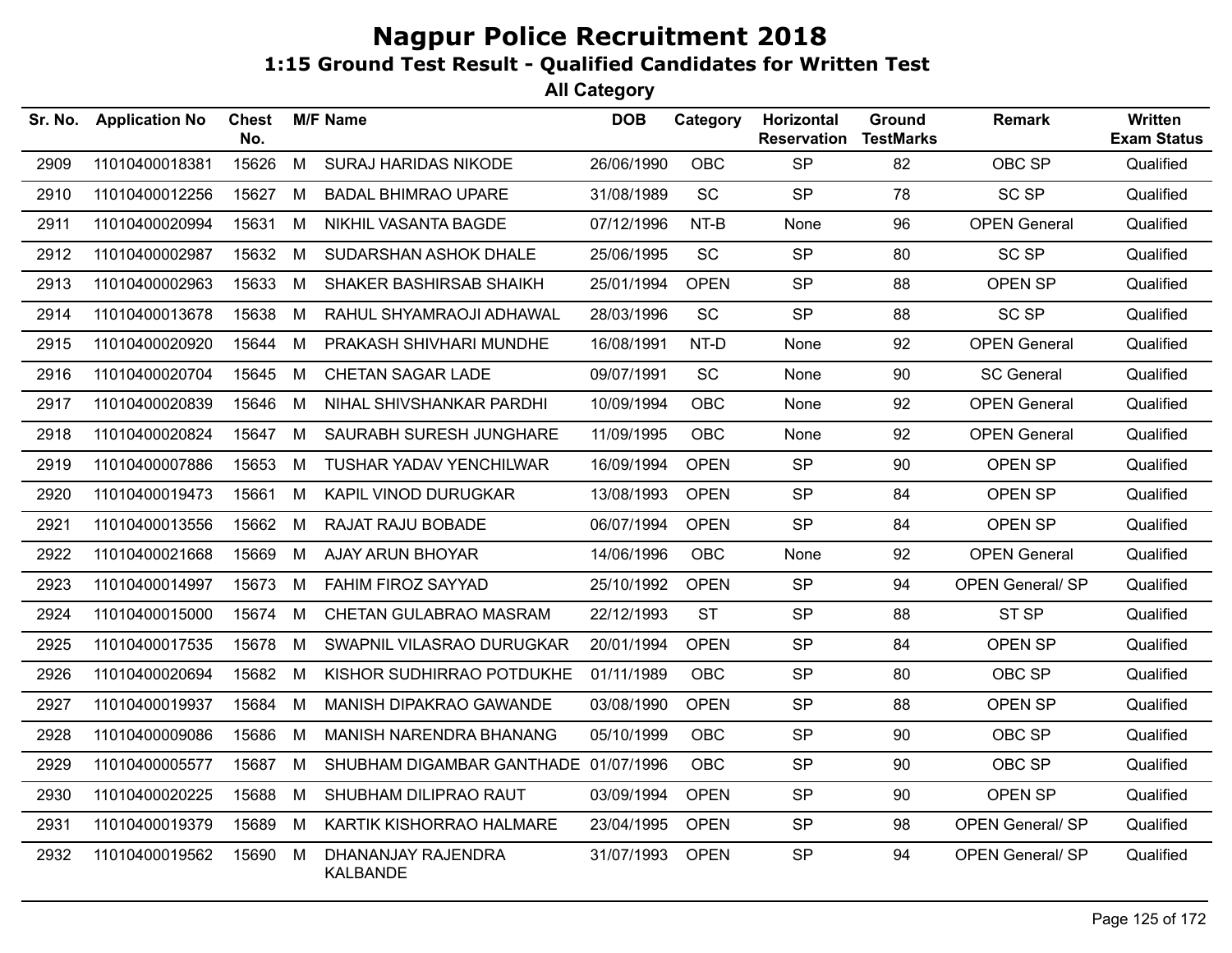| Sr. No. | <b>Application No</b> | <b>Chest</b><br>No. |   | <b>M/F Name</b>                       | <b>DOB</b> | Category    | Horizontal<br><b>Reservation</b> | <b>Ground</b><br><b>TestMarks</b> | <b>Remark</b>          | <b>Written</b><br><b>Exam Status</b> |
|---------|-----------------------|---------------------|---|---------------------------------------|------------|-------------|----------------------------------|-----------------------------------|------------------------|--------------------------------------|
| 2933    | 11010400005576        | 15691               | M | RUSHIKESH RAJARAM KALE                | 10/09/1993 | <b>OPEN</b> | <b>SP</b>                        | 88                                | OPEN SP                | Qualified                            |
| 2934    | 11010400019392        | 15699               | M | SURENDRA UTTAM BEDURKAR               | 18/01/1989 | <b>OBC</b>  | None                             | 94                                | <b>OPEN General</b>    | Qualified                            |
| 2935    | 11010400019397        | 15700               | M | HANWAT HARI KANPATE                   | 14/11/1987 | OBC         | None                             | 92                                | <b>OPEN General</b>    | Qualified                            |
| 2936    | 11010400019691        | 15701               | M | SATISH BISAN MAKADE                   | 30/08/1995 | <b>OBC</b>  | None                             | 88                                | <b>OBC</b> General     | Qualified                            |
| 2937    | 11010400019680        | 15702               | M | PALASH GYANIRAM BAWANKAR              | 27/02/1994 | <b>OBC</b>  | None                             | 90                                | <b>OBC</b> General     | Qualified                            |
| 2938    | 11010400024666        | 15703               | M | AKASH NAMDEORAO MORE                  | 01/01/1997 | <b>SC</b>   | <b>PAP</b>                       | 78                                | <b>SC PAP</b>          | Qualified                            |
| 2939    | 11010400024664        | 15706               | M | YASHWANT ISTARI JENGATE               | 23/09/1993 | <b>OBC</b>  | None                             | 90                                | <b>OBC</b> General     | Qualified                            |
| 2940    | 11010400024800        | 15712               | M | MOHNISH RAJESHRAO BAISWARE 19/01/1995 |            | <b>OBC</b>  | None                             | 88                                | <b>OBC</b> General     | Qualified                            |
| 2941    | 11010400024669        | 15718               | M | <b>VIKAS RAMCHANDRA HARDEO</b>        | 06/04/1989 | <b>OBC</b>  | HG                               | 86                                | OBC HG                 | Qualified                            |
| 2942    | 11010400019383        | 15722               | M | ASHISH NANDKUMAR DUDHE                | 29/01/1990 | <b>SC</b>   | None                             | 86                                | <b>SC General</b>      | Qualified                            |
| 2943    | 11010400022356        | 15728               | M | <b>SACHIN PANJAB PAWAR</b>            | 03/01/1995 | <b>OPEN</b> | <b>PAP</b>                       | 86                                | <b>OPEN PAP</b>        | Qualified                            |
| 2944    | 11010400020775        | 15736               | M | AKASH ASHOK SABLE                     | 23/08/1988 | <b>SC</b>   | Police Children                  | 76                                | <b>SC Police Child</b> | Qualified                            |
| 2945    | 11010400022545        | 15737 M             |   | <b>VIJAY DILIP GAWAI</b>              | 23/06/1997 | <b>SC</b>   | None                             | 86                                | <b>SC General</b>      | Qualified                            |
| 2946    | 11010400024514        | 15742               | M | <b>VILAS KAILAS INGALE</b>            | 20/03/1991 | SC          | None                             | 90                                | <b>SC General</b>      | Qualified                            |
| 2947    | 11010400024516        | 15743               | M | <b>RAHUL ASHOK PATIL</b>              | 17/11/1998 | <b>OBC</b>  | None                             | 90                                | <b>OBC</b> General     | Qualified                            |
| 2948    | 11010400020603        | 15744               | M | PRASHANT PRAKASH DHANGAR              | 04/03/1994 | NT-C        | None                             | 92                                | <b>OPEN General</b>    | Qualified                            |
| 2949    | 11010400020782        | 15750               | M | BHIMRATNA SUDAM HELODE                | 14/04/1996 | SC          | None                             | 92                                | <b>OPEN General</b>    | Qualified                            |
| 2950    | 11010400020768        | 15751               | M | ASHWIN BHUSHANDAS SONEKAR 14/05/1990  |            | <b>SC</b>   | None                             | 90                                | <b>SC General</b>      | Qualified                            |
| 2951    | 11010400023764        | 15752               | M | RAHUL AMBADAS WANKHADE                | 16/02/1990 | <b>SC</b>   | None                             | 92                                | <b>OPEN General</b>    | Qualified                            |
| 2952    | 11010400022024        | 15761               | M | <b>GANESH PANDHARI LONKAR</b>         | 19/07/1989 | <b>OBC</b>  | None                             | 88                                | <b>OBC</b> General     | Qualified                            |
| 2953    | 11010400024793        | 15779               | M | KUNDAN GANESH DHURANDHAR              | 09/05/1992 | <b>SC</b>   | None                             | 94                                | <b>OPEN General</b>    | Qualified                            |
| 2954    | 11010400025059        | 15784               | M | MANOJ ASHOKRAO MOHOD                  | 01/11/1993 | SC          | None                             | 86                                | <b>SC General</b>      | Qualified                            |
| 2955    | 11010400025063        | 15785 M             |   | ROSHAN BALIRAM GAYAKWAD               | 04/06/1993 | SC          | None                             | 90                                | <b>SC General</b>      | Qualified                            |
| 2956    | 11010400021848        | 15789               | M | OMPRAKASH DEVCHAND<br><b>BANJARE</b>  | 30/01/1998 | <b>SC</b>   | None                             | 88                                | <b>SC General</b>      | Qualified                            |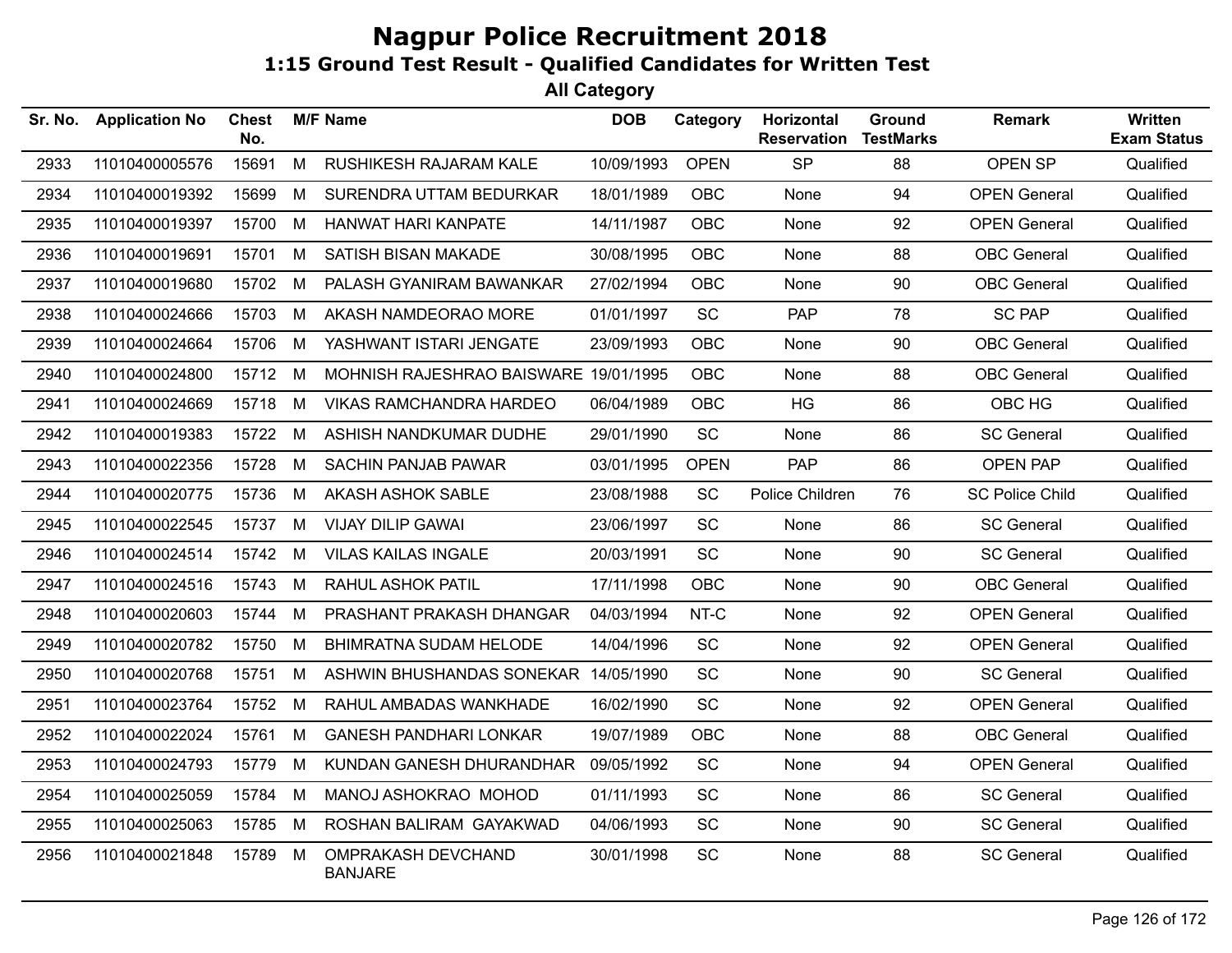| Sr. No. | <b>Application No</b> | <b>Chest</b><br>No. |    | <b>M/F Name</b>                  | <b>DOB</b> | Category    | Horizontal<br><b>Reservation</b> | Ground<br><b>TestMarks</b> | <b>Remark</b>           | Written<br><b>Exam Status</b> |
|---------|-----------------------|---------------------|----|----------------------------------|------------|-------------|----------------------------------|----------------------------|-------------------------|-------------------------------|
| 2957    | 11010400011453        | 15790               | M  | <b>SARANG SHARAD MUTKURE</b>     | 10/10/1999 | <b>OBC</b>  | <b>SP</b>                        | 90                         | OBC SP                  | Qualified                     |
| 2958    | 11010400023961        | 15791               | M  | ARJUN SANTOSH DEVKAR             | 01/06/1997 | DT-A        | None                             | 92                         | <b>OPEN General</b>     | Qualified                     |
| 2959    | 11010400016035        | 15797               | M  | AMOL PIRAJI KENDRE               | 15/06/1994 | <b>OPEN</b> | <b>SP</b>                        | 84                         | OPEN SP                 | Qualified                     |
| 2960    | 11010400016029        | 15798               | М  | <b>MOBIN AJAMKHAN PATHAN</b>     | 15/05/1995 | <b>OPEN</b> | <b>SP</b>                        | 92                         | <b>OPEN General/ SP</b> | Qualified                     |
| 2961    | 11010400015755        | 15800               | M  | <b>SAGAR GOVIND LOHAR</b>        | 06/06/1997 | <b>OPEN</b> | <b>SP</b>                        | 86                         | OPEN SP                 | Qualified                     |
| 2962    | 11010400024071        | 15805               | М  | ROHIT BHAURAO FUNDE              | 05/04/1998 | <b>OBC</b>  | None                             | 90                         | <b>OBC</b> General      | Qualified                     |
| 2963    | 22010400005994        | 15807               | E  | RASHMI ANILRAOJI ZANZAL          | 27/11/1996 | <b>OBC</b>  | Women                            | 85                         | OBC Women               | Qualified                     |
| 2964    | 22010400005990        | 15808               | F. | NISHA BHARATJI DHOBLE            | 08/01/1997 | <b>SC</b>   | Women                            | 70                         | SC Women                | Qualified                     |
| 2965    | 22010400005131        | 15809               | F. | SHRADDHA MUNESHWAR<br>PIKALMUNDE | 13/11/1999 | <b>OPEN</b> | Women                            | 82                         | Women                   | Qualified                     |
| 2966    | 22010400005720        | 15811               | F  | CHANDRAKALA BALAJI KANHORE       | 30/10/1997 | <b>OBC</b>  | Women                            | 78                         | OBC Women               | Qualified                     |
| 2967    | 22010400006305        | 15814               | F  | <b>LATA MAROTI RAUT</b>          | 18/10/1993 | <b>OPEN</b> | Women                            | 69                         | Women                   | Qualified                     |
| 2968    | 22010400005283        | 15816               | F. | AKSHATA ANGULIMAL MATE           | 26/09/1998 | SC          | Women                            | 85                         | SC Women                | Qualified                     |
| 2969    | 22010400005955        | 15817               | F  | MANSEE UTTAM DHOTE               | 28/03/1999 | <b>OBC</b>  | Women                            | 77                         | <b>OBC Women</b>        | Qualified                     |
| 2970    | 22010400004954        | 15821               | F. | SHITAL NARESH SHELOTE            | 25/01/2000 | <b>OPEN</b> | Women                            | 86                         | Women                   | Qualified                     |
| 2971    | 22010400004772        | 15835               | F  | PRIYANKA PRAKASH CHAVHAN         | 29/08/1995 | <b>OPEN</b> | Women                            | 82                         | Women                   | Qualified                     |
| 2972    | 22010400004869        | 15839               | F. | ARTI TULSHIDAS CHETULE           | 04/11/1998 | <b>OBC</b>  | Women                            | 82                         | OBC Women               | Qualified                     |
| 2973    | 22010400005513        | 15840               | F. | ASMITA MANIK MANAPURE            | 17/09/1997 | OBC         | Women                            | 78                         | OBC Women               | Qualified                     |
| 2974    | 22010400004531        | 15842               | F. | DAMINI RAMBHAUJI ASWALE          | 01/02/1998 | <b>OBC</b>  | Women                            | 77                         | OBC Women               | Qualified                     |
| 2975    | 22010400004536        | 15843               | F. | KIRTIKA CHANDUJI RAUT            | 12/02/1997 | <b>SBC</b>  | Women                            | 89                         | <b>SBC Women</b>        | Qualified                     |
| 2976    | 22010400004533        | 15844               | F  | SUCHITA DILIPJI NIKULE           | 01/06/1994 | <b>OBC</b>  | Women                            | 82                         | OBC Women               | Qualified                     |
| 2977    | 22010400005969        | 15858               | F. | SHWETA R KHOBRAGADE              | 09/06/1998 | <b>SC</b>   | Women                            | 86                         | SC Women                | Qualified                     |
| 2978    | 22010400005947        | 15859               | F  | PALLAVI RAMESH ROTHE             | 08/11/1998 | <b>OPEN</b> | Women                            | 61                         | Women                   | Qualified                     |
| 2979    | 22010400004508        | 15872 F             |    | BHARTI SANJAYRAO MHALA           | 01/07/1997 | OBC         | Women                            | 79                         | <b>OBC Women</b>        | Qualified                     |
| 2980    | 22010400004501        | 15873 F             |    | KAMAL KADMA BELKAR               | 05/05/1988 | SC          | Women                            | 82                         | SC Women                | Qualified                     |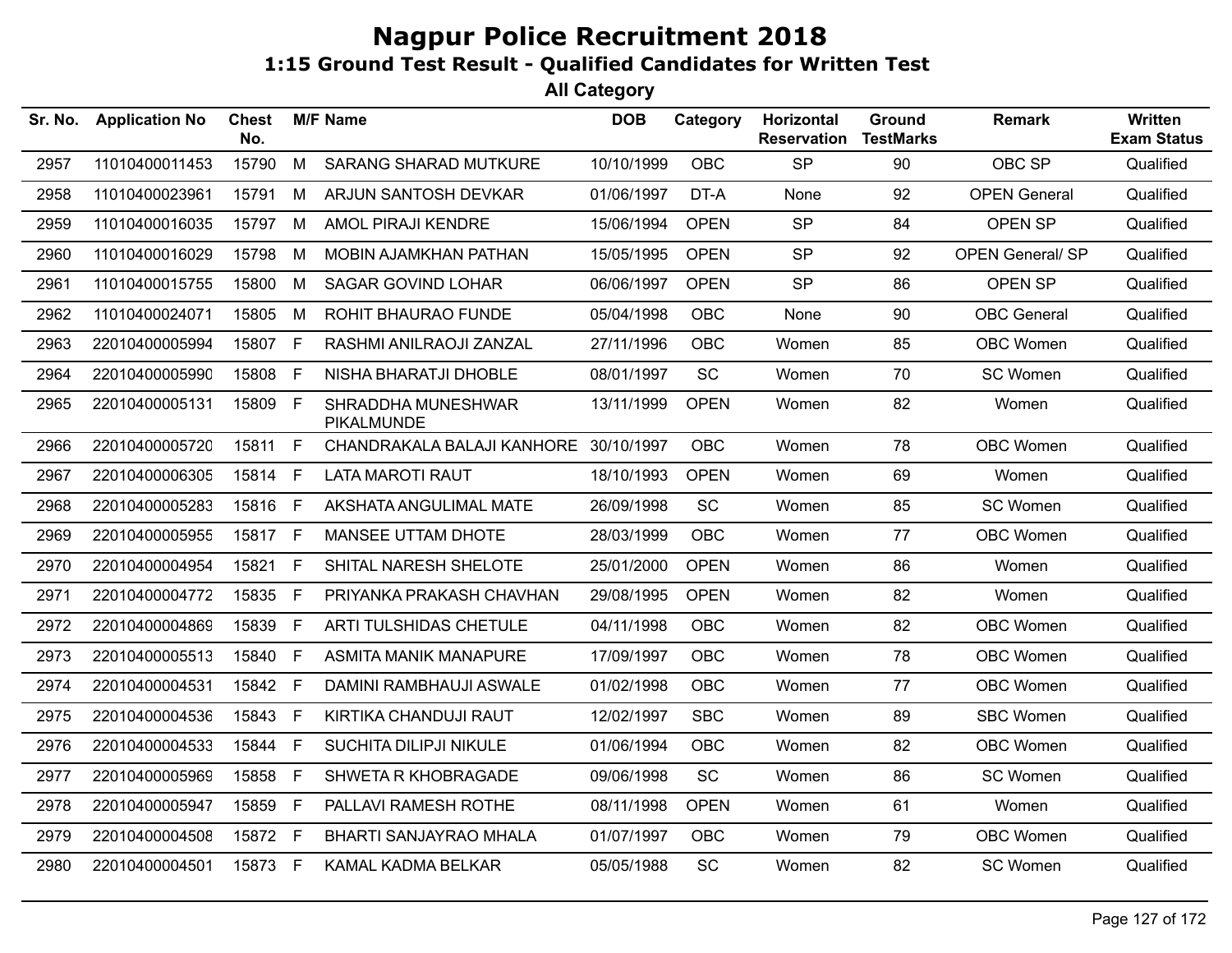| Sr. No. | <b>Application No</b> | <b>Chest</b><br>No. |             | <b>M/F Name</b>                          | <b>DOB</b> | Category    | Horizontal<br><b>Reservation</b> | Ground<br><b>TestMarks</b> | <b>Remark</b>    | <b>Written</b><br><b>Exam Status</b> |
|---------|-----------------------|---------------------|-------------|------------------------------------------|------------|-------------|----------------------------------|----------------------------|------------------|--------------------------------------|
| 2981    | 22010400004509        | 15874               | F           | SUNITA SHRILAL PATORKAR                  | 09/07/1990 | <b>OPEN</b> | Women                            | 82                         | Women            | Qualified                            |
| 2982    | 22010400005558        | 15876               | F.          | PALLAVI RAJU AMBILDUKE                   | 31/10/1997 | <b>OBC</b>  | Women                            | 82                         | OBC Women        | Qualified                            |
| 2983    | 22010400006058        | 15877 F             |             | RESHAMA ISHWARJI GHOLLAR                 | 03/10/1998 | <b>OBC</b>  | Women                            | 81                         | OBC Women        | Qualified                            |
| 2984    | 22010400005512        | 15879               | F.          | SIMRANNISHA ISARAELEJI SHEIKH 08/03/1997 |            | <b>OPEN</b> | Women                            | 78                         | Women            | Qualified                            |
| 2985    | 22010400005510        | 15880               | F.          | RAKSHANTA GAUTAMJI RANGARI 20/09/1996    |            | <b>SC</b>   | Women                            | 71                         | SC Women         | Qualified                            |
| 2986    | 22010400000377        | 15883               | F.          | PRIYA PRABHAKAR THOTE                    | 23/11/1996 | <b>OBC</b>  | Women                            | 82                         | OBC Women        | Qualified                            |
| 2987    | 22010400000524        | 15884               | F.          | NIKITA VISHAWANATH CHAVHAN               | 18/07/1997 | <b>OPEN</b> | Women                            | 74                         | Women            | Qualified                            |
| 2988    | 22010400000608        | 15887               | $\mathsf F$ | TANUJA GHANSHAM BEHANIYE                 | 15/04/1997 | <b>OBC</b>  | Women                            | 85                         | <b>OBC Women</b> | Qualified                            |
| 2989    | 22010400000663        | 15888               | F           | NILIMA NATTHUJI KHARPURIYE               | 16/07/1998 | OBC         | Women                            | 81                         | OBC Women        | Qualified                            |
| 2990    | 22010400000475        | 15889               | F.          | <b>NILU PRAKASH NASRE</b>                | 29/10/1996 | <b>OBC</b>  | Women                            | 82                         | OBC Women        | Qualified                            |
| 2991    | 22010400000600        | 15890               | F.          | <b>VAISHALI RAMESH NAIK</b>              | 22/08/1992 | <b>SC</b>   | Women                            | 73                         | SC Women         | Qualified                            |
| 2992    | 22010400002106        | 15893               | F           | SHILPA ANANTRAM LANJEWAR                 | 07/04/1997 | <b>OPEN</b> | Women                            | 75                         | Women            | Qualified                            |
| 2993    | 22010400002070        | 15896               | F.          | RINA JAIRAM BAHEKAR                      | 16/08/1999 | <b>OPEN</b> | Women                            | 82                         | Women            | Qualified                            |
| 2994    | 22010400000306        | 15897               | F.          | KAVITA KAILASH GADE                      | 22/01/1996 | <b>SBC</b>  | Women                            | 63                         | <b>SBC Women</b> | Qualified                            |
| 2995    | 22010400005497        | 15905               | F.          | MANISHA GAJANAN WANKHADE                 | 12/05/1996 | <b>SC</b>   | Women                            | 72                         | SC Women         | Qualified                            |
| 2996    | 22010400006227        | 15915 F             |             | SUCHITA DHARMRAO BHANDEKAR 20/03/1998    |            | <b>OBC</b>  | Women                            | 74                         | OBC Women        | Qualified                            |
| 2997    | 22010400004946        | 15923               | F.          | HARSHA HEMRAJ BURADE                     | 06/07/1997 | OBC         | Women                            | 86                         | OBC Women        | Qualified                            |
| 2998    | 22010400004872        | 15926               | F.          | PALLAVI PRADIP WANJARI                   | 02/07/1999 | <b>OPEN</b> | Women                            | 61                         | Women            | Qualified                            |
| 2999    | 22010400004878        | 15928               | F           | MADHURI BHIMRAOJI CHAWALE                | 31/08/1992 | <b>OPEN</b> | Women                            | 90                         | Women            | Qualified                            |
| 3000    | 22010400004871        | 15929               | F.          | <b>TRUPTI FALGUN TUMSARE</b>             | 23/11/1999 | <b>OPEN</b> | Women                            | 71                         | Women            | Qualified                            |
| 3001    | 22010400005124        | 15933               | F           | PRAGATI GOPAL HALMARE                    | 04/07/1995 | <b>OPEN</b> | Women                            | 63                         | Women            | Qualified                            |
| 3002    | 22010400005354        | 15935               | F.          | NEHA DADARAM BHOYAR                      | 05/04/1999 | <b>OBC</b>  | Women                            | 82                         | OBC Women        | Qualified                            |
| 3003    | 22010400004552        | 15942 F             |             | TEJASWINI AMBADAS RANGARI                | 31/03/1995 | SC          | Women                            | 82                         | SC Women         | Qualified                            |
| 3004    | 22010400004553        | 15943               | F           | JARINABEGUM MOAHESAN<br><b>KHEIKH</b>    | 29/06/1993 | <b>OPEN</b> | Women                            | 67                         | Women            | Qualified                            |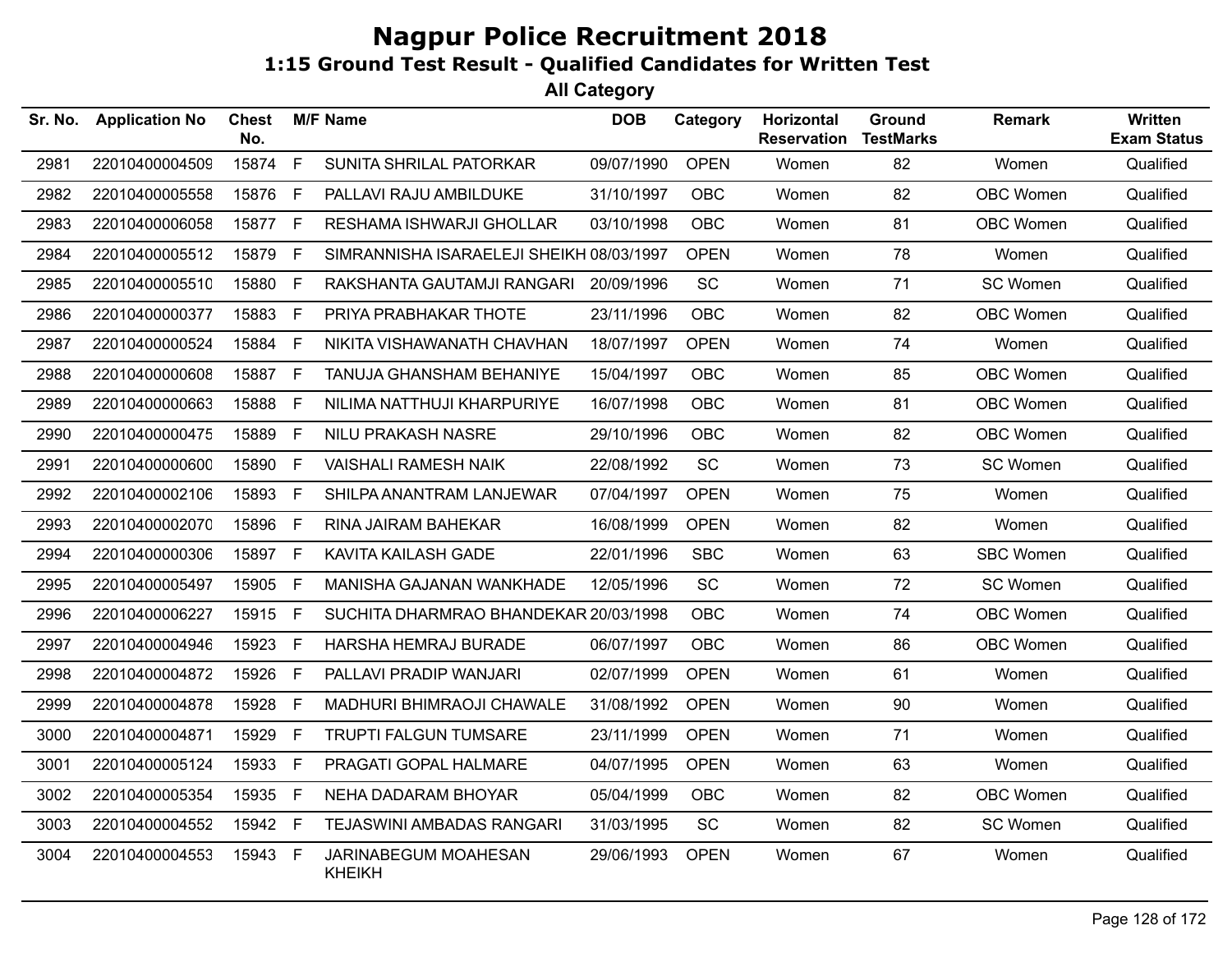| Sr. No. | <b>Application No</b> | <b>Chest</b><br>No. |    | <b>M/F Name</b>                       | <b>DOB</b> | Category    | Horizontal<br><b>Reservation</b> | Ground<br><b>TestMarks</b> | <b>Remark</b>                 | Written<br><b>Exam Status</b> |
|---------|-----------------------|---------------------|----|---------------------------------------|------------|-------------|----------------------------------|----------------------------|-------------------------------|-------------------------------|
| 3005    | 22010400004534        | 15947               | F  | KOMAL DILIP BANTE                     | 24/04/1996 | OBC         | Women                            | 76                         | OBC Women                     | Qualified                     |
| 3006    | 22010400005303        | 15950               | F. | SHIVANI VITTHALRAO BOBADE             | 18/06/1997 | <b>OBC</b>  | Women                            | 83                         | OBC Women                     | Qualified                     |
| 3007    | 22010400004827        | 15952 F             |    | POOJA SHRIKANT AGRAWAL                | 28/06/1998 | <b>OPEN</b> | Women                            | 85                         | Women                         | Qualified                     |
| 3008    | 22010400004832        | 15954               | F. | PUSHPA SURESHPRASAD PANDEY 03/05/1993 |            | <b>OPEN</b> | Women                            | 61                         | Women                         | Qualified                     |
| 3009    | 22010400006233        | 15964               | F  | SARITA JAYDEO CHUTE                   | 13/11/1995 | <b>OPEN</b> | Women                            | 66                         | Women                         | Qualified                     |
| 3010    | 22010400001654        | 15982               | F  | BHARATI DAMODHAR DHONE                | 25/06/1995 | <b>OPEN</b> | Women                            | 75                         | Women                         | Qualified                     |
| 3011    | 22010400000194        | 15983               | F. | SHUBHANGI LAXMAN BONDRE               | 17/03/1997 | <b>OBC</b>  | Women                            | 74                         | OBC Women                     | Qualified                     |
| 3012    | 22010400000193        | 15984               | F. | PUJA BABANRAO DONGARE                 | 18/01/1994 | <b>SC</b>   | Women                            | 94                         | <b>OPEN General</b>           | Qualified                     |
| 3013    | 22010400000195        | 15985               | F. | NALU SHIVAJI KOLHE                    | 11/03/1988 | <b>OBC</b>  | Women                            | 80                         | OBC Women                     | Qualified                     |
| 3014    | 22010400000860        | 15991               | F. | BHAGYASHRI MODKUJI GADHAVE 07/04/1999 |            | <b>OPEN</b> | Women                            | 76                         | Women                         | Qualified                     |
| 3015    | 22010400000725        | 15992 F             |    | SHUBHANGI ANILJI SUWASAR              | 10/10/1997 | <b>OBC</b>  | Women                            | 86                         | OBC Women                     | Qualified                     |
| 3016    | 22010400000728        | 15993               | F  | SONAM KHUSHALJI UKEY                  | 23/09/1993 | <b>SC</b>   | Women                            | 74                         | SC Women                      | Qualified                     |
| 3017    | 22010400000735        | 15994               | F. | SANGITA FULCHANDJI DHENGE             | 22/06/1994 | <b>OPEN</b> | Women                            | 78                         | Women                         | Qualified                     |
| 3018    | 22010400000741        | 15995               | F  | HARSHILA NANDU ISHWARKAR              | 03/09/1998 | OBC         | Women                            | 86                         | <b>OBC Women</b>              | Qualified                     |
| 3019    | 22010400000724        | 15996               | F. | SUSHAMA WAMANJI GHONMODE              | 21/10/1998 | <b>OBC</b>  | Women                            | 89                         | OBC Women                     | Qualified                     |
| 3020    | 22010400000737        | 15997 F             |    | PRIYANKA MUNNA YADAV                  | 14/01/1996 | <b>OBC</b>  | Women                            | 82                         | OBC Women                     | Qualified                     |
| 3021    | 22010400001800        | 16000               | F. | KAJAL RAJESH GUPTA                    | 27/03/1997 | <b>OPEN</b> | Women                            | 66                         | Women                         | Qualified                     |
| 3022    | 22010400005692        | 16003               | F  | SHITAL RAJKUMAR KAWALE                | 17/04/1999 | <b>OBC</b>  | Women                            | 74                         | OBC Women                     | Qualified                     |
| 3023    | 22010400005665        | 16008               | F. | MADHURI BABARAO YERNE                 | 18/08/1994 | <b>OPEN</b> | Women                            | 69                         | Women                         | Qualified                     |
| 3024    | 22010400004515        | 16010 F             |    | <b>BHARTI SOHAGDAS SONBOIR</b>        | 23/05/1994 | <b>OBC</b>  | Women                            | 78                         | OBC Women                     | Qualified                     |
| 3025    | 22010400004569        | 16012               | F  | MANGLA BHIMRAOJI BARVE                | 10/02/1997 | SC          | Women                            | 85                         | SC Women                      | Qualified                     |
| 3026    | 22010400004558        | 16013 F             |    | PALLAVI SADANAD NANDURKAR             | 03/06/1999 | <b>OPEN</b> | Women                            | 94                         | <b>OPEN General/</b><br>Women | Qualified                     |
| 3027    | 22010400004557        | 16014 F             |    | SUJATABAND TUKARAM BAND               | 12/12/1995 | OBC         | Women                            | 74                         | OBC Women                     | Qualified                     |
| 3028    | 22010400004560        | 16015 F             |    | KALYANI SURESH BHONDEKAR              | 16/07/1995 | <b>SC</b>   | Women                            | 76                         | SC Women                      | Qualified                     |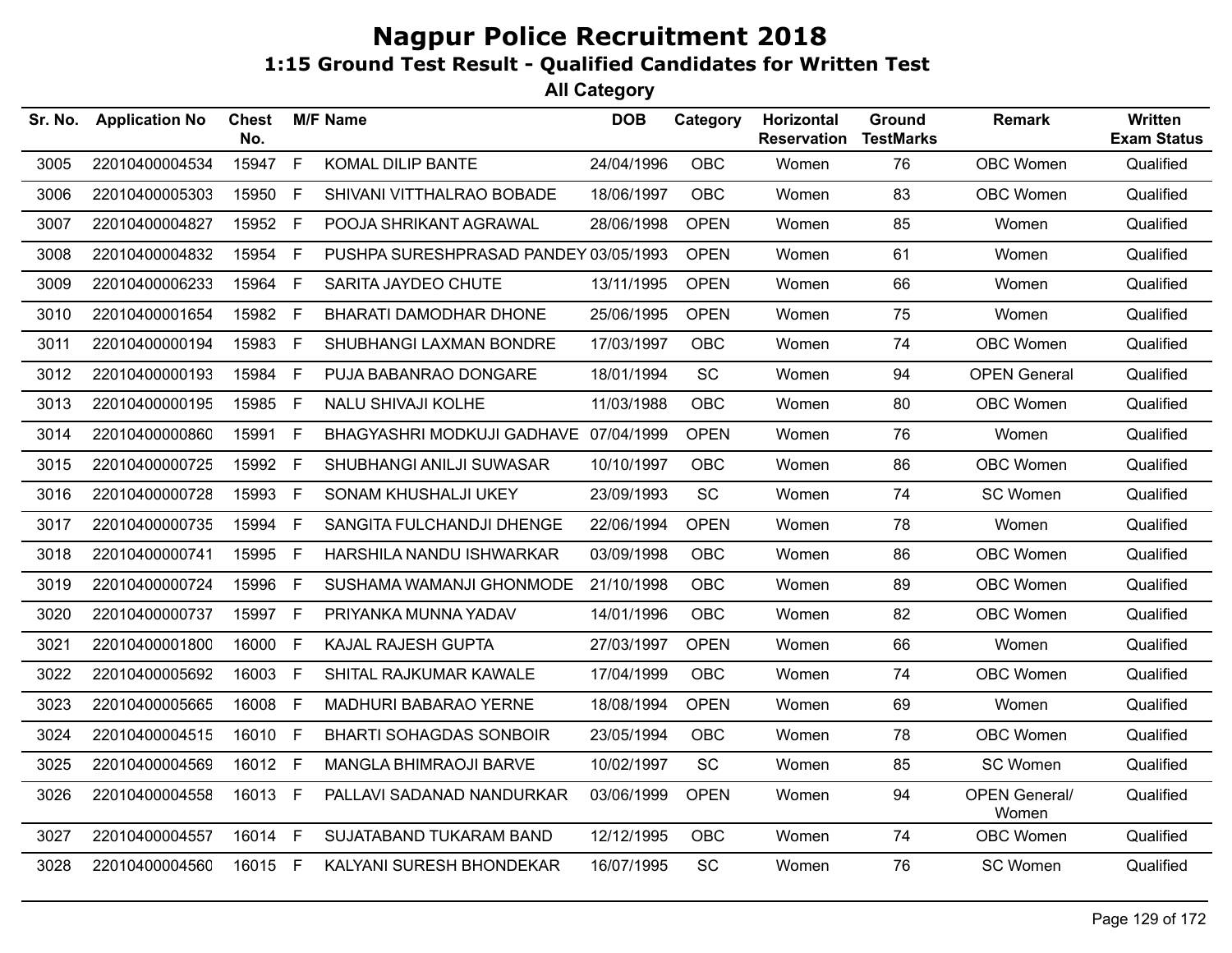| Sr. No. | <b>Application No</b> | <b>Chest</b><br>No. |              | <b>M/F Name</b>                          | <b>DOB</b> | Category    | Horizontal<br><b>Reservation</b> | <b>Ground</b><br><b>TestMarks</b> | <b>Remark</b>       | <b>Written</b><br><b>Exam Status</b> |
|---------|-----------------------|---------------------|--------------|------------------------------------------|------------|-------------|----------------------------------|-----------------------------------|---------------------|--------------------------------------|
| 3029    | 22010400004556        | 16018               | $\mathsf{F}$ | MOHABE RESHMA KAILASH                    | 10/12/1993 | SC          | Women                            | 94                                | <b>OPEN General</b> | Qualified                            |
| 3030    | 22010400004555        | 16019 F             |              | RUPALI DHANRAJJI TANDULKAR               | 25/10/1997 | <b>SBC</b>  | Women                            | 86                                | <b>SBC Women</b>    | Qualified                            |
| 3031    | 22010400004665        | 16023 F             |              | PRTIKSHA ASHOKJI CHAWARE                 | 25/01/1998 | <b>OPEN</b> | Women                            | 86                                | Women               | Qualified                            |
| 3032    | 22010400004668        | 16024               | F            | SHUBHANGI VASANT ISKAPE                  | 01/11/1996 | <b>ST</b>   | Women                            | 82                                | ST Women            | Qualified                            |
| 3033    | 22010400004666        | 16025 F             |              | PRAGATEE RAJU SHAHARE                    | 14/10/1999 | <b>OPEN</b> | Women                            | 70                                | Women               | Qualified                            |
| 3034    | 22010400004867        | 16027 F             |              | PRITEE GHANSHYAM NIMBARTE                | 07/11/1996 | <b>OPEN</b> | Women                            | 90                                | Women               | Qualified                            |
| 3035    | 22010400005646        | 16034               | F            | YOGESHRI PRAKASHJI UKE                   | 02/04/1994 | NT-B        | Women                            | 97                                | <b>OPEN General</b> | Qualified                            |
| 3036    | 22010400004711        | 16037 F             |              | ASHANKA CHANDRAMINI<br><b>PAUNIPAGAR</b> | 15/10/1994 | SC          | Women                            | 69                                | SC Women            | Qualified                            |
| 3037    | 22010400004884        | 16042 F             |              | PRIYANKA NARENDRA WARNE                  | 11/07/1995 | <b>OPEN</b> | Women                            | 75                                | Women               | Qualified                            |
| 3038    | 22010400004886        | 16044 F             |              | PUJA PURAN YADAV                         | 15/08/1995 | <b>OPEN</b> | Women                            | 86                                | Women               | Qualified                            |
| 3039    | 22010400004887        | 16045 F             |              | SONU BABANRAO SAYYAM                     | 01/01/1989 | <b>ST</b>   | Women                            | 77                                | ST Women            | Qualified                            |
| 3040    | 22010400005356        | 16052 F             |              | SUCHITA PRABHAKARRAO<br><b>KIRTANE</b>   | 26/07/1994 | <b>OPEN</b> | Women                            | 79                                | Women               | Qualified                            |
| 3041    | 22010400004825        | 16060 F             |              | TAMANNA UMASHANKAR PATEL                 | 09/08/1996 | <b>SC</b>   | Women                            | 90                                | SC Women            | Qualified                            |
| 3042    | 22010400005207        | 16071 F             |              | SUSHAMA RAMCHANDRA<br><b>MOHURLE</b>     | 21/03/1993 | OBC         | Women                            | 75                                | OBC Women           | Qualified                            |
| 3043    | 22010400004514        | 16079               | -F           | RUPALI DNYANESHWAR KHOKALE 10/08/1997    |            | <b>OBC</b>  | Women                            | 74                                | OBC Women           | Qualified                            |
| 3044    | 22010400001201        | 16082 F             |              | MANISHA RAMRAO JADHAV                    | 30/01/1998 | <b>OPEN</b> | Women                            | 65                                | Women               | Qualified                            |
| 3045    | 22010400001209        | 16090 F             |              | RAKSHAA MAROTI KADSKAR                   | 09/09/1999 | OBC         | Women                            | 77                                | OBC Women           | Qualified                            |
| 3046    | 22010400001489        | 16091 F             |              | SAPANA PANDURANG GIRSAWALE 17/05/1990    |            | <b>OBC</b>  | Women                            | 86                                | OBC Women           | Qualified                            |
| 3047    | 22010400002034        | 16092 F             |              | <b>VIDHYA VASANT MOHITKAR</b>            | 20/04/1995 | <b>OBC</b>  | Women                            | 75                                | OBC Women           | Qualified                            |
| 3048    | 22010400002109        | 16094 F             |              | NIKHITA MAHADEO CHAUTHALE                | 06/09/1997 | OBC         | Women                            | 78                                | OBC Women           | Qualified                            |
| 3049    | 22010400001922        | 16095 F             |              | SHARDA RAM THORAT                        | 21/10/1996 | NT-B        | Women                            | 90                                | NT-B Women          | Qualified                            |
| 3050    | 22010400005170        | 16101 F             |              | KARISHMA AJABRAO BHUJADE                 | 24/12/1995 | <b>OPEN</b> | Women                            | 70                                | Women               | Qualified                            |
| 3051    | 22010400005136        | 16102 F             |              | SUREKHA ISHWAR MARWADE                   | 27/02/1999 | <b>OPEN</b> | Women                            | 86                                | Women               | Qualified                            |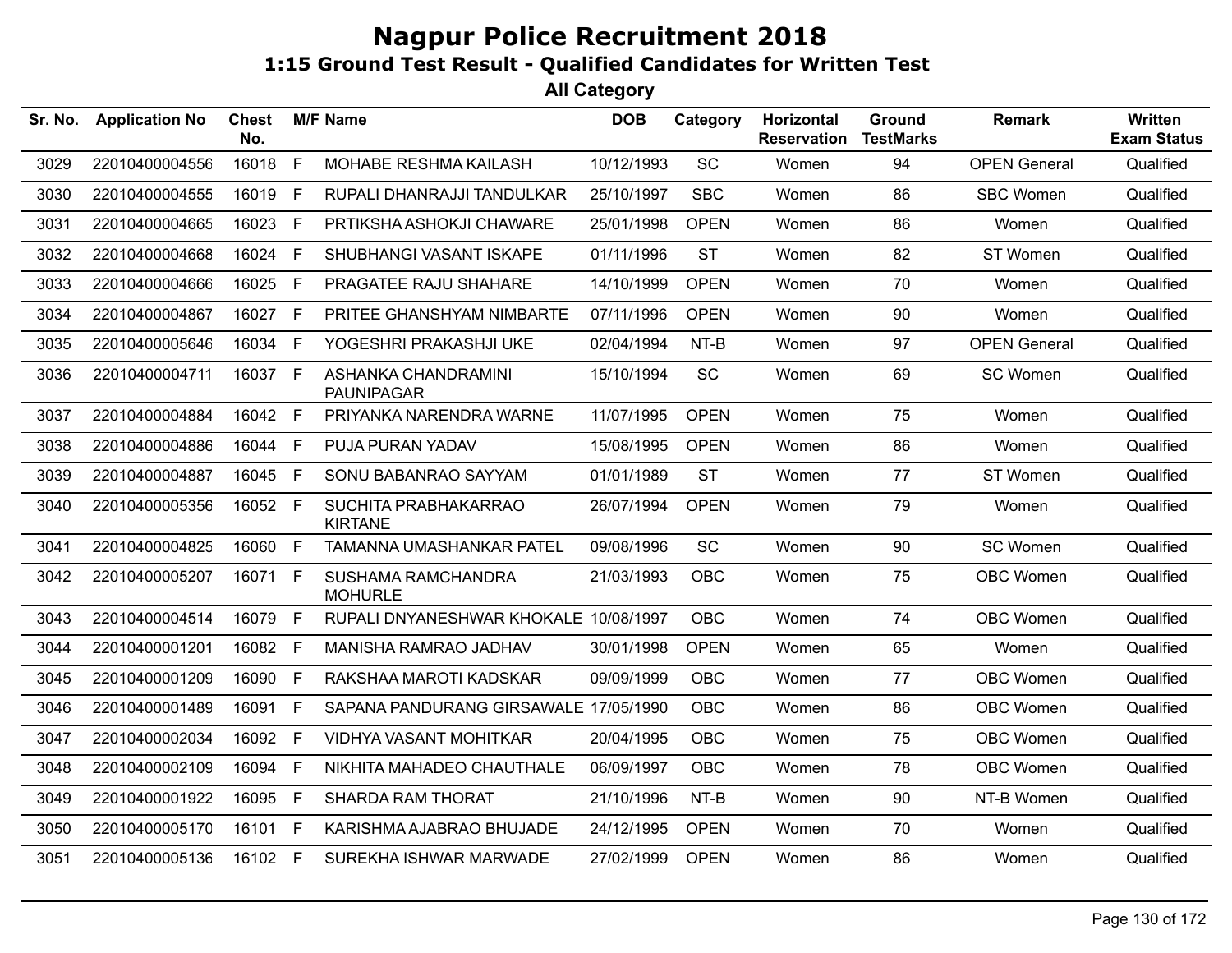| Sr. No. | <b>Application No</b> | Chest<br>No. |    | <b>M/F Name</b>                             | <b>DOB</b> | Category    | Horizontal<br><b>Reservation</b> | Ground<br><b>TestMarks</b> | <b>Remark</b>                 | <b>Written</b><br><b>Exam Status</b> |
|---------|-----------------------|--------------|----|---------------------------------------------|------------|-------------|----------------------------------|----------------------------|-------------------------------|--------------------------------------|
| 3052    | 22010400005129        | 16103        | F  | SNEHA MURLIDHAR HATWAR                      | 28/07/1999 | <b>OPEN</b> | Women                            | 67                         | Women                         | Qualified                            |
| 3053    | 22010400005137        | 16104        | F  | KARISHMA JAWAHAR CHACHANE                   | 09/08/1998 | <b>OPEN</b> | Women                            | 85                         | Women                         | Qualified                            |
| 3054    | 22010400005134        | 16105        | F  | <b>KRANTI BHAGWAN PADOLE</b>                | 17/07/1998 | <b>OPEN</b> | Women                            | 92                         | <b>OPEN General/</b><br>Women | Qualified                            |
| 3055    | 22010400005135        | 16106        | F  | <b>DIPALI GAJANAN CHAWALE</b>               | 29/10/1997 | <b>OPEN</b> | Women                            | 90                         | Women                         | Qualified                            |
| 3056    | 22010400005142        | 16107 F      |    | PALLAVI MAROTI DHULSE                       | 12/11/1999 | <b>OPEN</b> | Women                            | 64                         | Women                         | Qualified                            |
| 3057    | 22010400005439        | 16126 F      |    | ADITI DNYANESHWARRAOJI<br><b>KSHIRSAGAR</b> | 04/02/1992 | <b>OBC</b>  | Women                            | 74                         | OBC Women                     | Qualified                            |
| 3058    | 22010400005708        | 16136        | F  | <b>JAYA ISHWARDAS WANKHADE</b>              | 18/02/1996 | <b>SC</b>   | Women                            | 74                         | SC Women                      | Qualified                            |
| 3059    | 22010400005712        | 16138        | F  | ROSHANI NARESH BISANE                       | 26/10/1996 | <b>OBC</b>  | Women                            | 81                         | OBC Women                     | Qualified                            |
| 3060    | 22010400004778        | 16140        | F  | ROHINI DNYANDEV KURHE                       | 20/06/1997 | <b>OPEN</b> | Women                            | 86                         | Women                         | Qualified                            |
| 3061    | 22010400004833        | 16142        | F  | PRANITA SHANKARRAO BHANGE                   | 16/05/1998 | <b>OPEN</b> | Women                            | 81                         | Women                         | Qualified                            |
| 3062    | 22010400004587        | 16146        | F  | RASHMI SHESHRAO BHALAVI                     | 09/09/1997 | <b>ST</b>   | Women                            | 90                         | ST Women                      | Qualified                            |
| 3063    | 22010400005949        | 16148        | F  | NILAM BHUJBAL KUMBHRE                       | 19/05/1996 | <b>ST</b>   | Women                            | 85                         | ST Women                      | Qualified                            |
| 3064    | 22010400004807        | 16152        | F  | PRIYANKA DHANRAJ JAWALEKAR                  | 08/04/1994 | <b>SC</b>   | Women                            | 74                         | SC Women                      | Qualified                            |
| 3065    | 22010400004484        | 16157        | F  | PRITI RATIRAM RAHANGDALE                    | 27/06/1991 | <b>OBC</b>  | Women                            | 90                         | OBC Women                     | Qualified                            |
| 3066    | 22010400004483        | 16158        | F. | SUPRIYA CHUNNILAL WASNIK                    | 22/12/1990 | <b>SC</b>   | Women                            | 79                         | SC Women                      | Qualified                            |
| 3067    | 22010400004354        | 16159        | F. | MANGALA DAGOJI MOUJE                        | 14/01/1996 | <b>OPEN</b> | Women                            | 74                         | Women                         | Qualified                            |
| 3068    | 22010400004512        | 16161        | F. | RUCHA SANJAYJI GOTHE                        | 05/03/1999 | <b>OBC</b>  | Women                            | 82                         | OBC Women                     | Qualified                            |
| 3069    | 22010400005180        | 16166        | F. | LATA RAMRAOJI CHAVHAN                       | 07/09/1996 | <b>OPEN</b> | Women                            | 66                         | Women                         | Qualified                            |
| 3070    | 22010400006042        | 16167 F      |    | KRISHNASHWARI PATIRAM<br><b>SAROTE</b>      | 01/09/1994 | <b>ST</b>   | Women                            | 74                         | ST Women                      | Qualified                            |
| 3071    | 22010400001855        | 16184 F      |    | 00000000 000000 00000                       | 05/09/1996 | <b>OBC</b>  | Women                            | 76                         | OBC Women                     | Qualified                            |
| 3072    | 22010400001866        | 16186        | F. | POOJA MOHAN MESHRAM                         | 29/09/1994 | <b>OPEN</b> | Women                            | 82                         | Women                         | Qualified                            |
| 3073    | 22010400001873        | 16188        | E  | MUNESHVARI VITHOBAJI<br><b>RAHANGDALE</b>   | 16/03/1995 | <b>OPEN</b> | Women                            | 90                         | Women                         | Qualified                            |
| 3074    | 22010400001547        | 16198 F      |    | <b>MEGHA DEVDAS BURADE</b>                  | 21/08/1999 | <b>OPEN</b> | Women                            | 81                         | Women                         | Qualified                            |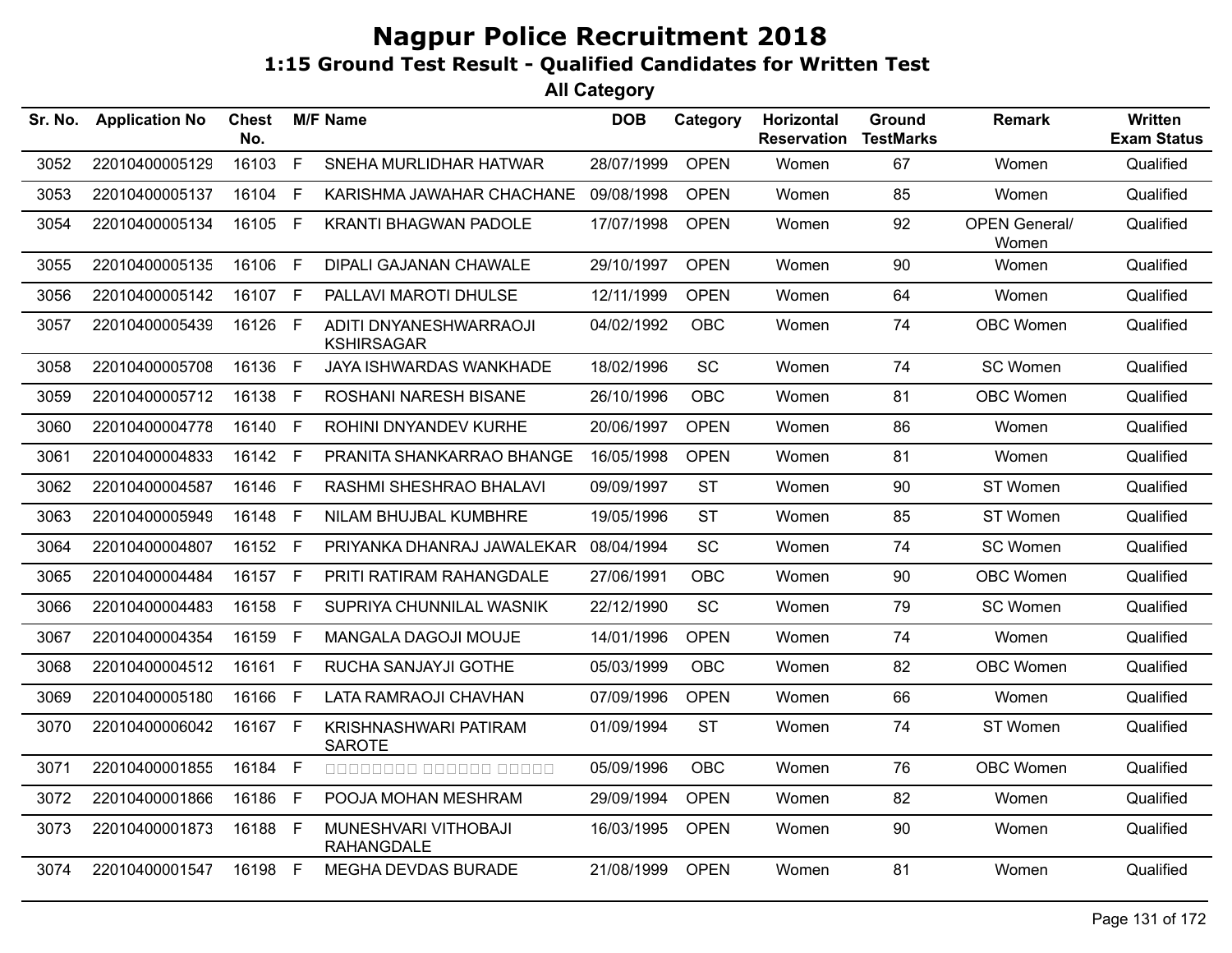| Sr. No. | <b>Application No</b> | Chest<br>No. |     | <b>M/F Name</b>                        | <b>DOB</b> | Category    | Horizontal<br><b>Reservation</b> | <b>Ground</b><br><b>TestMarks</b> | <b>Remark</b>    | <b>Written</b><br><b>Exam Status</b> |
|---------|-----------------------|--------------|-----|----------------------------------------|------------|-------------|----------------------------------|-----------------------------------|------------------|--------------------------------------|
| 3075    | 22010400005448        | 16201        | F   | PRIYANKA SUDHAKAR MAHANTI              | 19/04/1996 | <b>OPEN</b> | Women                            | 62                                | Women            | Qualified                            |
| 3076    | 22010400006422        | 16206 F      |     | SUNITA KISHOR WALTHARE                 | 21/10/1999 | <b>OPEN</b> | Women                            | 74                                | Women            | Qualified                            |
| 3077    | 22010400005592        | 16211 F      |     | MONA ARUN CHAVHAN                      | 04/01/1997 | <b>OPEN</b> | Women                            | 74                                | Women            | Qualified                            |
| 3078    | 22010400005492        | 16213 F      |     | ROSHANA ATMARAM RATHOD                 | 19/08/1996 | <b>OPEN</b> | Women                            | 68                                | Women            | Qualified                            |
| 3079    | 22010400005838        | 16225 F      |     | SWATI SADASHIV BHENDEKAR               | 01/06/1995 | NT-D        | Women                            | 58                                | NT-D Women       | Qualified                            |
| 3080    | 22010400004346        | 16228        | E   | PRITI RAJKUMAR FUTANE                  | 09/07/1989 | NT-C        | Women                            | 82                                | NT-C Women       | Qualified                            |
| 3081    | 22010400005271        | 16234 F      |     | RUJWANA MEHBOOB SHEIKH                 | 24/10/1998 | <b>OPEN</b> | Women                            | 63                                | Women            | Qualified                            |
| 3082    | 22010400005268        | 16237 F      |     | <b>BABITA ASHOK BHOYAR</b>             | 30/05/1996 | <b>OBC</b>  | Women                            | 81                                | OBC Women        | Qualified                            |
| 3083    | 22010400005908        | 16245 F      |     | SARITA PRALHAD MESHRAM                 | 01/11/1994 | <b>OPEN</b> | Women                            | 74                                | Women            | Qualified                            |
| 3084    | 22010400004486        | 16248 F      |     | PAYAL DILIPRAO PAWAR                   | 03/04/1997 | <b>OPEN</b> | Women                            | 86                                | Women            | Qualified                            |
| 3085    | 22010400004826        | 16251 F      |     | SONALI TULSIRAM YADAV                  | 01/06/1995 | <b>OPEN</b> | Women                            | 76                                | Women            | Qualified                            |
| 3086    | 22010400004689        | 16252 F      |     | AARTI GOPICHAND DEWARE                 | 28/02/1995 | <b>SBC</b>  | Women                            | 63                                | <b>SBC Women</b> | Qualified                            |
| 3087    | 22010400004990        | 16257 F      |     | SANGITA DEOCHAND THAKRE                | 02/03/1990 | <b>OPEN</b> | Women                            | 78                                | Women            | Qualified                            |
| 3088    | 22010400004478        | 16259        | F.  | VANITA MUKTESHWAR DURGE                | 15/04/1988 | <b>SC</b>   | Women                            | 71                                | SC Women         | Qualified                            |
| 3089    | 22010400006134        | 16275        | E   | ASHA BHAURAO CHOUDHARI                 | 03/07/1990 | <b>SBC</b>  | Women                            | 70                                | <b>SBC Women</b> | Qualified                            |
| 3090    | 22010400006087        | 16276 F      |     | PADMA JIVAN BAWANKAR                   | 09/02/1996 | <b>OPEN</b> | Women                            | 74                                | Women            | Qualified                            |
| 3091    | 22010400001616        | 16281 F      |     | KAJAL SUDHIR SUBUGADE                  | 09/10/1998 | <b>OPEN</b> | Women                            | 90                                | Women            | Qualified                            |
| 3092    | 22010400001005        | 16285 F      |     | PAYAL MAHADEO CHAWALE                  | 11/10/1996 | <b>OBC</b>  | Women                            | 78                                | OBC Women        | Qualified                            |
| 3093    | 22010400005713        | 16305 F      |     | PRARTHANA BINDRABAN YADAV              | 03/11/1990 | <b>OPEN</b> | Women                            | 60                                | Women            | Qualified                            |
| 3094    | 22010400005453        | 16306        | - F | LEENA NARHARI MESHRAM                  | 05/12/1995 | <b>OBC</b>  | Women                            | 77                                | OBC Women        | Qualified                            |
| 3095    | 22010400005452        | 16307 F      |     | SONALI NARHARIJI MESHRAM               | 26/03/1998 | <b>OBC</b>  | Women                            | 81                                | OBC Women        | Qualified                            |
| 3096    | 22010400005450        | 16308 F      |     | JAYASHRI RAJENDRA TONDARE              | 01/09/1996 | <b>OBC</b>  | Women                            | 82                                | OBC Women        | Qualified                            |
| 3097    | 22010400005918        | 16309 F      |     | SHARDA DHANRAJ JAMDAR                  | 14/09/1996 | OBC         | Women                            | 79                                | OBC Women        | Qualified                            |
| 3098    | 22010400005831        | 16310 F      |     | KANCHAN DEVIDASJJI<br><b>CHOUDHARI</b> | 06/09/1997 | OBC         | Women                            | 79                                | OBC Women        | Qualified                            |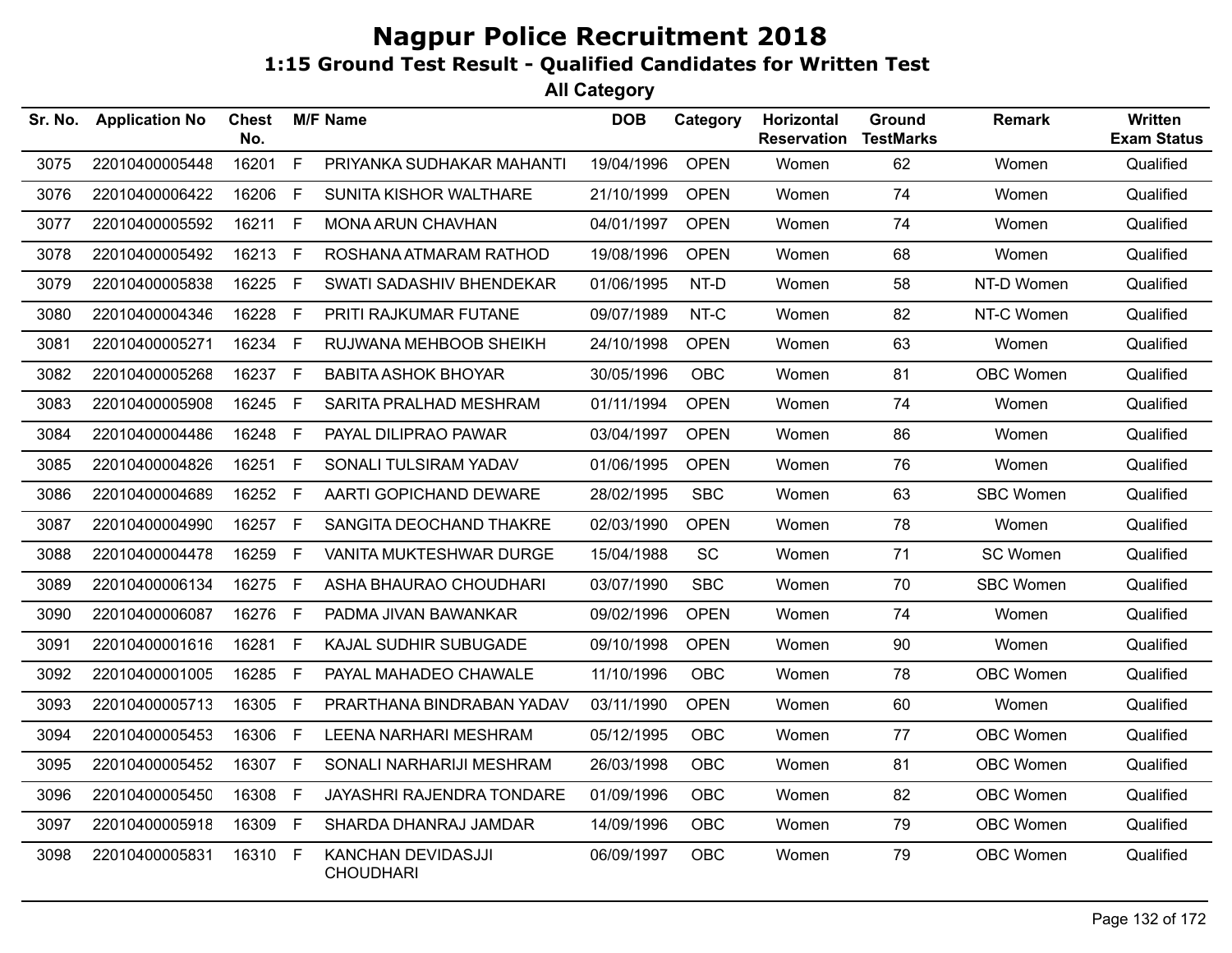| Sr. No. | <b>Application No</b> | <b>Chest</b><br>No. |    | <b>M/F Name</b>                                        | <b>DOB</b> | Category    | Horizontal<br><b>Reservation</b> | Ground<br><b>TestMarks</b> | <b>Remark</b>    | <b>Written</b><br><b>Exam Status</b> |
|---------|-----------------------|---------------------|----|--------------------------------------------------------|------------|-------------|----------------------------------|----------------------------|------------------|--------------------------------------|
| 3099    | 22010400005992        | 16316               | F  | SHRUTI SHARADCHANDRARAO<br><b>WASNIK</b>               | 09/09/1992 | <b>SC</b>   | Women                            | 78                         | SC Women         | Qualified                            |
| 3100    | 22010400004635        | 16318 F             |    | ARATI KAILASH CHAKRANARAYAN 25/08/1999                 |            | SC          | Women                            | 79                         | SC Women         | Qualified                            |
| 3101    | 22010400006400        | 16319 F             |    | SHUBHANGI SHESHRAO ATKARI                              | 06/04/1998 | <b>OPEN</b> | Women                            | 67                         | Women            | Qualified                            |
| 3102    | 22010400005392        | 16322 F             |    | TRISHALA SHERBAHADERSINGHA 31/01/1994<br><b>THAKUR</b> |            | <b>OPEN</b> | Women                            | 82                         | Women            | Qualified                            |
| 3103    | 22010400004520        | 16327 F             |    | JAYSHRI JAGJIVAN TIGGA                                 | 07/04/1996 | <b>OPEN</b> | Women                            | 73                         | Women            | Qualified                            |
| 3104    | 22010400005723        | 16333 F             |    | ASHWINI ARUNRAO PADOLE                                 | 23/05/1992 | <b>OBC</b>  | Women                            | 78                         | <b>OBC Women</b> | Qualified                            |
| 3105    | 22010400006268        | 16361               | F  | PUSHPA JIJA SHEJUL                                     | 15/04/1991 | <b>SC</b>   | Women                            | 78                         | SC Women         | Qualified                            |
| 3106    | 22010400004675        | 16366               | -F | MEGHA LAHU KHOBRAGADE                                  | 05/07/1995 | <b>OBC</b>  | Women                            | 78                         | <b>OBC Women</b> | Qualified                            |
| 3107    | 22010400004360        | 16368 F             |    | NIRUTA KISAN SHIVANKAR                                 | 17/12/1998 | <b>OBC</b>  | Women                            | 89                         | OBC Women        | Qualified                            |
| 3108    | 22010400004790        | 16378 F             |    | NAYANA SHYAM GOUR                                      | 13/07/1995 | <b>OPEN</b> | Women                            | 63                         | Women            | Qualified                            |
| 3109    | 22010400000041        | 16381 F             |    | <b>BHAGYASHRI BAPUJI BUDE</b>                          | 21/01/1994 | <b>OBC</b>  | Women                            | 78                         | <b>OBC Women</b> | Qualified                            |
| 3110    | 22010400000042        | 16382 F             |    | ASMITA SHANKAR TEKAM                                   | 26/02/1995 | <b>ST</b>   | Women                            | 72                         | ST Women         | Qualified                            |
| 3111    | 22010400001711        | 16387 F             |    | NAYNA ASHOKJI SARGAR                                   | 18/05/1997 | NT-C        | Women                            | 59                         | NT-C Women       | Qualified                            |
| 3112    | 22010400000717        | 16388               | F  | DHAMMAKIRTI VITTHALRAO<br><b>KALAMKAR</b>              | 07/03/1995 | SC          | Women                            | 68                         | SC Women         | Qualified                            |
| 3113    | 22010400001217        | 16390               | E  | NIKITA MADHUKAR SAHARE                                 | 21/07/1997 | <b>OBC</b>  | Women                            | 81                         | <b>OBC Women</b> | Qualified                            |
| 3114    | 22010400001999        | 16392 F             |    | PRANALI ANILRAO PATIL                                  | 04/08/1996 | SC          | Women                            | 78                         | SC Women         | Qualified                            |
| 3115    | 22010400001998        | 16393               | F. | BHARTI PANDURANGRAO KOHALE 21/06/1997                  |            | OBC         | Women                            | 86                         | <b>OBC Women</b> | Qualified                            |
| 3116    | 22010400002004        | 16394 F             |    | SHITAL SURESHJI SANESHWAR                              | 19/11/1990 | SC          | Women                            | 86                         | SC Women         | Qualified                            |
| 3117    | 22010400001799        | 16395 F             |    | NEELIMA BANDU MANDPE                                   | 30/11/1995 | <b>OPEN</b> | Women                            | 72                         | Women            | Qualified                            |
| 3118    | 22010400004999        | 16410 F             |    | KOMAL MANOHAR PURAM                                    | 07/05/1987 | <b>ST</b>   | Women                            | 90                         | ST Women         | Qualified                            |
| 3119    | 22010400004440        | 16413 F             |    | UMABAI RAMKRUSHNA NIMJE                                | 18/11/1997 | <b>SBC</b>  | Women                            | 69                         | <b>SBC Women</b> | Qualified                            |
| 3120    | 22010400004466        | 16415 F             |    | PRIYA CHUNNILAL GEDAM                                  | 24/06/1997 | SC          | Women                            | 86                         | SC Women         | Qualified                            |
| 3121    | 22010400005435        | 16421 F             |    | SAKSHI SANTOSHJI SHRIWAS                               | 12/04/1999 | <b>OBC</b>  | Women                            | 77                         | <b>OBC Women</b> | Qualified                            |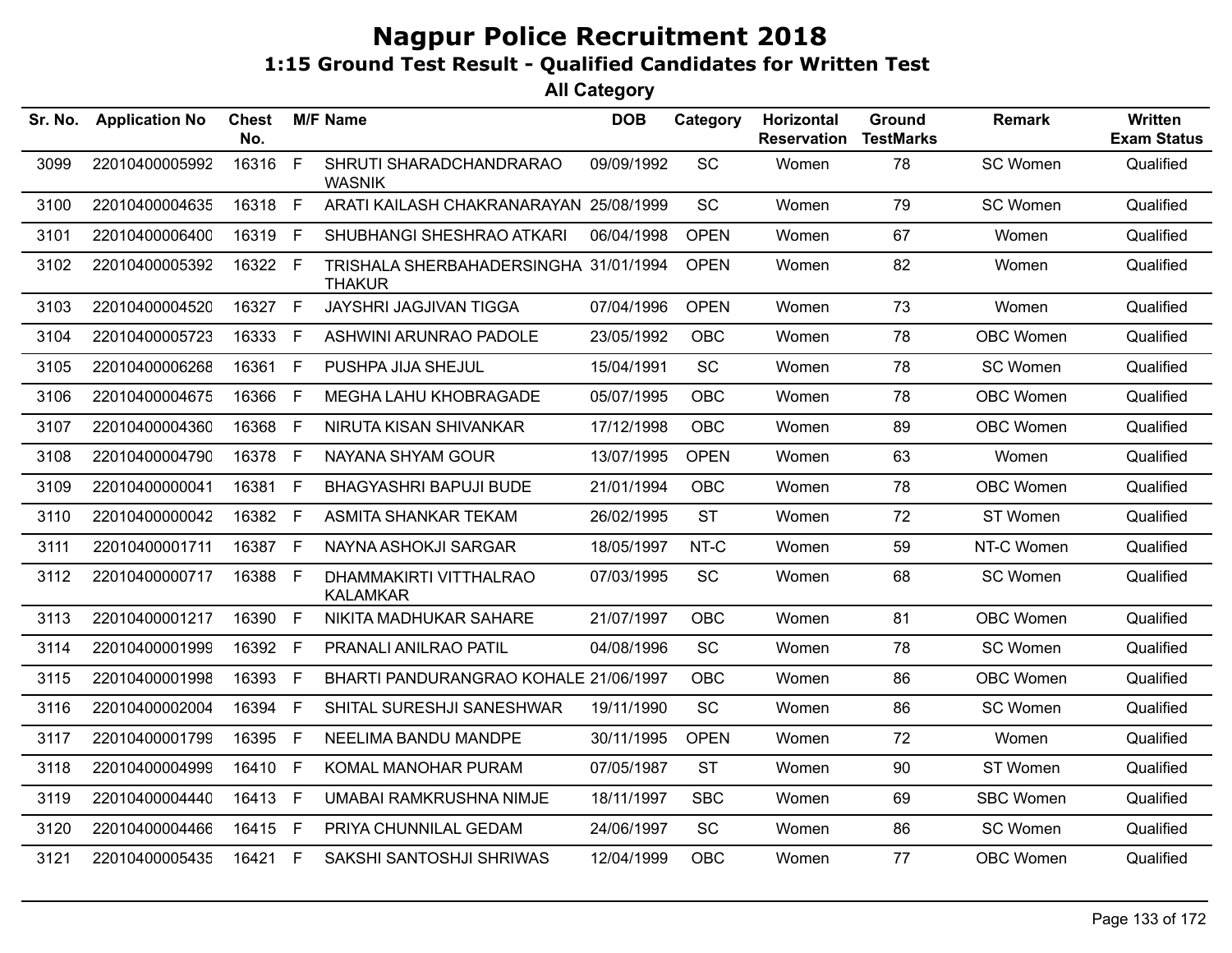| Sr. No. | <b>Application No</b> | Chest<br>No. |    | <b>M/F Name</b>                       | <b>DOB</b> | Category    | Horizontal<br><b>Reservation</b> | Ground<br><b>TestMarks</b> | <b>Remark</b>       | <b>Written</b><br><b>Exam Status</b> |
|---------|-----------------------|--------------|----|---------------------------------------|------------|-------------|----------------------------------|----------------------------|---------------------|--------------------------------------|
| 3122    | 22010400005727        | 16431        | F  | SUNITA AJABRAO BHALAVI                | 24/08/1996 | <b>OPEN</b> | Women                            | 69                         | Women               | Qualified                            |
| 3123    | 22010400006151        | 16433        | F  | PRIYA VILASRAO WAGHMARE               | 06/01/1996 | <b>OPEN</b> | Women                            | 64                         | Women               | Qualified                            |
| 3124    | 22010400006096        | 16437        | F. | AFSANAKAUSAR HAMID KHAN               | 10/01/1998 | <b>OPEN</b> | Women                            | 74                         | Women               | Qualified                            |
| 3125    | 22010400004768        | 16448        | E  | MINAL VIJAYRAO BHEDE                  | 10/04/1995 | OBC.        | Women                            | 87                         | <b>OBC Women</b>    | Qualified                            |
| 3126    | 22010400004724        | 16449        | F. | SHWETAJALI SANTOSH MESHRAM 02/11/1998 |            | <b>SC</b>   | Women                            | 82                         | SC Women            | Qualified                            |
| 3127    | 22010400004796        | 16450        | F. | PRIYA UMASHANKAR PATIL                | 14/04/1991 | <b>SC</b>   | Women                            | 68                         | SC Women            | Qualified                            |
| 3128    | 22010400005120        | 16452        | F. | SHEENA MADHUKAR MESHRAM               | 08/04/1988 | <b>SC</b>   | Women                            | 69                         | SC Women            | Qualified                            |
| 3129    | 22010400004599        | 16462        | F  | RAJNI RAJKUMAR SAKHARE                | 17/05/1995 | <b>SC</b>   | Women                            | 86                         | SC Women            | Qualified                            |
| 3130    | 22010400004632        | 16463        | F. | <b>ARATI YOGLAL SORTE</b>             | 22/07/1995 | <b>SBC</b>  | Women                            | 65                         | <b>SBC Women</b>    | Qualified                            |
| 3131    | 22010400004598        | 16464        | F  | JYOTI KHEMRAJ HUKARE                  | 10/07/1993 | <b>OPEN</b> | Women                            | 68                         | Women               | Qualified                            |
| 3132    | 22010400004830        | 16468        | F. | <b>VAISHALI FATTU GHATARE</b>         | 24/02/1988 | NT-C        | Women                            | 62                         | NT-C Women          | Qualified                            |
| 3133    | 22010400004414        | 16474        | F  | <b>MAMTA MALIKRAM BHAKTVARTI</b>      | 25/08/1993 | <b>OBC</b>  | Women                            | 81                         | OBC Women           | Qualified                            |
| 3134    | 22010400001566        | 16481        | F. | PUJA ARUNRAO UMAREDKAR                | 05/11/1998 | <b>OBC</b>  | Women                            | 82                         | <b>OBC Women</b>    | Qualified                            |
| 3135    | 22010400001542        | 16482        | F  | SHARDA BHARATRAO DABHADE              | 13/10/1994 | <b>SC</b>   | Women                            | 82                         | SC Women            | Qualified                            |
| 3136    | 22010400001559        | 16483        | F. | ARATI GAUTAMRAO WARDHADE              | 03/08/1997 | <b>OBC</b>  | Women                            | 94                         | <b>OPEN General</b> | Qualified                            |
| 3137    | 22010400001831        | 16485        | F  | SIMA RAJU BANDEBUCHE                  | 27/06/1993 | <b>OBC</b>  | Women                            | 81                         | OBC Women           | Qualified                            |
| 3138    | 22010400000515        | 16488        | F. | REKHA SADASHIV MALEKAR                | 21/05/1995 | <b>OPEN</b> | Women                            | 73                         | Women               | Qualified                            |
| 3139    | 22010400000292        | 16490        | F. | ROSHANI SHRAWAN<br>MAHAMANDARE        | 07/12/1995 | <b>OPEN</b> | Women                            | 60                         | Women               | Qualified                            |
| 3140    | 22010400000134        | 16493        | F. | CHANDA GOVINDA THAKARE                | 28/06/1997 | <b>OPEN</b> | Women                            | 66                         | Women               | Qualified                            |
| 3141    | 22010400000621        | 16495        | F. | SHITAL RAMA RAUT                      | 05/10/1997 | <b>SBC</b>  | Women                            | 67                         | <b>SBC Women</b>    | Qualified                            |
| 3142    | 22010400000606        | 16496        | F. | PRIYANKA ASHOKRAO GAJBHIYE            | 30/05/1997 | SC          | Women                            | 74                         | SC Women            | Qualified                            |
| 3143    | 22010400000661        | 16497        | F. | UJWALA ANANDRAO KOTHADE               | 20/10/1996 | <b>OBC</b>  | Women                            | 82                         | <b>OBC Women</b>    | Qualified                            |
| 3144    | 22010400005296        | 16509        | F. | POOJA PARASHAR WADE                   | 09/12/1997 | <b>OPEN</b> | Women                            | 61                         | Women               | Qualified                            |
| 3145    | 22010400005784        | 16518 F      |    | SONALEE VASANTA NANDAGAOLI            | 14/05/1990 | <b>SC</b>   | Women                            | 86                         | SC Women            | Qualified                            |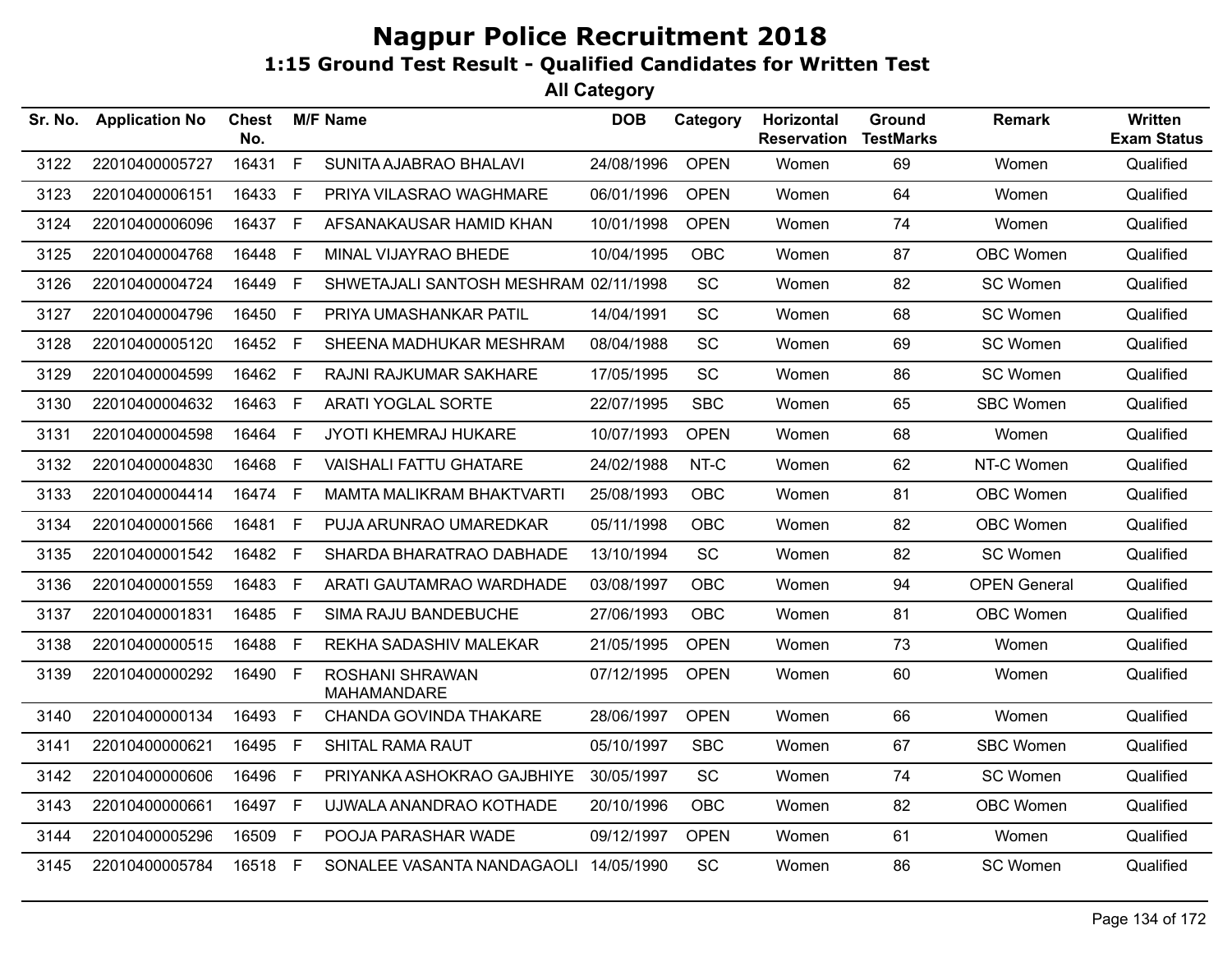| Sr. No. | <b>Application No</b> | <b>Chest</b><br>No. |              | <b>M/F Name</b>                               | <b>DOB</b> | Category    | Horizontal<br><b>Reservation</b> | Ground<br><b>TestMarks</b> | <b>Remark</b>    | Written<br><b>Exam Status</b> |
|---------|-----------------------|---------------------|--------------|-----------------------------------------------|------------|-------------|----------------------------------|----------------------------|------------------|-------------------------------|
| 3146    | 22010400005851        | 16520               | F            | SUDHA RAJENDRA THAKUR                         | 21/06/1998 | <b>OPEN</b> | Women                            | 82                         | Women            | Qualified                     |
| 3147    | 22010400004314        | 16521               | $\mathsf{F}$ | PALLAVI VAIJANATH MUSALE                      | 12/04/1998 | NT-D        | Women                            | 75                         | NT-D Women       | Qualified                     |
| 3148    | 22010400004503        | 16531               | F.           | DAMINI RAVINDRA SHENDE                        | 04/11/1995 | <b>OBC</b>  | Women                            | 81                         | OBC Women        | Qualified                     |
| 3149    | 22010400004505        | 16532 F             |              | SHIPALI DAULAT DONGARE                        | 04/12/1992 | <b>SC</b>   | Women                            | 82                         | SC Women         | Qualified                     |
| 3150    | 22010400004412        | 16533 F             |              | BHAGYASHRI VISHNUJIRAO KALE 10/11/1988        |            | <b>OBC</b>  | Women                            | 74                         | OBC Women        | Qualified                     |
| 3151    | 22010400005190        | 16536               | $\mathsf{F}$ | AMRUTA AMRUT NISHIBKAR                        | 17/04/1997 | NT-B        | Women                            | 79                         | NT-B Women       | Qualified                     |
| 3152    | 22010400006113        | 16545 F             |              | POOJA KRUSHNAKUMAR<br><b>BAWARIYA</b>         | 02/01/1997 | SC          | Women                            | 68                         | <b>SC Women</b>  | Qualified                     |
| 3153    | 22010400004944        | 16549               | F            | MAYURI PRAKASHJI MOHTURE                      | 05/12/1999 | <b>OPEN</b> | Women                            | 77                         | Women            | Qualified                     |
| 3154    | 22010400006380        | 16553 F             |              | KANCHAN SHANKAR DONGARE                       | 18/05/1994 | NT-B        | Women                            | 73                         | NT-B Women       | Qualified                     |
| 3155    | 22010400004539        | 16556               | F            | <b>BHARTI MUKHALURAO</b><br><b>CHICHOLKAR</b> | 01/07/1999 | <b>OBC</b>  | Women                            | 74                         | <b>OBC Women</b> | Qualified                     |
| 3156    | 22010400004472        | 16564               | F            | SONAL RAJU UMARE                              | 15/06/1991 | SC          | Women                            | 90                         | SC Women         | Qualified                     |
| 3157    | 22010400004834        | 16566 F             |              | CHETNA DAMODHARRAO<br><b>SONTAKKE</b>         | 07/11/1994 | <b>OPEN</b> | Women                            | 68                         | Women            | Qualified                     |
| 3158    | 22010400006026        | 16578 F             |              | SWARUPA SADASHIV FAJGE                        | 14/05/1997 | <b>OPEN</b> | Women                            | 77                         | Women            | Qualified                     |
| 3159    | 22010400000236        | 16587               | F            | SONAL BHIMRAO TAKSANDE                        | 13/09/1995 | SC          | Women                            | 70                         | SC Women         | Qualified                     |
| 3160    | 22010400001815        | 16593               | F            | <b>SMITA RAJKUMAR BANDE</b>                   | 12/01/1994 | <b>OBC</b>  | Women                            | 90                         | OBC Women        | Qualified                     |
| 3161    | 22010400000514        | 16599               | F            | CHANDANI VIJAY ADMACHI                        | 27/07/1999 | <b>ST</b>   | Women                            | 78                         | ST Women         | Qualified                     |
| 3162    | 22010400005006        | 16608               | F            | USHA CHAMPAT CHOUDHARI                        | 03/11/1994 | <b>OBC</b>  | Women                            | 82                         | <b>OBC Women</b> | Qualified                     |
| 3163    | 22010400005434        | 16615               | F            | YOGITA SIDHARTHRAO BHASME                     | 08/02/1989 | SC          | Women                            | 73                         | SC Women         | Qualified                     |
| 3164    | 22010400004958        | 16616               | F            | SHITAL TUKARAM ROHANKAR                       | 11/04/1999 | <b>OPEN</b> | Women                            | 80                         | Women            | Qualified                     |
| 3165    | 22010400006309        | 16619 F             |              | <b>BHAVNA MAHESH BALAP</b>                    | 04/12/1997 | <b>OPEN</b> | Women                            | 66                         | Women            | Qualified                     |
| 3166    | 22010400005133        | 16628               | - F          | DIPALI DNYANESHWAR MATE                       | 28/11/1996 | <b>OPEN</b> | Women                            | 66                         | Women            | Qualified                     |
| 3167    | 22010400005538        | 16631               | F            | PORNIMA SANTOSH TAYDE                         | 23/06/1997 | SC          | Women                            | 68                         | SC Women         | Qualified                     |
| 3168    | 22010400005546        | 16632               | F            | KARISHMA MACCHINDRA<br>CHAKRANARAYAN          | 13/02/1999 | <b>SC</b>   | Women                            | 82                         | SC Women         | Qualified                     |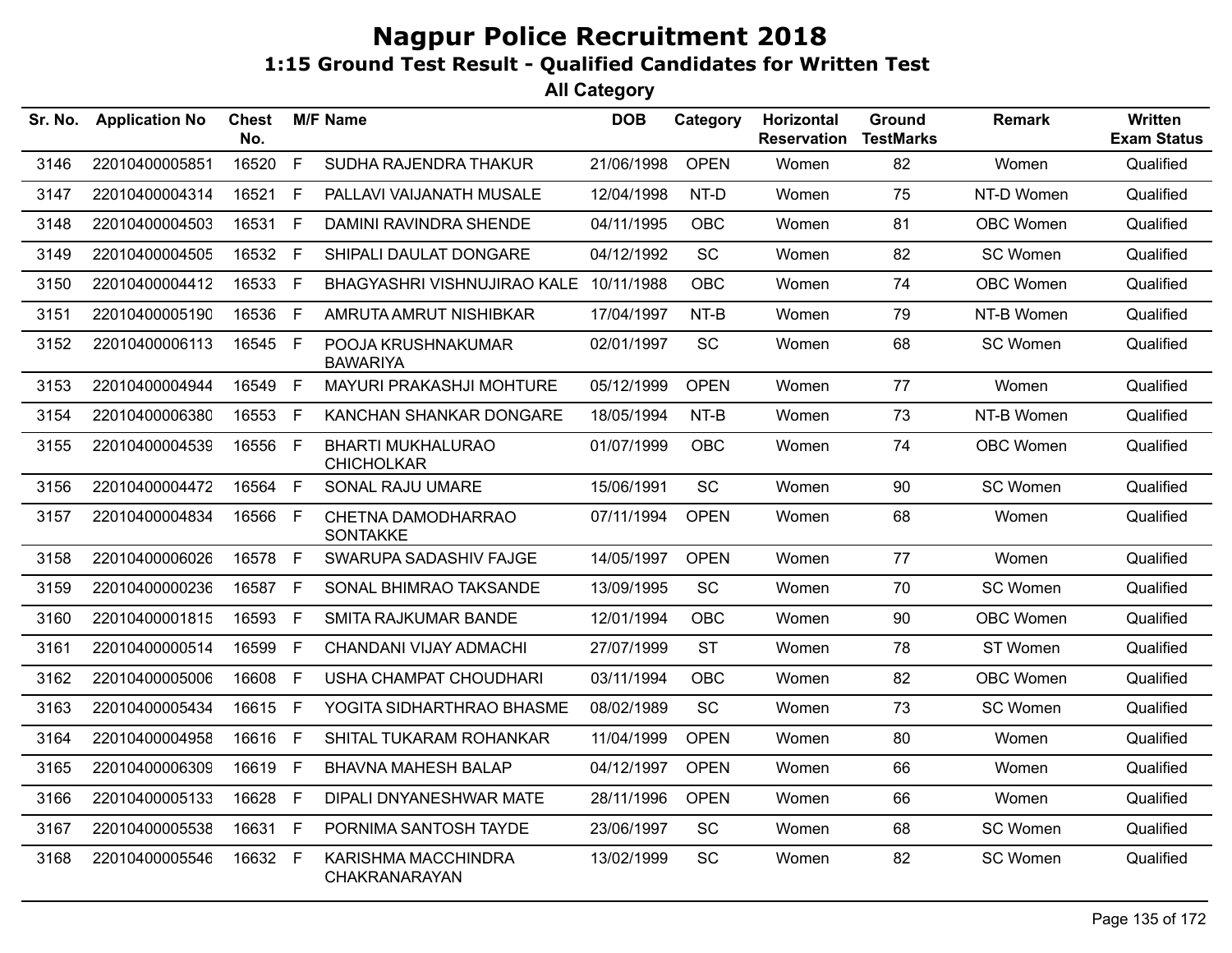| Sr. No. | <b>Application No</b> | <b>Chest</b><br>No. |              | <b>M/F Name</b>                              | <b>DOB</b> | Category    | Horizontal<br><b>Reservation</b> | Ground<br><b>TestMarks</b> | <b>Remark</b>                 | <b>Written</b><br><b>Exam Status</b> |
|---------|-----------------------|---------------------|--------------|----------------------------------------------|------------|-------------|----------------------------------|----------------------------|-------------------------------|--------------------------------------|
| 3169    | 22010400006072        | 16636               | F            | PRITI PRAVESH ZADE                           | 26/08/1996 | SC          | Women                            | 69                         | SC Women                      | Qualified                            |
| 3170    | 22010400004882        | 16643               | E            | PRATIKSHA DNYANESHWAR<br><b>BANTE</b>        | 26/09/1999 | <b>OPEN</b> | Women                            | 75                         | Women                         | Qualified                            |
| 3171    | 22010400004750        | 16646               | F            | <b>VAISHNAVI SHANKAR</b><br><b>CHOUDHARY</b> | 12/10/1995 | <b>OPEN</b> | Women                            | 65                         | Women                         | Qualified                            |
| 3172    | 22010400004752        | 16647 F             |              | TRUPTI RAMCHANDRARAO<br><b>MESHRAM</b>       | 24/07/1994 | <b>OPEN</b> | Women                            | 68                         | Women                         | Qualified                            |
| 3173    | 22010400004749        | 16648               | F            | <b>NEHA SUSHIL SAMARTH</b>                   | 22/06/1999 | <b>OBC</b>  | Women                            | 77                         | OBC Women                     | Qualified                            |
| 3174    | 22010400004498        | 16649               | E            | MINAL SURESH AMZARE                          | 22/08/1995 | NT-B        | Women                            | 73                         | NT-B Women                    | Qualified                            |
| 3175    | 22010400004507        | 16650               | $\mathsf F$  | SAMIKSHA SURESH AMZARE                       | 07/12/1997 | NT-B        | Women                            | 78                         | NT-B Women                    | Qualified                            |
| 3176    | 22010400000161        | 16664               | F            | <b>DIKSHA DEWAJI RAMTEKE</b>                 | 01/12/1990 | <b>SC</b>   | Women                            | 72                         | SC Women                      | Qualified                            |
| 3177    | 22010400001699        | 16668               | E            | VAIBHAVI PRAMODRAO<br><b>GAJARLAWAR</b>      | 09/08/1996 | <b>OPEN</b> | Women                            | 71                         | Women                         | Qualified                            |
| 3178    | 22010400001007        | 16670               | $\mathsf{F}$ | KIRAN SUKHDEVJI KUKWASE                      | 11/05/1996 | <b>OPEN</b> | Women                            | 86                         | Women                         | Qualified                            |
| 3179    | 22010400000056        | 16675               | -F           | RAKHI PANNALAL BAGDE                         | 29/01/1999 | <b>OBC</b>  | Women                            | 77                         | OBC Women                     | Qualified                            |
| 3180    | 22010400000380        | 16677               | F.           | ANTKALA PUNJARAM PAWAR                       | 07/05/1997 | <b>OPEN</b> | Women                            | 68                         | Women                         | Qualified                            |
| 3181    | 22010400000987        | 16690               | $\mathsf{F}$ | RENU VILAS LONARE                            | 07/10/1998 | OBC         | Women                            | 78                         | OBC Women                     | Qualified                            |
| 3182    | 22010400001580        | 16694               | $\mathsf{F}$ | BHAGYASHRI VASANT JADHAO                     | 03/07/1995 | SC          | Women                            | 78                         | SC Women                      | Qualified                            |
| 3183    | 22010400006150        | 16710               | E            | <b>DIPA ANIL UIKE</b>                        | 14/08/1995 | <b>ST</b>   | Women                            | 85                         | ST Women                      | Qualified                            |
| 3184    | 22010400004465        | 16714 F             |              | SARIKA NANDKUMAR YADAV                       | 18/07/1992 | <b>OPEN</b> | Women                            | 70                         | Women                         | Qualified                            |
| 3185    | 22010400004432        | 16715 F             |              | MONA ASHOKRAO KOLHE                          | 23/09/1994 | <b>OPEN</b> | Women                            | 74                         | Women                         | Qualified                            |
| 3186    | 22010400005324        | 16716               | $\mathsf F$  | JAYANA ASHOK KOLHE                           | 15/01/1999 | NT-B        | Women                            | 73                         | NT-B Women                    | Qualified                            |
| 3187    | 22010400004965        | 16718 F             |              | LINTA BHANGWAN PINGARE                       | 02/10/1999 | <b>OPEN</b> | Women                            | 94                         | <b>OPEN General/</b><br>Women | Qualified                            |
| 3188    | 22010400004952        | 16719 F             |              | NIKITA DURYODHAN AJABALE                     | 10/03/1997 | <b>OPEN</b> | Women                            | 86                         | Women                         | Qualified                            |
| 3189    | 22010400005884        | 16723               | F            | SUSHMA MAHADEO MESHRAM                       | 20/03/1991 | <b>OPEN</b> | Women                            | 74                         | Women                         | Qualified                            |
| 3190    | 22010400005735        | 16726               | -F           | SANGITA NAMDEV GAYGOLE                       | 04/01/1993 | SC          | Women                            | 74                         | SC Women                      | Qualified                            |
| 3191    | 22010400005386        | 16731 F             |              | NEHA MANOHAR KHANWE                          | 21/04/1997 | <b>OPEN</b> | Women                            | 78                         | Women                         | Qualified                            |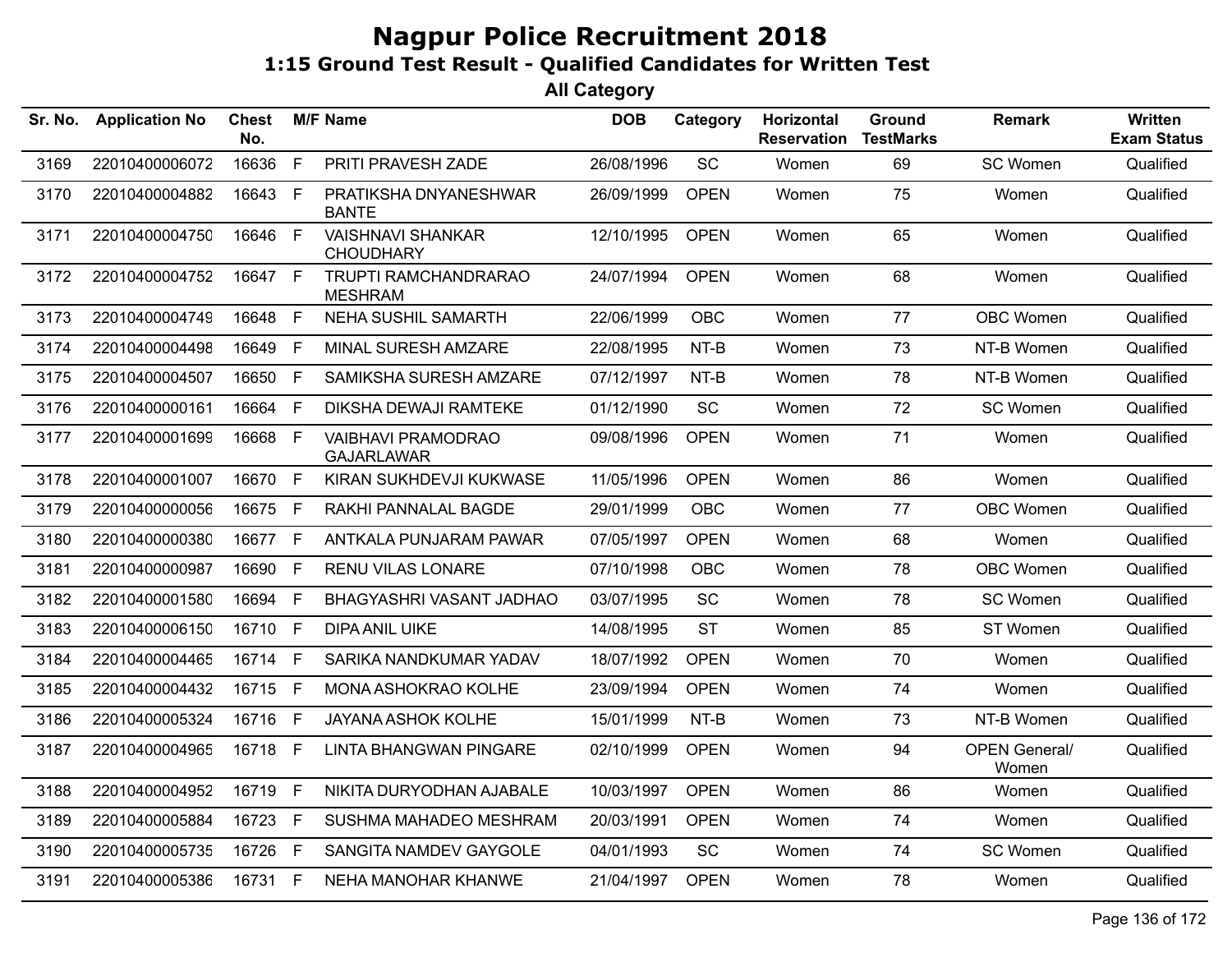| Sr. No. | <b>Application No</b> | <b>Chest</b><br>No. |              | <b>M/F Name</b>                            | <b>DOB</b> | Category    | Horizontal<br><b>Reservation</b> | <b>Ground</b><br><b>TestMarks</b> | <b>Remark</b>    | <b>Written</b><br><b>Exam Status</b> |
|---------|-----------------------|---------------------|--------------|--------------------------------------------|------------|-------------|----------------------------------|-----------------------------------|------------------|--------------------------------------|
| 3192    | 22010400005385        | 16732 F             |              | <b>INITA RAMESH PANORE</b>                 | 30/11/1997 | <b>OPEN</b> | Women                            | 62                                | Women            | Qualified                            |
| 3193    | 22010400004583        | 16748               | F            | ARTEE BHOJRAJAJI RANGARI                   | 27/11/1988 | <b>SC</b>   | Women                            | 71                                | SC Women         | Qualified                            |
| 3194    | 22010400004712        | 16756 F             |              | BHAVNA RAMKRUSHNAAPPA<br><b>DAHIHANDE</b>  | 12/10/1997 | <b>OPEN</b> | Women                            | 74                                | Women            | Qualified                            |
| 3195    | 22010400004725        | 16760 F             |              | <b>RANI ANIL INGALE</b>                    | 10/05/1995 | <b>SC</b>   | Women                            | 68                                | SC Women         | Qualified                            |
| 3196    | 22010400000617        | 16762 F             |              | <b>JAYSHRI RUSHI BOBADE</b>                | 10/06/1998 | <b>OBC</b>  | Women                            | 75                                | OBC Women        | Qualified                            |
| 3197    | 22010400000523        | 16763 F             |              | <b>HARSHALI GAJANAN</b><br>PIMPALSHENDE    | 16/06/1998 | <b>OBC</b>  | Women                            | 78                                | OBC Women        | Qualified                            |
| 3198    | 22010400000081        | 16765 F             |              | RAKHI RAMDAS LANJEWAR                      | 10/08/1998 | OBC         | Women                            | 75                                | OBC Women        | Qualified                            |
| 3199    | 22010400001283        | 16769 F             |              | DEVANGANA BALKRUSHNA<br><b>WARKADE</b>     | 24/08/1997 | <b>ST</b>   | Women                            | 86                                | ST Women         | Qualified                            |
| 3200    | 22010400001553        | 16774 F             |              | RUPALI NILKANTH HEMANE                     | 25/05/1996 | <b>OBC</b>  | Women                            | 82                                | OBC Women        | Qualified                            |
| 3201    | 22010400001212        | 16778 F             |              | KAVITA CHANDRAPRAKASH<br><b>RAHANGDALE</b> | 18/01/1996 | <b>OBC</b>  | Women                            | 78                                | OBC Women        | Qualified                            |
| 3202    | 22010400001788        | 16779 F             |              | MAYURI PRAMOD SARDE                        | 21/05/1999 | <b>OBC</b>  | Women                            | 74                                | OBC Women        | Qualified                            |
| 3203    | 22010400000812        | 16787               | F            | <b>MANISHA PRAFUL BAGDE</b>                | 09/02/1998 | <b>SC</b>   | Women                            | 77                                | SC Women         | Qualified                            |
| 3204    | 22010400001596        | 16790 F             |              | <b>PUJA ARUN KHANDRE</b>                   | 28/03/1998 | <b>SBC</b>  | Women                            | 70                                | <b>SBC Women</b> | Qualified                            |
| 3205    | 22010400000643        | 16795               | F            | <b>JYOTI GHANSHYAM FUNDE</b>               | 30/03/1998 | <b>OBC</b>  | Women                            | 81                                | OBC Women        | Qualified                            |
| 3206    | 22010400001561        | 16800 F             |              | PRIYANKA DADARAO KADAM                     | 05/05/1996 | <b>OPEN</b> | Women                            | 72                                | Women            | Qualified                            |
| 3207    | 22010400001016        | 16801 F             |              | <b>VAISHALI RAGHUNATH CHUTE</b>            | 22/09/1997 | <b>OBC</b>  | Women                            | 74                                | OBC Women        | Qualified                            |
| 3208    | 22010400000934        | 16802               | $\mathsf{F}$ | NAMRATA MANIK MALOT                        | 29/03/1998 | <b>OPEN</b> | Women                            | 62                                | Women            | Qualified                            |
| 3209    | 22010400000561        | 16803               | F.           | ASHWITA ASHOK BAWANKAR                     | 12/10/1992 | <b>OBC</b>  | Women                            | 82                                | OBC Women        | Qualified                            |
| 3210    | 22010400000378        | 16804               | $\mathsf{F}$ | SAPNA CHANDUJI JAMBHULE                    | 01/08/1994 | <b>OPEN</b> | Women                            | 69                                | Women            | Qualified                            |
| 3211    | 22010400000353        | 16813 F             |              | <b>GAYATRI DHANRAJ NANDANWAR</b>           | 30/07/1999 | <b>SBC</b>  | Women                            | 70                                | <b>SBC Women</b> | Qualified                            |
| 3212    | 22010400000370        | 16814               | F            | SHRUTI GOPALRAO LOHAKARE                   | 26/02/1998 | <b>OPEN</b> | Women                            | 74                                | Women            | Qualified                            |
| 3213    | 22010400000359        | 16815 F             |              | SHITAL DNYANESHWAR DAHARE                  | 10/02/1998 | <b>OBC</b>  | Women                            | 78                                | OBC Women        | Qualified                            |
| 3214    | 22010400001152        | 16818 F             |              | <b>DIPALI BALU GOLE</b>                    | 03/01/1997 | <b>SC</b>   | Women                            | 86                                | SC Women         | Qualified                            |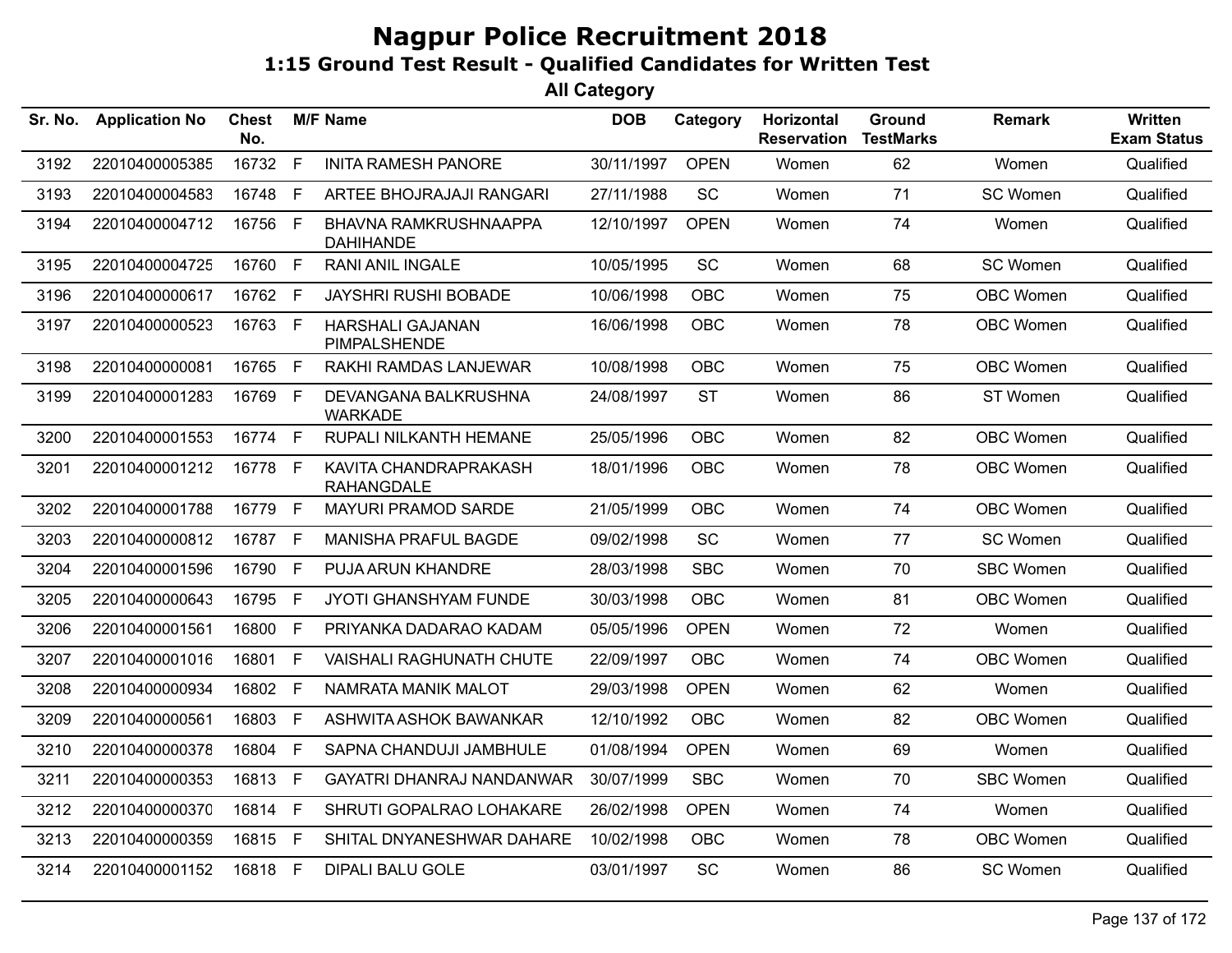| Sr. No. | <b>Application No</b> | <b>Chest</b><br>No. |    | <b>M/F Name</b>                        | <b>DOB</b> | Category    | Horizontal<br><b>Reservation</b> | Ground<br><b>TestMarks</b> | <b>Remark</b>       | Written<br><b>Exam Status</b> |
|---------|-----------------------|---------------------|----|----------------------------------------|------------|-------------|----------------------------------|----------------------------|---------------------|-------------------------------|
| 3215    | 22010400000454        | 16824               | F  | HARSHALATA RAMESH NASRE                | 28/02/1995 | <b>OBC</b>  | Women                            | 78                         | <b>OBC Women</b>    | Qualified                     |
| 3216    | 22010400000649        | 16826               | F. | <b>BABITA HARICHANDRA TEKAM</b>        | 07/04/1992 | <b>ST</b>   | Women                            | 72                         | ST Women            | Qualified                     |
| 3217    | 22010400001185        | 16830 F             |    | ANITA SHALIKRAM GHAGARE                | 24/12/1988 | <b>OBC</b>  | Women                            | 82                         | <b>OBC Women</b>    | Qualified                     |
| 3218    | 22010400001012        | 16832 F             |    | SHILPA RAJESH BHIMTE                   | 19/03/1997 | <b>SBC</b>  | Women                            | 89                         | <b>SBC Women</b>    | Qualified                     |
| 3219    | 22010400000734        | 16835               | F  | RASHMI SHEKHAR YELMALWAR               | 02/07/1994 | <b>OPEN</b> | Women                            | 69                         | Women               | Qualified                     |
| 3220    | 22010400001740        | 16836               | F  | <b>VAISHALI KAILAS RANGARI</b>         | 08/09/1993 | <b>SC</b>   | Women                            | 73                         | SC Women            | Qualified                     |
| 3221    | 22010400001184        | 16842 F             |    | PUNAM RAMESHRAO RAUT                   | 12/12/1998 | <b>SBC</b>  | Women                            | 78                         | <b>SBC Women</b>    | Qualified                     |
| 3222    | 22010400001127        | 16843               | E  | PUSHPA VINAYAKRAOJI WANJARI            | 30/05/1990 | <b>OBC</b>  | Women                            | 74                         | OBC Women           | Qualified                     |
| 3223    | 22010400001115        | 16852 F             |    | PRANALI GAJANAN GOURKAR                | 22/04/1997 | NT-D        | Women                            | 61                         | NT-D Women          | Qualified                     |
| 3224    | 22010400001956        | 16853 F             |    | POOJA ASHOK SAHARE                     | 29/07/1996 | SC          | Women                            | 70                         | SC Women            | Qualified                     |
| 3225    | 22010400000859        | 16855               | F. | MINA WASUDEORAOJI SATFALE              | 07/06/1990 | <b>OPEN</b> | Women                            | 78                         | Women               | Qualified                     |
| 3226    | 22010400001465        | 16858               | F  | SUNITA PREMLALJI PATLE                 | 14/12/1991 | <b>OBC</b>  | Women                            | 81                         | <b>OBC Women</b>    | Qualified                     |
| 3227    | 22010400000569        | 16859               | F  | MINAKSHI SHIVSHANKAR BOHRE             | 30/12/1996 | <b>OBC</b>  | Women                            | 77                         | <b>OBC Women</b>    | Qualified                     |
| 3228    | 22010400001096        | 16864               | F. | PRAGATI DALPATRAO JADHAV               | 20/01/1999 | <b>OPEN</b> | Women                            | 86                         | Women               | Qualified                     |
| 3229    | 22010400001466        | 16867 F             |    | BHAGYASHRI HEMRAJ KASHIKAR             | 05/06/1996 | <b>OBC</b>  | Women                            | 74                         | <b>OBC Women</b>    | Qualified                     |
| 3230    | 22010400001046        | 16875 F             |    | DIPIKA JAIPRAKASH MESHRAM              | 24/02/1998 | SC          | Women                            | 78                         | SC Women            | Qualified                     |
| 3231    | 22010400001107        | 16877 F             |    | JULI WASUDEORAO KHANDEKAR              | 21/12/1992 | SC          | Women                            | 70                         | SC Women            | Qualified                     |
| 3232    | 22010400001120        | 16884 F             |    | VISHAKHA MAHADEVRAV<br><b>GHODAM</b>   | 12/04/1996 | <b>ST</b>   | Women                            | 94                         | <b>OPEN General</b> | Qualified                     |
| 3233    | 22010400000357        | 16888               | F  | PRAJKTA SATISH NANDAGAWLI              | 01/01/1998 | SC          | Women                            | 74                         | SC Women            | Qualified                     |
| 3234    | 22010400000363        | 16889               | E  | MRUNALI VISHWAS SAKHARWADE 27/11/1996  |            | <b>OBC</b>  | Women                            | 77                         | <b>OBC Women</b>    | Qualified                     |
| 3235    | 22010400001685        | 16894 F             |    | <b>MAMTA NARENDRA PARATE</b>           | 28/11/1991 | <b>SBC</b>  | Women                            | 63                         | <b>SBC Women</b>    | Qualified                     |
| 3236    | 22010400001102        | 16896               | F  | ARTI DILIPRAOJI UMATE                  | 25/09/1998 | <b>OBC</b>  | Women                            | 80                         | OBC Women           | Qualified                     |
| 3237    | 22010400001105        | 16897 F             |    | SHUBHANGI ABHIMANJI<br><b>PUSDEKAR</b> | 28/11/1994 | <b>OBC</b>  | Women                            | 82                         | OBC Women           | Qualified                     |
| 3238    | 22010400001099        | 16899               | F  | PAYAL NAMDEORAO REWATKAR               | 06/09/1994 | <b>OBC</b>  | Women                            | 78                         | OBC Women           | Qualified                     |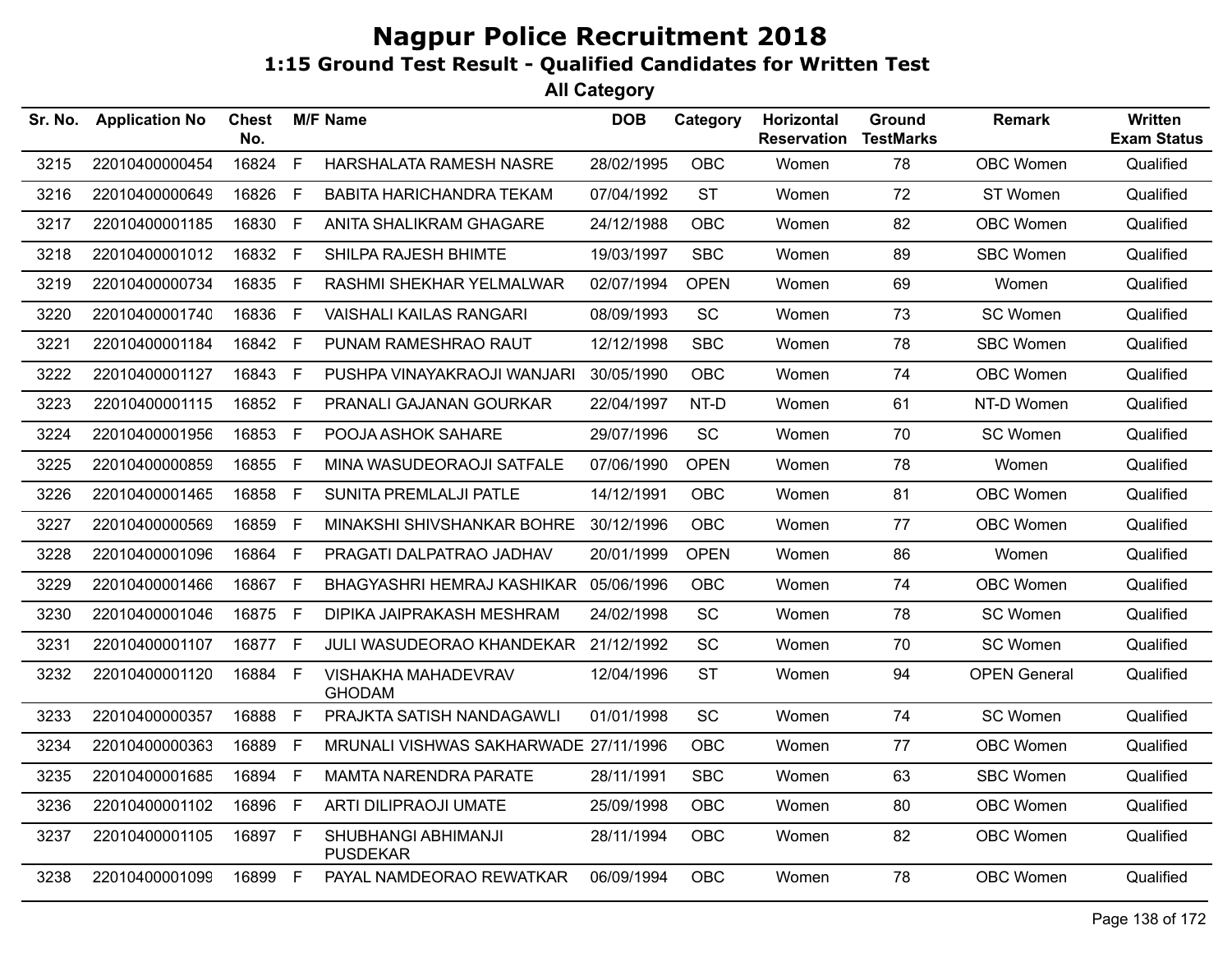| Sr. No. | <b>Application No</b> | <b>Chest</b><br>No. |              | <b>M/F Name</b>                        | <b>DOB</b> | Category    | Horizontal<br><b>Reservation</b> | Ground<br><b>TestMarks</b> | <b>Remark</b>       | Written<br><b>Exam Status</b> |
|---------|-----------------------|---------------------|--------------|----------------------------------------|------------|-------------|----------------------------------|----------------------------|---------------------|-------------------------------|
| 3239    | 22010400000388        | 16903               | $\mathsf{F}$ | ASHWINI OMPRAKASH<br><b>BHANARKAR</b>  | 22/11/1996 | <b>OPEN</b> | Women                            | 66                         | Women               | Qualified                     |
| 3240    | 22010400000389        | 16904               | $\mathsf{F}$ | SHIVANI ANIL MESHRAM                   | 29/04/1996 | SC          | Women                            | 78                         | SC Women            | Qualified                     |
| 3241    | 22010400000190        | 16906               | E            | PUSHPA RAMKARAN YADAV                  | 01/10/1993 | <b>OBC</b>  | Women                            | 86                         | OBC Women           | Qualified                     |
| 3242    | 22010400000192        | 16907               | - F          | NILAM DHNYANESHWAR ROKDE               | 02/07/1995 | OBC         | Women                            | 89                         | OBC Women           | Qualified                     |
| 3243    | 22010400001391        | 16908               | F            | BHAGYASHRI BABARAO GOSAVI              | 30/04/1994 | <b>SC</b>   | Women                            | 70                         | SC Women            | Qualified                     |
| 3244    | 22010400001548        | 16920               | -F           | PRANJALI RAMKRUSHNA<br><b>MODANKAR</b> | 16/05/1998 | NT-B        | Women                            | 77                         | NT-B Women          | Qualified                     |
| 3245    | 22010400000411        | 16926               | $\mathsf F$  | PRACHI KESHVRAO DOMLE                  | 10/11/1999 | OBC         | Women                            | 74                         | OBC Women           | Qualified                     |
| 3246    | 22010400001773        | 16931               | $\mathsf F$  | SHITAL DAMODHARRAO ARIKAR              | 10/09/1998 | OBC         | Women                            | 78                         | OBC Women           | Qualified                     |
| 3247    | 22010400001243        | 16933               | F            | PRAJAKTA MADHUKAR PADOLE               | 05/05/1999 | OBC         | Women                            | 90                         | OBC Women           | Qualified                     |
| 3248    | 22010400001241        | 16934 F             |              | <b>MEGHA GANEGH BONDRE</b>             | 16/05/1994 | OBC         | Women                            | 94                         | <b>OPEN General</b> | Qualified                     |
| 3249    | 22010400001248        | 16935               | $\mathsf F$  | ANKITA BHASKAR BHONGADE                | 31/01/1996 | <b>OPEN</b> | Women                            | 77                         | Women               | Qualified                     |
| 3250    | 22010400000338        | 16942 F             |              | <b>TRUPTI MOHANRAO DHANJODE</b>        | 07/10/1995 | OBC         | Women                            | 78                         | OBC Women           | Qualified                     |
| 3251    | 22010400000346        | 16943               | $\mathsf{F}$ | MAYURI UDEBHAN BHIOGADE                | 01/09/1999 | SC          | Women                            | 72                         | SC Women            | Qualified                     |
| 3252    | 22010400002031        | 16946               | $\mathsf{F}$ | PRANJALI SUBHASH GHASAD                | 11/12/1996 | <b>OPEN</b> | Women                            | 82                         | Women               | Qualified                     |
| 3253    | 22010400000499        | 16950               | E            | MRUNALI SIDDHARTH SAHARE               | 09/08/1994 | SC          | Women                            | 77                         | SC Women            | Qualified                     |
| 3254    | 22010400001832        | 16952               | $\mathsf F$  | SAMITA KASHINATH VAIDYA                | 28/05/1994 | <b>OBC</b>  | Women                            | 94                         | <b>OPEN General</b> | Qualified                     |
| 3255    | 22010400001546        | 16954               | F            | NIKITA SADANAND BORKAR                 | 22/11/1997 | SC          | Women                            | 69                         | SC Women            | Qualified                     |
| 3256    | 22010400001436        | 16955               | F            | ROSHNI BABURAOJI SARVE                 | 19/11/1998 | <b>OBC</b>  | Women                            | 94                         | <b>OPEN General</b> | Qualified                     |
| 3257    | 22010400001434        | 16956               | $\mathsf F$  | PRIYA TEKESHWARJI LONDASE              | 24/05/1999 | <b>OBC</b>  | Women                            | 77                         | OBC Women           | Qualified                     |
| 3258    | 22010400001735        | 16957               | $\mathsf{F}$ | ROSHANI RAYBHANRAO TIWADE              | 23/12/1998 | OBC         | Women                            | 86                         | OBC Women           | Qualified                     |
| 3259    | 22010400001729        | 16958               | F            | NUTAN BHAGWANRAO KARANDE               | 30/05/1999 | <b>OBC</b>  | Women                            | 77                         | OBC Women           | Qualified                     |
| 3260    | 22010400001771        | 16959               | F            | PRAGATI SUDAMRAO KUKASE                | 26/08/1988 | <b>OBC</b>  | Women                            | 82                         | OBC Women           | Qualified                     |
| 3261    | 22010400001727        | 16960               | E            | PUNAM NARESHRAO JIBHAKATE              | 07/08/1997 | <b>OBC</b>  | Women                            | 82                         | OBC Women           | Qualified                     |
| 3262    | 22010400001486        | 16973               | $\mathsf{F}$ | PUJA GAJANANJI KUMBHALKAR              | 01/12/1996 | OBC         | Women                            | 89                         | OBC Women           | Qualified                     |
|         |                       |                     |              |                                        |            |             |                                  |                            |                     |                               |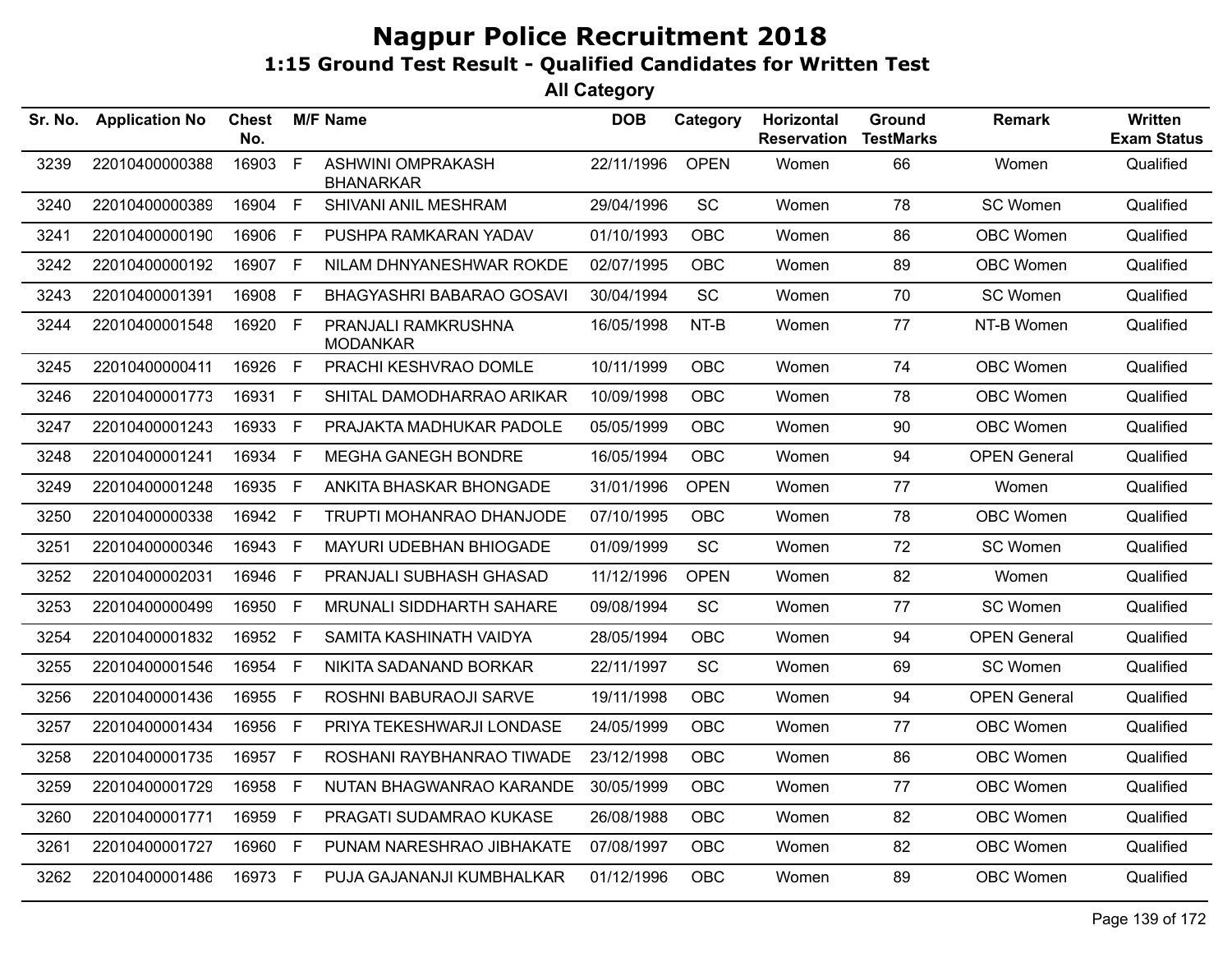| Sr. No. | <b>Application No</b> | <b>Chest</b><br>No. |              | <b>M/F Name</b>                            | <b>DOB</b> | Category    | Horizontal<br><b>Reservation</b> | <b>Ground</b><br><b>TestMarks</b> | <b>Remark</b>       | <b>Written</b><br><b>Exam Status</b> |
|---------|-----------------------|---------------------|--------------|--------------------------------------------|------------|-------------|----------------------------------|-----------------------------------|---------------------|--------------------------------------|
| 3263    | 22010400001482        | 16974               | F            | <b>JYOTI RAMESHJI MENGHARE</b>             | 10/04/1995 | <b>OBC</b>  | Women                            | 94                                | <b>OPEN General</b> | Qualified                            |
| 3264    | 22010400001712        | 16975 F             |              | NISHA NAMDEOJI MOHANKAR                    | 01/01/1989 | $NT-B$      | Women                            | 78                                | NT-B Women          | Qualified                            |
| 3265    | 22010400000291        | 16976               | F            | <b>TABSUM GULAB SHAIKH</b>                 | 05/07/1998 | <b>OPEN</b> | Women                            | 78                                | Women               | Qualified                            |
| 3266    | 22010400000452        | 16979               | F            | <b>BHAGYASHRI BABAN DOMBALE</b>            | 02/02/1999 | NT-C        | Women                            | 77                                | NT-C Women          | Qualified                            |
| 3267    | 22010400000462        | 16980               | $\mathsf{F}$ | VAISHALI RAVINDRA PUJARI                   | 06/04/1999 | <b>OPEN</b> | Women                            | 67                                | Women               | Qualified                            |
| 3268    | 22010400000501        | 16982 F             |              | SIMRANKAUR HARBANSINGH<br><b>RAMGADIYA</b> | 05/08/1999 | <b>OPEN</b> | Women                            | 64                                | Women               | Qualified                            |
| 3269    | 22010400001318        | 16983               | F            | SHOBHA ASHOK SHAHARE                       | 28/11/1994 | <b>SBC</b>  | Women                            | 64                                | <b>SBC Women</b>    | Qualified                            |
| 3270    | 22010400001198        | 16985               | F            | SAGARI MADHUKAR RATHOD                     | 19/02/1999 | <b>OPEN</b> | Women                            | 67                                | Women               | Qualified                            |
| 3271    | 22010400001301        | 16986               | $\mathsf{F}$ | NEHA VIJAYRAO SONONE                       | 28/11/1990 | <b>OPEN</b> | Women                            | 78                                | Women               | Qualified                            |
| 3272    | 22010400001285        | 16988               | F            | RAMESHWARI RAMKISAN GARADE 28/05/1991      |            | <b>OBC</b>  | Women                            | 86                                | OBC Women           | Qualified                            |
| 3273    | 22010400000455        | 16992 F             |              | RABBANA TYYAB SHAIKH                       | 01/05/1999 | <b>OPEN</b> | Women                            | 63                                | Women               | Qualified                            |
| 3274    | 22010400000280        | 16993 F             |              | NAMRATA VANKETRAO KOHALE                   | 22/08/1998 | <b>OPEN</b> | Women                            | 74                                | Women               | Qualified                            |
| 3275    | 22010400000310        | 16994               | -F           | PRIYANKA SURESH GADAGE                     | 07/12/1995 | <b>SC</b>   | Women                            | 86                                | SC Women            | Qualified                            |
| 3276    | 22010400000311        | 16995               | E            | <b>MEGHA BANDU NAKHALE</b>                 | 02/09/1992 | <b>SC</b>   | Women                            | 81                                | SC Women            | Qualified                            |
| 3277    | 22010400001156        | 16999               | F.           | PRIYA SUKHADEO BARASKAR                    | 24/01/1999 | <b>OBC</b>  | Women                            | 83                                | OBC Women           | Qualified                            |
| 3278    | 22010400001168        | 17002 F             |              | <b>JYOTI BALWANTSIGH PARIHAR</b>           | 04/04/1996 | <b>OPEN</b> | Women                            | 70                                | Women               | Qualified                            |
| 3279    | 22010400001167        | 17003 F             |              | SHARDA KUWARLALSINGH<br><b>PARIHAR</b>     | 04/10/1997 | <b>OPEN</b> | Women                            | 78                                | Women               | Qualified                            |
| 3280    | 22010400002083        | 17006               | F            | MINA PURUSHOTTAM KORDE                     | 01/06/1997 | NT-B        | Women                            | 78                                | NT-B Women          | Qualified                            |
| 3281    | 22010400001067        | 17013 F             |              | JYOTSNA RAMDAS WADASKAR                    | 03/08/1998 | <b>OBC</b>  | Women                            | 78                                | OBC Women           | Qualified                            |
| 3282    | 22010400001594        | 17016 F             |              | ARCHANA SANTOSH THAWKAR                    | 25/12/1999 | <b>OPEN</b> | Women                            | 77                                | Women               | Qualified                            |
| 3283    | 22010400002099        | 17017 F             |              | AMPRAPALI SUDHAKAR MORE                    | 09/09/1993 | <b>SC</b>   | Women                            | 73                                | SC Women            | Qualified                            |
| 3284    | 22010400001157        | 17021 F             |              | NASHIKA AMAR THAOKAR                       | 28/07/1998 | <b>OBC</b>  | Women                            | 78                                | OBC Women           | Qualified                            |
| 3285    | 22010400000467        | 17023 F             |              | <b>TULSABAI VILAS SULE</b>                 | 04/06/1998 | <b>OPEN</b> | Women                            | 68                                | Women               | Qualified                            |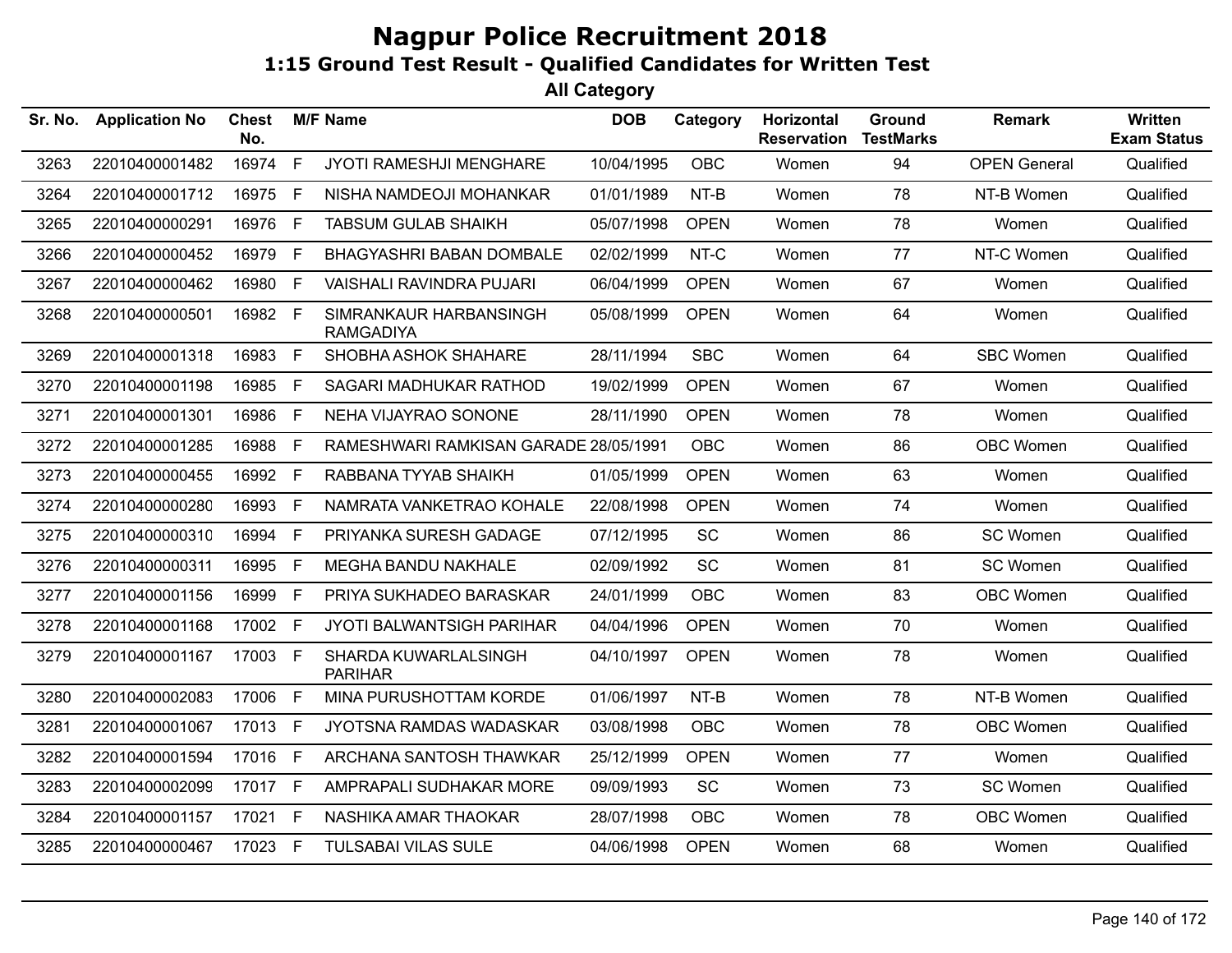| Sr. No. | <b>Application No</b> | <b>Chest</b><br>No. |                | <b>M/F Name</b>                             | <b>DOB</b> | Category    | Horizontal<br><b>Reservation</b> | Ground<br><b>TestMarks</b> | <b>Remark</b>    | Written<br><b>Exam Status</b> |
|---------|-----------------------|---------------------|----------------|---------------------------------------------|------------|-------------|----------------------------------|----------------------------|------------------|-------------------------------|
| 3286    | 22010400000476        | 17026               | $\overline{F}$ | <b>ARCHANA VISHWAMHBAR</b><br><b>KENDRE</b> | 01/01/1990 | $NT-D$      | Women                            | 64                         | NT-D Women       | Qualified                     |
| 3287    | 22010400000410        | 17036 F             |                | KHUSHBOO SHANKARPRASAD<br><b>SHARMA</b>     | 14/07/1995 | OBC         | Women                            | 81                         | OBC Women        | Qualified                     |
| 3288    | 22010400000399        | 17037 F             |                | KARISHMA PRABHUDAS DOYE                     | 12/10/1996 | <b>OBC</b>  | Women                            | 83                         | OBC Women        | Qualified                     |
| 3289    | 22010400001636        | 17040               | E              | SHUBHANGI KAMALDAS UTANE                    | 20/09/1996 | <b>OPEN</b> | Women                            | 65                         | Women            | Qualified                     |
| 3290    | 22010400001035        | 17046               | $\mathsf{F}$   | RUPALI BABURAO BHUTE                        | 07/07/1997 | <b>OBC</b>  | Women                            | 77                         | OBC Women        | Qualified                     |
| 3291    | 22010400000748        | 17048               | F              | DILESHWARI BENIRAM BIJEWAR                  | 08/03/1999 | <b>OPEN</b> | Women                            | 82                         | Women            | Qualified                     |
| 3292    | 22010400000762        | 17049               | F              | <b>MONALI GULABJI BANTE</b>                 | 20/07/1999 | <b>OPEN</b> | Women                            | 70                         | Women            | Qualified                     |
| 3293    | 22010400000457        | 17063 F             |                | MANISHA SHIVAJI GUDME                       | 05/10/1998 | <b>SC</b>   | Women                            | 81                         | SC Women         | Qualified                     |
| 3294    | 22010400001628        | 17066 F             |                | PRANITA RAJU MOKADE                         | 07/10/1995 | <b>SC</b>   | Women                            | 90                         | SC Women         | Qualified                     |
| 3295    | 22010400001756        | 17067 F             |                | SAKSHI VILASRAO CHOUDHARY                   | 15/10/1997 | <b>OBC</b>  | Women                            | 90                         | <b>OBC Women</b> | Qualified                     |
| 3296    | 22010400000840        | 17072 F             |                | <b>DIPA PRAKASH TURKAR</b>                  | 30/12/1994 | <b>OBC</b>  | Women                            | 74                         | OBC Women        | Qualified                     |
| 3297    | 22010400001097        | 17080               | F              | SABIYA JAFAR SHEIKH                         | 19/11/1990 | <b>OPEN</b> | Women                            | 86                         | Women            | Qualified                     |
| 3298    | 22010400000752        | 17082 F             |                | LINA MADHUKAR HARGUDE                       | 01/12/1998 | <b>OPEN</b> | Women                            | 75                         | Women            | Qualified                     |
| 3299    | 22010400002046        | 17085 F             |                | PRIYA NAMDEO UMEKAR                         | 22/03/1988 | <b>OBC</b>  | Women                            | 74                         | OBC Women        | Qualified                     |
| 3300    | 22010400000595        | 17096               | $\mathsf{F}$   | KANYA SUBHASH GADLING                       | 17/06/1996 | SC          | Women                            | 70                         | SC Women         | Qualified                     |
| 3301    | 22010400001493        | 17099               | F.             | ASONI DHANRAJ MENDHE                        | 03/06/1995 | <b>OBC</b>  | Women                            | 78                         | <b>OBC Women</b> | Qualified                     |
| 3302    | 22010400001495        | 17100               | F              | <b>SUSMITA ASHOK HANWATE</b>                | 23/01/1996 | <b>OBC</b>  | Women                            | 82                         | <b>OBC Women</b> | Qualified                     |
| 3303    | 22010400001162        | 17101               | F              | PORNIMA SANTU MANHAR                        | 25/12/1998 | <b>OPEN</b> | Women                            | 66                         | Women            | Qualified                     |
| 3304    | 22010400000768        | 17111               | F              | PRIYA TATOBAJI BAWANE                       | 13/07/1996 | <b>OPEN</b> | Women                            | 78                         | Women            | Qualified                     |
| 3305    | 22010400000769        | 17112               | F              | PALLAVI VASANTJI SHENDE                     | 07/08/1997 | <b>OBC</b>  | Women                            | 85                         | OBC Women        | Qualified                     |
| 3306    | 22010400000867        | 17113 F             |                | SHIVKANTA MOHAN RAUT                        | 10/03/1994 | <b>SBC</b>  | Women                            | 76                         | <b>SBC Women</b> | Qualified                     |
| 3307    | 22010400000846        | 17117 F             |                | <b>MAMTA MAROTI HALMARE</b>                 | 12/01/1999 | <b>OBC</b>  | Women                            | 86                         | <b>OBC Women</b> | Qualified                     |
| 3308    | 22010400000810        | 17127 F             |                | PRAJAKTA KESHAO SONONE                      | 08/12/1994 | <b>SC</b>   | Women                            | 68                         | SC Women         | Qualified                     |
| 3309    | 22010400000239        | 17133 F             |                | <b>GULABSHAH RAFIK PATHAN</b>               | 07/06/1996 | <b>OPEN</b> | Women                            | 85                         | Women            | Qualified                     |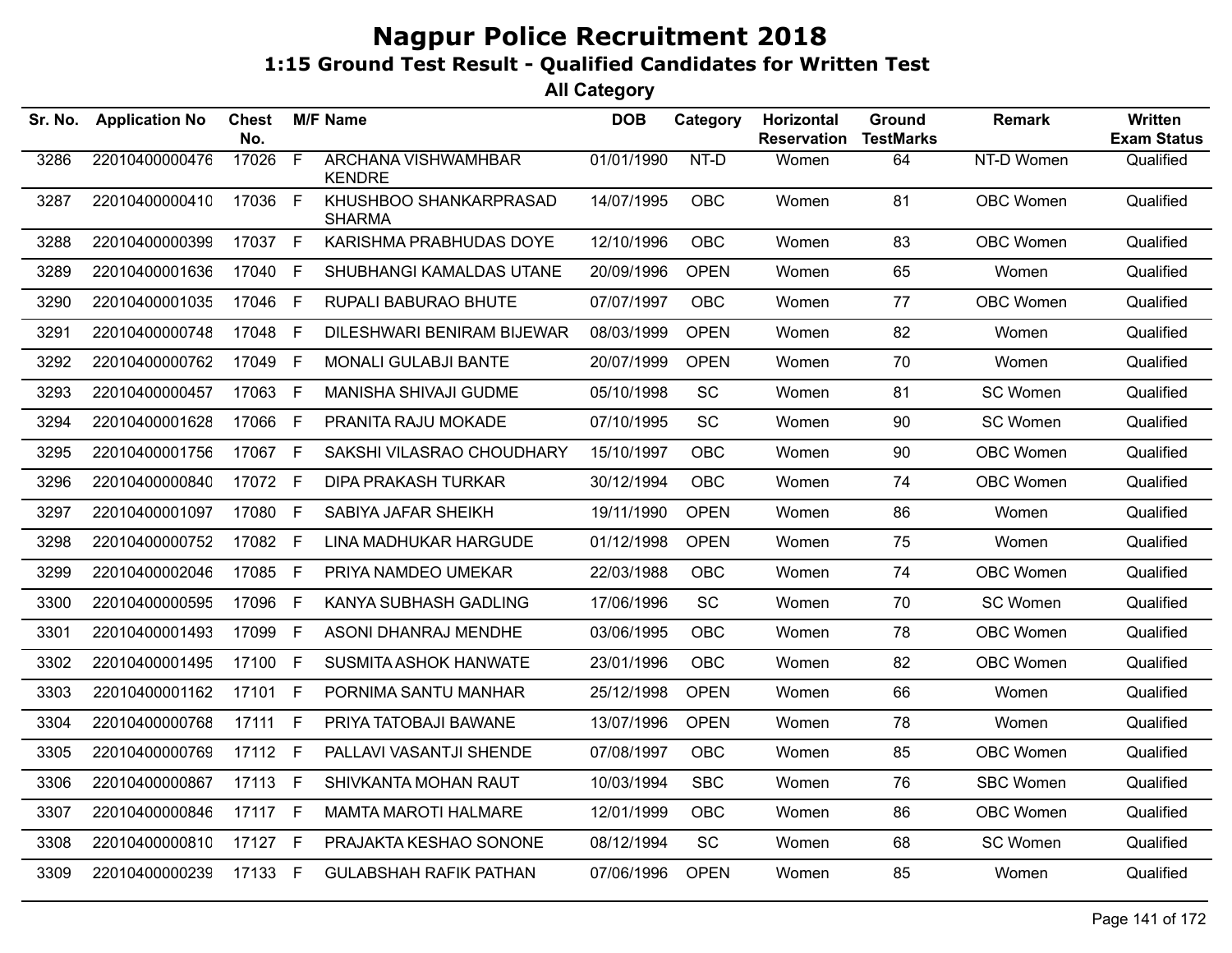| Sr. No. | <b>Application No</b> | Chest<br>No. |    | <b>M/F Name</b>                         | <b>DOB</b> | Category    | Horizontal<br><b>Reservation</b> | Ground<br><b>TestMarks</b> | Remark    | <b>Written</b><br><b>Exam Status</b> |
|---------|-----------------------|--------------|----|-----------------------------------------|------------|-------------|----------------------------------|----------------------------|-----------|--------------------------------------|
| 3310    | 22010400000592        | 17135        | F. | PRIYANKA VIJAYRAO JAWALKAR              | 18/10/1993 | <b>OBC</b>  | Women                            | 74                         | OBC Women | Qualified                            |
| 3311    | 22010400001742        | 17143        | E  | PRAJAKTA SANTOSH AGRE                   | 12/01/1993 | <b>OBC</b>  | Women                            | 86                         | OBC Women | Qualified                            |
| 3312    | 22010400000426        | 17145 F      |    | RESHMA MOHMMADALAM ANSARI 08/10/1994    |            | <b>OPEN</b> | Women                            | 64                         | Women     | Qualified                            |
| 3313    | 22010400002018        | 17147 F      |    | CHETANA DEEPACHANDJI<br>SONWANE         | 11/10/1996 | <b>SBC</b>  | Women                            | 65                         | SBC Women | Qualified                            |
| 3314    | 22010400000118        | 17150 F      |    | <b>SWATI VIJAY BHAGAT</b>               | 03/02/1996 | <b>SC</b>   | Women                            | 71                         | SC Women  | Qualified                            |
| 3315    | 22010400000492        | 17152        | F  | SEEMATAI GANPAT KADLINGE                | 10/06/1996 | <b>OPEN</b> | Women                            | 71                         | Women     | Qualified                            |
| 3316    | 22010400002123        | 17153        | F  | PRAGATI JAYDEO DHOK                     | 10/01/1999 | <b>ST</b>   | Women                            | 79                         | ST Women  | Qualified                            |
| 3317    | 22010400002128        | 17161 F      |    | SHUBHANGI AVINASH ROHANKAR 06/09/1999   |            | <b>OBC</b>  | Women                            | 86                         | OBC Women | Qualified                            |
| 3318    | 22010400000496        | 17162 F      |    | MONALI KHUSHAL MARATHE                  | 25/02/1999 | SC          | Women                            | 82                         | SC Women  | Qualified                            |
| 3319    | 22010400000638        | 17164 F      |    | PRIYANKA BALCHANDRA<br><b>MESHRAM</b>   | 24/06/1994 | <b>SC</b>   | Women                            | 77                         | SC Women  | Qualified                            |
| 3320    | 22010400000862        | 17167 F      |    | JAYASHREE SUBHASHJI BANTE               | 05/04/1998 | <b>OBC</b>  | Women                            | 79                         | OBC Women | Qualified                            |
| 3321    | 22010400000863        | 17168 F      |    | MONALI DNYANESHWARJI<br><b>POTPHODE</b> | 12/03/1998 | <b>OBC</b>  | Women                            | 79                         | OBC Women | Qualified                            |
| 3322    | 22010400001101        | 17170        | F  | KANCHAN RAVINDRA SAPKAL                 | 15/02/1996 | <b>OBC</b>  | Women                            | 74                         | OBC Women | Qualified                            |
| 3323    | 22010400000576        | 17175 F      |    | PORNIMA MURLIDHAR ATHAVALE              | 30/06/1995 | <b>SC</b>   | Women                            | 82                         | SC Women  | Qualified                            |
| 3324    | 22010400000757        | 17184 F      |    | DEEPALI SEVAKJI KALE                    | 06/12/1993 | <b>OPEN</b> | Women                            | 66                         | Women     | Qualified                            |
| 3325    | 22010400001374        | 17187 F      |    | SNEHA RAMKRUSHNA AWARKAR                | 04/08/1994 | OBC         | Women                            | 90                         | OBC Women | Qualified                            |
| 3326    | 22010400001706        | 17188        | F. | RUPALI KISANRAO WATKAR                  | 08/11/1996 | <b>OBC</b>  | Women                            | 86                         | OBC Women | Qualified                            |
| 3327    | 22010400000085        | 17191 F      |    | MADHURI VASANTA SHAMKUWAR               | 13/08/1993 | <b>SC</b>   | Women                            | 86                         | SC Women  | Qualified                            |
| 3328    | 22010400001709        | 17192 F      |    | SONALI AJAYSING SISODIYA                | 29/06/1996 | <b>OPEN</b> | Women                            | 64                         | Women     | Qualified                            |
| 3329    | 22010400000372        | 17195 F      |    | <b>SWATI RAJERAM SAPATE</b>             | 20/06/1994 | <b>OBC</b>  | Women                            | 77                         | OBC Women | Qualified                            |
| 3330    | 22010400001383        | 17207 F      |    | RESHMAPARVIN ABDULJAMAL<br><b>KHAN</b>  | 04/03/1994 | <b>OPEN</b> | Women                            | 82                         | Women     | Qualified                            |
| 3331    | 22010400001134        | 17214 F      |    | ROSHANA RAMESHWARRAO<br><b>PARTEKI</b>  | 29/03/1994 | <b>ST</b>   | Women                            | 78                         | ST Women  | Qualified                            |
| 3332    | 22010400001142        | 17220 F      |    | MEGHA BHAIYYAJI RAKHADE                 | 30/09/1997 | <b>OBC</b>  | Women                            | 75                         | OBC Women | Qualified                            |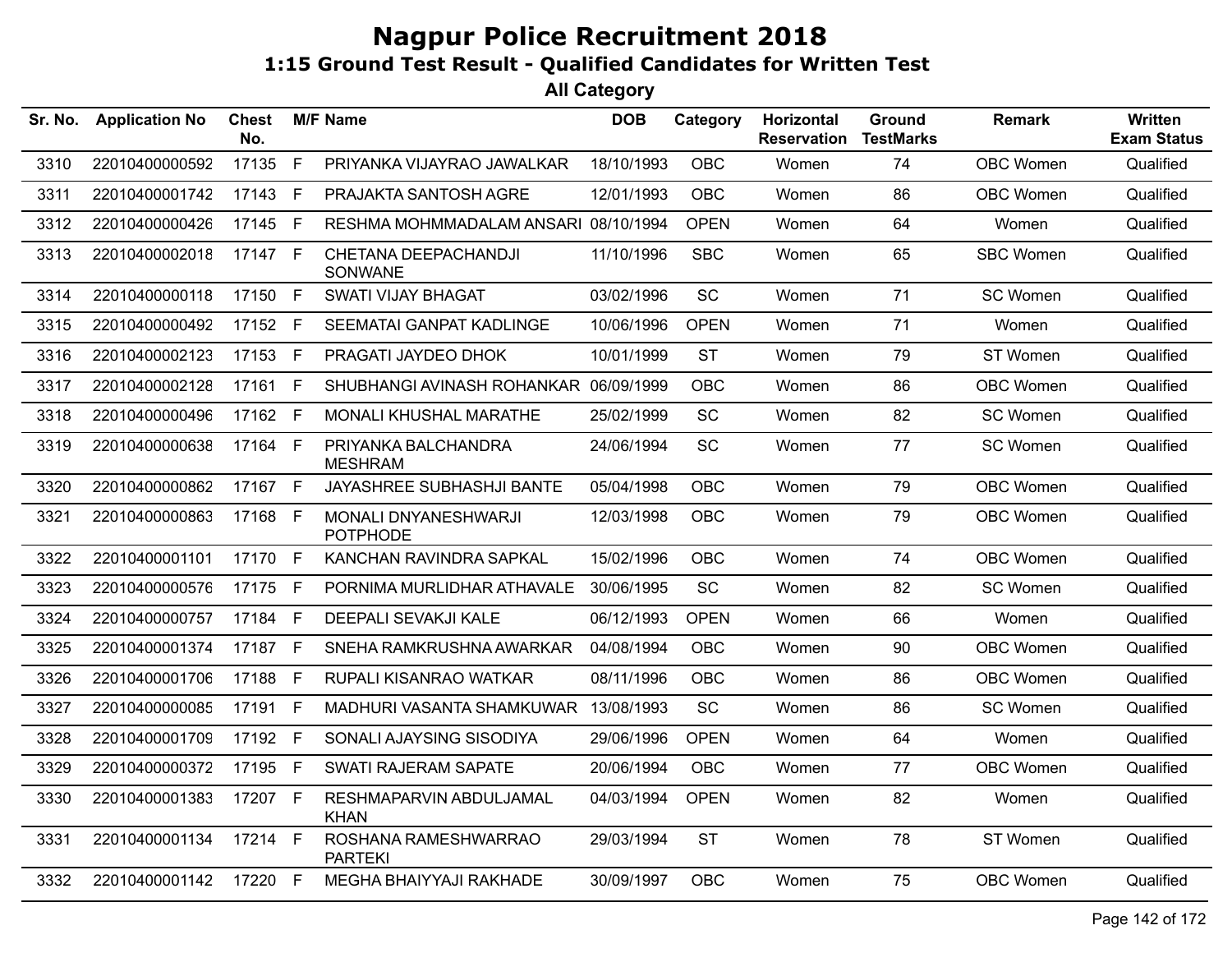| Sr. No. | <b>Application No</b> | <b>Chest</b><br>No. |    | <b>M/F Name</b>                          | <b>DOB</b> | Category    | Horizontal<br><b>Reservation</b> | Ground<br><b>TestMarks</b> | Remark              | Written<br><b>Exam Status</b> |
|---------|-----------------------|---------------------|----|------------------------------------------|------------|-------------|----------------------------------|----------------------------|---------------------|-------------------------------|
| 3333    | 22010400001757        | 17223               | F  | JAYSHRI PANJABRAO BHAGAT                 | 24/08/1990 | SC          | Women                            | 72                         | SC Women            | Qualified                     |
| 3334    | 22010400001076        | 17224               | F  | UJWALA BAJRANGRAO<br><b>CHAMTKAR</b>     | 27/07/1993 | <b>OBC</b>  | Women                            | 82                         | <b>OBC Women</b>    | Qualified                     |
| 3335    | 22010400002096        | 17225               | F. | TEJASWINI PRABHAKAR HIVE                 | 02/05/1999 | NT-C        | Women                            | 69                         | NT-C Women          | Qualified                     |
| 3336    | 22010400002093        | 17227 F             |    | KSHAMATA GOVARDHANRAO<br><b>MANOHARE</b> | 23/01/1995 | <b>SC</b>   | Women                            | 88                         | SC Women            | Qualified                     |
| 3337    | 22010400002105        | 17228               | F  | <b>CHANCHAL PREMSINGH BAIS</b>           | 26/11/1996 | <b>OPEN</b> | Women                            | 73                         | Women               | Qualified                     |
| 3338    | 22010400000635        | 17231               | F. | <b>SONAM KISHOR TEKAM</b>                | 01/09/1995 | <b>ST</b>   | Women                            | 78                         | ST Women            | Qualified                     |
| 3339    | 22010400000247        | 17234               | F  | USHA SUDHAKAR AADOLE                     | 30/06/1991 | <b>SC</b>   | Women                            | 69                         | SC Women            | Qualified                     |
| 3340    | 22010400000126        | 17239               | F. | VARSHA BALIRAM NEWARE                    | 28/10/1999 | <b>SBC</b>  | Women                            | 78                         | <b>SBC Women</b>    | Qualified                     |
| 3341    | 22010400000129        | 17240               | F  | MADHAVI DINESHKUMAR LILHARE 02/11/1999   |            | <b>OBC</b>  | Women                            | 85                         | OBC Women           | Qualified                     |
| 3342    | 22010400001569        | 17241               | F. | PRITI SURESH RAUT                        | 21/10/1988 | <b>OBC</b>  | Women                            | 78                         | <b>OBC Women</b>    | Qualified                     |
| 3343    | 22010400000839        | 17249               | E  | AASIYAPARVEEN SHAIKH HAMEED 15/08/1999   |            | <b>OPEN</b> | Women                            | 63                         | Women               | Qualified                     |
| 3344    | 22010400002094        | 17250               | F. | DARSHANA BANDU GHORMADE                  | 01/05/1999 | <b>OBC</b>  | Women                            | 75                         | OBC Women           | Qualified                     |
| 3345    | 22010400001629        | 17253               | F. | SHITAL NANAJI THORAT                     | 13/10/1993 | <b>SC</b>   | Women                            | 71                         | SC Women            | Qualified                     |
| 3346    | 22010400001543        | 17257               | F. | MAYA KISANRAO BELE                       | 06/10/1990 | <b>OPEN</b> | Women                            | 74                         | Women               | Qualified                     |
| 3347    | 22010400001797        | 17258               | F. | <b>SWATI VIJAY TANGALE</b>               | 28/02/1991 | <b>OBC</b>  | Women                            | 74                         | OBC Women           | Qualified                     |
| 3348    | 22010400001805        | 17259               | F. | <b>RESHMA VIJAY TANGALE</b>              | 28/02/1991 | <b>OBC</b>  | Women                            | 82                         | OBC Women           | Qualified                     |
| 3349    | 22010400000950        | 17260               | F  | VARSHA RADHESHYAM<br><b>BHAGADKAR</b>    | 20/05/1996 | <b>OBC</b>  | Women                            | 79                         | <b>OBC Women</b>    | Qualified                     |
| 3350    | 22010400001921        | 17269               | F  | SWATI MAHADEOJI BONDRE                   | 24/10/1998 | <b>OBC</b>  | Women                            | 82                         | OBC Women           | Qualified                     |
| 3351    | 22010400001229        | 17277               | F  | KAVITA ARJUN SHIVARKAR                   | 01/08/1997 | NT-B        | Women                            | 82                         | NT-B Women          | Qualified                     |
| 3352    | 22010400001253        | 17278               | F  | SONI JAGAN WAGHAMARE                     | 21/08/1998 | <b>SC</b>   | Women                            | 76                         | SC Women            | Qualified                     |
| 3353    | 22010400001244        | 17279               | F  | <b>RINA ARUN NAGOLKAR</b>                | 28/08/1999 | <b>OBC</b>  | Women                            | 94                         | <b>OPEN General</b> | Qualified                     |
| 3354    | 22010400001235        | 17280               | F  | <b>BABITA VASANTA NARNAWARE</b>          | 13/09/1998 | <b>ST</b>   | Women                            | 94                         | <b>OPEN General</b> | Qualified                     |
| 3355    | 22010400001250        | 17282 F             |    | PRIYANKA LAHU ARIKAR                     | 07/12/1999 | <b>OBC</b>  | Women                            | 82                         | OBC Women           | Qualified                     |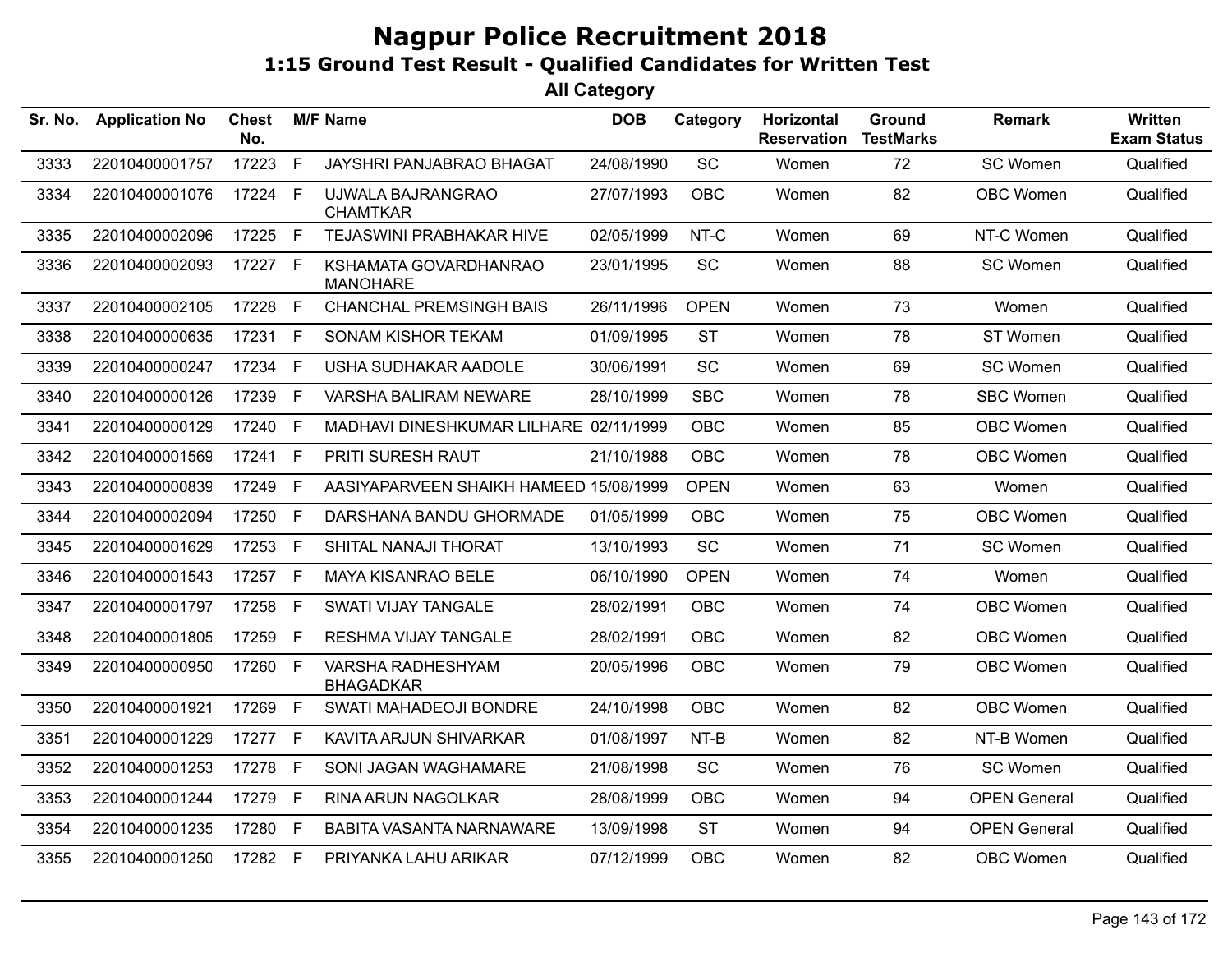| Sr. No. | <b>Application No</b> | <b>Chest</b><br>No. |              | <b>M/F Name</b>                        | <b>DOB</b> | Category    | Horizontal<br><b>Reservation</b> | Ground<br><b>TestMarks</b> | <b>Remark</b>       | Written<br><b>Exam Status</b> |
|---------|-----------------------|---------------------|--------------|----------------------------------------|------------|-------------|----------------------------------|----------------------------|---------------------|-------------------------------|
| 3356    | 22010400001223        | 17283               | F            | PAMITA DURYODHANJI WAGHALE             | 10/12/1989 | SC          | Women                            | 86                         | SC Women            | Qualified                     |
| 3357    | 22010400001228        | 17285               | $\mathsf{F}$ | MAYURI ARUNRAO THAKARE                 | 12/09/1996 | <b>OBC</b>  | Women                            | 75                         | OBC Women           | Qualified                     |
| 3358    | 22010400001258        | 17286               | F            | MAYURI VISHNURAO NAITAM                | 22/01/2000 | <b>ST</b>   | Women                            | 89                         | ST Women            | Qualified                     |
| 3359    | 22010400000749        | 17287 F             |              | ANJALI KAMALRAJSINGH<br><b>CHOUHAN</b> | 08/06/1998 | <b>OPEN</b> | Women                            | 90                         | Women               | Qualified                     |
| 3360    | 22010400002074        | 17295               | F            | SUREKHA SHRAVAN KAMBLE                 | 22/06/1999 | <b>SC</b>   | Women                            | 72                         | SC Women            | Qualified                     |
| 3361    | 22010400000871        | 17301 F             |              | SHIVANI LAXMANRAO GADBAIL              | 28/08/1999 | <b>OPEN</b> | Women                            | 68                         | Women               | Qualified                     |
| 3362    | 22010400000714        | 17302 F             |              | DIPALI GOPAL NANDANWAR                 | 14/06/1999 | <b>SBC</b>  | Women                            | 65                         | <b>SBC Women</b>    | Qualified                     |
| 3363    | 22010400000564        | 17304               | -F           | AASHA RAMESH SAHARE                    | 10/12/1998 | <b>SBC</b>  | Women                            | 94                         | <b>OPEN General</b> | Qualified                     |
| 3364    | 22010400000566        | 17305 F             |              | <b>BHUMIKA MOTIRAM SAHARE</b>          | 12/02/2000 | <b>SBC</b>  | Women                            | 86                         | <b>SBC Women</b>    | Qualified                     |
| 3365    | 22010400000303        | 17311 F             |              | DHANASHRI ARUN BHANDARKAR              | 26/05/1994 | <b>OBC</b>  | Women                            | 74                         | OBC Women           | Qualified                     |
| 3366    | 22010400001928        | 17316               | - F          | ANUKSHA RAMESH HANDE                   | 10/02/1997 | <b>SC</b>   | Women                            | 90                         | SC Women            | Qualified                     |
| 3367    | 22010400001930        | 17317 F             |              | PRIYANKA THAMDEO NIWALKAR              | 27/08/1995 | <b>OBC</b>  | Women                            | 76                         | OBC Women           | Qualified                     |
| 3368    | 22010400001929        | 17318 F             |              | SHITAL NILESH SAYAMWAR                 | 16/10/1994 | $NT-B$      | Women                            | 86                         | NT-B Women          | Qualified                     |
| 3369    | 22010400002000        | 17319 F             |              | RUPA GULAB PAHADE                      | 17/06/1993 | <b>SC</b>   | Women                            | 73                         | SC Women            | Qualified                     |
| 3370    | 22010400002005        | 17320 F             |              | MADHURI AMBADAS KANNAKE                | 09/07/1997 | <b>OPEN</b> | Women                            | 77                         | Women               | Qualified                     |
| 3371    | 22010400000767        | 17322 F             |              | SANJIVANI RAJKUMARJEE VAIDYA           | 24/09/1997 | <b>OBC</b>  | Women                            | 86                         | OBC Women           | Qualified                     |
| 3372    | 22010400000758        | 17324 F             |              | POOJA GHANSHYAM GABHANE                | 08/01/1998 | <b>OPEN</b> | Women                            | 62                         | Women               | Qualified                     |
| 3373    | 22010400000755        | 17325               | $-F$         | ASHWINI SURESHJI BHAJIPALE             | 06/02/1999 | <b>OPEN</b> | Women                            | 74                         | Women               | Qualified                     |
| 3374    | 22010400000739        | 17326 F             |              | PAYAL KISHORJI HALMAR                  | 26/09/1995 | <b>OPEN</b> | Women                            | 77                         | Women               | Qualified                     |
| 3375    | 22010400000733        | 17327 F             |              | POURNIMA MAHADEOJI KADHAO              | 19/09/1994 | <b>OPEN</b> | Women                            | 77                         | Women               | Qualified                     |
| 3376    | 22010400000947        | 17338               | E            | <b>VARSHA ANIL TICHKULE</b>            | 27/07/1996 | <b>OPEN</b> | Women                            | 69                         | Women               | Qualified                     |
| 3377    | 22010400000949        | 17339               | $\mathsf F$  | SUSHAMA SUKHADEO MASKE                 | 06/05/1993 | <b>OBC</b>  | Women                            | 78                         | OBC Women           | Qualified                     |
| 3378    | 22010400001177        | 17344               | F.           | JYOTI SUDHAKAR GAWANDE                 | 25/06/1997 | <b>OBC</b>  | Women                            | 78                         | OBC Women           | Qualified                     |
| 3379    | 22010400000376        | 17355 F             |              | CHIATALI RAMBHAU KSHIRSAGAR 08/07/1997 |            | <b>OBC</b>  | Women                            | 81                         | OBC Women           | Qualified                     |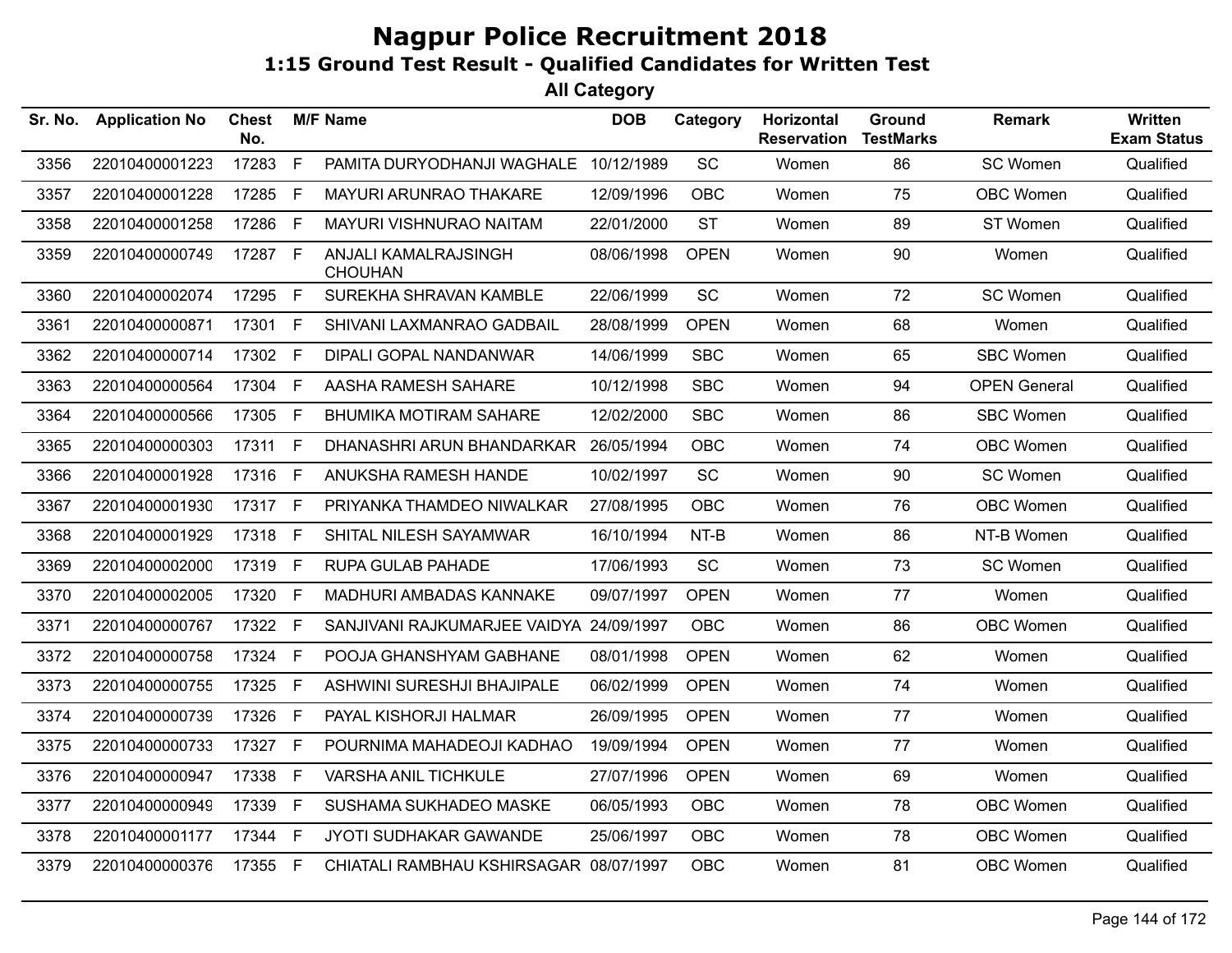| Sr. No. | <b>Application No</b> | <b>Chest</b><br>No. |              | <b>M/F Name</b>                        | <b>DOB</b> | Category    | Horizontal<br><b>Reservation</b> | Ground<br><b>TestMarks</b> | <b>Remark</b>       | <b>Written</b><br><b>Exam Status</b> |
|---------|-----------------------|---------------------|--------------|----------------------------------------|------------|-------------|----------------------------------|----------------------------|---------------------|--------------------------------------|
| 3380    | 22010400001074        | 17358               | $\mathsf{F}$ | ANJU ASHOK GIRADKAR                    | 03/07/1995 | NT-B        | Women                            | 75                         | NT-B Women          | Qualified                            |
| 3381    | 22010400001595        | 17359 F             |              | SNEHAL BABULAL GAIDHANE                | 20/06/1999 | <b>OPEN</b> | Women                            | 62                         | Women               | Qualified                            |
| 3382    | 22010400000853        | 17360 F             |              | PUNAM SUKHADEO TITIRMARE               | 02/08/1999 | <b>OPEN</b> | Women                            | 62                         | Women               | Qualified                            |
| 3383    | 22010400002117        | 17362 F             |              | <b>VIDYA NAMDEO BHANDARKAR</b>         | 03/09/1991 | <b>OPEN</b> | Women                            | 79                         | Women               | Qualified                            |
| 3384    | 22010400002118        | 17363 F             |              | PRATIMA YASHVANTRAO<br><b>RAJANKAR</b> | 25/09/1997 | <b>OPEN</b> | Women                            | 67                         | Women               | Qualified                            |
| 3385    | 22010400001524        | 17366 F             |              | ROSHNI DHANRAJ TURKAR                  | 07/07/1995 | <b>OBC</b>  | Women                            | 74                         | OBC Women           | Qualified                            |
| 3386    | 22010400001338        | 17371 F             |              | ASHWINI MANOHARRAO<br>SURYAWANSHI      | 09/10/1997 | SC          | Women                            | 72                         | SC Women            | Qualified                            |
| 3387    | 22010400000679        | 17373 F             |              | <b>DIPTI RAMESH RAUT</b>               | 09/11/1996 | <b>SC</b>   | Women                            | 73                         | SC Women            | Qualified                            |
| 3388    | 22010400000557        | 17377 F             |              | JYOTI VITTHAL DEOKATE                  | 05/08/1997 | <b>OPEN</b> | Women                            | 61                         | Women               | Qualified                            |
| 3389    | 22010400000876        | 17381 F             |              | RENUKA SHIVRAM GAIKWAD                 | 23/03/1994 | <b>ST</b>   | Women                            | 80                         | ST Women            | Qualified                            |
| 3390    | 22010400000957        | 17382 F             |              | BRACHI DNYANESHWARJI<br><b>MANKAR</b>  | 01/11/1997 | <b>OBC</b>  | Women                            | 82                         | OBC Women           | Qualified                            |
| 3391    | 22010400000761        | 17383 F             |              | ANJANABAI GOPAL AREWAR                 | 12/12/1996 | <b>OPEN</b> | Women                            | 63                         | Women               | Qualified                            |
| 3392    | 22010400000286        | 17385 F             |              | VANDANA BHAGWAT JAGTAP                 | 17/03/1997 | <b>OPEN</b> | Women                            | 78                         | Women               | Qualified                            |
| 3393    | 22010400000394        | 17389               | $\mathsf{F}$ | YAMU MEGHASHAM TIWADE                  | 19/10/1993 | <b>OBC</b>  | Women                            | 94                         | <b>OPEN General</b> | Qualified                            |
| 3394    | 22010400000395        | 17390               | F            | <b>KIRAN RAMDAS KUKADE</b>             | 17/12/1995 | <b>OBC</b>  | Women                            | 79                         | OBC Women           | Qualified                            |
| 3395    | 22010400001492        | 17391 F             |              | SAGANI BHAIYALAL UIKEY                 | 01/02/1991 | <b>ST</b>   | Women                            | 78                         | ST Women            | Qualified                            |
| 3396    | 22010400002079        | 17392 F             |              | POONAM AJABRAO MOHOD                   | 13/08/1995 | <b>OPEN</b> | Women                            | 66                         | Women               | Qualified                            |
| 3397    | 22010400002080        | 17393 F             |              | SUVARNA KEWALCHAND SAIVAI              | 29/12/1989 | <b>SC</b>   | Women                            | 77                         | SC Women            | Qualified                            |
| 3398    | 22010400001529        | 17394               | $\mathsf{F}$ | MANISHA VINOD KALE                     | 19/06/1999 | <b>SBC</b>  | Women                            | 66                         | <b>SBC Women</b>    | Qualified                            |
| 3399    | 22010400001528        | 17396               | $-F$         | <b>SARLA BHIMRAO KALAMBE</b>           | 17/11/1985 | <b>SC</b>   | Women                            | 73                         | SC Women            | Qualified                            |
| 3400    | 22010400002082        | 17400 F             |              | NIRUPA SHRAVAN BOKADE                  | 10/02/1994 | <b>OPEN</b> | Women                            | 90                         | Women               | Qualified                            |
| 3401    | 22010400000418        | 17411 F             |              | SNEHA MAHADEO CHAUDHARI                | 09/11/1999 | <b>OBC</b>  | Women                            | 81                         | OBC Women           | Qualified                            |
| 3402    | 22010400001579        | 17412 F             |              | PRITI RAJUJI REHPADE                   | 30/04/1999 | <b>OPEN</b> | Women                            | 82                         | Women               | Qualified                            |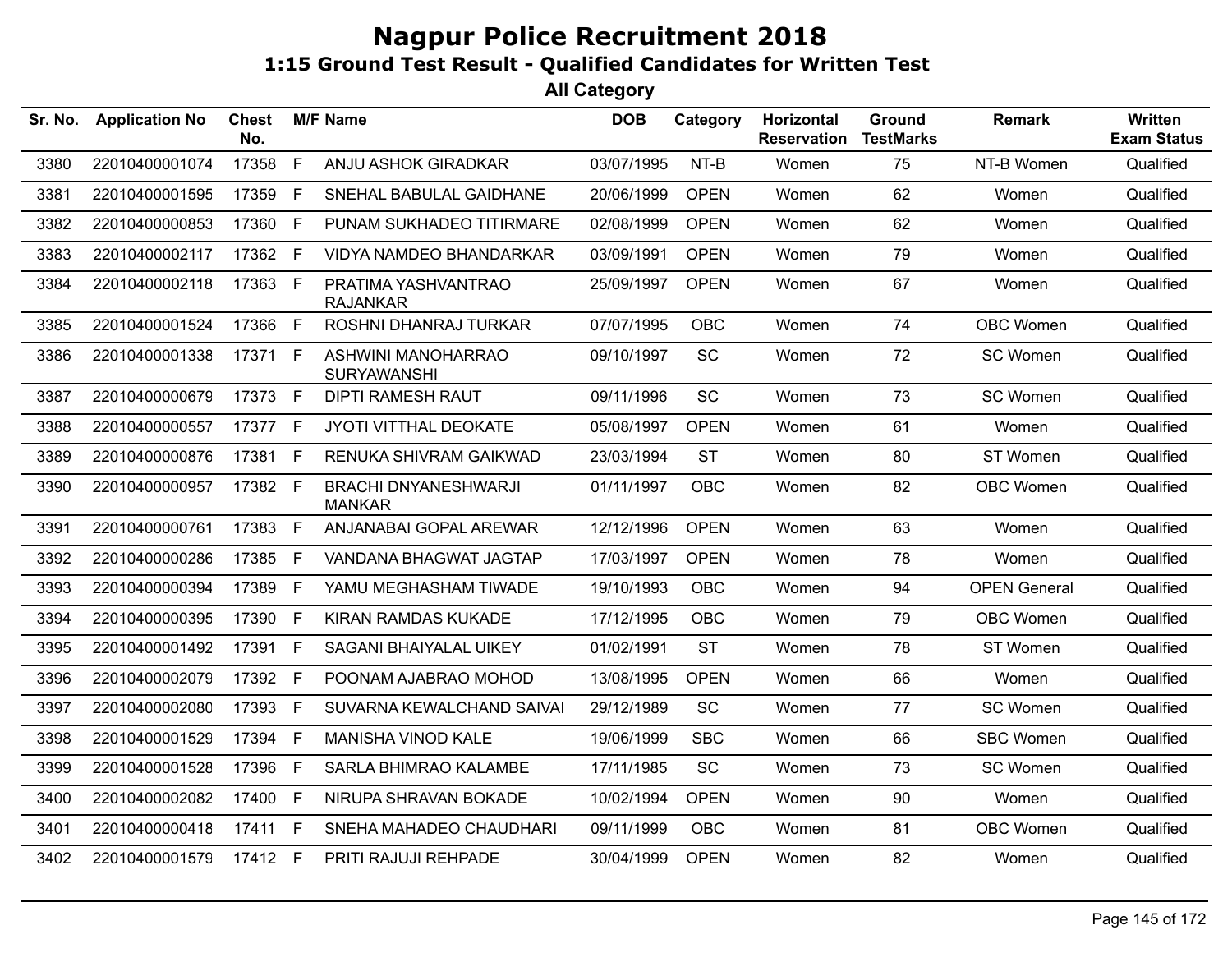| Sr. No. | <b>Application No</b> | <b>Chest</b><br>No. |     | <b>M/F Name</b>                        | <b>DOB</b> | Category    | Horizontal<br><b>Reservation</b> | Ground<br><b>TestMarks</b> | <b>Remark</b>    | Written<br><b>Exam Status</b> |
|---------|-----------------------|---------------------|-----|----------------------------------------|------------|-------------|----------------------------------|----------------------------|------------------|-------------------------------|
| 3403    | 22010400000798        | 17425 F             |     | PORNIMA MADHUKAR<br><b>GOTEPHODE</b>   | 25/10/1996 | OBC         | Women                            | 78                         | OBC Women        | Qualified                     |
| 3404    | 22010400001582        | 17437 F             |     | ANJALI SHALIKJI SARVE                  | 07/12/1996 | <b>OPEN</b> | Women                            | 67                         | Women            | Qualified                     |
| 3405    | 22010400000453        | 17439               | - F | PRADNYA BHAGWAT BELE                   | 18/09/1991 | <b>OPEN</b> | Women                            | 70                         | Women            | Qualified                     |
| 3406    | 22010400000444        | 17440 F             |     | PINKI RAVI BANTE                       | 27/07/1994 | <b>OBC</b>  | Women                            | 78                         | OBC Women        | Qualified                     |
| 3407    | 22010400000351        | 17441 F             |     | SWATI MADHUKAR RAUT                    | 14/06/1996 | SC          | Women                            | 74                         | SC Women         | Qualified                     |
| 3408    | 22010400000333        | 17444               | E   | KALYANI VILAS WASNIK                   | 21/03/1991 | SC          | Women                            | 71                         | SC Women         | Qualified                     |
| 3409    | 22010400000364        | 17446               | F   | REKHA DUDHARAM SELOKAR                 | 22/02/1988 | <b>OBC</b>  | Women                            | 76                         | <b>OBC Women</b> | Qualified                     |
| 3410    | 22010400000334        | 17447 F             |     | MONALI GAJANAN KALE                    | 20/12/1998 | <b>OBC</b>  | Women                            | 82                         | <b>OBC Women</b> | Qualified                     |
| 3411    | 22010400000403        | 17448               | F   | ARATI RAMBHAU BARADE                   | 18/12/1997 | <b>SBC</b>  | Women                            | 63                         | <b>SBC Women</b> | Qualified                     |
| 3412    | 22010400001586        | 17450 F             |     | NIKITA ARUN GOMASE                     | 21/11/1997 | <b>OPEN</b> | Women                            | 76                         | Women            | Qualified                     |
| 3413    | 22010400001777        | 17454 F             |     | PRIYANKA OMPRAKASH SHAHARE 29/04/1992  |            | SC          | Women                            | 73                         | SC Women         | Qualified                     |
| 3414    | 22010400000508        | 17459               | E   | MINAKSHI KAILASH PIKALMUNDE 16/01/1998 |            | <b>OBC</b>  | Women                            | 86                         | <b>OBC Women</b> | Qualified                     |
| 3415    | 22010400001919        | 17461 F             |     | POOJA VIJAY PARTEKI                    | 06/09/1992 | <b>ST</b>   | Women                            | 85                         | ST Women         | Qualified                     |
| 3416    | 22010400000381        | 17462 F             |     | PRANALI MANOHAR KHOPADE                | 20/10/1993 | <b>OBC</b>  | Women                            | 83                         | <b>OBC Women</b> | Qualified                     |
| 3417    | 22010400000855        | 17466               | F   | RASHMI WASUDEVRAO GAJABE               | 29/10/1997 | <b>SBC</b>  | Women                            | 63                         | <b>SBC Women</b> | Qualified                     |
| 3418    | 22010400001153        | 17467 F             |     | <b>LAMIPARVATI ASHOK MANE</b>          | 09/06/1998 | <b>OPEN</b> | Women                            | 67                         | Women            | Qualified                     |
| 3419    | 22010400001589        | 17468 F             |     | MANISHA MAROTIJI THAWKAR               | 07/07/1998 | <b>OPEN</b> | Women                            | 73                         | Women            | Qualified                     |
| 3420    | 22010400001585        | 17469               | -F  | PRANALI DEWANANDJI BAGDE               | 19/11/1996 | <b>SC</b>   | Women                            | 78                         | SC Women         | Qualified                     |
| 3421    | 22010400000368        | 17472 F             |     | <b>VRUKSHALI GULAB UIKEY</b>           | 30/12/1995 | <b>ST</b>   | Women                            | 74                         | ST Women         | Qualified                     |
| 3422    | 22010400000864        | 17474 F             |     | ROMA ANILJI THAOKAR                    | 10/03/1994 | <b>OPEN</b> | Women                            | 62                         | Women            | Qualified                     |
| 3423    | 22010400000861        | 17475 F             |     | SUSHAMA VASANTAJI<br><b>KURANJEKAR</b> | 12/12/1998 | <b>OPEN</b> | Women                            | 62                         | Women            | Qualified                     |
| 3424    | 22010400001591        | 17479 F             |     | PALLAVI SUKHOADEO ROTKE                | 18/09/1997 | <b>OPEN</b> | Women                            | 70                         | Women            | Qualified                     |
| 3425    | 22010400002120        | 17493 F             |     | CHHAYA SUDAM WAHANE                    | 05/01/1998 | <b>SC</b>   | Women                            | 75                         | SC Women         | Qualified                     |
| 3426    | 22010400000189        | 17499 F             |     | PRIYANKA MAHADEV WAYRE                 | 31/03/1995 | <b>SBC</b>  | Women                            | 64                         | <b>SBC Women</b> | Qualified                     |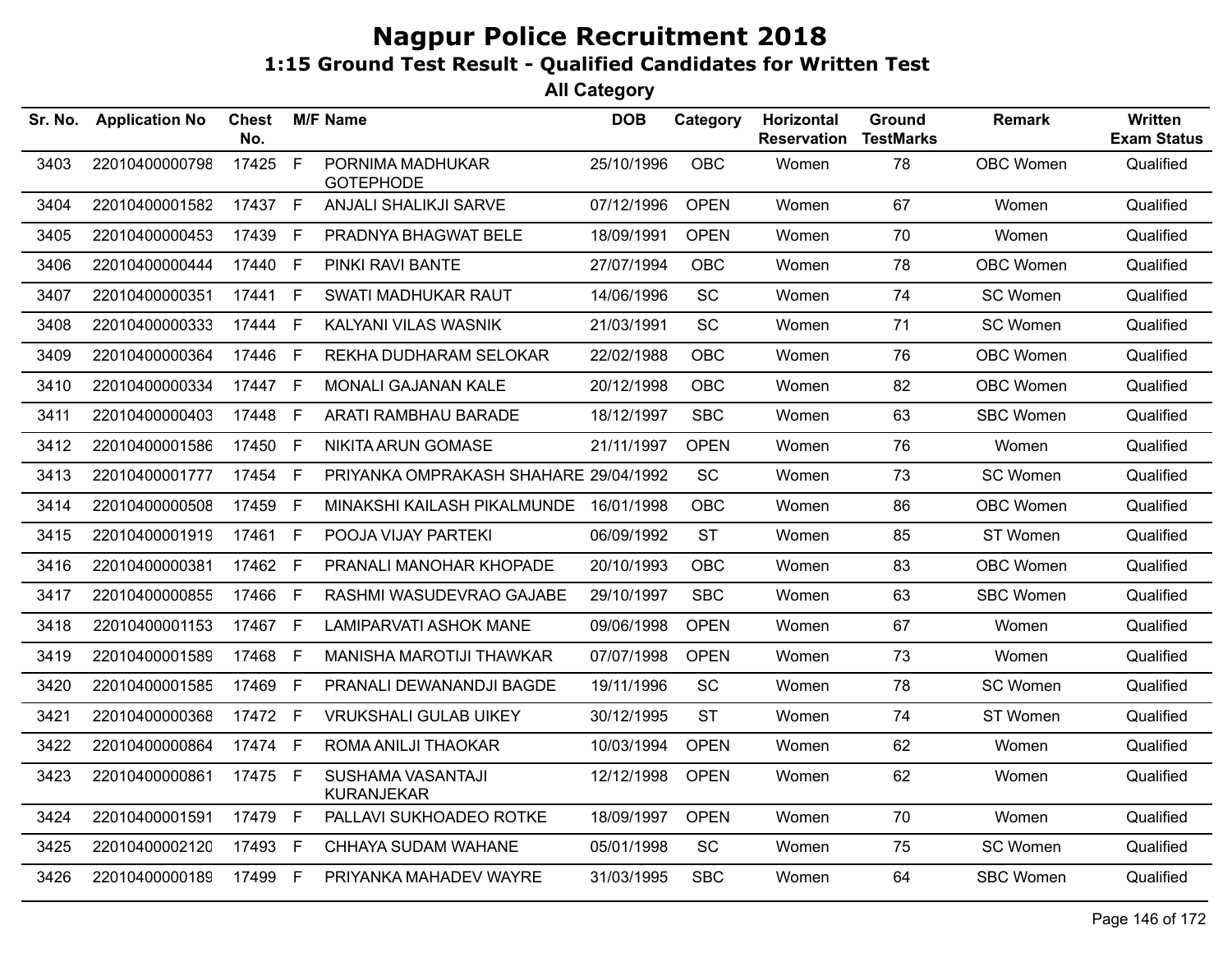| Sr. No. | <b>Application No</b> | <b>Chest</b><br>No. |              | <b>M/F Name</b>                              | <b>DOB</b> | Category    | Horizontal<br><b>Reservation</b> | Ground<br><b>TestMarks</b> | Remark              | Written<br><b>Exam Status</b> |
|---------|-----------------------|---------------------|--------------|----------------------------------------------|------------|-------------|----------------------------------|----------------------------|---------------------|-------------------------------|
| 3427    | 22010400000308        | 17503               | F            | RAKSHA SUNIL GIRATKAR                        | 09/09/1999 | <b>OBC</b>  | Women                            | 82                         | OBC Women           | Qualified                     |
| 3428    | 22010400000513        | 17504               | $\mathsf{F}$ | PRIYA SUNIL TELTUMBADE                       | 28/11/1999 | SC          | Women                            | 86                         | SC Women            | Qualified                     |
| 3429    | 22010400000313        | 17505 F             |              | MANISHA RAGHUNATH<br><b>SHIVARKAR</b>        | 25/12/1996 | <b>OPEN</b> | Women                            | 82                         | Women               | Qualified                     |
| 3430    | 22010400000301        | 17510 F             |              | SANGEETA DURYODHAN KARVATE 05/03/1989        |            | SC          | Women                            | 78                         | SC Women            | Qualified                     |
| 3431    | 22010400001164        | 17517 F             |              | SANDHYA INDAL MATE                           | 28/01/1999 | <b>OBC</b>  | Women                            | 77                         | <b>OBC Women</b>    | Qualified                     |
| 3432    | 22010400000196        | 17519 F             |              | <b>GUNJABAI OMENDRA RAMTEKE</b>              | 29/12/1992 | SC          | Women                            | 86                         | SC Women            | Qualified                     |
| 3433    | 22010400000062        | 17520               | F            | KIRTI RAGHUNATH MENDHE                       | 25/06/1995 | OBC         | Women                            | 77                         | <b>OBC Women</b>    | Qualified                     |
| 3434    | 22010400000704        | 17524 F             |              | MANISHA SUDHAKAR BARLEWAR                    | 13/02/1991 | <b>OPEN</b> | Women                            | 74                         | Women               | Qualified                     |
| 3435    | 22010400000487        | 17525 F             |              | PRAGATI SUKHALAL UPRADE                      | 20/07/1996 | OBC         | Women                            | 97                         | <b>OPEN General</b> | Qualified                     |
| 3436    | 22010400000270        | 17527 F             |              | ROSHANI MANOHARRAO MOHARE 07/01/1994         |            | <b>OPEN</b> | Women                            | 63                         | Women               | Qualified                     |
| 3437    | 22010400000175        | 17528 F             |              | <b>MEGHA KRUSHNARAO</b><br><b>TEMBHURKAR</b> | 11/01/1993 | <b>OPEN</b> | Women                            | 75                         | Women               | Qualified                     |
| 3438    | 22010400002022        | 17537 F             |              | POOJA RAVAN THORAT                           | 21/08/1998 | SC          | Women                            | 86                         | SC Women            | Qualified                     |
| 3439    | 22010400001349        | 17542 F             |              | <b>JAGRITI HARIDAS DORLE</b>                 | 19/10/1996 | <b>OPEN</b> | Women                            | 75                         | Women               | Qualified                     |
| 3440    | 22010400001356        | 17543 F             |              | <b>SANGITA RATAN ZANZAD</b>                  | 22/09/1998 | <b>OPEN</b> | Women                            | 83                         | Women               | Qualified                     |
| 3441    | 22010400001342        | 17544               | F            | JYOTI MILIND RAMTEKE                         | 15/10/1991 | <b>SC</b>   | Women                            | 86                         | SC Women            | Qualified                     |
| 3442    | 22010400001354        | 17545 F             |              | PRATIMA BANDU ZANZAD                         | 29/09/1995 | <b>OBC</b>  | Women                            | 89                         | <b>OBC Women</b>    | Qualified                     |
| 3443    | 22010400001351        | 17546 F             |              | <b>RINKI SURESH RAMBHAD</b>                  | 21/08/1995 | <b>SBC</b>  | Women                            | 79                         | <b>SBC Women</b>    | Qualified                     |
| 3444    | 22010400001344        | 17547 F             |              | PADMA NILKANTH MANE                          | 10/08/1994 | <b>OPEN</b> | Women                            | 76                         | Women               | Qualified                     |
| 3445    | 22010400001352        | 17548               | F            | PRAGATI HARIBHAU HALMARE                     | 13/07/1997 | <b>OPEN</b> | Women                            | 67                         | Women               | Qualified                     |
| 3446    | 22010400000536        | 17553 F             |              | <b>CHANCHAL RAJU GOUR</b>                    | 22/08/1997 | <b>OPEN</b> | Women                            | 64                         | Women               | Qualified                     |
| 3447    | 22010400000057        | 17554 F             |              | PRANALI SANJAY PUNVATKAR                     | 25/05/1997 | SC          | Women                            | 70                         | SC Women            | Qualified                     |
| 3448    | 22010400001049        | 17566               | F            | KALYANI SHESHRAW MAGAR                       | 21/07/1998 | <b>OPEN</b> | Women                            | 84                         | Women               | Qualified                     |
| 3449    | 22010400001653        | 17571 F             |              | RAGINI ASHOK JHA                             | 20/02/1996 | <b>OPEN</b> | Women                            | 67                         | Women               | Qualified                     |
| 3450    | 22010400001656        | 17572 F             |              | KALPANA SHRIPAT MORE                         | 16/01/1988 | SC          | Women                            | 78                         | SC Women            | Qualified                     |
|         |                       |                     |              |                                              |            |             |                                  |                            |                     |                               |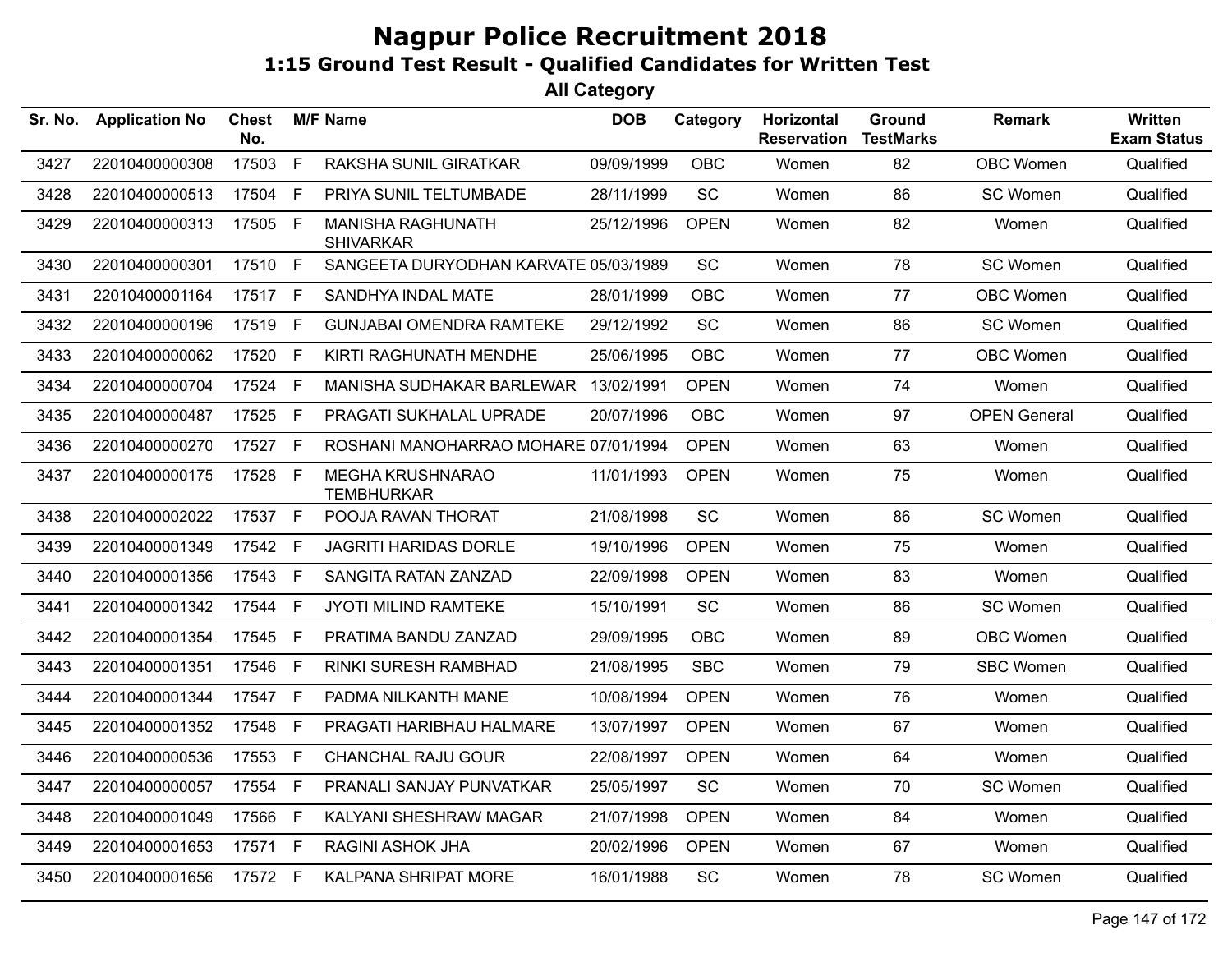| Sr. No. | <b>Application No</b> | <b>Chest</b><br>No. |              | <b>M/F Name</b>                            | <b>DOB</b> | Category    | Horizontal<br><b>Reservation</b> | Ground<br><b>TestMarks</b> | <b>Remark</b>    | <b>Written</b><br><b>Exam Status</b> |
|---------|-----------------------|---------------------|--------------|--------------------------------------------|------------|-------------|----------------------------------|----------------------------|------------------|--------------------------------------|
| 3451    | 22010400001659        | 17574               | F            | <b>JYOTI BHOGENDRA MISHRA</b>              | 23/06/1996 | <b>OPEN</b> | Women                            | 66                         | Women            | Qualified                            |
| 3452    | 22010400001080        | 17582               | $\mathsf{F}$ | SUMAN SANTOSH SAWALE                       | 07/04/1995 | <b>SC</b>   | Women                            | 73                         | SC Women         | Qualified                            |
| 3453    | 22010400002100        | 17593 F             |              | PRIYANKA PRAKASH PINJARKAR                 | 26/03/1997 | <b>OBC</b>  | Women                            | 74                         | <b>OBC Women</b> | Qualified                            |
| 3454    | 22010400000512        | 17597 F             |              | VAISHNAVI GAJANAN WANGE                    | 23/06/1998 | <b>OPEN</b> | Women                            | 90                         | Women            | Qualified                            |
| 3455    | 22010400000010        | 17607 F             |              | MALLIKATARANNUM<br>SUBHEDARKHAN PATHAN     | 12/12/1990 | <b>OPEN</b> | Women                            | 61                         | Women            | Qualified                            |
| 3456    | 22010400000646        | 17611 F             |              | SAMIKA BALKRUSHNARAO<br><b>GAHUKAR</b>     | 23/11/1992 | OBC         | Women                            | 90                         | <b>OBC Women</b> | Qualified                            |
| 3457    | 22010400000644        | 17612 F             |              | BHAVIKA PRABHAKARJI THAKARE 31/03/1997     |            | <b>OPEN</b> | Women                            | 68                         | Women            | Qualified                            |
| 3458    | 22010400002143        | 17613 F             |              | SNEHAL PRAMODRAO MESHRAM 17/07/1997        |            | SC          | Women                            | 71                         | SC Women         | Qualified                            |
| 3459    | 22010400002141        | 17614 F             |              | <b>HARSHA VITTHAL HORE</b>                 | 28/10/1994 | <b>OBC</b>  | Women                            | 81                         | <b>OBC Women</b> | Qualified                            |
| 3460    | 22010400001732        | 17622 F             |              | <b>RUPALI SAHEBRAO SOLAV</b>               | 23/09/1998 | <b>OBC</b>  | Women                            | 82                         | <b>OBC Women</b> | Qualified                            |
| 3461    | 22010400001731        | 17623 F             |              | <b>KAJAL RAJU DHIKAR</b>                   | 02/05/1995 | <b>ST</b>   | Women                            | 74                         | ST Women         | Qualified                            |
| 3462    | 22010400000925        | 17634 F             |              | NEHA RATIRAM NAVDEVE                       | 01/01/1996 | NT-B        | Women                            | 82                         | NT-B Women       | Qualified                            |
| 3463    | 22010400000204        | 17636 F             |              | PRANALI PRAMOD MANDPE                      | 01/06/1993 | SC          | Women                            | 90                         | SC Women         | Qualified                            |
| 3464    | 22010400001312        | 17645               | F            | <b>BHARATI DINKAR CHAUDHARI</b>            | 11/12/1997 | <b>ST</b>   | Women                            | 77                         | ST Women         | Qualified                            |
| 3465    | 22010400001088        | 17647 F             |              | <b>BHAGYASHRI DIPAK GONDE</b>              | 02/11/1996 | <b>OPEN</b> | Women                            | 90                         | Women            | Qualified                            |
| 3466    | 22010400001091        | 17648               | -F           | DHANASHRI DIPAK GONDE                      | 10/05/1995 | <b>OPEN</b> | Women                            | 73                         | Women            | Qualified                            |
| 3467    | 22010400001688        | 17649               | $\mathsf{F}$ | NANDINI LAXMAN DURGEKAR                    | 27/10/1993 | <b>OPEN</b> | Women                            | 60                         | Women            | Qualified                            |
| 3468    | 22010400000302        | 17654 F             |              | RAMA UDEBHAN VIRGHAT                       | 13/09/1995 | <b>SC</b>   | Women                            | 79                         | SC Women         | Qualified                            |
| 3469    | 22010400001935        | 17667 F             |              | SHARINAANJUM SHAMIULLAKHA<br><b>PATHAN</b> | 21/01/1996 | <b>OPEN</b> | Women                            | 70                         | Women            | Qualified                            |
| 3470    | 22010400000622        | 17679 F             |              | RUPALI SEWAKRAM SHAHARE                    | 22/04/1997 | <b>OBC</b>  | Women                            | 78                         | OBC Women        | Qualified                            |
| 3471    | 22010400000875        | 17680               | E            | <b>DIPALI ARUN UPRIKAR</b>                 | 24/02/1997 | <b>OBC</b>  | Women                            | 79                         | <b>OBC Women</b> | Qualified                            |
| 3472    | 22010400000274        | 17698               | F.           | SUNITA NILKANTH JAMBHULKAR                 | 31/10/1992 | <b>OBC</b>  | Women                            | 75                         | <b>OBC Women</b> | Qualified                            |
| 3473    | 22010400002057        | 17710 F             |              | POOJA SUNIL MALODE                         | 04/02/1999 | <b>OBC</b>  | Women                            | 86                         | <b>OBC Women</b> | Qualified                            |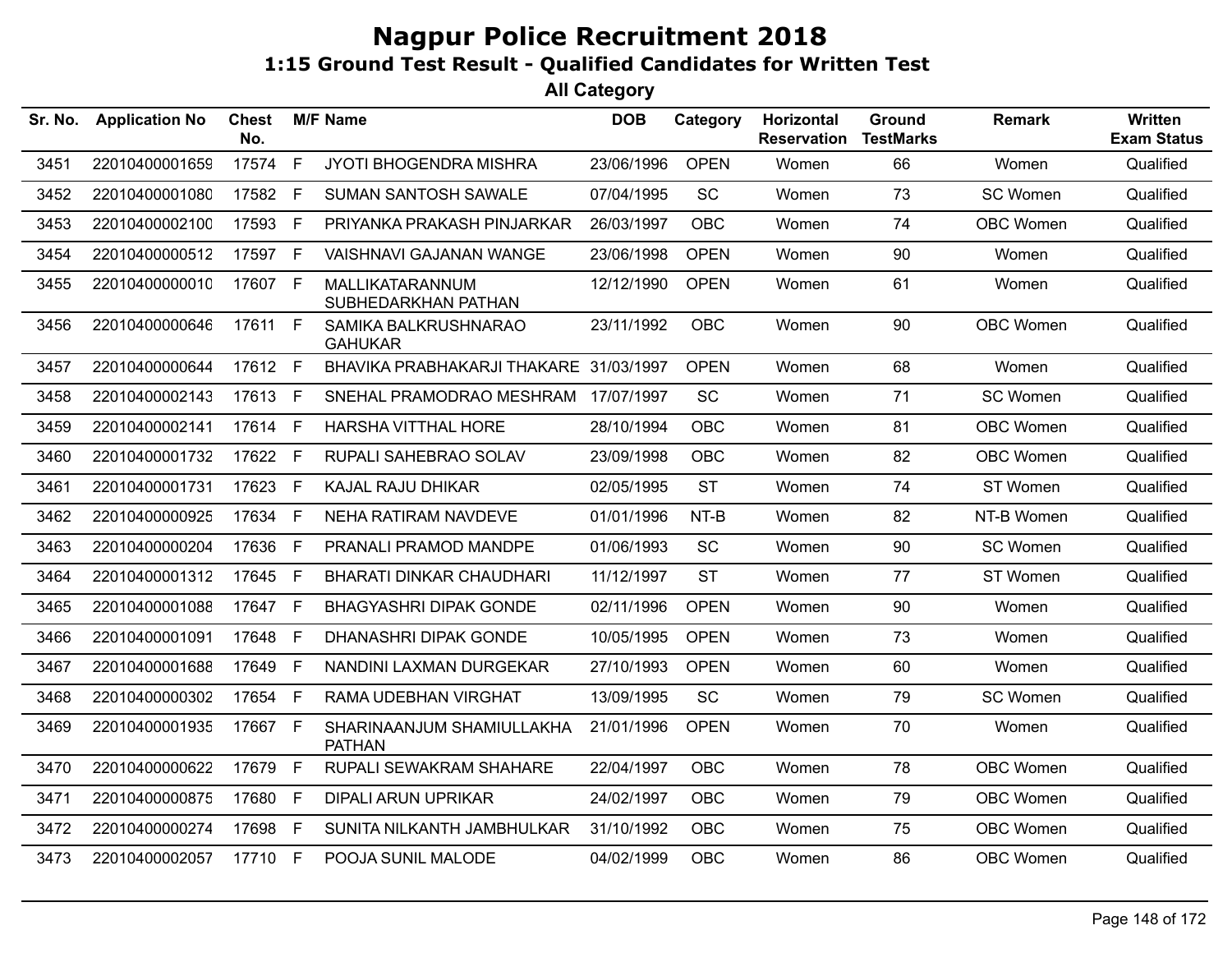| Sr. No. | <b>Application No</b> | <b>Chest</b><br>No. |              | <b>M/F Name</b>                  | <b>DOB</b> | Category    | Horizontal<br><b>Reservation</b> | Ground<br><b>TestMarks</b> | <b>Remark</b>       | <b>Written</b><br><b>Exam Status</b> |
|---------|-----------------------|---------------------|--------------|----------------------------------|------------|-------------|----------------------------------|----------------------------|---------------------|--------------------------------------|
| 3474    | 22010400000486        | 17715               | $\mathsf{F}$ | SHALU VASANTA MARASKOLHE         | 21/04/1993 | <b>ST</b>   | Women                            | 73                         | ST Women            | Qualified                            |
| 3475    | 22010400000778        | 17718 F             |              | VIDHYA GULABRAO KHARDE           | 21/03/1999 | <b>OPEN</b> | Women                            | 71                         | Women               | Qualified                            |
| 3476    | 22010400001990        | 17723 F             |              | POOJA PRABHAKARRAO RAUT          | 03/06/1996 | <b>OPEN</b> | Women                            | 60                         | Women               | Qualified                            |
| 3477    | 22010400001962        | 17732 F             |              | KANCHAN ANKUSH RATHOD            | 04/05/1996 | <b>OPEN</b> | Women                            | 82                         | Women               | Qualified                            |
| 3478    | 22010400001964        | 17733 F             |              | MANISHA PRAKASH KOCHE            | 19/12/1989 | SC          | Women                            | 86                         | SC Women            | Qualified                            |
| 3479    | 22010400001963        | 17734 F             |              | SANTOSHI BHADULAL LILHARE        | 08/07/1994 | OBC         | Women                            | 86                         | OBC Women           | Qualified                            |
| 3480    | 22010400000205        | 17735 F             |              | SHIVANI SANJAY DHAWALE           | 31/10/1994 | <b>OBC</b>  | Women                            | 86                         | OBC Women           | Qualified                            |
| 3481    | 22010400000049        | 17737 F             |              | BHAGYAWATI DILIP BOKADE          | 08/10/1997 | OBC         | Women                            | 86                         | OBC Women           | Qualified                            |
| 3482    | 22010400000878        | 17738               | $\mathsf{F}$ | SHILPA GAUTAM KATKAR             | 29/09/1991 | SC          | Women                            | 77                         | SC Women            | Qualified                            |
| 3483    | 22010400000210        | 17740 F             |              | YOGITA BASURAJ SHAMKUWAR         | 26/03/1992 | SC          | Women                            | 82                         | SC Women            | Qualified                            |
| 3484    | 22010400000250        | 17762 F             |              | SUCHITA HIRALAL THER             | 25/08/1996 | OBC         | Women                            | 80                         | OBC Women           | Qualified                            |
| 3485    | 22010400001896        | 17765 F             |              | <b>LALITA PRAKASH SONEWANE</b>   | 01/10/1996 | <b>SBC</b>  | Women                            | 63                         | <b>SBC Women</b>    | Qualified                            |
| 3486    | 22010400000857        | 17767 F             |              | <b>VAISHNAVI RAJKUMAR PARDHI</b> | 24/11/1998 | <b>OPEN</b> | Women                            | 63                         | Women               | Qualified                            |
| 3487    | 22010400000856        | 17768               | -F           | DIKSHIKA DEVDASJI CHAWALE        | 24/11/1999 | <b>OPEN</b> | Women                            | 77                         | Women               | Qualified                            |
| 3488    | 22010400000100        | 17772 F             |              | NIKITA NARESH BAREKAR            | 14/04/1998 | <b>ST</b>   | Women                            | 77                         | ST Women            | Qualified                            |
| 3489    | 22010400000180        | 17784               | -F           | RINA CHANDRANT GADHAVE           | 19/05/1997 | OBC         | Women                            | 82                         | OBC Women           | Qualified                            |
| 3490    | 22010400000540        | 17796 F             |              | <b>VAISHALI BHASKAR BHOYAR</b>   | 10/04/1994 | $NT-B$      | Women                            | 73                         | NT-B Women          | Qualified                            |
| 3491    | 22010400000545        | 17797 F             |              | ASHWINI BHOJRAJ WASNIK           | 30/06/1997 | SC          | Women                            | 94                         | <b>OPEN General</b> | Qualified                            |
| 3492    | 22010400000553        | 17798               | $\mathsf{F}$ | LALITA BHAOOLAL MANKAR           | 07/11/1985 | <b>SBC</b>  | Women                            | 75                         | <b>SBC Women</b>    | Qualified                            |
| 3493    | 22010400001913        | 17811 F             |              | SARIKA BHOJRAJJI DEWASE          | 10/05/1996 | <b>OBC</b>  | Women                            | 90                         | OBC Women           | Qualified                            |
| 3494    | 22010400001614        | 17818 F             |              | SNEHA MAHESH TOHALIYA            | 02/09/1996 | <b>OPEN</b> | Women                            | 86                         | Women               | Qualified                            |
| 3495    | 22010400000092        | 17823 F             |              | JAYSHRI NARAYAN BORKAR           | 15/03/1998 | <b>SBC</b>  | Women                            | 67                         | <b>SBC Women</b>    | Qualified                            |
| 3496    | 22010400000773        | 17834 F             |              | SONALI RAMCHANDRAJI THAKRE       | 01/09/1991 | <b>SBC</b>  | Women                            | 86                         | <b>SBC Women</b>    | Qualified                            |
| 3497    | 22010400000610        | 17835 F             |              | JYOTSANA KAILASJI LOHAKARE       | 19/11/1995 | OBC         | Women                            | 86                         | OBC Women           | Qualified                            |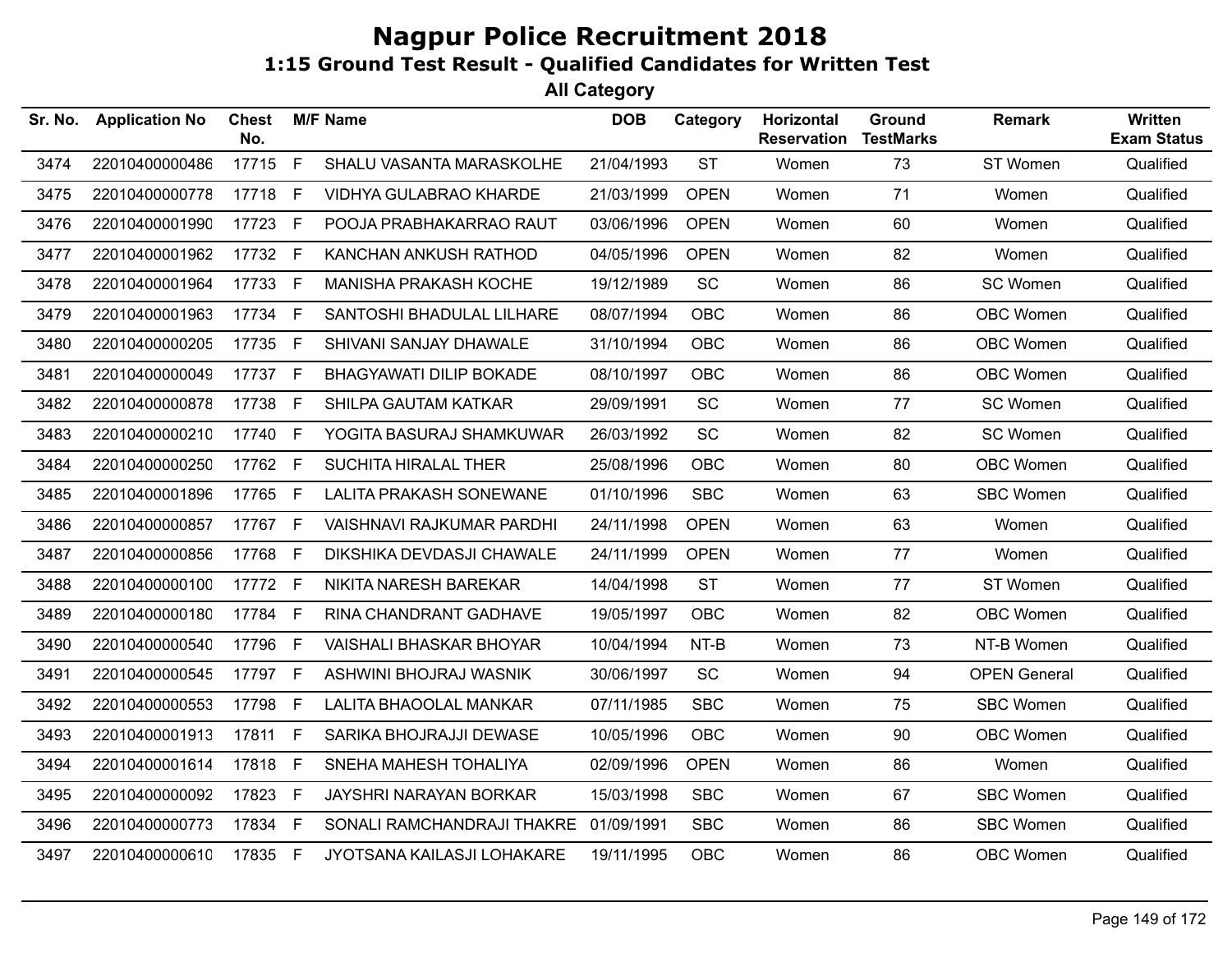| Sr. No. | <b>Application No</b> | <b>Chest</b><br>No. |              | <b>M/F Name</b>                                 | <b>DOB</b> | Category    | Horizontal<br><b>Reservation</b> | Ground<br><b>TestMarks</b> | <b>Remark</b>    | Written<br><b>Exam Status</b> |
|---------|-----------------------|---------------------|--------------|-------------------------------------------------|------------|-------------|----------------------------------|----------------------------|------------------|-------------------------------|
| 3498    | 22010400000680        | 17836               | F            | <b>JAYASHRI SITARAM MULE</b>                    | 21/08/1998 | <b>OBC</b>  | Women                            | 85                         | OBC Women        | Qualified                     |
| 3499    | 22010400001331        | 17839               | $\mathsf{F}$ | MONU RAYBHAN DAYARE                             | 02/10/1995 | NT-B        | Women                            | 75                         | NT-B Women       | Qualified                     |
| 3500    | 22010400001828        | 17846               | F            | SANDHYA RAJEBHAU THOMBRE                        | 26/09/1999 | <b>OPEN</b> | Women                            | 67                         | Women            | Qualified                     |
| 3501    | 22010400001657        | 17862 F             |              | <b>ASMITA TATOBA GAYKI</b>                      | 07/04/1993 | <b>OPEN</b> | Women                            | 64                         | Women            | Qualified                     |
| 3502    | 22010400001987        | 17864 F             |              | PRANALI TARACHAND DURGE                         | 25/08/1994 | <b>SC</b>   | Women                            | 71                         | SC Women         | Qualified                     |
| 3503    | 22010400000281        | 17873               | F            | ASHWINI GAJANANRAO JUMDE                        | 23/06/1995 | NT-B        | Women                            | 78                         | NT-B Women       | Qualified                     |
| 3504    | 22010400002107        | 17879 F             |              | SHITAL GANESH UPRADE                            | 07/12/1994 | OBC         | Women                            | 78                         | OBC Women        | Qualified                     |
| 3505    | 22010400000139        | 17881               | F            | SHUSHMA SHRAWAN NEWARE                          | 28/08/1988 | <b>SBC</b>  | Women                            | 64                         | <b>SBC Women</b> | Qualified                     |
| 3506    | 22010400001663        | 17891 F             |              | SAMKSHA ARVINDJI CHAWARE                        | 21/08/1996 | SC          | Women                            | 68                         | SC Women         | Qualified                     |
| 3507    | 22010400000651        | 17894 F             |              | SUSHMA RAJARAM BADGE                            | 21/10/1986 | SC          | Women                            | 82                         | SC Women         | Qualified                     |
| 3508    | 22010400002111        | 17896               | F            | <b>VAISHALI PUNDLIKRAOJI</b><br><b>BALPANDE</b> | 08/07/1995 | OBC         | Women                            | 77                         | OBC Women        | Qualified                     |
| 3509    | 22010400000530        | 17907 F             |              | PRIYANKA PARASHAR WADE                          | 04/10/1994 | <b>OPEN</b> | Women                            | 60                         | Women            | Qualified                     |
| 3510    | 22010400000458        | 17915 F             |              | PRATIBHA DASHARATH JADHAO                       | 24/07/1993 | <b>OPEN</b> | Women                            | 60                         | Women            | Qualified                     |
| 3511    | 22010400001303        | 17917 F             |              | <b>BHARTI RAMPRAKASH</b><br><b>RAHEKWAR</b>     | 13/12/1997 | NT-B        | Women                            | 82                         | NT-B Women       | Qualified                     |
| 3512    | 22010400001783        | 17920 F             |              | <b>ARATI RAMU BANTE</b>                         | 09/01/1999 | OBC         | Women                            | 75                         | <b>OBC Women</b> | Qualified                     |
| 3513    | 22010400000683        | 17928               | F            | ARCHANA KUBER CHATSE                            | 16/10/1995 | SC          | Women                            | 79                         | SC Women         | Qualified                     |
| 3514    | 22010400000570        | 17929               | $\mathsf{F}$ | RATNAKALA BHAGWAT THAKRE                        | 15/07/1996 | <b>SBC</b>  | Women                            | 74                         | <b>SBC Women</b> | Qualified                     |
| 3515    | 22010400001418        | 17932               | F            | ASHWINI SUDHAKAR SATPUTE                        | 13/06/1996 | OBC         | Women                            | 79                         | OBC Women        | Qualified                     |
| 3516    | 22010400001419        | 17933 F             |              | PRANALI LILADHAR DHOTE                          | 25/08/1997 | NT-C        | Women                            | 75                         | NT-C Women       | Qualified                     |
| 3517    | 22010400000309        | 17945               | F            | PALLAVI VINOD KAURASE                           | 13/08/1998 | <b>OBC</b>  | Women                            | 74                         | OBC Women        | Qualified                     |
| 3518    | 22010400001423        | 17948               | E            | FIRDOUS JAMILKHAN PATHAN                        | 05/01/2000 | <b>OPEN</b> | Women                            | 68                         | Women            | Qualified                     |
| 3519    | 22010400000317        | 17953 F             |              | KIRAN DNYANESHWAR NAGOSE                        | 16/07/1995 | <b>SBC</b>  | Women                            | 69                         | <b>SBC Women</b> | Qualified                     |
| 3520    | 22010400000267        | 17954 F             |              | SHILPA SHAMRAOJI RATHOD                         | 18/08/1995 | <b>OPEN</b> | Women                            | 90                         | Women            | Qualified                     |
| 3521    | 22010400002036        | 17955 F             |              | <b>GITA GANESH RATHOD</b>                       | 13/10/1994 | <b>OPEN</b> | Women                            | 70                         | Women            | Qualified                     |
|         |                       |                     |              |                                                 |            |             |                                  |                            |                  |                               |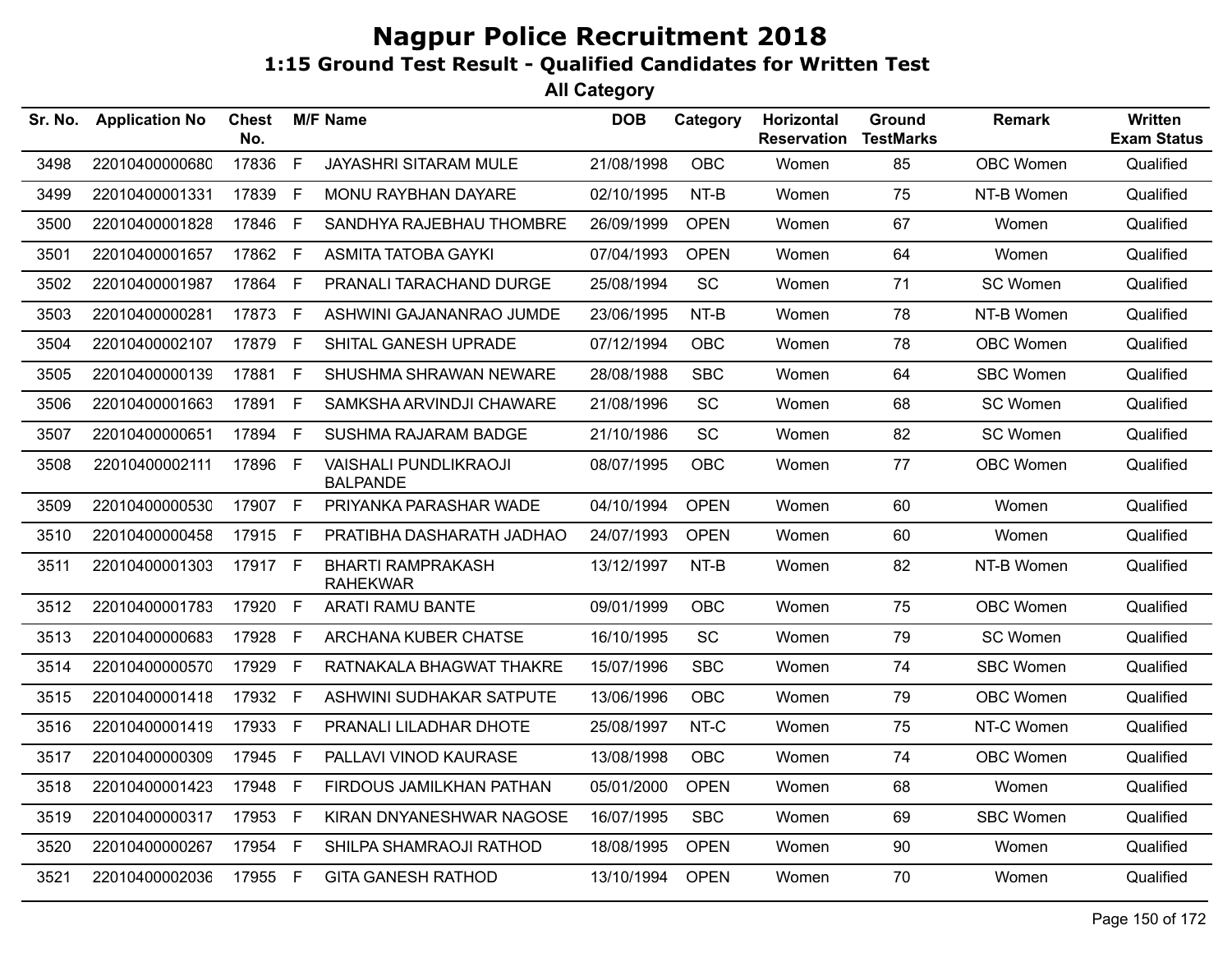| <b>Application No</b> | <b>Chest</b><br>No. |              |                                                                                                                                                                                | <b>DOB</b>      | Category                              | Horizontal<br><b>Reservation</b>                                                                                                                                                                                                                                                                                              | Ground<br><b>TestMarks</b> | Remark           | <b>Written</b><br><b>Exam Status</b> |
|-----------------------|---------------------|--------------|--------------------------------------------------------------------------------------------------------------------------------------------------------------------------------|-----------------|---------------------------------------|-------------------------------------------------------------------------------------------------------------------------------------------------------------------------------------------------------------------------------------------------------------------------------------------------------------------------------|----------------------------|------------------|--------------------------------------|
| 22010400001904        | 17957               |              | SHITAL DATTATRAYA KADAM                                                                                                                                                        |                 | <b>OPEN</b>                           | Women                                                                                                                                                                                                                                                                                                                         | 82                         | Women            | Qualified                            |
| 22010400002087        |                     |              | BHUMESHWARI RADHESHYAM<br><b>TEMBHARE</b>                                                                                                                                      |                 | <b>OBC</b>                            | Women                                                                                                                                                                                                                                                                                                                         | 81                         | OBC Women        | Qualified                            |
| 22010400000766        |                     |              | <b>BABITA SHANKAR NIMJE</b>                                                                                                                                                    |                 | <b>SBC</b>                            | Women                                                                                                                                                                                                                                                                                                                         | 69                         | SBC Women        | Qualified                            |
| 22010400001321        | 17984               | $\mathsf{F}$ | ANJU SUNIL YEYEWAR                                                                                                                                                             |                 | <b>OPEN</b>                           | Women                                                                                                                                                                                                                                                                                                                         | 70                         | Women            | Qualified                            |
| 22010400001360        | 17985               |              | <b>MAYURI SHANKAR KOKAN</b>                                                                                                                                                    | 01/08/1991      | NT-C                                  | Women                                                                                                                                                                                                                                                                                                                         | 70                         | NT-C Women       | Qualified                            |
| 22010400001210        |                     |              | PRATIMA BAPURAO PANCHAL                                                                                                                                                        |                 | <b>OBC</b>                            | Women                                                                                                                                                                                                                                                                                                                         | 82                         | OBC Women        | Qualified                            |
| 22010400001780        |                     |              | PANCHFULA KESHORAO<br><b>BHANDARKAR</b>                                                                                                                                        |                 | <b>OBC</b>                            | Women                                                                                                                                                                                                                                                                                                                         | 78                         | OBC Women        | Qualified                            |
| 22010400001960        |                     |              | <b>MANISHA CHANDRAMANI</b><br><b>MUNESHWAR</b>                                                                                                                                 |                 | <b>OPEN</b>                           | Women                                                                                                                                                                                                                                                                                                                         | 74                         | Women            | Qualified                            |
| 22010400001958        |                     |              | SONAL MADHUKAR RANGARI                                                                                                                                                         |                 | <b>OPEN</b>                           | Women                                                                                                                                                                                                                                                                                                                         | 63                         | Women            | Qualified                            |
| 22010400001959        |                     |              | ASHWINI AKASH ALONE                                                                                                                                                            |                 | <b>OPEN</b>                           | Women                                                                                                                                                                                                                                                                                                                         | 68                         | Women            | Qualified                            |
| 22010400000879        |                     |              | <b>MANISHA SUBHASH DUKARE</b>                                                                                                                                                  |                 | <b>OPEN</b>                           | Women                                                                                                                                                                                                                                                                                                                         | 63                         | Women            | Qualified                            |
| 22010400000880        |                     |              |                                                                                                                                                                                |                 | NT-D                                  | Women                                                                                                                                                                                                                                                                                                                         | 66                         | NT-D Women       | Qualified                            |
| 22010400000866        | 18034               |              |                                                                                                                                                                                |                 | <b>OPEN</b>                           | Women                                                                                                                                                                                                                                                                                                                         | 63                         | Women            | Qualified                            |
| 22010400001760        |                     |              | KAUSABAI KAKASAHEB JIVRAG                                                                                                                                                      |                 | <b>OPEN</b>                           | Women                                                                                                                                                                                                                                                                                                                         | 82                         | Women            | Qualified                            |
| 22010400000792        | 18048               | F            | RUPALI VINODARAO SAYAM                                                                                                                                                         |                 | <b>ST</b>                             | Women                                                                                                                                                                                                                                                                                                                         | 86                         | ST Women         | Qualified                            |
| 22010400000780        | 18049               |              | ANJALI RAMESH ADE                                                                                                                                                              |                 | <b>OPEN</b>                           | Women                                                                                                                                                                                                                                                                                                                         | 61                         | Women            | Qualified                            |
| 22010400000806        | 18050               | E            | JAYSHRI RAVINDRA MOHOD                                                                                                                                                         |                 | <b>SC</b>                             | Women                                                                                                                                                                                                                                                                                                                         | 81                         | SC Women         | Qualified                            |
| 22010400001196        |                     |              | SHITAL DNYANESHWAR MUNDE                                                                                                                                                       |                 | NT-D                                  | Women                                                                                                                                                                                                                                                                                                                         | 81                         | NT-D Women       | Qualified                            |
| 22010400001147        | 18061               |              | KAJAL GAUTAM TAYADE                                                                                                                                                            |                 | SC                                    | Women                                                                                                                                                                                                                                                                                                                         | 86                         | SC Women         | Qualified                            |
| 22010400001790        | 18079               |              | ROSHANI BHOLA BODILE                                                                                                                                                           |                 | <b>OPEN</b>                           | Women                                                                                                                                                                                                                                                                                                                         | 63                         | Women            | Qualified                            |
| 22010400001077        | 18084               | E            | PUNAM JEEVANDAS LONARE                                                                                                                                                         |                 | SC                                    | Women                                                                                                                                                                                                                                                                                                                         | 76                         | SC Women         | Qualified                            |
| 22010400001602        |                     |              | <b>LEENA PRABHUDAS NEWARE</b>                                                                                                                                                  |                 | <b>SBC</b>                            | Women                                                                                                                                                                                                                                                                                                                         | 70                         | <b>SBC Women</b> | Qualified                            |
| 22010400001965        | 18096               |              | MAYURI KANTARAM KALSARPE                                                                                                                                                       |                 | <b>SBC</b>                            | Women                                                                                                                                                                                                                                                                                                                         | 79                         | <b>SBC Women</b> | Qualified                            |
|                       |                     | 18041        | F<br>17970 F<br>17975 F<br>F<br>17991 F<br>18007 F<br>18008 F<br>18009 F<br>18010 F<br>F<br>18018<br>18019 F<br>F.<br>$\mathsf{F}$<br>F<br>18059 F<br>F<br>F<br>18093 F<br>- F | <b>M/F Name</b> | YASHWANTI EKNATH DHAYTADAK 07/05/1997 | 04/09/1994<br>28/10/1990<br>12/03/1999<br>25/10/1994<br>02/09/1998<br>03/08/1998<br>01/01/1992<br>28/05/1990<br>04/12/1994<br>10/06/1996<br>PRIYANKA CHANDRAKANT KADAM 04/06/1995<br>04/07/1998<br>15/07/1997<br>08/08/1997<br>27/09/1996<br>12/07/1999<br>18/02/1994<br>03/07/1990<br>05/07/1993<br>19/07/1997<br>10/02/1993 |                            |                  |                                      |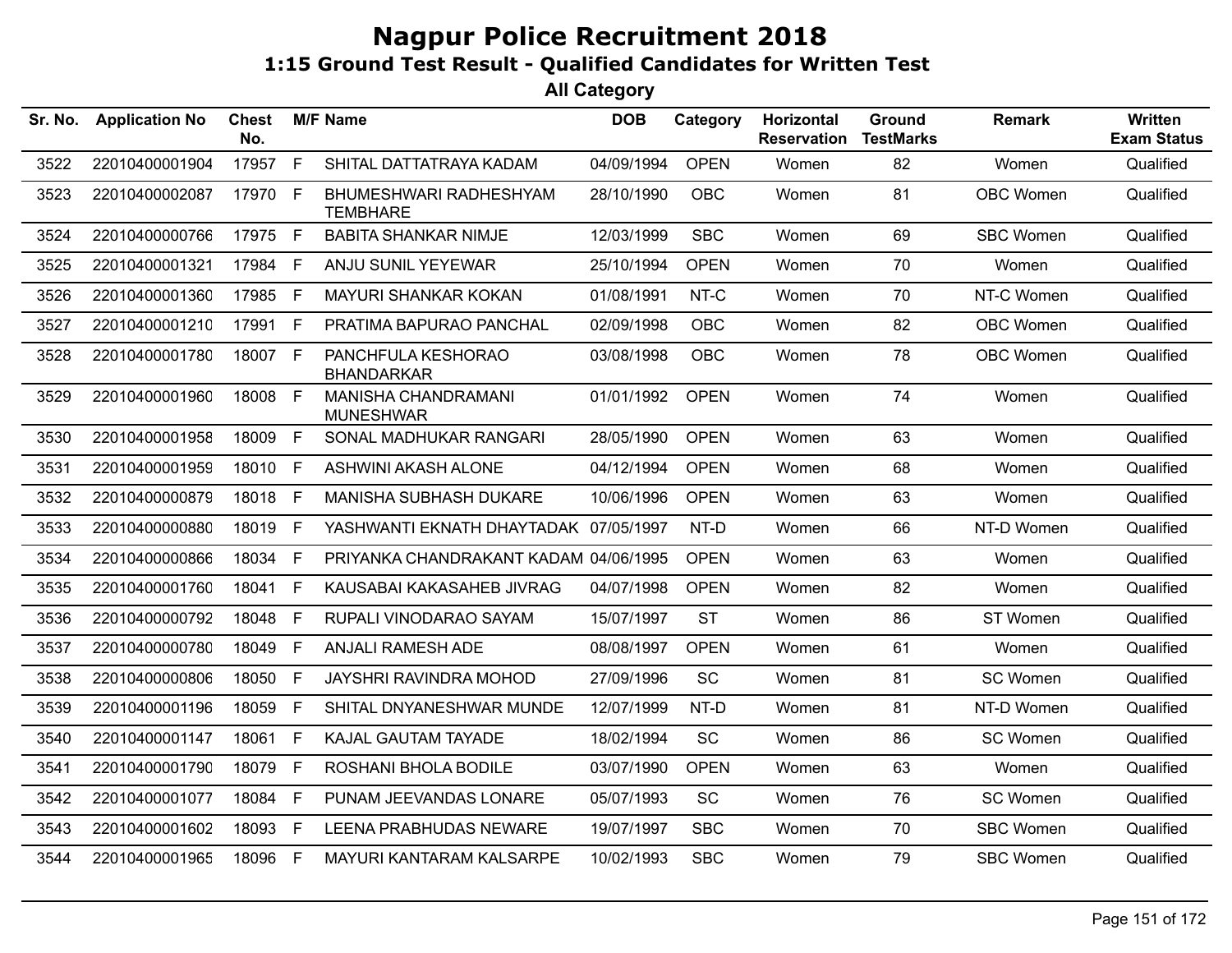| Sr. No. | <b>Application No</b> | Chest<br>No. |    | <b>M/F Name</b>                                 | <b>DOB</b> | Category    | Horizontal<br><b>Reservation</b> | Ground<br><b>TestMarks</b> | <b>Remark</b>    | Written<br><b>Exam Status</b> |
|---------|-----------------------|--------------|----|-------------------------------------------------|------------|-------------|----------------------------------|----------------------------|------------------|-------------------------------|
| 3545    | 22010400001348        | 18099        | F  | ASMITA DHARMRAJ WAHILE                          | 28/08/1996 | <b>OBC</b>  | Women                            | 75                         | OBC Women        | Qualified                     |
| 3546    | 22010400001353        | 18100        | F. | RUPALI JAGESHWAR MATE                           | 16/04/1997 | <b>OPEN</b> | Women                            | 74                         | Women            | Qualified                     |
| 3547    | 22010400003317        | 18111        | F. | ANKITA UTTAM RAUT                               | 05/07/1998 | SC          | Women                            | 68                         | SC Women         | Qualified                     |
| 3548    | 22010400002900        | 18116        | F. | <b>VAISHALI BABARAO THORAT</b>                  | 20/11/1991 | <b>SC</b>   | Women                            | 70                         | SC Women         | Qualified                     |
| 3549    | 22010400003076        | 18120        | F. | DIPIKA HANSRAJ PAKHAMODE                        | 28/05/1992 | <b>OPEN</b> | Women                            | 67                         | Women            | Qualified                     |
| 3550    | 22010400004283        | 18125 F      |    | KOKEELA TULSHIDAS HATTIMARE 10/10/1993          |            | <b>OBC</b>  | Women                            | 75                         | OBC Women        | Qualified                     |
| 3551    | 22010400003223        | 18127 F      |    | MEENABAI NETLAL NAGPURE                         | 17/06/1992 | <b>OBC</b>  | Women                            | 81                         | OBC Women        | Qualified                     |
| 3552    | 22010400003446        | 18146        | F. | <b>MAYURI RAJU DHOTE</b>                        | 26/12/1991 | <b>OPEN</b> | Women                            | 68                         | Women            | Qualified                     |
| 3553    | 22010400003221        | 18148        | F. | BHARATI RAVINDRA GHADEKAR                       | 18/06/1998 | <b>OBC</b>  | Women                            | 77                         | OBC Women        | Qualified                     |
| 3554    | 22010400002230        | 18151        | F. | SHEETAL RAMESH TALMALE                          | 03/08/1998 | <b>OBC</b>  | Women                            | 86                         | OBC Women        | Qualified                     |
| 3555    | 22010400003237        | 18157        | F. | SURABHI PRAMESH RODGE                           | 13/01/1996 | <b>SC</b>   | Women                            | 74                         | SC Women         | Qualified                     |
| 3556    | 22010400003620        | 18159        | F. | PALLAVI BALKRUSHNA KAMANE                       | 24/06/1996 | <b>OBC</b>  | Women                            | 74                         | OBC Women        | Qualified                     |
| 3557    | 22010400003856        | 18165 F      |    | UJJWALA DNYANESHWARJI<br><b>DHURVE</b>          | 01/04/1998 | <b>ST</b>   | Women                            | 73                         | ST Women         | Qualified                     |
| 3558    | 22010400003853        | 18166        | F  | PAYAL NAMDEOJI KIRANAKE                         | 20/04/1996 | <b>ST</b>   | Women                            | 82                         | ST Women         | Qualified                     |
| 3559    | 22010400003866        | 18167 F      |    | <b>GUMPHA DNYANESHWARAOJI</b><br><b>LONBALE</b> | 22/10/1996 | <b>OBC</b>  | Women                            | 77                         | OBC Women        | Qualified                     |
| 3560    | 22010400003911        | 18171        | F  | PUNAM VIJAYRAO NIMBHRAT                         | 25/12/1994 | <b>OBC</b>  | Women                            | 82                         | OBC Women        | Qualified                     |
| 3561    | 22010400003208        | 18183        | F  | PRITI ANILRAO MOHARLE                           | 12/04/1998 | <b>OBC</b>  | Women                            | 76                         | OBC Women        | Qualified                     |
| 3562    | 22010400003525        | 18184        | F. | REKHA PURANRAO MANEKAR                          | 04/09/1997 | <b>SC</b>   | Women                            | 86                         | SC Women         | Qualified                     |
| 3563    | 22010400003201        | 18185 F      |    | PRIYANKA ANILRAO MOHARLE                        | 22/03/1996 | <b>OBC</b>  | Women                            | 85                         | OBC Women        | Qualified                     |
| 3564    | 22010400004261        | 18186 F      |    | <b>MADHURI NARESHRAO</b><br><b>CHOUDHARI</b>    | 21/04/1994 | <b>OBC</b>  | Women                            | 90                         | <b>OBC Women</b> | Qualified                     |
| 3565    | 22010400003753        | 18188        | F  | KALYANI MANOHAR JAMBHULKAR 07/08/1996           |            | <b>SC</b>   | Women                            | 71                         | SC Women         | Qualified                     |
| 3566    | 22010400003230        | 18193 F      |    | ANKITA DASHARATHJI MORE                         | 25/07/1995 | NT-C        | Women                            | 75                         | NT-C Women       | Qualified                     |
| 3567    | 22010400003984        | 18195 F      |    | <b>GHAYATRI SANJAY PAWAR</b>                    | 02/05/1994 | <b>OPEN</b> | Women                            | 66                         | Women            | Qualified                     |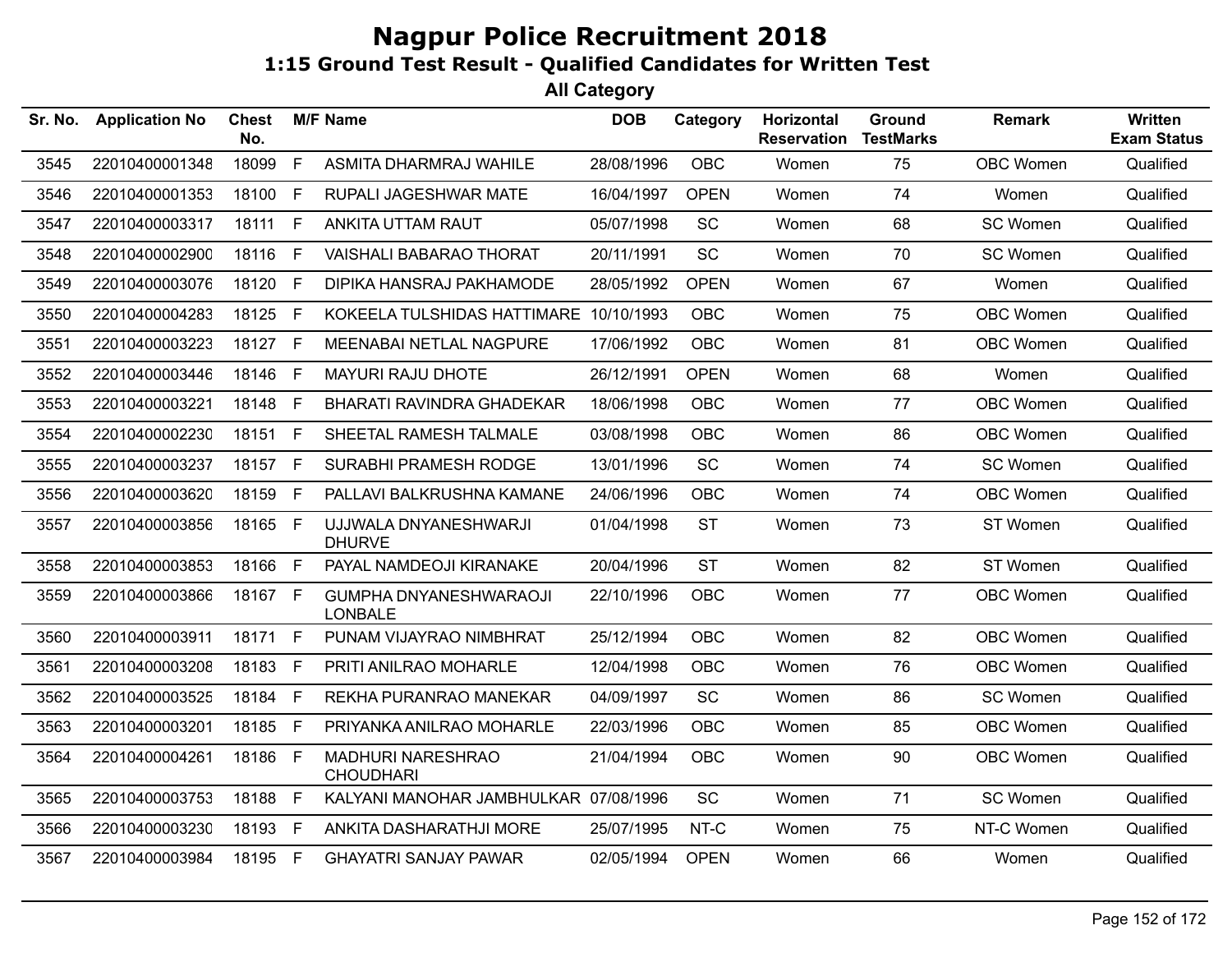| Sr. No. | <b>Application No</b> | <b>Chest</b><br>No. |    | <b>M/F Name</b>                       | <b>DOB</b> | Category    | Horizontal<br><b>Reservation</b> | Ground<br><b>TestMarks</b> | <b>Remark</b>                 | Written<br><b>Exam Status</b> |
|---------|-----------------------|---------------------|----|---------------------------------------|------------|-------------|----------------------------------|----------------------------|-------------------------------|-------------------------------|
| 3568    | 22010400004020        | 18197               | F  | ANUJA SUDHAKAR NAGE                   | 09/09/1999 | NT-C        | Women                            | 62                         | NT-C Women                    | Qualified                     |
| 3569    | 22010400003467        | 18199               | F  | MIRA CHAKARDHAR KAMBLE                | 10/01/1996 | <b>SC</b>   | Women                            | 69                         | SC Women                      | Qualified                     |
| 3570    | 22010400004009        | 18200               | F  | RASIKA RAJUJI GURVE                   | 10/06/1997 | <b>OBC</b>  | Women                            | 74                         | <b>OBC Women</b>              | Qualified                     |
| 3571    | 22010400004184        | 18207               | F. | POOJA GANESH GADGERAO                 | 12/01/1998 | <b>SC</b>   | Women                            | 82                         | SC Women                      | Qualified                     |
| 3572    | 22010400002717        | 18229               | F  | JYOTI MOHANLAL MENDHE                 | 13/11/1995 | <b>OBC</b>  | Women                            | 81                         | <b>OBC Women</b>              | Qualified                     |
| 3573    | 22010400003574        | 18230               | F. | PRIYANKA RAJKUMAR BHALERAO 12/08/1991 |            | SC          | Women                            | 69                         | SC Women                      | Qualified                     |
| 3574    | 22010400004012        | 18234               | F. | PRITI HETRAM BURELE                   | 05/12/1991 | <b>OPEN</b> | Women                            | 94                         | <b>OPEN General/</b><br>Women | Qualified                     |
| 3575    | 22010400004003        | 18235               | F  | ASHA SUDHAKR NAIK                     | 10/02/1996 | <b>ST</b>   | Women                            | 78                         | ST Women                      | Qualified                     |
| 3576    | 22010400004007        | 18236               | F. | <b>MAYA TEBULAL WARTHI</b>            | 24/07/1995 | <b>SBC</b>  | Women                            | 88                         | SBC Women                     | Qualified                     |
| 3577    | 22010400002848        | 18241               | F. | <b>REETA SURESH BUDHE</b>             | 09/06/1996 | <b>OPEN</b> | Women                            | 87                         | Women                         | Qualified                     |
| 3578    | 22010400003037        | 18247               | F  | <b>DIPTI SURESH UKEY</b>              | 22/09/1998 | <b>SC</b>   | Women                            | 78                         | SC Women                      | Qualified                     |
| 3579    | 22010400002244        | 18258               | F. | <b>RESHMA SHABBIR SHEIKH</b>          | 25/10/1996 | <b>OBC</b>  | Women                            | 86                         | OBC Women                     | Qualified                     |
| 3580    | 22010400002635        | 18267               | F  | SUCHITA NIVRANGRAO PAWAR              | 07/11/1997 | <b>OPEN</b> | Women                            | 82                         | Women                         | Qualified                     |
| 3581    | 22010400002632        | 18268               | F. | CHHAYA MOHANRAO TURI                  | 29/06/1998 | <b>OPEN</b> | Women                            | 75                         | Women                         | Qualified                     |
| 3582    | 22010400002563        | 18271               | F  | SONALI GIRDHARI KATRE                 | 04/08/1998 | OBC         | Women                            | 81                         | OBC Women                     | Qualified                     |
| 3583    | 22010400003034        | 18274               | F. | HITESHWARI SURESH PADOLE              | 17/10/1995 | NT-C        | Women                            | 65                         | NT-C Women                    | Qualified                     |
| 3584    | 22010400002943        | 18277               | F. | DAMINI DADARAOJI WANKHADE             | 28/05/1995 | <b>SBC</b>  | Women                            | 85                         | <b>SBC Women</b>              | Qualified                     |
| 3585    | 22010400002946        | 18279               | F. | KAJAL VINODRAO KINEKAR                | 28/04/1995 | <b>OBC</b>  | Women                            | 89                         | OBC Women                     | Qualified                     |
| 3586    | 22010400002672        | 18292               | F  | PRIYANKA DEVCHAND BUDHE               | 02/07/1995 | <b>OBC</b>  | Women                            | 86                         | OBC Women                     | Qualified                     |
| 3587    | 22010400003061        | 18294               | F. | PRIYANKA DNYANESHWAR SARAF 12/09/1996 |            | NT-B        | Women                            | 78                         | NT-B Women                    | Qualified                     |
| 3588    | 22010400003051        | 18295               | F  | <b>VAISHALI SOMA MOHURLE</b>          | 10/05/1997 | OBC         | Women                            | 90                         | OBC Women                     | Qualified                     |
| 3589    | 22010400003050        | 18296               | F  | PARIKA RAMESH MAUJE                   | 17/05/1997 | NT-B        | Women                            | 82                         | NT-B Women                    | Qualified                     |
| 3590    | 22010400003054        | 18297 F             |    | RINATAI PRALHAD GURNULE               | 05/04/1999 | OBC         | Women                            | 77                         | OBC Women                     | Qualified                     |
| 3591    | 22010400002434        | 18301 F             |    | SUCHITA NAMDEO DHUMANE                | 13/11/1991 | <b>OBC</b>  | Women                            | 76                         | OBC Women                     | Qualified                     |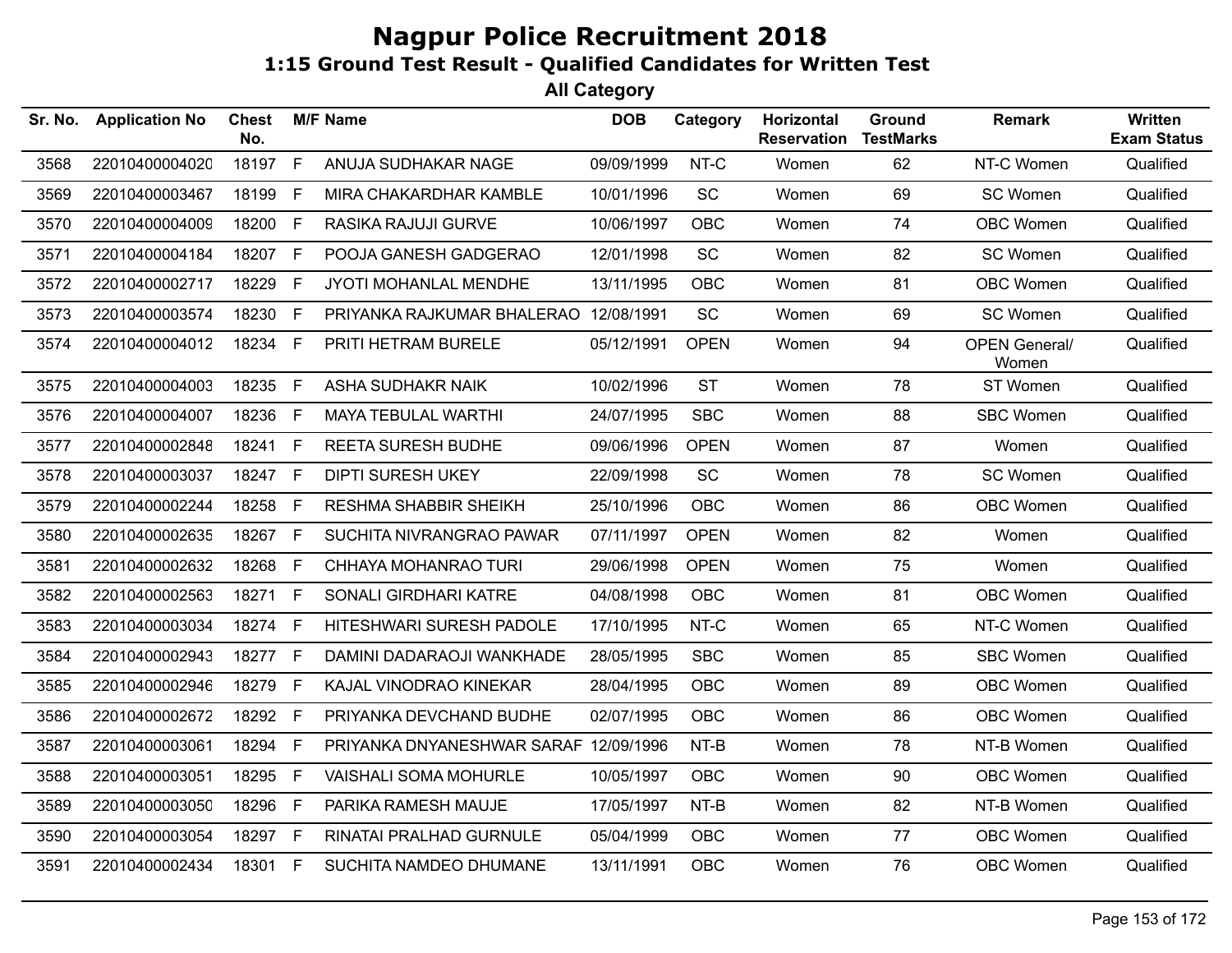| Sr. No. | <b>Application No</b> | <b>Chest</b><br>No. |    | <b>M/F Name</b>                          | <b>DOB</b> | Category    | Horizontal<br><b>Reservation</b> | Ground<br><b>TestMarks</b> | <b>Remark</b>       | Written<br><b>Exam Status</b> |
|---------|-----------------------|---------------------|----|------------------------------------------|------------|-------------|----------------------------------|----------------------------|---------------------|-------------------------------|
| 3592    | 22010400002955        | 18306               | F  | PALLAVI MADHUKAR SOLANKE                 | 07/06/1994 | <b>ST</b>   | Women                            | 74                         | ST Women            | Qualified                     |
| 3593    | 22010400003262        | 18313               | E  | PRIYA RAMESH BANGADE                     | 21/12/1991 | <b>OPEN</b> | Women                            | 60                         | Women               | Qualified                     |
| 3594    | 22010400003265        | 18314 F             |    | ARATI MAHENDRA WAGHAMARE                 | 09/05/1997 | SC          | Women                            | 79                         | SC Women            | Qualified                     |
| 3595    | 22010400002692        | 18319               | F. | PALLAVI SHALIK AADE                      | 02/04/1999 | <b>ST</b>   | Women                            | 78                         | ST Women            | Qualified                     |
| 3596    | 22010400002594        | 18323               | F. | SARSWATI SUKHDEO YUVANATE                | 20/06/1991 | <b>ST</b>   | Women                            | 86                         | ST Women            | Qualified                     |
| 3597    | 22010400004121        | 18326               | F  | SANGITA BALAJI SANAP                     | 12/06/1996 | NT-D        | Women                            | 70                         | NT-D Women          | Qualified                     |
| 3598    | 22010400004071        | 18330               | F  | ROHINI CHANDRASHEKHAR<br><b>NAGOSE</b>   | 02/06/1993 | <b>SBC</b>  | Women                            | 70                         | <b>SBC Women</b>    | Qualified                     |
| 3599    | 22010400002473        | 18334               | F  | SUDIKSHA RAVINDRA KHADSE                 | 04/09/1995 | <b>SC</b>   | Women                            | 74                         | SC Women            | Qualified                     |
| 3600    | 22010400003806        | 18337               | F. | MEENA SANTOSHJI WARTHI                   | 17/05/1994 | <b>ST</b>   | Women                            | 82                         | ST Women            | Qualified                     |
| 3601    | 22010400002664        | 18345 F             |    | DIKSHA RAMESH REHPADE                    | 02/03/1998 | <b>OBC</b>  | Women                            | 90                         | OBC Women           | Qualified                     |
| 3602    | 22010400003067        | 18346               | F. | DHABALE SAPANA RAMKRUSHNA 22/04/1994     |            | <b>OPEN</b> | Women                            | 65                         | Women               | Qualified                     |
| 3603    | 22010400002527        | 18366               | F. | JYOTI SANJAY TIDKE                       | 10/08/1999 | <b>OPEN</b> | Women                            | 69                         | Women               | Qualified                     |
| 3604    | 22010400004084        | 18374               | F  | SAKSHI BHARAT WANJARI                    | 14/11/1999 | <b>OBC</b>  | Women                            | 93                         | <b>OPEN General</b> | Qualified                     |
| 3605    | 22010400003449        | 18380               | F. | PRATIKSHA PRAKASH BHONGARE 01/12/1999    |            | <b>OBC</b>  | Women                            | 74                         | OBC Women           | Qualified                     |
| 3606    | 22010400003750        | 18381               | F. | DEVATA DADAJI NANNAWARE                  | 04/08/1996 | <b>OPEN</b> | Women                            | 73                         | Women               | Qualified                     |
| 3607    | 22010400003732        | 18382 F             |    | <b>BUDDHAPALI VANRAJ</b><br>CHANDANKHEDE | 08/12/1997 | <b>SC</b>   | Women                            | 68                         | SC Women            | Qualified                     |
| 3608    | 22010400003234        | 18383               | F  | PRIYA BHAURAO GAJBHIYE                   | 19/02/1999 | SC          | Women                            | 81                         | SC Women            | Qualified                     |
| 3609    | 22010400003573        | 18384               | F. | SWATI VINAYAK BADOLE                     | 29/10/1994 | SC          | Women                            | 69                         | SC Women            | Qualified                     |
| 3610    | 22010400003549        | 18397               | F  | NANDA SADASHIV KINEKAR                   | 27/06/1998 | <b>OBC</b>  | Women                            | 78                         | <b>OBC Women</b>    | Qualified                     |
| 3611    | 22010400003483        | 18403               | F. | SHITAL SUNIL KASTURE                     | 13/11/1998 | OBC         | Women                            | 78                         | OBC Women           | Qualified                     |
| 3612    | 22010400003897        | 18407 F             |    | JYOTI CHINTAMAN SAHARE                   | 30/03/1997 | <b>SBC</b>  | Women                            | 87                         | <b>SBC Women</b>    | Qualified                     |
| 3613    | 22010400003422        | 18410               | F  | DIKSHA MADANRAO INGOLE                   | 19/11/1996 | SC          | Women                            | 82                         | SC Women            | Qualified                     |
| 3614    | 22010400004153        | 18418 F             |    | AMRAPALI SAMADHAN GAWAI                  | 02/06/1998 | SC          | Women                            | 82                         | SC Women            | Qualified                     |
| 3615    | 22010400003334        | 18427 F             |    | PRIYANKA BHIMRAO BHATKULKAR 12/02/1986   |            | <b>OBC</b>  | Women                            | 78                         | OBC Women           | Qualified                     |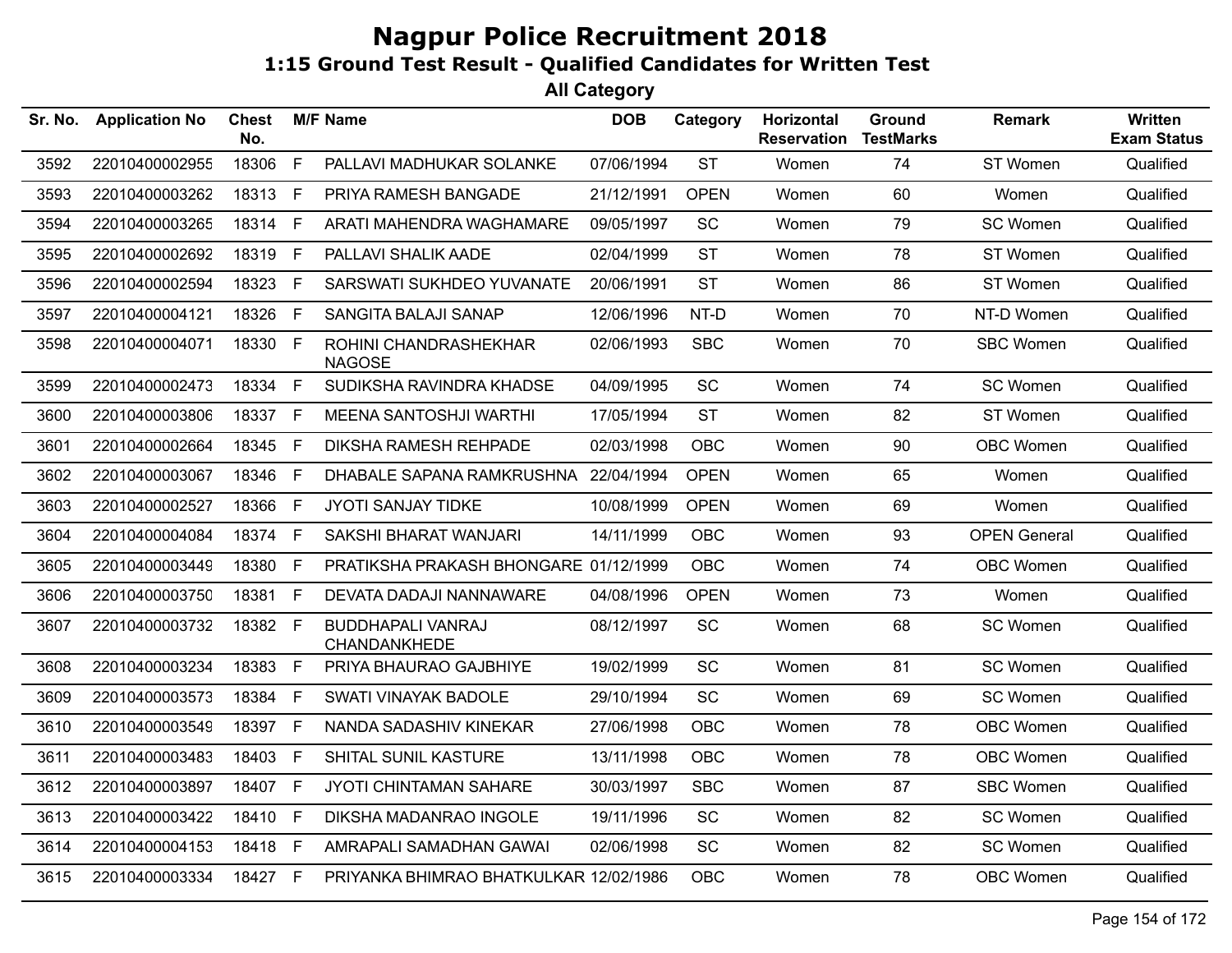| Sr. No. | <b>Application No</b> | <b>Chest</b><br>No. |    | <b>M/F Name</b>                       | <b>DOB</b> | Category    | Horizontal<br><b>Reservation</b> | Ground<br><b>TestMarks</b> | <b>Remark</b>       | <b>Written</b><br><b>Exam Status</b> |
|---------|-----------------------|---------------------|----|---------------------------------------|------------|-------------|----------------------------------|----------------------------|---------------------|--------------------------------------|
| 3616    | 22010400003002        | 18429               | F  | ANJALI BALAJI BHALERAO                | 11/05/1996 | SC          | Women                            | 78                         | SC Women            | Qualified                            |
| 3617    | 22010400002840        | 18432               | F. | <b>RINA RAM NIMBARTE</b>              | 11/07/1997 | <b>OBC</b>  | Women                            | 89                         | <b>OBC Women</b>    | Qualified                            |
| 3618    | 22010400003915        | 18441               | F. | NANDA EKNATHJI BANTE                  | 05/10/1991 | <b>OPEN</b> | Women                            | 71                         | Women               | Qualified                            |
| 3619    | 22010400004270        | 18443               | F. | <b>BHARATI RAMCHANDRA RAUT</b>        | 01/06/1999 | <b>ST</b>   | Women                            | 72                         | ST Women            | Qualified                            |
| 3620    | 22010400003357        | 18454               | F. | SONALI PREMDAS NAWARE                 | 13/02/1999 | <b>OBC</b>  | Women                            | 78                         | <b>OBC Women</b>    | Qualified                            |
| 3621    | 22010400003155        | 18456               | F. | RUPALI AWADHUTRAO PUNSE               | 22/09/1993 | OBC         | Women                            | 74                         | <b>OBC Women</b>    | Qualified                            |
| 3622    | 22010400002328        | 18458               | F  | MINAKSHI UMESH SURKAR                 | 25/03/1999 | <b>OPEN</b> | Women                            | 84                         | Women               | Qualified                            |
| 3623    | 22010400003023        | 18461               | F. | SWATI BALIRAM NIMBARTE                | 16/10/1998 | <b>OBC</b>  | Women                            | 86                         | <b>OBC Women</b>    | Qualified                            |
| 3624    | 22010400003030        | 18462 F             |    | SARIKA LAXMAN CHOPKAR                 | 22/11/1994 | <b>OBC</b>  | Women                            | 81                         | <b>OBC Women</b>    | Qualified                            |
| 3625    | 22010400003469        | 18466               | F  | <b>LALITA DEORAO GHUBADE</b>          | 16/08/1995 | <b>OBC</b>  | Women                            | 74                         | <b>OBC Women</b>    | Qualified                            |
| 3626    | 22010400002267        | 18470               | F. | MANISHA KEWALRAM CHAUDHARI 30/04/1996 |            | OBC         | Women                            | 82                         | <b>OBC Women</b>    | Qualified                            |
| 3627    | 22010400002166        | 18477 F             |    | ACHAL PRABHAKAR CHAUDHARI             | 07/04/1999 | <b>OBC</b>  | Women                            | 82                         | OBC Women           | Qualified                            |
| 3628    | 22010400003983        | 18486               | F. | PRITI BALASAHEB DEOKAR                | 17/12/1998 | <b>OPEN</b> | Women                            | 67                         | Women               | Qualified                            |
| 3629    | 22010400003071        | 18487               | F. | RUPALI BHAURAOJI KAKDE                | 28/09/1995 | <b>OBC</b>  | Women                            | 80                         | OBC Women           | Qualified                            |
| 3630    | 22010400003072        | 18488               | F. | VANDANA LAHUJI BISEN                  | 29/04/1994 | <b>OBC</b>  | Women                            | 94                         | <b>OPEN General</b> | Qualified                            |
| 3631    | 22010400003073        | 18489               | F. | ROSHANI KRUSHNAJI BHIL                | 20/08/1994 | <b>OBC</b>  | Women                            | 90                         | OBC Women           | Qualified                            |
| 3632    | 22010400003075        | 18490               | F. | KAJAL MANOHARJI SHIRKE                | 30/08/1996 | <b>OPEN</b> | Women                            | 86                         | Women               | Qualified                            |
| 3633    | 22010400003092        | 18491               | F. | SAKSHI ASHOKRAO SHENDE                | 21/09/1999 | <b>OBC</b>  | Women                            | 97                         | <b>OPEN General</b> | Qualified                            |
| 3634    | 22010400002256        | 18492               | F. | RINA VIJAYJI BAREKAR                  | 16/03/1996 | <b>ST</b>   | Women                            | 73                         | ST Women            | Qualified                            |
| 3635    | 22010400003683        | 18493               | F. | NAINA BABAN KUDAWALE                  | 23/05/1997 | <b>OPEN</b> | Women                            | 66                         | Women               | Qualified                            |
| 3636    | 22010400003000        | 18505               | F. | SONALI NAMDEO MARBATE                 | 31/03/1998 | NT-B        | Women                            | 78                         | NT-B Women          | Qualified                            |
| 3637    | 22010400003946        | 18511               | F  | VARSHA RANGRAO SHINGANKAR             | 29/12/1993 | <b>SC</b>   | Women                            | 80                         | SC Women            | Qualified                            |
| 3638    | 22010400002169        | 18513               | F. | JYOTIBAI PREMLAL MAHULE               | 22/01/1992 | <b>OBC</b>  | Women                            | 74                         | OBC Women           | Qualified                            |
| 3639    | 22010400002165        | 18514 F             |    | NISHA MADAN CHAMLATE                  | 09/05/1996 | <b>SBC</b>  | Women                            | 82                         | <b>SBC Women</b>    | Qualified                            |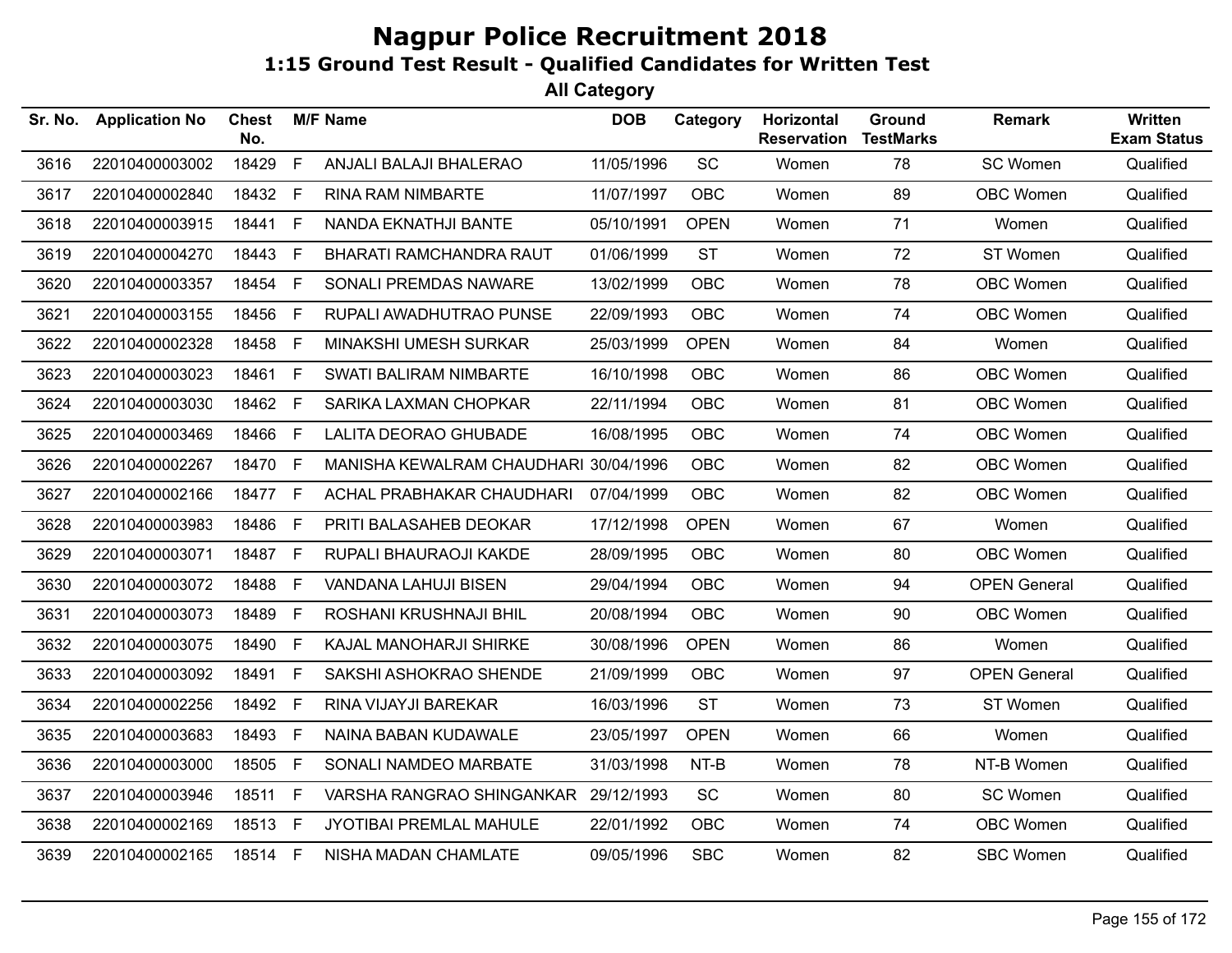| Sr. No. | <b>Application No</b> | <b>Chest</b><br>No. |              | <b>M/F Name</b>                               | <b>DOB</b> | Category    | Horizontal<br><b>Reservation</b> | Ground<br><b>TestMarks</b> | <b>Remark</b> | <b>Written</b><br><b>Exam Status</b> |
|---------|-----------------------|---------------------|--------------|-----------------------------------------------|------------|-------------|----------------------------------|----------------------------|---------------|--------------------------------------|
| 3640    | 22010400003150        | 18529               | F            | PALLAVI GAUTAM NARWADE                        | 07/06/1998 | SC          | Women                            | 72                         | SC Women      | Qualified                            |
| 3641    | 22010400002877        | 18533               | F            | BHAGYASHI LAXMANJI KUKADE                     | 12/11/1997 | <b>OPEN</b> | Women                            | 62                         | Women         | Qualified                            |
| 3642    | 22010400002872        | 18534               | E            | LAXMI ISTARUJI PANCHBUDHE                     | 28/06/1997 | <b>OPEN</b> | Women                            | 75                         | Women         | Qualified                            |
| 3643    | 22010400002910        | 18535 F             |              | MAYURI NAGO JAGNADE                           | 06/11/1996 | <b>OPEN</b> | Women                            | 69                         | Women         | Qualified                            |
| 3644    | 22010400003148        | 18546               | F            | NISHA ASHOKRAO THAKRE                         | 20/01/1996 | <b>OPEN</b> | Women                            | 74                         | Women         | Qualified                            |
| 3645    | 22010400003870        | 18560               | F.           | <b>GITA SUKHADEO KHEDKAR</b>                  | 20/08/1996 | NT-D        | Women                            | 59                         | NT-D Women    | Qualified                            |
| 3646    | 22010400003263        | 18561 F             |              | NANDESHWARI RAVI NIRMALKAR                    | 27/06/1996 | <b>OPEN</b> | Women                            | 68                         | Women         | Qualified                            |
| 3647    | 22010400003267        | 18563               | $\mathsf{F}$ | NEHA ASHOK YADAV                              | 09/08/1992 | <b>OPEN</b> | Women                            | 67                         | Women         | Qualified                            |
| 3648    | 22010400004018        | 18564               | F.           | <b>VAISHNAVI SAHADEO DIWATE</b>               | 15/11/1997 | <b>OPEN</b> | Women                            | 78                         | Women         | Qualified                            |
| 3649    | 22010400004055        | 18565               | F            | KOMAL NIRANJAN DAMODAR                        | 18/06/1993 | <b>SC</b>   | Women                            | 79                         | SC Women      | Qualified                            |
| 3650    | 22010400003717        | 18568 F             |              | NUTAN JAYRAM HALMARE                          | 28/06/1993 | <b>OPEN</b> | Women                            | 68                         | Women         | Qualified                            |
| 3651    | 22010400003342        | 18574               | -F           | <b>NIYATI PARITOSH MISTRI</b>                 | 08/05/1994 | <b>OPEN</b> | Women                            | 78                         | Women         | Qualified                            |
| 3652    | 22010400003340        | 18576               | F            | PINKI RAMVILAS MISHRA                         | 25/07/1992 | <b>OPEN</b> | Women                            | 78                         | Women         | Qualified                            |
| 3653    | 22010400002687        | 18578 F             |              | DIPALI DAMODHAR WANKHADE                      | 08/04/1998 | SC          | Women                            | 68                         | SC Women      | Qualified                            |
| 3654    | 22010400003684        | 18580 F             |              | ARCHANA RAMHARI NAGPURE                       | 14/01/1989 | $NT-B$      | Women                            | 86                         | NT-B Women    | Qualified                            |
| 3655    | 22010400003827        | 18590 F             |              | <b>PUJA MHAISURGIR RIDHNARTHI</b>             | 02/05/1996 | NT-B        | Women                            | 83                         | NT-B Women    | Qualified                            |
| 3656    | 22010400002474        | 18591               | - F          | ANKITA ARUN SAWARKAR                          | 14/01/1995 | <b>OBC</b>  | Women                            | 86                         | OBC Women     | Qualified                            |
| 3657    | 22010400003815        | 18592 F             |              | <b>GUNVANTI DHANRAJRAO</b><br><b>SATTEKAR</b> | 15/06/1998 | <b>OBC</b>  | Women                            | 80                         | OBC Women     | Qualified                            |
| 3658    | 22010400003243        | 18593 F             |              | <b>VISHAKHA RAJKUMAR</b><br><b>SHIRPURKAR</b> | 31/12/1998 | <b>OBC</b>  | Women                            | 86                         | OBC Women     | Qualified                            |
| 3659    | 22010400004030        | 18602 F             |              | RAKSHA PRAKASHRAO MALIYE                      | 10/07/1996 | <b>OPEN</b> | Women                            | 90                         | Women         | Qualified                            |
| 3660    | 22010400003175        | 18605 F             |              | VARSHA DNYANESHWARRAO<br><b>THORAT</b>        | 23/05/1996 | <b>OPEN</b> | Women                            | 67                         | Women         | Qualified                            |
| 3661    | 22010400003756        | 18607 F             |              | PRATIKSHA PRAMODRAO<br><b>WAGHMARE</b>        | 10/10/1995 | SC          | Women                            | 82                         | SC Women      | Qualified                            |
| 3662    | 22010400002957        | 18613 F             |              | <b>MAMTA ROSHANLAL MESHRAM</b>                | 21/05/1992 | <b>OPEN</b> | Women                            | 90                         | Women         | Qualified                            |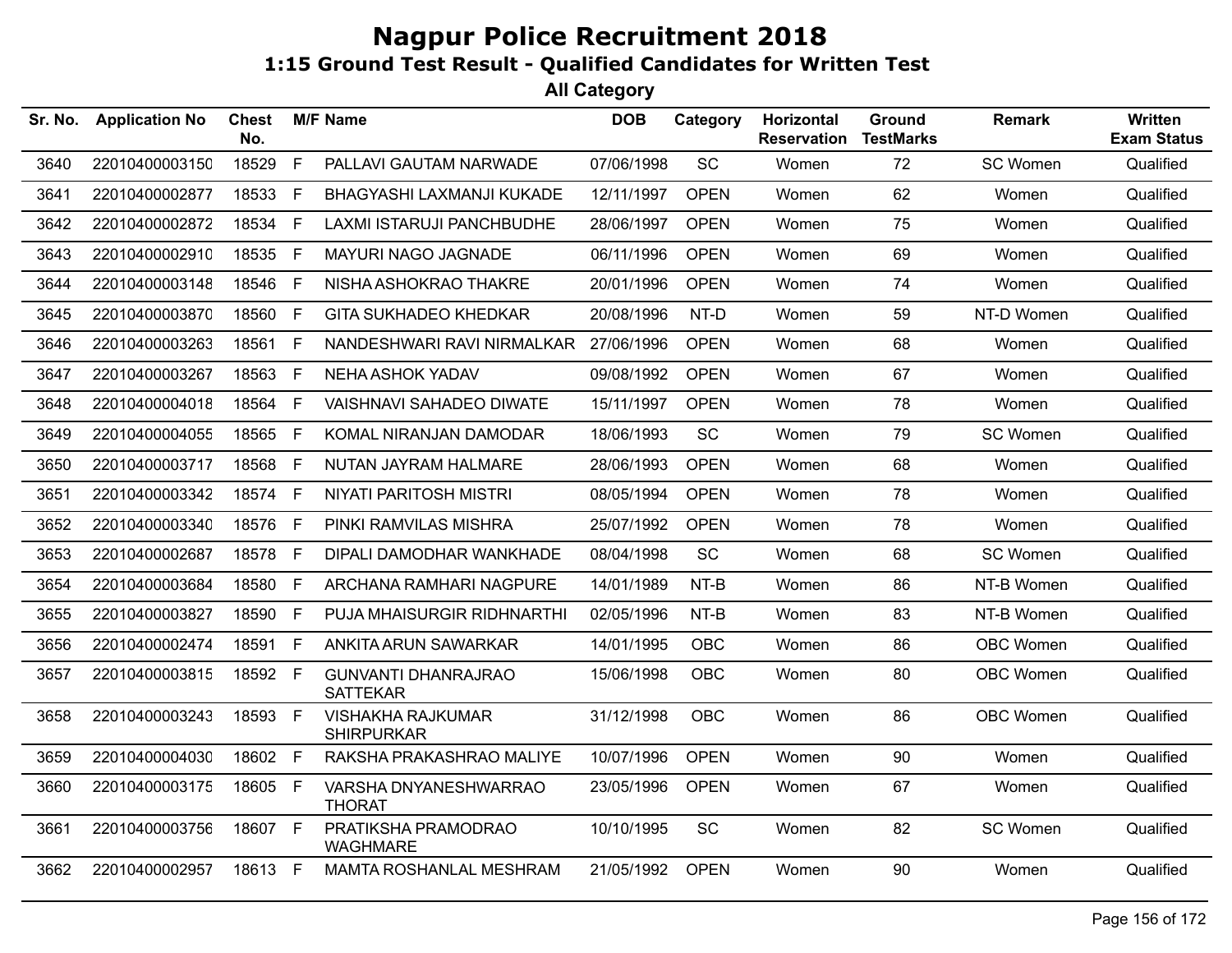| Sr. No. | <b>Application No</b> | <b>Chest</b><br>No. |     | <b>M/F Name</b>                              | <b>DOB</b> | Category    | Horizontal<br><b>Reservation</b> | Ground<br><b>TestMarks</b> | <b>Remark</b> | <b>Written</b><br><b>Exam Status</b> |
|---------|-----------------------|---------------------|-----|----------------------------------------------|------------|-------------|----------------------------------|----------------------------|---------------|--------------------------------------|
| 3663    | 22010400002948        | 18614               | F   | SAKUN BUDHARAM LILHARE                       | 18/03/1992 | OBC         | Women                            | 90                         | OBC Women     | Qualified                            |
| 3664    | 22010400004015        | 18616               | - F | PAYAL NARESH DHOBLE                          | 08/01/1999 | <b>OBC</b>  | Women                            | 90                         | OBC Women     | Qualified                            |
| 3665    | 22010400002660        | 18630 F             |     | PRAJKTA PRAKASH SONTAKE                      | 10/09/1998 | SC          | Women                            | 71                         | SC Women      | Qualified                            |
| 3666    | 22010400003951        | 18631 F             |     | KARISHMA RAJUJI KAREMORE                     | 26/08/1996 | OBC         | Women                            | 77                         | OBC Women     | Qualified                            |
| 3667    | 22010400002261        | 18634               | F   | DIKSHA DEVRAO ANDRASKAR                      | 01/11/1996 | <b>OPEN</b> | Women                            | 69                         | Women         | Qualified                            |
| 3668    | 22010400002688        | 18635 F             |     | KAVITA SHALIKRAM WADHAI                      | 20/12/1997 | <b>OBC</b>  | Women                            | 74                         | OBC Women     | Qualified                            |
| 3669    | 22010400002714        | 18636 F             |     | <b>GAYTRI JAGESHWAR</b><br><b>BHANDARKAR</b> | 27/09/1994 | <b>OBC</b>  | Women                            | 76                         | OBC Women     | Qualified                            |
| 3670    | 22010400002690        | 18637 F             |     | TEJESHWINI NILKANTHA<br><b>PATHODE</b>       | 08/09/1997 | <b>OBC</b>  | Women                            | 83                         | OBC Women     | Qualified                            |
| 3671    | 22010400002290        | 18639               | F   | <b>VAISHALI KISNAJI PACHPOHAR</b>            | 15/11/1994 | <b>OBC</b>  | Women                            | 75                         | OBC Women     | Qualified                            |
| 3672    | 22010400004014        | 18646               | F   | RADHIKA PRAKASHJI ITANKAR                    | 20/10/1998 | <b>OBC</b>  | Women                            | 81                         | OBC Women     | Qualified                            |
| 3673    | 22010400003028        | 18648               | -F  | SAVITA MUNESHWAR WALVE                       | 24/10/1995 | <b>ST</b>   | Women                            | 74                         | ST Women      | Qualified                            |
| 3674    | 22010400003029        | 18649 F             |     | KARUNA PARASRAM SHAHARE                      | 09/02/1987 | <b>SC</b>   | Women                            | 75                         | SC Women      | Qualified                            |
| 3675    | 22010400002626        | 18658               | E   | HARSHILA RAYSHING PARTEKI                    | 13/11/1994 | <b>ST</b>   | Women                            | 75                         | ST Women      | Qualified                            |
| 3676    | 22010400003089        | 18662 F             |     | PORNIMA SHIWANAND PATLE                      | 12/09/1996 | <b>OBC</b>  | Women                            | 75                         | OBC Women     | Qualified                            |
| 3677    | 22010400004259        | 18663 F             |     | KOMAL RUPCHAND BANKAR                        | 25/02/1994 | <b>OBC</b>  | Women                            | 78                         | OBC Women     | Qualified                            |
| 3678    | 22010400004263        | 18664               | F.  | SABIYANAJ YUNUS KURESHI                      | 14/07/1997 | <b>OPEN</b> | Women                            | 80                         | Women         | Qualified                            |
| 3679    | 22010400002726        | 18666 F             |     | RENUKA TEKCHAND NAGPURE                      | 02/01/1994 | <b>OBC</b>  | Women                            | 78                         | OBC Women     | Qualified                            |
| 3680    | 22010400002954        | 18669 F             |     | ASHWINI HETRAM RAUT                          | 24/03/1994 | SC          | Women                            | 69                         | SC Women      | Qualified                            |
| 3681    | 22010400004076        | 18676               | F   | SHITAL HIVRAJ PIMPALSHENDE                   | 03/04/1997 | <b>OPEN</b> | Women                            | 68                         | Women         | Qualified                            |
| 3682    | 22010400004070        | 18677 F             |     | <b>DIPALI VILAS TUMSARE</b>                  | 03/03/1996 | <b>OPEN</b> | Women                            | 66                         | Women         | Qualified                            |
| 3683    | 22010400004072        | 18678 F             |     | SHUBHANGI EKNATH ZALKE                       | 01/08/1999 | <b>OPEN</b> | Women                            | 63                         | Women         | Qualified                            |
| 3684    | 22010400002468        | 18679               | F   | VIJAYA MADHAVRAO HALMARE                     | 05/04/1995 | <b>OBC</b>  | Women                            | 82                         | OBC Women     | Qualified                            |
| 3685    | 22010400002300        | 18683 F             |     | <b>DIKSHA DILIP PARELWAR</b>                 | 04/08/1994 | <b>OPEN</b> | Women                            | 71                         | Women         | Qualified                            |
| 3686    | 22010400003097        | 18692 F             |     | <b>GUNJAN MANGALJI GADHAVE</b>               | 02/03/1996 | <b>OPEN</b> | Women                            | 86                         | Women         | Qualified                            |
|         |                       |                     |     |                                              |            |             |                                  |                            |               |                                      |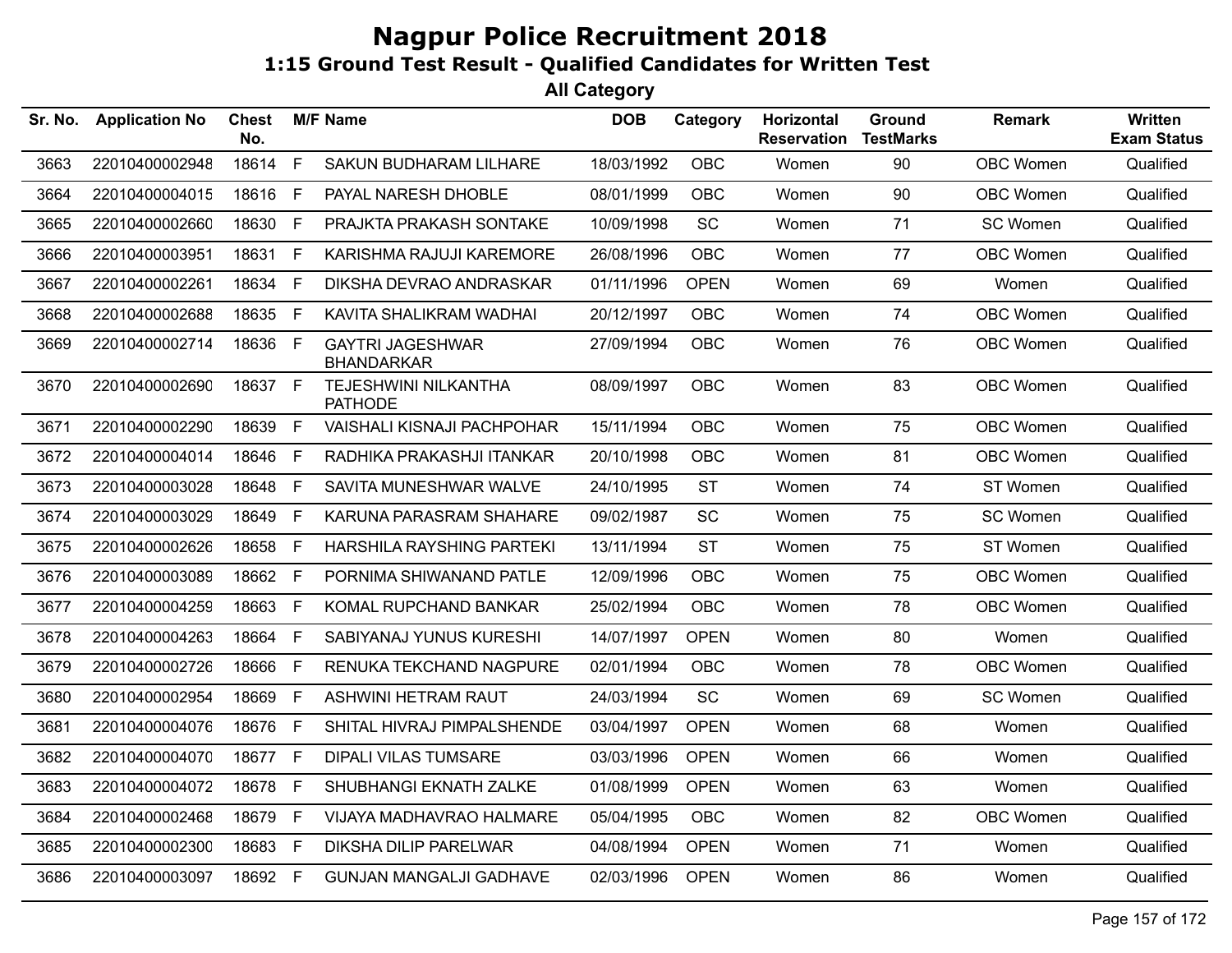| Sr. No. | <b>Application No</b> | <b>Chest</b><br>No. |              | <b>M/F Name</b>                            | <b>DOB</b> | Category    | Horizontal<br><b>Reservation</b> | Ground<br><b>TestMarks</b> | <b>Remark</b>                 | Written<br><b>Exam Status</b> |
|---------|-----------------------|---------------------|--------------|--------------------------------------------|------------|-------------|----------------------------------|----------------------------|-------------------------------|-------------------------------|
| 3687    | 22010400002889        | 18703               | F            | MINAXI GOPICHAND<br><b>BHANDARKAR</b>      | 14/09/1995 | <b>OBC</b>  | Women                            | 77                         | OBC Women                     | Qualified                     |
| 3688    | 22010400004083        | 18704               | $\mathsf F$  | PALLAVI SUNIL DHANDE                       | 21/01/2000 | <b>OPEN</b> | Women                            | 75                         | Women                         | Qualified                     |
| 3689    | 22010400003642        | 18706               | -F           | <b>ASHVINI DILIP KAMBLE</b>                | 18/09/1997 | <b>SC</b>   | Women                            | 79                         | SC Women                      | Qualified                     |
| 3690    | 22010400004079        | 18710 F             |              | MAYURI SHEKHARJI DHENGE                    | 11/04/1999 | <b>OPEN</b> | Women                            | 67                         | Women                         | Qualified                     |
| 3691    | 22010400003824        | 18719               | $\mathsf F$  | DIKSHA DAULATRAOJI CHAKOLE                 | 15/03/1994 | OBC         | Women                            | 76                         | OBC Women                     | Qualified                     |
| 3692    | 22010400003845        | 18720 F             |              | NEHA SHYAMJI GOTMARE                       | 03/11/1997 | <b>OBC</b>  | Women                            | 76                         | OBC Women                     | Qualified                     |
| 3693    | 22010400002779        | 18732 F             |              | <b>VAISHALI FAKIRAJI SENDRE</b>            | 01/11/1994 | <b>OBC</b>  | Women                            | 85                         | OBC Women                     | Qualified                     |
| 3694    | 22010400002793        | 18733               | $\mathsf{F}$ | SAVITA SUKHDEO BORKAR                      | 08/12/1991 | <b>OPEN</b> | Women                            | 81                         | Women                         | Qualified                     |
| 3695    | 22010400002835        | 18734 F             |              | RAKHI VIJAYJI BHOTMANGE                    | 21/08/1994 | <b>OPEN</b> | Women                            | 70                         | Women                         | Qualified                     |
| 3696    | 22010400002775        | 18735               | E            | SONALI VIJAY BAGADE                        | 18/07/1990 | SC          | Women                            | 90                         | SC Women                      | Qualified                     |
| 3697    | 22010400002784        | 18737 F             |              | BHARATI SUBHASHRAO RATHOD                  | 18/07/1998 | <b>OPEN</b> | Women                            | 94                         | <b>OPEN General/</b><br>Women | Qualified                     |
| 3698    | 22010400002364        | 18746 F             |              | CHHAYA SONIRAMJI JANGLE                    | 02/07/1991 | NT-C        | Women                            | 60                         | NT-C Women                    | Qualified                     |
| 3699    | 22010400002420        | 18753               | F            | ARATI ASHOK DOLASKAR                       | 02/06/1994 | <b>OBC</b>  | Women                            | 90                         | OBC Women                     | Qualified                     |
| 3700    | 22010400002190        | 18755 F             |              | PRERANA VIRCHANDJI HUMANE                  | 04/09/1997 | SC          | Women                            | 71                         | SC Women                      | Qualified                     |
| 3701    | 22010400002802        | 18759               | $\mathsf{F}$ | SONAM RAVINDRAJI GOKHALE                   | 27/06/1998 | <b>SBC</b>  | Women                            | 86                         | <b>SBC Women</b>              | Qualified                     |
| 3702    | 22010400003339        | 18768               | $\mathsf F$  | RUPALI RAJESH KAWRASE                      | 14/12/1998 | <b>OBC</b>  | Women                            | 86                         | OBC Women                     | Qualified                     |
| 3703    | 22010400003307        | 18769               | -F           | KISMAT ASHOK SURYAWANSHI                   | 27/02/1998 | SC          | Women                            | 89                         | SC Women                      | Qualified                     |
| 3704    | 22010400003308        | 18770 F             |              | GAUSIAPARVEEN ABDULSALAM<br><b>KURESHI</b> | 28/04/1993 | OBC         | Women                            | 97                         | <b>OPEN General</b>           | Qualified                     |
| 3705    | 22010400002791        | 18778 F             |              | SNEHAL SHARADJI DHANDE                     | 18/11/1997 | <b>OPEN</b> | Women                            | 94                         | <b>OPEN General/</b><br>Women | Qualified                     |
| 3706    | 22010400002887        | 18786               | $\mathsf{F}$ | SARLA PARABATRAO SONONE                    | 26/12/1995 | <b>OPEN</b> | Women                            | 74                         | Women                         | Qualified                     |
| 3707    | 22010400003826        | 18797 F             |              | POOJA SURESHRAO MANKAR                     | 29/07/1998 | SC          | Women                            | 86                         | SC Women                      | Qualified                     |
| 3708    | 22010400003763        | 18798               | -F           | DIPA VITTHAL KAVANPURE                     | 08/10/1998 | NT-B        | Women                            | 86                         | NT-B Women                    | Qualified                     |
| 3709    | 22010400004063        | 18801               | F            | SHWETA NARAYANRAOJI<br><b>RAKHUNDE</b>     | 15/04/1993 | <b>OBC</b>  | Women                            | 82                         | OBC Women                     | Qualified                     |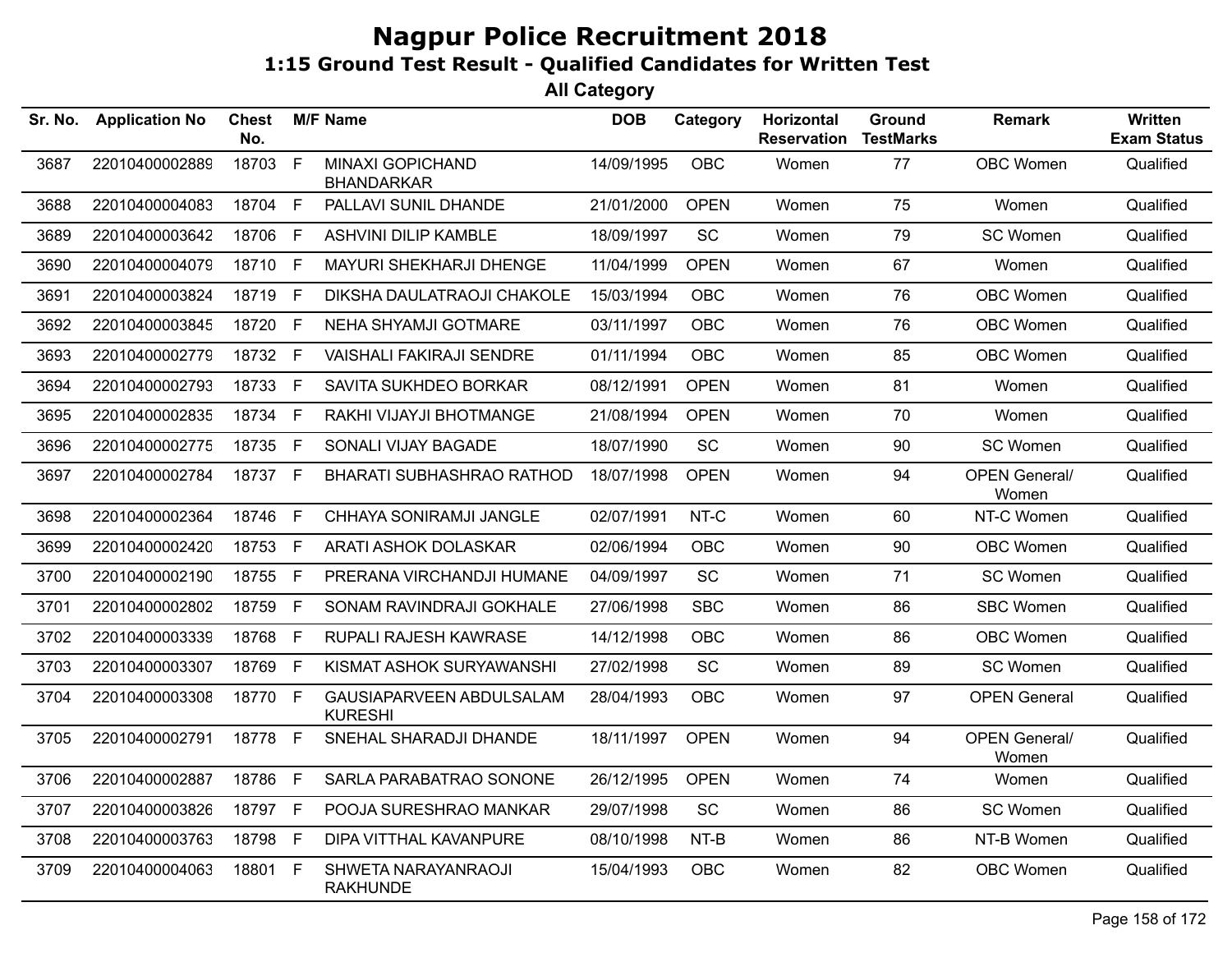| Sr. No. | <b>Application No</b> | <b>Chest</b><br>No. |              | <b>M/F Name</b>                        | <b>DOB</b> | Category    | <b>Horizontal</b><br><b>Reservation</b> | Ground<br><b>TestMarks</b> | <b>Remark</b>    | <b>Written</b><br><b>Exam Status</b> |
|---------|-----------------------|---------------------|--------------|----------------------------------------|------------|-------------|-----------------------------------------|----------------------------|------------------|--------------------------------------|
| 3710    | 22010400004064        | 18802               | F            | PRAGATI MURLIDHARJI BARDE              | 31/10/1999 | <b>OBC</b>  | Women                                   | 80                         | OBC Women        | Qualified                            |
| 3711    | 22010400003420        | 18809               | E            | SHUBHANGI VITHAL PAWAR                 | 11/12/1998 | <b>OPEN</b> | Women                                   | 86                         | Women            | Qualified                            |
| 3712    | 22010400003619        | 18811               | - F          | YOGITA RUPRAOJI ATHOR                  | 05/01/1993 | <b>SC</b>   | Women                                   | 72                         | SC Women         | Qualified                            |
| 3713    | 22010400002186        | 18814 F             |              | <b>LATA ARJUN BUDHE</b>                | 26/01/1995 | <b>OPEN</b> | Women                                   | 86                         | Women            | Qualified                            |
| 3714    | 22010400002189        | 18815 F             |              | SANGITA DEVIDAS MANKAR                 | 14/07/1989 | NT-B        | Women                                   | 78                         | NT-B Women       | Qualified                            |
| 3715    | 22010400003528        | 18816 F             |              | SHIVANI YASHWANT BORKAR                | 16/03/1996 | SC          | Women                                   | 70                         | SC Women         | Qualified                            |
| 3716    | 22010400003825        | 18817 F             |              | PRIYANKA DILIPJI UMREDKAR              | 18/01/1995 | <b>SBC</b>  | Women                                   | 72                         | <b>SBC Women</b> | Qualified                            |
| 3717    | 22010400002693        | 18822 F             |              | NIKHATKHATUN JABBAR SHEIKH             | 09/03/1997 | <b>OPEN</b> | Women                                   | 77                         | Women            | Qualified                            |
| 3718    | 22010400003410        | 18824 F             |              | <b>DIKSHA INDAL UKE</b>                | 13/11/1994 | SC          | Women                                   | 70                         | SC Women         | Qualified                            |
| 3719    | 22010400004065        | 18825               | F            | PAYAL RAJUJI GAWANDE                   | 24/03/1999 | <b>SC</b>   | Women                                   | 79                         | SC Women         | Qualified                            |
| 3720    | 22010400002238        | 18828               | E            | PAYAL CHANDANSINGHJI KESHRI            | 30/12/1993 | <b>OPEN</b> | Women                                   | 78                         | Women            | Qualified                            |
| 3721    | 22010400002741        | 18834 F             |              | RUPALI ASHOK AMALE                     | 16/03/1989 | <b>OBC</b>  | Women                                   | 75                         | OBC Women        | Qualified                            |
| 3722    | 22010400003931        | 18837 F             |              | <b>LATA MANGRU NAGPURE</b>             | 19/08/1993 | <b>OPEN</b> | Women                                   | 90                         | Women            | Qualified                            |
| 3723    | 22010400004260        | 18841               | $\mathsf{F}$ | <b>BHARTI HIRAMAN DHURVE</b>           | 18/11/1996 | <b>ST</b>   | Women                                   | 74                         | ST Women         | Qualified                            |
| 3724    | 22010400003303        | 18842 F             |              | ANITA JITENDRA NAGRALE                 | 14/07/1998 | SC          | Women                                   | 69                         | SC Women         | Qualified                            |
| 3725    | 22010400003300        | 18843               | E            | URMILA MANOHAR LOKHANDE                | 03/02/1997 | <b>SC</b>   | Women                                   | 68                         | SC Women         | Qualified                            |
| 3726    | 22010400002830        | 18846               | - F          | KOMAL DEVIDAS SHENDE                   | 22/05/1995 | <b>OPEN</b> | Women                                   | 78                         | Women            | Qualified                            |
| 3727    | 22010400002831        | 18847 F             |              | <b>SANGITA MITARAM UIKEY</b>           | 19/12/1993 | <b>ST</b>   | Women                                   | 82                         | ST Women         | Qualified                            |
| 3728    | 22010400002638        | 18848               | $\mathsf F$  | PAYAL VASANTA JADHAO                   | 05/07/1995 | <b>OPEN</b> | Women                                   | 70                         | Women            | Qualified                            |
| 3729    | 22010400003039        | 18854 F             |              | ANPRIYA ARVIND GONDHULE                | 05/09/1990 | <b>OBC</b>  | Women                                   | 79                         | <b>OBC Women</b> | Qualified                            |
| 3730    | 22010400003038        | 18855               | $\mathsf{F}$ | PRIYA SHRINIWAS MIRASHE                | 02/06/1997 | <b>OBC</b>  | Women                                   | 86                         | OBC Women        | Qualified                            |
| 3731    | 22010400002363        | 18863 F             |              | SUPRIYA SHRISAWANTJI<br><b>MESHRAM</b> | 18/08/1994 | <b>SC</b>   | Women                                   | 81                         | SC Women         | Qualified                            |
| 3732    | 22010400002367        | 18864               | F            | VANDANA ARUN BONDRE                    | 02/04/1996 | OBC.        | Women                                   | 88                         | OBC Women        | Qualified                            |
| 3733    | 22010400002571        | 18865               | E            | POONAM MORESHWAR<br><b>BHONGADE</b>    | 20/07/1997 | OBC         | Women                                   | 90                         | OBC Women        | Qualified                            |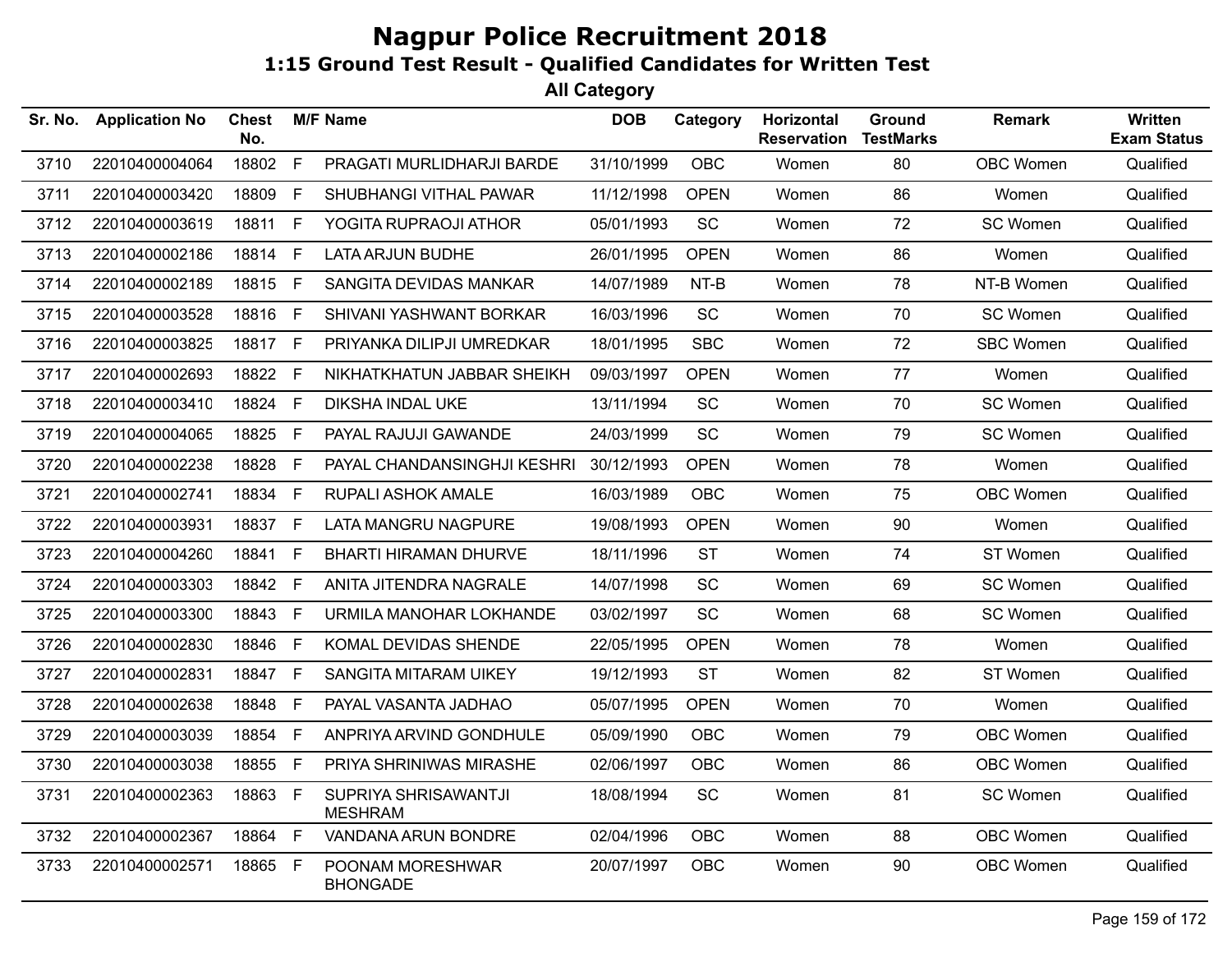| Sr. No. | <b>Application No</b> | Chest<br>No. |             | <b>M/F Name</b>                               | <b>DOB</b> | Category    | Horizontal<br><b>Reservation</b> | Ground<br><b>TestMarks</b> | <b>Remark</b>    | Written<br><b>Exam Status</b> |
|---------|-----------------------|--------------|-------------|-----------------------------------------------|------------|-------------|----------------------------------|----------------------------|------------------|-------------------------------|
| 3734    | 22010400003327        | 18871        | F           | PALLAVI CHHAGANLAL<br><b>DUDHBARAI</b>        | 23/12/1995 | <b>OPEN</b> | Women                            | 83                         | Women            | Qualified                     |
| 3735    | 22010400002188        | 18872 F      |             | SONALI BHANUDASRAO GHUBADE 10/07/1993         |            | SC          | Women                            | 86                         | SC Women         | Qualified                     |
| 3736    | 22010400003762        | 18873        | - F         | PRIYANKA SURENDRAJI KASTURE 16/09/1994        |            | <b>OBC</b>  | Women                            | 77                         | <b>OBC Women</b> | Qualified                     |
| 3737    | 22010400003767        | 18874 F      |             | <b>BHUMIKA LAXMAN SELOKAR</b>                 | 22/09/1995 | <b>OBC</b>  | Women                            | 90                         | OBC Women        | Qualified                     |
| 3738    | 22010400004164        | 18881        | $\mathsf F$ | PRIYA MAHADEO RAYSIDAM                        | 20/02/1998 | <b>ST</b>   | Women                            | 81                         | ST Women         | Qualified                     |
| 3739    | 22010400003608        | 18883        | F           | POURNIMA PRAKASH SONUNE                       | 24/11/1996 | <b>OPEN</b> | Women                            | 76                         | Women            | Qualified                     |
| 3740    | 22010400003989        | 18888        | F           | SUSHAMA KAWALU MADAVI                         | 25/12/1989 | <b>ST</b>   | Women                            | 74                         | ST Women         | Qualified                     |
| 3741    | 22010400003667        | 18909        | -F          | PANCHABUDHE ARCHANA<br><b>BHAURAO</b>         | 01/10/1999 | <b>OBC</b>  | Women                            | 86                         | <b>OBC Women</b> | Qualified                     |
| 3742    | 22010400003690        | 18911 F      |             | <b>JYOTI BALAJI LONE</b>                      | 05/03/1991 | <b>SC</b>   | Women                            | 84                         | SC Women         | Qualified                     |
| 3743    | 22010400002409        | 18916 F      |             | SHWETA VINOD VAIDYA                           | 20/11/1996 | <b>OPEN</b> | Women                            | 68                         | Women            | Qualified                     |
| 3744    | 22010400004169        | 18919        | F           | SARIKA KISHOR PAKHMODE                        | 14/04/1998 | OBC         | Women                            | 86                         | OBC Women        | Qualified                     |
| 3745    | 22010400004082        | 18926        | F           | KOMAL MANIK MADAVI                            | 29/07/1996 | <b>ST</b>   | Women                            | 73                         | ST Women         | Qualified                     |
| 3746    | 22010400002976        | 18934 F      |             | SHRADDHA NARESHJI GEDAMJI                     | 15/08/1995 | SC          | Women                            | 77                         | SC Women         | Qualified                     |
| 3747    | 22010400002978        | 18935 F      |             | SAPANA DNYANESHWARJI<br><b>GHOTALE</b>        | 27/09/1996 | <b>OBC</b>  | Women                            | 90                         | <b>OBC Women</b> | Qualified                     |
| 3748    | 22010400002712        | 18937 F      |             | CHHAYAWANTI TULSHIRAM AHAKE 02/05/1994        |            | <b>OPEN</b> | Women                            | 60                         | Women            | Qualified                     |
| 3749    | 22010400004038        | 18941        | -F          | ROHINI HIRALAL SONWANE                        | 15/06/1995 | <b>SBC</b>  | Women                            | 66                         | <b>SBC Women</b> | Qualified                     |
| 3750    | 22010400002844        | 18951        | $\mathsf F$ | <b>VIMAL MOTIRAM SAPATE</b>                   | 09/12/1989 | <b>OBC</b>  | Women                            | 82                         | <b>OBC Women</b> | Qualified                     |
| 3751    | 22010400002220        | 18952 F      |             | <b>DIKSHA MORESHWARJI</b><br><b>JAMBHULE</b>  | 22/09/1992 | SC          | Women                            | 72                         | <b>SC Women</b>  | Qualified                     |
| 3752    | 22010400002522        | 18955 F      |             | ANITA NARESHJI SHAHU                          | 15/02/1994 | <b>OPEN</b> | Women                            | 66                         | Women            | Qualified                     |
| 3753    | 22010400004140        | 18963        | F           | VAISHNAVI VASANTA TAYADE                      | 26/02/1999 | <b>OBC</b>  | Women                            | 86                         | <b>OBC Women</b> | Qualified                     |
| 3754    | 22010400002753        | 18979 F      |             | <b>MRUNALI MANOHARJI</b><br><b>KARANJEKAR</b> | 12/07/1997 | <b>OBC</b>  | Women                            | 74                         | <b>OBC Women</b> | Qualified                     |
| 3755    | 22010400002331        | 18981        | F           | ARTI SANTOSH WARHADE                          | 02/11/1994 | NT-D        | Women                            | 58                         | NT-D Women       | Qualified                     |
| 3756    | 22010400003766        | 18987 F      |             | PRIYANKA KANTI RAHANGDALE                     | 21/08/1992 | <b>OBC</b>  | Women                            | 90                         | OBC Women        | Qualified                     |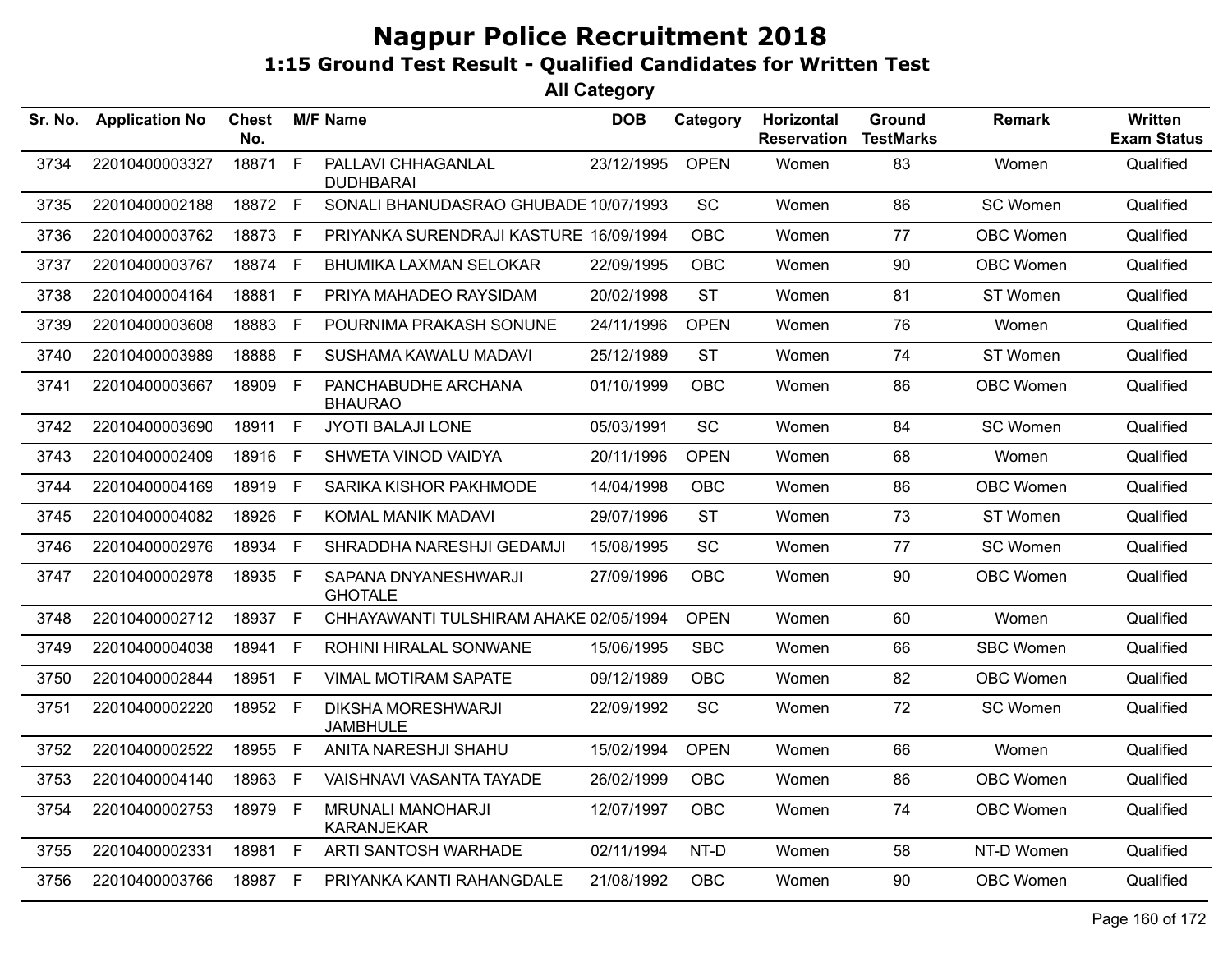| Sr. No. | <b>Application No</b> | <b>Chest</b><br>No. |    | <b>M/F Name</b>               | <b>DOB</b> | Category    | Horizontal<br><b>Reservation</b> | Ground<br><b>TestMarks</b> | <b>Remark</b>    | <b>Written</b><br><b>Exam Status</b> |
|---------|-----------------------|---------------------|----|-------------------------------|------------|-------------|----------------------------------|----------------------------|------------------|--------------------------------------|
| 3757    | 22010400003731        | 18988               | F  | REKHA SURESH LILHARE          | 11/05/1994 | <b>OBC</b>  | Women                            | 82                         | OBC Women        | Qualified                            |
| 3758    | 22010400002405        | 18992               | F. | HEENA SURESHJI DHAWADE        | 09/01/1993 | <b>OPEN</b> | Women                            | 78                         | Women            | Qualified                            |
| 3759    | 22010400002783        | 18993               | F  | PUJA NARESH CHAHNDE           | 01/06/1994 | SC          | Women                            | 77                         | SC Women         | Qualified                            |
| 3760    | 22010400002195        | 19018               | F. | <b>LIPITA MUKESH GURNULE</b>  | 31/08/1995 | <b>OBC</b>  | Women                            | 81                         | <b>OBC Women</b> | Qualified                            |
| 3761    | 22010400003047        | 19022               | F  | SUPRIYA SURESH RAMTEKE        | 08/05/1994 | <b>SC</b>   | Women                            | 69                         | SC Women         | Qualified                            |
| 3762    | 22010400003839        | 19029               | F. | ASHWINI DEEPAK SARODE         | 08/02/1995 | <b>OPEN</b> | Women                            | 66                         | Women            | Qualified                            |
| 3763    | 22010400003843        | 19030               | F  | <b>BHARTI ASHOK WAGHADE</b>   | 15/08/1992 | <b>OPEN</b> | Women                            | 70                         | Women            | Qualified                            |
| 3764    | 22010400002479        | 19033               | F  | NIKITA UTTAM THORAT           | 08/10/1997 | <b>OPEN</b> | Women                            | 76                         | Women            | Qualified                            |
| 3765    | 22010400002461        | 19034               | F  | MOHINI PANKAJ CHANGLE         | 26/05/1989 | NT-D        | Women                            | 64                         | NT-D Women       | Qualified                            |
| 3766    | 22010400002294        | 19040               | F. | <b>KIRAN RAMBHAU NASRE</b>    | 13/01/1995 | <b>OBC</b>  | Women                            | 82                         | <b>OBC Women</b> | Qualified                            |
| 3767    | 22010400002362        | 19045 F             |    | RUKSHALI PRAKASH DIFHORE      | 05/10/1996 | <b>OPEN</b> | Women                            | 76                         | Women            | Qualified                            |
| 3768    | 22010400002713        | 19062               | F. | <b>MOHINI ASHOK GAIDHANE</b>  | 25/03/1994 | <b>OBC</b>  | Women                            | 75                         | OBC Women        | Qualified                            |
| 3769    | 22010400002305        | 19064               | F. | SONALI MADHUKARAO MEHER       | 17/11/1997 | <b>SBC</b>  | Women                            | 77                         | <b>SBC Women</b> | Qualified                            |
| 3770    | 22010400002644        | 19066               | F. | VIDYA NILKANTHA CHICHGHARE    | 13/02/1996 | <b>OBC</b>  | Women                            | 82                         | OBC Women        | Qualified                            |
| 3771    | 22010400003494        | 19094               | F. | KIRAN MADHU KOKODE            | 02/07/1998 | <b>ST</b>   | Women                            | 82                         | ST Women         | Qualified                            |
| 3772    | 22010400002947        | 19098               | F. | POONAM GAJANAN WANKHADE       | 18/12/1997 | <b>SC</b>   | Women                            | 74                         | SC Women         | Qualified                            |
| 3773    | 22010400002501        | 19101               | F. | POOJA ISHWAR SONWANE          | 01/10/1996 | NT-B        | Women                            | 79                         | NT-B Women       | Qualified                            |
| 3774    | 22010400002496        | 19102               | F  | <b>MAMTA SHRIRAM RAJKUWAR</b> | 25/12/1991 | <b>OBC</b>  | Women                            | 82                         | <b>OBC Women</b> | Qualified                            |
| 3775    | 22010400003514        | 19104               | F. | RESHMA GAJANAN HIWRALE        | 02/07/1988 | <b>SC</b>   | Women                            | 82                         | SC Women         | Qualified                            |
| 3776    | 22010400004027        | 19112               | F. | SONAM REVCHAND TEMBHURNE      | 21/04/1991 | <b>SC</b>   | Women                            | 74                         | SC Women         | Qualified                            |
| 3777    | 22010400003287        | 19122               | F  | POONAM HEMRAJ BHASKAR         | 17/12/1994 | SC          | Women                            | 75                         | SC Women         | Qualified                            |
| 3778    | 22010400003783        | 19137               | F  | PRAMILA AMBADAS IDPACHI       | 13/05/1994 | <b>OPEN</b> | Women                            | 74                         | Women            | Qualified                            |
| 3779    | 22010400003784        | 19138 F             |    | SONALI KANTHIRAM MASRAM       | 11/04/1993 | <b>OPEN</b> | Women                            | 66                         | Women            | Qualified                            |
| 3780    | 22010400003674        | 19140 F             |    | MANISHA NILKANTH RAUT         | 22/08/1999 | <b>OBC</b>  | Women                            | 83                         | <b>OBC Women</b> | Qualified                            |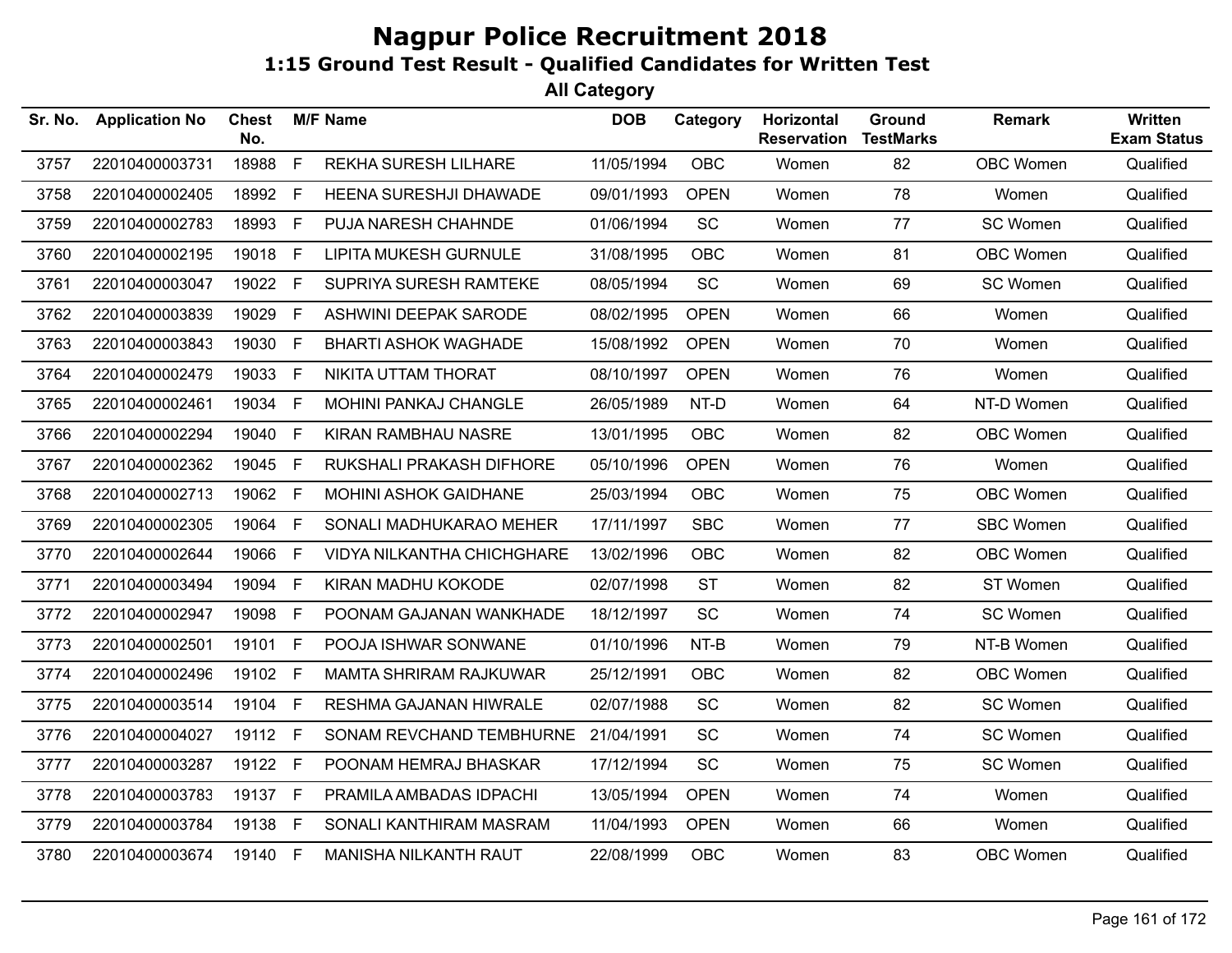| Sr. No. | <b>Application No</b> | <b>Chest</b><br>No. |    | <b>M/F Name</b>                      | <b>DOB</b> | Category    | Horizontal<br><b>Reservation</b> | Ground<br><b>TestMarks</b> | Remark              | Written<br><b>Exam Status</b> |
|---------|-----------------------|---------------------|----|--------------------------------------|------------|-------------|----------------------------------|----------------------------|---------------------|-------------------------------|
| 3781    | 22010400003194        | 19173               | F  | NISHA JEEVANDAS MESHRAM              | 26/12/1996 | SC          | Women                            | 73                         | SC Women            | Qualified                     |
| 3782    | 22010400003560        | 19191               | F. | RANJU WAMAN FUNDE                    | 12/02/1997 | <b>OBC</b>  | Women                            | 78                         | OBC Women           | Qualified                     |
| 3783    | 22010400003487        | 19223               | F  | ANJALI WASUDEOJI HATTIMARE           | 24/08/1994 | <b>OBC</b>  | Women                            | 74                         | OBC Women           | Qualified                     |
| 3784    | 22010400004102        | 19243               | F  | JYOTI LAXMAN GOLHARE                 | 02/06/1990 | NT-C        | Women                            | 59                         | NT-C Women          | Qualified                     |
| 3785    | 22010400002431        | 19245               | E  | PUNAM KISHORRAO MASANE               | 26/08/1999 | SC          | Women                            | 74                         | SC Women            | Qualified                     |
| 3786    | 22010400002994        | 19255               | F  | KIRTI ASHOKRAO RATHOD                | 26/07/1995 | <b>OPEN</b> | Women                            | 68                         | Women               | Qualified                     |
| 3787    | 22010400002349        | 19258               | F. | DEEPA SANJAY KAITHWAS                | 08/01/1996 | <b>OPEN</b> | Women                            | 71                         | Women               | Qualified                     |
| 3788    | 22010400002651        | 19260               | F. | YAMUNA RAMESH UIKEY                  | 10/06/1996 | <b>ST</b>   | Women                            | 78                         | ST Women            | Qualified                     |
| 3789    | 22010400002732        | 19262               | F. | <b>NEETA ASHOK KENDRE</b>            | 01/06/1997 | NT-D        | Women                            | 66                         | NT-D Women          | Qualified                     |
| 3790    | 22010400003253        | 19270               | F. | <b>SWATI GANESH HATOLE</b>           | 12/01/1997 | <b>SC</b>   | Women                            | 74                         | SC Women            | Qualified                     |
| 3791    | 22010400002321        | 19284               | F. | RUPALI NARAYANRAO CHAWARE            | 01/10/1995 | <b>OPEN</b> | Women                            | 60                         | Women               | Qualified                     |
| 3792    | 22010400003442        | 19296               | F  | SONAL SHANKAR WANKHADE               | 28/08/1999 | <b>OPEN</b> | Women                            | 60                         | Women               | Qualified                     |
| 3793    | 22010400003465        | 19327               | F  | DIKSHA VASANTA RATHOD                | 22/05/1997 | DT-A        | Women                            | 90                         | <b>DT-A General</b> | Qualified                     |
| 3794    | 22010400002987        | 19328               | E  | KAJAL SHANKAR MANAPURE               | 05/02/1999 | <b>OBC</b>  | Women                            | 81                         | OBC Women           | Qualified                     |
| 3795    | 22010400002985        | 19329               | F. | SWATI SITARAM VAIDYA                 | 26/10/1996 | <b>OBC</b>  | Women                            | 80                         | OBC Women           | Qualified                     |
| 3796    | 22010400002258        | 19338               | F  | PRIYANKA SURESH DHAWALE              | 27/10/1996 | <b>OBC</b>  | Women                            | 75                         | OBC Women           | Qualified                     |
| 3797    | 22010400003343        | 19345               | F. | <b>SWATI SUNIL MANKAR</b>            | 19/07/1995 | SC          | Women                            | 77                         | SC Women            | Qualified                     |
| 3798    | 22010400002990        | 19354 F             |    | BHAGYASHRI DUDHARAM<br><b>HATWAR</b> | 11/11/1994 | <b>OPEN</b> | Women                            | 66                         | Women               | Qualified                     |
| 3799    | 22010400003414        | 19362 F             |    | KIRAN GANESH PAWAR                   | 09/06/1996 | <b>OPEN</b> | Women                            | 79                         | Women               | Qualified                     |
| 3800    | 22010400004171        | 19381               | F. | ANITA SAMPATTI WAGHMARE              | 09/06/1993 | <b>SC</b>   | Women                            | 70                         | SC Women            | Qualified                     |
| 3801    | 22010400002318        | 19402               | F  | SUSHMA SHAMRAO DONODE                | 16/12/1996 | <b>OBC</b>  | Women                            | 83                         | <b>OBC Women</b>    | Qualified                     |
| 3802    | 22010400003131        | 19431               | F  | LEELA SHANTILAL DHIKAR               | 07/03/1994 | <b>ST</b>   | Women                            | 82                         | ST Women            | Qualified                     |
| 3803    | 22010400003130        | 19432 F             |    | ROSHNI ARUN SALAME                   | 18/06/1997 | <b>ST</b>   | Women                            | 82                         | ST Women            | Qualified                     |
| 3804    | 22010400002555        | 19433 F             |    | KALYANI BABURAO LAKDE                | 05/09/1998 | <b>OPEN</b> | Women                            | 61                         | Women               | Qualified                     |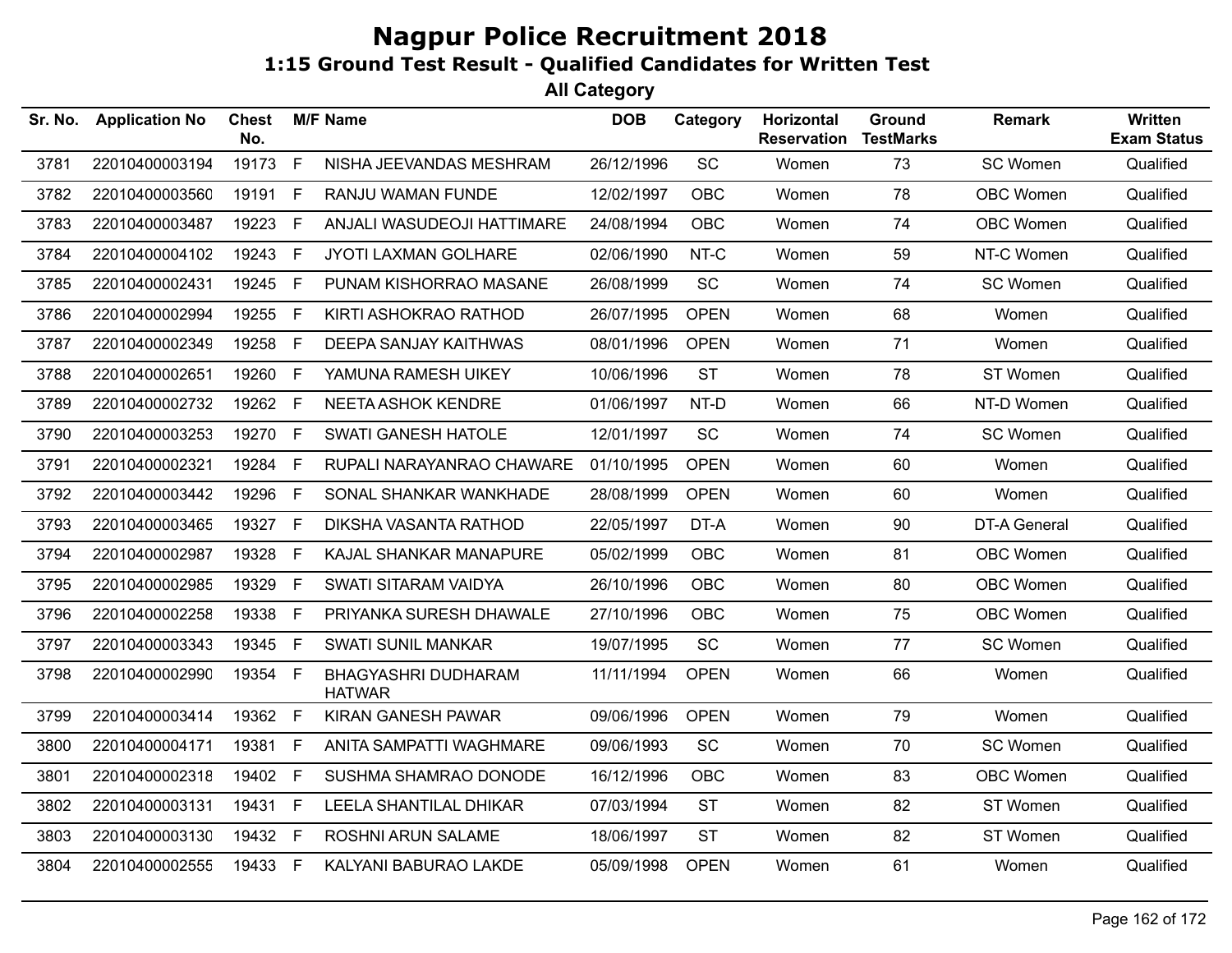| Sr. No. | <b>Application No</b> | Chest<br>No. |    | <b>M/F Name</b>                                  | <b>DOB</b> | Category    | Horizontal<br><b>Reservation</b> | Ground<br><b>TestMarks</b> | Remark              | <b>Written</b><br><b>Exam Status</b> |
|---------|-----------------------|--------------|----|--------------------------------------------------|------------|-------------|----------------------------------|----------------------------|---------------------|--------------------------------------|
| 3805    | 22010400002805        | 19461        | F  | KAANCHAN VINAYAK GAYAKWAD                        | 19/07/1995 | SC          | Women                            | 71                         | SC Women            | Qualified                            |
| 3806    | 22010400003279        | 19485        | F. | <b>DIPALI DEVIDAS GHATTE</b>                     | 08/12/1992 | <b>OPEN</b> | Women                            | 74                         | Women               | Qualified                            |
| 3807    | 22010400003015        | 19490        | F  | POOJA MACCHINDRA<br><b>DONGARDIVE</b>            | 19/03/1994 | SC          | Women                            | 74                         | SC Women            | Qualified                            |
| 3808    | 22010400002510        | 19506        | F  | <b>SUJATA SHRIRAM PASI</b>                       | 23/07/1995 | <b>SC</b>   | Women                            | 75                         | SC Women            | Qualified                            |
| 3809    | 22010400002516        | 19507        | F. | ARTI RAMKRIT CHOUDHARY                           | 05/05/1996 | SC          | Women                            | 85                         | SC Women            | Qualified                            |
| 3810    | 22010400002514        | 19508        | F  | SUNITA ANIL KANOJE                               | 29/04/1996 | <b>SC</b>   | Women                            | 82                         | SC Women            | Qualified                            |
| 3811    | 22010400002515        | 19509        | F. | POONAM NAMINARAYAN SAO                           | 12/06/1996 | <b>OBC</b>  | Women                            | 83                         | <b>OBC Women</b>    | Qualified                            |
| 3812    | 22010400003115        | 19511 F      |    | <b>VAISHALI KEWALCHAND</b><br><b>RAHANGDALE</b>  | 08/03/1999 | <b>OBC</b>  | Women                            | 92                         | Open General        | Qualified                            |
| 3813    | 22010400003087        | 19512 F      |    | RIKITA YASHWANT THAKUR                           | 07/03/1999 | <b>OBC</b>  | Women                            | 93                         | <b>OPEN General</b> | Qualified                            |
| 3814    | 22010400007410        | 19576        | F. | PALLAVI PRAFULLA INGLE                           | 04/09/1997 | <b>SC</b>   | Women                            | 78                         | SC Women            | Qualified                            |
| 3815    | 22010400006740        | 19579        | F. | RADHA PATIRAM CHANDRWAR                          | 05/09/1996 | <b>OBC</b>  | Women                            | 78                         | <b>OBC Women</b>    | Qualified                            |
| 3816    | 22010400007245        | 19581        | F. | AARTI TUKARAM MESHRAM                            | 05/10/1999 | <b>OPEN</b> | Women                            | 60                         | Women               | Qualified                            |
| 3817    | 22010400006888        | 19585        | F. | <b>MANISHA ARUN AWASTHI</b>                      | 09/08/1996 | <b>OPEN</b> | Women                            | 66                         | Women               | Qualified                            |
| 3818    | 22010400007298        | 19596        | F. | REENA MANOJ SANSARODE                            | 30/05/1992 | <b>SC</b>   | Women                            | 71                         | SC Women            | Qualified                            |
| 3819    | 22010400006327        | 19603        | F. | MOOMTAJPARVEEN JALIL ABDUL                       | 05/05/1998 | <b>OPEN</b> | Women                            | 68                         | Women               | Qualified                            |
| 3820    | 22010400006804        | 19606        | F  | NAINA GULAB RATANKAR                             | 09/07/1993 | SC          | Women                            | 72                         | SC Women            | Qualified                            |
| 3821    | 22010400007232        | 19609        | F. | VARSHA MAHADEO SONWANE                           | 08/08/1995 | NT-B        | Women                            | 82                         | NT-B Women          | Qualified                            |
| 3822    | 22010400006830        | 19611        | F  | JAYSHRI GANESH KAVHALE                           | 06/09/1996 | <b>SC</b>   | Women                            | 79                         | SC Women            | Qualified                            |
| 3823    | 22010400006396        | 19628        | F. | <b>VAISHNAVI RAMESH BINZADE</b>                  | 05/02/1993 | <b>SC</b>   | Women                            | 74                         | SC Women            | Qualified                            |
| 3824    | 22010400006850        | 19645        | F. | MANISHA NOKHELAL KATRE                           | 22/10/1993 | <b>OPEN</b> | Women                            | 74                         | Women               | Qualified                            |
| 3825    | 22010400007277        | 19653        | F. | MAYURI SUBHASH MADARKAR                          | 22/12/1998 | <b>OPEN</b> | Women                            | 63                         | Women               | Qualified                            |
| 3826    | 22010400006952        | 19660        | E  | <b>JAYASHREE PRAKASHRAOJI</b><br><b>WAGHMARE</b> | 03/06/1999 | <b>OBC</b>  | Women                            | 78                         | <b>OBC Women</b>    | Qualified                            |
| 3827    | 22010400007323        | 19673 F      |    | VANDANA MAROTI DHEKALE                           | 21/01/1994 | <b>OPEN</b> | Women                            | 64                         | Women               | Qualified                            |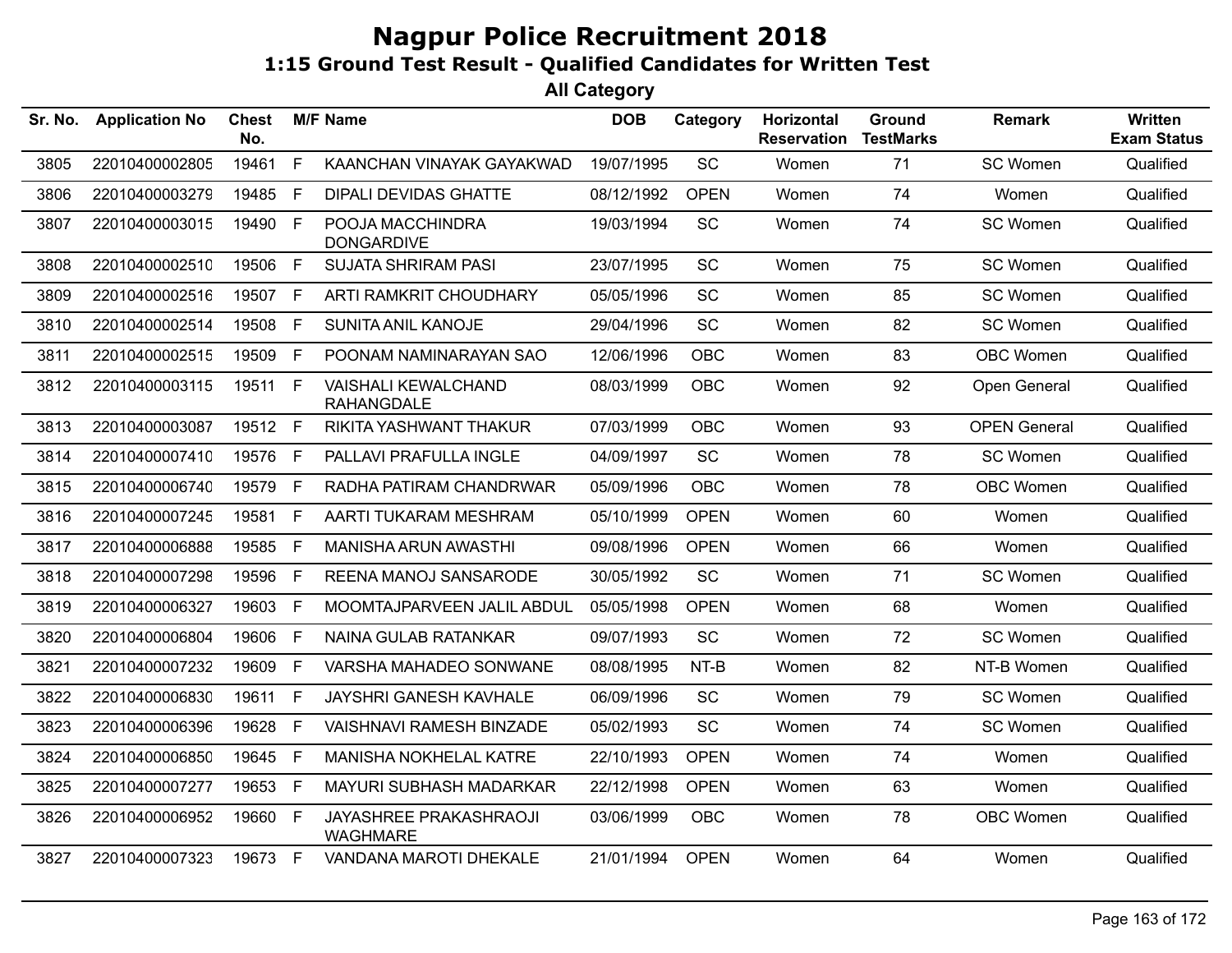| Sr. No. | <b>Application No</b> | <b>Chest</b><br>No. |    | <b>M/F Name</b>                       | <b>DOB</b> | Category    | Horizontal<br><b>Reservation</b> | Ground<br><b>TestMarks</b> | Remark              | <b>Written</b><br><b>Exam Status</b> |
|---------|-----------------------|---------------------|----|---------------------------------------|------------|-------------|----------------------------------|----------------------------|---------------------|--------------------------------------|
| 3828    | 22010400007259        | 19674               | F  | SHUBHANGI RAJESH TOTAWAR              | 14/12/1998 | <b>OPEN</b> | Women                            | 78                         | Women               | Qualified                            |
| 3829    | 22010400001557        | 19678 F             |    | PRIYANKA GOVIND THEMASKAR             | 30/10/1990 | <b>SC</b>   | Women/SP                         | 82                         | SC Women            | Qualified                            |
| 3830    | 22010400006508        | 19693 F             |    | PALLAVI PRAKASH JAWADE                | 16/03/1996 | <b>OPEN</b> | Women                            | 61                         | Women               | Qualified                            |
| 3831    | 22010400006739        | 19698               | F. | RASHMI SANTOSHSINGH THAKUR            | 09/04/1995 | <b>OPEN</b> | Women                            | 65                         | Women               | Qualified                            |
| 3832    | 22010400006478        | 19705               | F  | <b>JYOTI KESARI KORETI</b>            | 09/03/1993 | <b>OPEN</b> | Women                            | 86                         | Women               | Qualified                            |
| 3833    | 22010400007290        | 19712 F             |    | SWATI GANESH BONDARKAR                | 05/07/1998 | <b>OPEN</b> | Women                            | 62                         | Women               | Qualified                            |
| 3834    | 22010400007416        | 19718 F             |    | <b>LAXMI VIJAY DHOKE</b>              | 03/12/1995 | <b>SC</b>   | Women                            | 68                         | SC Women            | Qualified                            |
| 3835    | 22010400007244        | 19732               | -F | KAVITA KAILASH BANSOD                 | 05/08/1996 | <b>SC</b>   | Women                            | 83                         | SC Women            | Qualified                            |
| 3836    | 22010400005211        | 19737 F             |    | <b>MOHINI RUPESH WASNIK</b>           | 29/09/1994 | <b>SC</b>   | Women                            | 71                         | SC Women            | Qualified                            |
| 3837    | 22010400001130        | 19742               | F  | YOGTA VILAS KADWE                     | 07/10/1997 | OBC         | Women/SP                         | 82                         | OBC Women           | Qualified                            |
| 3838    | 22010400002471        | 19746 F             |    | ASHVINI ASHOK BALPANDE                | 22/03/1995 | <b>OBC</b>  | Women/SP                         | 78                         | OBC Women           | Qualified                            |
| 3839    | 22010400005328        | 19752 F             |    | AAKANSHA VINAYAK MENDHE               | 14/02/1998 | SC          | Women                            | 68                         | SC Women            | Qualified                            |
| 3840    | 22010400006645        | 19753 F             |    | SAVITA RAJUBHAU LOKHANDE              | 16/08/1994 | <b>SC</b>   | Women/SP                         | 70                         | SC Women            | Qualified                            |
| 3841    | 22010400004591        | 19759 F             |    | PALLAVI SHANKARRAO<br><b>DUMANWAR</b> | 29/07/1997 | <b>OBC</b>  | Women                            | 82                         | OBC Women           | Qualified                            |
| 3842    | 22010400006451        | 19760 F             |    | RUCHITA MANOHAR NASRE                 | 11/10/1999 | <b>OBC</b>  | Women/SP                         | 76                         | OBC Women           | Qualified                            |
| 3843    | 22010400003100        | 19762 F             |    | <b>HEMLATA NIRANJAN BOBATE</b>        | 04/06/1993 | OBC         | Women/SP                         | 94                         | <b>OPEN General</b> | Qualified                            |
| 3844    | 22010400007342        | 19763 F             |    | DARSHANA RATAN CHANDEKAR              | 09/05/1998 | SC          | Women                            | 86                         | SC Women            | Qualified                            |
| 3845    | 22010400007139        | 19766               | E  | MANISHA PRAKASH KUNGHADKAR 22/07/1995 |            | OBC         | Women                            | 74                         | OBC Women           | Qualified                            |
| 3846    | 22010400007441        | 19770 F             |    | PRAGATI PREMDASJ HIREKHAN             | 23/09/1996 | <b>SC</b>   | Women                            | 74                         | SC Women            | Qualified                            |
| 3847    | 22010400007642        | 19771               | F  | MADAHVI DILIP WANKHEDE                | 11/06/1996 | <b>OPEN</b> | Women                            | 72                         | Women               | Qualified                            |
| 3848    | 22010400007260        | 19780 F             |    | SHILPA MAHADEV GOSAVI                 | 23/01/1995 | <b>OPEN</b> | Women                            | 74                         | Women               | Qualified                            |
| 3849    | 22010400004964        | 19781               | F  | PUJA BHAGCHAND KOKAN                  | 02/11/1995 | <b>OPEN</b> | Women                            | 69                         | Women               | Qualified                            |
| 3850    | 22010400005777        | 19783 F             |    | NISHA JAYKUMAR SHENDE                 | 29/11/1995 | SC          | Women                            | 90                         | SC Women            | Qualified                            |
| 3851    | 22010400006688        | 19785 F             |    | JAYADABANO YUNUS MOHAMMAD 28/07/1996  |            | <b>OPEN</b> | Women                            | 62                         | Women               | Qualified                            |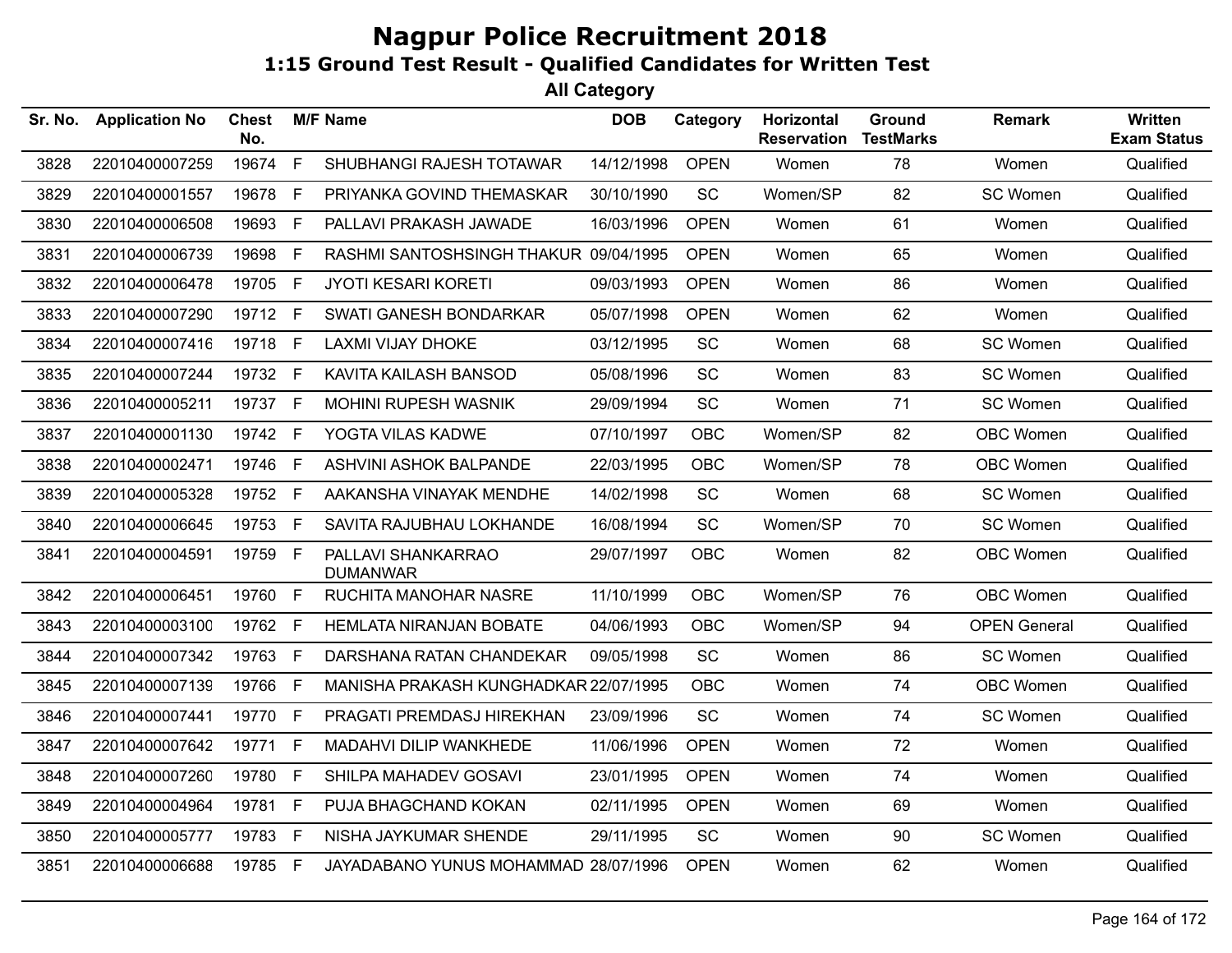| Sr. No. | <b>Application No</b> | <b>Chest</b><br>No. |    | <b>M/F Name</b>                        | <b>DOB</b> | Category    | Horizontal<br><b>Reservation</b> | Ground<br><b>TestMarks</b> | <b>Remark</b>       | <b>Written</b><br><b>Exam Status</b> |
|---------|-----------------------|---------------------|----|----------------------------------------|------------|-------------|----------------------------------|----------------------------|---------------------|--------------------------------------|
| 3852    | 22010400007333        | 19794               | F  | DIPALI LAXMANRAO BAWANE                | 18/01/1986 | $NT-B$      | Women                            | 78                         | NT-B Women          | Qualified                            |
| 3853    | 22010400006193        | 19796               | F. | KOMAL NARESH DHARNE                    | 19/11/1996 | <b>ST</b>   | Women                            | 90                         | ST Women            | Qualified                            |
| 3854    | 22010400004206        | 19801               | F. | KARISHMA SUBHASH DHURVE                | 16/06/1996 | <b>ST</b>   | Women/SP                         | 74                         | ST Women            | Qualified                            |
| 3855    | 22010400001573        | 19811               | F  | <b>MANISH SUKDAS MADAVI</b>            | 16/06/1997 | <b>ST</b>   | Women/SP                         | 93                         | <b>OPEN General</b> | Qualified                            |
| 3856    | 22010400004442        | 19838               | F. | <b>HIRA KALURAM FATPURE</b>            | 05/02/1996 | SC          | Women                            | 68                         | SC Women            | Qualified                            |
| 3857    | 22010400006843        | 19845               | F. | USHA AMARSINGH SAMARIYA                | 12/07/1996 | <b>OPEN</b> | Women                            | 61                         | Women               | Qualified                            |
| 3858    | 22010400002392        | 19847               | F. | ACHAL DEVIDAS PIMPALKAR                | 01/08/1996 | <b>OBC</b>  | Women/SP                         | 74                         | OBC Women           | Qualified                            |
| 3859    | 22010400007253        | 19849               | F  | <b>BINITA RAMCHANDRA RAJPUT</b>        | 26/11/1994 | <b>OPEN</b> | Women                            | 77                         | Women               | Qualified                            |
| 3860    | 22010400004608        | 19850               | F. | RUPALI RAMESH MAHAJAN                  | 27/04/1997 | <b>OBC</b>  | Women/SP                         | 90                         | OBC SP              | Qualified                            |
| 3861    | 22010400005719        | 19858               | F. | NIKITA SUBHASH DAYANE                  | 17/06/1995 | <b>OPEN</b> | Women                            | 81                         | Women               | Qualified                            |
| 3862    | 22010400003645        | 19866               | F. | PALLAVI VISHNU RAUT                    | 20/08/1997 | <b>OBC</b>  | Women/SP                         | 77                         | OBC Women           | Qualified                            |
| 3863    | 22010400000052        | 19867               | F. | SITA SHOBHELAL UIKEY                   | 07/05/1991 | <b>ST</b>   | Women/SP                         | 65                         | ST <sub>SP</sub>    | Qualified                            |
| 3864    | 22010400004938        | 19872 F             |    | SUNANDA TARACHAND JADHAO               | 15/01/1996 | <b>OPEN</b> | Women                            | 60                         | Women               | Qualified                            |
| 3865    | 22010400007652        | 19876               | F  | SUCHITA AVDHUT KHADSE                  | 09/06/1988 | <b>SC</b>   | Women                            | 82                         | SC Women            | Qualified                            |
| 3866    | 22010400004982        | 19880               | F. | ARCHANA SHESHERAOJI JADHAV             | 15/08/1998 | <b>OPEN</b> | Women                            | 82                         | Women               | Qualified                            |
| 3867    | 11010400005032        | 19892               | F. | CHANDNI ARUN BORKAR                    | 19/11/1999 | SC          | Women/SP                         | 80                         | SC Women            | Qualified                            |
| 3868    | 22010400005389        | 19893               | F. | ALMASPARVEEN NOORKHAN<br><b>PATHAN</b> | 27/11/1995 | <b>OPEN</b> | Women                            | 70                         | Women               | Qualified                            |
| 3869    | 22010400005388        | 19894               | F. | NEELAM RAMKRUPALJI NISHAD              | 28/04/1994 | <b>OPEN</b> | Women                            | 78                         | Women               | Qualified                            |
| 3870    | 22010400006568        | 19895               | F. | NAMITA VASANTRAO BHURE                 | 10/06/1992 | <b>OPEN</b> | Women                            | 63                         | Women               | Qualified                            |
| 3871    | 22010400005391        | 19896               | F. | SANGEETA RAMESH MESHRAM                | 02/10/1991 | SC          | Women/SP                         | 90                         | <b>SC SP</b>        | Qualified                            |
| 3872    | 22010400005058        | 19897 F             |    | SHRADDHA CHUNNILAL YADAV               | 30/05/1993 | <b>OPEN</b> | Women/SP                         | 65                         | Women               | Qualified                            |
| 3873    | 22010400004499        | 19912               | F. | SHUBHANGI GANESH KHANZODE              | 29/12/1992 | <b>OBC</b>  | Women                            | 82                         | <b>OBC Women</b>    | Qualified                            |
| 3874    | 22010400005097        | 19920               | F. | SONU DEVRAO SONWANE                    | 10/02/1990 | <b>ST</b>   | Women                            | 82                         | ST Women            | Qualified                            |
| 3875    | 22010400001978        | 19921               | F. | POOJA DILIPRAO LANDE                   | 20/01/1996 | NT-C        | Women/SP                         | 82                         | NT-C Women          | Qualified                            |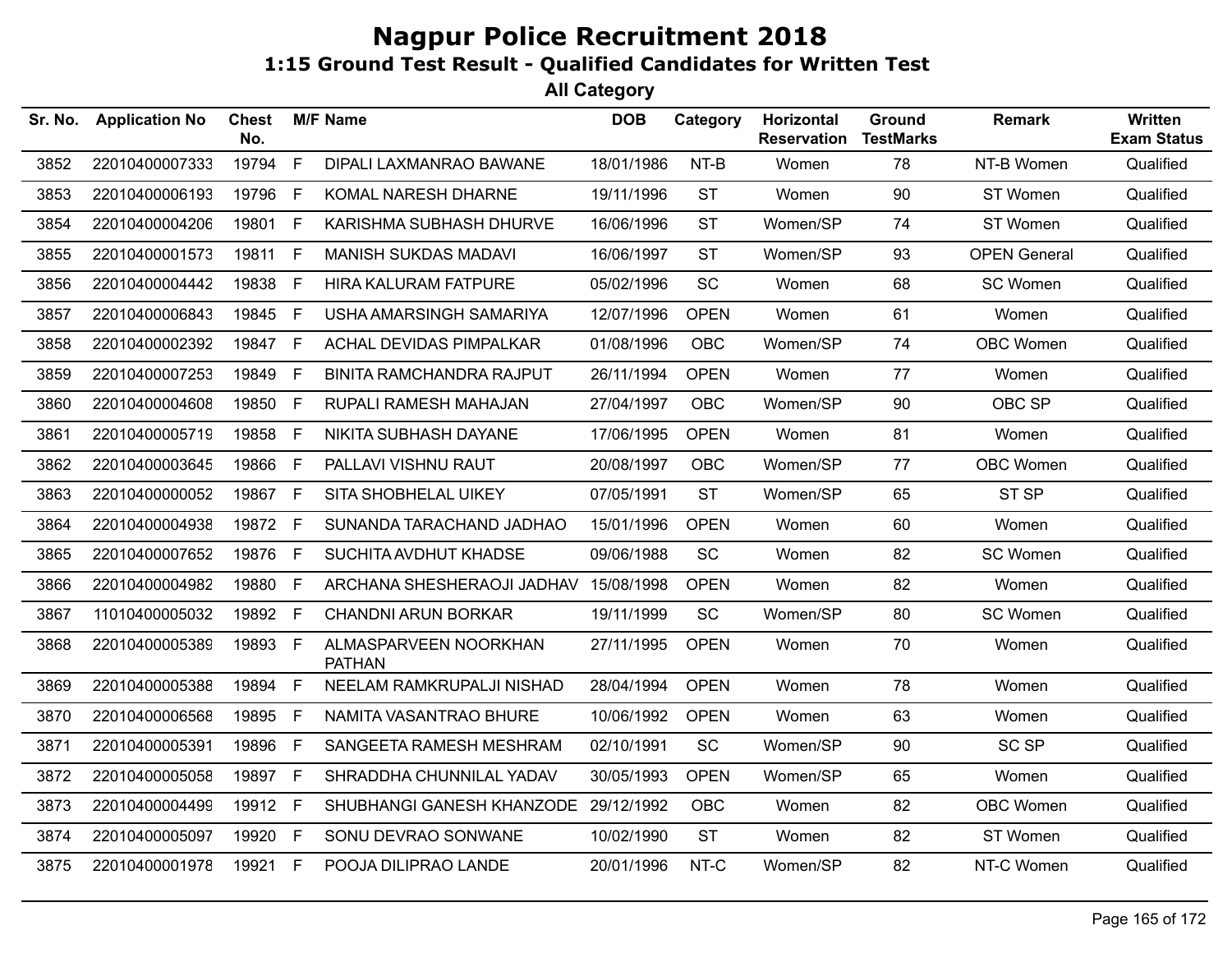| Sr. No. | <b>Application No</b> | <b>Chest</b><br>No. |              | <b>M/F Name</b>                         | <b>DOB</b> | Category    | Horizontal<br><b>Reservation</b> | Ground<br><b>TestMarks</b> | <b>Remark</b>                 | <b>Written</b><br><b>Exam Status</b> |
|---------|-----------------------|---------------------|--------------|-----------------------------------------|------------|-------------|----------------------------------|----------------------------|-------------------------------|--------------------------------------|
| 3876    | 22010400004656        | 19922               | F            | SAVITA GAURISHANKAR RATHOD              | 06/06/1995 | <b>OPEN</b> | Women/SP                         | 66                         | Women                         | Qualified                            |
| 3877    | 22010400005928        | 19932               | F            | KOMAL ANANTARAO SELOKAR                 | 01/06/1998 | <b>OBC</b>  | Women                            | 90                         | OBC Women                     | Qualified                            |
| 3878    | 22010400004589        | 19935               | F            | PUNAM ASHOK GAIKWAD                     | 01/03/1993 | SC          | Women                            | 73                         | SC Women                      | Qualified                            |
| 3879    | 22010400006623        | 19937 F             |              | DHARTI HARICHAND THAWAKAR               | 03/01/1997 | <b>OBC</b>  | Women                            | 86                         | <b>OBC Women</b>              | Qualified                            |
| 3880    | 22010400005707        | 19938               | $\mathsf{F}$ | YAMUNA MUNNALAL LILHARE                 | 17/09/1999 | <b>OBC</b>  | Women                            | 74                         | OBC Women                     | Qualified                            |
| 3881    | 22010400005071        | 19947 F             |              | SANGITA SURAJLAL SHAHARE                | 21/08/1996 | <b>SBC</b>  | Women                            | 70                         | <b>SBC Women</b>              | Qualified                            |
| 3882    | 22010400004559        | 19963               | F            | SAROJA DAYANAND KENDRE                  | 23/04/1997 | NT-D        | Women                            | 82                         | NT-D Women                    | Qualified                            |
| 3883    | 22010400004564        | 19964               | E            | ANURADHA DAYANAND KENDRE                | 23/01/1995 | NT-D        | Women                            | 66                         | NT-D Women                    | Qualified                            |
| 3884    | 22010400004562        | 19965               | F            | MANDAKINI DAYANAND KENDRE               | 27/10/1999 | NT-D        | Women                            | 71                         | NT-D Women                    | Qualified                            |
| 3885    | 22010400005853        | 19970 F             |              | ASHWINI BHALCHANDRA<br><b>MALEWAR</b>   | 04/03/1993 | <b>OPEN</b> | Women                            | 64                         | Women                         | Qualified                            |
| 3886    | 22010400006851        | 19984               | E            | UJWALA ASHOKJI JANBANDHU                | 10/03/1991 | SC          | Women                            | 85                         | SC Women                      | Qualified                            |
| 3887    | 22010400004627        | 19985               | $\mathsf{F}$ | NEHAPARVIN SARDAR KHAN                  | 12/05/1998 | <b>OPEN</b> | Women                            | 94                         | <b>OPEN General/</b><br>Women | Qualified                            |
| 3888    | 22010400007168        | 19989               | F            | POOJAA SHIVAJIRAV DUNTAPALLE 02/12/1997 |            | <b>OBC</b>  | Women                            | 78                         | OBC Women                     | Qualified                            |
| 3889    | 22010400007640        | 19993 F             |              | RESHMA RAMESH RATANPURE                 | 23/04/1992 | <b>OPEN</b> | Women                            | 67                         | Women                         | Qualified                            |
| 3890    | 22010400006560        | 20002 F             |              | VAISHALI WAMANRAO JAMKAR                | 27/08/1996 | NT-C        | Women                            | 63                         | NT-C Women                    | Qualified                            |
| 3891    | 22010400005139        | 20003 F             |              | EKTA DNYANESHWAR KOHAPARE               | 28/11/1996 | <b>OBC</b>  | Women                            | 74                         | OBC Women                     | Qualified                            |
| 3892    | 22010400006546        | 20013 F             |              | POOJA DEVIDAS WAHANE                    | 19/06/1996 | <b>SC</b>   | Women                            | 78                         | SC Women                      | Qualified                            |
| 3893    | 22010400004744        | 20026               | E            | MUSKAN JAFARKHAN PATHAN                 | 07/04/1998 | <b>OPEN</b> | Women                            | 79                         | Women                         | Qualified                            |
| 3894    | 22010400004460        | 20036               | F.           | NISHA NANDKISHOR KASARE                 | 28/04/1996 | <b>OBC</b>  | Women                            | 86                         | OBC Women                     | Qualified                            |
| 3895    | 22010400004683        | 20059 F             |              | AANCHAL ASHWINI SINGH                   | 01/07/1994 | <b>OPEN</b> | Women                            | 78                         | Women                         | Qualified                            |
| 3896    | 22010400007393        | 20069 F             |              | PRIYA VIJAY NIKOSE                      | 22/06/1993 | SC          | Women                            | 78                         | SC Women                      | Qualified                            |
| 3897    | 22010400005762        | 20075 F             |              | AASHIKA VIJAY DONGRE                    | 12/12/1997 | <b>SC</b>   | Women                            | 77                         | SC Women                      | Qualified                            |
| 3898    | 22010400004860        | 20083 F             |              | <b>VEENA RAMESH BARGAT</b>              | 03/07/1994 | <b>OPEN</b> | Women                            | 71                         | Women                         | Qualified                            |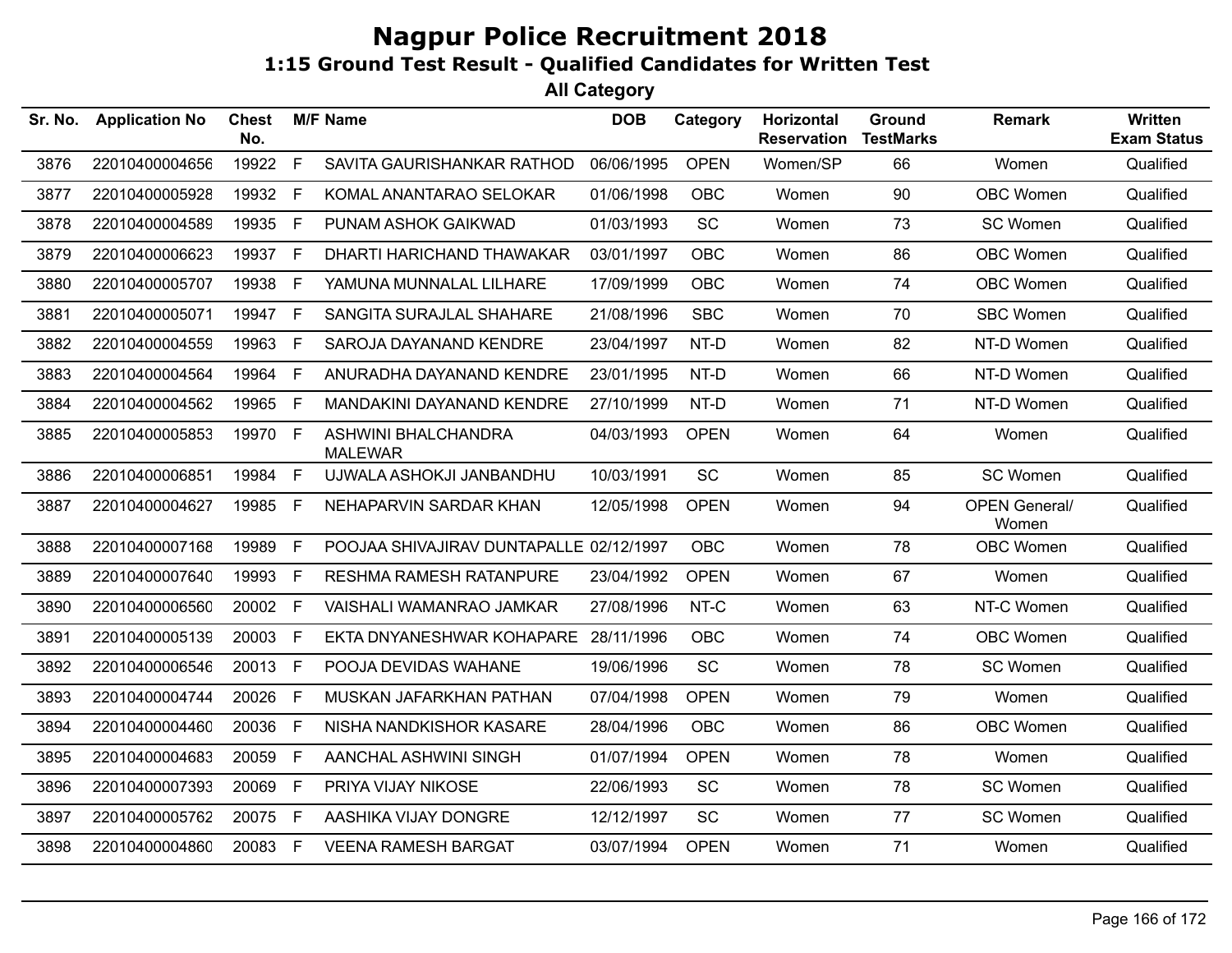| Sr. No. | <b>Application No</b> | Chest<br>No. |                | <b>M/F Name</b>                              | <b>DOB</b> | Category    | Horizontal<br><b>Reservation</b> | Ground<br><b>TestMarks</b> | <b>Remark</b>                 | Written<br><b>Exam Status</b> |
|---------|-----------------------|--------------|----------------|----------------------------------------------|------------|-------------|----------------------------------|----------------------------|-------------------------------|-------------------------------|
| 3899    | 22010400004855        | 20085        | $\overline{F}$ | <b>ROSHANI NIRMALKUMAR</b><br><b>MANEKAR</b> | 25/05/1997 | <b>OPEN</b> | Women                            | 67                         | Women                         | Qualified                     |
| 3900    | 22010400005287        | 20089        | F              | SUSHAMA MAROTIJI THAKARE                     | 10/06/1997 | <b>OPEN</b> | Women                            | 84                         | Women                         | Qualified                     |
| 3901    | 22010400004655        | 20102        | F.             | SUSHMA JAYRAMJI WANJARI                      | 05/11/1999 | <b>OBC</b>  | Women                            | 74                         | OBC Women                     | Qualified                     |
| 3902    | 22010400006132        | 20109        | F              | PRAJAKTA ARUN PATIL                          | 30/12/1996 | <b>OPEN</b> | Women                            | 60                         | Women                         | Qualified                     |
| 3903    | 11010400016232        | 20116        | F.             | VAISHALI HEMRAJ LANJEWAR                     | 03/10/1993 | OBC         | Women                            | 79                         | <b>OBC Women</b>              | Qualified                     |
| 3904    | 22010400007241        | 20123        | F              | <b>KAJAL SANJAY GIRI</b>                     | 16/10/1997 | <b>OPEN</b> | Women/SP                         | 70                         | Women                         | Qualified                     |
| 3905    | 22010400004455        | 20127 F      |                | <b>MANISHA NETA GHODE</b>                    | 20/09/1998 | <b>OPEN</b> | Women                            | 65                         | Women                         | Qualified                     |
| 3906    | 22010400005626        | 20128 F      |                | <b>ASHWINI SHESHRAO MASKI</b>                | 07/05/1997 | <b>OPEN</b> | Women                            | 86                         | Women                         | Qualified                     |
| 3907    | 22010400004450        | 20130        | F.             | PRIYANKA AMBIKA PAL                          | 01/07/1998 | <b>OPEN</b> | Women                            | 97                         | <b>OPEN General/</b><br>Women | Qualified                     |
| 3908    | 22010400005807        | 20131        | F              | PRANITA DEORAOJI REWATKAR                    | 02/08/1995 | <b>OPEN</b> | Women                            | 79                         | Women                         | Qualified                     |
| 3909    | 11010400016137        | 20135 F      |                | NEHA MORESHWARJI<br><b>TEMBHEKAR</b>         | 04/08/1995 | SC          | Women                            | 74                         | SC Women                      | Qualified                     |
| 3910    | 22010400005069        | 20146        | F              | DHANASHREE CHAITRAM NAROLE 14/01/1994        |            | <b>OBC</b>  | Women                            | 82                         | OBC Women                     | Qualified                     |
| 3911    | 22010400006970        | 20149        | F.             | MANISHA RAVSAHEB DAHIPHALE                   | 10/04/1995 | <b>OPEN</b> | Women/PAP                        | 67                         | Women                         | Qualified                     |
| 3912    | 22010400005846        | 20176        | F              | <b>TRUPTI DEORAM RAMTEKE</b>                 | 18/11/1998 | SC          | Women                            | 70                         | SC Women                      | Qualified                     |
| 3913    | 22010400007417        | 20184        | F.             | POOJA PRALHAD MESHRAM                        | 19/11/1992 | <b>SC</b>   | Women                            | 79                         | SC Women                      | Qualified                     |
| 3914    | 11010400000140        | 20201        | M              | VINODKUMAR RAMCHANDRA<br><b>WADEKAR</b>      | 21/02/1975 | <b>SC</b>   | Ex.Serviceman                    | 88                         | <b>SC Ex.Servicemen</b>       | Qualified                     |
| 3915    | 11010400016979        | 20202        | M              | PRAMOL LAXMAN SHELKE                         | 29/03/1984 | <b>SC</b>   | Ex.Serviceman                    | 96                         | <b>OPEN General</b>           | Qualified                     |
| 3916    | 11010400008811        | 20203        | M              | SHASHIKANT MANIKRAO<br><b>HIRUDKAR</b>       | 05/05/1980 | <b>OBC</b>  | Ex.Serviceman                    | 86                         | OBC Ex.Servicemen             | Qualified                     |
| 3917    | 11010400005979        | 20204        | M              | RAJESH SUDAMRAOJI WANKHEDE 21/03/1982        |            | <b>OBC</b>  | Ex.Serviceman                    | 92                         | <b>OPEN General</b>           | Qualified                     |
| 3918    | 11010400019561        | 20205        | M              | SANTOSH DEORAOJI DUDHANE                     | 16/01/1975 | OBC         | Ex.Serviceman                    | 94                         | <b>OPEN General</b>           | Qualified                     |
| 3919    | 11010400000435        | 20206        | М              | SHIVNATH PRABHUDAS GEDAM                     | 22/08/1980 | <b>SC</b>   | Ex.Serviceman                    | 100                        | <b>OPEN General</b>           | Qualified                     |
| 3920    | 11010400023836        | 20207        | M              | <b>GAWAI DIWAKAR NARAYAN</b>                 | 25/06/1982 | <b>SC</b>   | Ex.Serviceman                    | 90                         | SC Ex.Servicemen              | Qualified                     |
| 3921    | 11010400001459        | 20208        | M              | YUWRAJ RAIBHAN BAGADE                        | 26/08/1973 | <b>OPEN</b> | Ex.Serviceman                    | 83                         | <b>OPEN Ex.Serviceman</b>     | Qualified                     |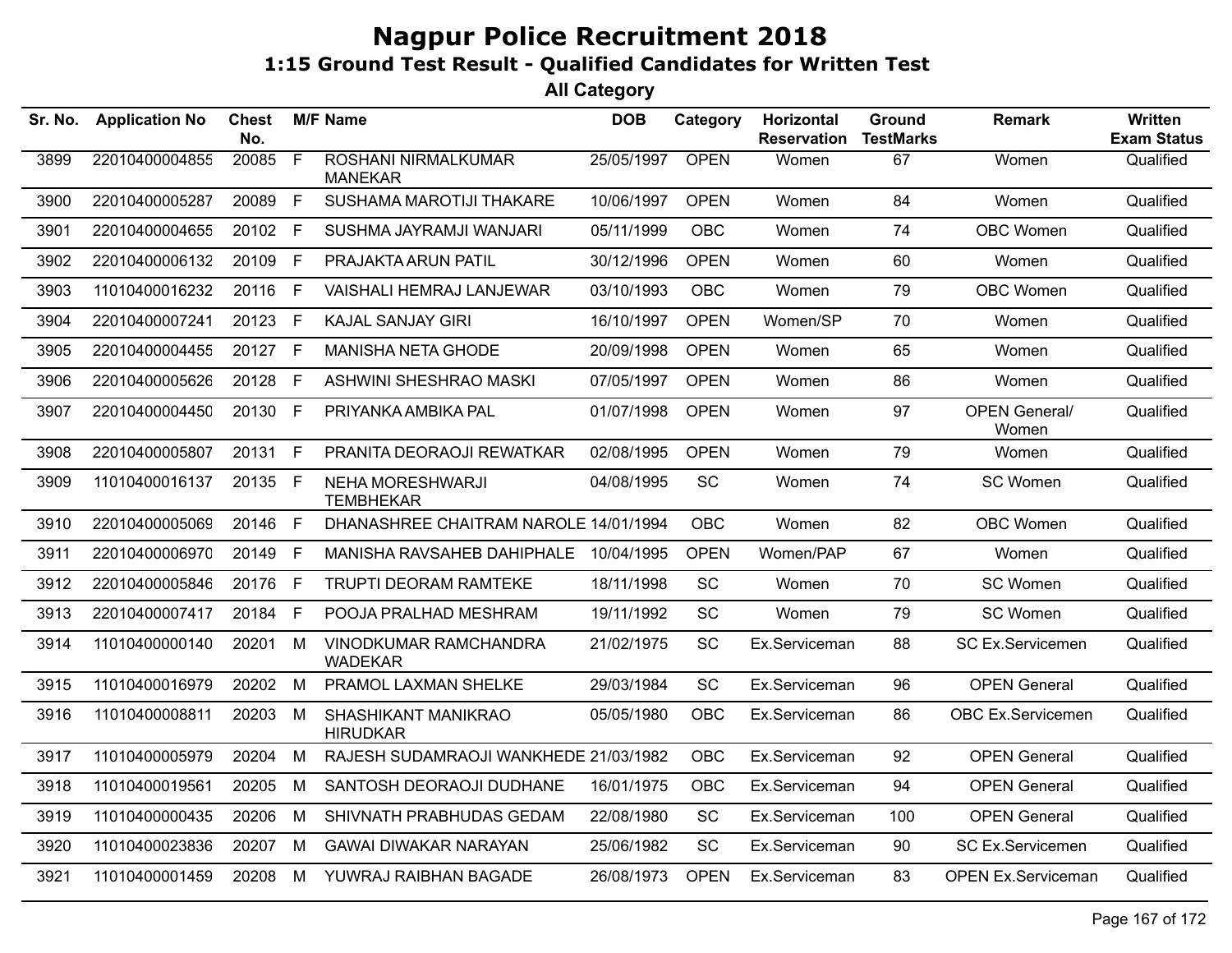| Sr. No. | <b>Application No</b> | Chest<br>No. |    | <b>M/F Name</b>                                      | <b>DOB</b> | Category    | <b>Horizontal</b><br><b>Reservation</b> | Ground<br><b>TestMarks</b> | <b>Remark</b>             | <b>Written</b><br><b>Exam Status</b> |
|---------|-----------------------|--------------|----|------------------------------------------------------|------------|-------------|-----------------------------------------|----------------------------|---------------------------|--------------------------------------|
| 3922    | 11010400008570        | 20209        | M  | MUNNALAL CHOTELAL KANOJIYA                           | 01/03/1972 | OBC         | Ex.Serviceman                           | 78                         | OBC Ex.Serviceman         | Qualified                            |
| 3923    | 11010400004770        | 20210        | М  | <b>VINOD VISHNU PRAGHANE</b>                         | 05/06/1977 | <b>SC</b>   | Ex.Serviceman                           | 86                         | <b>SC Ex.Servicemen</b>   | Qualified                            |
| 3924    | 11010400009634        | 20211 M      |    | <b>BHUPENDRASINGH</b><br><b>CHANDRIKASINGH SINGH</b> | 02/01/1976 | <b>OPEN</b> | Ex.Serviceman                           | 84                         | <b>OPEN Ex.Serviceman</b> | Qualified                            |
| 3925    | 11010400009908        | 20212 M      |    | RAJESHWAR KISAN MARBHATE                             | 31/05/1979 | $NT-B$      | Ex.Serviceman                           | 80                         | NT-B Ex.Serviceman        | Qualified                            |
| 3926    | 11010400011708        | 20213 M      |    | CHANDRASHEKHAR SHRIRAMJI<br><b>DOLAS</b>             | 05/10/1979 | OBC         | Ex.Serviceman                           | 98                         | <b>OPEN General</b>       | Qualified                            |
| 3927    | 22010400007352        | 20222 F      |    | <b>RESHMA GOKUL DEVARE</b>                           | 16/02/1993 | <b>SC</b>   | Women                                   | 74                         | SC Women                  | Qualified                            |
| 3928    | 22010400005095        | 20226        | F  | NISHA BHOJU JAHDAO                                   | 23/07/1997 | <b>OPEN</b> | Women                                   | 63                         | Women                     | Qualified                            |
| 3929    | 22010400004751        | 20238        | F  | MANJUSHA KHUSHAL HATWAR                              | 19/01/1999 | <b>OBC</b>  | Women                                   | 89                         | <b>OBC Women</b>          | Qualified                            |
| 3930    | 22010400006575        | 20249        | F. | PRACHEE SUDHAKAR WANKHADE 25/09/1995                 |            | <b>SC</b>   | Women                                   | 69                         | SC Women                  | Qualified                            |
| 3931    | 22010400006487        | 20269 F      |    | MANISHA MOHANRAO GAWAI                               | 17/04/1990 | SC          | Women                                   | 71                         | SC Women                  | Qualified                            |
| 3932    | 22010400006216        | 20271        | F. | <b>MAYURI GOKUL BHUTE</b>                            | 16/11/1996 | <b>OPEN</b> | Women/SP                                | 60                         | Women                     | Qualified                            |
| 3933    | 22010400006199        | 20275        | F. | VARSHA MAHADEO SURPAM                                | 06/07/1993 | <b>OPEN</b> | Women                                   | 60                         | Women                     | Qualified                            |
| 3934    | 22010400006748        | 20293        | F  | NIKITA BHIMSINGH GUJAR                               | 18/10/1997 | <b>OPEN</b> | Women                                   | 73                         | Women                     | Qualified                            |
| 3935    | 22010400006323        | 20296        | F. | KARISHMA SANTOSH RATHOD                              | 29/12/1998 | <b>OPEN</b> | Women                                   | 86                         | Women                     | Qualified                            |
| 3936    | 11010400021119        | 20303        | F  | POOJA BABULAL KAMBLE                                 | 10/11/1997 | <b>SC</b>   | Women                                   | 74                         | SC Women                  | Qualified                            |
| 3937    | 22010400007215        | 20310        | F  | SAPANA BABUJI RATHOD                                 | 14/04/1999 | <b>OPEN</b> | Women                                   | 77                         | Women                     | Qualified                            |
| 3938    | 22010400004496        | 20312 F      |    | PRIYANKA LAWSAN WADHAI                               | 08/04/1996 | <b>OBC</b>  | Women                                   | 86                         | OBC Women                 | Qualified                            |
| 3939    | 22010400006859        | 20315        | F  | DIVYA ARUNRAO SONEKAR                                | 16/04/1997 | <b>OBC</b>  | Women                                   | 74                         | OBC Women                 | Qualified                            |
| 3940    | 22010400004427        | 20329        | F. | <b>INDU BHAURAO PAWAR</b>                            | 09/08/1997 | <b>OPEN</b> | Women                                   | 90                         | Women                     | Qualified                            |
| 3941    | 22010400006920        | 20330        | F. | KOMAL LAHANU PAVADE                                  | 05/01/1994 | NT-B        | Women                                   | 82                         | NT-B Women                | Qualified                            |
| 3942    | 11010400022427        | 20331        | F  | PUJA DATTARAO CHAVHAN                                | 06/02/1993 | <b>OPEN</b> | Women                                   | 77                         | Women                     | Qualified                            |
| 3943    | 22010400006813        | 20332        | E  | PUJA BABUSING ADE                                    | 30/01/1995 | <b>OPEN</b> | Women                                   | 75                         | Women                     | Qualified                            |
| 3944    | 22010400006053        | 20336        | F. | <b>LATA DATTA DHANGAR</b>                            | 23/02/1999 | NT-B        | Women                                   | 86                         | NT-B Women                | Qualified                            |
| 3945    | 22010400007003        | 20337 F      |    | RAMAL RAGHUNATH GAIKWAD                              | 11/06/1992 | <b>OPEN</b> | Women                                   | 78                         | Women                     | Qualified                            |
|         |                       |              |    |                                                      |            |             |                                         |                            |                           |                                      |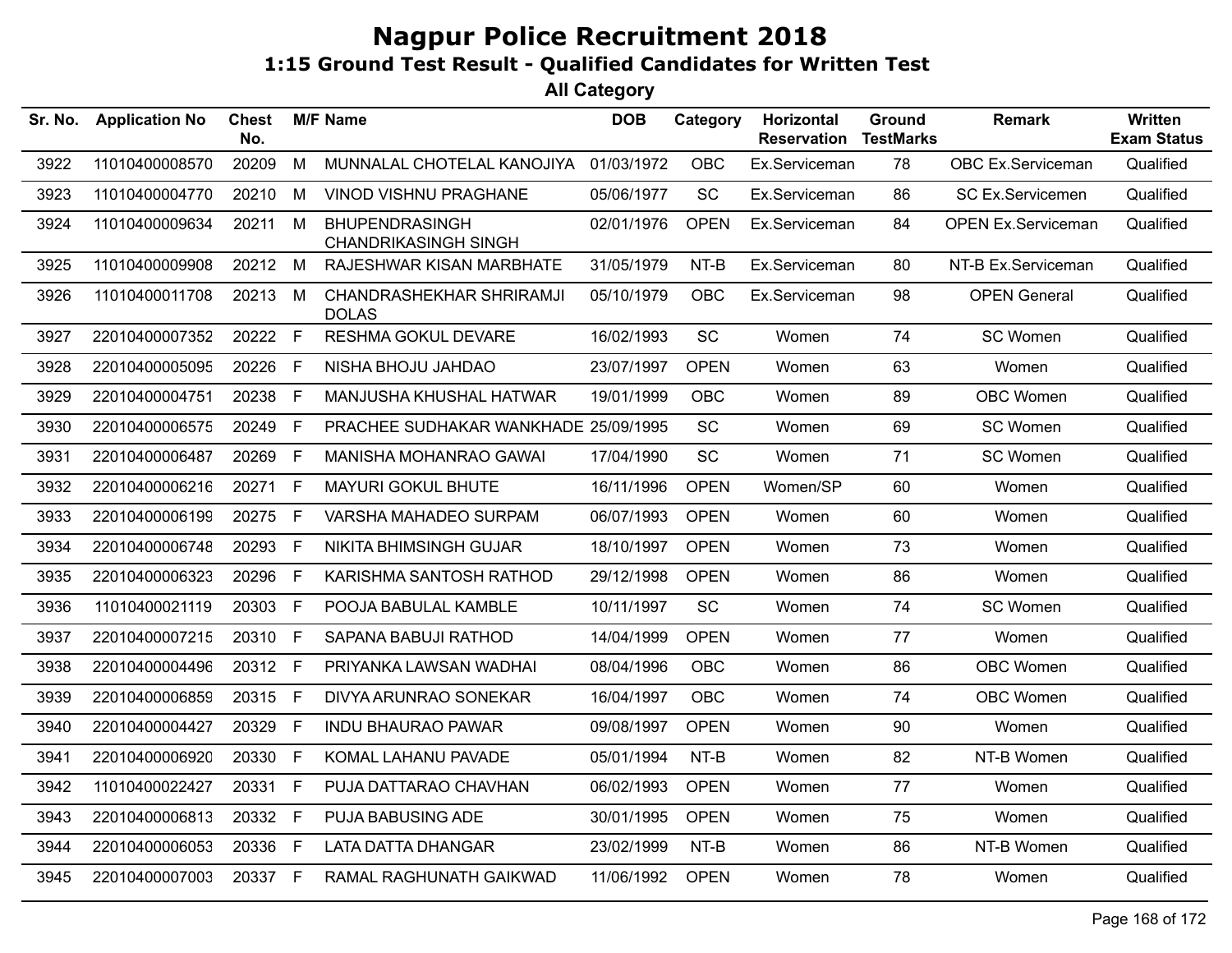| Sr. No. | <b>Application No</b> | Chest<br>No. |              | <b>M/F Name</b>                      | <b>DOB</b> | Category    | Horizontal<br><b>Reservation</b> | Ground<br><b>TestMarks</b> | <b>Remark</b>                 | Written<br><b>Exam Status</b> |
|---------|-----------------------|--------------|--------------|--------------------------------------|------------|-------------|----------------------------------|----------------------------|-------------------------------|-------------------------------|
| 3946    | 22010400007618        | 20338        | F            | PRITI NANAJI NAIK                    | 18/11/1995 | <b>OPEN</b> | Women                            | 74                         | Women                         | Qualified                     |
| 3947    | 22010400005469        | 20339        | F.           | SUREKHA MAHADEO BAWANKAR             | 20/08/1999 | <b>OBC</b>  | Women                            | 86                         | OBC Women                     | Qualified                     |
| 3948    | 22010400005902        | 20341 F      |              | <b>EKTA KIRANLAL KATRE</b>           | 26/07/1991 | <b>OPEN</b> | Women                            | 92                         | <b>OPEN General/</b><br>Women | Qualified                     |
| 3949    | 22010400003823        | 20346        | F            | NILIMA MANOHAR SARWARE               | 03/05/1999 | <b>SBC</b>  | Women/SP                         | 66                         | <b>SBC Women</b>              | Qualified                     |
| 3950    | 22010400005065        | 20351        | F            | RADHIKA BALU DANGODE                 | 14/11/1999 | <b>OPEN</b> | Women                            | 79                         | Women                         | Qualified                     |
| 3951    | 22010400005066        | 20352 F      |              | POOJA GANGADHAR ARSUL                | 17/02/1996 | <b>OPEN</b> | Women                            | 94                         | <b>OPEN General/</b><br>Women | Qualified                     |
| 3952    | 22010400006460        | 20365        | F            | SHIVRATRI VAIJANATH POTRAJ           | 07/04/1996 | <b>OPEN</b> | Women                            | 71                         | Women                         | Qualified                     |
| 3953    | 22010400006856        | 20368        | F            | EKTA SHANKARRAO GUND                 | 30/06/1991 | <b>OPEN</b> | Women                            | 83                         | Women                         | Qualified                     |
| 3954    | 22010400006734        | 20370        | E            | CHHAYA REWARAM KHOPE                 | 06/09/1996 | <b>OPEN</b> | Women                            | 66                         | Women                         | Qualified                     |
| 3955    | 22010400005366        | 20371 F      |              | MINAL NANDKISHORJI RAUT              | 28/02/1997 | <b>OBC</b>  | Women                            | 80                         | <b>OBC Women</b>              | Qualified                     |
| 3956    | 22010400006461        | 20390        | $\mathsf{F}$ | RUPALI VAIJANATH KACHARE             | 07/03/1990 | SC          | Women                            | 81                         | SC Women                      | Qualified                     |
| 3957    | 22010400007510        | 20392 F      |              | POOJA CHINTAMAN MASKE                | 06/11/1996 | <b>OPEN</b> | Women                            | 62                         | Women                         | Qualified                     |
| 3958    | 22010400004643        | 20400        | F            | RASIKA MANOHARRAO DHOKANE 06/02/1991 |            | SC          | Women                            | 74                         | SC Women                      | Qualified                     |
| 3959    | 11010400017402        | 20404        | M            | NARENDRA PRALHAD BHAWAL              | 05/04/1999 | <b>ST</b>   | <b>SP</b>                        | 88                         | ST SP                         | Qualified                     |
| 3960    | 11010400012513        | 20405        | M            | AMOL UTTAM KASARE                    | 25/05/1991 | SC          | <b>SP</b>                        | 90                         | <b>SC SP</b>                  | Qualified                     |
| 3961    | 11010400003335        | 20409        | M            | HIMANSHU GAJANAN THAKRE              | 30/06/1999 | SC          | <b>SP</b>                        | 86                         | SC SP                         | Qualified                     |
| 3962    | 11010400012672        | 20411        | M            | SHRIKANT KAWDUJI RAUT                | 07/01/1998 | <b>OPEN</b> | <b>SP</b>                        | 94                         | <b>OPEN General/ SP</b>       | Qualified                     |
| 3963    | 11010400015119        | 20412        | M            | NITESH ASARAM PATLE                  | 20/05/1995 | <b>OBC</b>  | <b>SP</b>                        | 90                         | OBC SP                        | Qualified                     |
| 3964    | 11010400017185        | 20414        | M            | <b>SHYAM DALSINGH SHIPNE</b>         | 13/08/1996 | SC          | <b>SP</b>                        | 88                         | SC SP                         | Qualified                     |
| 3965    | 11010400012148        | 20415 M      |              | MAYUR NARAYANRAO MATE                | 30/05/1990 | <b>OBC</b>  | <b>SP</b>                        | 84                         | OBC SP                        | Qualified                     |
| 3966    | 11010400008097        | 20416 M      |              | <b>JITSH KARTIK DESHMUKH</b>         | 18/03/1991 | <b>OPEN</b> | <b>SP</b>                        | 92                         | <b>OPEN General/ SP</b>       | Qualified                     |
| 3967    | 11010400007606        | 20418 M      |              | RAJOO AMRIT CHAVHAN                  | 15/08/1992 | <b>OPEN</b> | <b>SP</b>                        | 82                         | OPEN SP                       | Qualified                     |
| 3968    | 11010400001032        | 20422 M      |              | SHAKEEL SHAMIM MOHAMMAD              | 07/07/1990 | <b>OPEN</b> | <b>SP</b>                        | 82                         | OPEN SP                       | Qualified                     |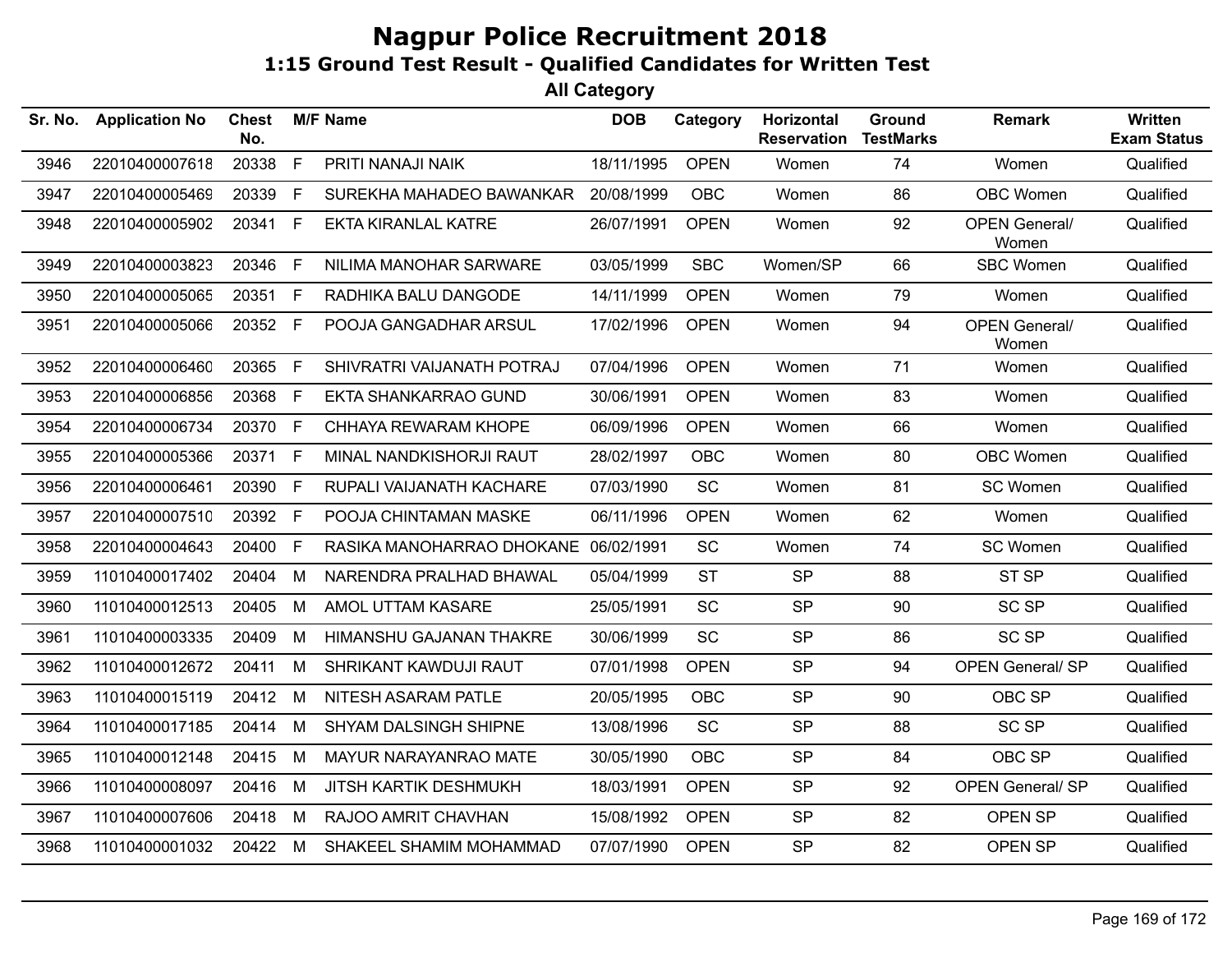| Sr. No. | <b>Application No</b> | Chest<br>No. |                | <b>M/F Name</b>                              | <b>DOB</b> | Category    | Horizontal<br><b>Reservation</b> | Ground<br><b>TestMarks</b> | Remark              | <b>Written</b><br><b>Exam Status</b> |
|---------|-----------------------|--------------|----------------|----------------------------------------------|------------|-------------|----------------------------------|----------------------------|---------------------|--------------------------------------|
| 3969    | 11010400010333        | 20423        | $\overline{M}$ | <b>NAMDEO NARAYAN</b><br>NALEGAONKAR         | 04/04/1992 | OBC         | $\overline{\text{SP}}$           | 84                         | <b>OBC SP</b>       | Qualified                            |
| 3970    | 11010400001256        | 20424        | M              | JAGDISH VITTHAL WANKHEDE                     | 25/09/1989 | <b>OBC</b>  | <b>SP</b>                        | 94                         | <b>OPEN General</b> | Qualified                            |
| 3971    | 11010400023646        | 20427        | M              | <b>VIJAY DIPAK GAYAKWAD</b>                  | 20/05/1997 | <b>SC</b>   | <b>SP</b>                        | 92                         | <b>OPEN General</b> | Qualified                            |
| 3972    | 11010400011176        | 20429        | М              | SUSHIL UTTAMRAO MESHRAM                      | 02/04/1988 | SC          | <b>PAP</b>                       | 82                         | <b>SC PAP</b>       | Qualified                            |
| 3973    | 22010400006091        | 20449        | F              | PRIYA NARESH BHAJBHUJE                       | 27/08/1990 | <b>OPEN</b> | Women                            | 74                         | Women               | Qualified                            |
| 3974    | 22010400006941        | 20471        | F.             | SHILPA PRALHADRAO BADE                       | 11/04/1996 | NT-D        | Women                            | 58                         | NT-D Women          | Qualified                            |
| 3975    | 22010400007511        | 20484        | F.             | <b>SMITA KOLBA THAKRE</b>                    | 16/01/1993 | <b>OPEN</b> | Women                            | 78                         | Women               | Qualified                            |
| 3976    | 22010400005551        | 20494        | F.             | KAJAL ANANDRAO BHAGAT                        | 12/06/1993 | <b>OPEN</b> | Women                            | 74                         | Women               | Qualified                            |
| 3977    | 22010400006808        | 20502 F      |                | PAYAL SUBHASHCHANDRA<br><b>WAGHMARE</b>      | 19/08/1992 | <b>OPEN</b> | Women                            | 69                         | Women               | Qualified                            |
| 3978    | 22010400005113        | 20504        | F              | SONU VILAS KHAMBADKAR                        | 14/07/1998 | <b>OPEN</b> | Women                            | 61                         | Women               | Qualified                            |
| 3979    | 22010400004447        | 20510        | F              | ANURADHA ARUNBHAU NEHARE                     | 28/07/1995 | <b>SBC</b>  | Women                            | 70                         | <b>SBC Women</b>    | Qualified                            |
| 3980    | 22010400006922        | 20532        | F              | SNEHAL BHASHKAR LANDE                        | 28/05/1992 | <b>OBC</b>  | Women                            | 74                         | OBC Women           | Qualified                            |
| 3981    | 22010400006811        | 20535 F      |                | <b>SWETA ANIL KOHALE</b>                     | 12/06/1996 | <b>SBC</b>  | Women                            | 63                         | <b>SBC Women</b>    | Qualified                            |
| 3982    | 22010400007243        | 20536        | F.             | <b>LEENA ARUN RAUT</b>                       | 09/12/1992 | <b>SBC</b>  | Women                            | 67                         | <b>SBC Women</b>    | Qualified                            |
| 3983    | 11010400005403        | 20541        | F.             | BHUMESHWARI NARBAD GAUTAM 06/11/1988         |            | OBC.        | Women                            | 77                         | OBC Women           | Qualified                            |
| 3984    | 22010400006117        | 20562        | F.             | SUSHILA ANANDA SURYAVANSHI                   | 15/05/1995 | SC          | Women                            | 70                         | SC Women            | Qualified                            |
| 3985    | 22010400004858        | 20565        | F              | ROHINI MUKUNDARAO KHANDARE 26/11/1997        |            | <b>SC</b>   | Women                            | 72                         | SC Women            | Qualified                            |
| 3986    | 22010400004980        | 20569 F      |                | <b>SHARVARI SHESHARAJ</b><br><b>LONARKAR</b> | 30/11/1999 | <b>OPEN</b> | Women                            | 67                         | Women               | Qualified                            |
| 3987    | 22010400006701        | 20586 F      |                | RACHANA SUNIL YADAV                          | 15/06/1996 | <b>OBC</b>  | Women                            | 87                         | OBC Women           | Qualified                            |
| 3988    | 22010400006898        | 20587        | F.             | RUPALI SANJAY GAZALWAR                       | 07/11/1995 | NT-B        | Women                            | 73                         | NT-B Women          | Qualified                            |
| 3989    | 22010400007464        | 20610        | F.             | PUJA GORKHANATH BHARSAKHE                    | 10/12/1998 | <b>SC</b>   | Women                            | 80                         | SC Women            | Qualified                            |
| 3990    | 22010400007489        | 20614        | F.             | NIKITA KISHOR FULSUNGE                       | 04/09/1993 | NT-B        | Women                            | 74                         | NT-B Women          | Qualified                            |
| 3991    | 22010400004984        | 20621        | F              | <b>JAYSHRI LALA BHOYAR</b>                   | 10/11/1998 | <b>OPEN</b> | Women                            | 63                         | Women               | Qualified                            |
| 3992    | 22010400005295        | 20633 F      |                | REKHA NANDU RATHOD                           | 11/07/1998 | <b>OPEN</b> | Women                            | 86                         | Women               | Qualified                            |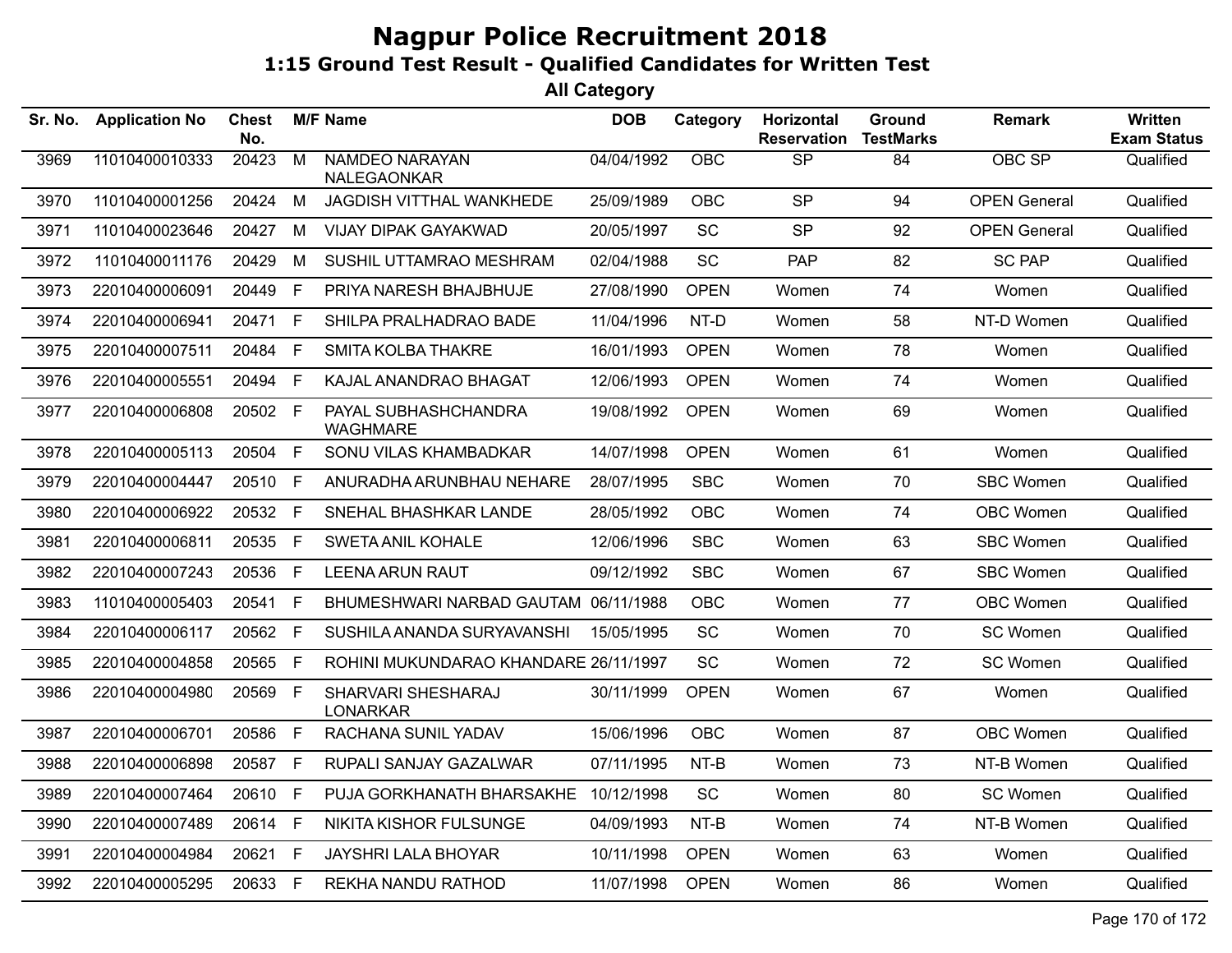| Sr. No. | <b>Application No</b> | <b>Chest</b><br>No. |             | <b>M/F Name</b>                                       | <b>DOB</b> | Category                     | Horizontal<br><b>Reservation</b> | Ground<br><b>TestMarks</b> | <b>Remark</b>       | Written<br><b>Exam Status</b> |
|---------|-----------------------|---------------------|-------------|-------------------------------------------------------|------------|------------------------------|----------------------------------|----------------------------|---------------------|-------------------------------|
| 3993    | 22010400005544        | 20639               | F           | PAYAL NANAAJI KHOBRAGADE                              | 22/07/1996 | $\operatorname{\textsf{SC}}$ | Women                            | 75                         | SC Women            | Qualified                     |
| 3994    | 11010400022911        | 20640               | F           | KAVITA RAGHUNAT TEKAM                                 | 17/01/1992 | <b>OPEN</b>                  | Women                            | 73                         | Women               | Qualified                     |
| 3995    | 22010400005176        | 20644               | F.          | PANCHSHILA DINESH DASHARIYA 05/01/1996                |            | <b>OBC</b>                   | Women                            | 86                         | OBC Women           | Qualified                     |
| 3996    | 11010400014113        | 20646               | F.          | <b>TRUPTI PRALHAD MOHURLE</b>                         | 03/09/1997 | <b>OPEN</b>                  | Women                            | 74                         | Women               | Qualified                     |
| 3997    | 22010400006707        | 20666               | F           | ASHWINI DEVRAO CHOUDHARY                              | 04/05/1993 | <b>SBC</b>                   | Women                            | 67                         | <b>SBC Women</b>    | Qualified                     |
| 3998    | 22010400006181        | 20671               | F           | <b>KIRAN CONGRESS DURGE</b>                           | 26/07/1998 | <b>OPEN</b>                  | Women                            | 86                         | Women               | Qualified                     |
| 3999    | 22010400005535        | 20672 F             |             | ANITA MAHADEV SATHAWANE                               | 18/08/1993 | <b>OBC</b>                   | Women                            | 90                         | OBC Women           | Qualified                     |
| 4000    | 22010400005539        | 20673               | F.          | DEVITA RAJKUMAR MESHRAM                               | 02/07/1993 | <b>SC</b>                    | Women                            | 77                         | SC Women            | Qualified                     |
| 4001    | 22010400006642        | 20711               | F.          | SAVITRI DHANANJAY NAWGHARE                            | 29/08/1997 | <b>OBC</b>                   | Women                            | 77                         | OBC Women           | Qualified                     |
| 4002    | 22010400006984        | 20713               | F           | BALUSHA SAKHARAM GEDAM                                | 21/02/1990 | <b>ST</b>                    | Women                            | 72                         | ST Women            | Qualified                     |
| 4003    | 22010400005604        | 20728 F             |             | SANGHAMITRA MAHANANDANRAO 24/12/1997<br><b>DHANDE</b> |            | <b>SC</b>                    | Women                            | 69                         | SC Women            | Qualified                     |
| 4004    | 22010400006609        | 20732 F             |             | SHITAL ZAMAJI BHAGAT                                  | 02/08/1993 | <b>OBC</b>                   | Women                            | 97                         | <b>OPEN General</b> | Qualified                     |
| 4005    | 22010400006868        | 20739               | F           | <b>DIPTI VASUDEO CHOURE</b>                           | 15/01/1987 | <b>SC</b>                    | Women                            | 86                         | SC Women            | Qualified                     |
| 4006    | 22010400006852        | 20740               | F.          | RAVIKANTA SHANKAR AGADE                               | 08/11/1988 | <b>OBC</b>                   | Women                            | 75                         | OBC Women           | Qualified                     |
| 4007    | 22010400007466        | 20748               | $\mathsf F$ | <b>DIPIKA PURAN RAUT</b>                              | 06/01/1993 | <b>SBC</b>                   | Women                            | 86                         | <b>SBC Women</b>    | Qualified                     |
| 4008    | 22010400007509        | 20753 F             |             | AARTI RAJENDRA POTHBARE                               | 11/07/1997 | <b>OBC</b>                   | Women                            | 82                         | OBC Women           | Qualified                     |
| 4009    | 22010400004813        | 20779               | F.          | SONALI GULAB RAUT                                     | 14/12/1994 | <b>SBC</b>                   | Women                            | 74                         | <b>SBC Women</b>    | Qualified                     |
| 4010    | 22010400004818        | 20786               | F.          | NANDINI WASUDEO PHAD                                  | 02/04/1995 | NT-D                         | Women                            | 74                         | NT-D Women          | Qualified                     |
| 4011    | 22010400004821        | 20787               | F.          | SHAMAL RAJENDRA PATIL                                 | 21/10/1996 | <b>SC</b>                    | Women                            | 71                         | SC Women            | Qualified                     |
| 4012    | 22010400007532        | 20789               | F.          | VIDHYA PURUSHOTTAM KALE                               | 17/08/1987 | NT-C                         | Women                            | 71                         | NT-C Women          | Qualified                     |
| 4013    | 22010400005449        | 20802 F             |             | JYOTI REKHCHAND PATLE                                 | 10/12/1990 | <b>OPEN</b>                  | Women                            | 66                         | Women               | Qualified                     |
| 4014    | 22010400005633        | 20837               | F.          | PUJA RAMARAO REKHATE                                  | 21/05/1997 | <b>OBC</b>                   | Women                            | 77                         | OBC Women           | Qualified                     |
| 4015    | 22010400006894        | 20843               | F.          | VAISHNAVI SHASHIKANT POHARE                           | 14/11/1995 | <b>OPEN</b>                  | Women                            | 67                         | Women               | Qualified                     |
| 4016    | 22010400005933        | 20858 F             |             | LATA MOHANDAS KHOBRAGADE                              | 16/10/1989 | <b>OBC</b>                   | Women                            | 74                         | OBC Women           | Qualified                     |